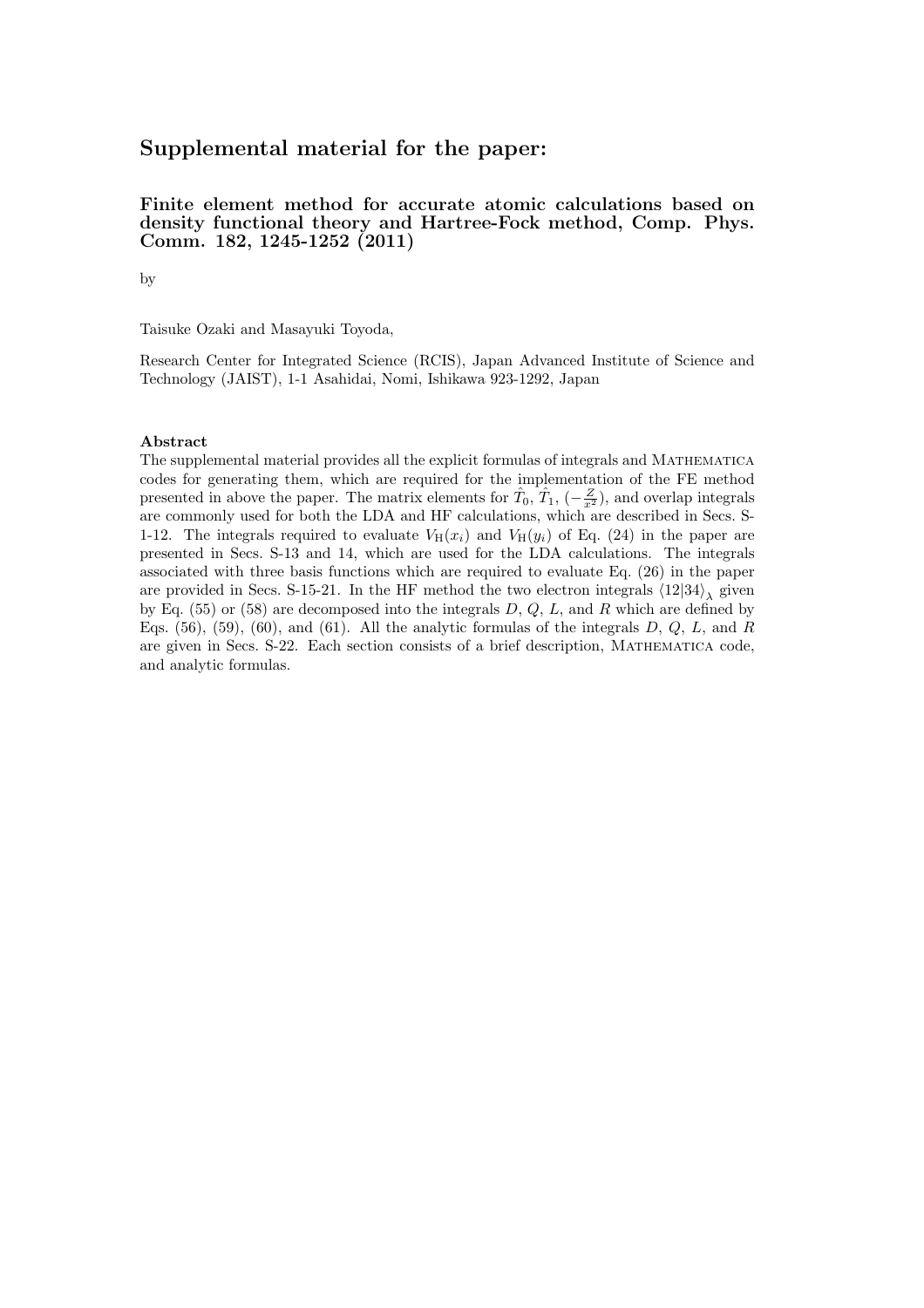# Contents

| S-1 $\langle S_m^{(i)}   \hat{T}_0   S_n^{(i+1)} \rangle$<br>$S-1.1$<br>$S-1.2$<br>$S-1.3$ |                                                                                | $\overline{\mathbf{4}}$<br>$\overline{4}$<br>$\overline{4}$<br>$\overline{4}$ |
|--------------------------------------------------------------------------------------------|--------------------------------------------------------------------------------|-------------------------------------------------------------------------------|
| $S-2$                                                                                      | $\langle S_m^{(i)}   \hat{T}_0   S_n^{(i)} \rangle$ , $(i \neq 0)$             | $\overline{5}$                                                                |
| S-2.1                                                                                      |                                                                                | $\overline{5}$                                                                |
| $S-2.2$                                                                                    |                                                                                | $\bf 5$                                                                       |
| $S-2.3$                                                                                    |                                                                                | $\overline{5}$                                                                |
| $S-3$                                                                                      | $\langle S_m^{(i)}   \hat{T}_0   S_n^{(i)} \rangle$ , $(i = 0)$                | 6                                                                             |
| S-3.1                                                                                      |                                                                                | 6                                                                             |
| $S-3.2$                                                                                    |                                                                                | $6\phantom{.}6$                                                               |
| $S-3.3$                                                                                    |                                                                                | 6                                                                             |
| $S-4$                                                                                      | $\langle S_m^{(i)} \hat{T}_1 S_n^{(i+1)}\rangle$                               | $\overline{7}$                                                                |
| $S-4.1$                                                                                    |                                                                                | $\overline{7}$                                                                |
| $S-4.2$                                                                                    |                                                                                | $\overline{7}$                                                                |
| $S-4.3$                                                                                    |                                                                                | $\overline{7}$                                                                |
| $S-5$                                                                                      | $\langle S_m^{(i)}   \hat{T}_1   S_n^{(i)} \rangle$ , $(i \neq 0)$             | 8                                                                             |
| $S-5.1$                                                                                    |                                                                                | 8                                                                             |
| $S-5.2$                                                                                    |                                                                                | 8                                                                             |
| $S-5.3$                                                                                    |                                                                                | 8                                                                             |
| $S-6$                                                                                      | $\langle S_m^{(i)}   \hat{T}_1   S_n^{(i)} \rangle$ , $(i = 0)$                | 9                                                                             |
| $S-6.1$                                                                                    |                                                                                | 9                                                                             |
| $S-6.2$                                                                                    |                                                                                | 9                                                                             |
| $S-6.3$                                                                                    |                                                                                | 9                                                                             |
| $S-7.1$<br>$S-7.2$<br>$S-7.3$                                                              | <b>S-7</b> $\langle S_m^{(i)} (-\frac{Z}{x^2}) S_n^{(i+1)}\rangle$             | 10                                                                            |
| S-8.1<br>S-8.3                                                                             | <b>S-8</b> $\langle S_m^{(i)} (-\frac{Z}{r^2}) S_n^{(i)}\rangle$ , $(i\neq 0)$ | 11                                                                            |
| $S-9$                                                                                      | $\langle S_m^{(i)} (-\frac{Z}{r^2}) S_n^{(i)}\rangle, (i=0)$                   | 12                                                                            |
| $S-9.1$                                                                                    |                                                                                | 12                                                                            |
| $S-9.2$                                                                                    |                                                                                | 12                                                                            |
| $S-9.3$                                                                                    |                                                                                | 12                                                                            |
| S-10 $\langle S_m^{(i)}   S_n^{(i+1)} \rangle$<br>$S-10.1$<br>$S-10.2$<br>$S-10.3$         |                                                                                | 13<br>13<br>13<br>13                                                          |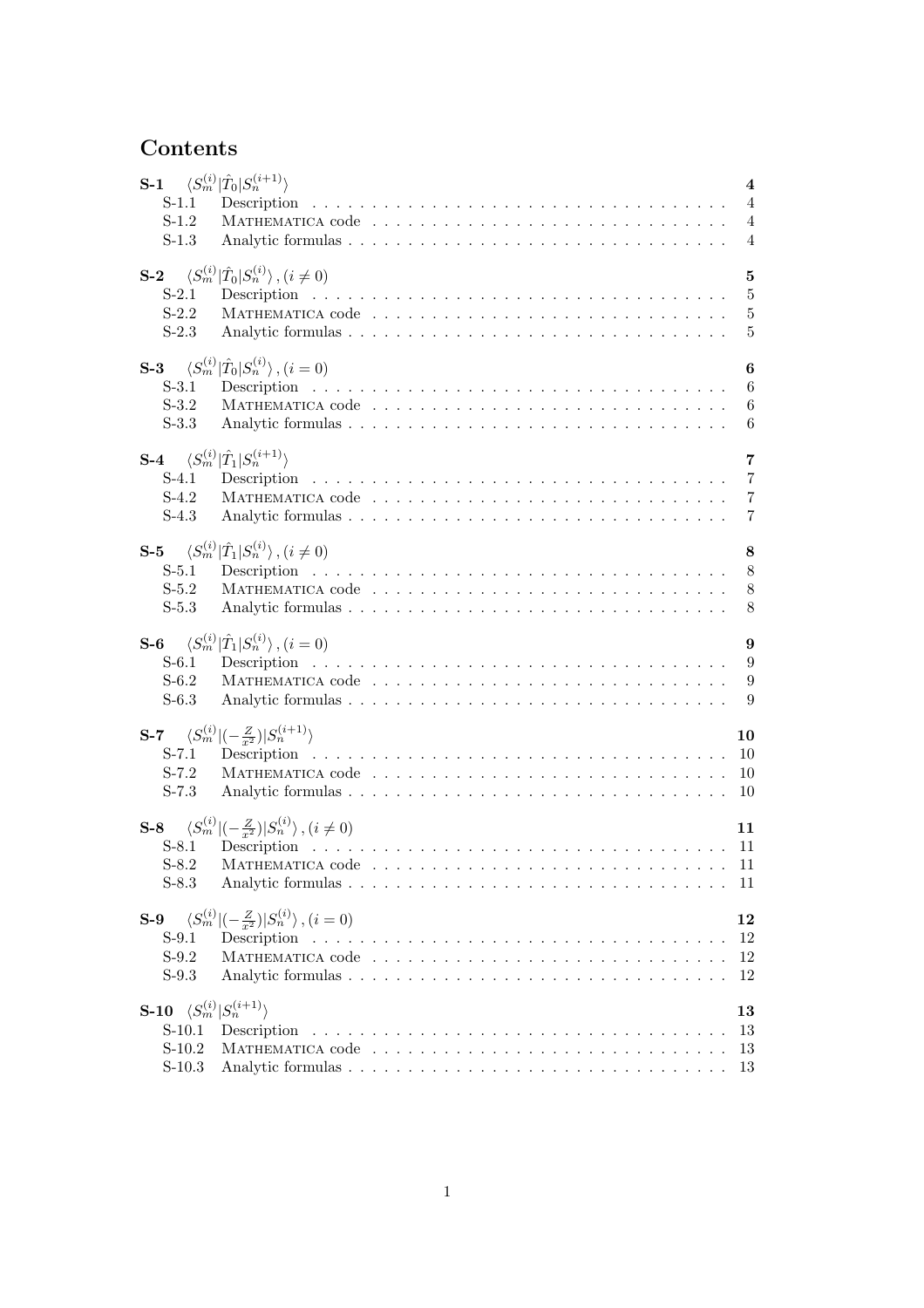| $S-11.1$<br>$S-11.2$<br>$S-11.3$                                                                    | <b>S-11</b> $\langle S_m^{(i)}   S_n^{(i)} \rangle$ , $(i \neq 0)$               | 14<br>14             |
|-----------------------------------------------------------------------------------------------------|----------------------------------------------------------------------------------|----------------------|
| $S-12$<br>$S-12.1$<br>$S-12.2$<br>$S-12.3$                                                          | $\langle S_m^{(i)}   S_n^{(i)} \rangle$ , $(i = 0)$                              | 15<br>15<br>15<br>15 |
| $S-13.1$<br>$S-13.2$<br>$S-13.3$                                                                    | S-13 Integrals in Eq. (24) to evaluate $V_H(x_i)$                                | 16<br>17             |
| $S-14.1$<br>$S-14.2$<br>$S-14.3$                                                                    | S-14 Integrals in Eq. (24) to evaluate $V_H(y_i)$                                | 19<br>20<br>21       |
| <b>S-15</b> $\langle S_m^{(0)}   S_p^{(0)}   S_n^{(0)} \rangle$<br>$S-15.1$<br>$S-15.2$<br>$S-15.3$ |                                                                                  | 23<br>23             |
| <b>S-16</b> $\langle S_m^{(0)}   S_p^{(1)}   S_n^{(0)} \rangle$<br>$S-16.1$<br>$S-16.2$<br>$S-16.3$ |                                                                                  | 24<br>-24<br>24      |
| $S-17.1$<br>$S-17.2$<br>$S-17.3$                                                                    | <b>S-17</b> $\langle S_m^{(i)}   S_p^{(i)}   S_n^{(i)} \rangle$ , $(i \neq 0)$   | 25<br>25             |
| S-18.1<br>$S-18.2$<br>$S-18.3$                                                                      | <b>S-18</b> $\langle S_m^{(i)}   S_p^{(i-1)}   S_n^{(i)} \rangle$ , $(i \neq 0)$ | 27<br>27<br>27       |
| $S-19.1$<br>$S-19.2$<br>$S-19.3$                                                                    | <b>S-19</b> $\langle S_m^{(i)}   S_p^{(i+1)}   S_n^{(i)} \rangle$ , $(i \neq 0)$ | 29<br>29<br>29<br>29 |
| $S-20.1$<br>$S-20.2$<br>$S-20.3$                                                                    | <b>S-20</b> $\langle S_m^{(i)}   S_p^{(i)}   S_n^{(i+1)} \rangle$                | 31<br>31<br>31<br>31 |
| $S-21.1$<br>$S-21.2$<br>$S-21.3$                                                                    | <b>S-21</b> $\langle S_m^{(i)}   S_p^{(i+1)}   S_n^{(i+1)} \rangle$              | 33<br>33<br>33<br>33 |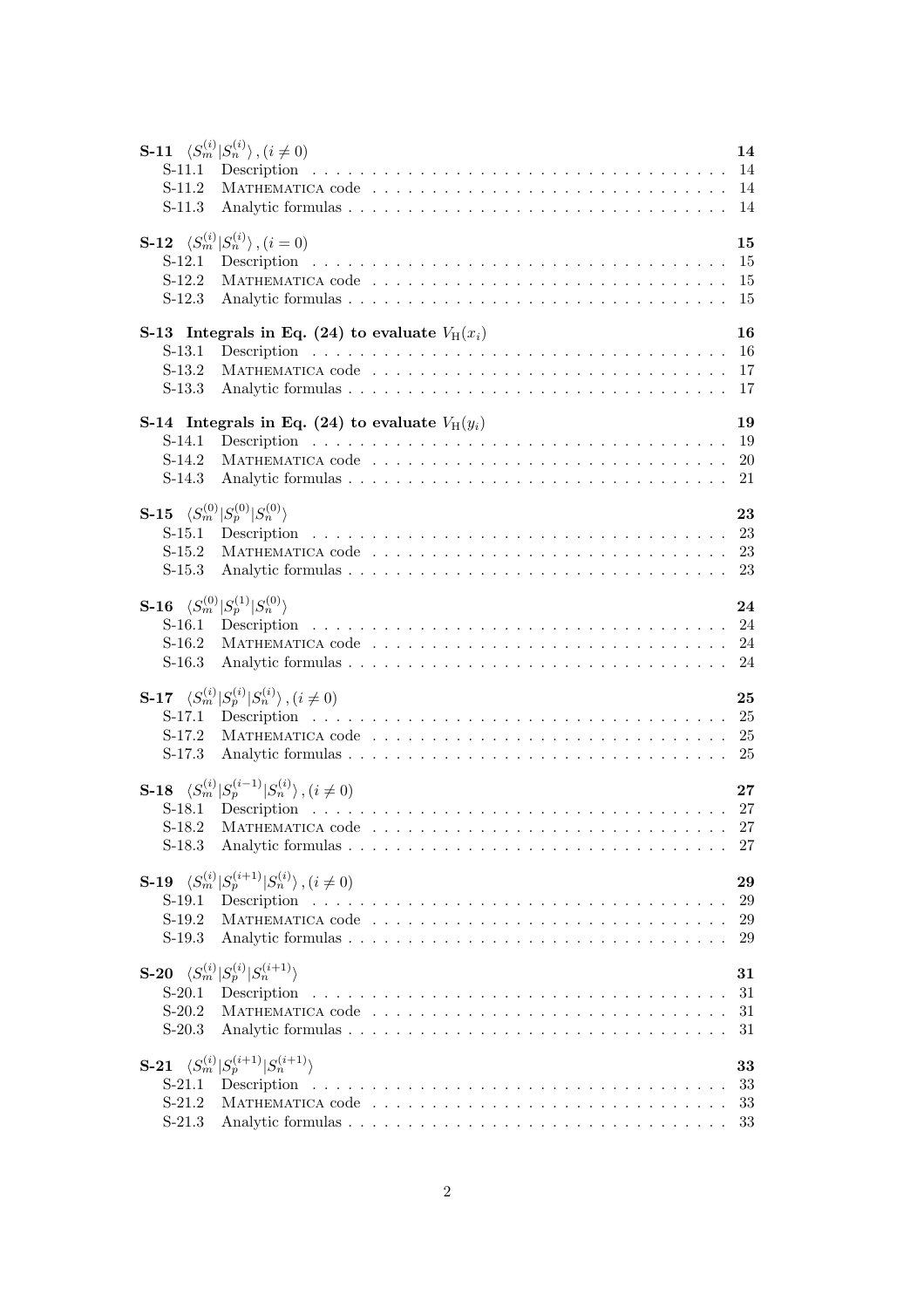| S-22 Integrals used in the HF calculation                                                           | 35 |
|-----------------------------------------------------------------------------------------------------|----|
|                                                                                                     |    |
|                                                                                                     |    |
|                                                                                                     |    |
| S-22.4 Analytic formulas of the integrals $Q \dots \dots \dots \dots \dots \dots \dots \dots \dots$ |    |
|                                                                                                     |    |
| S-22.6 Analytic formulas of the integrals $R_1, \ldots, \ldots, \ldots, \ldots, \ldots, 153$        |    |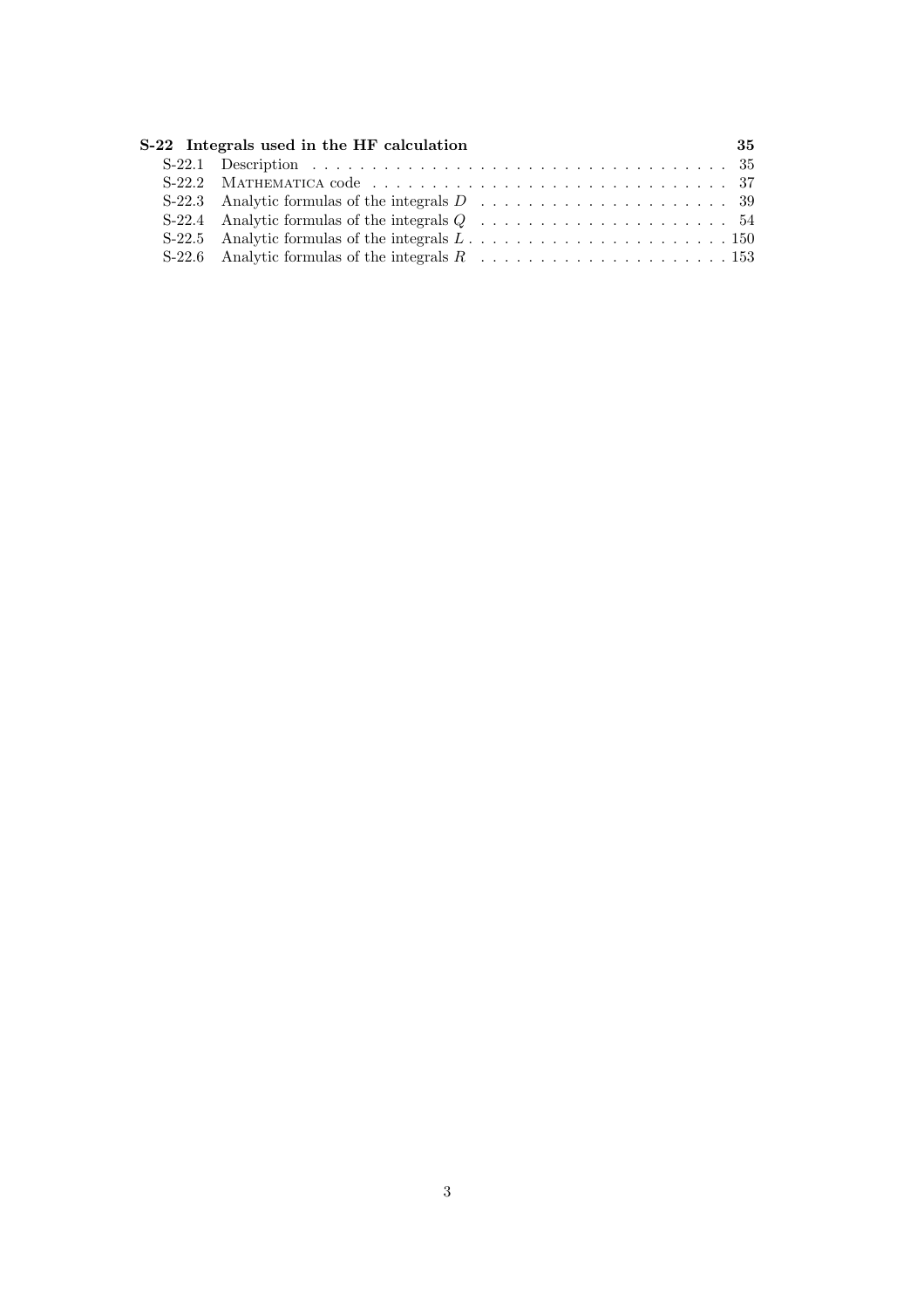$$
\textbf{S-1} \hspace{20pt} \langle S_m^{(i)} | \hat{T}_0 | S_n^{(i+1)} \rangle
$$

#### S-1.1 Description

Off-diagonal elements  $\langle S_m^{(i)} | \hat{T}_0 | S_n^{(i+1)} \rangle$  of the kinetic operator  $\hat{T}_0$  between mesh points i and  $(i+1)$ , where  $\hat{T}_0$  is defined in Eq. (4) in the paper.

#### S-1.2 MATHEMATICA code

 $S[n_-,x_+] := \text{Module}[\{\}, \text{ Which}[-n=-0, 1-3*x^2+2*x^3, n=-1, x-2*x^2+x^3]\};$ 

```
For [m = 0, m \le 1, ++m,For [n = 0, n \le 1, ++n,Print["m=", m, " ", "n=", n, " ",
   Simplify[
     Integrate[
        S[m, (x - i*d)/d] * (-1/8/x^2) * D[D[(-1)^n * S[n, -(x - (i + 1)*d)/d], x],x<sup>2</sup>*x<sup>2</sup>5 + S[m, (x - i*d)/d]*(-3/8/x<sup>2</sup>3)*
          D[(-1)^n*S[n, -(x - (i + 1)*d)/d], x]*2*x^5, {x, i*d, (i + 1)*d}]]
  ]
]
```
#### S-1.3 Analytic formulas

 $m=0$ ,  $n=0$ ,  $-\frac{3}{20}$  $rac{3}{280}d^2$  (  $5 + 24i + 42i^2 + 28i^3$  $m=0, n=1,$ 1  $rac{1}{560}d^2$  (  $-5 - 12i + 14i^3$  $m=1$ ,  $n=0$ ,  $-\frac{1}{5}$  $rac{1}{560}d^2$  (  $7 + 30i + 42i^2 + 14i^3$  $m=1, n=1,$  $-\frac{d^2}{dx^2}$  $11 + 36i + 42i^2 + 28i^3$ 

3360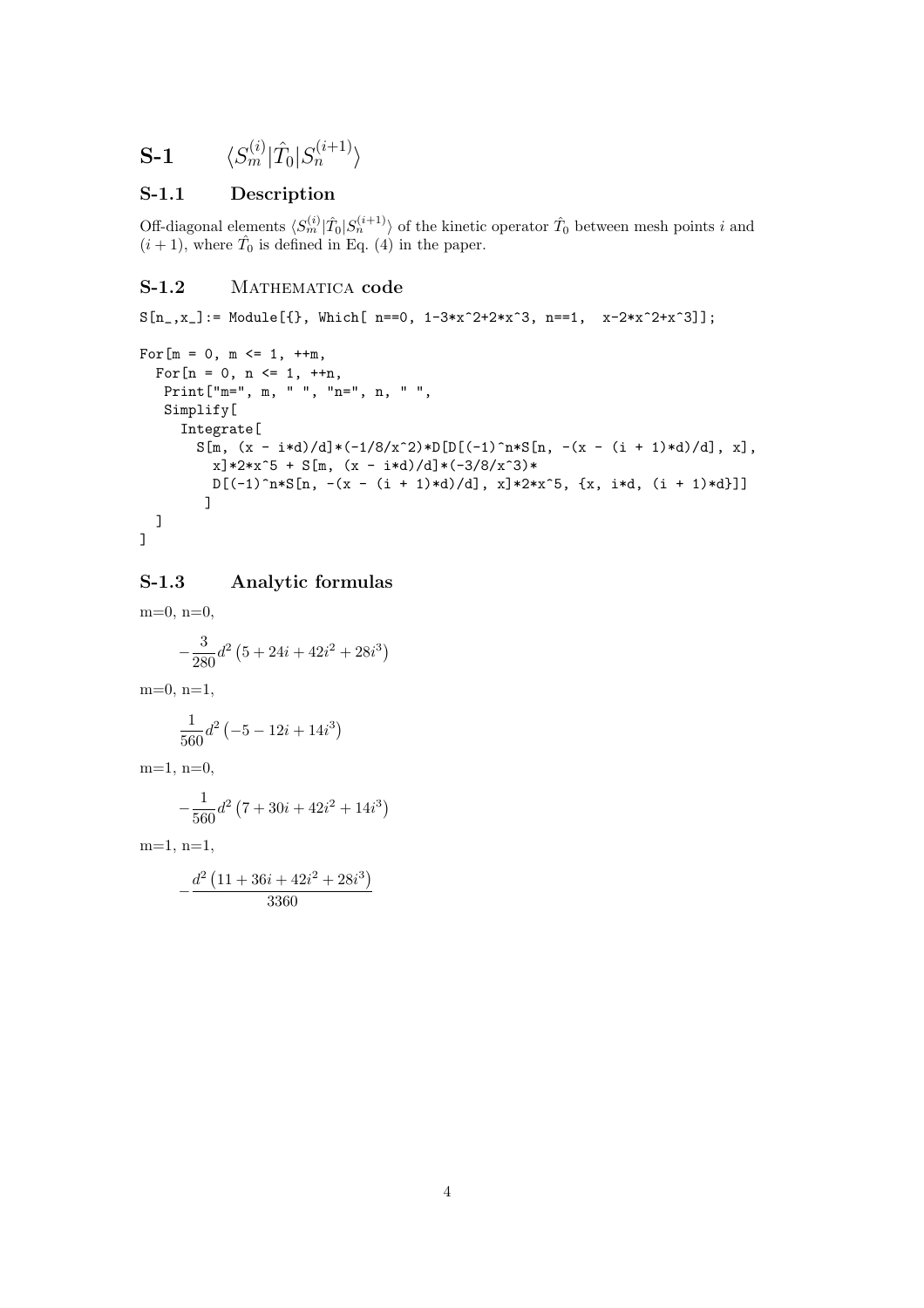$$
\mathbf{S}\text{-2} \qquad \langle S_m^{(i)} | \hat{T}_0 | S_n^{(i)} \rangle, (i \neq 0)
$$

#### S-2.1 Description

Diagonal elements  $\langle S_m^{(i)} | \hat{T}_0 | S_n^{(i)} \rangle$  of the kinetic operator  $\hat{T}_0$  at a mesh point  $i(i \neq 0)$ , where  $\hat{T}_0$  is defined in Eq. (4) in the paper.

# S-2.2 MATHEMATICA code

```
S[n_-,x_+] := \text{Module}[\{\}, \text{ Which}[-n=-0, 1-3*x^2+2*x^3, n=-1, x-2*x^2+x^3]\};
```

```
For [m=0, m<=1, ++m,For[n=0, n <= 1, ++n,
    Print["m=",m," ","n=",n," ",
      Simplify[
        Integrate [(-1)^{m*S[m,-(x-i*d)/d]*(-1/8/x^2)*D[}D[(-1)^n**S[n,-(x-i*d)/d],x],x]*2*x^5+(-1)^m**S[m,-(x-i*d)/d]d]*(-3/8/x^3)*D[(-1)^n*S[n,-(x-i*d)/d],
                  x]*2*x^5,{x,i*d-d,i*d}]+Integrate[S[m,(x-i*d)/d]*(-1/
                  8/x^2)*D[D[S[n,(x-i*d)/d],x],x]*2*x^5+S[m,(x-i*d)/d)*(-3/8/x^3)*D[S[n,(x-i*d)/d],x]*2*x^5,[x,i*d,i*d+d]]]]
  ]
```

```
]
```
#### S-2.3 Analytic formulas

 $m=0, n=0,$ 3  $rac{3}{35}d^2i$ ¡  $6 + 7i^2$  $m=0, n=1,$ 1  $\frac{1}{40}d^2$  (  $1 + 6i^2$  $m=1, n=0,$ 1  $\frac{1}{40}d^2$  (  $1 + 6i^2$  $m=1, n=1,$ 1  $\frac{1}{105}d^2i$ ¡  $3 + 7i^2$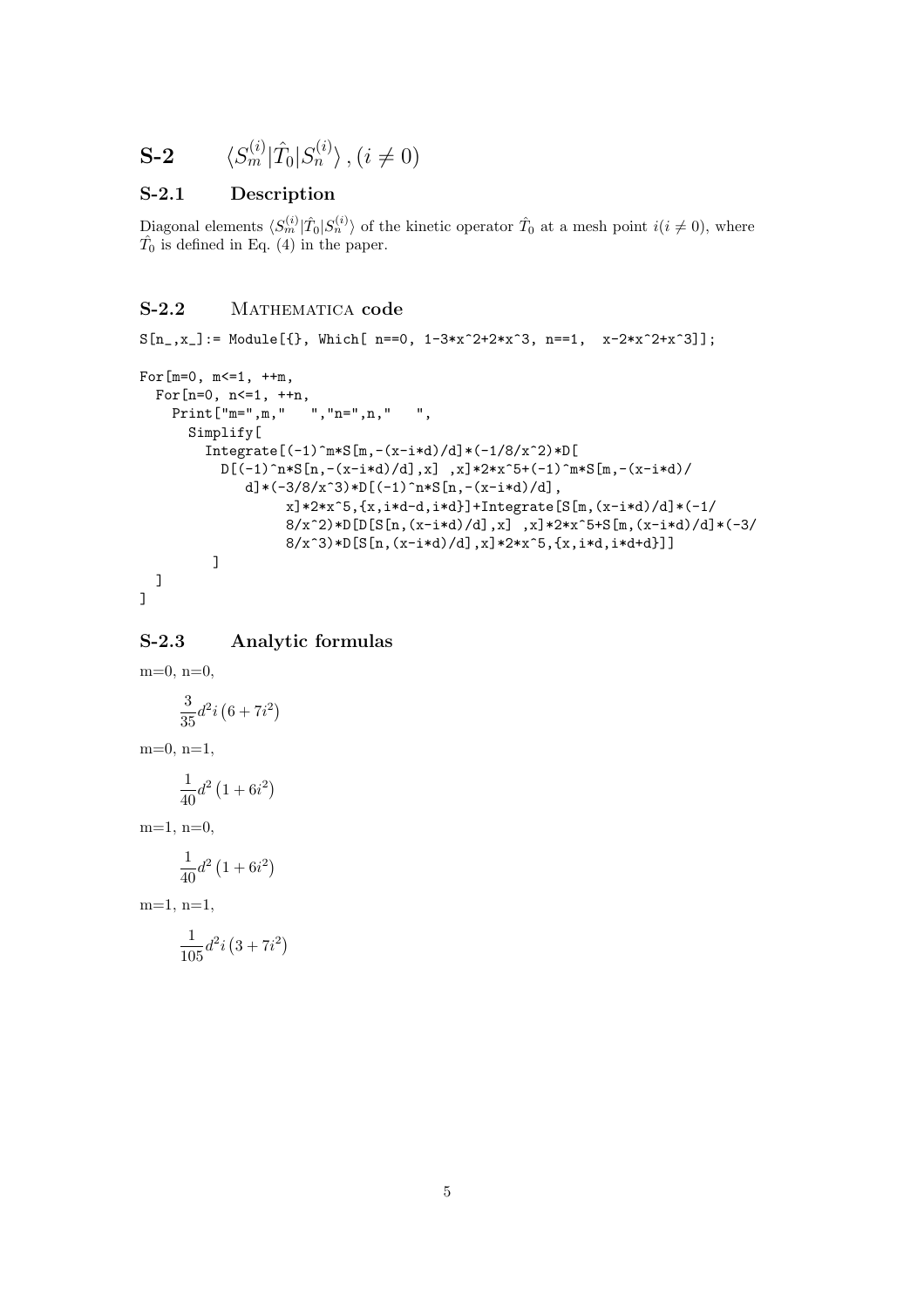$$
\mathbf{S}\text{-}\mathbf{3} \qquad \langle S_m^{(i)} | \hat{T}_0 | S_n^{(i)} \rangle \,, (i = 0)
$$

#### S-3.1 Description

Diagonal elements  $\langle S_m^{(i)} | \hat{T}_0 | S_n^{(i)} \rangle$  of the kinetic operator  $\hat{T}_0$  at the mesh point  $i = 0$ , where  $\hat{T}_0$  is defined in Eq. (4) in the paper.

# S-3.2 MATHEMATICA code

```
S[n_,x_+] := \text{Module}[\{\}, \text{ Which}[\text{ n==0, 1-3*x^2+2*x^3, n==1, x-2*x^2+x^3]\};
```

```
For[m=0, m <= 1, ++m,
  For[n=0, n <= 1, ++n,
    Print["m=",m," ","n=",n," ",
      Simplify[
        Integrate [(-1)^{m*S[m,-(x-i*d)/d]*(-1/8/x^2)*D[}D[(-1)^n**S[n,-(x-i*d)/d],x],x]*2*x^5+(-1)^m**S[m,-(x-i*d)/d]d]*(-3/8/x^3)*D[(-1)^n*S[n,-(x-i*d)/d],
                  x]*2*x^5,{x,i*d-d,i*d}]+Integrate[S[m,(x-i*d)/d]*(-1/
                  8/x^2)*D[D[S[n,(x-i*d)/d],x],x]*2*x^5+S[m,(x-i*d)/d)*(-3/8/x^3)*D[S[n,(x-i*d)/d],x]*2*x^5,[x,i*d,i*d+d]]]]
  ]
```

```
]
```
#### S-3.3 Analytic formulas

 $m=0, n=0,$ 15  $rac{15}{280}d^2$  $m=0$ ,  $n=1$ , 7  $\frac{1}{560}d^2$  $m=1, n=0,$ 7  $\frac{1}{560}d^2$ m=1, n=1, 11  $rac{11}{3360}d^2$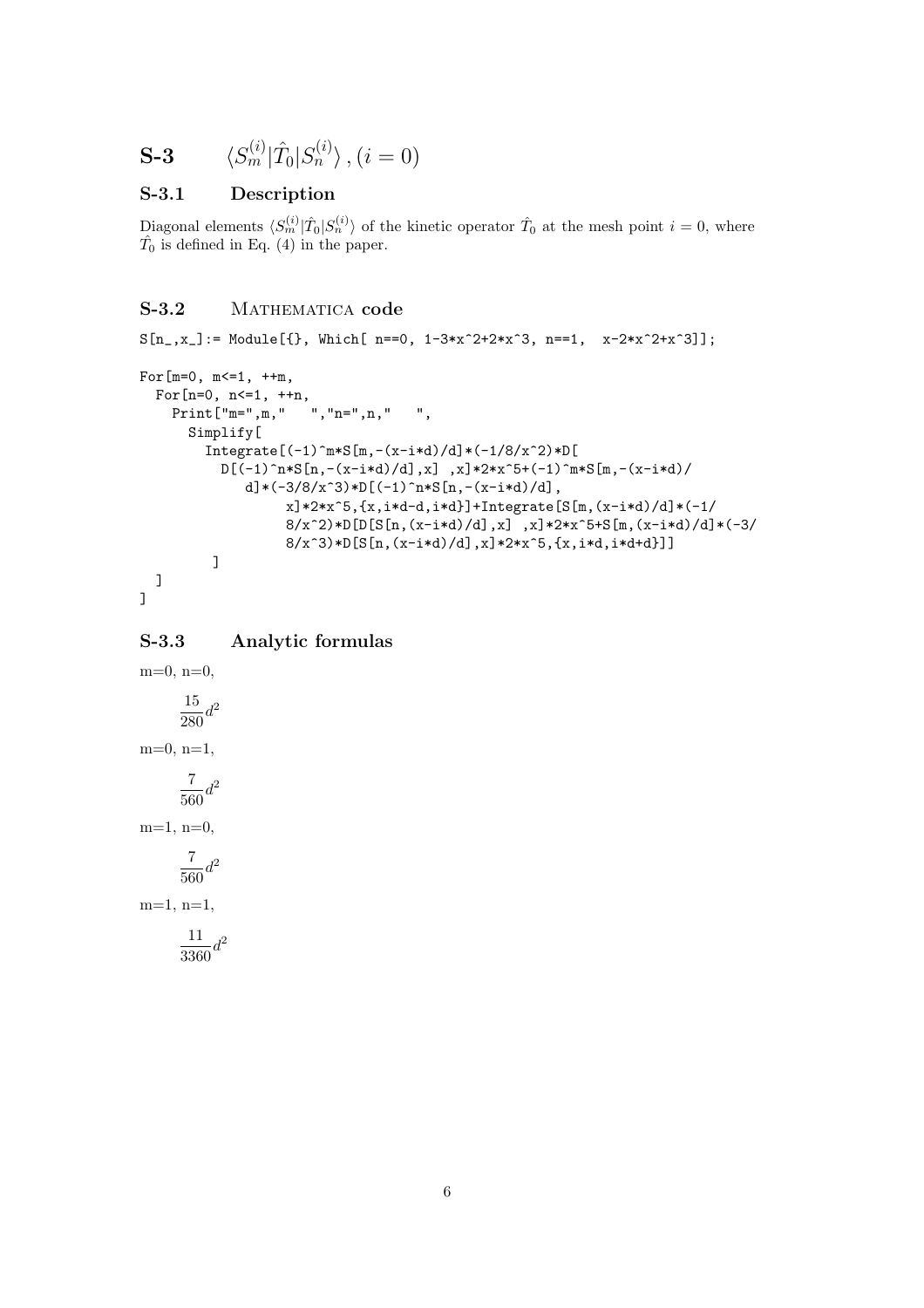$$
\mathbf{S}\text{-}\mathbf{4} \qquad \langle S_m^{(i)} | \hat{T}_1 | S_n^{(i+1)} \rangle
$$

# S-4.1 Description

Off-diagonal elements  $\langle S_m^{(i)} | \hat{T}_1 | S_n^{(i+1)} \rangle$  of the kinetic operator  $\hat{T}_1$  between mesh points i and  $(i+1)$ , where  $\hat{T}_1$  is defined in Eq. (5) in the paper.

# S-4.2 MATHEMATICA code

```
S[n_,x_+] := \text{Module}[\{\}, \text{ Which}[-n=-0, 1-3*x^2+2*x^3, n=-1, x-2*x^2+x^3]\};
```

```
For[m=0, m<=1, ++m,For[n=0, n<=1, ++n,
         Prim \mathbb{F} \mathbb{F} \mathbb{F} \mathbb{F} \mathbb{F} \mathbb{F} \mathbb{F} \mathbb{F} \mathbb{F} \mathbb{F} \mathbb{F} \mathbb{F} \mathbb{F} \mathbb{F} \mathbb{F} \mathbb{F} \mathbb{F} \mathbb{F} \mathbb{F} \mathbb{F} \mathbb{F} \mathbb{F} \mathbb{F} \mathbb{F} Integrate[S[m,(x-i*d)/d)*(-1)^n*S[n,-(x-(i+1)*d)/d]*(1*(1+1)/(2*x^4))*2*x^5,\{x,i*d,(i+1)*d\}]]
    ]
]
```
# S-4.3 Analytic formulas

 $m=0, n=0,$ 9  $\frac{9}{140}d^2(1+2i)l(1+l)$ m=0, n=1,  $-\frac{1}{10}$  $\frac{1}{420}d^2(6+13i)l(1+l)$  $m=1, n=0,$ 1  $\frac{1}{420}d^2(7+13i)l(1+l)$  $m=1, n=1,$  $-\frac{1}{20}$  $\frac{1}{280}d^2(1+2i)l(1+l)$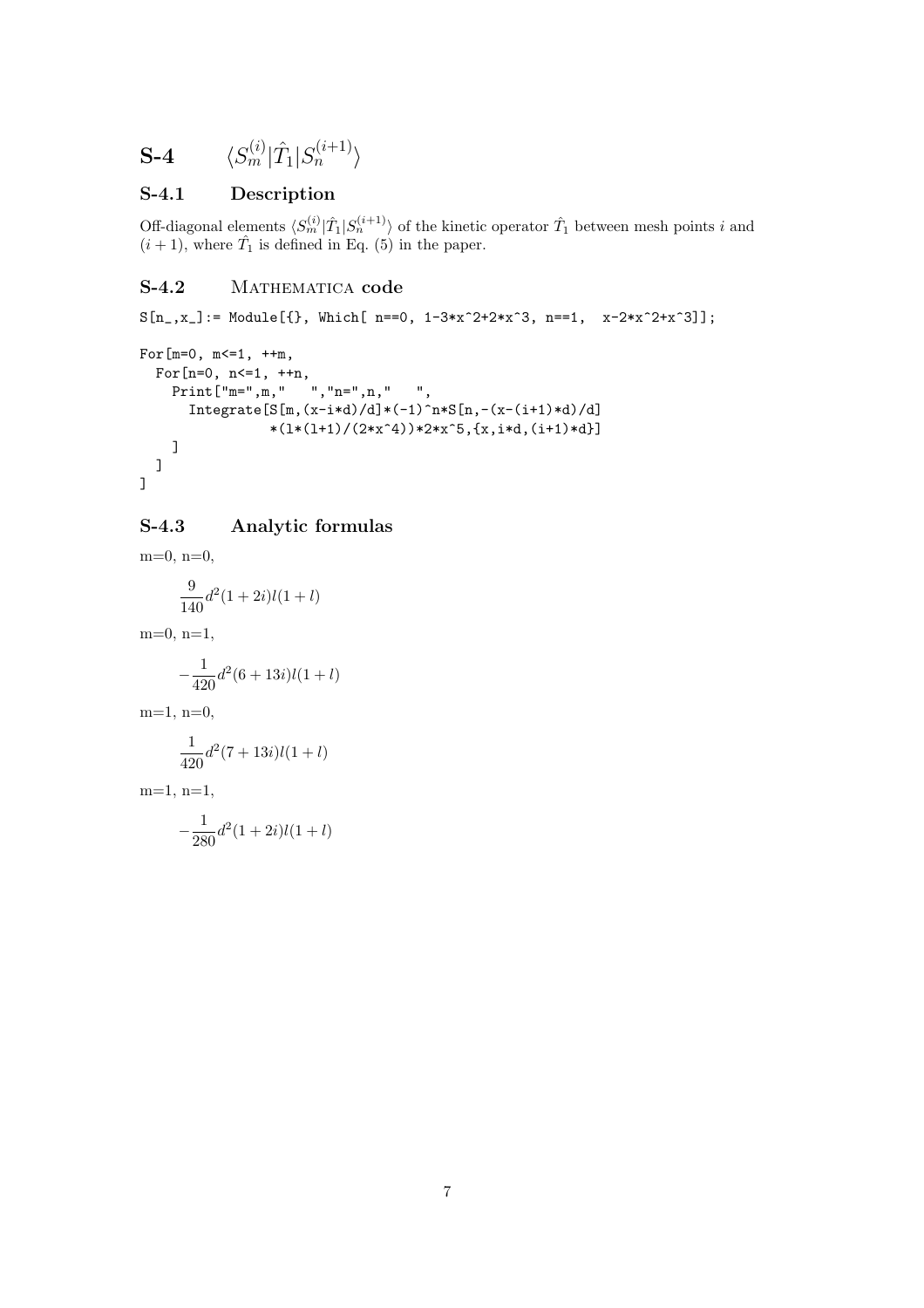$$
\mathbf{S}\text{-}\mathbf{5} \qquad \langle S_m^{(i)} | \hat{T}_1 | S_n^{(i)} \rangle \text{ , } (i \neq 0)
$$

#### S-5.1 Description

Diagonal elements  $\langle S_m^{(i)} | \hat{T}_0 | S_n^{(i)} \rangle$  of the kinetic operator  $\hat{T}_0$  at a mesh point  $i(i \neq 0)$ , where  $\hat{T}_1$  is defined in Eq. (5) in the paper.

#### S-5.2 MATHEMATICA code

```
S[n_,x_+] := \text{Module}[\{\}, \text{ Which}[-n=-0, 1-3*x^2+2*x^3, n=-1, x-2*x^2+x^3]\};
```

```
For[m=0, m <= 1, ++m,
  For[n=0, n<=1, ++n,
    Print<sup>["m="</sup>, m, " ", "n=", n, " ",
      Simplify[Integrate[(-1)^{m*S[m,-(x-i*d)/d)*(-1)^n*\S[n,-(x-i*d)/d]*(1*(1+1)/(2*x^4))*2*x^5,[x,i*d-d,i*d]+Integrate[S[m,(x-i*d)/d]
       *\S[n,(x-i*d)/d]*(1*(1+1)/(2*x^4))*2*x^5,{x,i*d,i*d+d}]]
    ]
  ]
]
```
#### S-5.3 Analytic formulas

 $m=0$ ,  $n=0$ , 26  $\frac{20}{35}d^2il(1+l)$  $m=0$ ,  $n=1$ , 1

$$
\frac{1}{30}d^2l(1+l)
$$

 $m=1$ ,  $n=0$ ,

$$
\frac{1}{30}d^2l(1+l)
$$

 $m=1, n=1,$ 

$$
\frac{2}{105}d^2il(1+l)
$$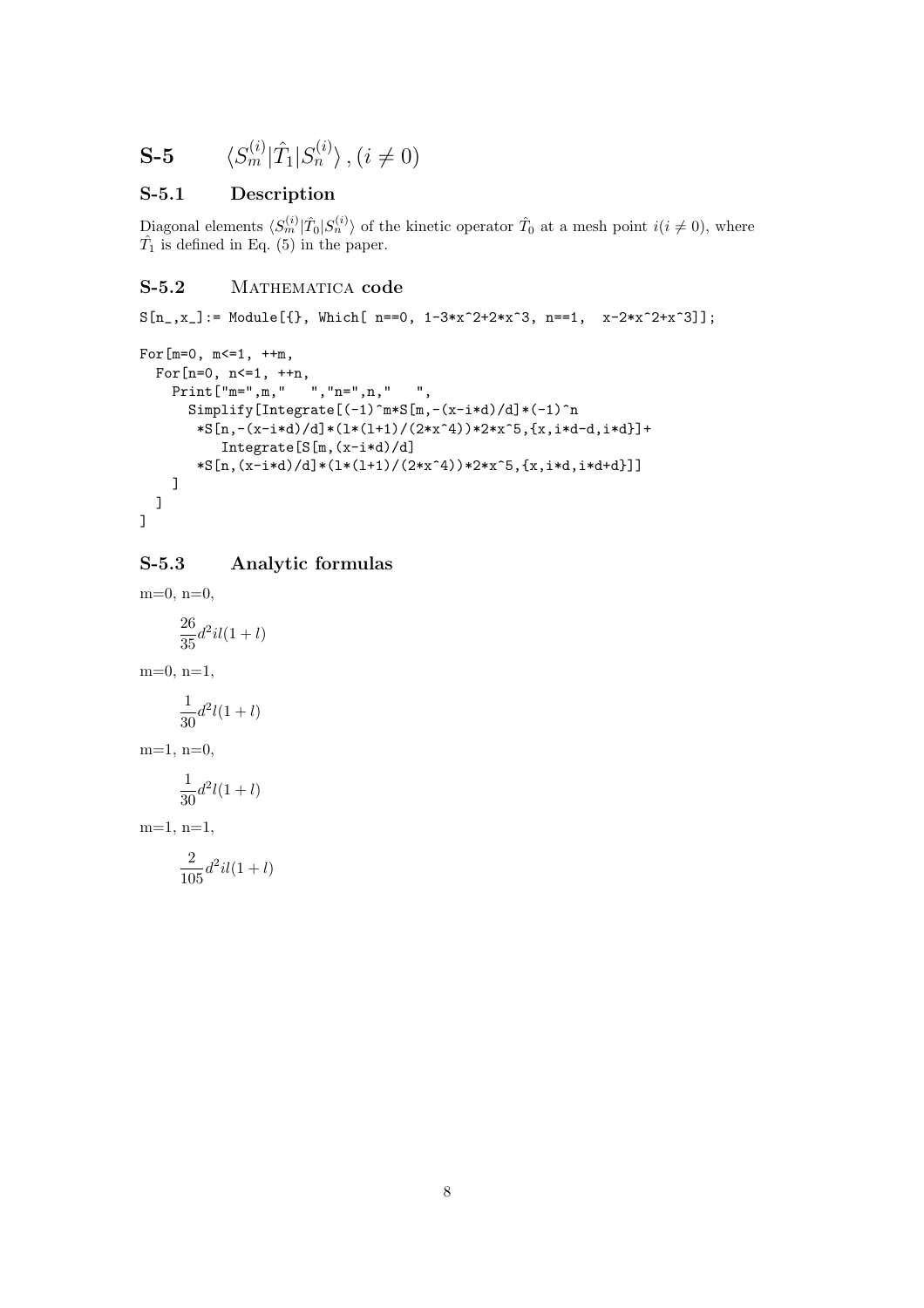$$
\mathbf{S}\text{-}\mathbf{6} \qquad \langle S_m^{(i)} | \hat{T}_1 | S_n^{(i)} \rangle \,, (i = 0)
$$

# S-6.1 Description

Diagonal elements  $\langle S_m^{(i)} | \hat{T}_1 | S_n^{(i)} \rangle$  of the kinetic operator  $\hat{T}_1$  at the mesh point  $i = 0$ , where  $\hat{T}_1$  is defined in Eq. (5) in the paper.

#### S-6.2 MATHEMATICA code

```
S[n_,x_+] := \text{Module}[\{\}, \text{ Which}[-n=-0, 1-3*x^2+2*x^3, n=-1, x-2*x^2+x^3]\};
```

```
For[m=0, m <= 1, ++m,
  For[n=0, n<=1, ++n,
    Print<sup>["m="</sup>, m, " ", "n=", n, " ",
      Integrate[S[m,(x-i*d)/d]*S[n,(x-i*d)/d]*(1*(1+1)/(2*x^4))*2*x^5,{x, i*d, i*d+d}]
    ]
  ]
]
```
# S-6.3 Analytic formulas

 $m=0, n=0,$ 3  $\frac{3}{35}d^2l(1+l)$ m=0, n=1, 7  $\frac{1}{420}d^2l(1+l)$  $m=1, n=0,$ 7  $\frac{1}{420}d^2l(1+l)$  $m=1, n=1,$ 3

$$
f_{\rm{max}}
$$

 $\frac{3}{840}d^2l(1+l)$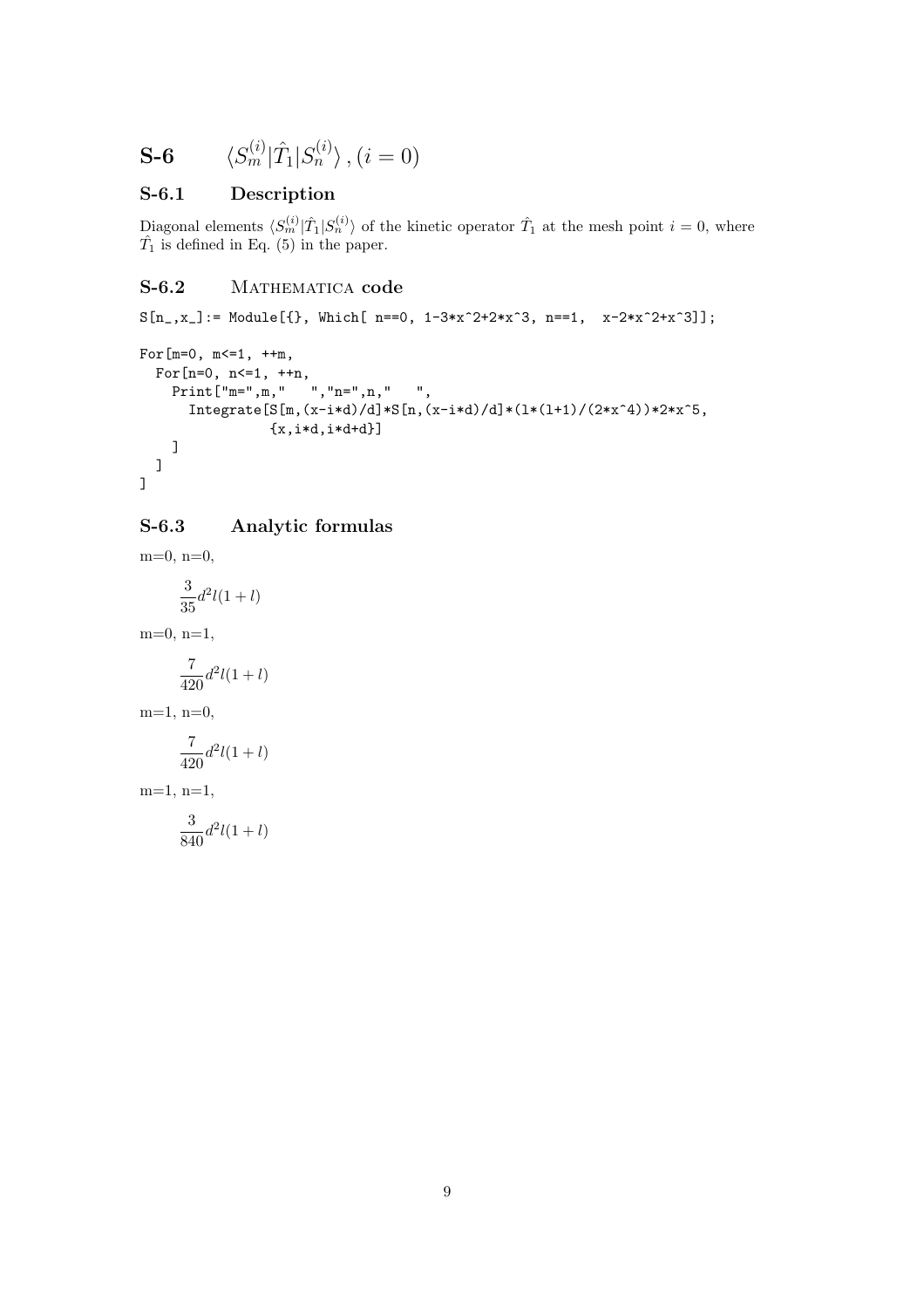$$
\textbf{S-7} \qquad \langle S_m^{(i)} | (-\tfrac{Z}{x^2}) | S_n^{(i+1)} \rangle
$$

# S-7.1 Description

Off-diagonal elements  $\langle S_m^{(i)}|(-\frac{Z}{x^2})|S_n^{(i+1)}\rangle$  of the operator  $(-\frac{Z}{x^2})$  between mesh points i and  $(i + 1)$ .

# S-7.2 MATHEMATICA code

 $S[n_,x_+] := \text{Module}[\{\}, \text{ Which}[-n=-0, 1-3*x^2+2*x^3, n=-1, x-2*x^2+x^3]\};$ 

```
For[m=0, m <= 1, ++m,
   For[n=0, n<=1, ++n,
     Print<sup>["</sup>m=",m," ","n=",n," ",
         \texttt{Simplify}[\texttt{Integrate}[S[\texttt{m},(\texttt{x-i*d})/d]*(-1)^{\texttt{m}*\texttt{S}[\texttt{n},-(\texttt{x-i*d}-d)/d]}*(-Z/x^2)*2*x^5,{x,i*d,i*d+d}]]
     ]
   ]
]
```
# S-7.3 Analytic formulas

 $m=0$ ,  $n=0$ ,  $\overline{1}$ 

$$
-\frac{1}{420}d^4 \left(19+92 i+162 i^2+108 i^3\right)Z
$$

m=0, n=1,

$$
\frac{d^4\left(11+57i+108i^2+78i^3\right)Z}{1260}
$$

m=1, n=0,

$$
-\frac{d^{4}\left(16+75 i+126 i^{2}+78 i^{3}\right) Z}{1260}
$$

m=1, n=1,

$$
\frac{1}{420}d^4\left(1+5i+9i^2+6i^3\right)Z
$$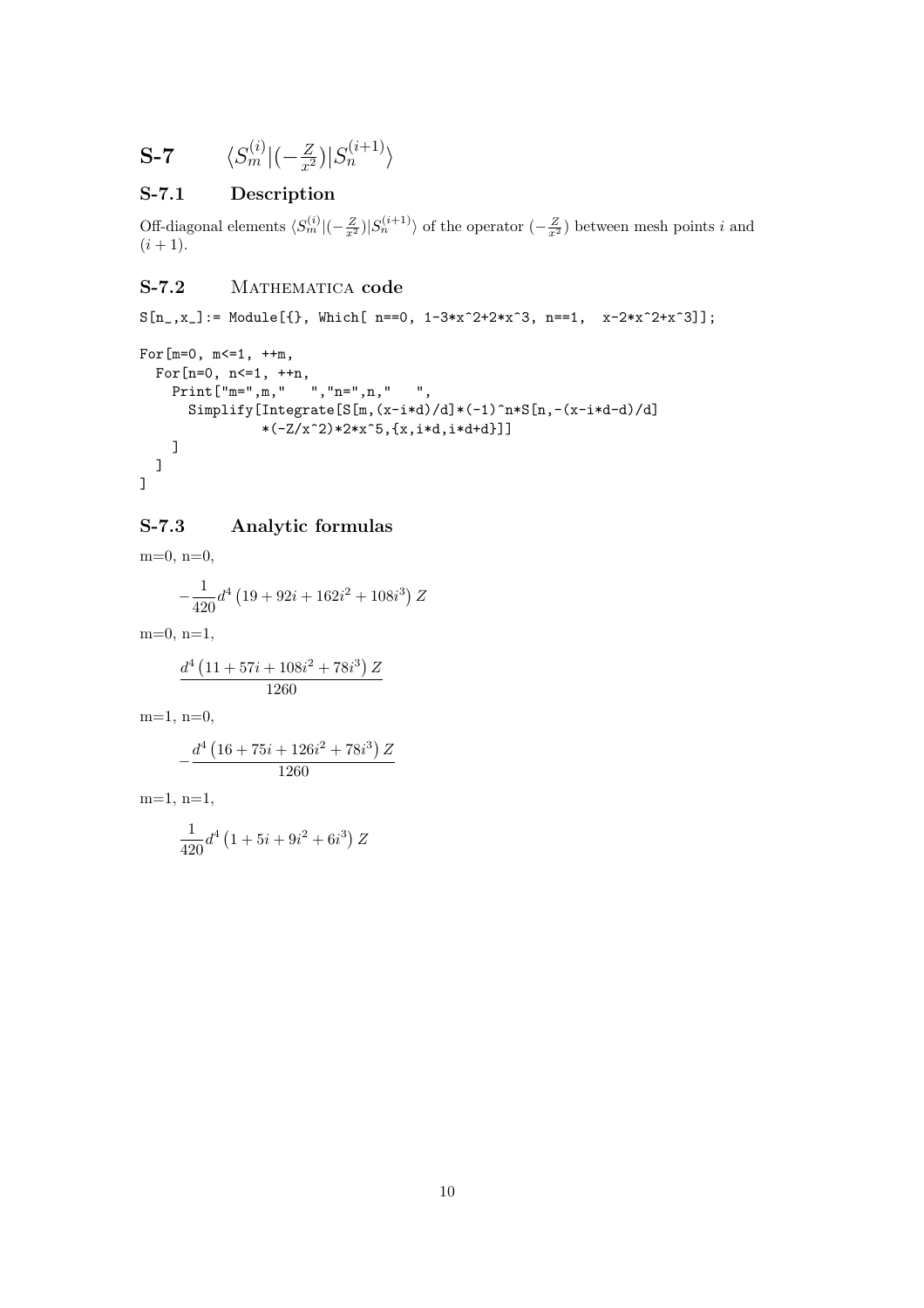$$
\mathbf{S}\text{-}\mathbf{8} \qquad \langle S_m^{(i)} | (-\tfrac{Z}{x^2}) | S_n^{(i)} \rangle, (i \neq 0)
$$

# S-8.1 Description

Diagonal elements  $\langle S_m^{(i)}|(-\frac{Z}{x^2})|S_n^{(i+1)}\rangle$  of the operator  $(-\frac{Z}{x^2})$  at a mesh point  $i(i \neq 0)$ .

## S-8.2 MATHEMATICA code

 $S[n_-,x_-]:$  Module[{}, Which[ n==0, 1-3\*x^2+2\*x^3, n==1, x-2\*x^2+x^3]];

```
For[m=0, m<=1, ++m,For[n=0, n <= 1, ++n,
   Print["m=",m," ","n=",n," ",
      Simplify[Integrate[(-1)^{m*S[m,-(x-i*d)/d)*(-1)^n*\S[n,-(x-i*d)/d]*(-Z/x^2)*2*x^5,{x, i*d-d, i*d}+Integrate[S[m,(x-i*d)/d]*S[n,(x-i*d)/d]*(-Z/x^2)*2*x^5,
               {x, i*d, i*d+d}]]
   ]
  ]
]
```
#### S-8.3 Analytic formulas

m=0, n=0,  $-\frac{2}{10}$  $\frac{2}{105}d^4i$ ¡  $19 + 78i^2$ Z  $m=0$ ,  $n=1$ ,  $-\frac{1}{21}$  $\frac{1}{315}d^4$  (  $(4+63i^2)$ Z  $m=1$ ,  $n=0$ ,  $-\frac{1}{21}$  $\frac{1}{315}d^4$  (  $(4+63i^2)$ Z  $m=1, n=1,$ ¡ ¢

$$
-\frac{2}{105}d^4i\left(1+2i^2\right)Z
$$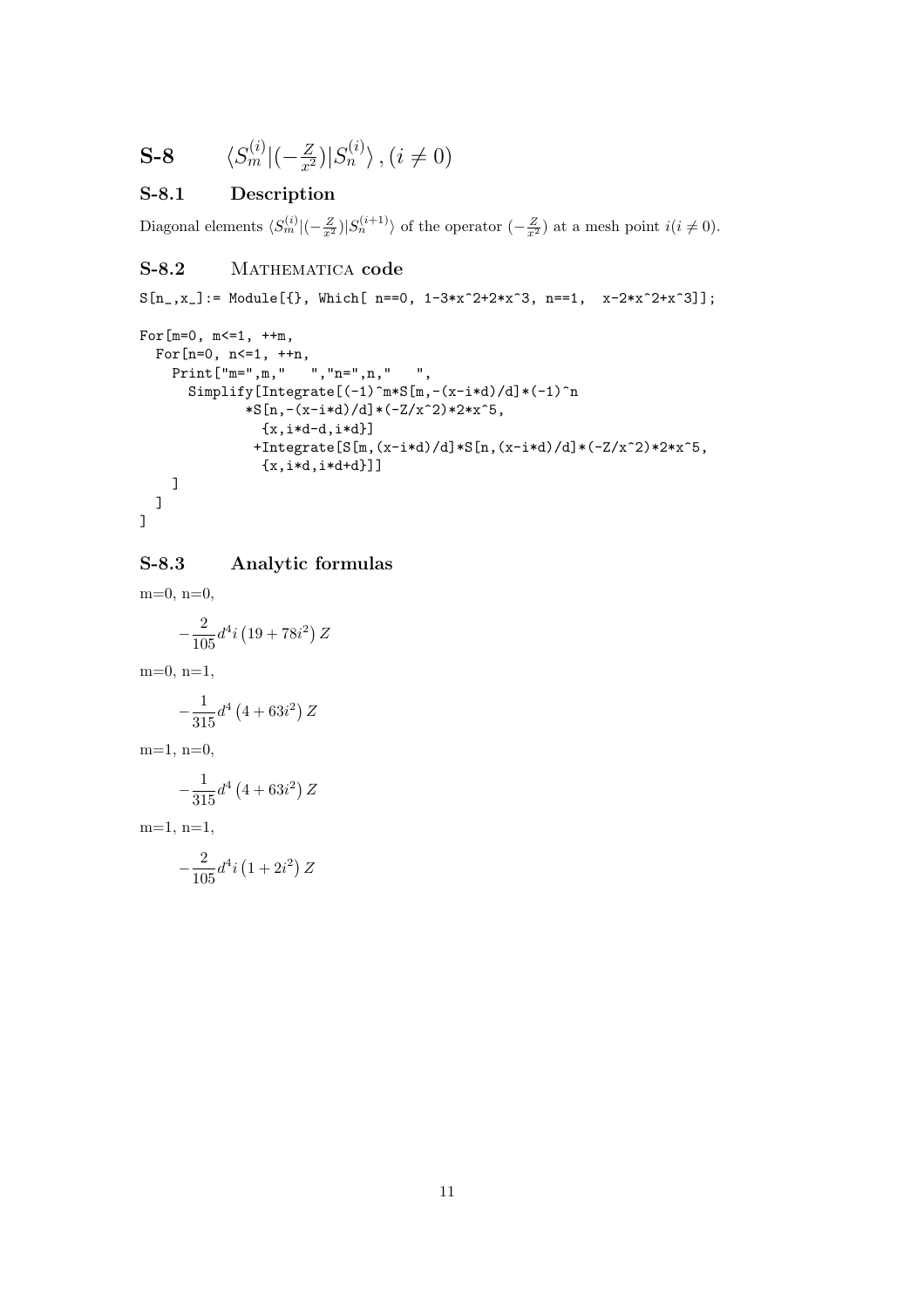$$
\mathbf{S}\text{-}\mathbf{9} \qquad \langle S_m^{(i)} | (-\tfrac{Z}{x^2}) | S_n^{(i)} \rangle \text{ , } (i=0)
$$

# S-9.1 Description

Diagonal elements  $\langle S_m^{(i)}|(-\frac{Z}{x^2})|S_n^{(i+1)}\rangle$  of the operator  $(-\frac{Z}{x^2})$  at the mesh point  $i(i = 0)$ .

# S-9.2 MATHEMATICA code

 $S[n_-,x_+] := \text{Module}[\{\}, \text{ Which}[-n=-0, 1-3*x^2+2*x^3, n=-1, x-2*x^2+x^3]\};$ 

```
For[m=0, m<=1, ++m,For[n=0, n <= 1, ++n,
    Print<sup>["</sup>m=",m," ","n=",n," ",
      Simplify[Integrate[S[m,(x-i*d)/d]*S[n,(x-i*d)/d]*(-Z/x^2)*2*x^5,
               {x,i*d,i*d+d}]]
    ]
  ]
]
```
# S-9.3 Analytic formulas

 $m=0, n=0,$  $-\frac{11Zd^4}{120}$ 420  $m=0$ ,  $n=1$ ,  $-\frac{8d^4Z}{1000}$ 1260  $m=1, n=0,$  $-\frac{6a}{1260}$  $8d^4Z$ m=1, n=1,  $-\frac{2d^4Z}{1238}$ 1260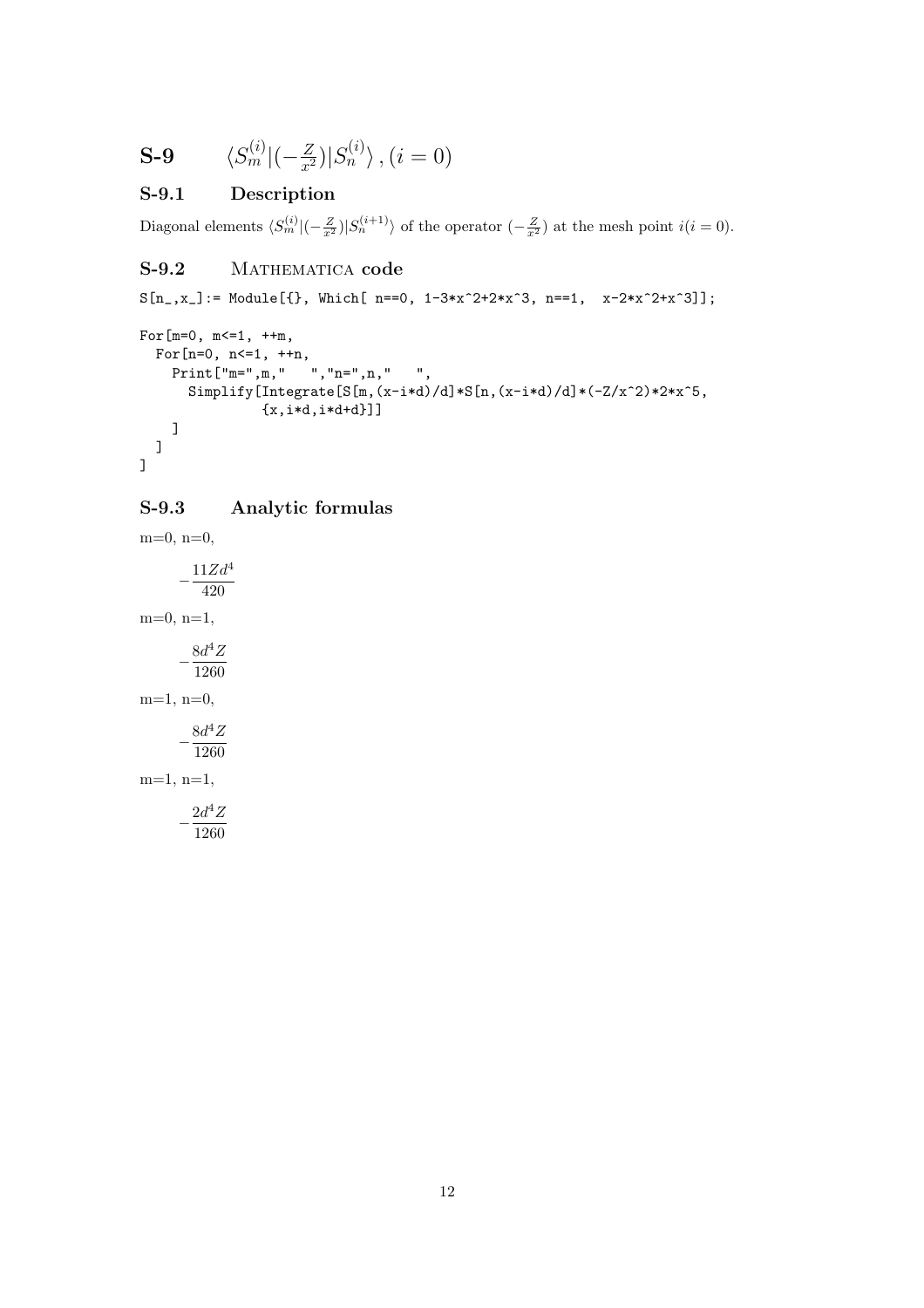$$
\textbf{S-10} \hspace{20pt} \langle S^{(i)}_m | S^{(i+1)}_n \rangle
$$

# S-10.1 Description

Off-diagonal overlap elements  $\langle S_m^{(i)} | S_n^{(i+1)} \rangle$  between mesh points i and  $(i + 1)$ .

## S-10.2 MATHEMATICA code

 $S[n_,x_+] := \text{Module}[\{\}, \text{ Which}[-n=-0, 1-3*x^2+2*x^3, n=-1, x-2*x^2+x^3]\};$ 

```
For[m=0, m<=1, ++m,For[n=0, n<=1, ++n,
     Print \left[\begin{array}{ccc} m=0, & m=0, & m=0, & m=0, & m=0 \\ m=0, & m=0, & m=0, & m=0, & m=0 \end{array}\right],
         Simplify[Integrate[S[m,(x-i*d)/d]*(-1)^n*S[n,-(x-i*d-d)/d] *2*x^5,
                      {x, i*d, i*d+d}]]
     ]
   ]
]
```
#### S-10.3 Analytic formulas

 $m=0, n=0,$ 

$$
\frac{d^6(1+2i)(287+22i(1+i)(68+81i(1+i)))}{13860}
$$

 $m=0$ ,  $n=1$ ,

$$
-\frac{d^6 (49 + 375i + 1210i^2 + 2090i^3 + 1980i^4 + 858i^5)}{13860}
$$

 $m=1$ ,  $n=0$ ,

$$
\frac{d^6 \left(84+595 i+1760 i^2+2750 i^3+2310 i^4+858 i^5\right)}{13860}
$$

m=1, n=1,

$$
-\frac{d^6(1+2i)(14+11i(1+i)(7+9i(1+i)))}{13860}
$$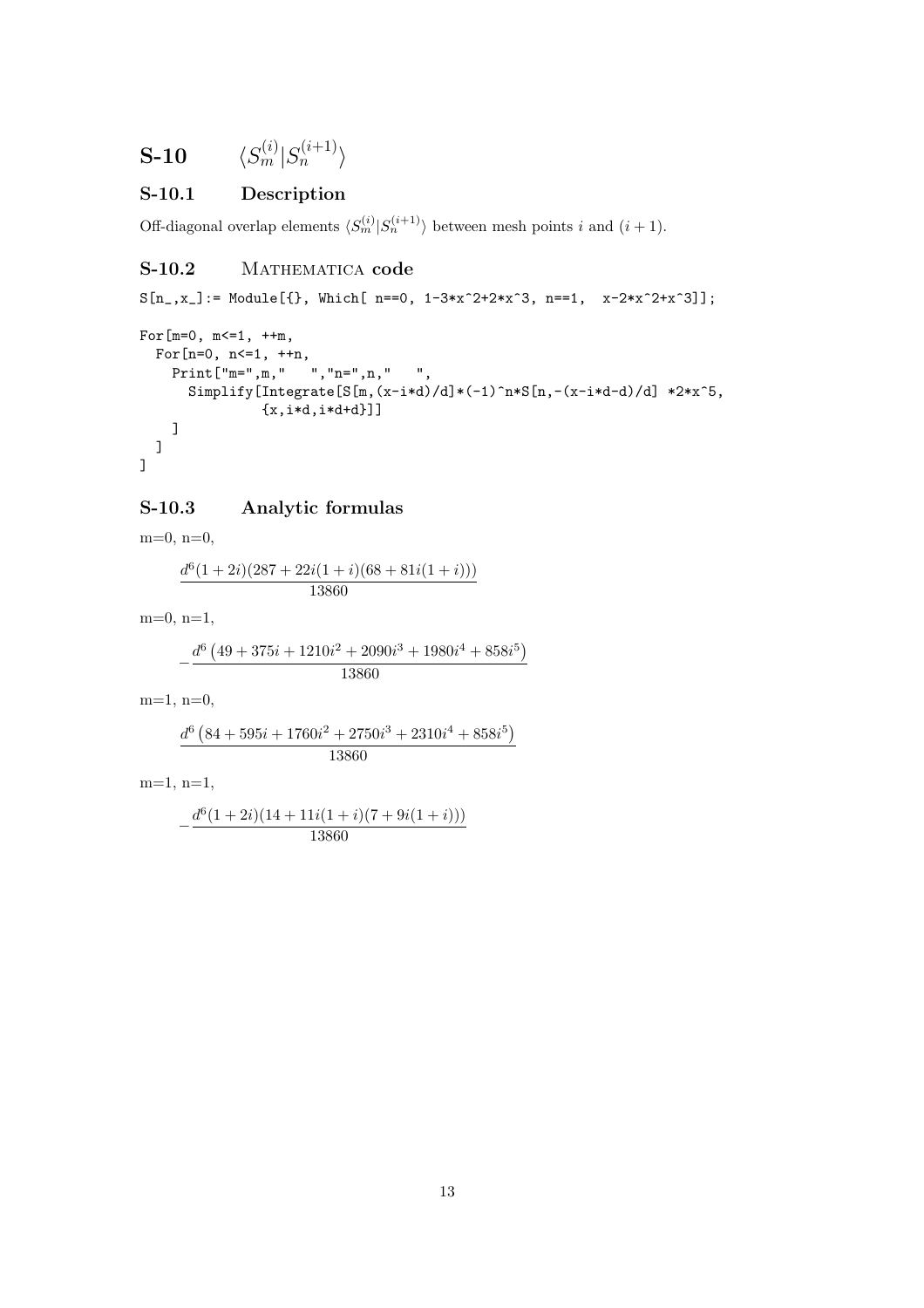$$
\mathbf{S}\text{-}\mathbf{11} \qquad \langle S_m^{(i)} | S_n^{(i)} \rangle, (i \neq 0)
$$

# S-11.1 Description

Diagonal overlap elements  $\langle S_m^{(i)} | S_n^{(i)} \rangle$  at a mesh point  $i(i \neq 0)$ .

#### S-11.2 MATHEMATICA code

 $S[n_,x_+] := \text{Module}[\{\}, \text{ Which}[-n=-0, 1-3*x^2+2*x^3, n=-1, x-2*x^2+x^3]\};$ 

```
For[m=0, m<=1, ++m,For[n=0, n<=1, ++n,
    Print<sup>["</sup>m=",m," ","n=",n," ",
      Simplify[Integrate[(-1)^m*S[m,-(x-i*d)/d]*(-1)^n*S[n,-(x-i*d)/d]*2*x^5,
               {x, i*d-d, i*d}]
               +
               Integrate[S[m,(x-i*d)/d]*S[n,(x-i*d)/d]*2*x^5,[x,i*d,i*d+d]]]]
  ]
]
```
#### S-11.3 Analytic formulas

 $m=0$ ,  $n=0$ ,

$$
\frac{2d^{6}i\left(225+2090i^{2}+2574i^{4}\right)}{3465}
$$

 $m=0$ ,  $n=1$ ,

$$
\frac{d^{6}\left(13+440i^{2}+1155i^{4}\right)}{3465}
$$

 $m=1$ ,  $n=0$ ,

$$
\frac{d^6\left(13+440i^2+1155i^4\right)}{3465}
$$

m=1, n=1,

$$
\frac{2d^{6}i\left(15+110i^{2}+66i^{4}\right)}{3465}
$$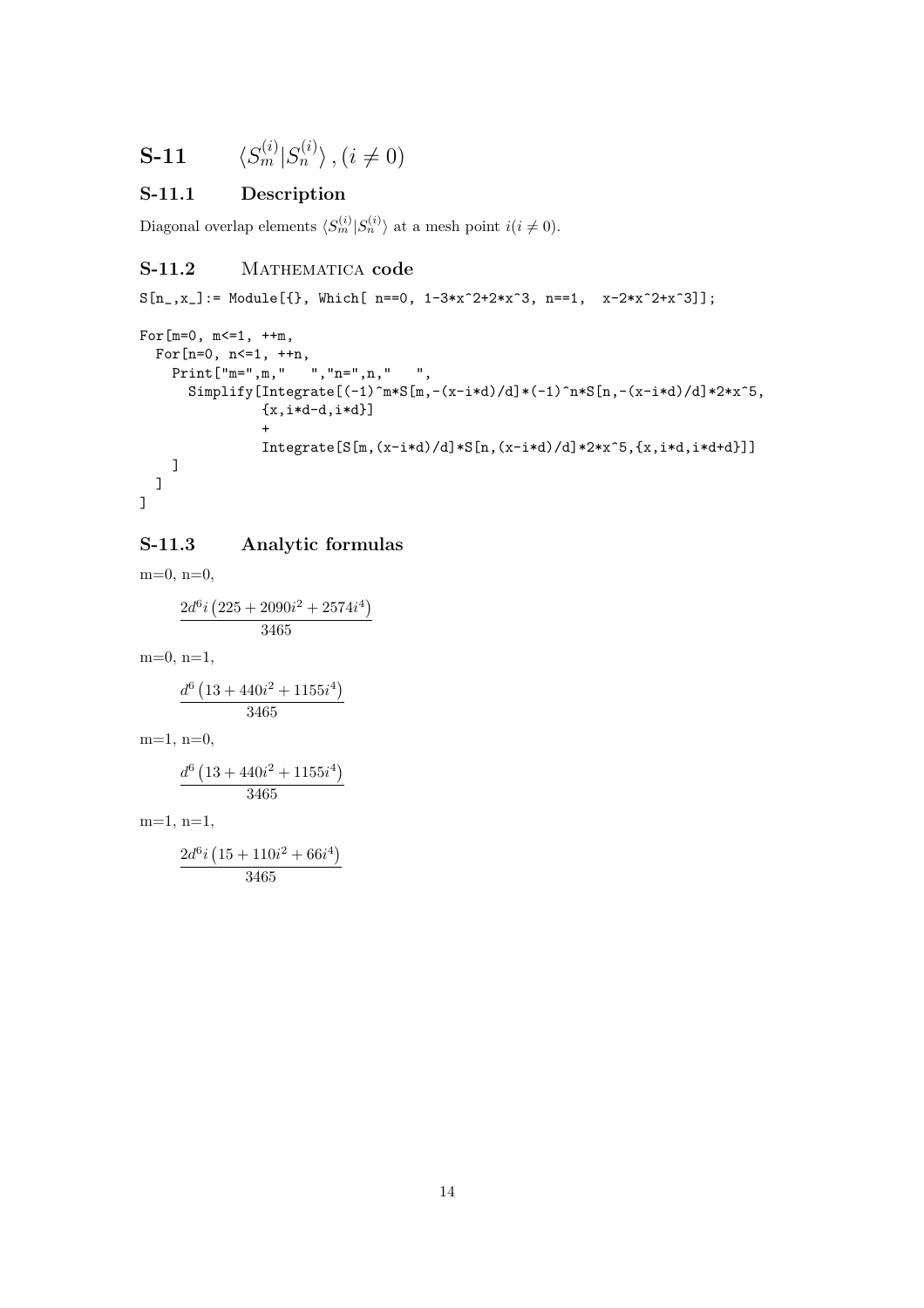$$
\mathbf{S}\text{-}\mathbf{12} \qquad \langle S_m^{(i)} | S_n^{(i)} \rangle \text{ , } (i=0)
$$

# S-12.1 Description

Diagonal overlap elements  $\langle S_m^{(i)} | S_n^{(i)} \rangle$  at the mesh point  $i(i = 0)$ .

#### S-12.2 MATHEMATICA code

 $S[n_,x_+] := \text{Module}[\{\}, \text{ Which}[-n=-0, 1-3*x^2+2*x^3, n=-1, x-2*x^2+x^3]\};$ 

```
For[m=0, m<=1, ++m,For[n=0, n<=1, ++n,
    Print<sup>["m="</sup>, m, " ", "n=", n, " ",
      Simplify[Integrate[S[m,(x-i*d)/d]*S[n,(x-i*d)/d]*2*x^5,
                {x, i*d, (i+1)*d}]]
    ]
  ]
]
```
#### S-12.3 Analytic formulas

 $m=0, n=0,$  $49d^6$ 6930  $m=0, n=1,$  $13d^6$ 6930  $m=1, n=0,$  $13d^6$ 6930  $m=1, n=1,$  $7d^6$ 13860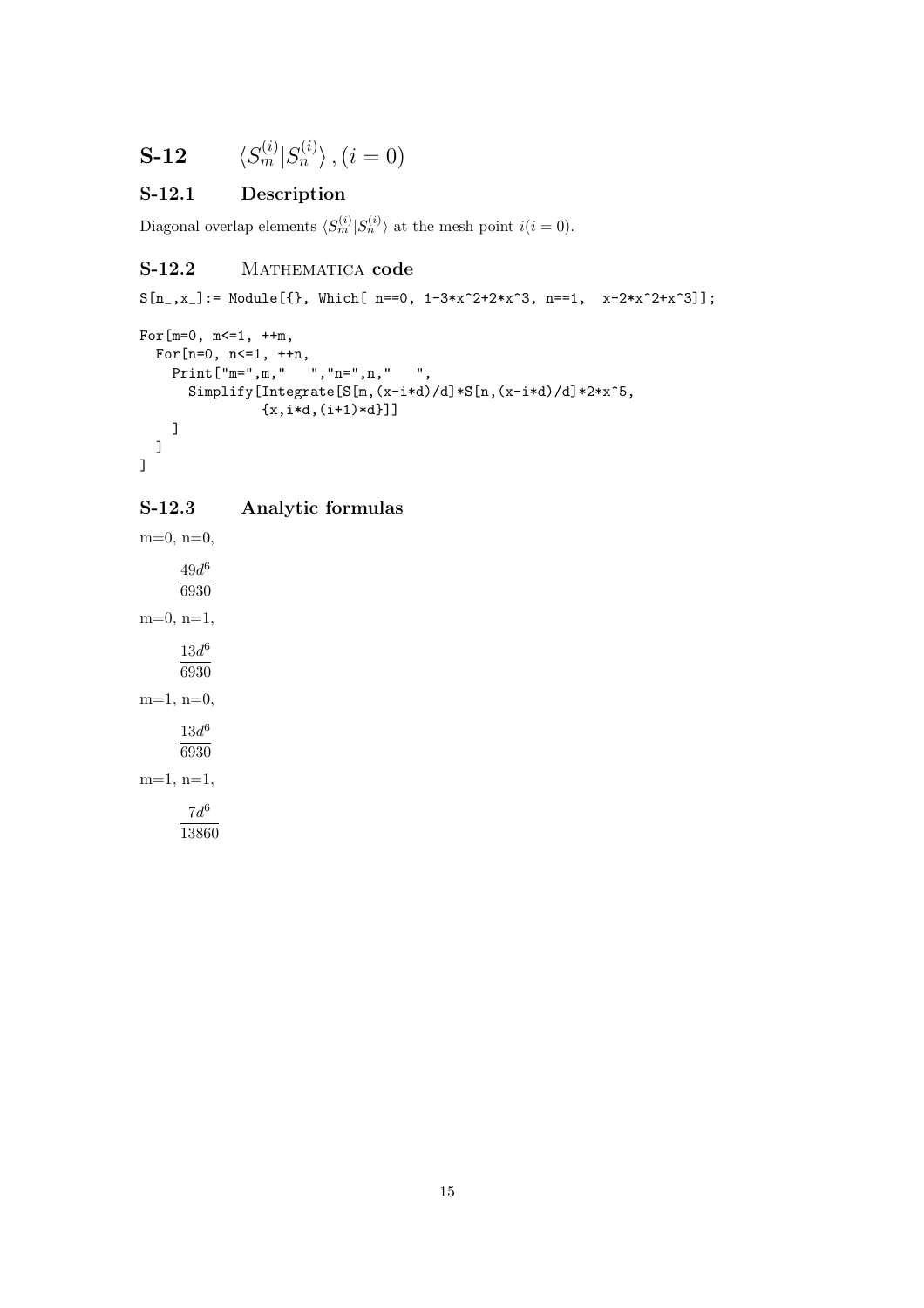# S-13 Integrals in Eq. (24) to evaluate  $V_H(x_i)$

# S-13.1 Description

By inserting Eq. (21) into Eq. (24),  $V_H(x_i)$  given by Eq. (24) are analytically evaluated as follows:

$$
V_{H}(x_{i}) = \frac{8\pi}{x_{i}^{2}} \int_{0}^{x_{i}} n(x)x^{5}dx + 8\pi \int_{x_{i}}^{\infty} n(x)x^{3}dx,
$$
  
\n
$$
= \frac{8\pi}{x_{i}^{2}} a_{0}A_{1} + \frac{8\pi}{x_{i}^{2}} b_{0}B_{1} + \frac{8\pi}{x_{i}^{2}} \sum_{k=1}^{i-1} a_{k}A_{2,k} + \frac{8\pi}{x_{i}^{2}} \sum_{k=1}^{i-1} b_{k}B_{2,k} + \frac{8\pi}{x_{i}^{2}} a_{i}A_{3} + \frac{8\pi}{x_{i}^{2}} b_{i}B_{3}
$$
  
\n
$$
+ 8\pi a_{i}A_{4} + 8\pi b_{i}B_{4} + 8\pi \sum_{k=i+1}^{N-1} a_{k}A_{5,k} + 8\pi \sum_{k=i+1}^{N-1} b_{k}B_{5,k},
$$

where

$$
A_{1} = \int_{0}^{d} S_{0}^{(0)}(\frac{x - x_{0}}{d})x^{5} dx,
$$
  
\n
$$
B_{1} = \int_{0}^{d} S_{1}^{(0)}(\frac{x - x_{0}}{d})x^{5} dx,
$$
  
\n
$$
A_{2,k} = \int_{(k-1)d}^{(k+1)d} S_{0}^{(k)}(\frac{x - x_{k}}{d})x^{5} dx,
$$
  
\n
$$
B_{2,k} = \int_{(k-1)d}^{(k+1)d} S_{1}^{(k)}(\frac{x - x_{k}}{d})x^{5} dx,
$$
  
\n
$$
A_{3} = \int_{(i-1)d}^{id} S_{0}^{(i)}(\frac{x - x_{i}}{d})x^{5} dx,
$$
  
\n
$$
B_{3} = \int_{(i-1)d}^{id} S_{1}^{(i)}(\frac{x - x_{i}}{d})x^{5} dx,
$$
  
\n
$$
A_{4} = \int_{id}^{(i+1)d} S_{0}^{(i)}(\frac{x - x_{i}}{d})x^{3} dx,
$$
  
\n
$$
B_{4} = \int_{id}^{(i+1)d} S_{1}^{(i)}(\frac{x - x_{i}}{d})x^{3} dx,
$$
  
\n
$$
A_{5,k} = \int_{(k-1)d}^{(k+1)d} S_{0}^{(k)}(\frac{x - x_{k}}{d})x^{3} dx,
$$
  
\n
$$
B_{5,k} = \int_{(k-1)d}^{(k+1)d} S_{1}^{(k)}(\frac{x - x_{k}}{d})x^{3} dx.
$$

The analytic formulas of all the integrals  $A_1$ ,  $B_1$ ,  $A_{2,k}$ ,  $B_{2,k}$ ,  $A_3$ ,  $B_3$ ,  $A_4$ ,  $B_4$ ,  $A_{5,k}$ , and  $B_{5,k}$ are found as shown below: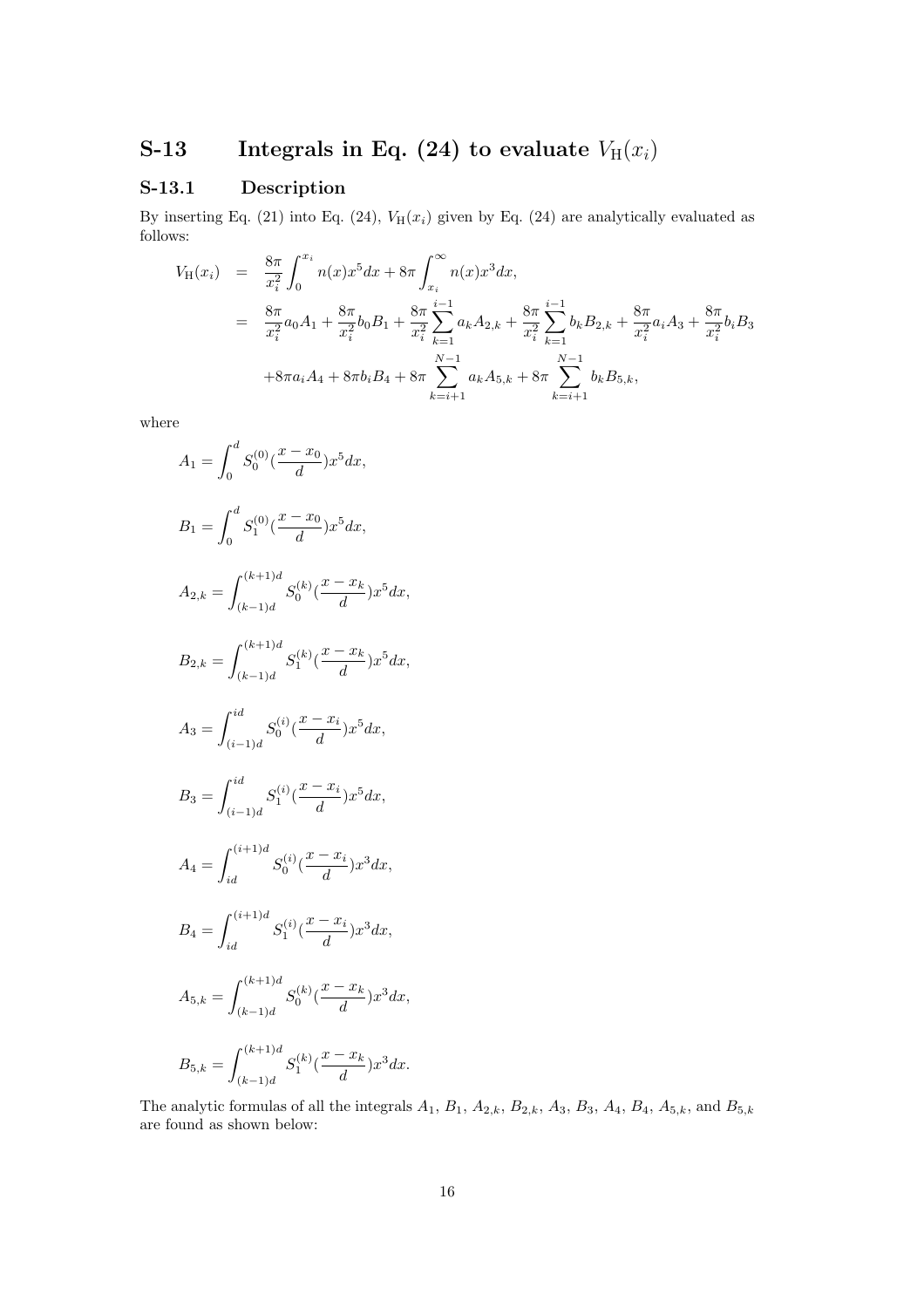# S-13.2 MATHEMATICA code

```
(* Definition of the FE basis functions *)
S[n_-,x_+] := Module[\{\}, Which[ n==0, 1-3*x^2+2*x^3, n==1, x-2*x^2+x^3]\};(* A_1 * )Integrate[S[0,(x-0*d)/d]*x^5, {x,0,d}](* B_1 * )Integrate[S[1,(x-0*d)/d]*x^5, {x,0,d}](* A_{2,k}^* *)
Simplify[Integrate[S[0,-(x-k*d)/d]*x^5 ,{x,(k-1)*d,k*d}]
        +Integrate[S[0,(x-k*d)/d]*x^5 ,{x,k*d,(k+1)*d}]]
(* B_{2,k} *)
Simplify[Integrate[-S[1,-(x-k*d)/d]*x^5 ,{x,(k-1)*d,k*d}]
        +Integrate[ S[1,(x-k*d)/d]*x^5 ,{x,k*d,(k+1)*d}]]
(* A_3 *)Simplify[Integrate[S[0,-(x-i*d)/d]*x^5 ,{x,(i-1)*d,i*d}]]
(* B_3 *)Simplify[Integrate[-S[1,-(x-i*d)/d]*x^5 ,{x,(i-1)*d,i*d}]]
(* A_4 * )Simplify[Integrate[S[0,(x-i*d)/d]*x^3 ,{x,i*d,(i+1)*d}]]
(* B 4 *)Simplify[Integrate[S[1,(x-i*d)/d]*x^3 ,{x,i*d,(i+1)*d}]]
(* A {5,k} *)Simplify[Integrate[S[0,-(x-k*d)/d]*x^3,{x,(k-1)*d,k*d}]
        +Integrate[S[0,(x-k*d)/d]*x^3 ,{x,k*d,(k+1)*d}]]
(* B_{5,k} \*)Simplify[Integrate[-S[1,-(x-k*d)/d]*x^3,{x,(k-1)*d,k*d}]
        +Integrate[S[1,(x-k*d)/d]*x^3 ,{x,k*d,(k+1)*d}]]
```
#### S-13.3 Analytic formulas

$$
A_1 = \frac{d^6}{72}
$$
  
\n
$$
B_1 = \frac{d^6}{252}
$$
  
\n
$$
A_{2,k} = \frac{1}{42}d^6k(9 + 56k^2 + 42k^4)
$$
  
\n
$$
B_{2,k} = \frac{1}{126}d^6(1 + 24k^2 + 42k^4)
$$
  
\n
$$
A_3 = \frac{1}{504}d^6(-7 + 54i - 180i^2 + 336i^3 - 378i^4 + 252i^5)
$$
  
\n
$$
B_3 = \frac{1}{504}d^6(2 - 15i + 48i^2 - 84i^3 + 84i^4 - 42i^5)
$$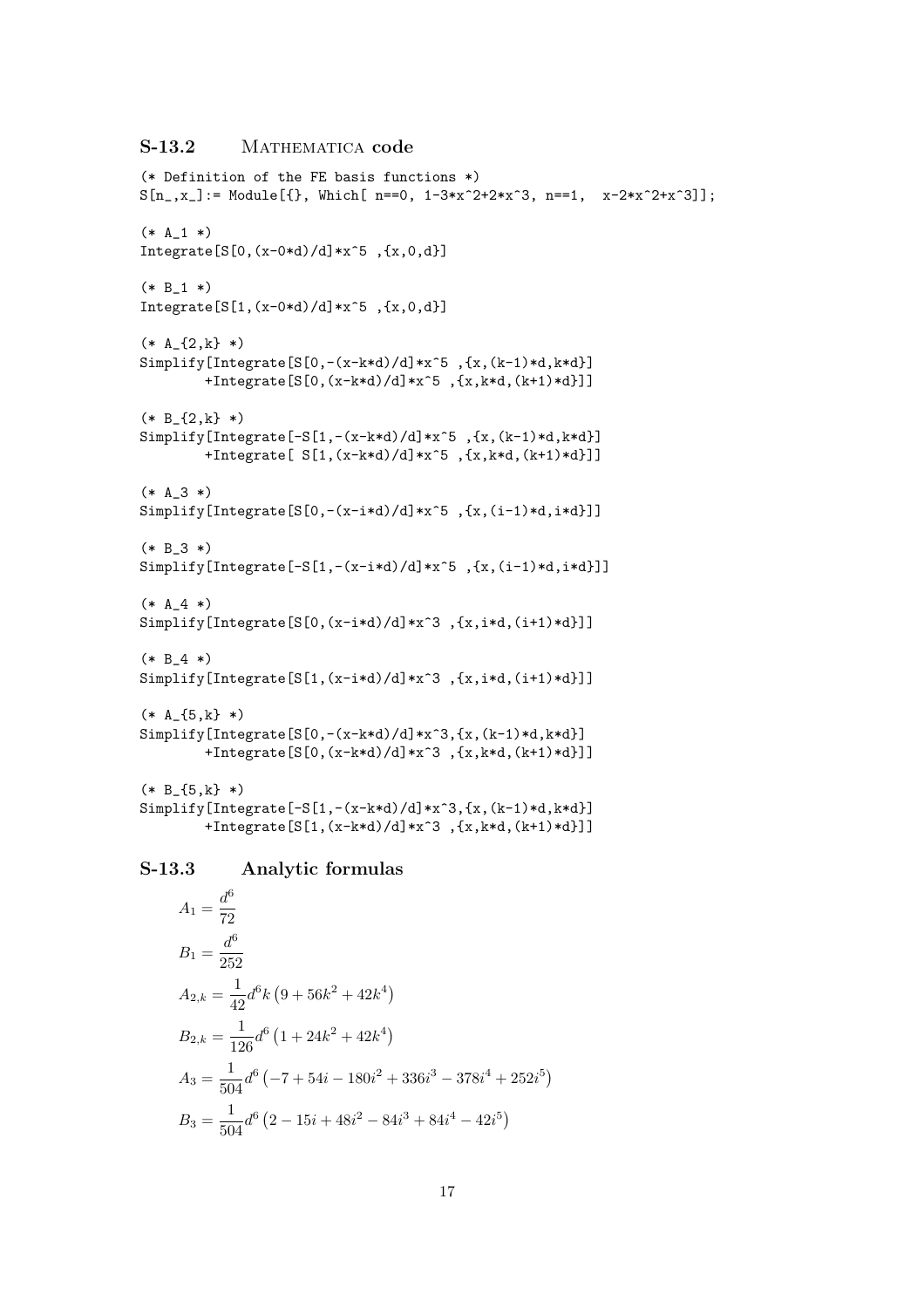$$
A_4 = \frac{1}{140}d^4 \left(5 + 28i + 63i^2 + 70i^3\right)
$$
  
\n
$$
B_4 = \frac{1}{420}d^4 \left(4 + 21i + 42i^2 + 35i^3\right)
$$
  
\n
$$
A_{5,k} = \frac{1}{5}d^4 k \left(2 + 5k^2\right)
$$
  
\n
$$
B_{5,k} = \frac{1}{105}d^4 \left(2 + 21k^2\right)
$$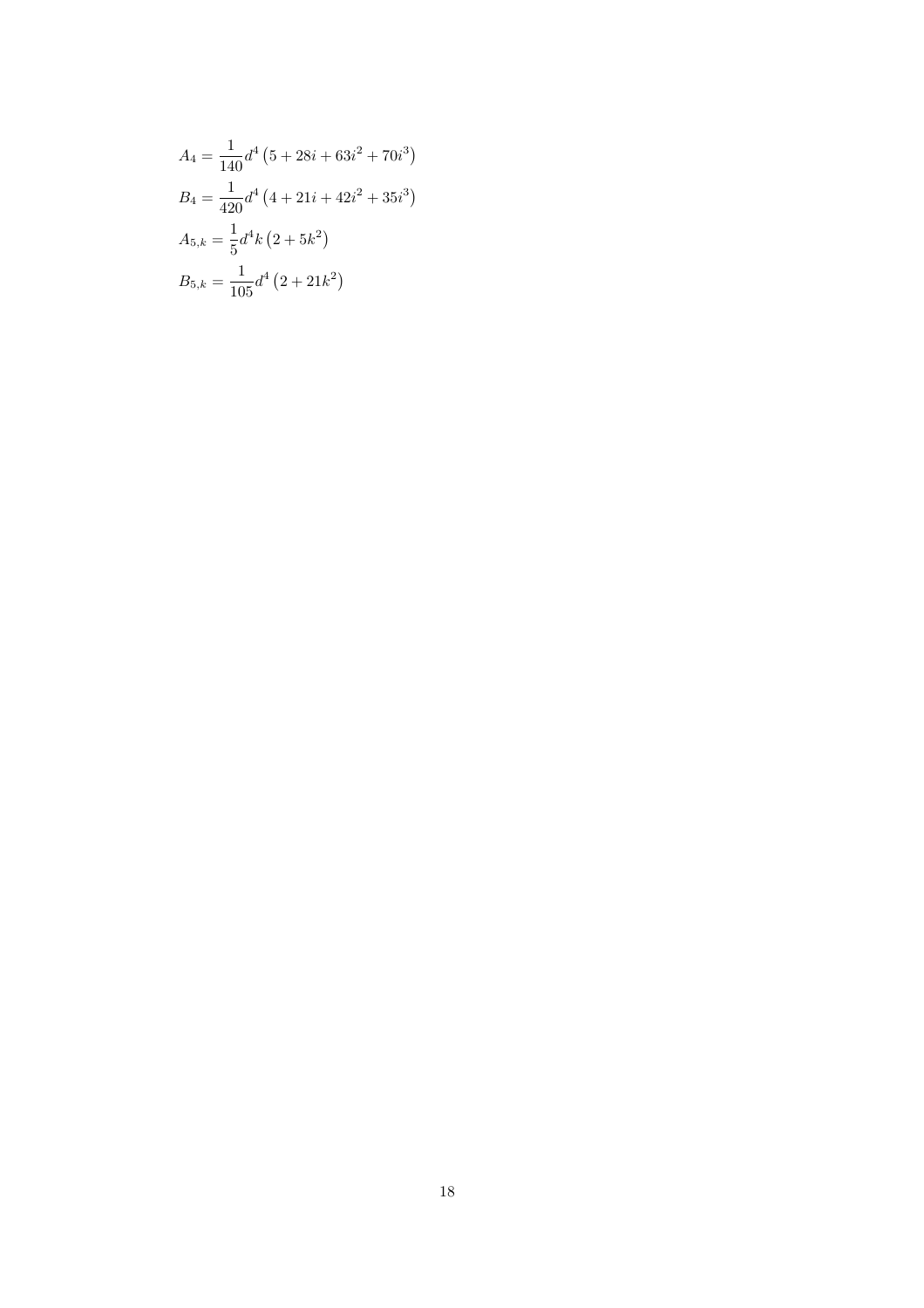# S-14 Integrals in Eq. (24) to evaluate  $V_H(y_i)$

# S-14.1 Description

By inserting Eq. (21) into the corresponding analog of Eq. (24),  $V_H(y_i)$  are analytically evaluated as follows:

$$
V_{H}(y_{i}) = \frac{8\pi}{y_{i}^{2}} \int_{0}^{y_{i}} n(x)x^{5}dx + 8\pi \int_{x_{i}}^{\infty} n(x)x^{3}dx,
$$
  
\n
$$
= \frac{8\pi}{y_{i}^{2}} a_{0}C_{0}\delta_{i0} + \frac{8\pi}{y_{i}^{2}} b_{0}D_{0}\delta_{i0} + \frac{8\pi}{y_{i}^{2}} a_{0}C_{1}(1 - \delta_{i0}) + \frac{8\pi}{y_{i}^{2}} b_{0}D_{1}(1 - \delta_{i0}) + \frac{8\pi}{y_{i}^{2}} \sum_{k=1}^{i-1} a_{k}C_{2,k} + \frac{8\pi}{y_{i}^{2}} \sum_{k=1}^{i-1} b_{k}D_{2,k}
$$
  
\n
$$
+ \frac{8\pi}{y_{i}^{2}} a_{i}C_{3}(1 - \delta_{i0}) + \frac{8\pi}{y_{i}^{2}} b_{i}D_{3}(1 - \delta_{i0}) + 8\pi a_{i}C_{4} + 8\pi b_{i}D_{4} + \frac{8\pi}{y_{i}^{2}} a_{i+1}C_{5} + \frac{8\pi}{y_{i}^{2}} b_{i+1}D_{5}
$$
  
\n
$$
+ 8\pi a_{i+1}C_{6} + 8\pi b_{i+1}D_{6} + 8\pi \sum_{k=i+2}^{N-1} a_{k}C_{7,k} + 8\pi \sum_{k=i+2}^{N-1} b_{k}B_{7,k},
$$

where

$$
C_0 = \int_0^{d/2} S_0^{(0)} \left(\frac{x - x_0}{d}\right) x^5 dx,
$$
  
\n
$$
D_0 = \int_0^{d/2} S_1^{(0)} \left(\frac{x - x_0}{d}\right) x^5 dx,
$$
  
\n
$$
C_1 = \int_0^d S_0^{(0)} \left(\frac{x - x_0}{d}\right) x^5 dx,
$$
  
\n
$$
D_1 = \int_0^d S_1^{(0)} \left(\frac{x - x_0}{d}\right) x^5 dx,
$$
  
\n
$$
C_{2,k} = \int_{(k-1)d}^{(k+1)d} S_0^{(k)} \left(\frac{x - x_k}{d}\right) x^5 dx,
$$
  
\n
$$
D_{2,k} = \int_{(k-1)d}^{(k+1)d} S_1^{(k)} \left(\frac{x - x_k}{d}\right) x^5 dx,
$$
  
\n
$$
C_3 = \int_{(i-1)d}^{(2i+1)d/2} S_0^{(i)} \left(\frac{x - x_i}{d}\right) x^5 dx,
$$
  
\n
$$
D_3 = \int_{(i-1)d}^{(2i+1)d/2} S_0^{(i)} \left(\frac{x - x_i}{d}\right) x^5 dx,
$$
  
\n
$$
C_4 = \int_{(2i+1)d/2}^{(i+1)d} S_0^{(i)} \left(\frac{x - x_i}{d}\right) x^3 dx,
$$
  
\n
$$
D_5 = \int_d^{(2i+1)d/2} S_0^{(i)} \left(\frac{x - x_i}{d}\right) x^3 dx,
$$
  
\n
$$
C_5 = \int_d^{(2i+1)d/2} S_0^{(i+1)} \left(\frac{x - x_{i+1}}{d}\right) x^5 dx,
$$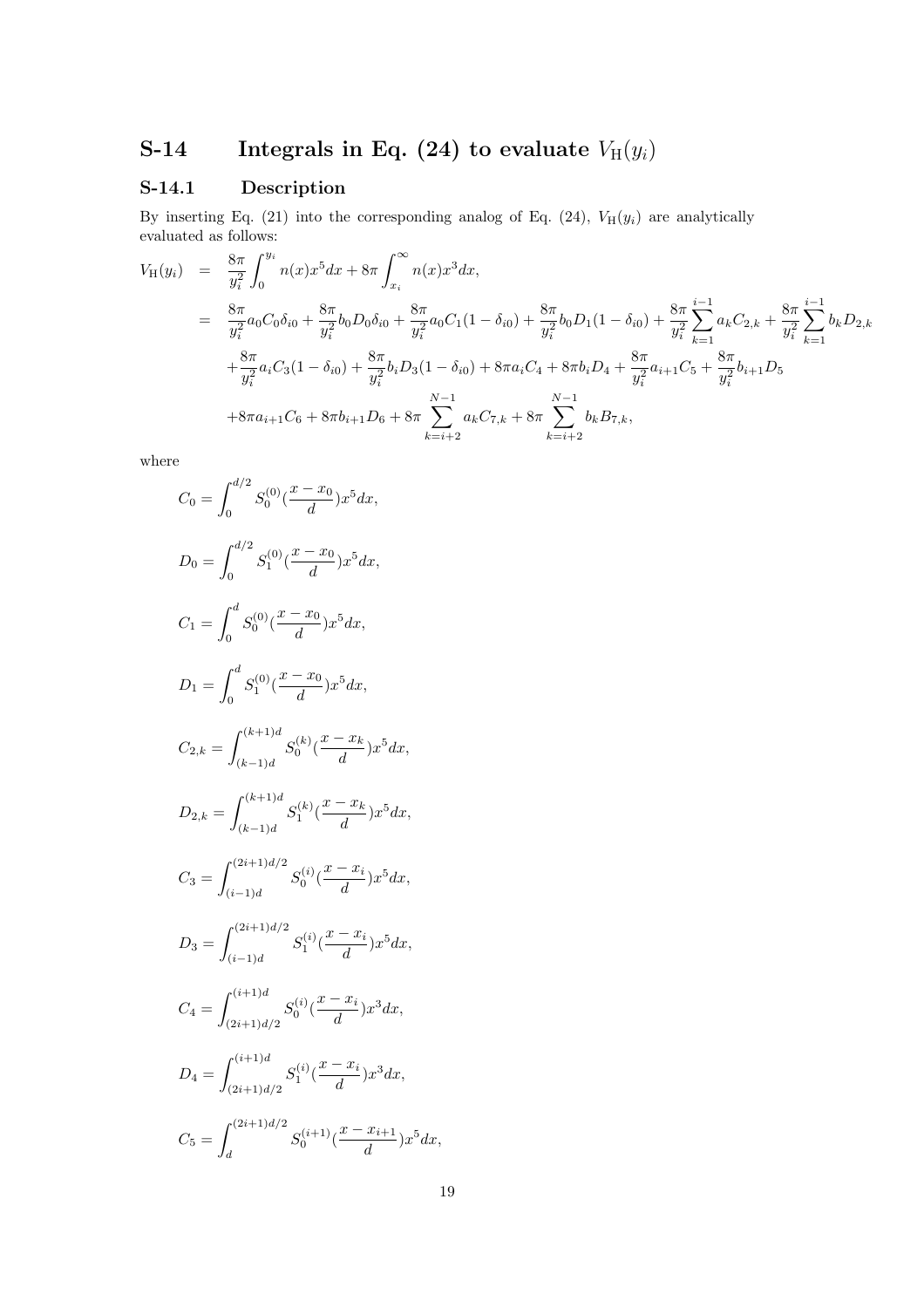$$
D_5 = \int_d^{(2i+1)d/2} S_1^{(i+1)}(\frac{x - x_{i+1}}{d}) x^5 dx,
$$
  
\n
$$
C_6 = \int_{(2i+1)d/2}^{(i+2)d} S_0^{(i+1)}(\frac{x - x_{i+1}}{d}) x^3 dx,
$$
  
\n
$$
D_6 = \int_{(2i+1)d/2}^{(i+2)d} S_1^{(i+1)}(\frac{x - x_{i+1}}{d}) x^3 dx,
$$
  
\n
$$
C_{7,k} = \int_{(k-1)d}^{(k+1)d} S_0^{(k)}(\frac{x - x_k}{d}) x^3 dx,
$$
  
\n
$$
D_{7,k} = \int_{(k-1)d}^{(k+1)d} S_1^{(k)}(\frac{x - x_k}{d}) x^3 dx,
$$

The analytic formulas of all the integrals  $C_0$ ,  $D_0$ ,  $C_1$ ,  $D_1$ ,  $C_{2,k}$ ,  $D_{2,k}$ ,  $C_3$ ,  $D_3$ ,  $C_4$ ,  $D_4$ ,  $C_5$ ,  $D_5$ ,  $C_6$ ,  $D_6$ ,  $C_{7,k}$ , and  $D_{7,k}$  are found as shown below:

#### S-14.2 MATHEMATICA code

```
(* Definition of the FE basis functions *)
S[n_-,x_+] := Module[\{\}, Which[ n==0, 1-3*x^2+2*x^3, n==1, x-2*x^2+x^3]\};(* C_0 * )Integrate[S[0,(x-0*d)/d]*x^5, {x,0,d/2}](* D_0 * )Integrate[S[1,(x-0*d)/d]*x^5 ,{x,0,d/2}]
(* C_1 * )Integrate[S[0,(x-0*d)/d]*x^5, {x,0,d}](* D_1 * )Integrate[S[1,(x-0*d)/d]*x^5, {x,0,d}](* C_{2,k} \* )Simplify[Integrate[S[0,-(x-k*d)/d]*x^5 ,{x,(k-1)*d,k*d}]
        +Integrate[S[0,(x-k*d)/d]*x^5 ,{x,k*d,(k+1)*d}]]
(* D_{2,k})*Simplify[Integrate[-S[1,-(x-k*d)/d]*x^5 ,{x,(k-1)*d,k*d}]
        +Integrate[S[1,(x-k*d)/d]*x^5 ,{x,k*d,(k+1)*d}]]
(* C_3 *)Simplify[Integrate[S[0,-(x-i*d)/d]*x^5, {x,(2*i-2)*d/2,2*i*d/2}]
        +Integrate[S[0,(x-i*d)/d]*x^5 ,{x,2*i*d/2,(2*i+1)*d/2}]]
(* D_3 *)Simplify[Integrate[-S[1,-(x-i*d)/d]*x^5 ,{x,(2*i-2)*d/2,2*i*d/2}]
        +Integrate[ S[1,(x-i*d)/d]*x^5 ,{x,2*i*d/2,(2*i+1)*d/2}]]
(* C_4 *)
```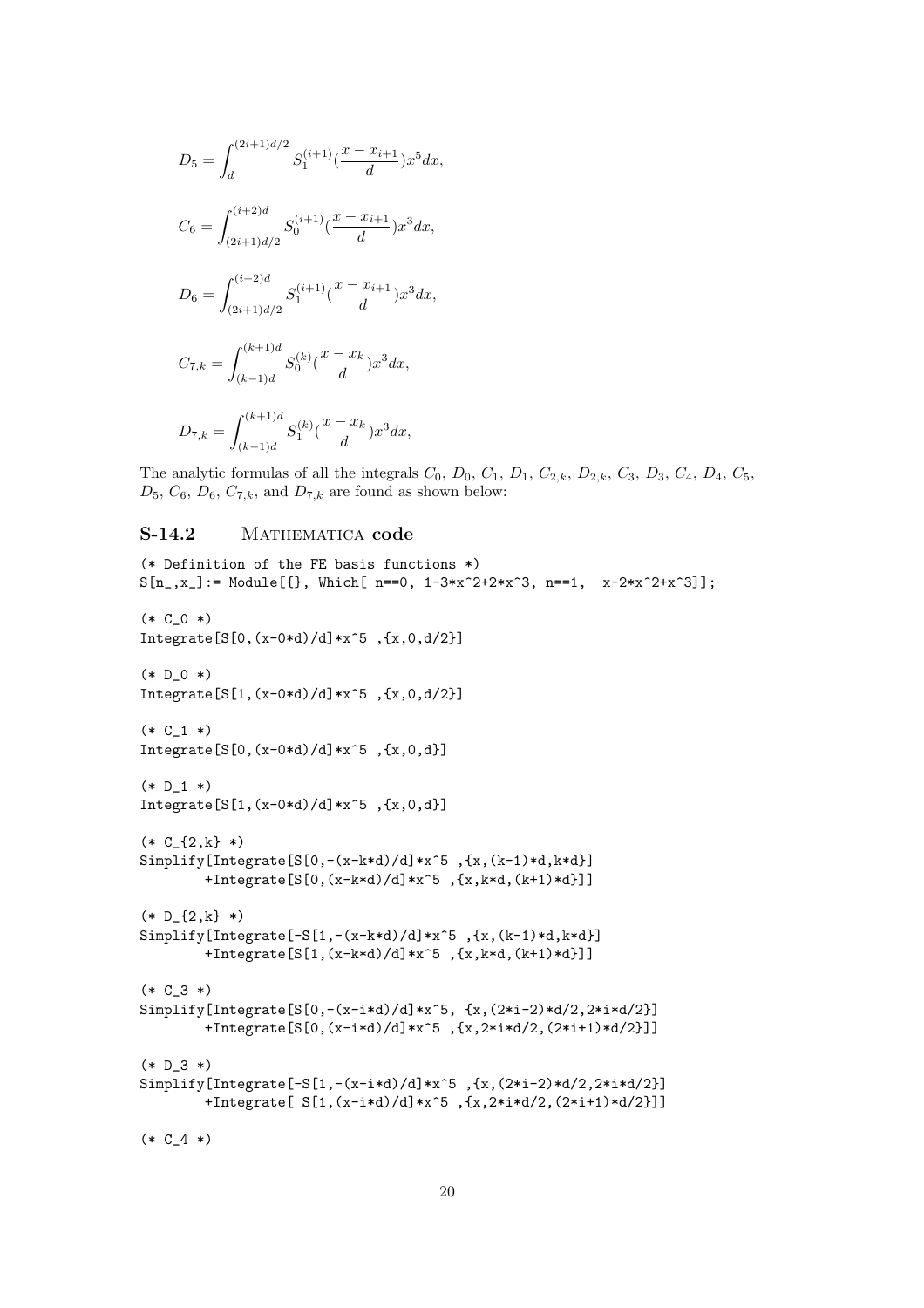Simplify[Integrate[S[0,(x-i\*d)/d]\*x^3 ,{x,(2\*i+1)\*d/2,(2\*i+2)\*d/2}]]  $(* D 4 *)$ Simplify[Integrate[S[1,(x-i\*d)/d]\*x^3 ,{x,(2\*i+1)\*d/2,(2\*i+2)\*d/2}]]  $(* C_5 * )$ Simplify[Integrate[S[0,-(x-(i+1)\*d)/d]\*x^5 ,{x,2\*i\*d/2,(2\*i+1)\*d/2}]]  $(* D_5 * )$ Simplify[Integrate[-S[1,-(x-(i+1)\*d)/d]\*x^5 ,{x,2\*i\*d/2,(2\*i+1)\*d/2}]]  $(* C_6 * )$ Simplify[Integrate[S[0,-(x-(i+1)\*d)/d]\*x^3 ,{x,(2\*i+1)\*d/2,(2\*i+2)\*d/2}] +Integrate[S[0,(x-(i+1)\*d)/d]\*x^3 ,{x,(2\*i+2)\*d/2,(2\*i+4)\*d/2}]]  $(* D_6 *)$ Simplify[Integrate[-S[1,-(x-(i+1)\*d)/d]\*x^3 ,{x,(2\*i+1)\*d/2,(2\*i+2)\*d/2}] +Integrate[S[1,(x-(i+1)\*d)/d]\*x^3 ,{x,(2\*i+2)\*d/2,(2\*i+4)\*d/2}]]  $(C_{-} \{7, k\} * )$ Simplify[Integrate[S[0,-(x-k\*d)/d]\*x^3,{x,(k-1)\*d,k\*d}] +Integrate[S[0,(x-k\*d)/d]\*x^3 ,{x,k\*d,(k+1)\*d}]]  $(* D_{17,k} * )$ Simplify[Integrate[-S[1,-(x-k\*d)/d]\*x^3,{x,(k-1)\*d,k\*d}] +Integrate[S[1,(x-k\*d)/d]\*x^3 ,{x,k\*d,(k+1)\*d}]]

#### S-14.3 Analytic formulas

$$
C_0 = \frac{29d^6}{18432}
$$
  
\n
$$
D_0 = \frac{23d^6}{64512}
$$
  
\n
$$
C_1 = \frac{d^6}{72}
$$
  
\n
$$
D_1 = \frac{d^6}{252}
$$
  
\n
$$
C_{2,k} = \frac{1}{42}d^6k(9 + 56k^2 + 42k^4)
$$
  
\n
$$
D_{2,k} = \frac{1}{126}d^6(1 + 24k^2 + 42k^4)
$$
  
\n
$$
C_3 = \frac{d^6(-1589 + 16326i - 33120i^2 + 122304i^3 - 38304i^4 + 116928i^5)}{129024}
$$
  
\n
$$
D_3 = \frac{d^6(186 - 1095i + 5024i^2 - 4704i^3 + 10752i^4 - 1120i^5)}{43008}
$$
  
\n
$$
C_4 = \frac{d^4(115 + 518i + 798i^2 + 420i^3)}{4480}
$$
  
\n
$$
D_4 = \frac{d^4(99 + 441i + 672i^2 + 350i^3)}{13440}
$$
  
\n
$$
C_5 = \frac{d^6(133 + 1530i + 7200i^2 + 17472i^3 + 22176i^4 + 12096i^5)}{129024}
$$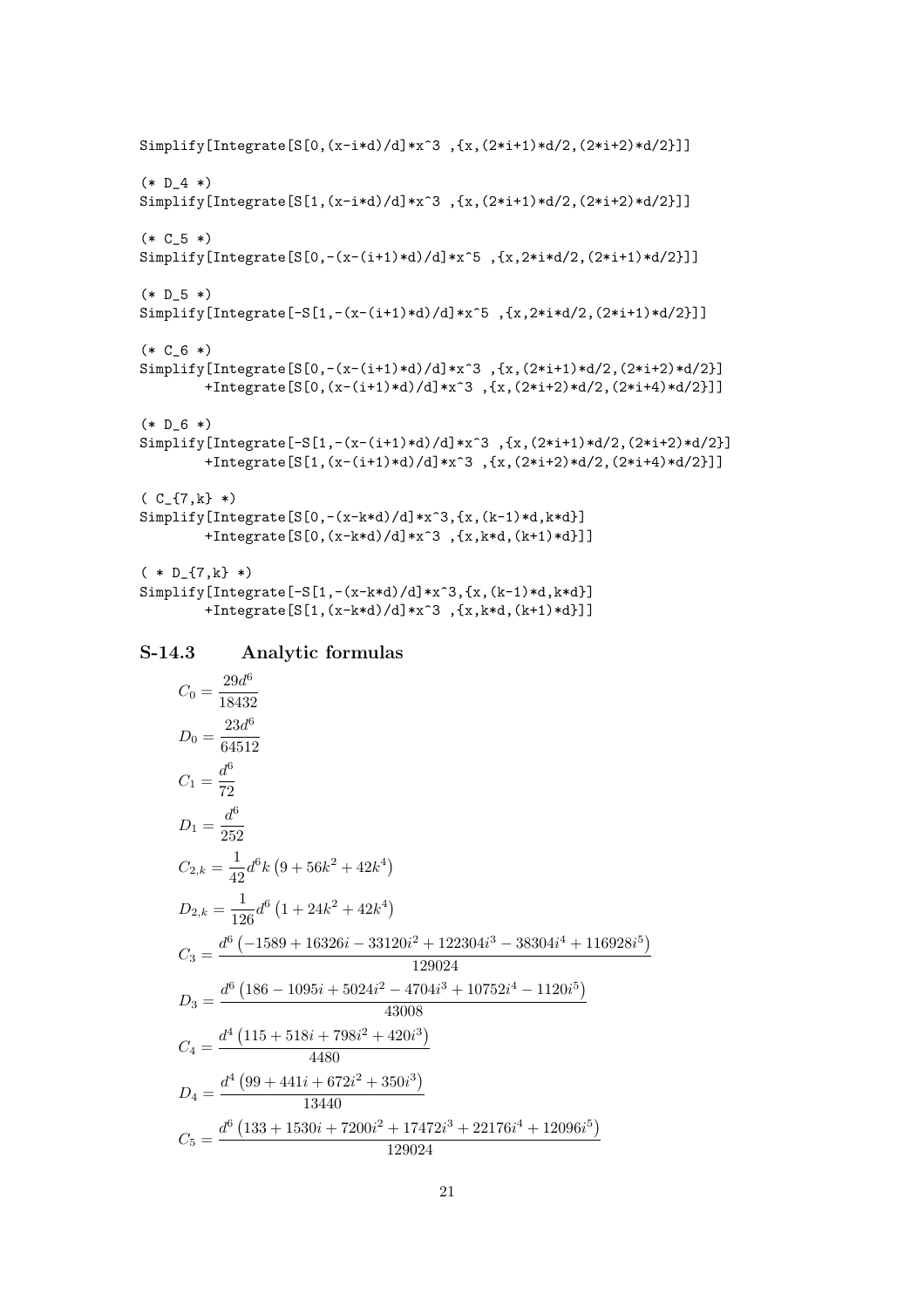$$
D_5 = -\frac{d^6 (35 + 405i + 1920i^2 + 4704i^3 + 6048i^4 + 3360i^5)}{129024}
$$
  
\n
$$
C_6 = \frac{d^4 (6247 + 15050i + 12978i^2 + 4060i^3)}{4480}
$$
  
\n
$$
D_6 = \frac{d^4 (2964 + 5523i + 3066i^2 + 350i^3)}{13440}
$$
  
\n
$$
C_{7,k} = \frac{1}{5}d^4k (2 + 5k^2)
$$
  
\n
$$
D_{7,k} = \frac{1}{105}d^4 (2 + 21k^2)
$$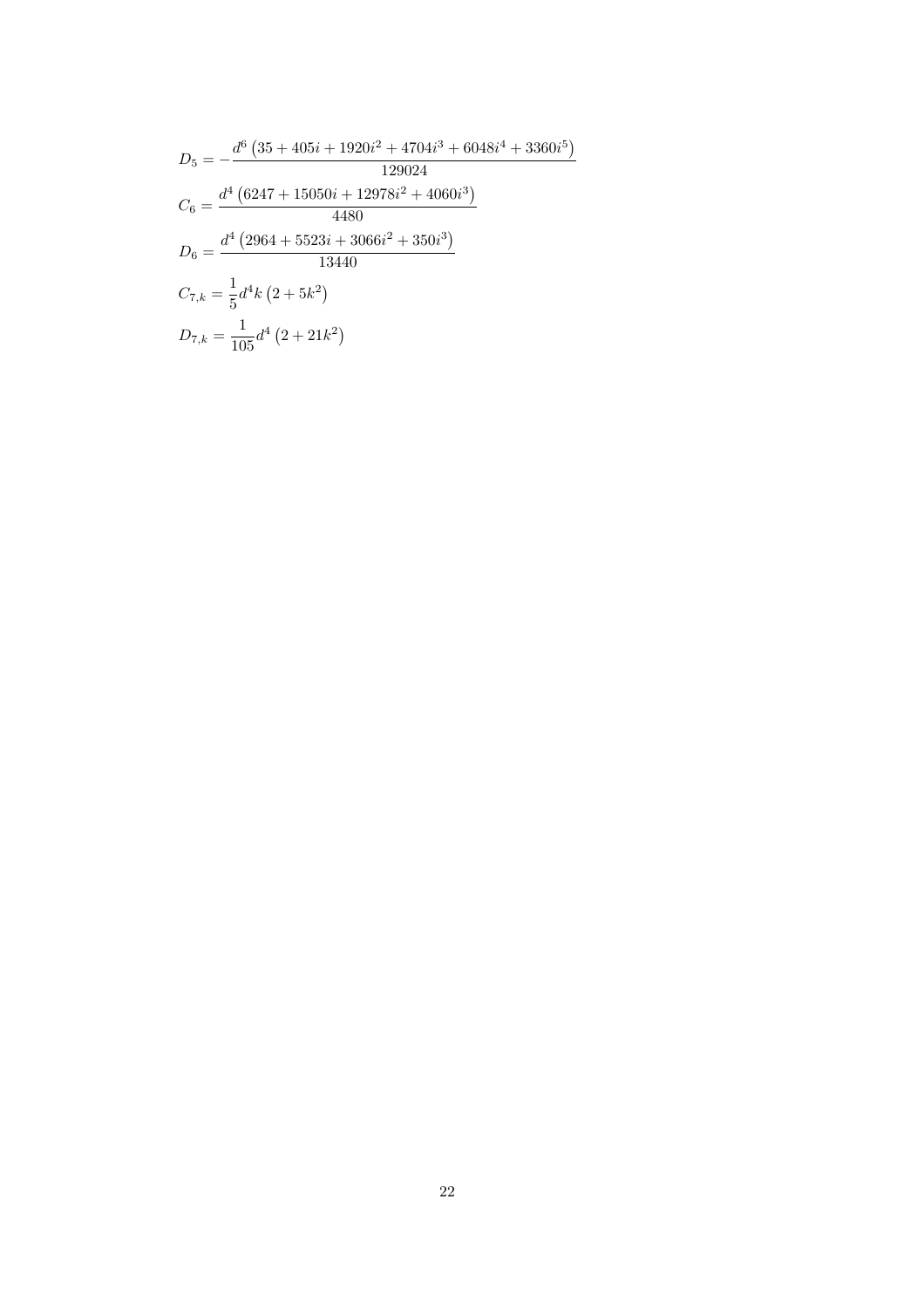$$
\textbf{S-15} \hspace{20pt} \langle S_{m}^{(0)}|S_{p}^{(0)}|S_{n}^{(0)}\rangle
$$

#### S-15.1 Description

The integrals appearing in Eq. (26) in the paper, where  $S_m^{(0)}$ ,  $S_n^{(0)}$ , and  $S_p^{(0)}$  are all located in the mesh point  $i = 0$ .

# S-15.2 MATHEMATICA code

```
S[n_,x_+] := \text{Module}[\{\}, \text{ Which}[-n=-0, 1-3*x^2+2*x^3, n=-1, x-2*x^2+x^3]\};For [m=0, m<=1, ++m,For[n=0, n<=1, ++n,For [p=0, p<=1, ++p,\text{Print}[\text{""} = \text{""}, \text{""}, \text{""} = \text{""}, \text{""} = \text{""}, \text{""} = \text{""}, \text{""} = \text{""}, \text{""} = \text{""}, \text{""} = \text{""}, \text{""} = \text{""}, \text{""} = \text{""}, \text{""} = \text{""}, \text{""} = \text{""}, \text{""} = \text{""}, \text{""} = \text{""}, \text{""} = \text{""}, \text{""} = \text{""}, \text{""} = \text{""}, \text{""} = \text{""}, \text{""} = \text{""}, \text{""} = \text{""}, \Simplify[
                               Integrate[ S[m,(x-0*d)/d]*S[n,(x-0*d)/d]
                                                         *S[p,(x-0*d)/d]*2*x^5,{x,0*d,(0+1)*d}]]
                     ]
               ]
     ]
]
```
#### S-15.3 Analytic formulas

```
m=0, n=0, p=0,
      163d^{6}60060
m=0, n=0, p=1,
      61d^690090
m=0, n=1, p=0,
      61d^690090
m=0, n=1, p=1,
       31d^6180180
m=1, n=0, p=0,
      61d^690090
m=1, n=0, p=1,
       31d^6180180
m=1, n=1, p=0,
       31d^6180180
m=1, n=1, p=1,
       2d^645045
```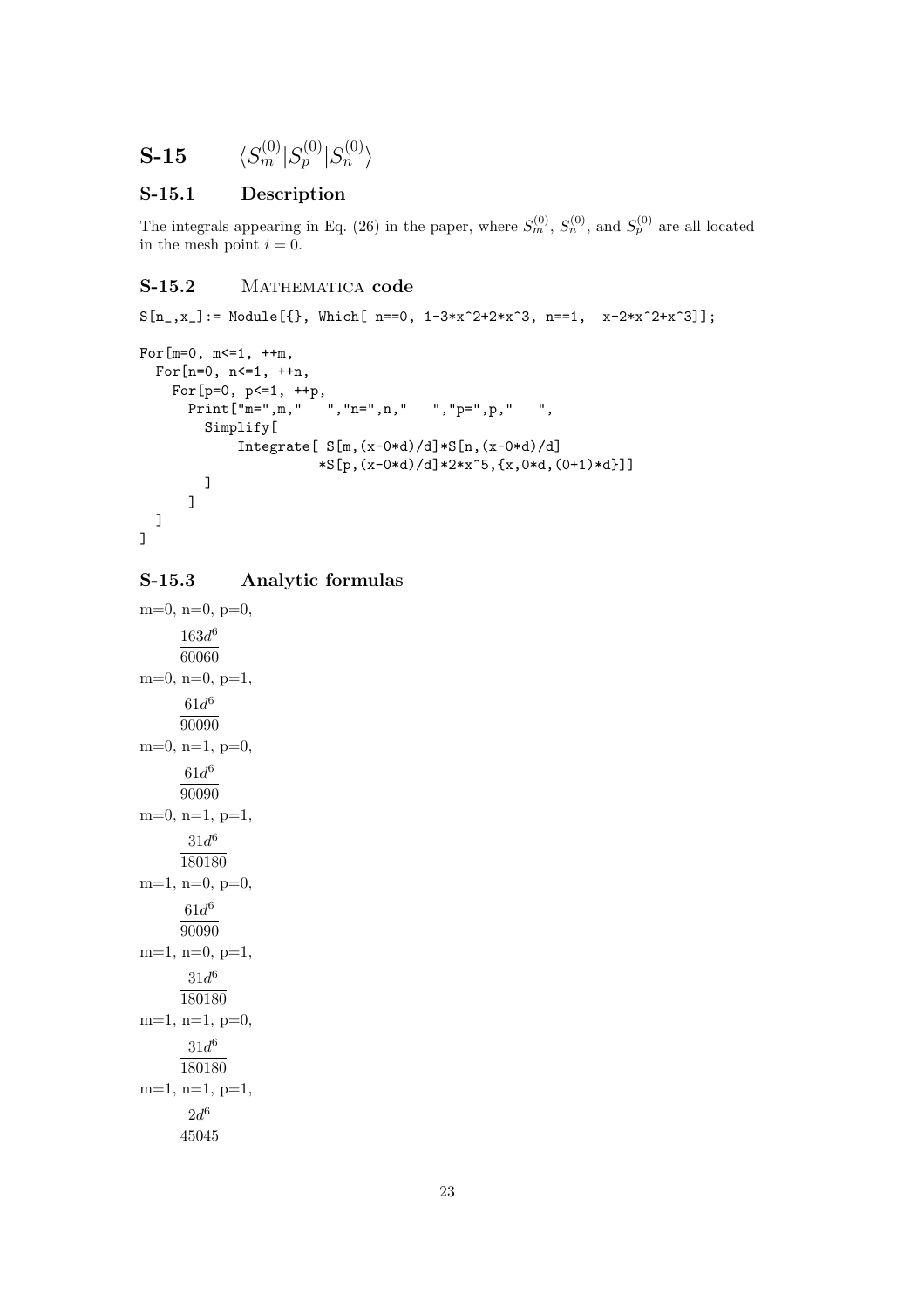$$
\textbf{S-16} \hspace{20pt} \langle S_m^{(0)}|S_p^{(1)}|S_n^{(0)}\rangle
$$

#### S-16.1 Description

The integrals appearing in Eq. (26) in the paper, where  $S_m^{(0)}$  and  $S_n^{(0)}$  are located in the mesh point  $i = 0$ , and  $S_p^{(1)}$  is located in the mesh point  $i = 1$ .

# S-16.2 MATHEMATICA code

```
S[n_-,x_+] := \text{Module}[\{\}, \text{ Which}[-n=-0, 1-3*x^2+2*x^3, n=-1, x-2*x^2+x^3]\};
```

```
For[m=0, m <= 1, ++m,
  For[n=0, n<=1, ++n,For [p=0, p<=1, ++p,\texttt{Print["m=", m, " " "", "n=", n, " " "", "p="", p, " "", "},Simplify[
             Integrate[S[m,(x-0*d)/d]*S[n,(x-0*d)/d]
                         *(-1)^pp*S[p,-(x-1*d)/d]*2*x^5,\{x,0*d,(0+1)*d\}]]
    \overline{1}]
]
```
## S-16.3 Analytic formulas

```
m=0, n=0, p=0,
       157d^{6}36036
m=0, n=0, p=1,
       -\frac{180u}{180180}163d^{6}m=0, n=1, p=0,
        6d^65005
m=0, n=1, p=1,
       -\frac{6}{4095}d^6m=1, n=0, p=0,
        6d^65005
m=1, n=0, p=1,
       -\frac{d^6}{100}4095
m=1, n=1, p=0,
        d^63003
m=1, n=1, p=1,
       -\frac{u}{15015}d^6
```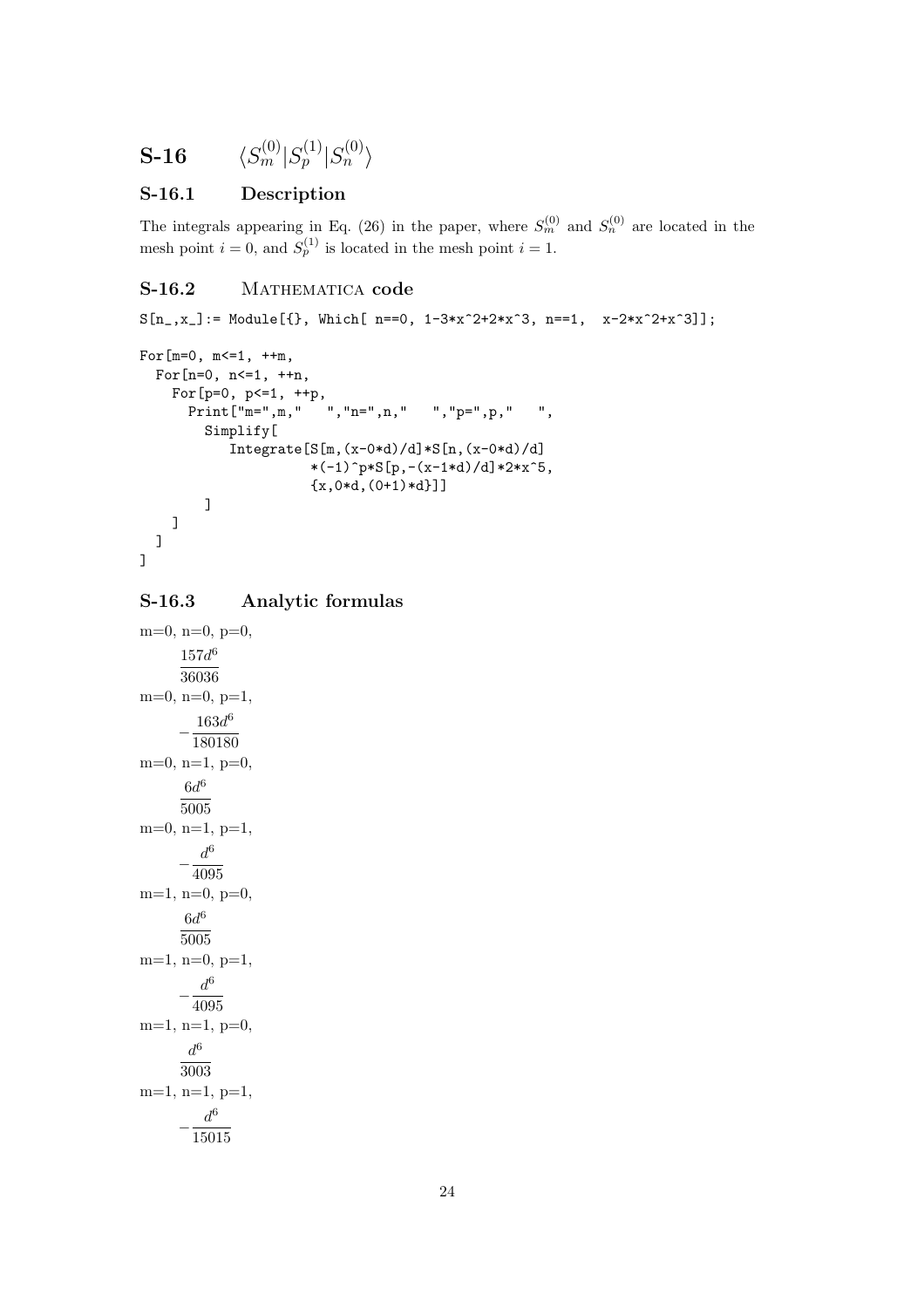$$
\mathbf{S}\text{-}\mathbf{17} \qquad \langle S_m^{(i)} | S_p^{(i)} | S_n^{(i)} \rangle \text{ , } (i \neq 0)
$$

#### S-17.1 Description

The integrals appearing in Eq. (26) in the paper, where  $S_m^{(0)}$ ,  $S_n^{(0)}$ , and  $S_p^{(0)}$  are all located in a mesh point  $i(i \neq 0)$ .

#### S-17.2 MATHEMATICA code

 $S[n_-,x_+] := \text{Module}[\{\}, \text{ Which}[-n=-0, 1-3*x^2+2*x^3, n=-1, x-2*x^2+x^3]\};$ 

```
For[m=0, m<=1, ++m,For[n=0, n<=1, ++n,For [p=0, p<=1, ++p,\begin{array}{ccc} \n\text{Print} \{\text{''m}=\text{''}, \text{m}, \text{''} \quad \text{''}, \text{''n}=\text{''}, \text{n}, \text{''} \quad \text{''}, \text{''p}=\text{''}, \text{p}, \text{''} \quad \text{''}, \n\end{array}Simplify[
                Integrate [(-1)^{m*S[m,-(x-i*d)/d]*(-1)^{n*S[n,-(x-i*d)/d]}*(-1)^p * S[p, -(x-i*d)/d]*2*x^5, {x, (i-1)*d,i*d}]+
                Integrate[S[m,(x-i*d)/d]*S[n,(x-i*d)/d]*S[p,(x-i*d)/d]*2*x^5,
                                 {x, i*d, (i+1)*d}]
             ]
      ]
   ]
]
```
#### S-17.3 Analytic formulas

 $m=0$ ,  $n=0$ ,  $p=0$ ,  $d^6i$ ¡  $855 + 10660i^2 + 18447i^4$ 15015  $m=0$ ,  $n=0$ ,  $p=1$ ,  $d^6$  (  $61 + 2680i^2 + 9425i^4$ 45045  $m=0$ ,  $n=1$ ,  $p=0$ ,  $d^6$  (  $61 + 2680i^2 + 9425i^4$ 45045  $m=0$ ,  $n=1$ ,  $p=1$ ,  $2d^6i$ ¡  $75 + 715i^2 + 572i^4$ 45045  $m=1$ ,  $n=0$ ,  $p=0$ ,  $d^6$  (  $61 + 2680i^2 + 9425i^4$ 45045  $m=1$ ,  $n=0$ ,  $p=1$ ,  $2d^6i$ ¡  $75 + 715i^2 + 572i^4$ 45045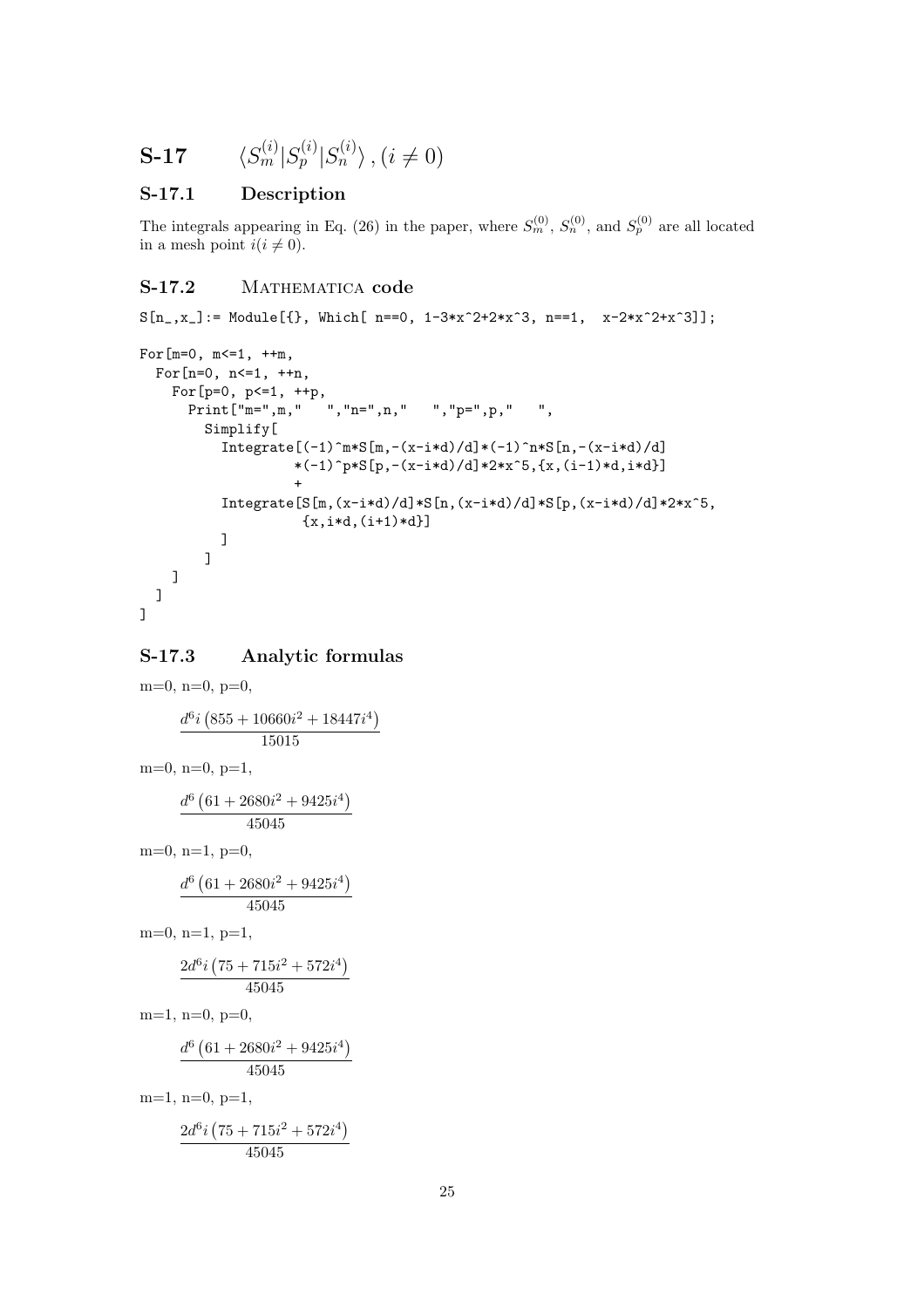m=1, n=1, p=0,  
\n
$$
\frac{2d^6i (75 + 715i^2 + 572i^4)}{45045}
$$
\nm=1, n=1, p=1,  
\n
$$
\frac{2d^6 (2 + 75i^2 + 195i^4)}{45045}
$$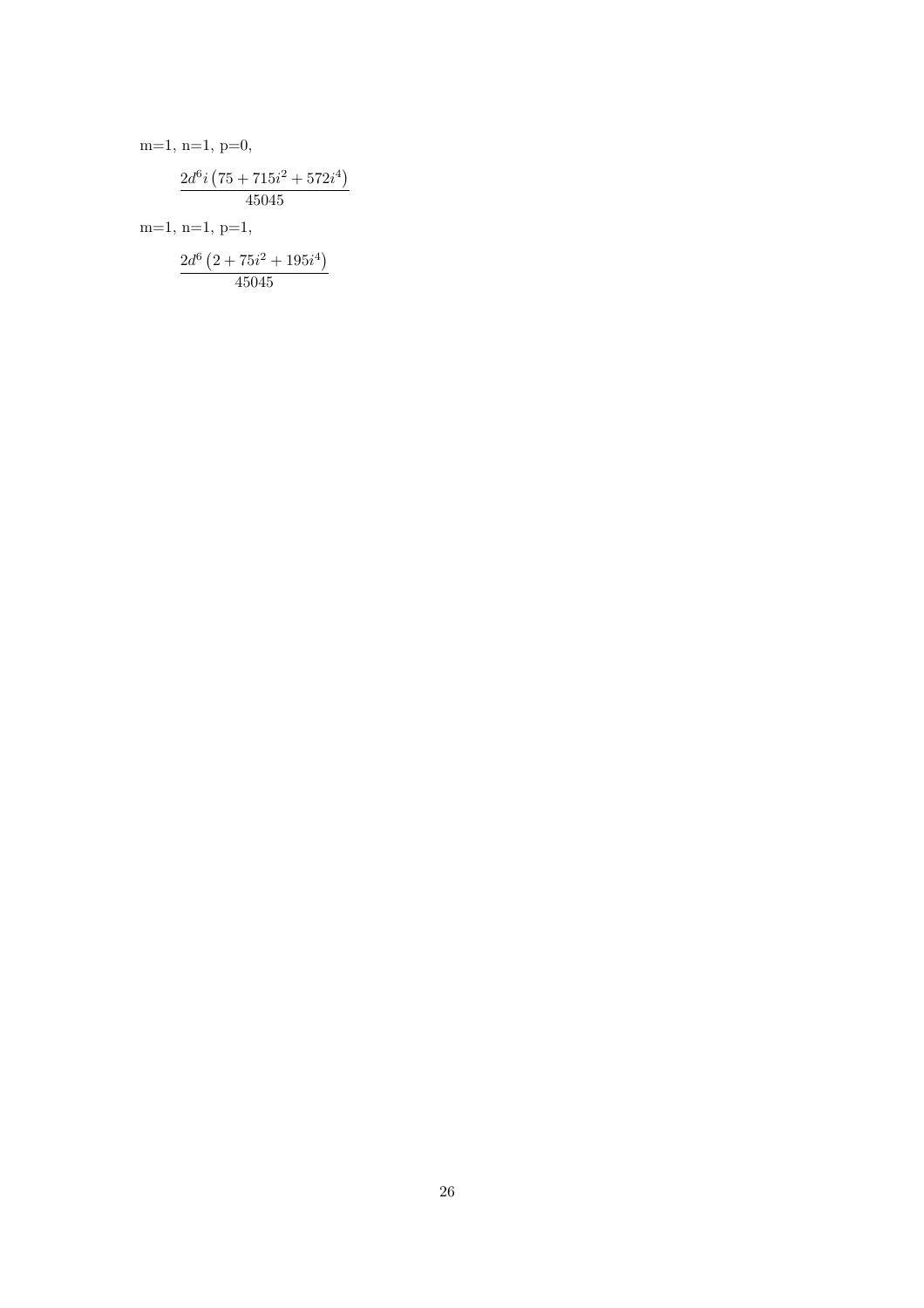$$
\mathbf{S}\text{-}\mathbf{18} \qquad \langle S_m^{(i)} | S_p^{(i-1)} | S_n^{(i)} \rangle \text{ , } (i \neq 0)
$$

#### S-18.1 Description

The integrals appearing in Eq. (26) in the paper, where  $S_m^{(i)}$  and  $S_n^{(i)}$  are located in a mesh point  $i(i \neq 0)$ , and  $S_p^{(i-1)}$  is located in a mesh point  $(i-1)$ .

## S-18.2 MATHEMATICA code

```
S[n_-,x_+] := \text{Module}[\{\}, \text{ Which}[-n=-0, 1-3*x^2+2*x^3, n=-1, x-2*x^2+x^3]\};For [m=0, m <= 1, ++m,
  For[n=0, n<=1, ++n,For[p=0, p<=1, ++p,
      Print["m=",m," ","n=",n," ","p=",p," ",
        Simplify[
```
\n
$$
\text{Integrate} \left[ (-1)^{\nm*} S[n, -(x-i*d)/d] * (-1)^{\nm*} S[n, -(x-i*d)/d] * S[p, (x-(i-1)*d)/d] * 2*x^5, \{x, (i-1)*d, i*d\} \right]
$$
\n

$$
\overline{\mathbf{1}}
$$

] ]

#### S-18.3 Analytic formulas

 $m=0$ ,  $n=0$ ,  $p=0$ ,  $d^6$  (  $-785 + 6570i - 23340i^2 + 44720i^3 - 47385i^4 + 23166i^5$ 180180  $m=0$ ,  $n=0$ ,  $p=1$ ,  $d^6(-163 + i(1425 + i(-5300 + 13i(820 + i(-915 + 473i))))))$ 180180  $m=0$ ,  $n=1$ ,  $p=0$ ,  $d^6$  (  $216 - 1765i + 6080i^2 - 11180i^3 + 11180i^4 - 5005i^5$ 180180  $m=0$ ,  $n=1$ ,  $p=1$ ,  $-\frac{d^6}{ }$  (  $-44 + 375i - 1350i^2 + 2600i^3 - 2730i^4 + 1287i^5$ 180180  $m=1$ ,  $n=0$ ,  $p=0$ ,  $d^6$  (  $216 - 1765i + 6080i^2 - 11180i^3 + 11180i^4 - 5005i^5$ 180180  $m=1$ ,  $n=0$ ,  $p=1$ ,  $-\frac{d^6}{ }$  (  $-44 + 375i - 1350i^2 + 2600i^3 - 2730i^4 + 1287i^5$ 180180  $m=1$ ,  $n=1$ ,  $p=0$ ,  $d^6(-30 + i(240 + i(-805 + 13i(110 + i(-105 + 44i))))))$ 

90090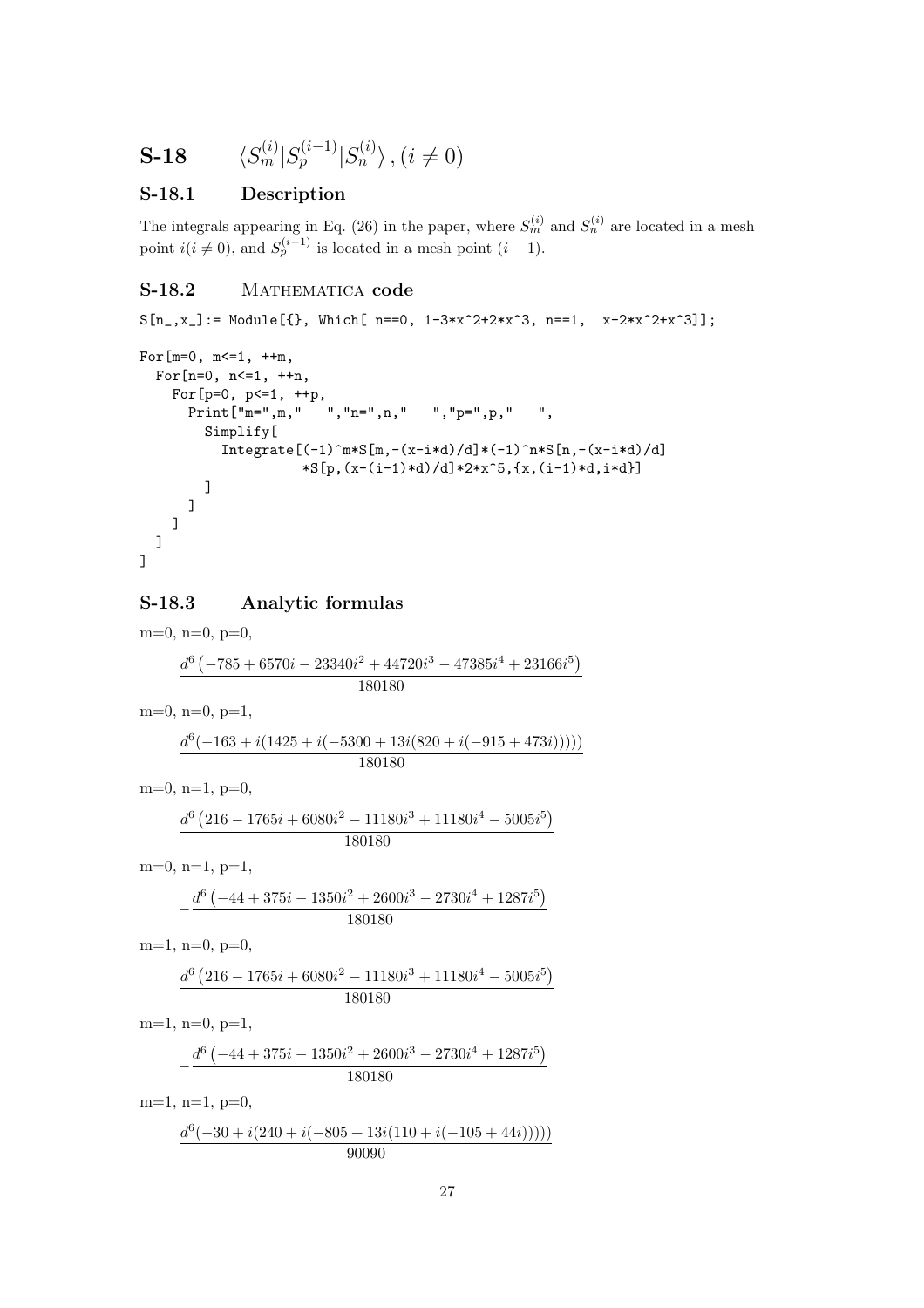$m=1, n=1, p=1,$ 

$$
\frac{d^6(-6+i(50+i(-175+13i(25+i(-25+11i))))}{90090}
$$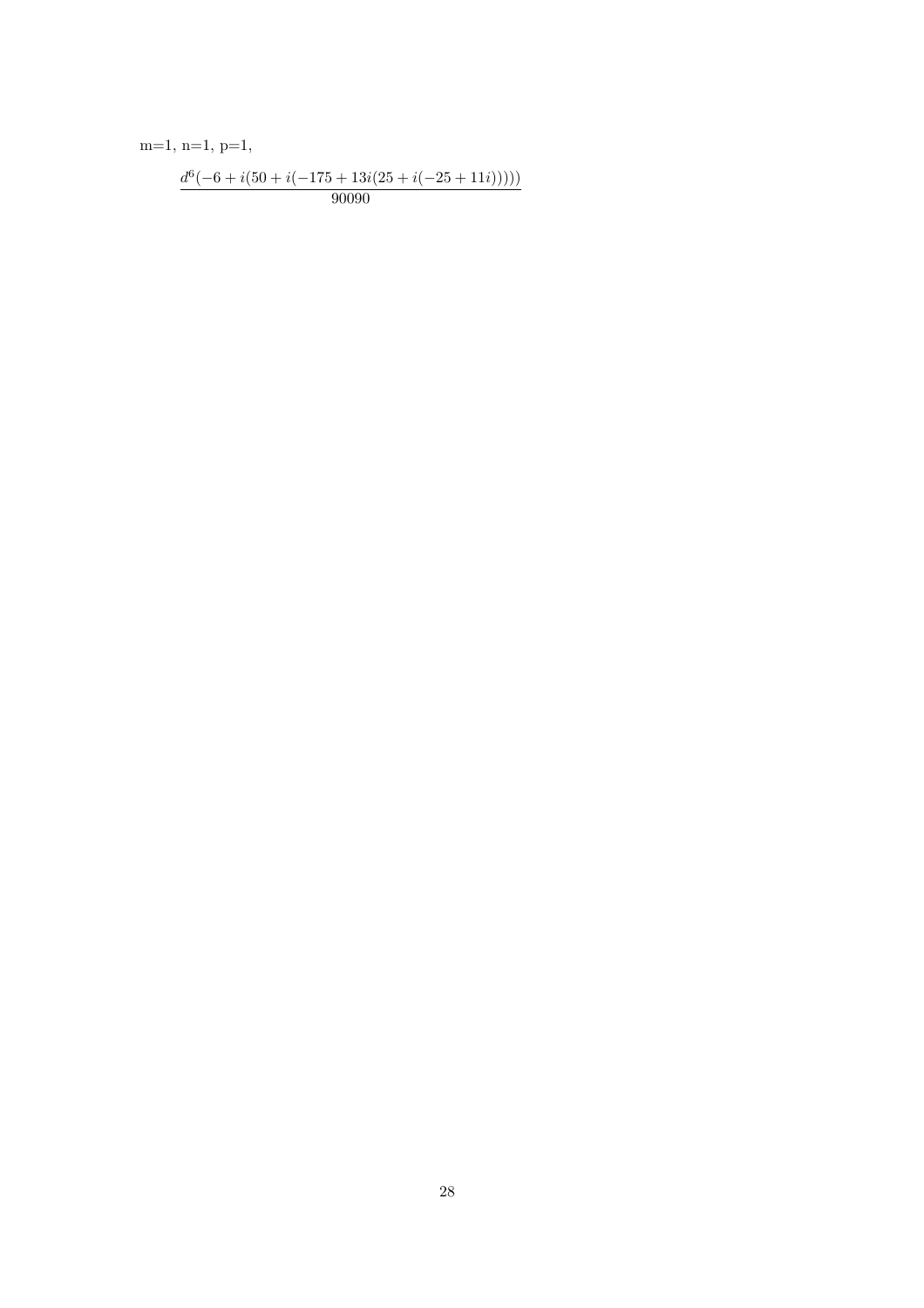$$
\mathbf{S}\text{-}\mathbf{19} \qquad \langle S_m^{(i)} | S_p^{(i+1)} | S_n^{(i)} \rangle \text{ , } (i \neq 0)
$$

#### S-19.1 Description

The integrals appearing in Eq. (26) in the paper, where  $S_m^{(i)}$  and  $S_n^{(i)}$  are located in a mesh point  $i(i \neq 0)$ , and  $S_p^{(i+1)}$  is located in a mesh point  $(i + 1)$ .

# S-19.2 MATHEMATICA code

```
S[n_-,x_+] := \text{Module}[\{\}, \text{ Which}[-n=-0, 1-3*x^2+2*x^3, n=-1, x-2*x^2+x^3]\};
```

```
For[m=0, m<=1, ++m,For[n=0, n<=1, ++n,For [p=0, p<=1, ++p,Print["m=",m," ","n=",n," ","p=",p," ",
        Simplify[
          Integrate[S[m,(x-i*d)/d]*S[n,(x-i*d)/d]
                   *(-1)^{p*S[p,-(x-(i+1)*d)/d]*2*x^5,{x, i*d, (i+1)*d}]
      ]
   ]
  ]
]
```
#### S-19.3 Analytic formulas

 $m=0$ ,  $n=0$ ,  $p=0$ ,  $d^6$  (  $785 + 6570i + 23340i^2 + 44720i^3 + 47385i^4 + 23166i^5$ 180180  $m=0$ ,  $n=0$ ,  $p=1$ ,  $-\frac{d^{6}(163 + i(1425 + i(5300 + 13i(820 + i(915 + 473i)))))}{100100}$ 180180  $m=0$ ,  $n=1$ ,  $p=0$ ,  $d^6$  (  $216 + 1765i + 6080i^2 + 11180i^3 + 11180i^4 + 5005i^5$ 180180  $m=0$ ,  $n=1$ ,  $p=1$ ,  $-\frac{d^6}{ }$  (  $44 + 375i + 1350i^2 + 2600i^3 + 2730i^4 + 1287i^5$ 180180  $m=1$ ,  $n=0$ ,  $p=0$ ,  $d^6$  (  $216 + 1765i + 6080i^2 + 11180i^3 + 11180i^4 + 5005i^5$ 180180  $m=1$ ,  $n=0$ ,  $p=1$ ,  $-\frac{d^6}{ }$  (  $44 + 375i + 1350i^2 + 2600i^3 + 2730i^4 + 1287i^5$ 180180  $m=1$ ,  $n=1$ ,  $p=0$ ,  $d^6(30 + i(240 + i(805 + 13i(110 + i(105 + 44i))))))$ 90090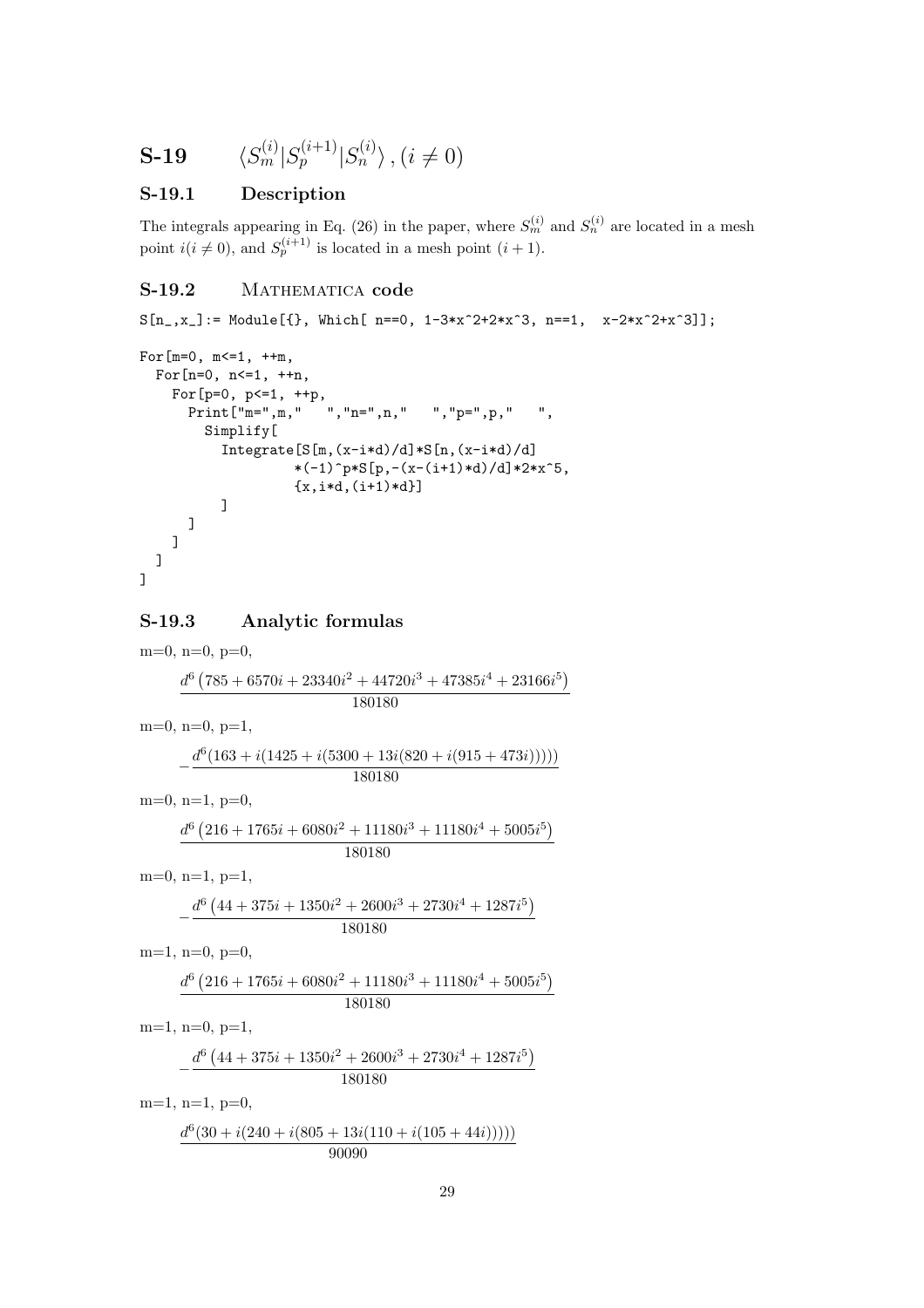$m=1, n=1, p=1,$ 

$$
-\frac{d^6(6+i(50+i(175+13i(25+i(25+11i))))}{90090}
$$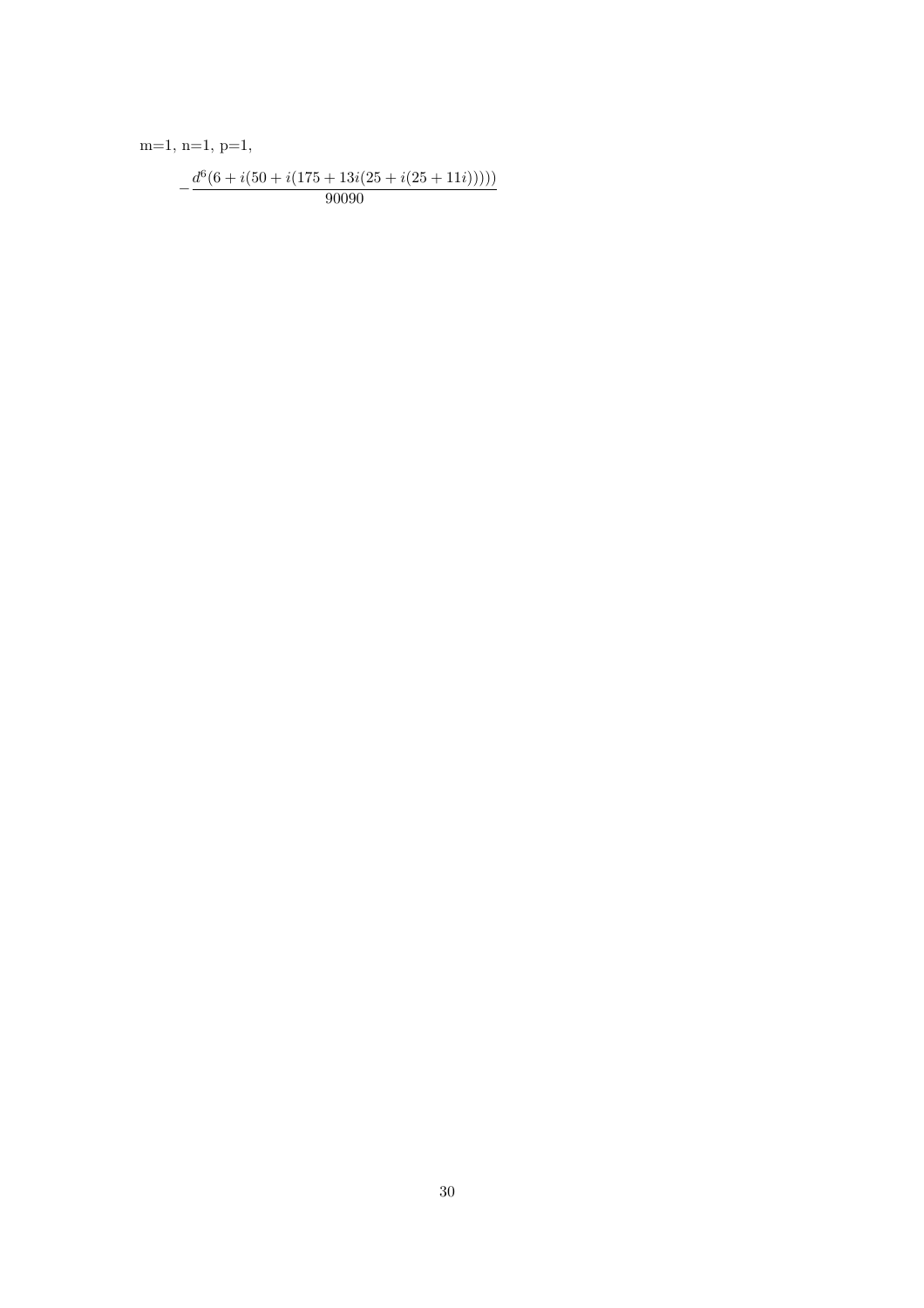$$
\textbf{S-20} \hspace{20pt} \langle S_m^{(i)} | S_p^{(i)} | S_n^{(i+1)} \rangle
$$

#### S-20.1 Description

The integrals appearing in Eq. (26) in the paper, where  $S_m^{(i)}$  and  $S_p^{(i)}$  are located in a mesh point *i*, and  $S_n^{(i+1)}$  is located in a mesh point  $(i + 1)$ .

#### S-20.2 MATHEMATICA code

```
S[n_-,x_+] := \text{Module}[\{\}, \text{ Which}[-n=-0, 1-3*x^2+2*x^3, n=-1, x-2*x^2+x^3]\};For[m=0, m<=1, ++m,For[n=0, n<=1, ++n,For [p=0, p<=1, ++p,Print["m=",m," ","n=",n," ","p=",p," ",
        Simplify[
          Integrate[S[m,(x-i*d)/d)*(-1)^n*S[n,-(x-(i+1)*d)/d]*S[p,(x-i*d)/d]*2*x^5,[x,i*d,(i+1)*d]]]
        ]
      ]
   ]
 ]
```
#### S-20.3 Analytic formulas

 $m=0$ ,  $n=0$ ,  $p=0$ ,  $d^6$  (  $785 + 6570i + 23340i^2 + 44720i^3 + 47385i^4 + 23166i^5$ 180180  $m=0$ ,  $n=0$ ,  $p=1$ ,  $d^6$  (  $216 + 1765i + 6080i^2 + 11180i^3 + 11180i^4 + 5005i^5$ 180180  $m=0$ ,  $n=1$ ,  $p=0$ ,  $-\frac{d^{6}(163 + i(1425 + i(5300 + 13i(820 + i(915 + 473i)))))}{190190}$ 180180 m=0, n=1, p=1,  $-\frac{d^6}{ }$  (  $44 + 375i + 1350i^2 + 2600i^3 + 2730i^4 + 1287i^5$ 180180  $m=1$ ,  $n=0$ ,  $p=0$ ,  $d^6$  (  $216 + 1765i + 6080i^2 + 11180i^3 + 11180i^4 + 5005i^5$ 180180  $m=1$ ,  $n=0$ ,  $p=1$ ,  $d^6(30 + i(240 + i(805 + 13i(110 + i(105 + 44i))))))$ 90090  $m=1$ ,  $n=1$ ,  $p=0$ ,  $-\frac{d^6}{ }$  (  $44 + 375i + 1350i^2 + 2600i^3 + 2730i^4 + 1287i^5$ 180180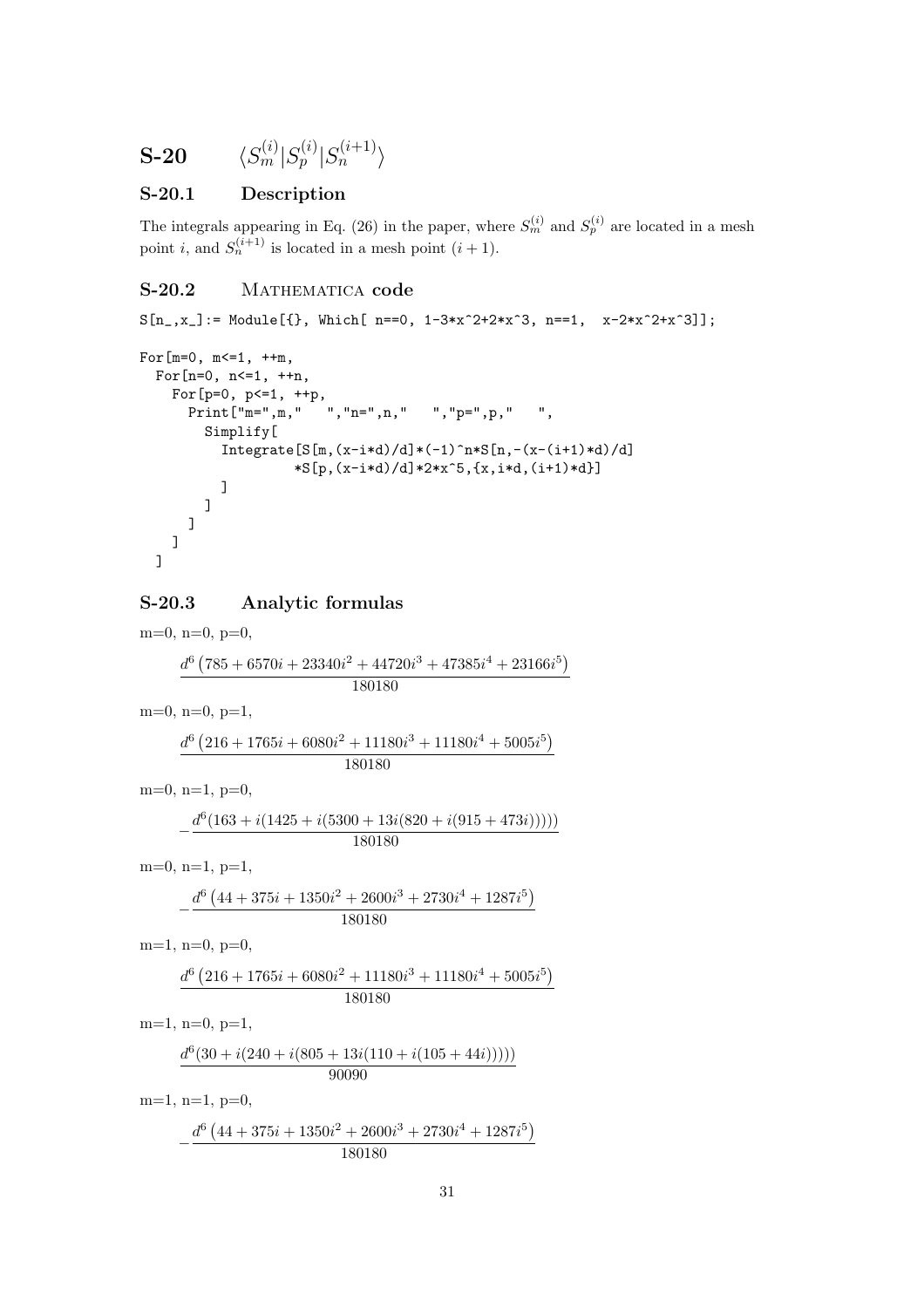$m=1, n=1, p=1,$ 

$$
-\frac{d^6(6+i(50+i(175+13i(25+i(25+11i))))}{90090}
$$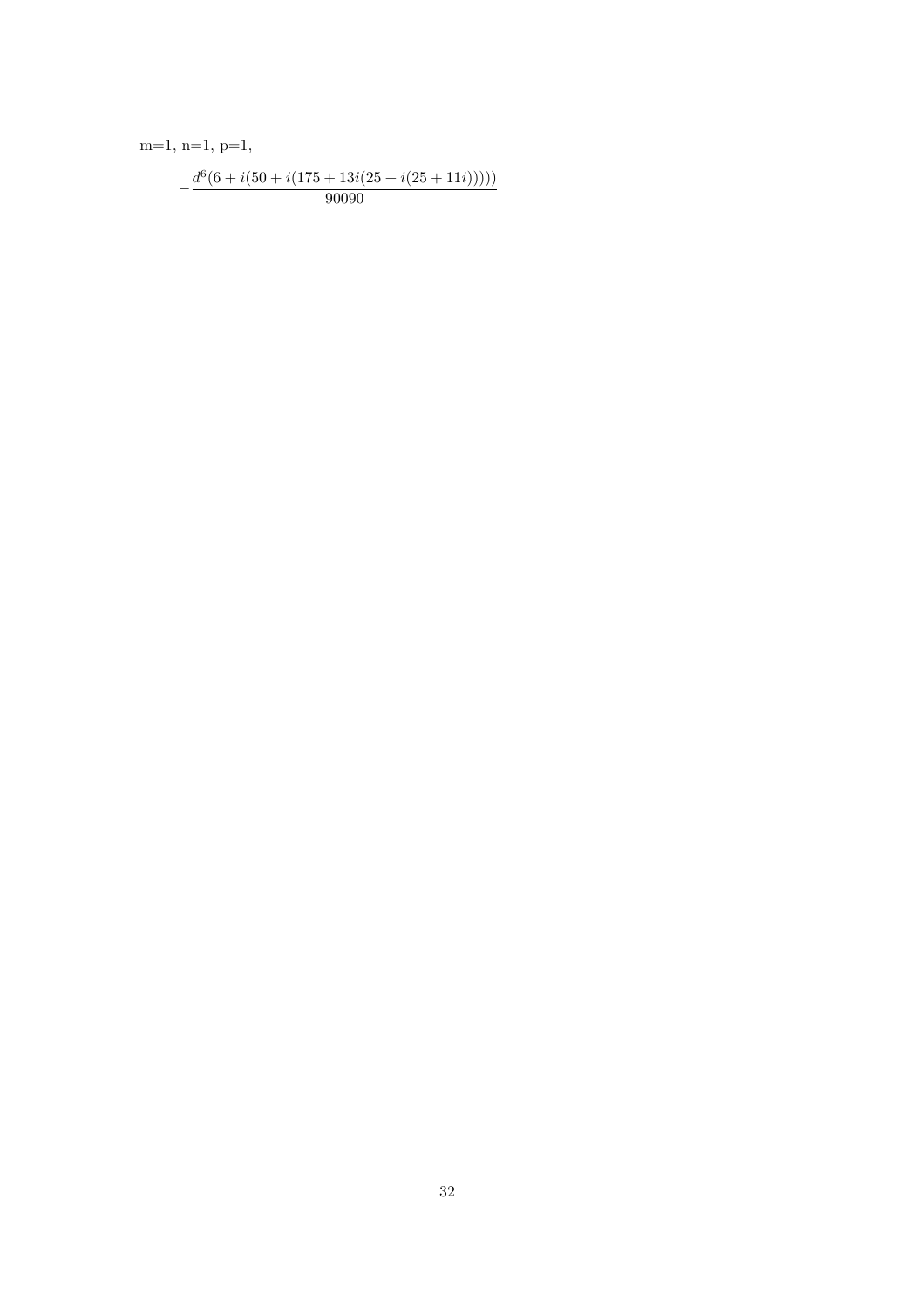$$
\textbf{S-21} \hspace{20pt} \langle S^{(i)}_m \vert S^{(i+1)}_p \vert S^{(i+1)}_n \rangle
$$

#### S-21.1 Description

The integrals appearing in Eq. (26) in the paper, where  $S_m^{(i)}$  is located in a mesh point i, and  $S_p^{(i)}$  and  $S_n^{(i+1)}$  are located in a mesh point  $(i + 1)$ .

## S-21.2 MATHEMATICA code

```
S[n_-,x_+] := \text{Module}[\{\}, \text{ Which}[-n=-0, 1-3*x^2+2*x^3, n=-1, x-2*x^2+x^3]\};
```

```
For[m=0, m<=1, ++m,For[n=0, n<=1, ++n,For [p=0, p<=1, ++p,Print["m=",m," ","n=",n," ","p=",p," ",
       Simplify[
         Integrate[S[m,(x-i*d)/d)*(-1)^n*S[n,-(x-(i+1)*d)/d]*(-1)^{p*S[p,-(x-(i+1)*d)/d]*2*x^5,{x,i*d,(i+1)*d}]]
     ]
   ]
 ]
]
```
#### S-21.3 Analytic formulas

m=0, n=0, p=0,  $d^6$  (  $2946 + 20340i + 58170i^2 + 86840i^3 + 68445i^4 + 23166i^5$ 180180  $m=0$ ,  $n=0$ ,  $p=1$ ,  $-\frac{d^6}{ }$  (  $474 + 3450i + 10430i^2 + 16510i^3 + 13845i^4 + 5005i^5$ 180180  $m=0$ ,  $n=1$ ,  $p=0$ ,  $-\frac{d^6}{ }$  (  $474 + 3450i + 10430i^2 + 16510i^3 + 13845i^4 + 5005i^5$ 180180  $m=0$ ,  $n=1$ ,  $p=1$ ,  $d^6(42 + i(320 + i(1015 + 13i(130 + i(115 + 44i))))))$ 90090  $m=1$ ,  $n=0$ ,  $p=0$ ,  $d^6(876 + i(5970 + i(16800 + 13i(1890 + i(1450 + 473i))))))$ 180180  $m=1$ ,  $n=0$ ,  $p=1$ ,  $-\frac{d^6}{ }$  (  $138 + 990i + 2940i^2 + 4550i^3 + 3705i^4 + 1287i^5$ 180180  $m=1$ ,  $n=1$ ,  $p=0$ ,  $-\frac{d^6}{ }$  (  $138 + 990i + 2940i^2 + 4550i^3 + 3705i^4 + 1287i^5$ 180180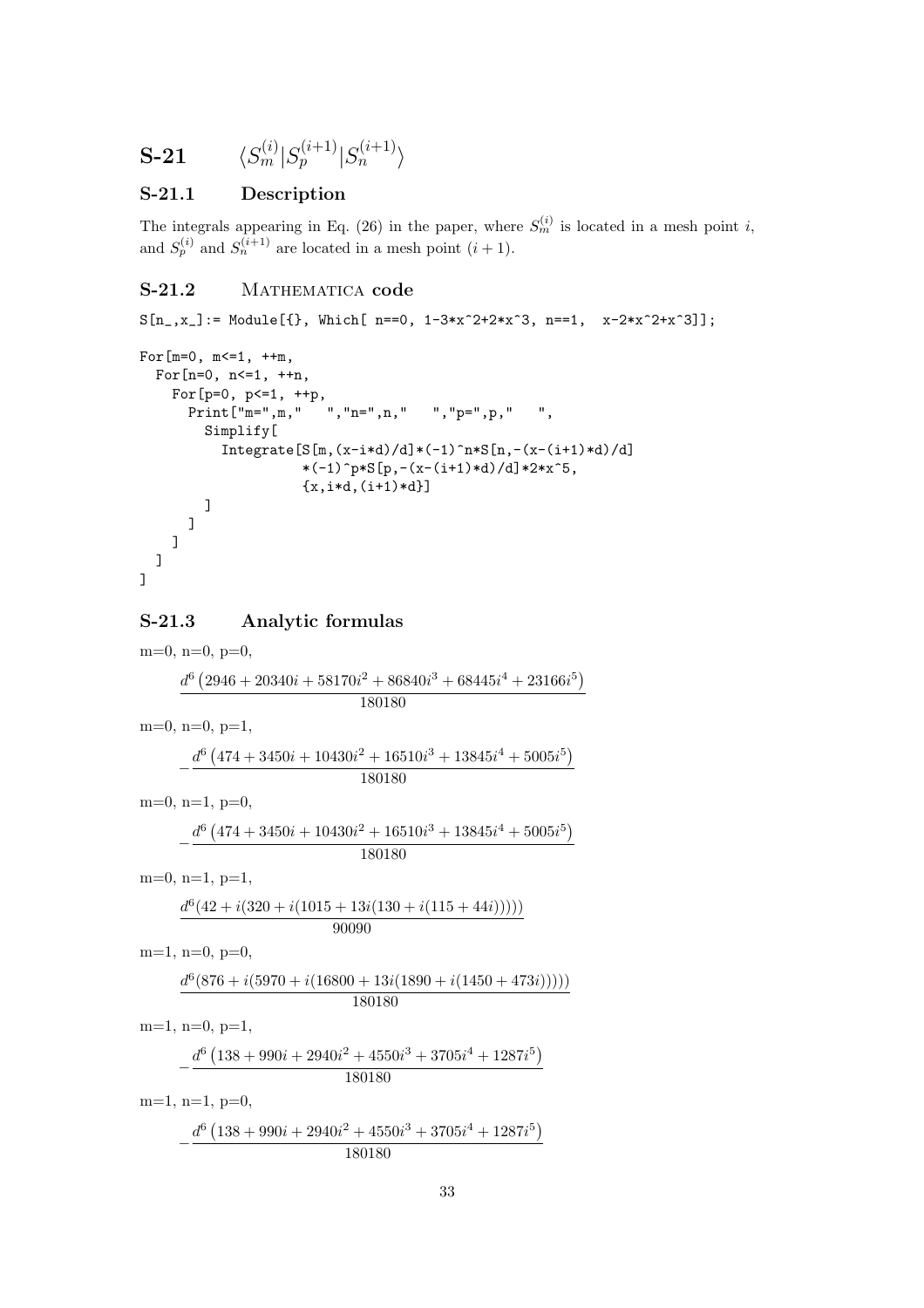$m=1, n=1, p=1,$ 

$$
\frac{d^6(12+i(90+i(280+13i(35+i(30+11i))))}{90090}
$$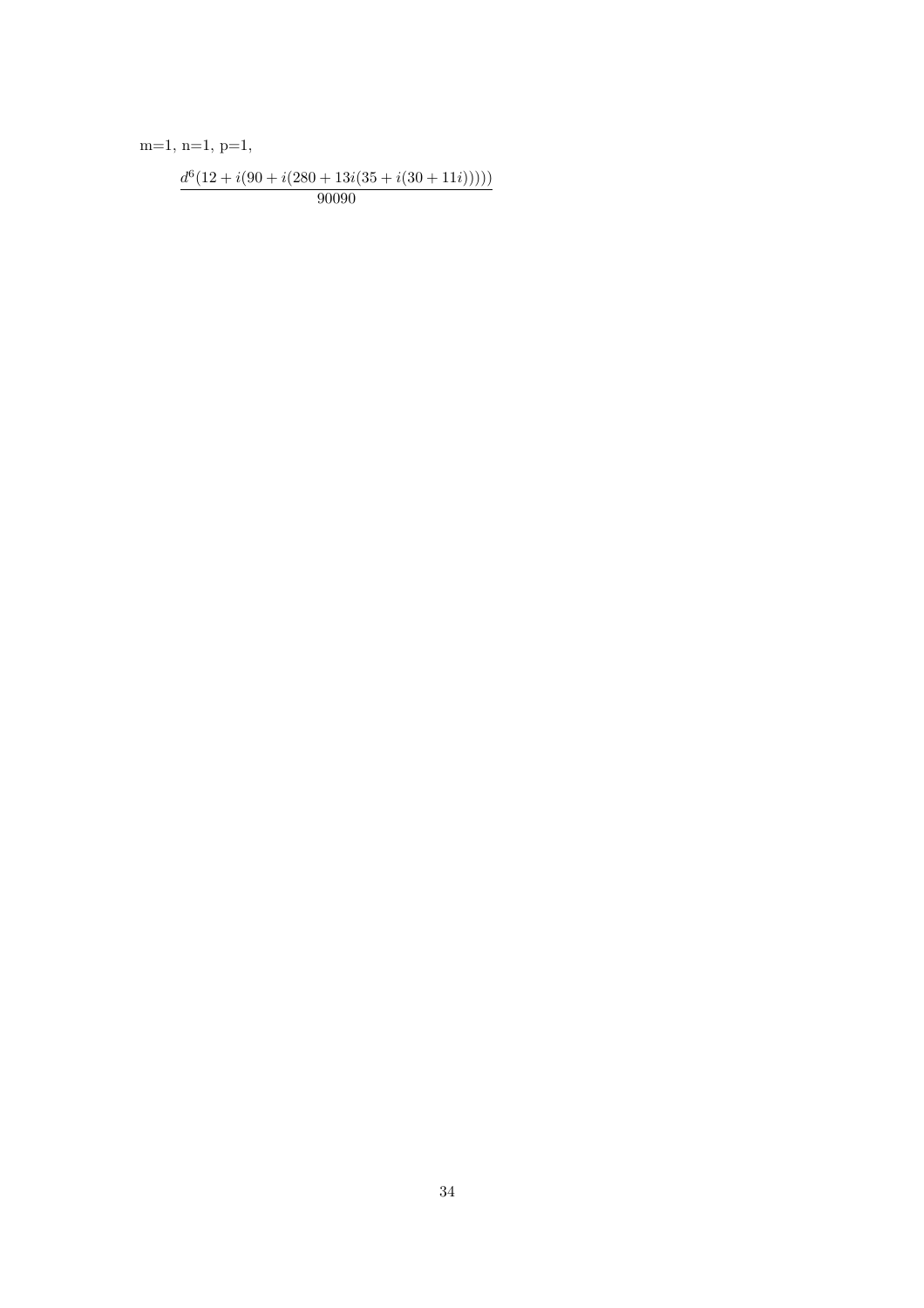# S-22 Integrals used in the HF calculation

#### S-22.1 Description

In this section, the detailed formula of  $D, Q, L$ , and  $R$  integrals are derived, which appears in Eqs.  $(56)$ ,  $(59)$ ,  $(60)$ , and  $(61)$ , respectively, in the article. D integral  $(56)$  is defined as

$$
D_{i,k,i',k'}^l \equiv \int_{\sup(i'-1,0)}^{i+1} dt \ t^l S_k(t-i) S_{k'}(t-i'), \tag{S-1}
$$

where  $i \leq i'$  is assumed. This integral has non-zero value only when i and i' are at the same mesh point or at the neighboring mesh points with each other. Furthermore, as mentioned in the article text, since the lower limit of the integration range is bounded to be non-negative, the case with  $i = i' = 0$  requires special treatment. Consequently, the following three cases should be considered:

Case 1.  $i = i' = 0$ :

$$
D_{0,k,0,k'}^l = D_{k,k'}^{(1),l} \equiv \int_0^1 dt \ t^l S_k(t) S_{k'}(t).
$$
 (S-2)

Case 2.  $i = i' > 0$ :

$$
D_{i,k,i,k'}^l = D_{i,k,k'}^{(2),l} \equiv \int_{-1}^1 dt \ (t+i)^l S_k(t) S_{k'}(t).
$$
 (S-3)

Case 3.  $i = i' - 1 \geq 0$ :

$$
D_{i,k,i+1,k'}^l = D_{i,k,k'}^{(3),l} \equiv \int_0^1 dt \ (t+i)^l S_k(t) S_{k'}(t-1).
$$
 (S-4)

Q integral (59) is defined as

$$
Q_{\{i_t\}\{k_t\}}^{\lambda} \equiv \int_{\sup(i_4-1,0)}^{i_1+1} dt \int_{\sup(i_4-1,0)}^{i_1+1} dt' \ t_{\leq}^{5+2\lambda} t_{\geq}^{3-2\lambda}
$$
  
×  $S_{k_1}(t-i_1) S_{k_2}(t'-i_2) S_{k_3}(t-i_3) S_{k_4}(t'-i_4),$  (S-5)

When the ordering between the indices  $i_1$ ,  $i_2$ ,  $i_3$ , and  $i_4$  is assumed as in Eqs. (51) and (52) in the article, the combinations of the indices which gives non-zero value of Q integral are classified into 6 different cases as follows:

Case 1  $i_1 = i_2 = i_3 = i_4 = i = 0$ :

$$
Q_{k_1,k_2,k_3,k_4}^{(1),\lambda} \equiv \int_0^1 dt \ t^{3-2\lambda} S_{k_1}(t) S_{k_3}(t) \int_0^t du \ u^{5+2\lambda} S_{k_2}(u) S_{k_4}(u) + \int_0^1 dt \ t^{5+2\lambda} S_{k_1}(t) S_{k_3}(t) \int_t^1 du \ u^{3-2\lambda} S_{k_2}(u) S_{k_4}(u).
$$
 (S-6)

**Case 2:**  $i_1 = i_2 = i_3 = i_4 = i > 0$ : lx,

$$
Q_{i,k_1,k_2,k_3,k_4}^{(2),\lambda} \equiv \int_{-1}^1 dt \ (t+i)^{3-2\lambda} S_{k_1}(t) S_{k_3}(t) \int_{-1}^t du \ (u+i)^{5+2\lambda} S_{k_2}(u) S_{k_4}(u) + \int_{-1}^1 dt \ (t+i)^{5+2\lambda} S_{k_1}(t) S_{k_3}(t) \int_t^1 dt' \ (u+i)^{3-2\lambda} S_{k_2}(u) S_{k_4}(u).
$$
\n(S-7)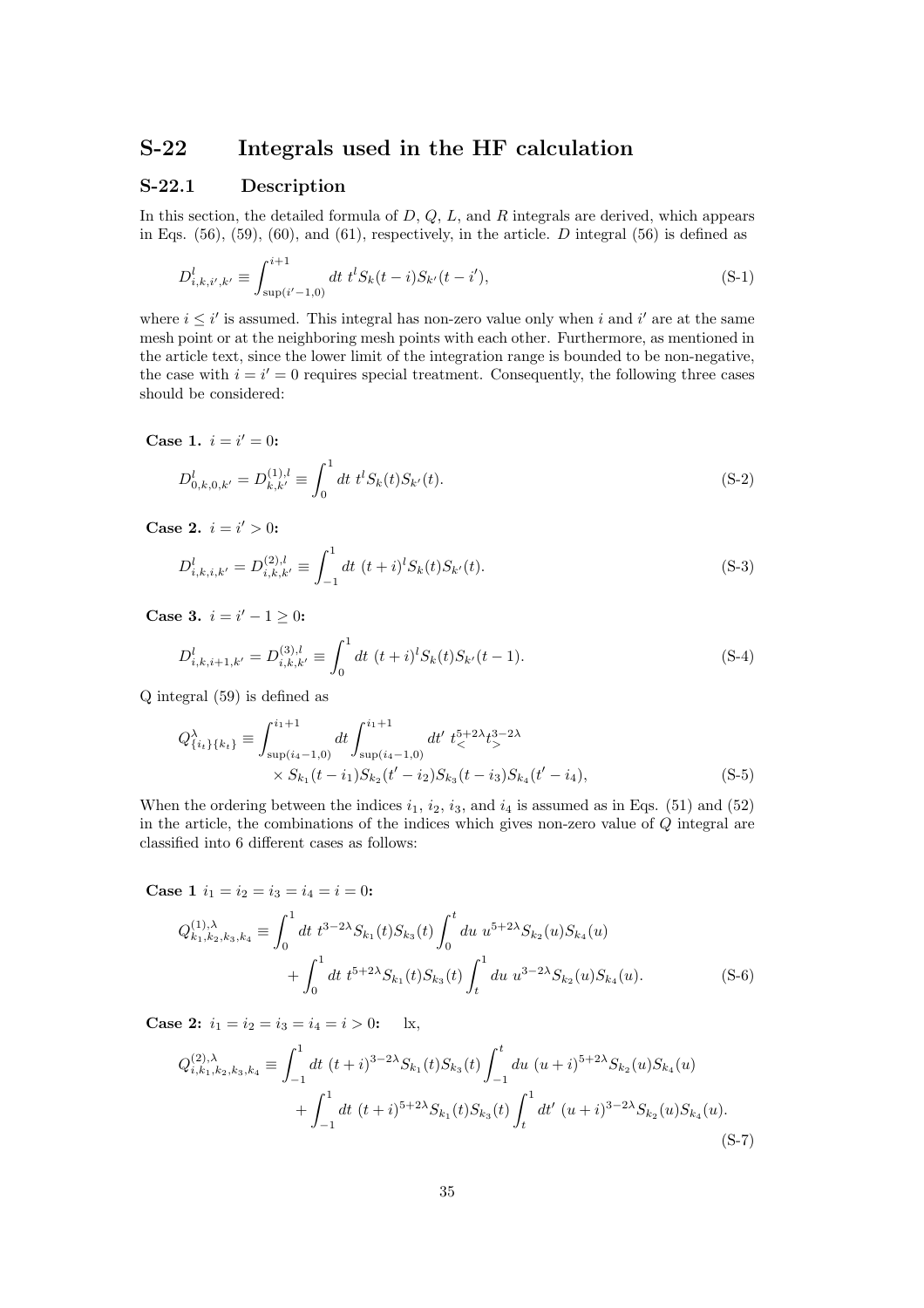Case 3:  $i_1 = i_2 = i$ , and  $i_3 = i_4 = i + 1$ :

$$
Q_{i,k_1,k_2,k_3,k_4}^{(3),\lambda} \equiv \int_0^1 dt \ t^{3-2\lambda} S_{k_1}(t) S_{k_3}(t-1) \int_0^t du \ u^{5+2\lambda} S_{k_2}(u) S_{k_4}(u-1) + \int_0^1 dt \ t^{5+2\lambda} S_{k_1}(t) S_{k_3}(t-1) \int_t^1 du \ u^{3-2\lambda} S_{k_2}(u) S_{k_4}(u-1). \tag{S-8}
$$

Case 4:  $i_1 = i_2 = i_3 = i$ , and  $i_4 = i + 1$ :

$$
Q_{i,k_1,k_2,k_3,k_4}^{(4),\lambda} \equiv \int_0^1 dt \ (t+i)^{3-2\lambda} S_{k_1}(t) S_{k_3}(t) \int_0^t du \ (u+i)^{5+2\lambda} S_{k_2}(u) S_{k_4}(u-1)
$$
  

$$
t \int_0^1 dt \ (t+i)^{5+2\lambda} S_{k_1}(t) S_{k_3}(t) \int_t^1 du \ (u+i)^{3-2\lambda} S_{k_2}(u) S_{k_4}(u-1).
$$
 (S-9)

Case 5:  $i_1 = i$ , and  $i_2 = i_3 = i_4 = i + 1$ :

$$
Q_{i,k_1,k_2,k_3,k_4}^{(5),\lambda} \equiv \int_0^1 dt \ (t+i)^{3-2\lambda} S_{k_1}(t) S_{k_3}(t-1) \int_0^t du \ (u+i)^{5+2\lambda} S_{k_2}(u-1) S_{k_4}(u-1) + \int_0^1 dt \ (t+i)^{5+2\lambda} S_{k_1}(t) S_{k_3}(t-1) \int_t^1 du \ (u+i)^{3-2\lambda} S_{k_4}(u-1) S_{k_2}(u-1).
$$
\n(S-10)

Case 6:  $i_1 = i_3 = i$ , and  $i_2 = i_4 = i + 1$ :

$$
Q_{i,k_1,k_2,k_3,k_4}^{(6),\lambda} \equiv \int_0^1 dt \ (t+i)^{3-2\lambda} S_{k_1}(t) S_{k_3}(t) \int_0^t du \ (u+i)^{5+2\lambda} S_{k_2}(u-1) S_{k_4}(u-1)
$$

$$
+ \int_0^1 dt \ (t+i)^{5+2\lambda} S_{k_1}(t) S_{k_3}(t) \int_t^1 du \ (u+i)^{3-2\lambda} S_{k_2}(u-1) S_{k_4}(u-1).
$$
(S-11)

L and R integrals are defined as

$$
L_{i_1,k_1,i_3,k_3}^{\lambda,i_4} \equiv \int_{\sup(i_3-1,0)}^{i_4-1} dt \ t^{\lambda} S_{k_1}(t-i_1) S_{k_3}(t-i_3), \tag{S-12}
$$

and

$$
R_{i_2,k_2,i_4,k_4}^{\lambda,i_1} \equiv \int_{i_1+1}^{i_4+1} dt \ t^{\lambda} S_{k_2}(t-i_2) S_{k_4}(t-i_4). \tag{S-13}
$$

It turns out that L is non-zero only when  $i_1 = i_3 = i > 0$  and  $i_4 = i + 1$ , and that R is non-zero only when  $i_1 = i$  and  $i_2 = i_4 = i + 1$ . Therefore, the actual forms that one has to solve are

$$
L_{i,k_1,k_3}^{\lambda} \equiv \int_{-1}^{0} dt \ (t+i)^{\lambda} S_{k_1}(t) S_{k_3}(t), \tag{S-14}
$$

and

$$
R_{i,k_2,k_4}^{\lambda} \equiv \int_0^1 dt \ (t+i+1)^{\lambda} S_{k_2}(t) S_{k_4}(t). \tag{S-15}
$$

These integrals can be easily solved, especially when one can use an algebraic computing software such as Mathematica. In the following section, we provide Mathematica code to sovle each one of the above integrals. It is worth noting here that we have observed a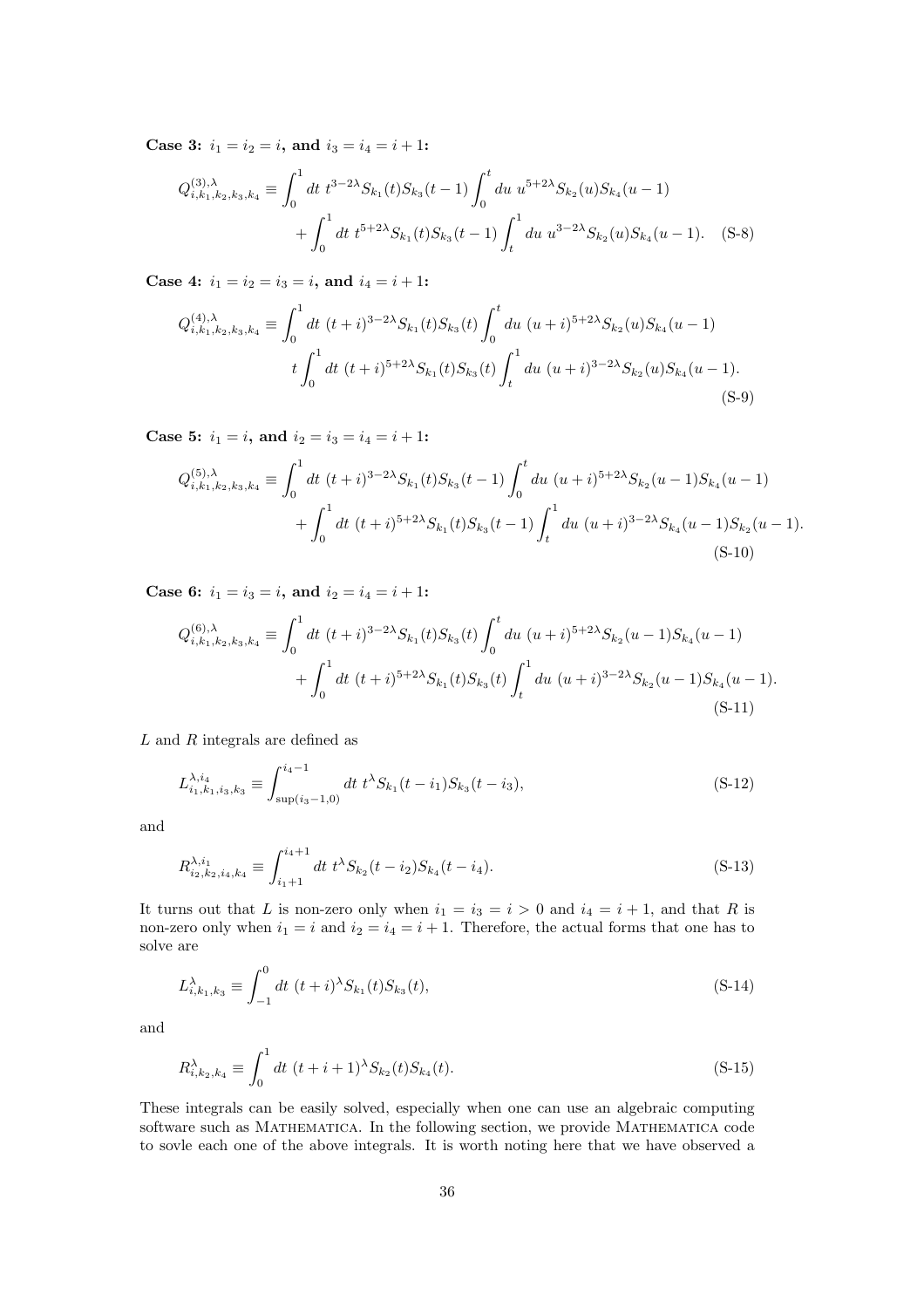serious numerical error in the numerical evaluation of the integrated formula for some of the integrals. It is caused by logarithmic terms such as  $log(1 \pm 1/i)$  produced by the integration of the  $t^{3-2\lambda}$  term when  $2 \leq \lambda \leq 5$ . Because the logarithmic terms and the polynomial terms have almost the same value with opposite sign, a large number of significant digits were lost. To avoid this problem, we extracted the first  $n$  terms of the logarithmic terms as follows:

$$
\log(1 \pm \frac{1}{x}) = -\sum_{j=1}^{n} (\mp)^j \frac{1}{jx^j} + \text{Log}_n(x),\tag{S-16}
$$

where  $LOG_n(x)$  holds the remaining high order terms

$$
Log_n(x) = -\sum_{j=n+1}^{\infty} (\mp)^j \frac{1}{jx^j}.
$$
\n(S-17)

By taking  $n = 20$ , we have confirmed that the low order terms in Eq. (S-16) exactly cancel out the leading polynomial terms and thus the accurate evaluation were achieved. For large  $x (x \ge 10)$ , Log<sub>n</sub> $(x)$  is efficiently evaluated by taking first 20 terms in Eq. (S-17). For smaller  $x (x < 10)$ , since x is an integer here, the simplest way is looking up in a table of values which are precalculated via a high precision arithmetic programs such as, again, MATHEMATICA.

## S-22.2 MATHEMATICA code

```
(* HERMITE SPLINE BASIS FUNCTION *)
S[t_, k_] := Assuming[{t \[Element] Reals, k \[Element] Integers,
  0 < = k < = 1,
  If [k == 0,(* even *) If [0 <= t <= 1, 1-3t^2+2t^3, \text{ If } [-1 <= t <= 0, 1-3t^2-2t^3, 0]],(* odd *) If[0<=t<=1, t-2t^2+t^3, If[-1<=t<=0, t+2t^2+t^3, 0]]]]
(***** D INTERGALS *****)
(* CASE 1: EQ. (S-2) *)
D1[1_, k1_, k2_]:=
  Assuming[ {l\[Element]Integers},
    Integrate[t^1*S[t, k1]*S[t, k2], \{t,0,1\}](* CASE 2: EQ. (S-3) *)
D2[1_{}, i_{}, k1_{}, k2_{}]:=
  Assuming[ {i\[Element]Integers, i>0, l\[Element]Integers},
    Integrate[(t+i)^1*S[t,k1]*S[t,k2], {t,-1,0}]+ Integrate[(t+i)^l*S[t,k1]*S[t,k2], {t,0,1}] ]
(* CASE 3: EQ. (S-4) *)
D3[1_-,i_-,k1_-,k2_]]:=
  Assuming[ {i\[Element]Integers, i>=0, l\[Element]Integers},
    Integrate[(t+i)^1*S[t,k1]*S[t-1,k2], \{t,0,1\}](***** Q INTEGRALS *****)
(* CASE 1: EQ. (S-6) *)
Q1[1_, k1_, k2_, k3_, k4_]:=
  Assuming[ {l\[Element]Integers, l>=0},
    Integrate[t^-(3-21)*S[t,k1]*S[t,k3]*Assuming[ {0<=t<=1},
```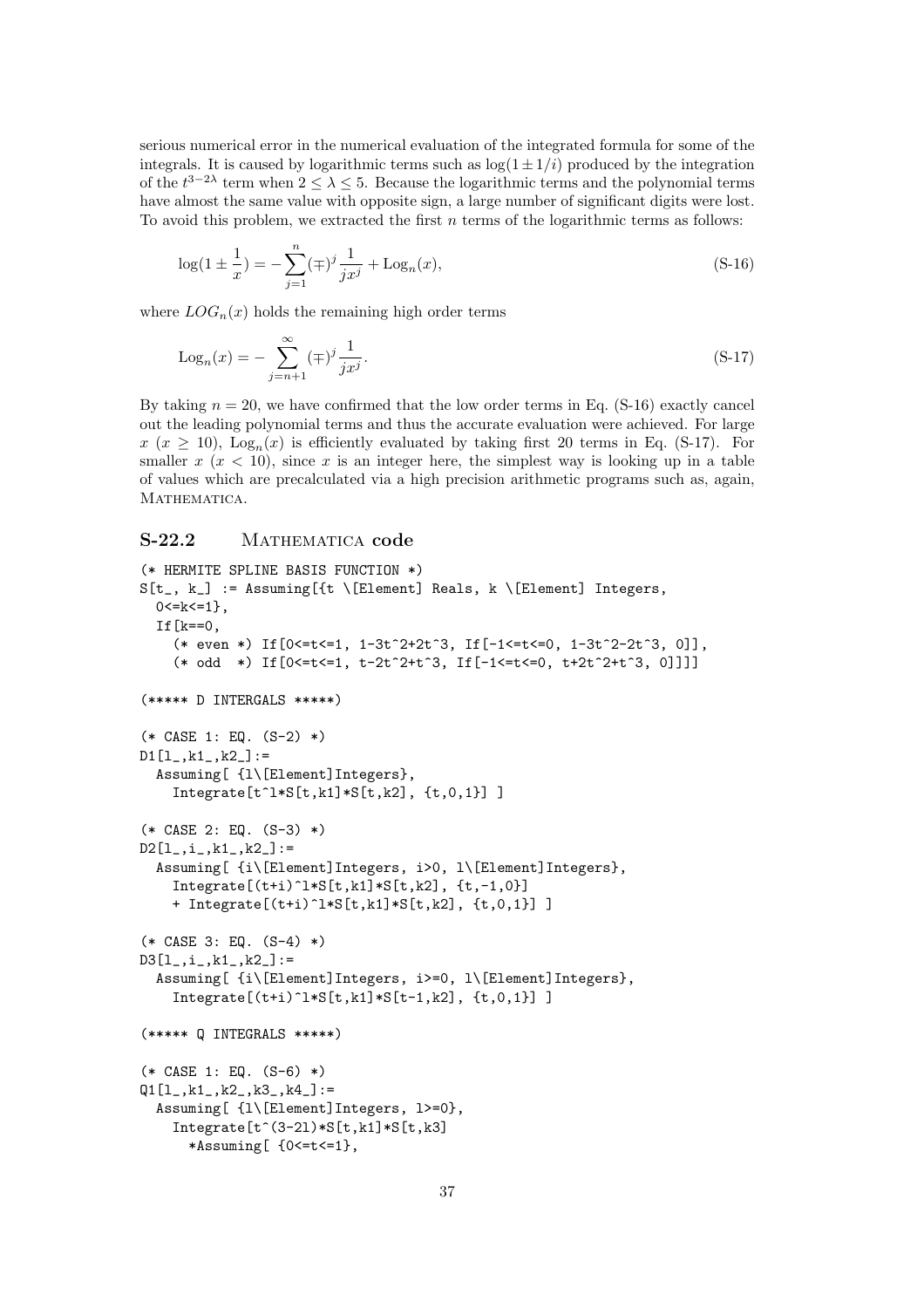```
Integrate[u^{(21+5)*S[u,k2]*S[u,k4], \{u,0,t\}]]
      ,{t,0,1}]
    + Integrate[t^(3-2l)*S[t,k2]*S[t,k4]
        *Assuming[ {0<=t<=1},
           Integrate[u^{(21+5)*S[u,k1]*S[u,k3], \{u,0,t\}]]
        ,{t,0,1}] ]
(* CASE 2: EQ. (S-7) *)
Q2[1_, i_, k1_, k2_, k3_, k4_]: =
  Assuming[ {i\[Element] Integers, i>0, l\[Element]Integers, l>=0},
    Integrate[(t+i)^-(3-21)*S[t,k1]*S[t,k3]*Assuming[ {-1<=t<=0},
         Integrate[(u+i)^(21+5)*S[u,k2]*S[u,k4], \{u,-1,t\}]]
      ,[t,-1,0]+ Integrate[(t+i)^(3-2l)*S[t,k1]*S[t,k3]
        *Assuming[ {0<=t<=1},
           Integrate[(u+i)^(21+5)*S[u,k2]*S[u,k4], \{u,-1,0\}]]
        ,{t,0,1}]
    + Integrate[(t+i)^(3-2l)*S[t,k1]*S[t,k3]
        *Assuming[ {0<=t<=1},
           Integrate[(u+i)^(21+5)*S[u,k2]*S[u,k4], \{u,0,t\}]]
        ,{t,0,1}]
    + Integrate[(t+i)^(3-2l)*S[t,k2]*S[t,k4]
        *Assuming[ {-1<=t<=0},
           Integrate[(u+i)^(2l+5)*S[u,k1]*S[u,k3], \{u,-1,t\}]]
        ,{t,-1,0}]
    + Integrate[(t+i)^(3-2l)*S[t,k2]*S[t,k4]
        *Assuming[ {0<=t<=1},
           Integrate[(u+i)^(2l+5)*S[u,k1]*S[u,k3], \{u,-1,0\}]]
        ,{t,0,1}]
    + Integrate[(t+i)^(3-2l)*S[t,k2]*S[t,k4]
        *Assuming[ {0<=t<=1},
           Integrate[(u+i)^-(21+5)*S[u,k1]*S[u,k3], \{u,0,t\}],{t,0,1}] ]
(* CASE 3: EQ. (S-8) *)
Q3[1_-,i_-,k1_-,k2_-,k3_-,k4_ :=
  Assuming[ {i\[element]Integers, i>=0, l\[Element]Integers, l>=0},
    Integrate[(t+i)^-(3-21)*S[t,k1]*S[t-1,k3]*Assuming[ {0<=t<=1},
         Integrate[(u+i)^-(21+5)*S[u,k2]*S[u-1,k4], \{u,0,t\}],{t,0,1}]
    + Integrate[(t+i)^(3-2l)*S[t,k2]*S[t-1,k4]
        *Assuming[ {0<=t<=1},
           Integrate[(u+i)^-(21+5)*S[u,k1]*S[u-1,k3], \{u,0,t\}],{t,0,1}] ]
(* CASE 4: EQ. (S-9) *)
Q4[1_, i<sub>-</sub>, k1<sub>-</sub>, k2<sub>-</sub>, k3<sub>-</sub>, k4<sub>-</sub>]: =
  Assuming[ {i\[Element]Integers, i>=0, l\[Element]Integers, l>=0},
    Integrate[(t+i)^-(3-21)*S[t,k1]*S[t,k3]*Assuming[ {0<=t<=1},
         Integrate[(u+i)^-(21+5)*S[u,k2]*S[u-1,k4], \{u,0,t\}],{t,0,1}]
```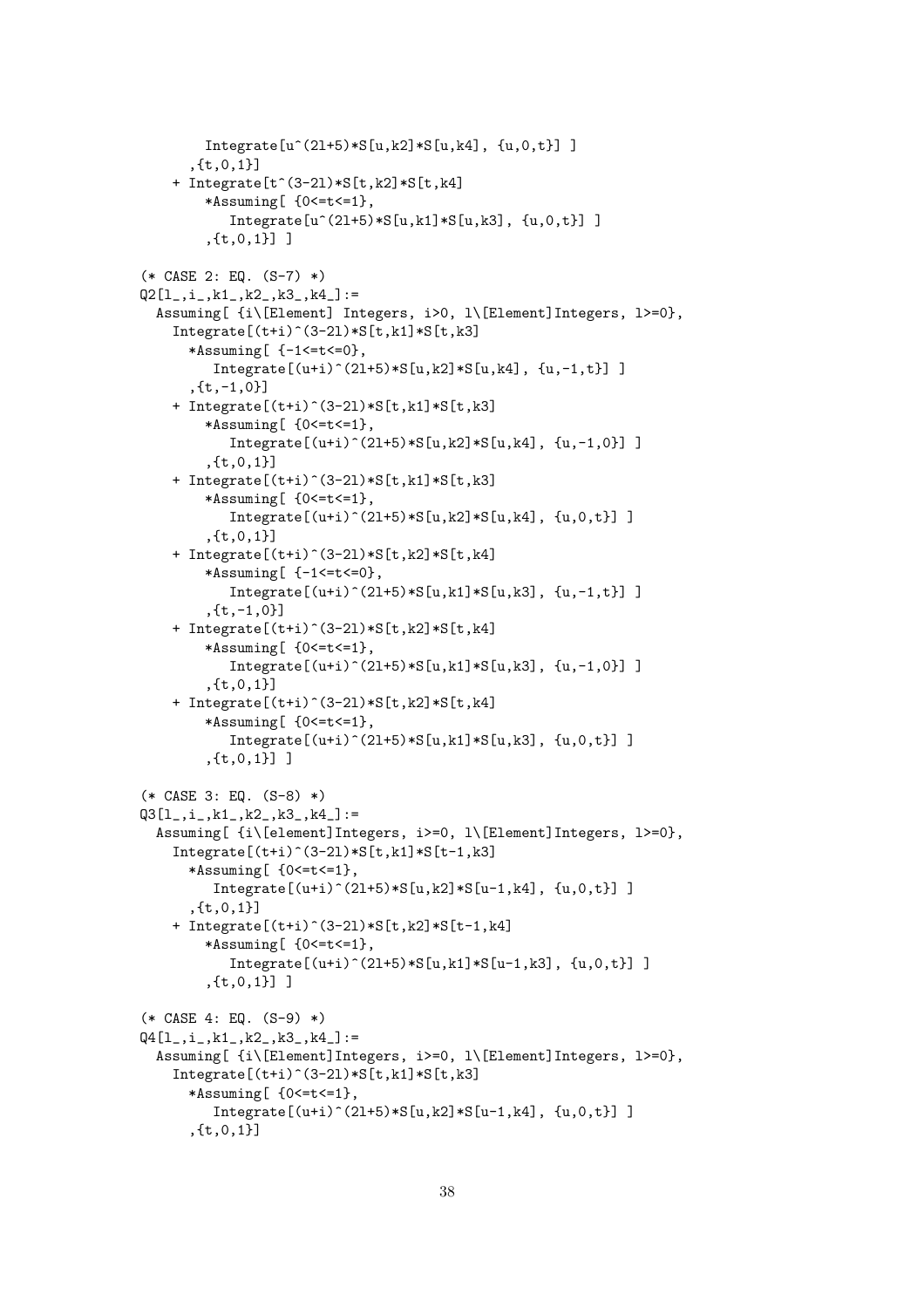```
+ Integrate[(t+i)^(3-2l)*S[t,k2]*S[t-1,k4]
        *Assuming[ {0<=t<=1},
            Integrate[(u+i)^(21+5)*S[u,k1]*S[u,k3], \{u,0,t\}],{t,0,1}] ]
(* CASE 5: EQ. (S-10) *)
Q5[1_, i_, k1_, k2_, k3_, k4_]: =
  Assuming[{i\[Element]Integers, i>=0, l\[Element]Integers, l>=0},
    Integrate[(t+i)^-(3-21)*S[t,k1]*S[t-1,k3]*Assuming[ {0<=t<=1},
         Integrate[(u+i)^-(21+5)*S[u-1,k2]*S[u-1,k4], \{u,0,t\}]]
       ,{t,0,1}]
    + Integrate[(t+i)^(3-2l)*S[t-1,k2]*S[t-1,k4]
        *Assuming[ {0<=t<=1},
            Integrate[(u+k)^(21+5)*S[u,k1]*S[u-1,k3], \{u,0,t\}],{t,0,1}] ]
(* CASE 6: EQ. (S-11) *)
Q6[1_, i<sub>-</sub>, k1<sub>-</sub>, k2<sub>-</sub>, k3<sub>-</sub>, k4<sub>-</sub>]: =
  Assuming[ {i\[Element]Integers, i>=0, l\[Element]Integers, l>=0},
    Integrate[(t+i)^-(3-21)*S[t,k1]*S[t,k3]*Assuming[ {0<=t<=1},
         Integrate[(u+i)^(21+5)*S[u-1,k2]*S[u-1,k4], \{u,0,t\}],{t,0,1}]
    + Integrate[(t+i)^(3-2l)*S[t-1,k2]*S[t-1,k4]
        *Assuming[ {0<=t<=1},
            Integrate[(u+i)^(21+5)*S[u,k1]*S[u,k3], \{u,0,t\}]]
         ,{t,0,1}] ]
(***** L INTEGRAL *****)
(* EQ. (S-14) *)L[1_, i_, k1_, k2_]: =
  Assuming[ {i\[Element]Integers, i>0, l\[Element]Integers, l>=0},
    Integrate[(t+i)^-(21+5)*S[t,k3]*S[t,k4], \{t,-1,0\}]]
(***** R INTEGRAL *****)
(* EQ. (S-15) *)R[1_-,i_-,k2_-,k4_+]:=
  Assuming[ {i\[Element]Integers, i>=0, l\[Element]Integers, l>=0},
    Integrate[(t+i+1)^-(3-21)*S[t,k2]*S[t,k4], \{t, 0, 1\}]
```
## S-22.3 Analytic formulas of the integrals D

```
Case 1: i_1 = i_2 = 0D1 [l, k = 0, k' = 0]= \frac{72(13+3l)}{(1+l)(2+l)(4+l)(5+l)}(1 + l)(3 + l)(4 + l)(5 + l)(6 + l)(7 + l)D1 [l, k = 0, k' = 1]=\frac{24(11+3l)}{(2l+1)(2l+1)(4l+1)(2l+1)}(2 + l)(3 + l)(4 + l)(5 + l)(6 + l)(7 + l)
```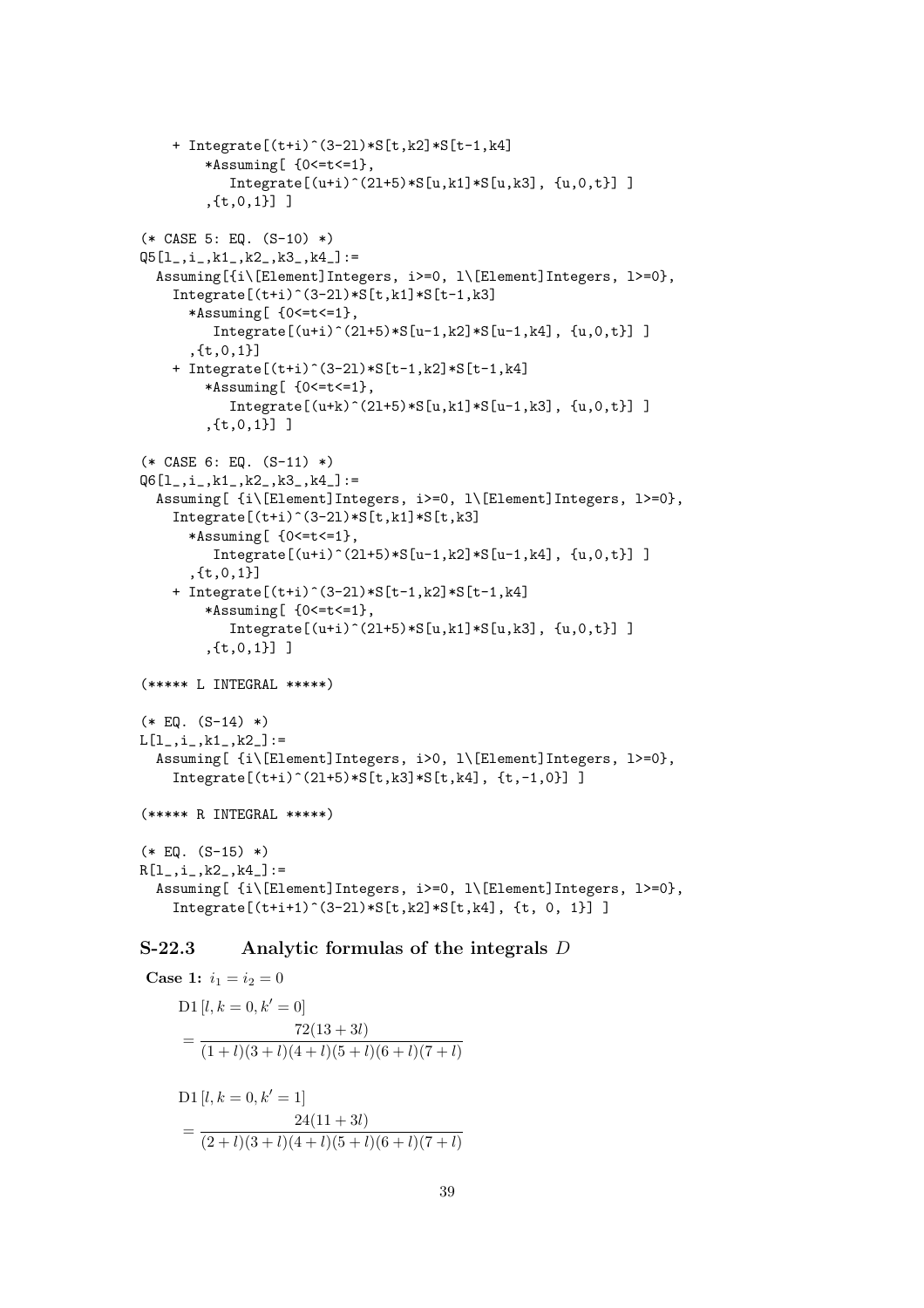D1 [l, k = 1, k' = 1]  
= 
$$
\frac{24(11+3l)}{(2+l)(3+l)(4+l)(5+l)(6+l)(7+l)}
$$

Case 2: 
$$
i_1 = i_2 = i > 0
$$

$$
D2 [l = 5, i, k = 0, k' = 0]
$$
  
=  $\frac{5i}{77} + \frac{38i^3}{63} + \frac{26i^5}{35}$ 

D2 
$$
[l = 7, i, k = 0, k' = 0]
$$
  
=  $\frac{62i}{2145} + \frac{5i^3}{11} + \frac{19i^5}{15} + \frac{26i^7}{35}$ 

D2 
$$
[l = 9, i, k = 0, k' = 0]
$$
  
=  $\frac{74i}{5005} + \frac{248i^3}{715} + \frac{18i^5}{11} + \frac{76i^7}{35} + \frac{26i^9}{35}$ 

$$
D2 [l = 11, i, k = 0, k' = 0]
$$
  
=  $\frac{129i}{15470} + \frac{74i^3}{273} + \frac{124i^5}{65} + \frac{30i^7}{7} + \frac{209i^9}{63} + \frac{26i^{11}}{35}$ 

D2 
$$
[l = 13, i, k = 0, k' = 0]
$$
  
=  $\frac{49i}{9690} + \frac{129i^3}{595} + \frac{74i^5}{35} + \frac{248i^7}{35} + \frac{65i^9}{7} + \frac{494i^{11}}{105} + \frac{26i^{13}}{35}$ 

$$
D2 [l = 15, i, k = 0, k' = 0]
$$
  
=  $\frac{22i}{6783} + \frac{343i^3}{1938} + \frac{387i^5}{170} + \frac{74i^7}{7} + \frac{62i^9}{3} + \frac{195i^{11}}{11} + \frac{19i^{13}}{3} + \frac{26i^{15}}{35}$ 

$$
D2 [l = 17, i, k = 0, k' = 0]
$$
  
= 
$$
\frac{366i}{168245} + \frac{176i^3}{1197} + \frac{686i^5}{285} + \frac{516i^7}{35} +
$$
  

$$
\frac{2516i^9}{63} + \frac{8432i^{11}}{165} + \frac{340i^{13}}{11} + \frac{2584i^{15}}{315} + \frac{26i^{17}}{35}
$$

$$
D2 [l = 19, i, k = 0, k' = 0]
$$
  
=  $\frac{67i}{44275} + \frac{1098i^3}{8855} + \frac{88i^5}{35} + \frac{98i^7}{5} +$   
 $\frac{2451i^9}{35} + \frac{47804i^{11}}{385} + \frac{80104i^{13}}{715} + \frac{3876i^{15}}{77} + \frac{361i^{17}}{35} + \frac{26i^{19}}{35}$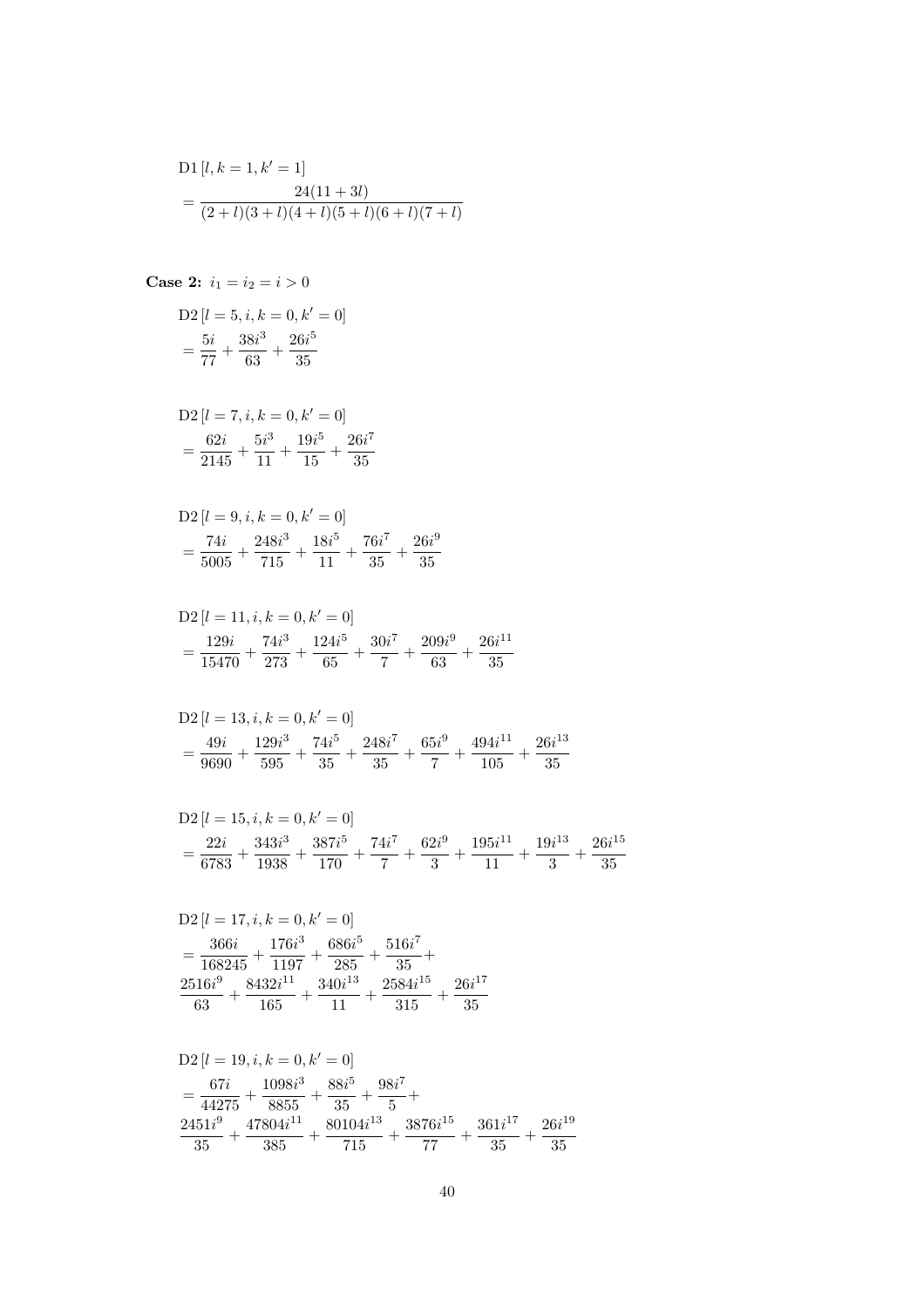$$
D2 [l = 7, i, k = 1, k' = 1]
$$
  
= 
$$
\frac{98i + 1365i^3 + 3003i^5 + 858i^7}{45045}
$$

$$
= \frac{34}{1726725} + \frac{93i^2}{17710} + \frac{32i^4}{165} + \frac{7i^6}{3} +
$$
  
\n
$$
\frac{418i^8}{35} + \frac{6137i^{10}}{210} + \frac{41344i^{12}}{1155} + \frac{8398i^{14}}{385} + \frac{646i^{16}}{105} + \frac{19i^{18}}{30}
$$
  
\nD2  $[l = 5, i, k = 1, k' = 1]$   
\n
$$
= \frac{15i + 110i^3 + 66i^5}{3465}
$$

D2 
$$
[l = 17, i, k = 0, k' = 1]
$$
  
=  

$$
\frac{31}{1009470} + \frac{64i^2}{9405} + \frac{35i^4}{171} + \frac{88i^6}{45} + \frac{323i^8}{42} + \frac{4352i^{10}}{315} + \frac{5746i^{12}}{495} + \frac{272i^{14}}{63} + \frac{17i^{16}}{30}
$$
  
D2  $[l = 19, i, k = 0, k' = 1]$ 

$$
D2 [l = 15, i, k = 0, k' = 1]
$$
  
=  $\frac{8}{159885} + \frac{35i^2}{3876} + \frac{11i^4}{51} + \frac{19i^6}{12} + \frac{32i^8}{7} + \frac{169i^{10}}{30} + \frac{26i^{12}}{9} + \frac{i^{14}}{2}$ 

$$
D2 [l = 13, i, k = 0, k' = 1]
$$
  
=  $\frac{1}{11628} + \frac{22i^2}{1785} + \frac{19i^4}{84} + \frac{128i^6}{105} + \frac{169i^8}{70} + \frac{572i^{10}}{315} + \frac{13i^{12}}{30}$ 

$$
D2 [l = 11, i, k = 0, k' = 1]
$$
  
=  $\frac{11}{69615} + \frac{19i^2}{1092} + \frac{64i^4}{273} + \frac{13i^6}{15} + \frac{22i^8}{21} + \frac{11i^{10}}{30}$ 

D2 
$$
[l = 9, i, k = 0, k' = 1]
$$
  
=  $\frac{19}{60060} + \frac{128i^2}{5005} + \frac{13i^4}{55} + \frac{8i^6}{15} + \frac{3i^8}{10}$ 

$$
D2 [l = 7, i, k = 0, k' = 1]
$$
  
=  $\frac{32}{45045} + \frac{13i^2}{330} + \frac{2i^4}{9} + \frac{7i^6}{30}$ 

D2 
$$
[l = 5, i, k = 0, k' = 1]
$$
  
=  $\frac{13}{6930} + \frac{4i^2}{63} + \frac{i^4}{6}$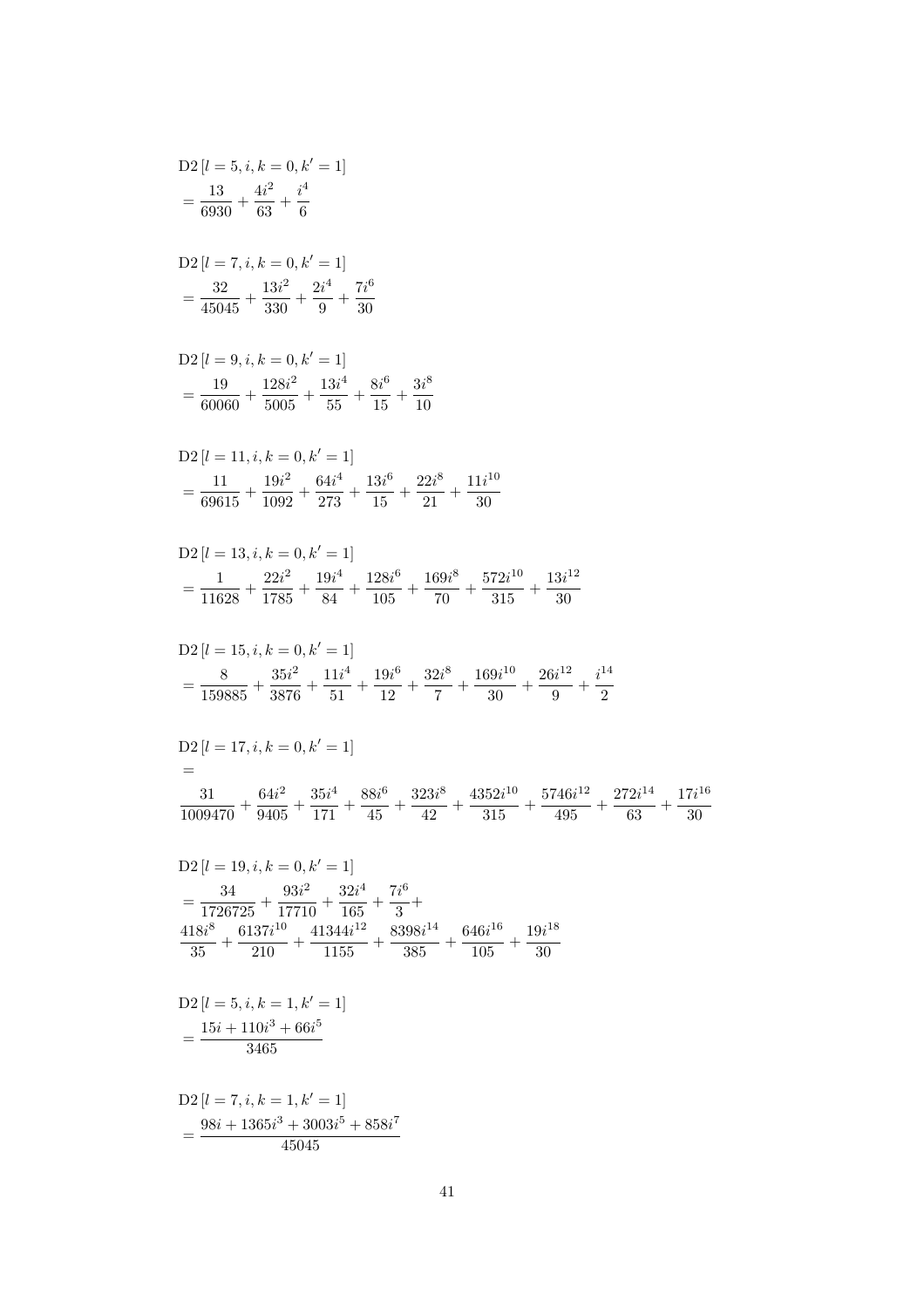$$
= \frac{26i}{35}
$$
  
D2 [l = -1, i, k = 0, k' = 0]  

$$
= \frac{1}{29099070i^{19}} (3063060 - 3315312i^2 - 11079068i^4 + 11319i^6 + 22059i^8 + 47804i^{10} + 120156i^{12} + 377910i^{14} + 1755182i^{16} + 21616452i^{18}) + (-1 + 6i^2 - 4i^3 - 9i^4 + 12i^5 - 4i^6) Log20[-i] + (1 - 6i^2 - 4i^3 + 9i^4 + 12i^5 + 4i^6) Log20[i]
$$

$$
D2[l = 3, i, k = 0, k' = 0]
$$

$$
= \frac{1}{105} (19i + 78i3)
$$

 $D2[l = 1, i, k = 0, k' = 0]$ 

$$
D2 [l = 19, i, k = 1, k' = 1]
$$
  
=  $\frac{19i}{132825} + \frac{102i^3}{8855} + \frac{8i^5}{35} + \frac{26i^7}{15} +$   
 $\frac{209i^9}{35} + \frac{3876i^{11}}{385} + \frac{18088i^{13}}{2145} + \frac{1292i^{15}}{385} + \frac{19i^{17}}{35} + \frac{2i^{19}}{105}$ 

$$
D2\left[l = 17, i, k = 1, k' = 1\right]
$$
  
=  $\frac{34i}{168245} + \frac{16i^3}{1197} + \frac{182i^5}{855} + \frac{44i^7}{35} + \frac{68i^9}{21} + \frac{1904i^{11}}{495} + \frac{68i^{13}}{33} + \frac{136i^{15}}{315} + \frac{2i^{17}}{105}$ 

$$
D2[l = 15, i, k = 1, k' = 1]
$$
  
=  $\frac{2i}{6783} + \frac{91i^3}{5814} + \frac{33i^5}{170} + \frac{6i^7}{7} + \frac{14i^9}{9} + \frac{13i^{11}}{11} + \frac{i^{13}}{3} + \frac{2i^{15}}{105}$ 

D2 
$$
[l = 13, i, k = 1, k' = 1]
$$
  
=  $\frac{13i}{29070} + \frac{11i^3}{595} + \frac{6i^5}{35} + \frac{8i^7}{15} + \frac{13i^9}{21} + \frac{26i^{11}}{105} + \frac{2i^{13}}{105}$ 

D2 [
$$
l = 11, i, k = 1, k' = 1
$$
]  
=  $\frac{11i}{15470} + \frac{2i^3}{91} + \frac{28i^5}{195} + \frac{2i^7}{7} + \frac{11i^9}{63} + \frac{2i^{11}}{105}$ 

$$
D2 [l = 9, i, k = 1, k' = 1]
$$
  
= 
$$
\frac{18i + 392i^3 + 1638i^5 + 1716i^7 + 286i^9}{15015}
$$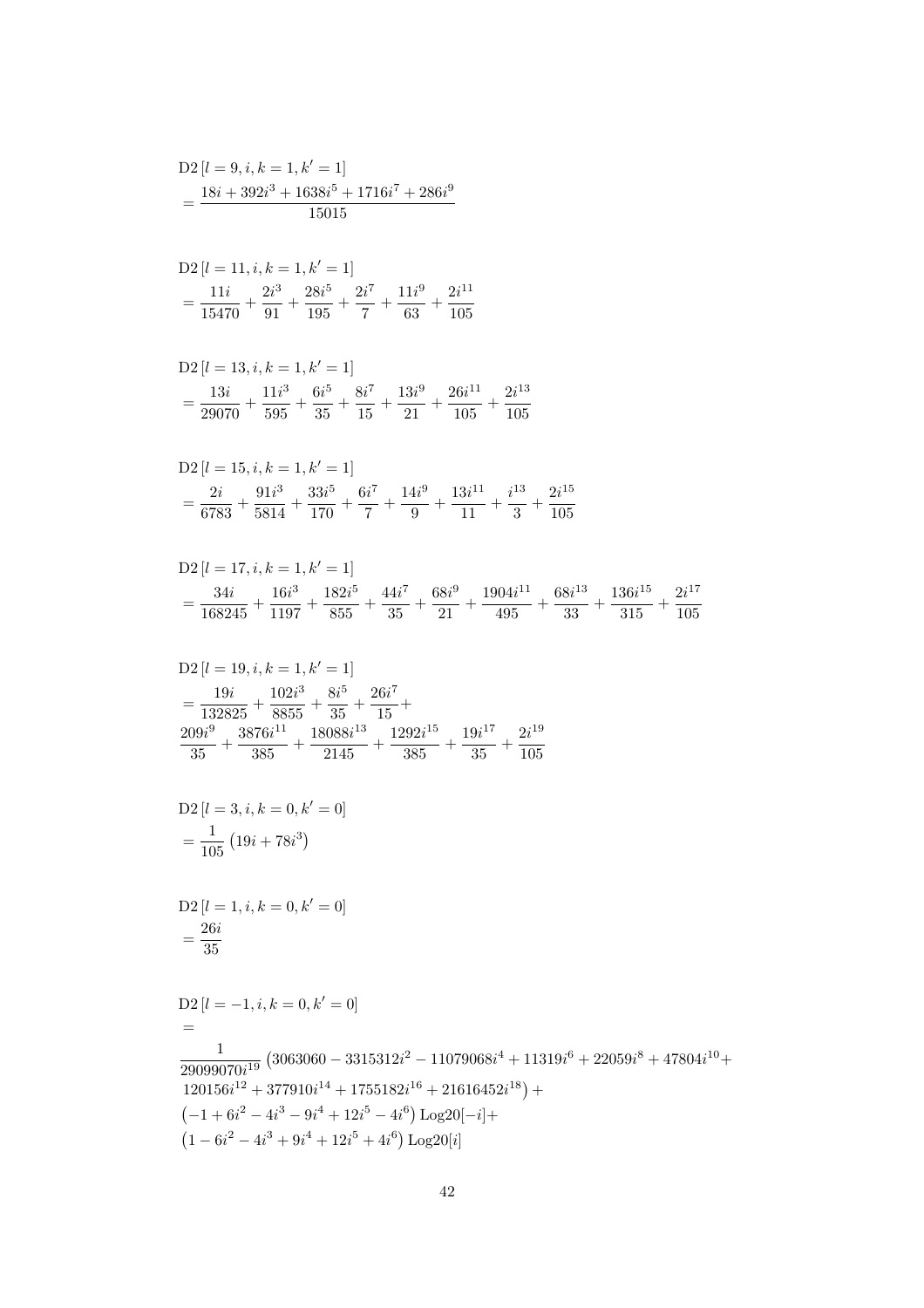$$
D2 [l = -1, i, k = 0, k' = 1]
$$
  
=  $\frac{1}{58198140i^{18}}$  (5513508 – 28220192i<sup>2</sup> – 5005i<sup>4</sup> – 9196i<sup>6</sup> –  
18411i<sup>8</sup> – 41344i<sup>10</sup> – 109174i<sup>12</sup> – 369512i<sup>14</sup> – 1939938i<sup>16</sup>) +  
(i – 2i<sup>2</sup> – 2i<sup>3</sup> + 8i<sup>4</sup> – 7i<sup>5</sup> + 2i<sup>6</sup>) Log20[-i]+  
(-i – 2i<sup>2</sup> + 2i<sup>3</sup> + 8i<sup>4</sup> + 7i<sup>5</sup> + 2i<sup>6</sup>) Log20[i]

$$
D2[l = 1, i, k = 0, k' = 1]
$$
  
=  $\frac{1}{30}$ 

D2 
$$
[l = 3, i, k = 0, k' = 1]
$$
  
=  $\frac{1}{630} (4 + 63i^2)$ 

$$
D2 [l = -11, i, k = 0, k' = 0]
$$
  
= 
$$
\frac{1 - 8i^2 + 27i^4 - 50i^6 + 78i^8}{105i^7 (-1 + i^2)^6}
$$

D2 
$$
[l = -9, i, k = 0, k' = 0]
$$
  
=  $\frac{1 - 9i^2 + 26i^4}{35i^5 (-1 + i^2)^4}$ 

D2 [
$$
l = -7, i, k = 0, k' = 0
$$
]  
\n= (6126120 - 5405400 $i^2$  + 192192 $i^4$  + 280896 $i^6$ +  
\n434112 $i^8$  + 723520 $i^{10}$  + 1343680 $i^{12}$  + 2956096 $i^{14}$  + 10808226 $i^{16}$ )/  
\n $(14549535i^{19} (-1 + i^2)^2)$  - 4Log20[- $i$ ] + 4Log20[ $i$ ]

$$
D2 [l = -5, i, k = 0, k' = 0]
$$
  
= 
$$
\frac{1}{9699690i^{19}} (-49008960 + 6866860i^{2} + 7360353i^{4} + 7887660i^{6} + 8410920i^{8} + 8817900i^{10} + 8775910i^{12} + 7205484i^{14}) + (-9 + 60i - 60i^{2}) Log20[-i] + (9 + 60i + 60i^{2}) Log20[i] + (-1)^{2} + (-1)^{2} Log200i^{2}]
$$

D2 [
$$
l = -3, i, k = 0, k' = 0
$$
]  
\n
$$
= \frac{1}{9699690i^{19}} (5513508 - 55175120i^{2} + 343343i^{4} + 485298i^{6} + 717060i^{8} + 1121456i^{10} + 1889550i^{12} + 3510364i^{14} + 7205484i^{16}) +
$$
\n
$$
(6 - 12i - 54i^{2} + 120i^{3} - 60i^{4}) Log20[-i] +
$$
\n
$$
(-6 - 12i + 54i^{2} + 120i^{3} + 60i^{4}) Log20[i]
$$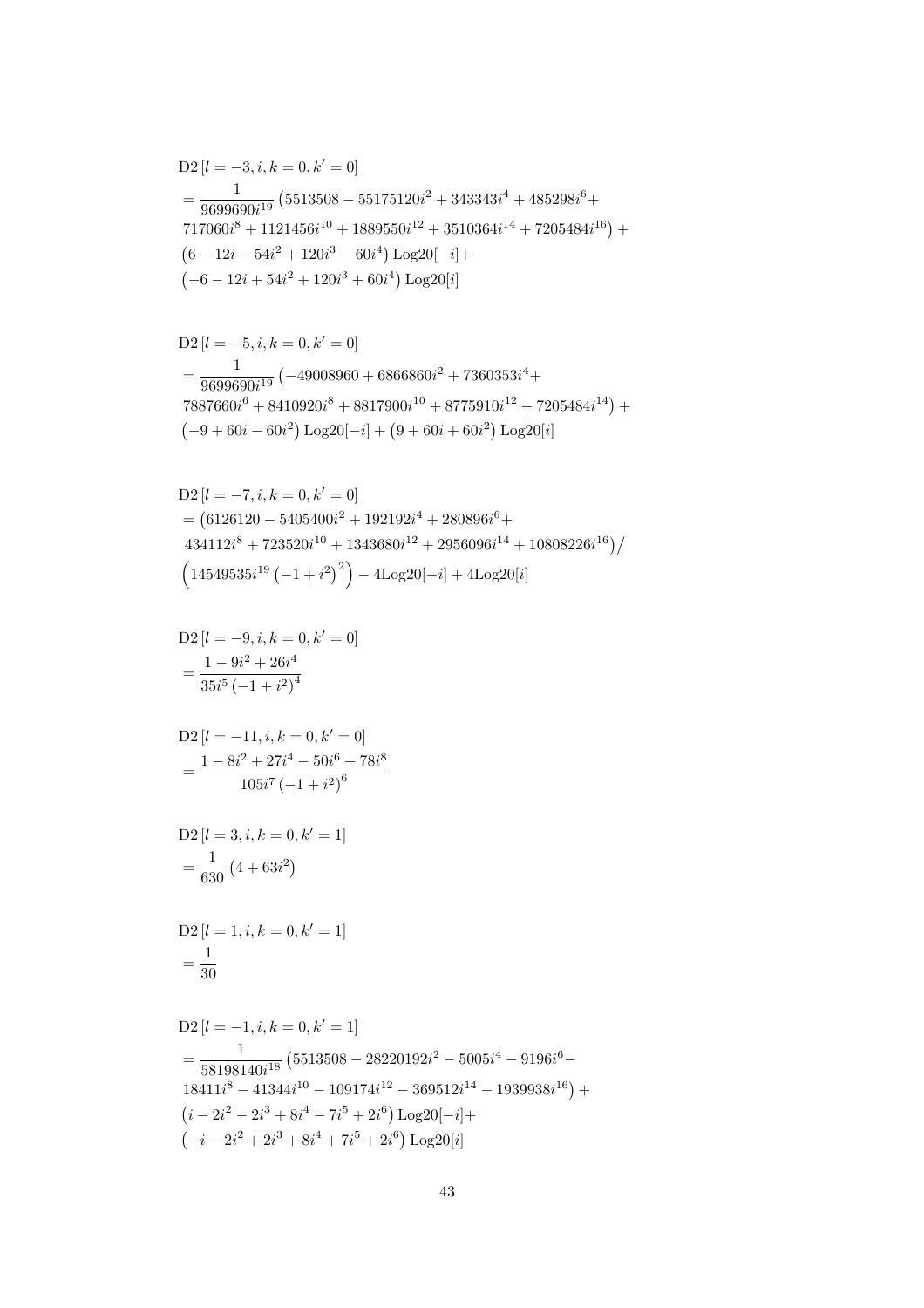$$
D2 [l = -1, i, k = 1, k' = 1]
$$
  
= 
$$
\frac{1}{29099070i^{17}} (-8576568 - 2770768i^2 + 1001i^4 +
$$
  

$$
1881i^6 + 3876i^8 + 9044i^{10} + 25194i^{12} + 92378i^{14} + 554268i^{16}) +
$$
  

$$
(-i^2 + 4i^3 - 6i^4 + 4i^5 - i^6) \text{Log }20[-i] + (i^2 + 4i^3 + 6i^4 + 4i^5 + i^6) \text{Log }20[i]
$$

D2 [
$$
l = 1, i, k = 1, k' = 1
$$
]  
=  $\frac{2i}{105}$ 

D2 
$$
[l = 3, i, k = 1, k' = 1]
$$
  
=  $\frac{1}{105} (i + 2i^3)$ 

D2 
$$
[l = -11, i, k = 0, k' = 1]
$$
  
= 
$$
\frac{-7 + 50i^2 - 150i^4 + 242i^6 - 231i^8}{630i^8 (-1 + i^2)^6}
$$

$$
D2 [l = -9, i, k = 0, k' = 1]
$$
  
= 
$$
\frac{-5 + 32i^2 - 63i^4}{210i^6 (-1 + i^2)^4}
$$

$$
2\mathrm{Log}20[-i]+2\mathrm{Log}20[i]
$$

D2 
$$
[l = -7, i, k = 0, k' = 1]
$$
  
= 
$$
\frac{-252 + 224i^2 - 7i^4 - 10i^6 - 15i^8 - 24i^{10} - 42i^{12} - 84i^{14} - 294i^{16}}{1260i^{20} (-1 + i^2)^2} +
$$

$$
D2 [l = -5, i, k = 0, k' = 1]
$$
  
=  

$$
\frac{1}{58198140i^{20}} (-46558512 - 11911900i^{2} - 12552540i^{4} - 13163865i^{6} - 13643520i^{8} - 13755924i^{10} - 12932920i^{12} - 9699690i^{14}) +
$$
  

$$
(8 - 35i + 30i^{2}) Log20[-i] + (8 + 35i + 30i^{2}) Log20[i]
$$

$$
D2 [l = -3, i, k = 0, k' = 1]
$$
  
=  $\frac{1}{58198140i^{20}}$  (11639628 - 229661432i<sup>2</sup> - 525525i<sup>4</sup> - 717288i<sup>6</sup> -  
1012605i<sup>8</sup> - 1488384i<sup>10</sup> - 2292654i<sup>12</sup> - 3695120i<sup>14</sup> - 5819814i<sup>16</sup>) +  
(-2 - 6i + 48i<sup>2</sup> - 70i<sup>3</sup> + 30i<sup>4</sup>) Log20[-i] + (-2 + 6i + 48i<sup>2</sup> + 70i<sup>3</sup> + 30i<sup>4</sup>) Log20[i]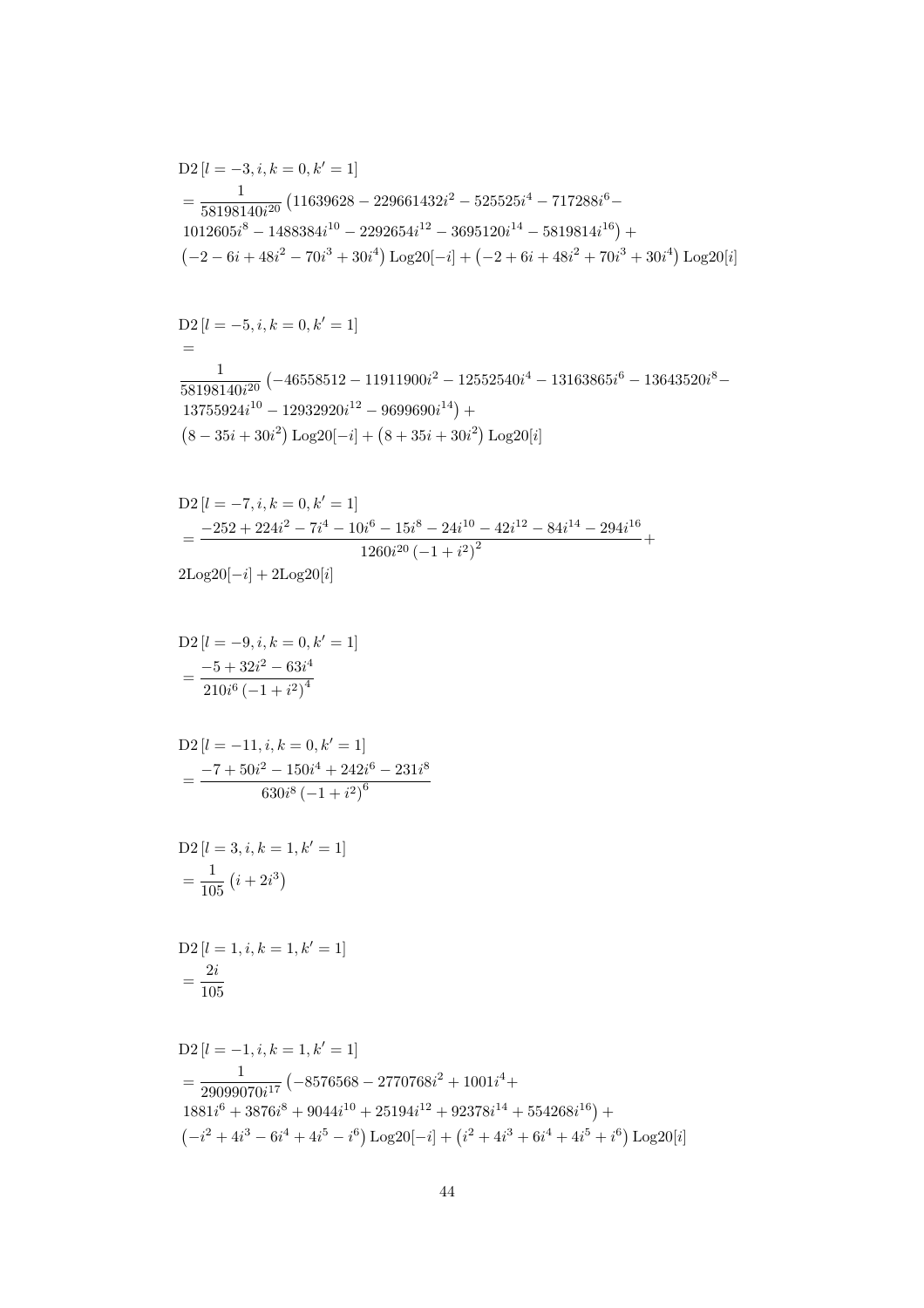$$
D3 [l = 7, i, k = 0, k' = 0]
$$
  
=  $\frac{111}{20020} + \frac{112i}{2145} + \frac{287i^2}{1320} + \frac{23i^3}{44} + \frac{19i^4}{24} + \frac{23i^5}{30} + \frac{9i^6}{20} + \frac{9i^7}{70}$ 

$$
D3 [l = 5, i, k = 0, k' = 0]
$$
  
=  $\frac{41}{3960} + \frac{23i}{308} + \frac{19i^2}{84} + \frac{23i^3}{63} + \frac{9i^4}{28} + \frac{9i^5}{70}$ 

Case 3: 
$$
i_1 = i
$$
,  $i_2 = i + 1$ 

$$
D2 [l = -11, i, k = 1, k' = 1]
$$
  
= 
$$
\frac{-3 + 16i^{2} - 33i^{4} + 30i^{6} + 6i^{8}}{315i^{7} (-1 + i^{2})^{6}}
$$

D2 
$$
[l = -9, i, k = 1, k' = 1]
$$
  
= 
$$
\frac{-3 + 7i^2 + 2i^4}{105i^5(-1 + i^2)^4}
$$

$$
D2 [l = -7, i, k = 1, k' = 1]
$$
  
= (1531530 - 1351350i<sup>2</sup> + 48048i<sup>4</sup> + 70224i<sup>6</sup> + 108528i<sup>8</sup> + 180880i<sup>10</sup> + 335920i<sup>12</sup> + 739024i<sup>14</sup> + 277134i<sup>16</sup>) / (14549535i<sup>19</sup> (-1 + i<sup>2</sup>)<sup>2</sup>) - Log20[-i] + Log20[i]

$$
D2 [l = -5, i, k = 1, k' = 1]
$$
  
= 
$$
\frac{1}{29099070i^{19}} (-39819780 + 1821820i^{2} + 1882881i^{4} + 1918620i^{6} + 1899240i^{8} + 1763580i^{10} + 1385670i^{12} + 554268i^{14}) + (-6 + 20i - 15i^{2}) Log20[-i] + (6 + 20i + 15i^{2}) Log20[i]
$$

$$
D2 [l = -3, i, k = 1, k' = 1]
$$
  
= 
$$
\frac{1}{29099070i^{19}} (-31855824 - 41501460i^2 + 91091i^4 + 124146i^6 +
$$
  
174420i<sup>8</sup> + 253232i<sup>10</sup> + 377910i<sup>12</sup> + 554268i<sup>14</sup> + 554268i<sup>16</sup>) +  
(-1 + 12i - 36i<sup>2</sup> + 40i<sup>3</sup> - 15i<sup>4</sup>) Log20[-i]+  
(1 + 12i + 36i<sup>2</sup> + 40i<sup>3</sup> + 15i<sup>4</sup>) Log20[i]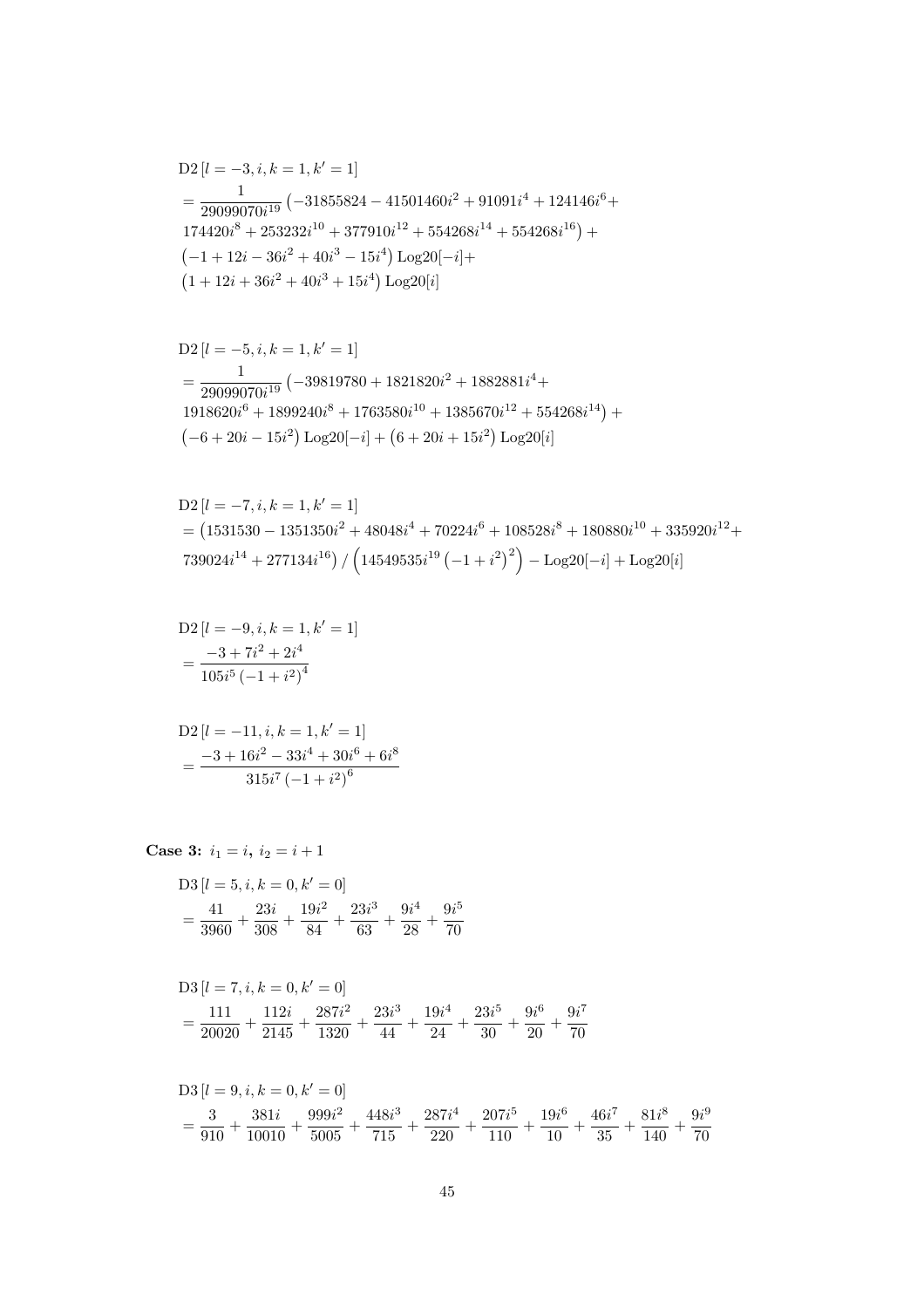$$
D3 [l = 7, i, k = 0, k' = 1]
$$
  
=  $-\frac{17}{20020} - \frac{217i}{25740} - \frac{49i^2}{1320} - \frac{25i^3}{264} - \frac{11i^4}{72} - \frac{19i^5}{120} - \frac{i^6}{10} - \frac{13i^7}{420}$ 

$$
D3 [l = 5, i, k = 0, k' = 1]
$$
  
=  $-\frac{7}{3960} - \frac{25i}{1848} - \frac{11i^2}{252} - \frac{19i^3}{252} - \frac{i^4}{14} - \frac{13i^5}{420}$ 

$$
D3 \left[l = 19, i, k = 0, k' = 0\right] \n= \frac{369}{657800} + \frac{1083i}{88550} + \frac{4503i^2}{35420} + \frac{14841i^3}{17710} + \frac{1513i^4}{385} + \frac{488i^5}{35} + \frac{777i^6}{20} + \frac{871i^7}{10} + \frac{44707i^8}{280} + \frac{16929i^9}{70} + \frac{10659i^{10}}{35} + \frac{123063i^{11}}{385} + \frac{107559i^{12}}{385} + \frac{144704i^{13}}{715} + \frac{13243i^{14}}{110} + \frac{22287i^{15}}{385} + \frac{6137i^{16}}{280} + \frac{437i^{17}}{70} + \frac{171i^{18}}{140} + \frac{9i^{19}}{70}
$$

$$
\begin{aligned} \textrm{D3}\left[l=17,i,k=0,k'=0\right] \\ & = \frac{79}{106260}+\frac{4947i}{336490}+\frac{3026i^2}{21945}+\frac{976i^3}{1197}+\frac{259i^4}{76}+\frac{6097i^5}{570}+\\ \frac{2353i^6}{90}+\frac{1782i^7}{35}+\frac{561i^8}{7}+\frac{2159i^9}{21}+\frac{3774i^{10}}{35}+\frac{15232i^{11}}{165}+\\ \frac{63427i^{12}}{990}+\frac{391i^{13}}{11}+\frac{323i^{14}}{21}+\frac{1564i^{15}}{315}+\frac{153i^{16}}{140}+\frac{9i^{17}}{70} \end{aligned}
$$

$$
\begin{aligned} &\text{D3}\left[l=15,i,k=0,k'=0\right] \\ &=\frac{89}{87780}+\frac{122i}{6783}+\frac{777i^2}{5168}+\frac{6097i^3}{7752}+\frac{2353i^4}{816}+\frac{2673i^5}{340}+\frac{33i^6}{2}+\frac{381i^7}{14}+\\ &\frac{999i^8}{28}+\frac{112i^9}{3}+\frac{3731i^{10}}{120}+\frac{897i^{11}}{44}+\frac{247i^{12}}{24}+\frac{23i^{13}}{6}+\frac{27i^{14}}{28}+\frac{9i^{15}}{70} \end{aligned}
$$

$$
D3 [l = 13, i, k = 0, k' = 0]
$$
\n
$$
= \frac{37}{25840} + \frac{871i}{38760} + \frac{2353i^2}{14280} + \frac{891i^3}{1190} + \frac{33i^4}{14} + \frac{381i^5}{70} + \frac{333i^6}{35} + \frac{64i^7}{5} + \frac{533i^8}{40} + \frac{299i^9}{28} + \frac{2717i^{10}}{420} + \frac{299i^{11}}{105} + \frac{117i^{12}}{140} + \frac{9i^{13}}{70}
$$

$$
D3 [l = 11, i, k = 0, k' = 0]
$$
  
=  $\frac{181}{85680} + \frac{891i}{30940} + \frac{33i^2}{182} + \frac{127i^3}{182} + \frac{333i^4}{182} +$   
 $\frac{224i^5}{65} + \frac{287i^6}{60} + \frac{69i^7}{14} + \frac{209i^8}{56} + \frac{253i^9}{126} + \frac{99i^{10}}{140} + \frac{9i^{11}}{70}$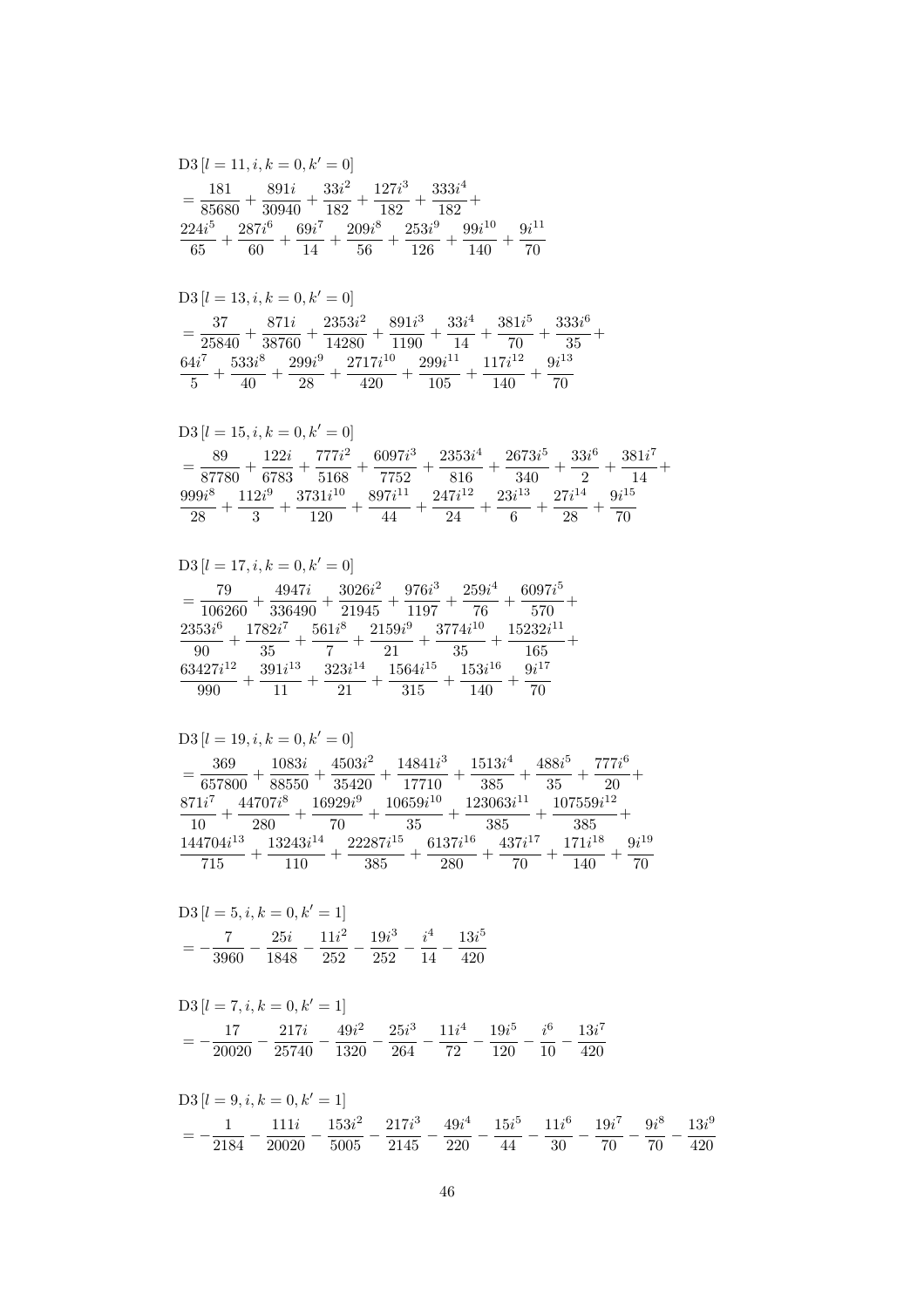$$
D3 [l = 9, i, k = 1, k' = 0]
$$
  
=  $\frac{11}{10920} + \frac{3i}{260} + \frac{60i^2}{1001} + \frac{133i^3}{715} + \frac{21i^4}{55} + \frac{119i^5}{220} + \frac{8i^6}{15} + \frac{5i^7}{14} + \frac{3i^8}{20} + \frac{13i^9}{420}$ 

$$
D3 [l = 7, i, k = 1, k' = 0]
$$
  
=  $\frac{5}{3003} + \frac{133i}{8580} + \frac{7i^2}{110} + \frac{119i^3}{792} + \frac{2i^4}{9} + \frac{5i^5}{24} + \frac{7i^6}{60} + \frac{13i^7}{420}$ 

$$
D3 [l = 5, i, k = 1, k' = 0]
$$
  
=  $\frac{1}{330} + \frac{17i}{792} + \frac{4i^2}{63} + \frac{25i^3}{252} + \frac{i^4}{12} + \frac{13i^5}{420}$ 

|               |        | $D3[l = 19, i, k = 0, k' = 1]$ |                            |              |             |               |            |
|---------------|--------|--------------------------------|----------------------------|--------------|-------------|---------------|------------|
|               |        | 1273i                          | $114i^2$                   | $3111i^3$    | $493i^4$    | $11i^5$       | $91i^6$    |
|               | 131560 | 1062600                        | 8855                       | 35420        | - 1155      |               | 20         |
| $637i^7$      |        | $5681i^8$ $8987i^9$            | $3553i^{10}$ $35853i^{11}$ |              |             | $16473i^{12}$ |            |
| 60            | 280    | 280                            | 84                         | 770          |             | 385           |            |
| $70091i^{13}$ |        | $2261i^{14}$                   | $1615i^{15}$               | $3553i^{16}$ | $361i^{17}$ | $19i^{18}$    | $13i^{19}$ |
| 2145          |        | 110                            | 154                        | 840          | 280         | 70            | 420        |

| $D3[l = 17, i, k = 0, k' = 1]$ |                    |             |                   |                        |                    |              |
|--------------------------------|--------------------|-------------|-------------------|------------------------|--------------------|--------------|
| 2                              | 1037i              |             | $986i^2$          | $110i^3$               | $91i^4$            |              |
| 26565<br>$4459i^5$             | 672980<br>$299i^6$ | $473i^7$    | 65835<br>$935i^8$ | 1197<br>$629i^9$       | 228<br>$578i^{10}$ | $7378i^{11}$ |
| 3420                           | 90                 | 70          | 84                | 42                     | -35                | 495          |
| $10829i^{12}$                  | $425i^{13}$        | $187i^{14}$ |                   | $323i^{15}$ $17i^{16}$ | $13i^{17}$         |              |
| 990                            | 66                 | 63          |                   | 315                    | 420<br>70          |              |

$$
D3 [l = 15, i, k = 0, k' = 1]
$$
\n
$$
= -\frac{29}{263340} - \frac{55i}{27132} - \frac{91i^2}{5168} - \frac{4459i^3}{46512} - \frac{299i^4}{816} - \frac{1419i^5}{1360} - \frac{55i^6}{24} - \frac{111i^7}{28} - \frac{153i^8}{28} - \frac{217i^9}{36} - \frac{637i^{10}}{120} - \frac{325i^{11}}{88} - \frac{143i^{12}}{72} - \frac{19i^{13}}{24} - \frac{3i^{14}}{14} - \frac{13i^{15}}{420}
$$

| $D3 [l = 13, i, k = 0, k' = 1]$ |    |      |          |  |                                                                                 |       |     |  |  |
|---------------------------------|----|------|----------|--|---------------------------------------------------------------------------------|-------|-----|--|--|
|                                 |    |      |          |  | 13 637 <i>i</i> $299i^2$ $473i^3$ $55i^4$ $111i^5$                              |       |     |  |  |
|                                 |    |      |          |  | 77520 232560 14280 4760 168                                                     | - 140 |     |  |  |
|                                 |    |      |          |  | $51i^6$ $31i^7$ $91i^8$ $325i^9$ $1573i^{10}$ $247i^{11}$ $13i^{12}$ $13i^{13}$ |       |     |  |  |
| 35                              | 15 | - 40 | 168 1260 |  | 420                                                                             | - 70  | 420 |  |  |

| $D3[l = 11, i, k = 0, k' = 1]$   |                        |                 |                 |                  |                   |  |  |  |  |
|----------------------------------|------------------------|-----------------|-----------------|------------------|-------------------|--|--|--|--|
| 23<br>85680                      | 473i<br>123760         | $55i^2$<br>2184 | $37i^3$<br>364  | $51i^4$<br>182   |                   |  |  |  |  |
| $49i^6$<br>$217i^5$<br>60<br>390 | $25i^7$ $121i^8$<br>28 | 168             | $209i^9$<br>504 | $11i^{10}$<br>70 | $13i^{11}$<br>420 |  |  |  |  |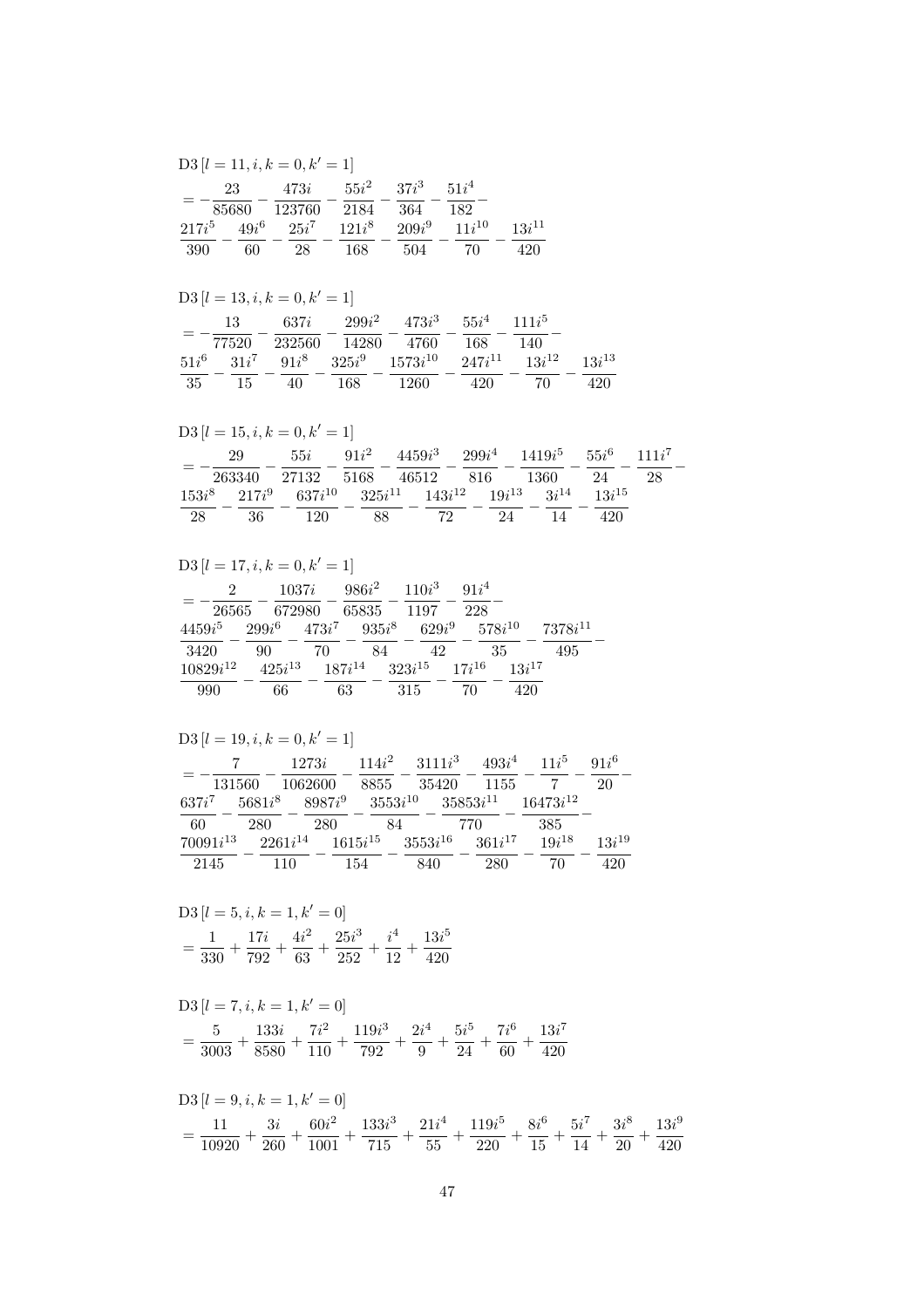$$
\begin{aligned} \text{D3}\left[l=7,i,k=1,k'=1\right] \\ &= -\frac{1}{4004} - \frac{7i}{2860} - \frac{7i^2}{660} - \frac{7i^3}{264} - \frac{i^4}{24} - \frac{i^5}{24} - \frac{i^6}{40} - \frac{i^7}{140} \end{aligned}
$$

$$
D3 [l = 5, i, k = 1, k' = 1]
$$
  
=  $-\frac{1}{1980} - \frac{i}{264} - \frac{i^2}{84} - \frac{5i^3}{252} - \frac{i^4}{56} - \frac{i^5}{140}$ 

$$
\begin{aligned} &\text{D3}\left[l=19,i,k=1,k'=0\right] \\ &=\frac{4}{22425}+\frac{589i}{151800}+\frac{285i^2}{7084}+\frac{9367i^3}{35420}+\frac{68i^4}{55}+\frac{153i^5}{35}+\\ &\frac{182i^6}{15}+\frac{325i^7}{12}+\frac{247i^8}{5}+\frac{62491i^9}{840}+\frac{39083i^{10}}{420}+\frac{969i^{11}}{10}+\frac{6460i^{12}}{77}+\\ &\frac{42959i^{13}}{715}+\frac{1938i^{14}}{55}+\frac{5491i^{15}}{330}+\frac{646i^{16}}{105}+\frac{95i^{17}}{56}+\frac{19i^{18}}{60}+\frac{13i^{19}}{420} \end{aligned}
$$

$$
\begin{aligned} &\text{D3}\left[l=17,i,k=1,k'=0\right]\\ &=\frac{5}{21252}+\frac{493i}{106260}+\frac{136i^2}{3135}+\frac{34i^3}{133}+\frac{182i^4}{171}+\\ &\frac{2275i^5}{684}+\frac{364i^6}{45}+\frac{3289i^7}{210}+\frac{2057i^8}{84}+\frac{187i^9}{6}+\frac{680i^{10}}{21}+\\ &\frac{4522i^{11}}{165}+\frac{3094i^{12}}{165}+\frac{2023i^{13}}{198}+\frac{272i^{14}}{63}+\frac{85i^{15}}{63}+\frac{17i^{16}}{60}+\frac{13i^{17}}{420} \end{aligned}
$$

$$
\begin{aligned} &\textrm{D3}\left[l=15,i,k=1,k'=0\right]\\ &=\frac{1}{3135}+\frac{3i}{532}+\frac{91i^2}{1938}+\frac{11375i^3}{46512}+\frac{91i^4}{102}+\frac{3289i^5}{1360}+\frac{121i^6}{24}+\frac{33i^7}{4}+\\ &\frac{75i^8}{7}+\frac{133i^9}{12}+\frac{91i^{10}}{10}+\frac{1547i^{11}}{264}+\frac{26i^{12}}{9}+\frac{25i^{13}}{24}+\frac{i^{14}}{4}+\frac{13i^{15}}{420} \end{aligned}
$$

$$
D3 [l = 13, i, k = 1, k' = 0]
$$
  
=  $\frac{13}{29070} + \frac{325i}{46512} + \frac{13i^2}{255} + \frac{3289i^3}{14280} + \frac{121i^4}{168} + \frac{33i^5}{20} +$   
 $\frac{20i^6}{7} + \frac{19i^7}{5} + \frac{39i^8}{10} + \frac{221i^9}{72} + \frac{572i^{10}}{315} + \frac{65i^{11}}{84} + \frac{13i^{12}}{60} + \frac{13i^{13}}{420}$ 

$$
D3 [l = 11, i, k = 1, k' = 0]
$$
  
=  $\frac{1}{1530} + \frac{253i}{28560} + \frac{121i^2}{2184} + \frac{11i^3}{52} + \frac{50i^4}{91} + \frac{133i^5}{130} + \frac{7i^6}{5} + \frac{17i^7}{12} + \frac{22i^8}{21} + \frac{275i^9}{504} + \frac{11i^{10}}{60} + \frac{13i^{11}}{420}$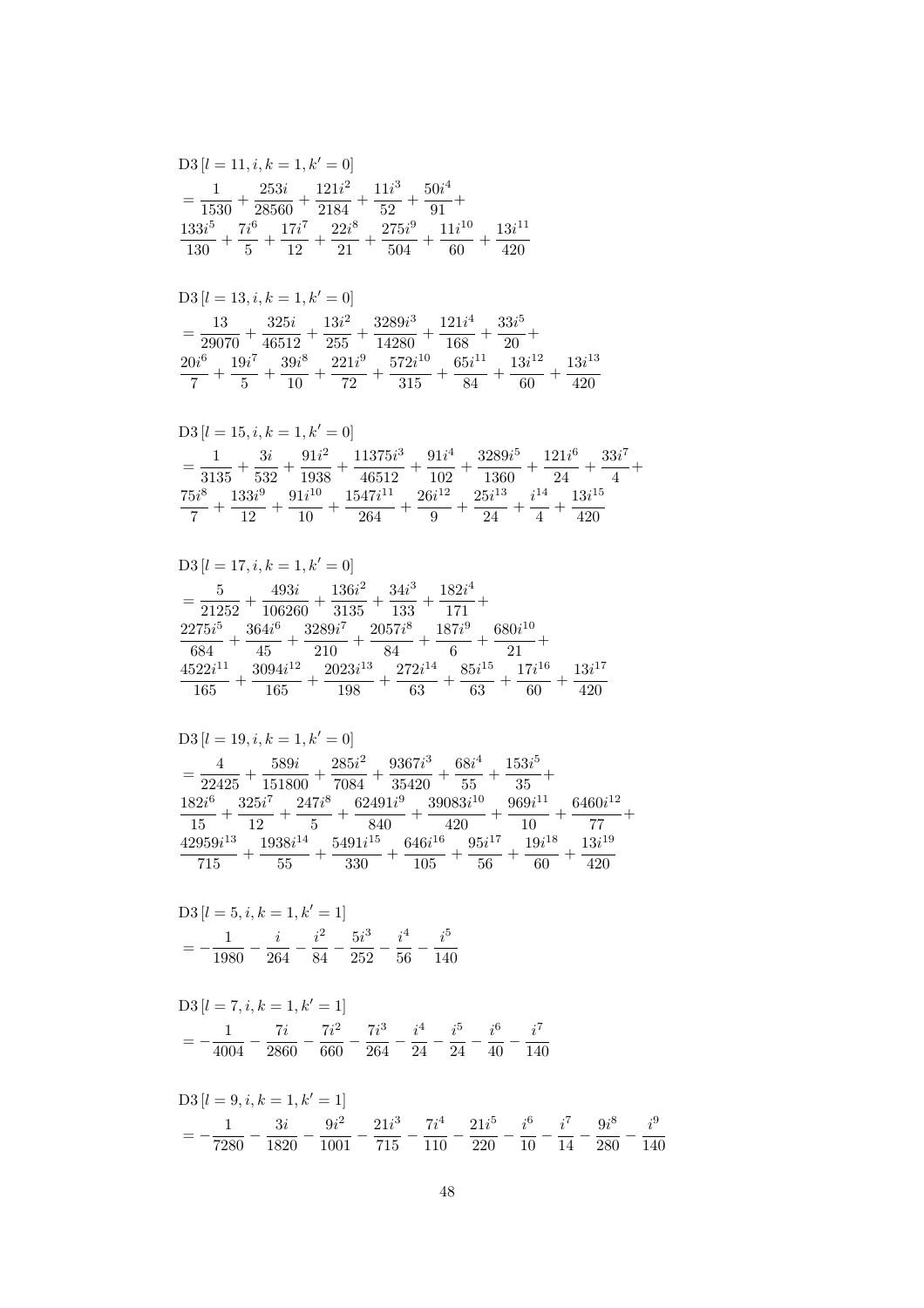$$
D3 [l = 1, i, k = 0, k' = 0]
$$
  
=  $\frac{1}{140} (9 + 18i)$ 

D3 
$$
[l = 3, i, k = 0, k' = 0]
$$
  
=  $\frac{1}{840} (19 + 92i + 162i^2 + 108i^3)$ 

 $D3[l = 19, i, k = 1, k' = 1]$ 

|                | 59800    | 19i<br>50600 | $57i^2$<br>14168 | $969i^3$<br>35420 | $51i^4$<br>385 | $17i^5$<br>35 |             |
|----------------|----------|--------------|------------------|-------------------|----------------|---------------|-------------|
| $7i^6$         | $13i^7$  | $247i^8$     | $2717i^9$        | $3553i^{10}$      | $969i^{11}$    |               | $969i^{12}$ |
| $\overline{5}$ | $\Delta$ | 40           | 280              | 280               | 70             |               | 77          |
| $6783i^{13}$   |          | $323i^{14}$  | $323i^{15}$      | $323i^{16}$       | $19i^{17}$     | $19i^{18}$    | $i^{19}$    |
| 715            |          | 55           | 110              | 280               | 56             | 280           | 140         |

| $D3[l = 17, i, k = 1, k' = 1]$ |                 |                                                                                           |                                                  |    |    |     |     |  |  |
|--------------------------------|-----------------|-------------------------------------------------------------------------------------------|--------------------------------------------------|----|----|-----|-----|--|--|
|                                | 1 $17i$ $34i^2$ |                                                                                           | $34i^3$ $7i^4$ $91i^5$ $91i^6$ $143i^7$ $187i^8$ |    |    |     |     |  |  |
|                                |                 | 42504 35420 7315 1197 57 228 90 70                                                        |                                                  |    |    |     | -56 |  |  |
| $187i^9$                       |                 | $34i^{10}$ $238i^{11}$ $1547i^{12}$ $119i^{13}$ $17i^{14}$ $17i^{15}$ $17i^{16}$ $i^{17}$ |                                                  |    |    |     |     |  |  |
| 42                             | 55              | 495                                                                                       | 66 —                                             | 21 | 63 | 280 | 140 |  |  |

|         | $D3[l = 15, i, k = 1, k' = 1]$ |                                                                                                                                                                                                                                                                                                                                                                                     |    |                                           |    |    |      |                |
|---------|--------------------------------|-------------------------------------------------------------------------------------------------------------------------------------------------------------------------------------------------------------------------------------------------------------------------------------------------------------------------------------------------------------------------------------|----|-------------------------------------------|----|----|------|----------------|
|         |                                | 1 $i$ $7i^2$                                                                                                                                                                                                                                                                                                                                                                        |    | $455i^3$ $91i^4$ $429i^5$ $11i^6$         |    |    |      |                |
|         | 29260                          |                                                                                                                                                                                                                                                                                                                                                                                     |    | 1596 1292 15504 816 1360                  |    |    | - 16 |                |
| $33i^7$ | $45i^8$ $7i^9$ $91i^{10}$      |                                                                                                                                                                                                                                                                                                                                                                                     |    | $91i^{11}$ $13i^{12}$ $5i^{13}$ $3i^{14}$ |    |    |      | $\frac{15}{2}$ |
| 28      | 28                             | $4\phantom{.0000}\phantom{.0000}\phantom{.0000}\phantom{.0000}\phantom{.0000}\phantom{.0000}\phantom{.0000}\phantom{.0000}\phantom{.0000}\phantom{.0000}\phantom{.0000}\phantom{.0000}\phantom{.0000}\phantom{.0000}\phantom{.0000}\phantom{.0000}\phantom{.0000}\phantom{.0000}\phantom{.0000}\phantom{.0000}\phantom{.0000}\phantom{.0000}\phantom{.0000}\phantom{.0000}\phantom$ | 60 | 88                                        | 24 | 24 | 56   | 140            |

|        |                | $D3 [l = 13, i, k = 1, k' = 1]$                          |    |     |    |         |          |
|--------|----------------|----------------------------------------------------------|----|-----|----|---------|----------|
|        |                | $13i$ $13i^2$ $143i^3$ $11i^4$                           |    |     |    | $33i^5$ |          |
|        | 19380          | 15504 2040 4760 112                                      |    |     |    | - 140   |          |
| $3i^6$ |                | $3i^7$ $13i^8$ $13i^9$ $143i^{10}$ $13i^{11}$ $13i^{12}$ |    |     |    |         | $i^{13}$ |
|        | 5 <sub>5</sub> | $-20$                                                    | 24 | 420 | 84 | 280     | 140      |

|     |       | $D3[l = 11, i, k = 1, k' = 1]$                          |         |     |     |          |
|-----|-------|---------------------------------------------------------|---------|-----|-----|----------|
|     | 12240 | 1 $11i$ $11i^2$<br>9520 1456 364                        | $11i^3$ |     |     |          |
|     |       | $15i^4$ $21i^5$ $7i^6$ $i^7$ $11i^8$ $55i^9$ $11i^{10}$ |         |     |     | $i^{11}$ |
| 182 |       | 130 30 4                                                | - 56    | 504 | 280 | 140      |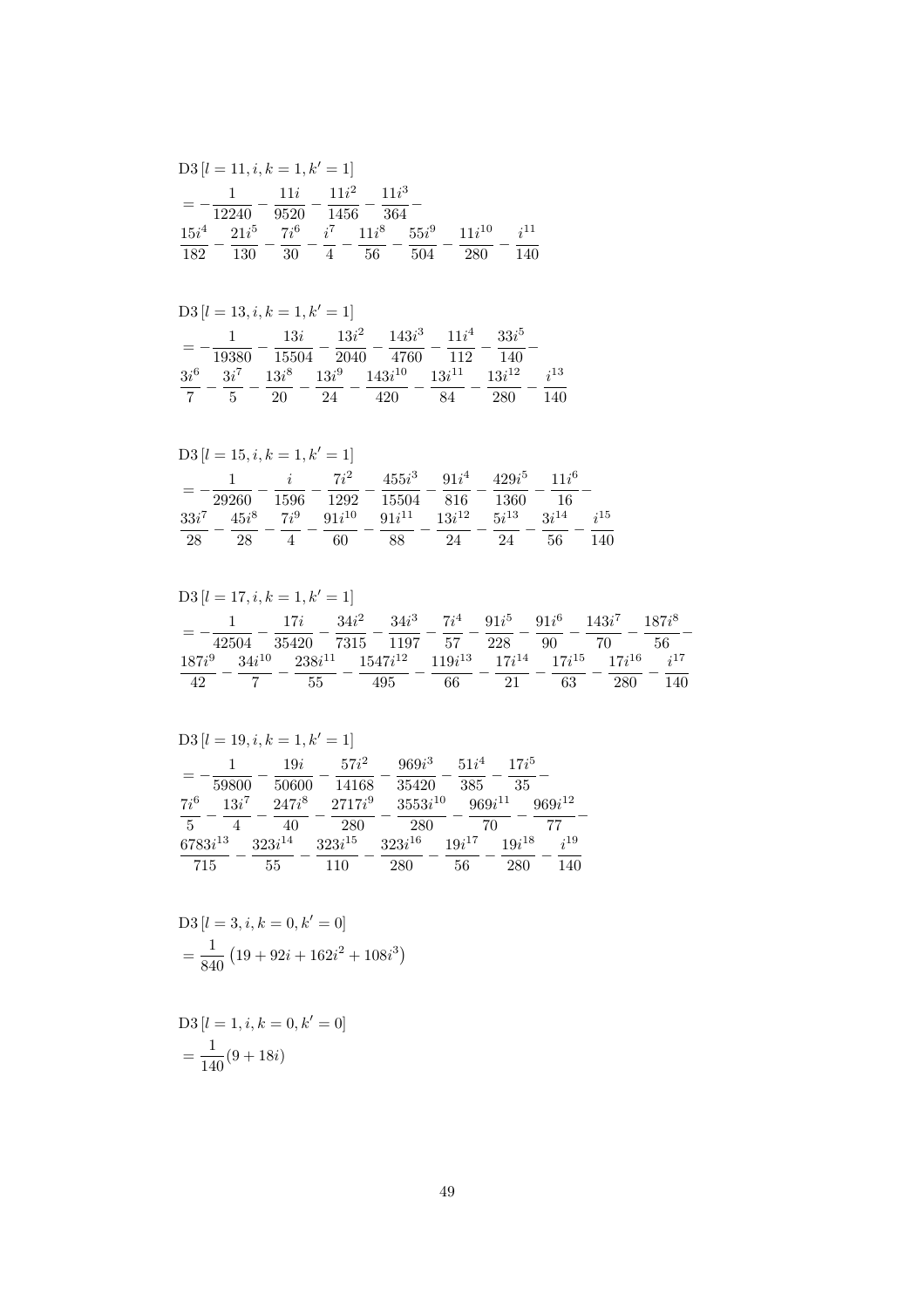$$
D3 [l = -11, i, k = 0, k' = 0]
$$
  
= 
$$
\frac{7 + 54i + 174i^{2} + 296i^{3} + 270i^{4} + 108i^{5}}{840i^{8}(1 + i)^{8}}
$$

$$
D3 [l = -9, i, k = 0, k' = 0]
$$
  
= 
$$
\frac{5 + 28i + 54i^{2} + 36i^{3}}{280i^{6}(1 + i)^{6}}
$$

$$
D3 [l = -7, i, k = 0, k' = 0]
$$
  
= 
$$
\frac{1}{58198140i^{20}(1+i)^4}
$$
  
(11639628 + 34306272i + 33761728i<sup>2</sup> + 11083072i<sup>3</sup> + 3003i<sup>4</sup> - 4004i<sup>5</sup> + 5434i<sup>6</sup> - 7524i<sup>7</sup> + 10659i<sup>8</sup> - 15504i<sup>9</sup> + 23256i<sup>10</sup> - 36176i<sup>11</sup> + 58786i<sup>12</sup> - 100776i<sup>13</sup> + 184756i<sup>14</sup> - 369512i<sup>15</sup> + 3741309i<sup>16</sup> + 7482618i<sup>17</sup>) - 4Log20[i]

$$
D3 [l = -5, i, k = 0, k' = 0]
$$
  
= 
$$
\frac{1}{77597520i^{20}(1 + i)^2}
$$
  
(34918884 + 265873608i + 453537084i<sup>2</sup> + 221661440i<sup>3</sup> + 45045i<sup>4</sup> - 42042i<sup>5</sup> +  
35321i<sup>6</sup> - 22572i<sup>7</sup> + 38760i<sup>9</sup> - 104652i<sup>10</sup> + 217056i<sup>11</sup> - 411502i<sup>12</sup> +  
755820i<sup>13</sup> - 1385670i<sup>14</sup> + 2586584i<sup>15</sup> - 4988412i<sup>16</sup> +  
9976824i<sup>17</sup>) + (-9 - 60i - 60i<sup>2</sup>) Log20[i]

$$
(3 + 6i - 54i^2 - 120i^3 - 60i^4) Log20[i]
$$

$$
D3 [l = -3, i, k = 0, k' = 0]
$$
  
=  

$$
\frac{1}{77597520i^{20}} (-11639628 - 11027016i + 221084864i^{2} + 232872640i^{3} - 11666655i^{4} + 12206194i^{5} - 12786202i^{6} + 13407768i^{7} - 14069880i^{8} + 14767560i^{9} - 15488496i^{10} + 16206848i^{11} - 16871582i^{12} + 17383860i^{13} - 17551820i^{14} + 16997552i^{15} - 14965236i^{16} + 9976824i^{17}) +(3 + 6i - 54i^{2} - 120i^{3} - 60i^{4}) Log206i]
$$

$$
D3 [l = -1, i, k = 0, k' = 0]
$$
  
= 
$$
\frac{1}{232792560i^{18}}
$$
  

$$
(-34918884 + 13477464i + 90462372i^{2} + 44620576i^{3} - 333333i^{4} + 402402i^{5} - 491777i^{6} + 609444i^{7} - 767448i^{8} + 984504i^{9} - 1290708i^{10} + 1736448i^{11} - 2410226i^{12} + 3476772i^{13} - 5265546i^{14} + 8498776i^{15} - 14965236i^{16} + 29930472i^{17}) + (3i^{2} + 2i^{3} - 9i^{4} - 12i^{5} - 4i^{6}) Log20[i]
$$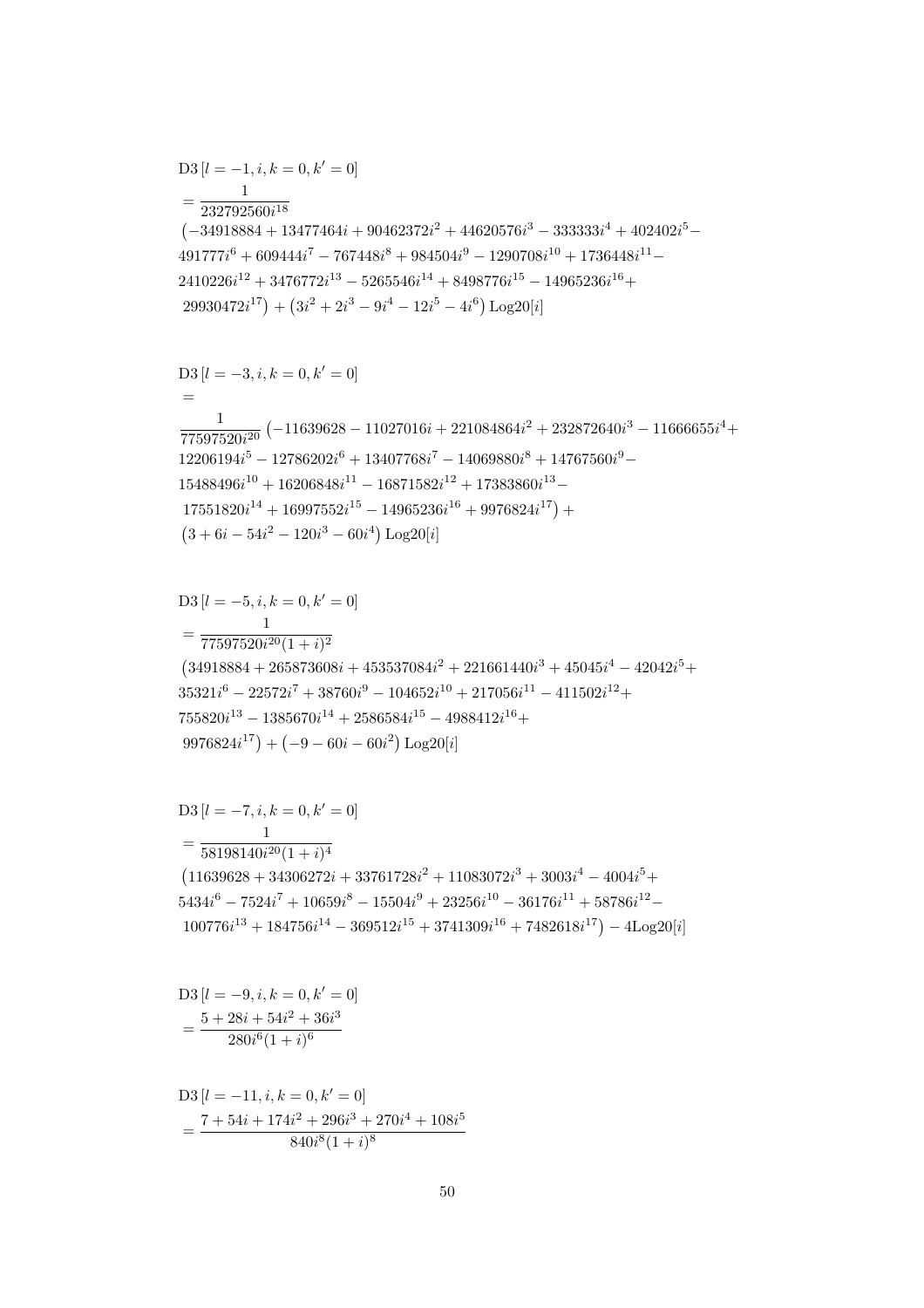$$
D3 [l = -9, i, k = 0, k' = 1]
$$
  
= 
$$
\frac{-5 - 22i - 26i^2}{840i^6(1 + i)^5}
$$

 $D3[l = -7, i, k = 0, k' = 1]$  $\frac{1}{116396280i^{20}(1+i)^3}\left(-11639628-22666644i-11095084i^2+12012i^3-15015i^4+\right.$  $19019i^5 - 24453i^6 + 31977i^7 - 42636i^8 + 58140i^9 - 81396i^{10} + 117572i^{11} 176358i^{12} + 277134i^{13} - 461890i^{14} + 831402i^{15} - 3602742i^{16}) + 2\text{Log }20[i]$ 

 $\operatorname{D3}\left[ l=-5,i,k=0,k^{\prime}=1\right]$  $=\frac{1}{232792560i^{20}(1+i)}$  $\left(-34918884 - 289152864i - 335915580i^2 + 3643640i^3 - 3968965i^4 + \right.$  $4336332i^5 - 4752033i^6 + 5222910i^7 - 5755860i^8 + 6356640i^9 - 7027188i^{10} +$  $7759752i^{11} - 8523970i^{12} + 9237800i^{13} - 9699690i^{14} +$  $9422556i^{15} - 7205484i^{16} + (3 + 25i + 30i^2) \text{Log }20[i]$ 

 $D3[l = -3, i, k = 0, k' = 1]$  $\frac{1}{232792560i^{20}}\left(11639628+22666644i-233337104i^2-336336000i^3+4099095i^4-\right.$  $4463459i^5 + 4874298i^6 - 5338278i^7 + 5862450i^8 - 6453540i^9 + 7116336i^{10} 7850192i^{11} + 8641542i^{12} - 9447750i^{13} + 10161580i^{14} - 10531092i^{15} +$  $9976824i^{16} - 7205484i^{17}$  +  $(-1 - 3i + 18i^2 + 50i^3 + 30i^4)$  Log20[i]

 $D3 [l = 3, i, k = 0, k' = 1]$  $=\frac{-11-57i-108i^2-78i^3}{2520}$  $D3[l = 1, i, k = 0, k' = 1]$  $=\frac{1}{420}(-6-13i)$  $\mathrm{D3}\left[l=-1,i,k=0,k'=1\right]$  $=\frac{1}{232792560i^{18}}$  $(11639628 - 612612i - 34238204i^2 - 22202180i^3 + 39039i^4 - 49049i^5 + 62491i^6 80883i<sup>7</sup> + 106590i<sup>8</sup> - 143412i<sup>9</sup> + 197676i<sup>10</sup> - 280364i<sup>11</sup> + 411502i<sup>12</sup> 629850i^{13} + 1016158i^{14} - 1755182i^{15} + 3325608i^{16} - 7205484i^{17}) +$  $(-i^2 - i^3 + 3i^4 + 5i^5 + 2i^6) \text{Log}20[i]$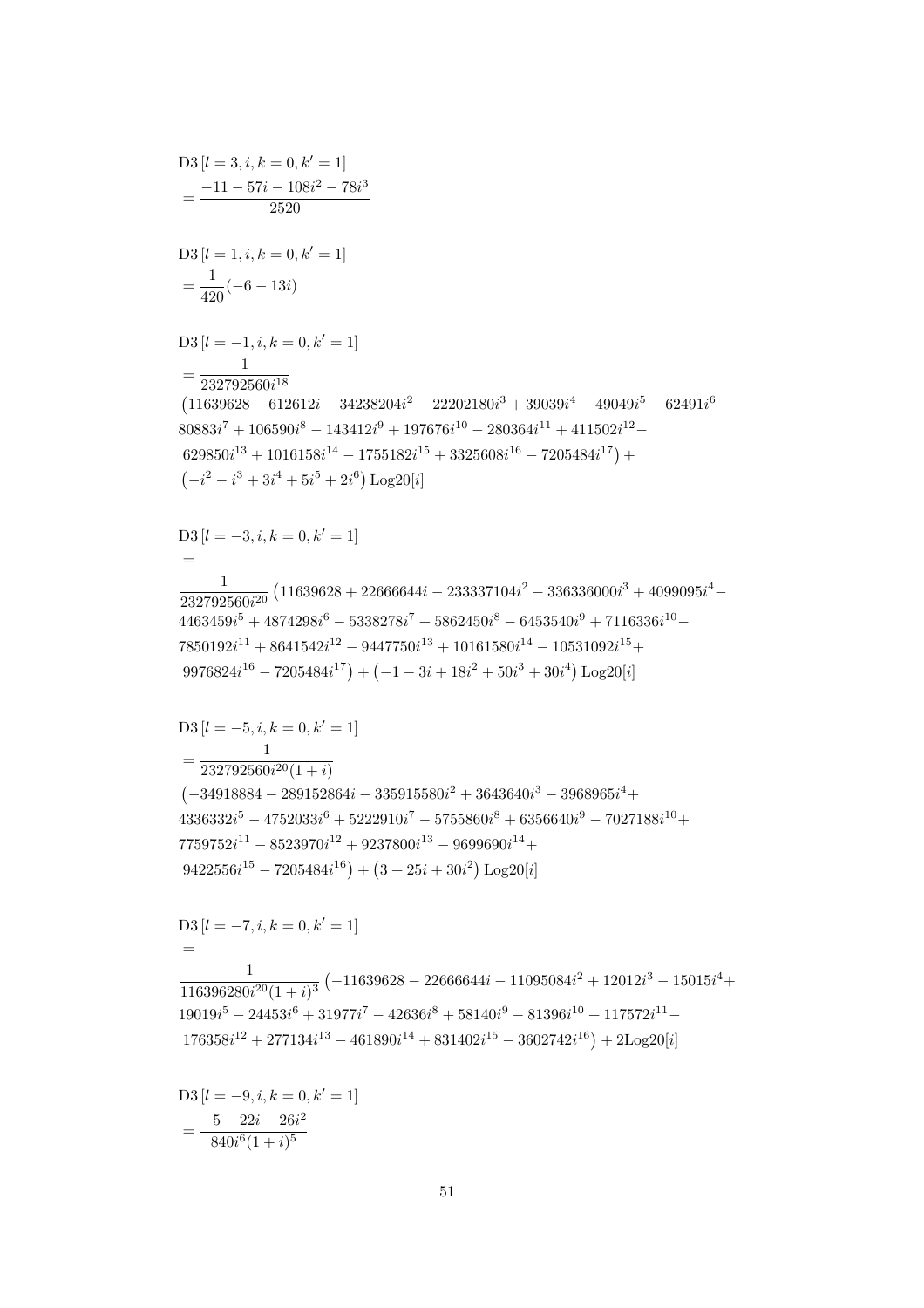$(-3i^3 - 8i^4 - 7i^5 - 2i^6)$  Log20[i] D3  $[l = -3, i, k = 1, k' = 0]$ <br>1  $=\frac{1}{232792560i^{19}}$  $(104756652 + 448431984i + 343062720i^2 - 10930920i^3 + 11386375i^4 11867856i<sup>5</sup> + 12373218i<sup>6</sup> - 12897390i<sup>7</sup> + 13430340i<sup>8</sup> - 13953600i<sup>9</sup> +$  $14434224i^{10} - 14814072i^{11} + 14990430i^{12} - 14780480i^{13} + 13856700i^{14} 11639628i^{15} + 7205484i^{16}$  +  $(-9i - 48i^2 - 70i^3 - 30i^4)$  Log20[i]  $D3[l = -5, i, k = 1, k' = 0]$  $=\frac{1}{232792560i^{20}(1+i)^2}$  $\left(93117024 + 495603108i + 735678944i^2 + 332552220i^3 + 13013i^5 - 32604i^6 + \right.$  $62073i^7 - 106590i^8 + 174420i^9 - 279072i^{10} + 443156i^{11} - 705432i^{12} +$  $1133730i^{13} - 1847560i^{14} + 3048474i^{15} - 4988412i^{16} +$  $7205484i^{17}$  +  $(-8 - 35i - 30i^2)$  Log20[i]  $D3[l = -7, i, k = 1, k' = 0]$  $=\frac{1}{116396280i^{20}(1+i)^4}$  $(11639628 + 34306272i + 33761728i^2 + 11083072i^3 + 3003i^4 - 4004i^5 +$  $5434i^6 - 7524i^7 + 10659i^8 - 15504i^9 + 23256i^{10} - 36176i^{11} + 58786i^{12} 100776i^{13} + 184756i^{14} - 369512i^{15} + 831402i^{16} + 3602742i^{17}) - 2\text{Log}20[i]$ 

 $D3 [l = 1, i, k = 1, k' = 0]$  $=\frac{1}{420}(7+13i)$  $D3 [l = -1, i, k = 1, k' = 0]$  $=\frac{1}{232792560i^{17}}$  $(34918884 + 56360304i + 22258236i^2 - 104104i^3 + 125125i^4 - 152152i^5 +$  $187473i^6 - 234498i^7 + 298452i^8 - 387600i^9 + 515508i^{10} - 705432i^{11} +$  $999362i^{12} - 1478048i^{13} + 2309450i^{14} - 3879876i^{15} + 7205484i^{16} +$ 

$$
D3 [l = 3, i, k = 1, k' = 0]
$$
  
= 
$$
\frac{16 + 75i + 126i^2 + 78i^3}{2520}
$$

 $D3[l = -11, i, k = 0, k' = 1]$  $=\frac{-7-46i-120i^2-150i^3-78i^4}{2520i^8(1+i)^7}$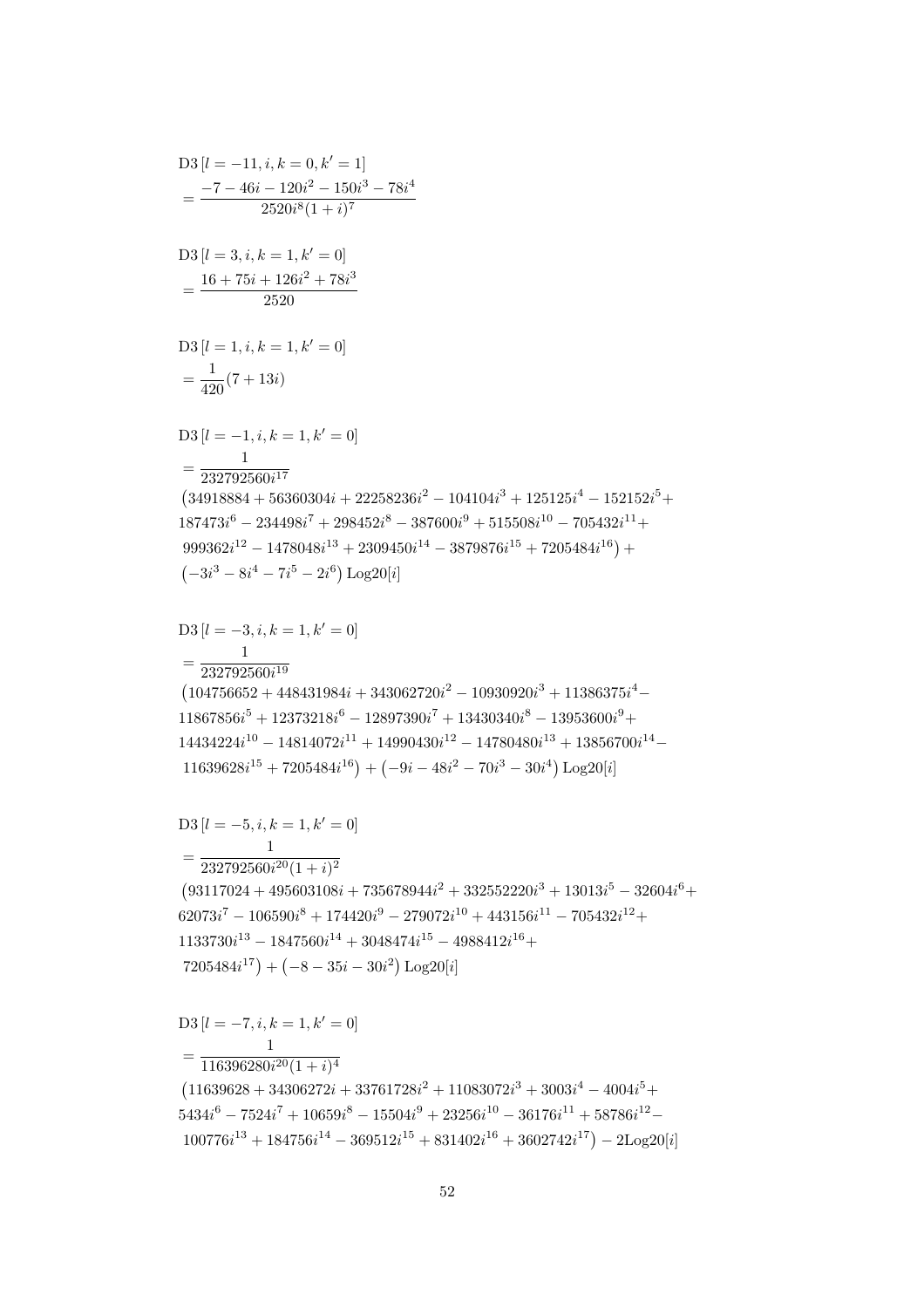$$
D3 [l = -5, i, k = 1, k' = 1]
$$
  
=  

$$
\frac{1}{77597520i^{20}(1+i)} \left(-11639628 - 57585528i - 55815760i^{2} + 420420i^{3} - 455455i^{4} + 494494i^{5} - 537966i^{6} + 586245i^{7} - 639540i^{8} + 697680i^{9} - 759696i^{10} + 823004i^{11} - 881790i^{12} + 923780i^{13} - 923780i^{14} + 831402i^{15} - 554268i^{16}\right) + (3 + 15i + 15i^{2}) Log20[i]
$$

$$
D3 [l = -3, i, k = 1, k' = 1]
$$
  
= 
$$
\frac{1}{77597520i^{19}}
$$
  
(-11639628 - 57585528i - 55815760i<sup>2</sup> + 420420i<sup>3</sup> - 455455i<sup>4</sup> + 494494i<sup>5</sup> - 537966i<sup>6</sup> + 586245i<sup>7</sup> - 639540i<sup>8</sup> + 697680i<sup>9</sup> - 759696i<sup>10</sup> + 823004i<sup>11</sup> - 881790i<sup>12</sup> + 923780i<sup>13</sup> - 923780i<sup>14</sup> + 831402i<sup>15</sup> - 554268i<sup>16</sup>) + (3i + 18i<sup>2</sup> + 30i<sup>3</sup> + 15i<sup>4</sup>) Log20[i]

$$
D3 [l = -1, i, k = 1, k' = 1]
$$
  
= 
$$
\frac{1}{232792560i^{17}}
$$
  
(-11639628 - 22666644i - 11095084i<sup>2</sup> + 12012i<sup>3</sup> - 15015i<sup>4</sup> + 19019i<sup>5</sup> - 24453i<sup>6</sup> +  
31977i<sup>7</sup> - 42636i<sup>8</sup> + 58140i<sup>9</sup> - 81396i<sup>10</sup> + 117572i<sup>11</sup> - 176358i<sup>12</sup> + 277134i<sup>13</sup> -  
461890i<sup>14</sup> + 831402i<sup>15</sup> - 1662804i<sup>16</sup>) + (i<sup>3</sup> + 3i<sup>4</sup> + 3i<sup>5</sup> + i<sup>6</sup>) Log20[i]

$$
D3 [l = 1, i, k = 1, k' = 1]
$$
  
= 
$$
\frac{1}{280}(-1 - 2i)
$$

$$
D3 [l = 3, i, k = 1, k' = 1]
$$

$$
= \frac{1}{840} (-1 - 5i - 9i^2 - 6i^3)
$$

$$
D3 [l = -11, i, k = 1, k' = 0]
$$
  
= 
$$
\frac{9 + 56i + 138i^2 + 162i^3 + 78i^4}{2520i^7(1 + i)^8}
$$

$$
D3 [l = -9, i, k = 1, k' = 0]
$$
  
= 
$$
\frac{9 + 30i + 26i^2}{840i^5(1 + i)^6}
$$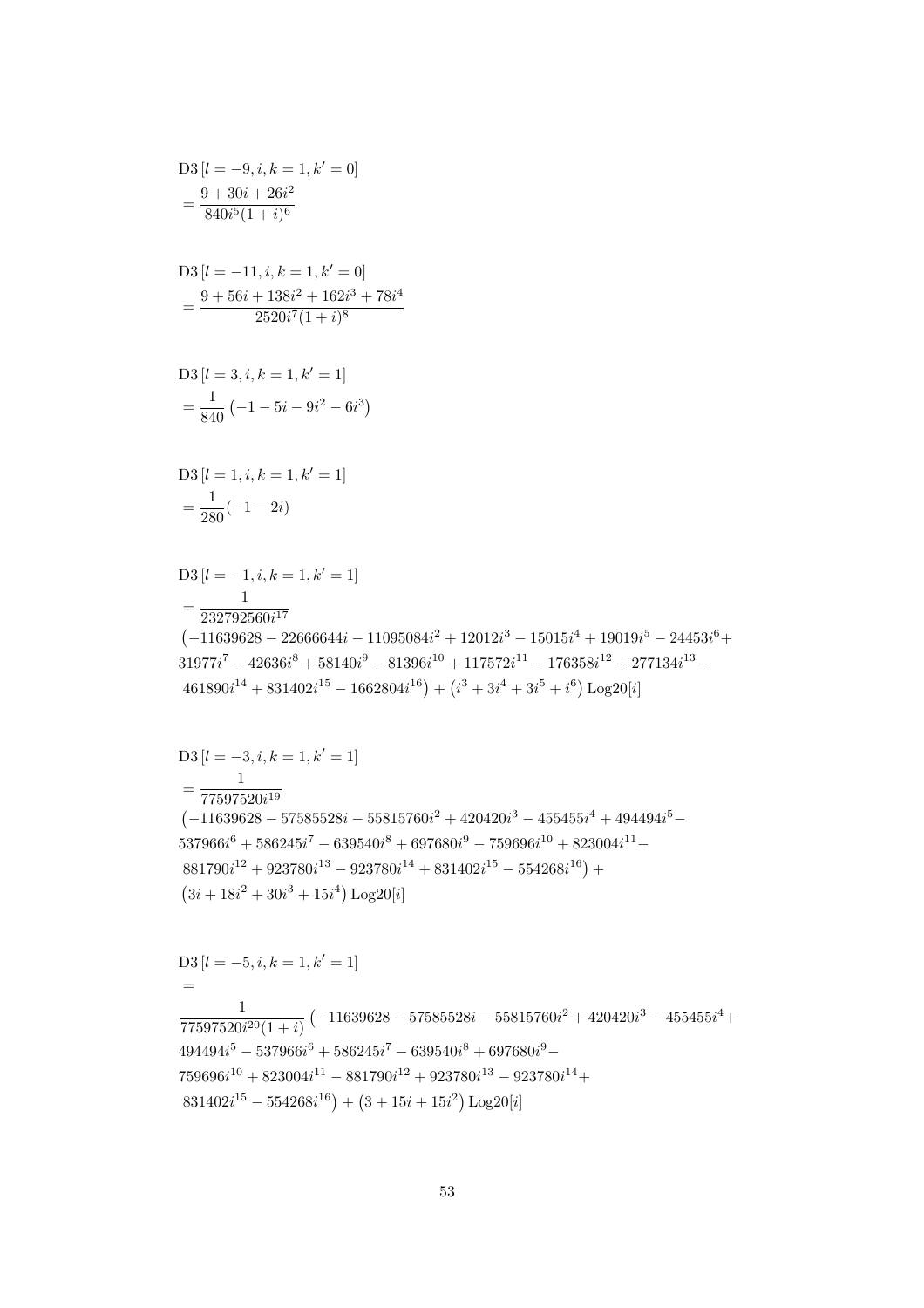$$
D3 [l = -7, i, k = 1, k' = 1]
$$
  
=  

$$
\frac{1}{232792560i^{20}(1+i)^3} (-11639628 - 22666644i - 11095084i^2 + 12012i^3 - 15015i^4 + 19019i^5 - 24453i^6 + 31977i^7 - 42636i^8 + 58140i^9 - 81396i^{10} + 117572i^{11} - 176358i^{12} + 277134i^{13} - 461890i^{14} + 831402i^{15} - 1662804i^{16}) + \text{Log20}[i]
$$

$$
D3 [l = -9, i, k = 1, k' = 1]
$$
  
= 
$$
\frac{-1 - 2i}{280i^5(1 + i)^5}
$$

$$
D3 [l = -11, i, k = 1, k' = 1]
$$
  
= 
$$
\frac{-1 - 5i - 9i^2 - 6i^3}{840i^7(1 + i)^7}
$$

## Analytic formulas of the integrals  $Q$  $S-22.4$

**Case 1:**  $i_1 = i_2 = i_3 = i_4 = 0$ 

Q1 [ $l, k_1 = 0, k_2 = 0, k_3 = 0, k_4 = 0$ ]  $=\frac{14419218+11762731l+3970469l^2+692106l^3+61820l^4+2248l^5}{12932920(3+l)(4+l)(5+l)(6+l)(9+2l)(11+2l)}$ 

$$
Q1 [l, k_1 = 0, k_2 = 0, k_3 = 0, k_4 = 1]
$$
  
= (78116973 + 87228356l+  

$$
40546448l^2 + 10131560l^3 + 1441420l^4 + 110608l^5 + 3568l^6) /
$$
  
(38798760(3 + l)(4 + l)(5 + l)(6 + l)(7 + 2l)(9 + 2l)(11 + 2l))

$$
Q1 [l, k1 = 0, k2 = 0, k3 = 1, k4 = 1]
$$
  
= 
$$
\frac{10103280 + 8108438l + 2677539l2 + 456697l3 + 39984l4 + 1428l5}{58198140(4+l)(5+l)(6+l)(7+2l)(9+2l)(11+2l)}
$$

$$
Q1 [l, k1 = 0, k2 = 1, k3 = 0, k4 = 1]
$$
  
= 
$$
\frac{5853837 + 4916959l + 1674971l2 + 292854l3 + 26180l4 + 952l5}{77597520(3 + l)(4 + l)(5 + l)(6 + l)(9 + 2l)(11 + 2l)}
$$

$$
Q1 [l, k1 = 0, k2 = 1, k3 = 1, k4 = 1]
$$
  
= 
$$
\frac{1770714 + 1443507l + 479012l2 + 81836l3 + 7168l4 + 256l5}{38798760(4+l)(5+l)(6+l)(7+2l)(9+2l)(11+2l)}
$$

$$
Q1 [l, k_1 = 1, k_2 = 1, k_3 = 1, k_4 = 1]
$$
  
= 
$$
\frac{15378 + 8387l + 1870l^2 + 196l^3 + 8l^4}{8953560 (11880 + 12126l + 4925l^2 + 995l^3 + 100l^4 + 4l^5)}
$$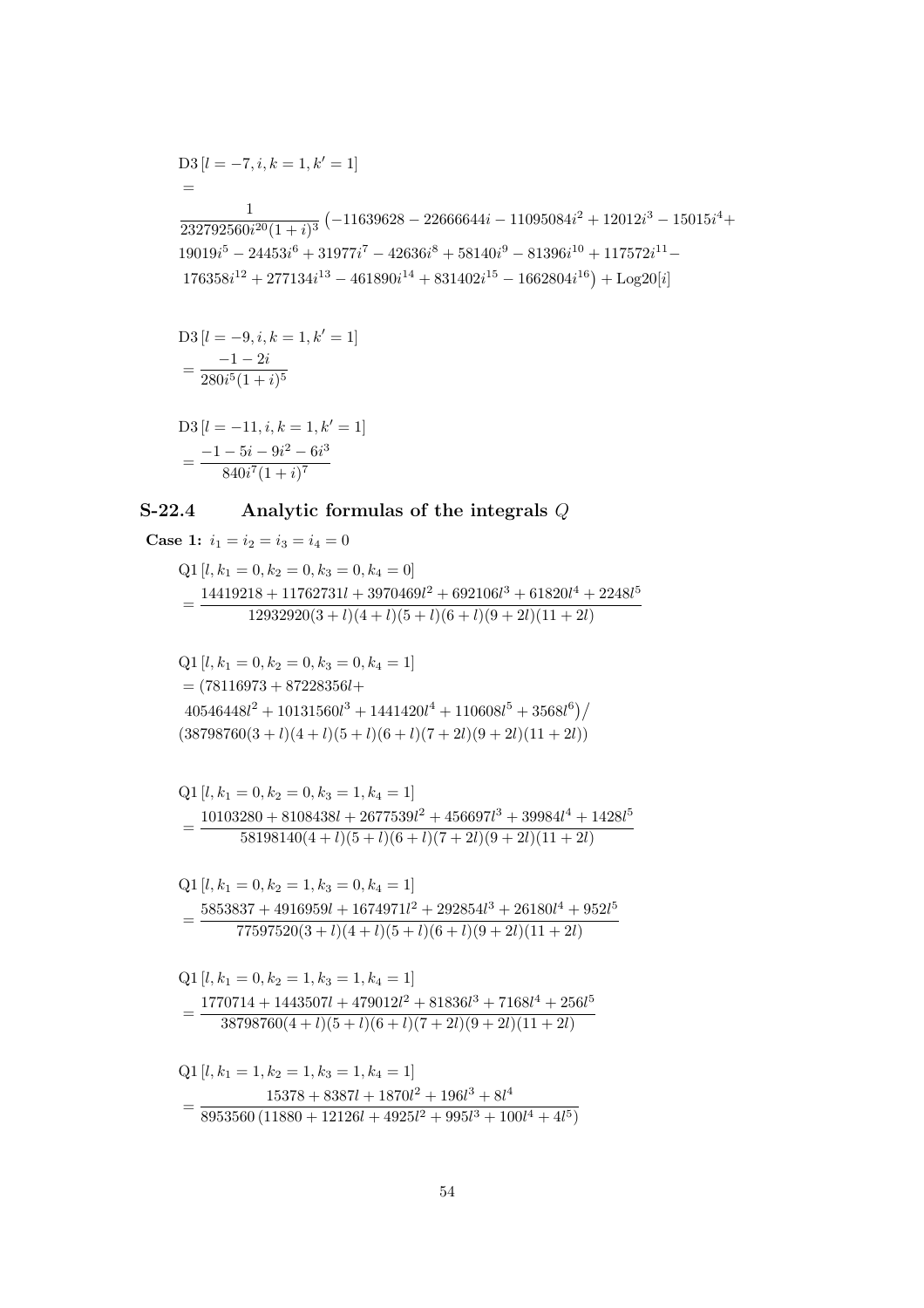$$
Q2 [l = 0, k_1 = 0, k_2 = 0, k_3 = 0, k_4 = 0]
$$
\n
$$
= \frac{1}{12221609400} \left( -3256159i + 143605800i^2 - 213050728i^3 + 1923477920i^4 - 1176239232i^5 + 7119018192i^6 - 2184761664i^7 + 6744333024i^8 \right)
$$
\n
$$
Q2 [l = 1, k_1 = 0, k_2 = 0, k_3 = 0, k_4 = 0]
$$
\n
$$
= \frac{1}{678978300} \left( -845655i + 14578928i^2 - 59452806i^3 + 229265400i^4 - 349081376i^5 + 638886248i^6 - 364126944i^7 + 374685168i^8 \right)
$$
\n
$$
Q2 [l = 2, k_1 = 0, k_2 = 0, k_3 = 0, k_4 = 0]
$$
\n
$$
= \frac{1}{291281690700i^{19}}
$$
\n
$$
\left( -33693660 + 453332880i - 2775420648i^2 + 10144278144i^3 - 24151042916i^4 + 37022457472i^5 - 27718294989i^6 - 26190987284i^7 + 124496397157i^8 - 230717277012i^9 + 288930949056i^{10} - 265198213020i^{11} + 177727185372i^{12} - 81592834868i^{13} + 20742015240i^{14} + 181978430i^{15} - 5562470017i^{16} + 4743124204i^{17} - 8261762340i^{18}
$$

**Case 2:**  $i_1 = i_2 = i_3 = i_4 = i > 0$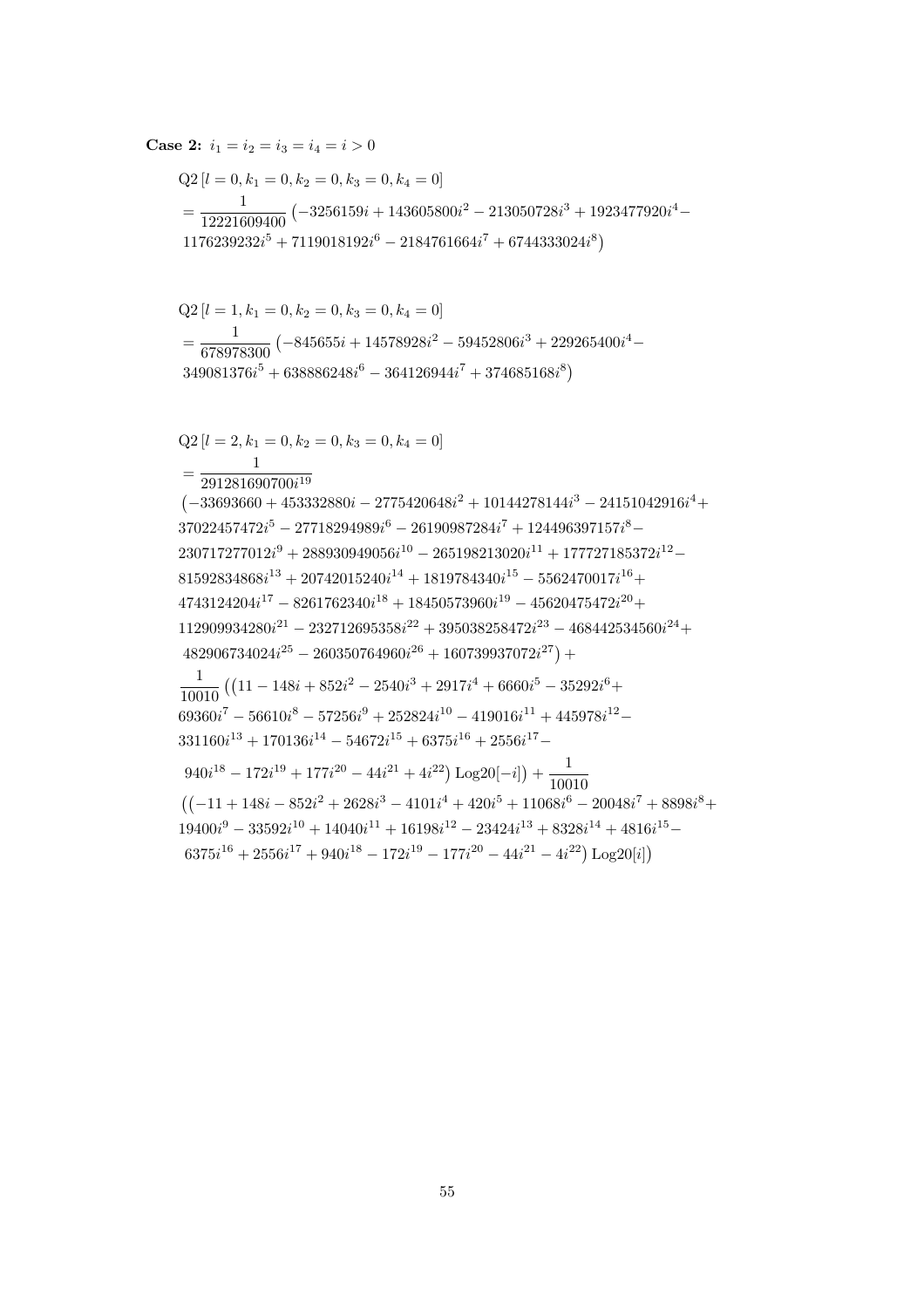$Q2[l = 3, k_1 = 0, k_2 = 0, k_3 = 0, k_4 = 0]$  $=\frac{1}{5401951354800i^{19}}$  $(-1648538892+25604731152i-169087318400i^2+576085910400i^3 724222295797i^4 - 2469914298852i^5 + 15789614925942i^6 - 45406087414248i^7 +$  $86931950486760i^{8} - 121064070372624i^{9} + 126122854880384i^{10} 98209797669104i^{11} + 55349470247544i^{12} 20094055628080i^{13} + 1737086057872i^{14} + 4243160439504i^{15} 5701174528452i^{16} + 6773181363312i^{17} - 8783170203600i^{18} +$  $11695854423968i^{19} - 15546058075990i^{20} + 19988890374960i^{21} 23573096744288i^{22} + 24465386832640i^{23} - 20685659065344i^{24} +$  $14764843730208i^{25} - 6759652588416i^{26} + 2980995196608i^{27}) +$  $\frac{1}{92820} \left( (-299 + 5242i - 40257i^2 + 170504i^3 - 371290i^4 - 79488i^5 + 3625284i^6 - \right.$  $14409744i^{7} + 35123598i^{8} - 61830020i^{9} + 82843618i^{10} - 86115744i^{11} +$  $69549584i^{12} - 43017208i^{13} + 19617660i^{14} - 6006576i^{15} + 874293i^{16} +$  $130842i^{17} - 73769i^{18} - 2600i^{19} + 8370i^{20} - 2200i^{21} + 200i^{22})\text{ Log }20[-i]) +$  $\frac{1}{92820} \left( \left( 299 - 4046i + 21681i^2 - 47824i^3 - 46790i^4 + 605808i^5 - 1836612i^6 + \right. \right.$  $2959632i<sup>7</sup> - 2173518i<sup>8</sup> - 1314100i<sup>9</sup> + 5238142i<sup>10</sup> - 5951088i<sup>11</sup> +$  $2697968i^{12} + 1380808i^{13} - 3069180i^{14} + 2267664i^{15} - 874293i^{16} +$  $130842i^{17} + 73769i^{18} - 2600i^{19} - 8370i^{20} - 2200i^{21} - 200i^{22}) \text{Log }20[i]$ 

56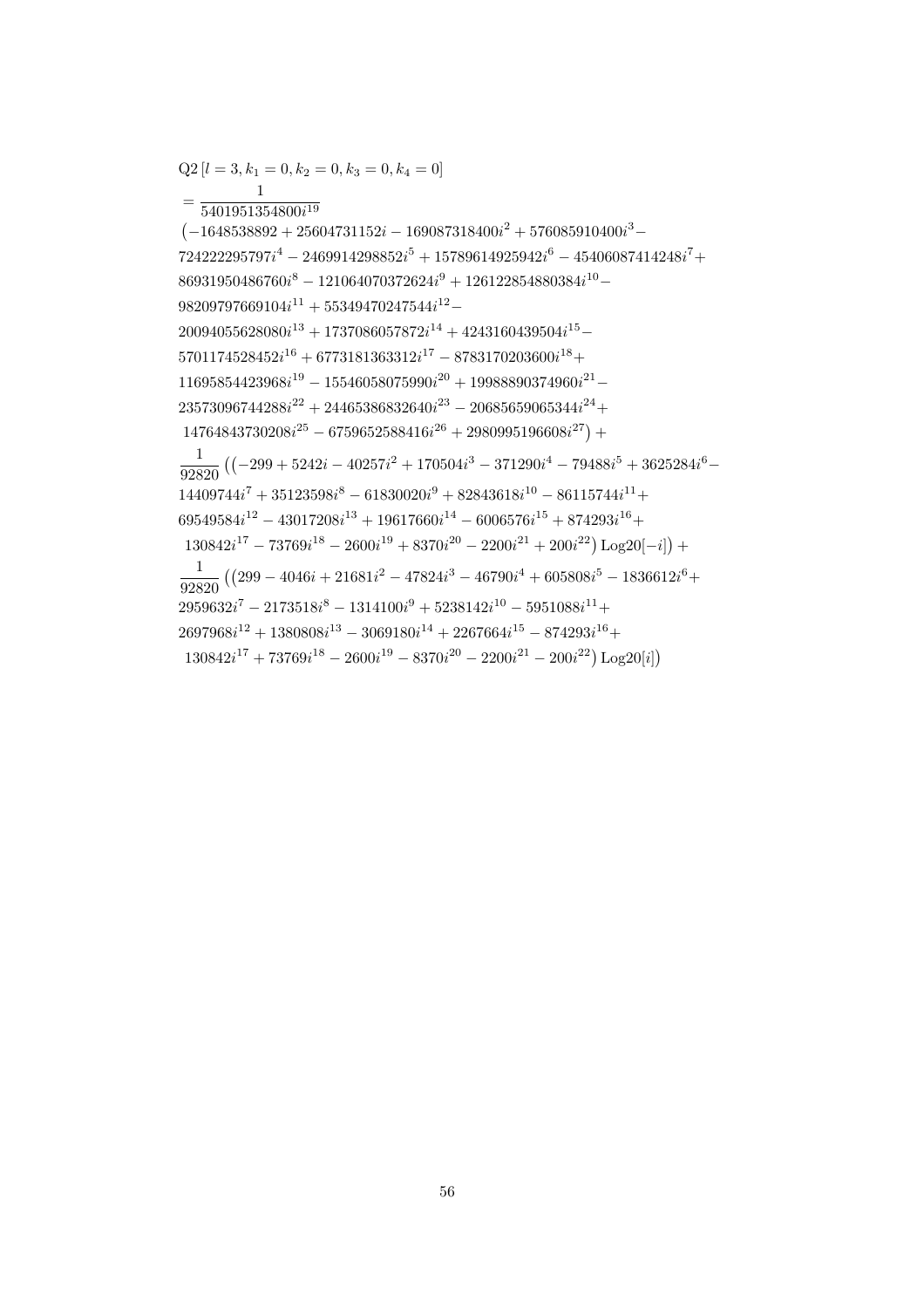$Q2[l = 4, k_1 = 0, k_2 = 0, k_3 = 0, k_4 = 0]$ 

 $(1911349440 - 33620146560i + 278152094220i^2 - 1436740865560i^3 +$ 

 $\frac{1}{45220} \left( \left( 117 - 2838i + 31543i^2 - 215576i^3 + 1021630i^4 - 3580512i^5 + 9647364i^6 - \right. \right.$ 

 $20480784i^{7} + 34789038i^{8} - 47694180i^{9} + 52932594i^{10} - 47431904i^{11} +$  $33995104i^{12} - 19113848i^{13} + 8120220i^{14} - 2403120i^{15} + 384693i^{16} +$  $19722i^{17} - 21489i^{18} + 1080i^{19} + 1546i^{20} - 440i^{21} + 40i^{22})\text{Log }20[-i]) +$ 

 $\frac{1}{45220} \left( (-117 + 1278i - 4103i^2 - 11664i^3 + 154850i^4 - 683088i^5 + \right.$ 

 $8465184i^{12} + 7020728i^{13} - 4089180i^{14} + 1627920i^{15} - 384693i^{16} +$  $19722i^{17} + 21489i^{18} + 1080i^{19} - 1546i^{20} - 440i^{21} - 40i^{22}) \text{Log }20[i]$ 

 $1825596i^{6} - 3240336i^{7} + 3660882i^{8} - 1686060i^{9} - 2544594i^{10} + 6785584i^{11} -$ 

 $5184567360973i^4 - 13849928654562i^5 + 28289625139347i^6 44918290892244i^{7} + 55599937073070i^{8} - 52786943834808i^{9} +$  $36069899471616i^{10} - 13038761309256i^{11} - 6871993753288i^{12} +$  $18975492849240i^{13} - 24320843570360i^{14} + 26203055971608i^{15} 27010865637522i^{16} + 27576524122056i^{17} - 27923405594760i^{18} +$  $27773580000816i^{19} - 26756522900277i^{20} + 24456896824152i^{21} 20621757158784i^{22} + 15566587890880i^{23} - 10037608858368i^{24} +$  $5483286858192i^{25} - 2117034052416i^{26} + 726139855584i^{27}) +$ 

 $=\frac{}{1315859945400i^{19}}$ 

57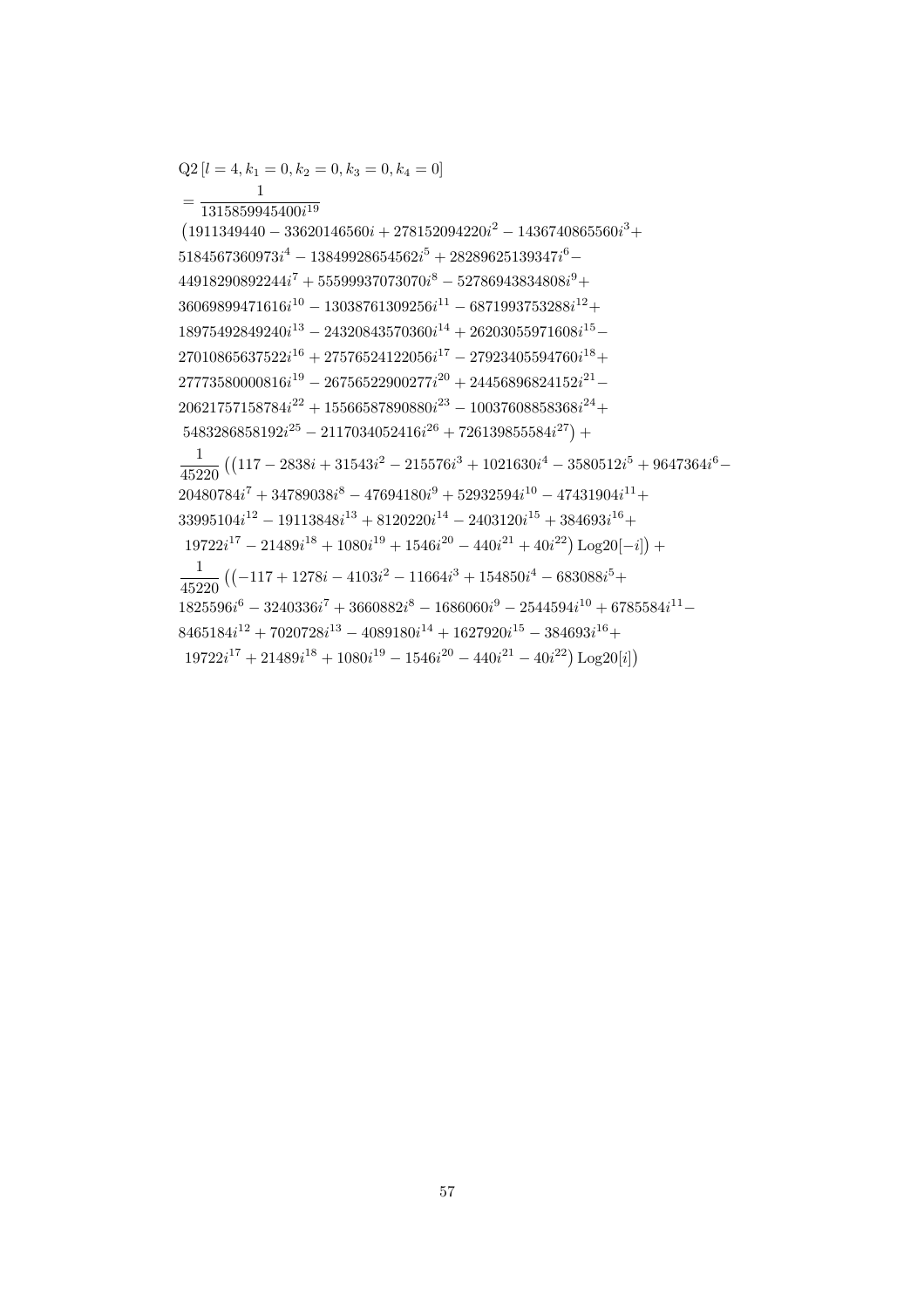$$
Q2 [l = 7, k_1 = 0, k_2 = 0, k_3 = 0, k_4 = 0]
$$
  
= 
$$
\frac{1}{156165009000i^7 (1 + i)^6}
$$
  

$$
(-94962 + 1680892i - 13260442i^2 + 59739496i^3 - 158187958i^4 + 188656548i^5 + 241240302i^6 - 1421582432i^7 + 2411193893i^8 - 356916474i^9 - 3989251069i^{10} + 18158657180i^{11} + 11873717815i^{12} + 75835847710i^{13} + 122508462585i^{14} + 333133796760i^{15} + 243083407400i^{16} + 632878397840i^{17} + 239176672480i^{18} + 438554076880i^{19} + 98319546240i^{20} + 86177588640i^{21})
$$

 $Q2[l = 6, k_1 = 0, k_2 = 0, k_3 = 0, k_4 = 0]$  $\equiv$  $\frac{1}{3603807900i^{5}(1+i)^{4}}\left(-10336+182648i-1427524i^{2}+6276264i^{3}-15489584i^{4}+\right.$  $11900272i^5 + 57584599i^6 - 228225588i^7 + 403488036i^8 + 95596004i^9 1043924851i^{10} + 4814188880i^{11} - 4811068194i^{12} + 10339640248i^{13} 3813464768i^{14} + 7659893320i^{15} - 420065376i^{16} + 1988713584i^{17}$ 

$$
=\frac{1}{21711689099100i^{19}(1+i)^2}\left(-1510088580+26630243640i-219848068440i^2+1125481036680i^3-3985229876628i^4+10288325711664i^5-19815241401648i^6+\right.\newline 28412205544800i^7-29078473604040i^8+17817899661072i^9+\right.\newline 928917162544i^{10}-16500003580368i^{11}+20890780884600i^{12}-\right.\newline 14782685702400i^{13}+4782857363328i^{14}+3475433291616i^{15}-\right.\newline 8713896055249i^{16}+12551269182606i^{17}-17069488272837i^{18}+\right.\newline 24068457738628i^{19}-35535372202538i^{20}+53203724565668i^{21}-\right.\newline 76057920652296i^{22}+99214286241532i^{23}-109287541297858i^{24}+\right.\newline 107237570860112i^{25}-76062684884208i^{26}+\right.\newline \frac{1}{746130}\left((493-9680i+90090i^2-528220i^3+2187185i^4-6794172i^5+\right.\newline 16414860i^6-31550640i^7+48924810i^8-61680080i^9+63371308i^{10}-\right.\newline 52907400i^{11}+35565530i^{12}-18901960i^{13}+7674480i^{14}-2217072i^{15}+\
$$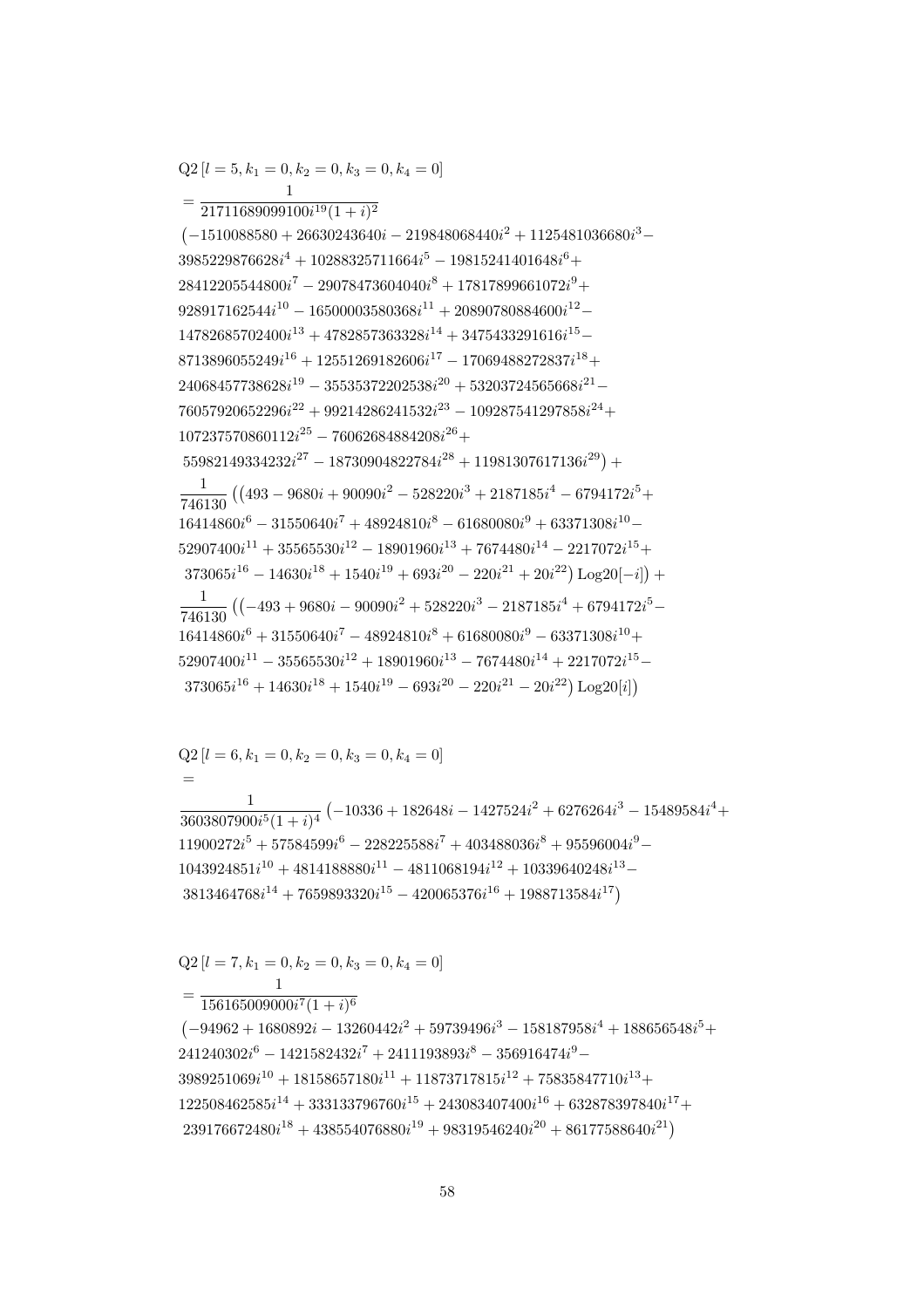$Q2[l = 2, k_1 = 0, k_2 = 0, k_3 = 0, k_4 = 1]$  $=$  $\frac{1}{6990760576800i^{19}}\left(116396280 - 1907673768i + 14179733568i^2 - 61655818224i^3 + \right.$  $\mathbf{1}$  $166158624632i^4 - 250170951030i^5 + 22049152818i^6 + 895288088948i^7 2471076246894i^8 + 3929473346202i^9 - 4263922743120i^{10} +$  $3241870034520i^{11} - 1658791287744i^{12} + 489085041792i^{13} - 628456176i^{14} 76858798752i^{15} - 980566288i^{16} + 9319929528i^{17} - 6969923441i^{19} +$  $51968167680i^{20} - 188010992598i^{21} + 496078358776i^{22} - 815655694425i^{23} +$  $1178601017880i^{24} - 802552350600i^{25} + 692418190464i^{26}) +$  $\frac{1}{120120} \left( (-19 + 186i - 402i^2 - 3056i^3 + 25401i^4 - 89226i^5 + 172176i^6 - \right.$  $122400i^7 - 314262i^8 + 1235492i^9 - 2304588i^{10} + 2885376i^{11} 2598518i^{12} + 1687692i^{13} - 750312i^{14} + 187680i^{15} + 2601i^{16} 17406i^{17} + 2126i^{18} + 2544i^{19} - 1347i^{20} + 286i^{21} - 24i^{22})\log(20[-i]) +$  $\frac{1}{120120} \left( \left( 19 - 186i + 666i^2 - 648i^3 - 2409i^4 + 8274i^5 - 7112i^6 - \right. \right.$  $\overline{1}$  $10560i<sup>7</sup> + 29142i<sup>8</sup> - 16900i<sup>9</sup> - 22308i<sup>10</sup> + 40560i<sup>11</sup> - 13650i<sup>12</sup> 19740i^{13} + 18456i^{14} - 9216i^{15} + 2601i^{16} + 17406i^{17} +$  $2126i^{18} - 2544i^{19} - 1347i^{20} - 286i^{21} - 24i^{22})\text{ Log }20[i]$ 

$$
Q2[l = 1, k_1 = 0, k_2 = 0, k_3 = 0, k_4 = 1]
$$
  
= 
$$
\frac{1}{16295479200} \left( -522807 + 12149968i - 68300526i^2 + 361886616i^3 - 681036475i^4 + 1689039352i^5 - 1122450840i^6 + 1614028416i^7 \right)
$$

$$
Q2 [l = 0, k_1 = 0, k_2 = 0, k_3 = 0, k_4 = 1]
$$
  
= 
$$
\frac{1}{146659312800} (-924835 + 55124472i - 120929244i^2 + 1701669944i^3 - 1353498345i^4 + 10439083512i^5 - 3367352520i^6 + 14526255744i^7)
$$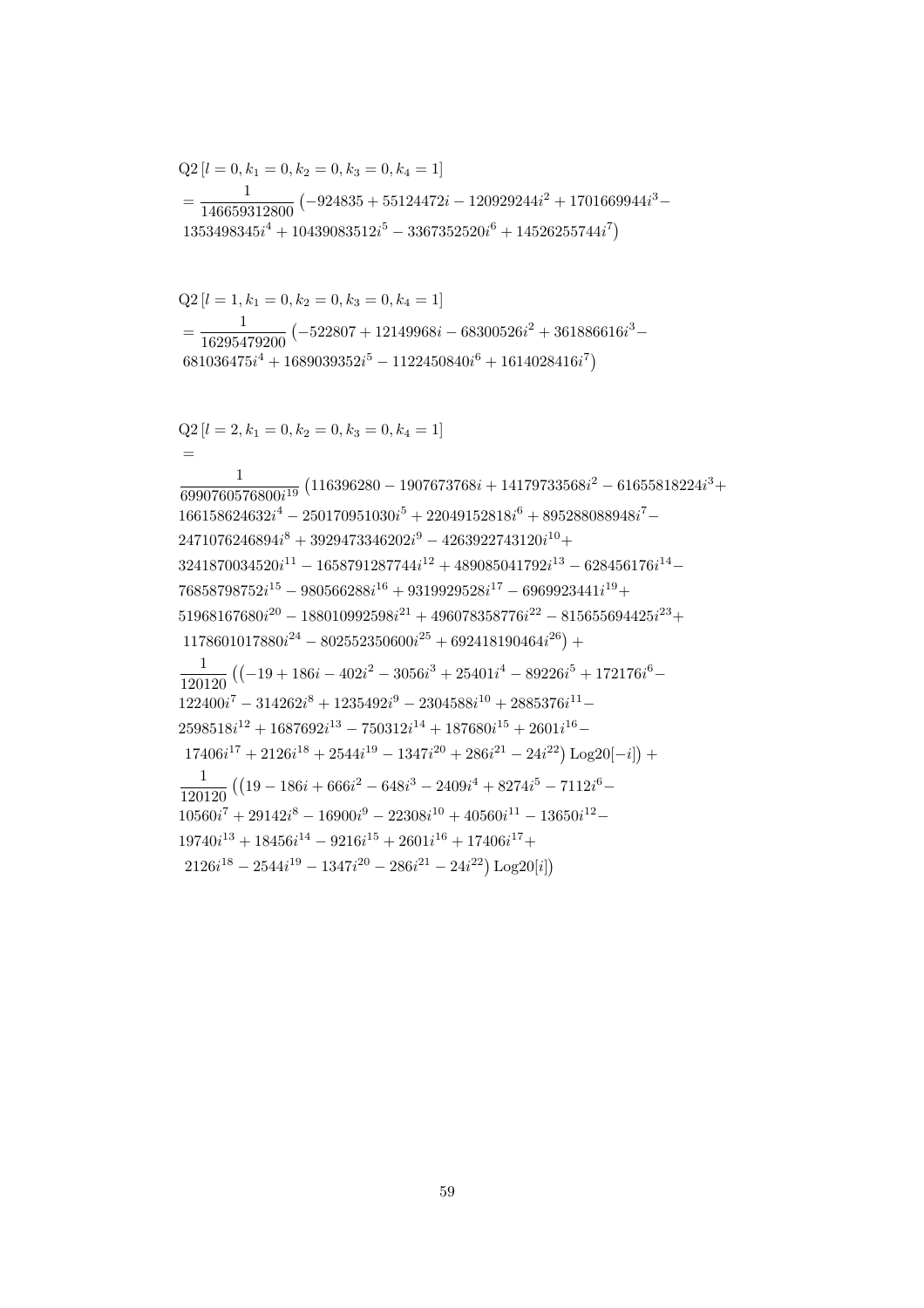$Q2[l = 3, k_1 = 0, k_2 = 0, k_3 = 0, k_4 = 1]$  $=\frac{1}{64823416257600i^{20}}$  $(-3480248772+56965564656i-367879768256i^2+981993444432i^3+$  $1311839423895i^4 - 21194455622340i^5 + 90954902631450i^6 - 243535587603660$  $i^7+465770121728175i^8-667510216767900i^9+729355002216228i^{10} 606650178105344i^{11} + 375791991555864i^{12} - 163374440300448i^{13} +$  $41727950060560i^{14} - 717764562144i^{15} - 3818927463660i^{16} 700124329632i^{17} + 769342654080i^{18} - 1197741610858i^{20} + 3944867853264i^{21} 8368708674144i^{22} + 13804422584368i^{23} - 16989663968550i^{24} +$  $17243616692016i^{25} - 10418588696880i^{26} + 6420605038848i^{27}) +$  $\frac{1}{556920} \left( \left(563 - 8334i + 47364i^2 - 72908i^3 - 656295i^4 + 5338566i^5 - \right) \right)$  $21591768i^6 + 59439888i^7 - 121555746i^8 + 191651540i^9 236818296i^{10} + 230177688i^{11} - 174580718i^{12} + 100924716i^{13} 42142320i^{14} + 11005392i^{15} - 755361i^{16} - 560934i^{17} + 135188i^{18} +$  $47700i^{19} - 32475i^{20} + 7150i^{21} - 600i^{22}) \text{Log }20[-i]$  +  $\frac{1}{556920} \left( \left(35 - 2010i + 21840i^2 - 111820i^3 + 319725i^4 - 481950i^5 + \right. \right.$  $85680i^{6} + 1187280i^{7} - 2467890i^{8} + 2011100i^{9} + 583440i^{10} - 3155880i^{11} +$  $3264170i^{12} - 1135260i^{13} - 930240i^{14} + 1405968i^{15} - 755361i^{16} +$ 

 $560934i^{17} + 135188i^{18} - 47700i^{19} - 32475i^{20} - 7150i^{21} - 600i^{22}$  Log<sub>20[i]</sub>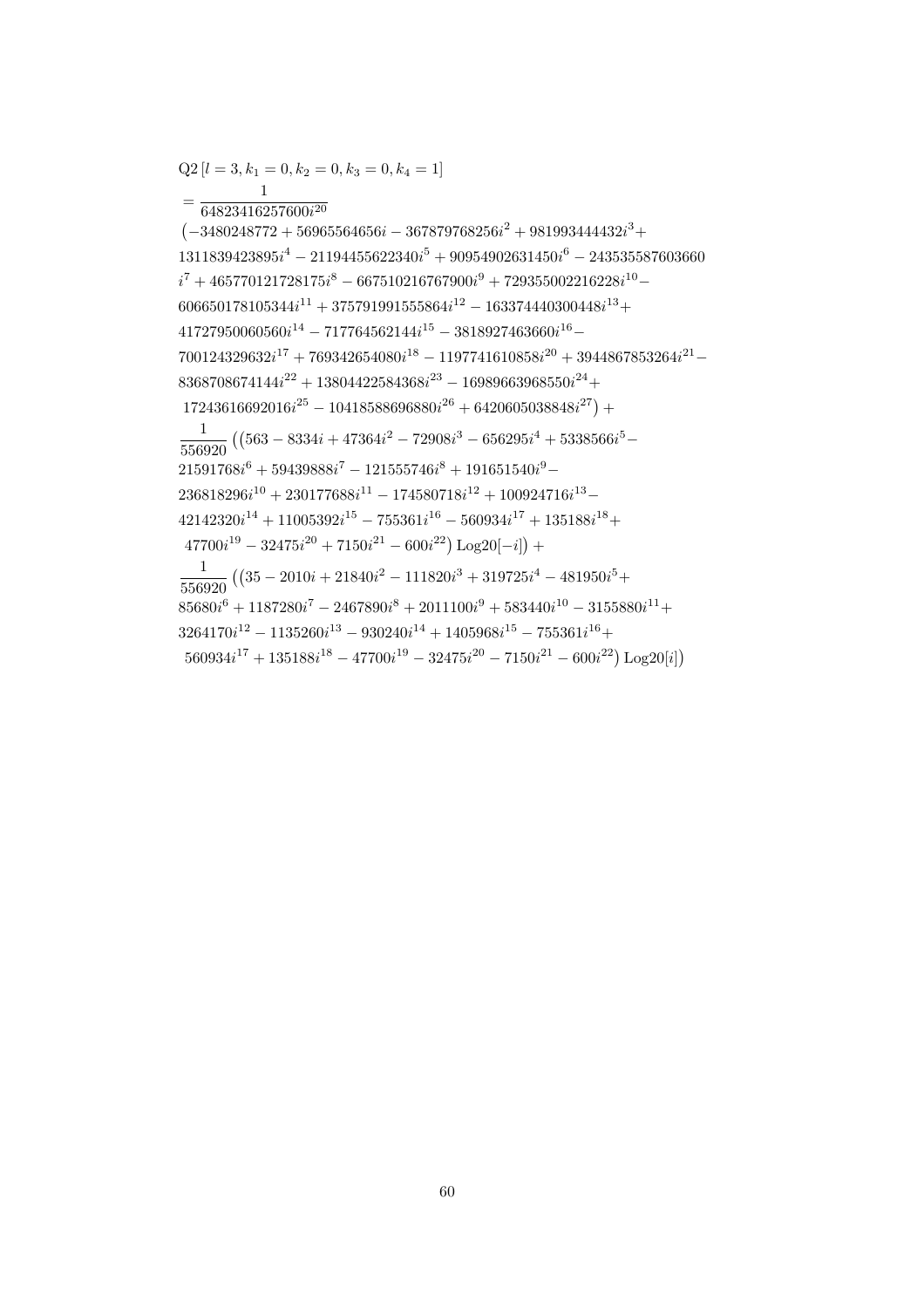$=\frac{}{15790319344800i^{20}}$  $(1815781968 - 35369766432i + 324852419892i^2 - 1868727724864i^3 +$  $7542188213560i<sup>4</sup> - 22666698552498i<sup>5</sup> + 52524767803365i<sup>6</sup> 95839906888110i<sup>7</sup> + 139335714329955i<sup>8</sup> - 162157512588870i<sup>9</sup> +$  $150787562943954i^{10} - 111076595628912i^{11} + 63855197679872i^{12} 28296093204144i^{13} + 10236831028360i^{14} - 4382867202192i^{15} +$  $3266646278310i^{16} - 2850506199216i^{17} + 1642605466320i^{18} 2123046851487i^{20} + 4625414530152i^{21} - 6977593192392i^{22} +$  $8381781009784i^{23} - 7993871261505i^{24} + 6251319397752i^{25} 3262964591880i^{26} + 1563993535104i^{27} + \frac{1}{271320}$  $((-417 + 9386i - 98596i^2 + 644372i^3 - 2943195i^4 + 9995406i^5 - 26194008i^6 +$  $54217488i^7 - 89917386i^8 + 120407940i^9 - 130437736i^{10} + 113843288i^{11} 79117558i^{12} + 42756156i^{13} - 17131920i^{14} + 4542672i^{15} - 493221i^{16} 131214i^{17} + 48108i^{18} + 5300i^{19} - 6175i^{20} + 1430i^{21} - 120i^{22})\text{Log }20[-i]) +$  $\frac{1}{271320} \left( \left( -207 + 2990i - 19080i^2 + 68020i^3 - 131385i^4 + 40698i^5 + \right. \right.$  $542640i^{6} - 1782960i^{7} + 3110490i^{8} - 3275220i^{9} + 1478048i^{10} + 1511640i^{11} 3821090i^{12} + 4205460i^{13} - 3023280i^{14} + 1503888i^{15} - 493221i^{16} +$  $131214i^{17} + 48108i^{18} - 5300i^{19} - 6175i^{20} - 1430i^{21} - 120i^{22}$  Log<sub>20</sub>[i])

 $Q2[l = 4, k_1 = 0, k_2 = 0, k_3 = 0, k_4 = 1]$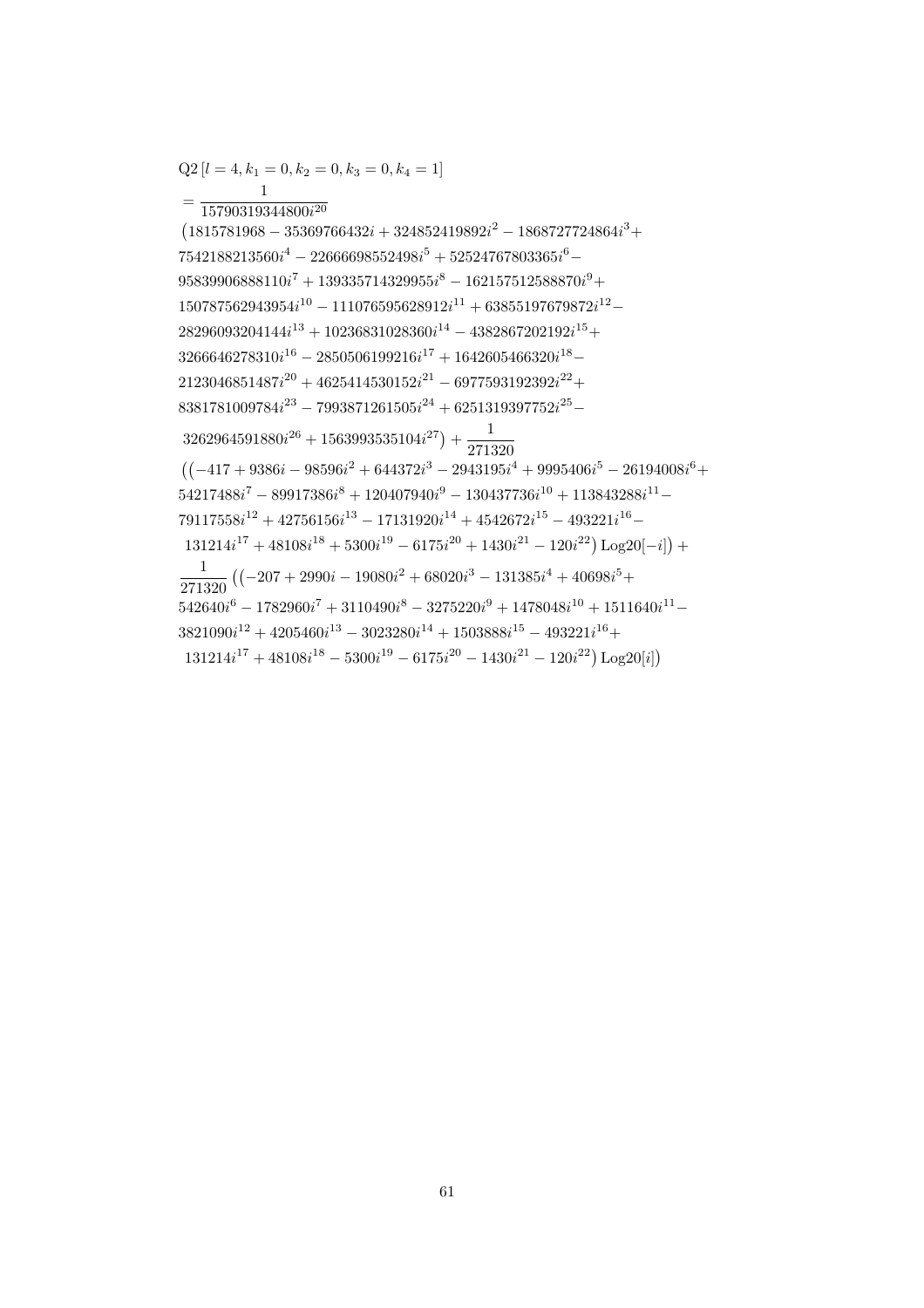$(664734 - 11590532i + 90298526i^2 - 404008400i^3 + 1079444036i^4 1411701216i^5 - 939988140i^6 + 7770266296i^7 - 13874847529i^8 + 5513593914i^9 +$  $24082479029i^{10} - 44325650260i^{11} + 48439885750i^{12} + 102963921520i^{13} +$  $106306307970i^{14} + 419529266700i^{15} + 743613310385i^{16} + 754376463410i^{17} +$  $1094130960475i^{18} + 748966521400i^{19} + 468270374040i^{20} + 185613267840i^{21}$ 

 $=\frac{1}{1873980108000i^8(1+i)^6}$ 

$$
Q2 [l = 7, k_1 = 0, k_2 = 0, k_3 = 0, k_4 = 1]
$$

 $Q2[l = 6, k_1 = 0, k_2 = 0, k_3 = 0, k_4 = 1]$ 

 $=\frac{1}{86491389600i^6(1+i)^4}$  $(103360 - 1788536i + 13877304i^2 - 62339272i^3 + 170543048i^4 - 245983608i^5 57866199i^6 + 1121847948i^7 - 2471506344i^8 + 2532485932i^9 +$  $1831605598i^{10} - 5217050532i^{11} + 16713822896i^{12} - 2473823788i^{13} +$  $18505736451i^{14} + 13270392984i^{15} + 8450695512i^{16} + 8566766208i^{17}$ 

 $\frac{1}{1042161076756800i^{20}(1+i)^2} \left(17215009812 - 292606770456i + 2313819800292i^2 - \right.$  $11252648206800i^3 + 37419575238045i^4 - 89192760110454i^5 +$  $154233732803007i^{6} - 187999409030664i^{7} + 140731015727115i^{8} 14339386674390i<sup>9</sup> - 117513970085715i<sup>10</sup> + 169377056097340i<sup>11</sup> 124245143300740i^{12} + 39063892534480i^{13} + 23111087535800i^{14} 45857674848128i^{15} + 49276109520968i^{16} - 54413879664144i^{17} +$  $68576020983624i^{18} - 95019280644288i^{19} + 134907442133978i^{20} 189439649614892i^{21} + 242211693580502i^{22} - 254189731953784i^{23} +$  $204746382346198i^{24} - 64357467125644i^{25} - 13991010584166i^{26} +$  $158589175819536i^{27} - 56765330444592i^{28} + 103223573316864i^{29}) +$  $\frac{1}{1790712} \left( \left( -475 + 9306i - 86394i^2 + 505120i^3 - 2084775i^4 + 6451830i^5 - \right. \right.$  $15519504i^{6} + 29674656i^{7} - 45727110i^{8} + 57203300i^{9} - 58198140i^{10} +$  $47969376i^{11} - 31685654i^{12} + 16414860i^{13} - 6395400i^{14} + 1705440i^{15} 223839i^{16} - 26334i^{17} + 14630i^{18} - 1155i^{20} + 286i^{21} - 24i^{22})\log(20[-i]) +$  $\frac{1}{8953560} \left( \left(-583 + 11550i - 108570i^2 + 643720i^3 - 2699235i^4 + 8505882i^5 - \right) \right)$  $20891640i^{6} + 40930560i^{7} - 64913310i^{8} + 84063980i^{9} - 89237148i^{10} +$  $77597520i^{11} - 54964910i^{12} + 31337460i^{13} - 14069880i^{14} + 4775232i^{15} 1119195i^{16} + 131670i^{17} + 73150i^{18} - 5775i^{20} - 1430i^{21} - 120i^{22})\text{Log}_20[i]$ 

 $Q2[l = 5, k_1 = 0, k_2 = 0, k_3 = 0, k_4 = 1]$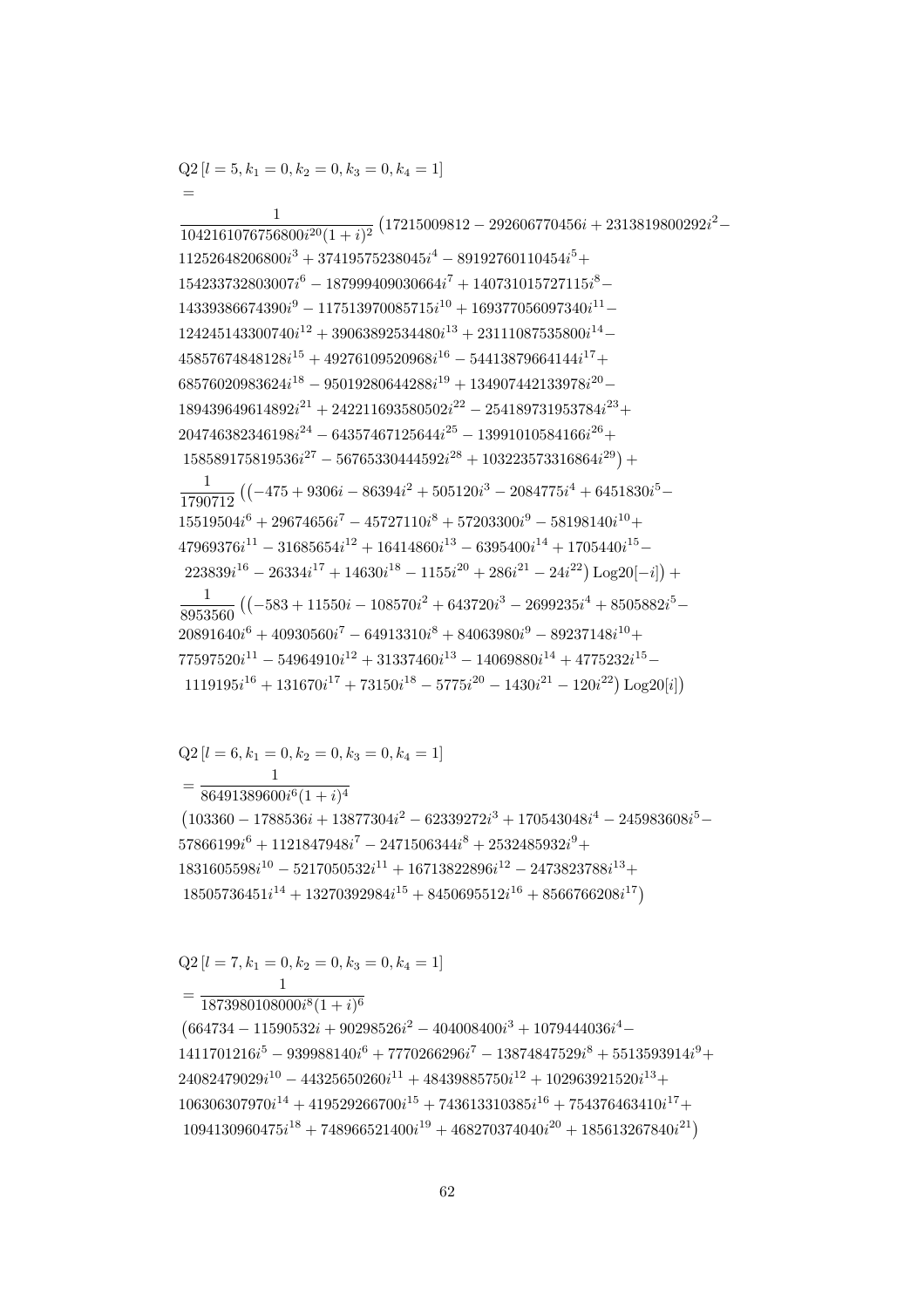$$
=\frac{1}{24443218800}\left(578816-5391891i+32097156i^2-62428898i^3+181060880i^4-37621311i^5+190113924i^6+180373536i^7\right)
$$
  
\nQ2 [ $l = 2, k_1 = 0, k_2 = 0, k_3 = 1, k_4 = 1$ ]  
\n
$$
=\frac{1}{3495380288400i^{18}}\left(104756652-1389404016i+7932564640i^2-24227291088i^3+34923449561i^4+21927565660i^5-224013019780i^6+547969052708i^7-804692328845i^8+788731063904i^9-508791350864i^{10}+
$$
  
\n186192650504i<sup>11</sup> -711687608i<sup>12</sup> - 37156456000i<sup>13</sup> - 1517066096i<sup>14</sup>+2179345376i<sup>15</sup> - 3810323764i^{16} + 8552211148i^{17} - 12467334880i^{18}+  
\n23878004865i<sup>19</sup> - 41342665364i<sup>20</sup> + 63553431942i<sup>21</sup> - 68797961232i<sup>22</sup>+79735812585i<sup>23</sup> - 34953802884i<sup>24</sup> + 42989026080i<sup>25</sup>) +  
\n
$$
\frac{1}{60060} \left( (19i - 290i^2 + 2002i^3 - 8100i^4 + 20343i^5 - 28050i^6 - 2856i^7 + 113
$$

$$
Q2[l = 1, k_1 = 0, k_2 = 0, k_3 = 1, k_4 = 1]
$$
  
= 
$$
\frac{1}{(578816 - 5301801i + 32007156i^2 - 1)}
$$

$$
Q2 [l = 0, k_1 = 0, k_2 = 0, k_3 = 1, k_4 = 1]
$$
  
= 
$$
\frac{1}{73329656400} (873392 - 3004297i + 43316884i^2 - 41124974i^3 + 543182640i^4 - 223709895i^5 + 1222160940i^6 + 180373536i^7)
$$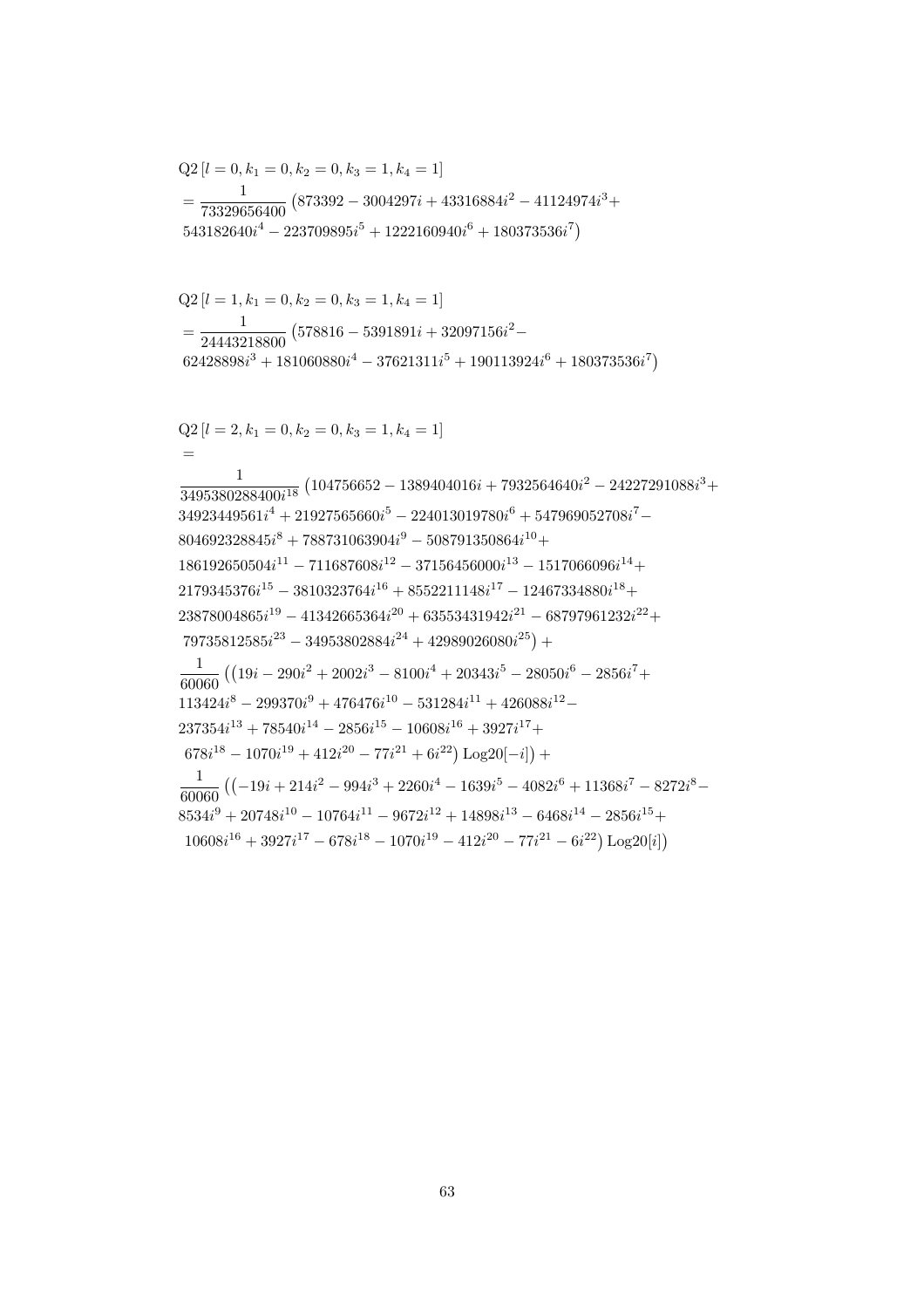$Q2[l = 3, k_1 = 0, k_2 = 0, k_3 = 1, k_4 = 1]$ 

 $94806950871952i^{11} - 47697434364672i^{12} +$ 

 $(1024287264 - 15748416684i + 92577789304i^2 - 187909746024i^3 -$ 

 $104133933028488i^8 + 135458417960745i^9 - 131974051530090i^{10} +$ 

 $14497576557000i^{13} - 1231421200400i^{14} - 261341795328i^{15} 1791303477600i^{16} + 1968649212348i^{17} - 2720571167496i^{18} +$  $3481671808680i^{19} - 4184896331616i^{20} + 4972303814322i^{21} 5433064634712i^{22} + 5227387237436i^{23} - 4150070564640i^{24} +$  $2762390058246i^{25} - 1188429298056i^{26} + 558075720384i^{27}) +$ 

 $705795690600i^4 + 6465264859053i^5 - 24371722611522i^6 + 59498951040672i^7 -$ 

 $\frac{1}{278460} \left( (-88 + 1089i - 3519i^2 - 21782i^3 + 279195i^4 - 1489401i^5 + 5165178i^6 - \right.$ 

 $167589i^{17} - 6223i^{18} - 22950i^{19} + 10035i^{20} - 1925i^{21} + 150i^{22})\text{Log }20[-i] +$ 

 $13007448i^7 + 24934716i^8 - 37217590i^9 + 43626726i^{10} - 40042548i^{11} +$  $28291978i^{12} - 14753586i^{13} + 5085720i^{14} - 697272i^{15} - 298044i^{16} +$ 

 $\frac{1}{278460} \left( \left( -88 + 1617i - 11637i^2 + 42518i^3 - 72555i^4 - 27741i^5 + \right. \right.$ 

 $986986i^{12} - 459306i^{13} + 1040400i^{14} - 697272i^{15} + 298044i^{16} +$ 

 $427074i^{6} - 972264i^{7} + 983076i^{8} + 69530i^{9} - 1550094i^{10} + 2023476i^{11} -$ 

 $167589i^{17} + 6223i^{18} - 22950i^{19} - 10035i^{20} - 1925i^{21} - 150i^{22})\text{Log }20[i]$ 

 $=\frac{1}{32411708128800i^{20}}$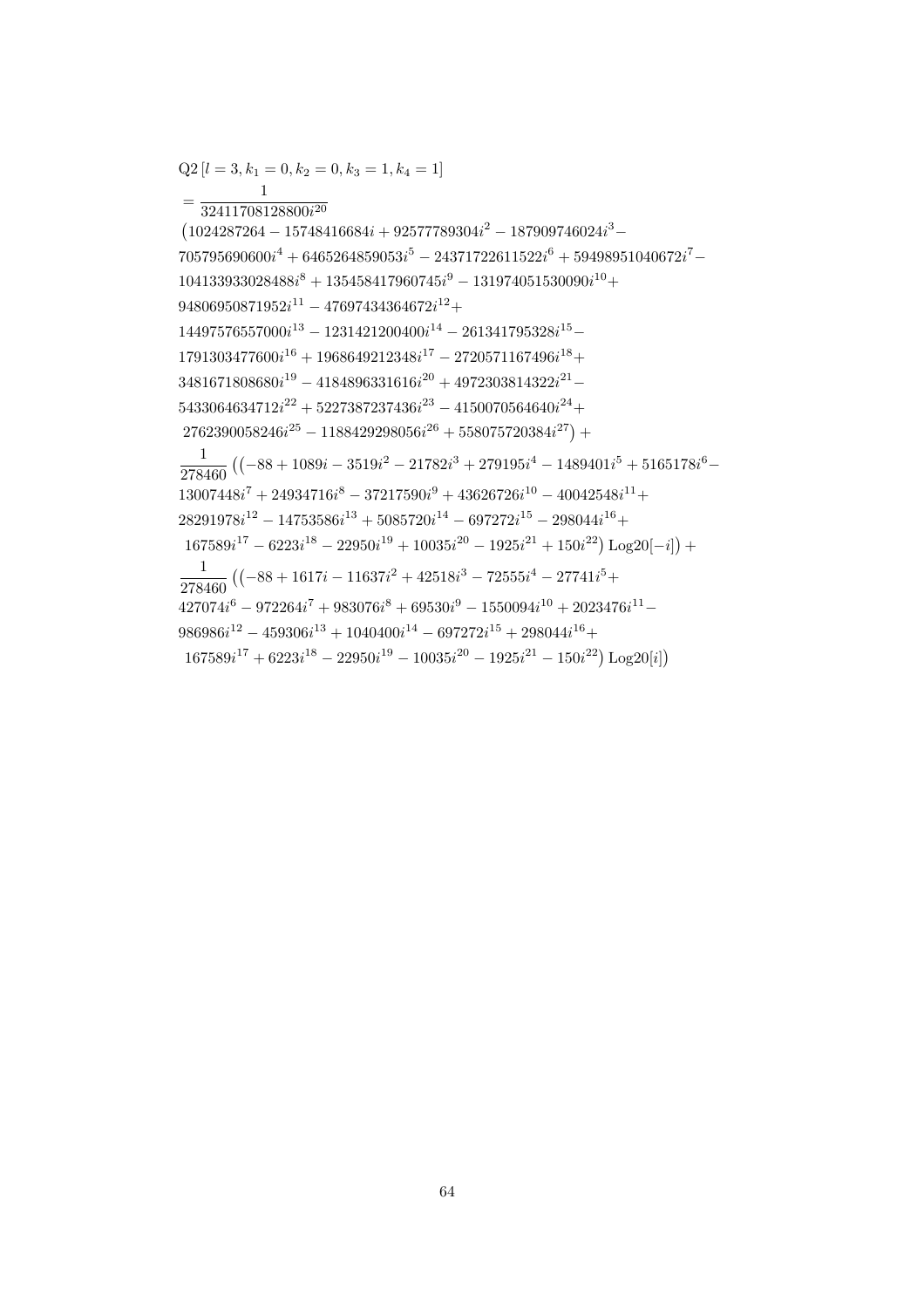$Q2[l = 4, k_1 = 0, k_2 = 0, k_3 = 1, k_4 = 1]$ 

 $=\frac{1}{23685479017200i^{20}}$  $(-1629547920 + 28447250832i - 233954412692i^2 + 1204157838884i^3 4346133251460i^4 + 11682918743496i^5 - 24258955671951i^6 +$  $39873015184431i^{7} - 52878669564732i^{8} + 57749349893235i^{9} 53620469219043i^{10} + 44895359883520i^{11} - 37204213677840i^{12} +$  $33260585204000i^{13} - 32412198249000i^{14} + 32849436863160i^{15} 33411704547312i^{16} + 33392611098054i^{17} - 33229833545844i^{18} +$  $32224714985580i^{19} - 30091837151376i^{20} + 26558628196977i^{21} 21514291119412i^{22} + 15468883407054i^{23} - 9449127607920i^{24} +$  $4759270472115i^{25} - 1710617929020i^{26} + 524345869152i^{27}) + \frac{1}{406980}$  $((280 - 6113i + 62563i<sup>2</sup> - 399546i<sup>3</sup> + 1786665i<sup>4</sup> - 5946639i<sup>5</sup> + 15277254i<sup>6</sup> 30984744i<sup>7</sup> + 50283348i<sup>8</sup> - 65720810i<sup>9</sup> + 69191122i<sup>10</sup> - 58265324i<sup>11</sup> +$  $38572014i^{12} - 19362558i^{13} + 6783000i^{14} - 1248072i^{15} - 143412i^{16} +$  $148827i^{17} - 21869i^{18} - 10730i^{19} + 5809i^{20} - 1155i^{21} + 90i^{22})\text{Log }20[-i] +$  $\frac{1}{406980} \left( \left( 280 - 3663i + 19793i^2 - 48426i^3 - 12825i^4 + 497211i^5 - \right. \right.$  $\mathbf{1}$  $1815906i^6 + 3744216i^7 - 4794612i^8 + 3058810i^9 + 1587222i^{10} - 6533644i^{11} +$  $8591154i^{12} - 7017498i^{13} + 3798480i^{14} - 1248072i^{15} + 143412i^{16} +$  $148827i^{17} + 21869i^{18} - 10730i^{19} - 5809i^{20} - 1155i^{21} - 90i^{22} \text{ Log } 20[i]$ 

65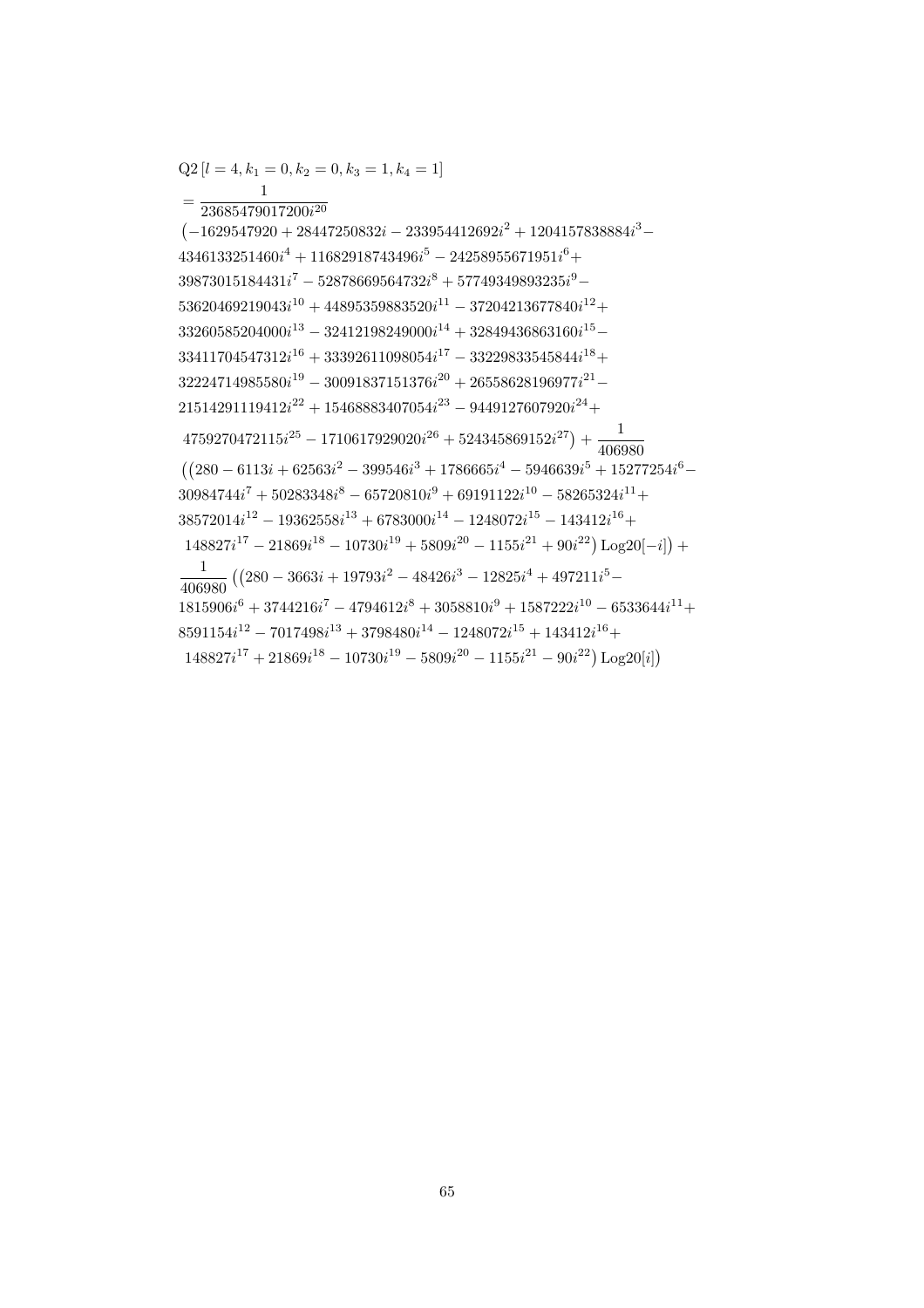$=\frac{1}{2810970162000i^8(1+i)^6}$  $(-614992 + 10830190i - 85414120i^2 + 388294450i^3 - 1062159660i^4 +$  $1463996208i^5 + 725259032i^6 - 7598562080i^7 + 14546372184i^8 - 7434599501i^9 21840865778i<sup>10</sup> + 54025436807i<sup>11</sup> - 33349208740i<sup>12</sup> + 5813352360i<sup>13</sup> +$  $120280932480i^{14} + 151486906060i^{15} + 29699470360i^{16} + 630111939095i^{17} 86848475410i^{18} + 506496335055i^{19} - 30481038420i^{20} + 103714783200i^{21}$ 

 $Q2$  [ $l = 7, k_1 = 0, k_2 = 0, k_3 = 1, k_4 = 1$ ]

 $Q2[l = 6, k_1 = 0, k_2 = 0, k_3 = 1, k_4 = 1]$ 

 $=\frac{1}{43245694800i^6(1+i)^4}$  $(-31620 + 555560i - 4392392i^2 + 20196136i^3 - 56911648i^4 +$  $85680408i^5 + 16321224i^6 - 408172929i^7 + 981765144i^8 - 991287252i^9 422348908i^{10} + 4040664610i^{11} - 6932409116i^{12} + 10432285076i^{13} 7284854676i^{14} + 7135263021i^{15} - 1820313012i^{16} + 1382863776i^{17})$ 

 $\frac{1}{146659312800i^{20}(1+i)^2}\left(-1467648+25713324i-210665728i^2+1068749500i^3-\right.$  $3742921000i<sup>4</sup> + 9530122147i<sup>5</sup> - 18022828096i<sup>6</sup> + 25171379857i<sup>7</sup> 24627379530i^8 + 13357928025i^9 + 3739852116i^{10} - 16706659333i^{11} +$  $19017255166i^{12} - 12427051000i^{13} + 3461604640i^{14} + 3098346056i^{15} 6688242704i^{16} + 9020642904i^{17} - 11804426088i^{18} + 15965201616i^{19} 22837452456i^{20} + 33145392174i^{21} - 46232877084i^{22} +$  $58540567658i^{23} - 63720811616i^{24} + 58820556410i^{25} 42103413660i^{26} + 26235326502i^{27} - 9173817576i^{28} + 3968217792i^{29}) +$  $\frac{1}{4476780} \left( \left( 448 - 8745i + 80850i^2 - 470470i^3 + 1931160i^4 - 5938317i^5 + \right. \right.$  $14176470i^6 - 26860680i^7 + 40930560i^8 - 50488130i^9 + 50438388i^{10} 40562340i^{11} + 25865840i^{12} - 12684210i^{13} + 4476780i^{14} - 937992i^{15} +$  $65835i^{17} - 14630i^{18} - 2310i^{19} + 1848i^{20} - 385i^{21} + 30i^{22})\text{Log }20[-i]$  +  $\frac{1}{4476780} \left( \left( 448 - 8745i + 80850i^2 - 470470i^3 + 1931160i^4 - 5938317i^5 + \right. \right.$  $14176470i^6 - 26860680i^7 + 40930560i^8 - 50488130i^9 + 50438388i^{10} 40562340i^{11} + 25865840i^{12} - 12684210i^{13} + 4476780i^{14} - 937992i^{15} +$  $65835i^{17} + 14630i^{18} - 2310i^{19} - 1848i^{20} - 385i^{21} - 30i^{22})$  Log20[i])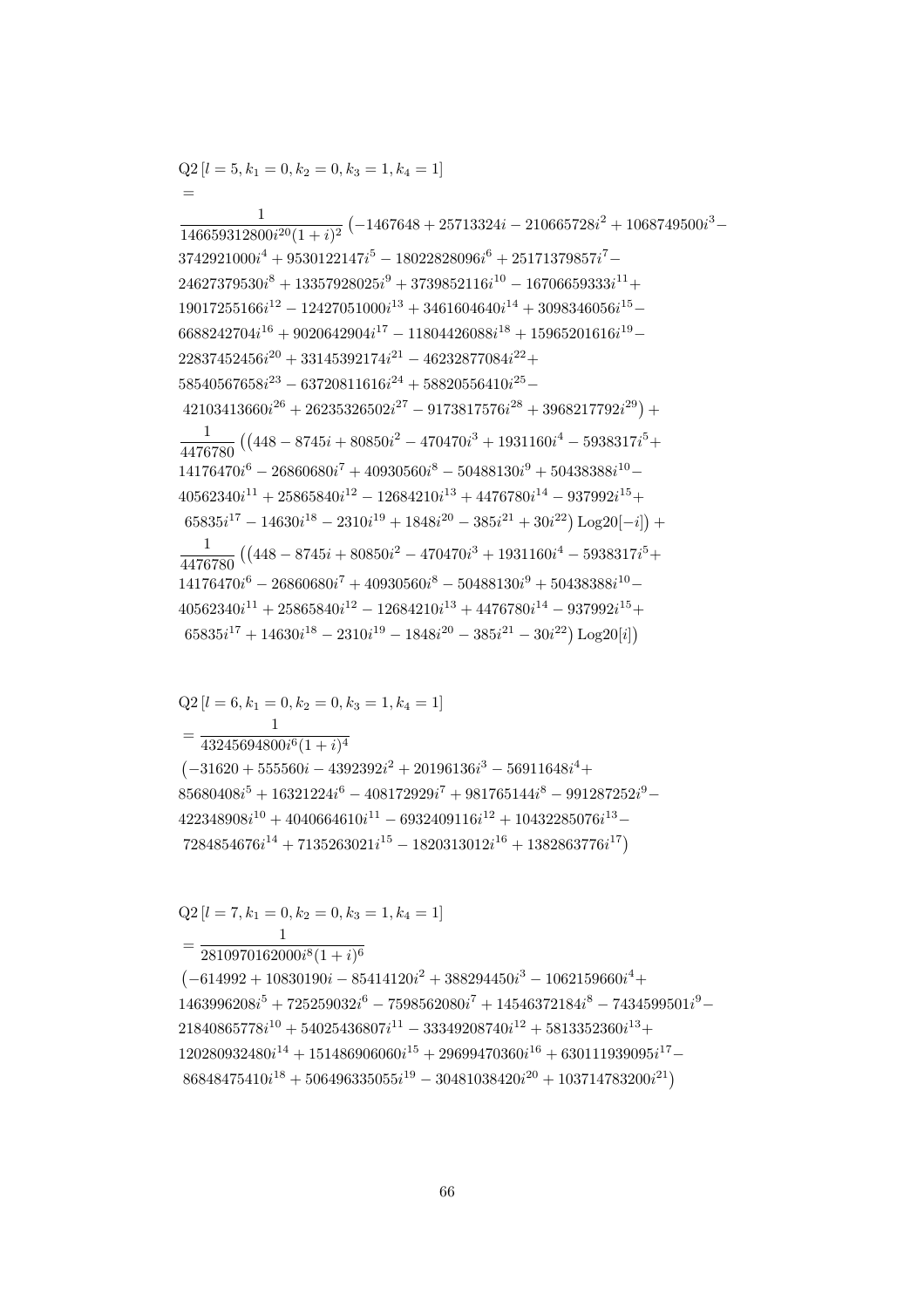$Q2[l = 2, k_1 = 0, k_2 = 1, k_3 = 0, k_4 = 1]$  $=\frac{6990760576800i^{19}}{6990760576800i^{19}}$  $(-33693660 + 441080640i - 1477908432i^2 - 6103633536i^3 + 74417483140i^4 334108879104i^5 + 934209115455i^6 - 1837386194336i^7 + 2677106860131i^8 2965266252384i<sup>9</sup> + 2524501158408i<sup>10</sup> - 1647181758816i<sup>11</sup> +$  $804057453888i^{12} - 271170039584i^{13} + 40820349816i^{14} + 3149742240i^{15} +$  $55802552i^{16} + 7889385504i^{17} - 10033664316i^{18} + 27818207040i^{19} 63210098952i^{20} + 144881221056i^{21} - 278017523498i^{22} + 443511951168i^{23} 481226155410i^{24} + 453580414144i^{25} - 205090245360i^{26} + 98916884352i^{27}) +$  $\frac{1}{240240} \left( \left( 11 - 144i + 930i^2 - 4532i^3 + 20895i^4 - 89172i^5 + 314160i^6 - \right. \right.$  $864144i<sup>7</sup> + 1839366i<sup>8</sup> - 3045040i<sup>9</sup> + 3938220i<sup>10</sup> - 3972696i<sup>11</sup> +$  $3090022i^{12} - 1802136i^{13} + 740520i^{14} - 181968i^{15} + 10863i^{16} +$  $3168i^{17} + 4802i^{18} - 4500i^{19} + 1659i^{20} - 308i^{21} + 24i^{22})\text{Log }20[-i]) +$  $\frac{1}{240240} \left( \left( -11 + 144i - 930i^2 + 3564i^3 - 7839i^4 + 6636i^5 + 11728i^6 - \right. \right.$  $39696i^7 + 36858i^8 + 19472i^9 - 74412i^{10} + 53352i^{11} + 21658i^{12} 58680i^{13} + 28248i^{14} + 14800i^{15} - 10863i^{16} + 3168i^{17} 4802i^{18} - 4500i^{19} - 1659i^{20} - 308i^{21} - 24i^{22})$  Log20[i])

$$
Q2 [l = 1, k_1 = 0, k_2 = 1, k_3 = 0, k_4 = 1]
$$
  
=  $\frac{1}{8147739600} (-454500i + 8826944i^2 - 32697483i^3 + 126977760i^4 - 172361483i^5 + 300043744i^6 - 143419752i^7 + 115287744i^8)$ 

$$
Q2 [l = 0, k_1 = 0, k_2 = 1, k_3 = 0, k_4 = 1]
$$
  
= 
$$
\frac{1}{73329656400} (-1012536i + 51395760i^2 - 67211347i^3 + 584500800i^4 - 270843993i^5 + 1671672288i^6 - 430259256i^7 + 1037589696i^8)
$$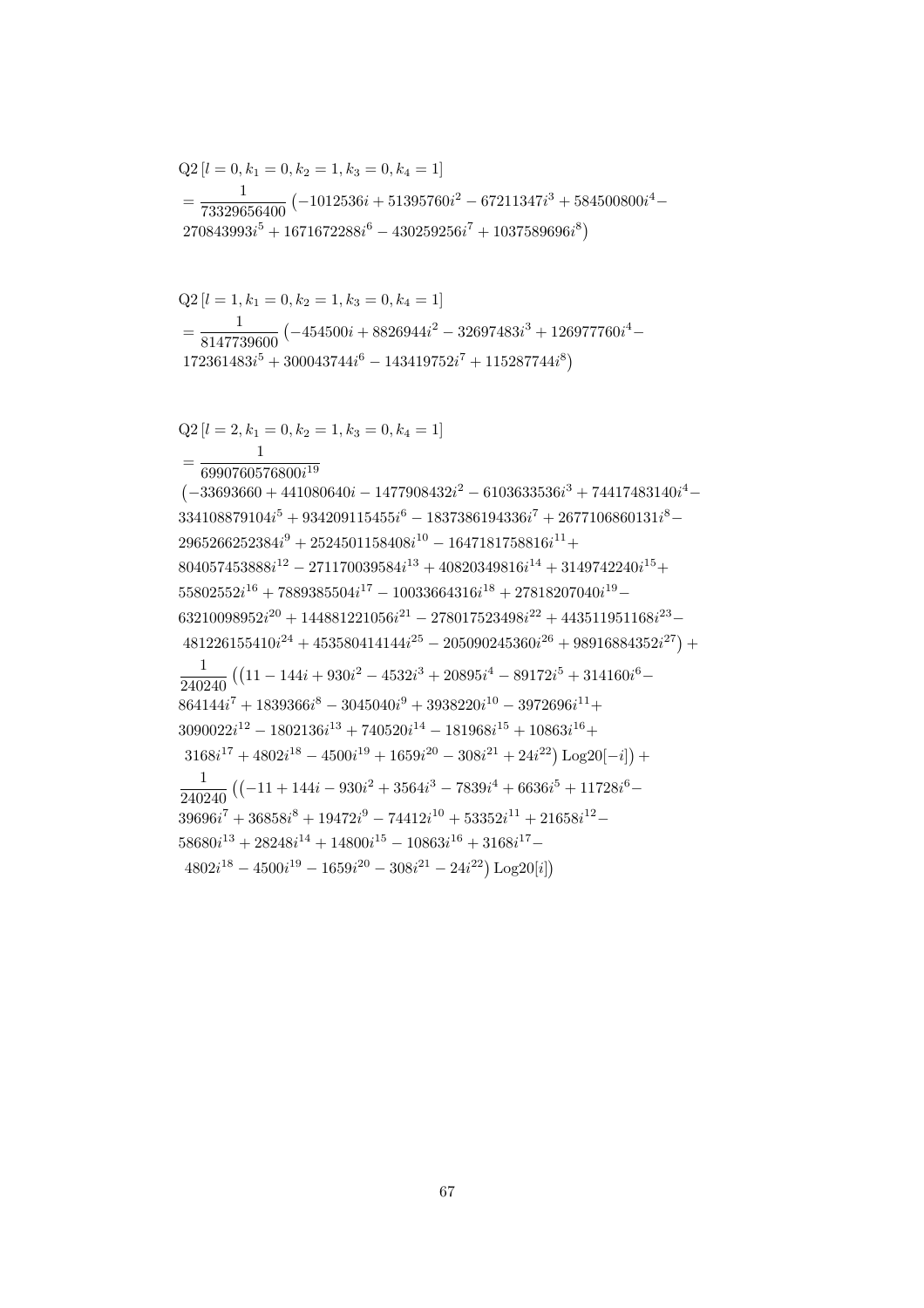$=\frac{1}{32411708128800i^{19}}$  $(9094837752 - 141388399152i + 1042583461920i^2 - 4864780000080i^3 +$  $16168075400477i^4 - 40812194070648i^5 + 81307215062073i^6 130703251963152i<sup>7</sup> + 171177785581770i<sup>8</sup> - 182423855198016i<sup>9</sup> +$  $156332408202776i^{10} - 105090993210816i^{11} + 52821031376376i^{12} 17688372886240i^{13} + 2103825207048i^{14} + 1849413184416i^{15} 2259839793588i^{16} + 2816510624928i^{17} - 3444942072780i^{18} +$  $4473263093312i^{19} - 5593473437760i^{20} + 6706015973280i^{21} 7331209556762i^{22} + 7027102417920i^{23} - 5409199139526i^{24} +$  $3467048325312i^{25} - 1331222138064i^{26} + 458614645632i^{27}) +$  $\frac{1}{1113840}\left(\left(143-5544i+79974i^2-651428i^3+3515055i^4-13632084i^5+\right.\right.$  $39846912i^{6} - 90402192i^{7} + 162094014i^{8} - 232010560i^{9} +$  $265961124i^{10} - 243310392i^{11} + 175523062i^{12} - 97386744i^{13} +$  $39529080i^{14} - 10463568i^{15} + 1206099i^{16} + 106056i^{17} + 69158i^{18} 101700i^{19} + 40635i^{20} - 7700i^{21} + 600i^{22}) \text{Log }20[-i]$  +  $\frac{1}{1113840} \left( \left(-143 - 1008i + 21978i^2 - 119252i^3 + 280785i^4 - 88956i^5 - \right) \right.$  $1253376i^6 + 3591216i^7 - 4442814i^8 + 1021360i^9 + 5179356i^{10} - 8385624i^{11} +$  $5293834i^{12} + 641784i^{13} - 3886200i^{14} + 3220752i^{15} - 1206099i^{16} +$ 

 $106056i^{17} - 69158i^{18} - 101700i^{19} - 40635i^{20} - 7700i^{21} - 600i^{22}) Log20[i]$ 

 $Q2[l = 3, k_1 = 0, k_2 = 1, k_3 = 0, k_4 = 1]$ 

$$
68 \\
$$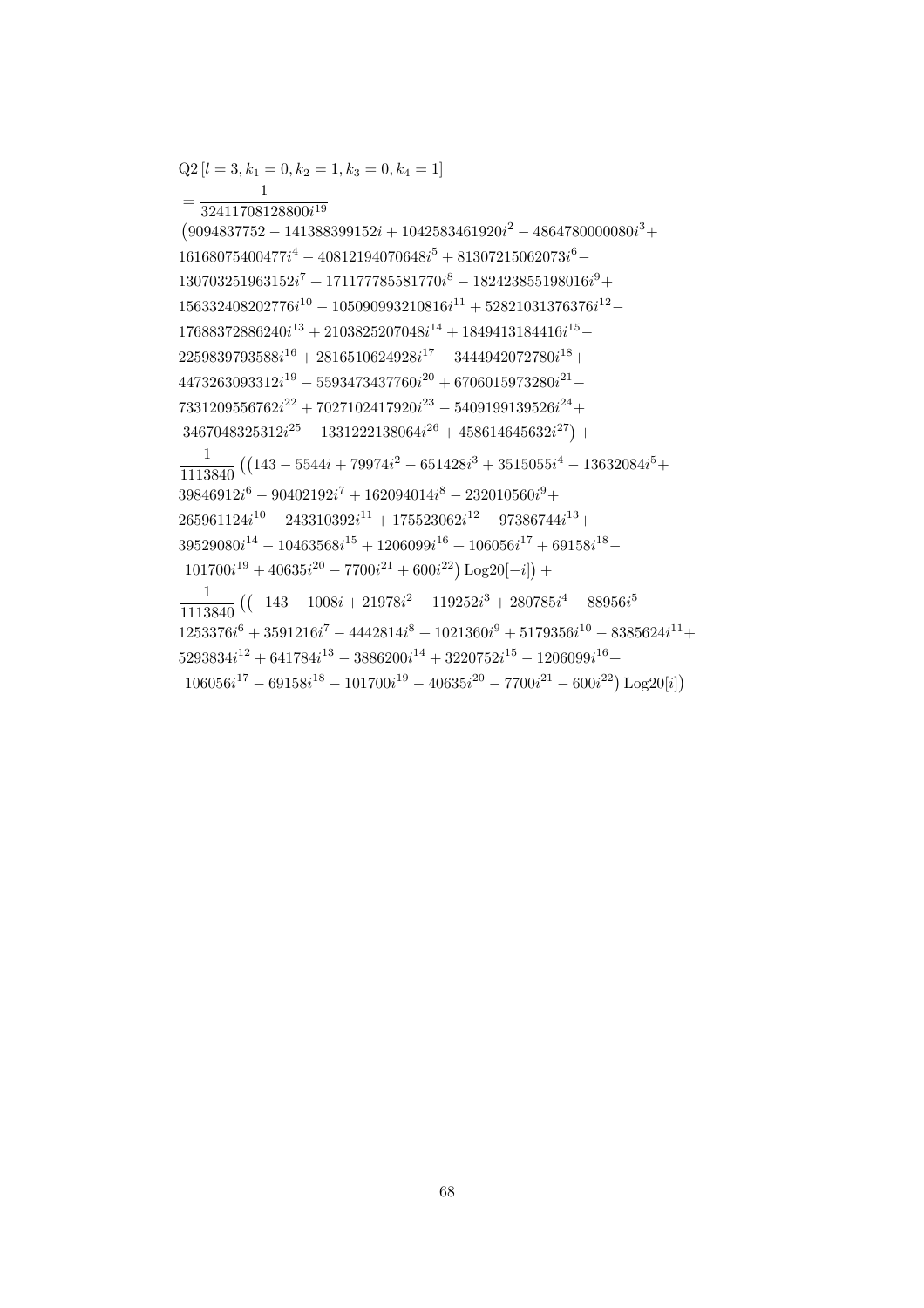$\mathbf{1}$  $=\frac{}{15790319344800i^{19}}$  $(4135131000 - 72471999600i + 597408591780i<sup>2</sup> - 3074846494720i<sup>3</sup> +$  $11059358899589i^{4} - 29465289669816i^{5} + 60107647908066i^{6} 95598467199312i<sup>7</sup> + 119328586525125i<sup>8</sup> - 116188793626944i<sup>9</sup> +$  $85741115450568i^{10} - 43397485502688i^{11} + 7622113609496i^{12} +$  $12993765809760i^{13} - 21021487860480i^{14} + 22930449581664i^{15} 23089480028316i^{16} + 22934443660128i^{17} - 22393662461820i^{18} +$  $21311980913088i^{19} - 19433387000736i^{20} + 16648294332576i^{21} 13036937160942i^{22} + 9056892299520i^{23} - 5297035695714i^{24} +$  $2575146864576i^{25} - 833842438128i^{26} + 223427647872i^{27}) + \frac{1}{542640}$  $((531 - 11304i + 113374i^{2} - 712468i^{3} + 3146115i^{4} - 10373316i^{5} + 26480832i^{6} 53535312i<sup>7</sup> + 86905734i<sup>8</sup> - 114109440i<sup>9</sup> + 121384692i<sup>10</sup> - 104168792i<sup>11</sup> +$  $71290622i^{12} - 38039064i^{13} + 15155160i^{14} - 4108560i^{15} + 572679i^{16} +$  $18696i^{17} + 798i^{18} - 17460i^{19} + 7903i^{20} - 1540i^{21} + 120i^{22})\text{Log }20[-i]) +$  $\frac{1}{542640} \left( \left(-531 + 7344i - 43934i^2 + 139428i^3 - 191235i^4 - 285684i^5 + \right) \right.$  $2046528i^{6} - 5069808i^{7} + 7358586i^{8} - 5814000i^{9} - 453492i^{10} + 8095672i^{11} 12168702i^{12} + 10829544i^{13} - 6472920i^{14} + 2558160i^{15} - 572679i^{16} +$  $18696i^{17} - 798i^{18} - 17460i^{19} - 7903i^{20} - 1540i^{21} - 120i^{22})$  Log20[i])

$$
Q2[l = 4, k_1 = 0, k_2 = 1, k_3 = 0, k_4 = 1]
$$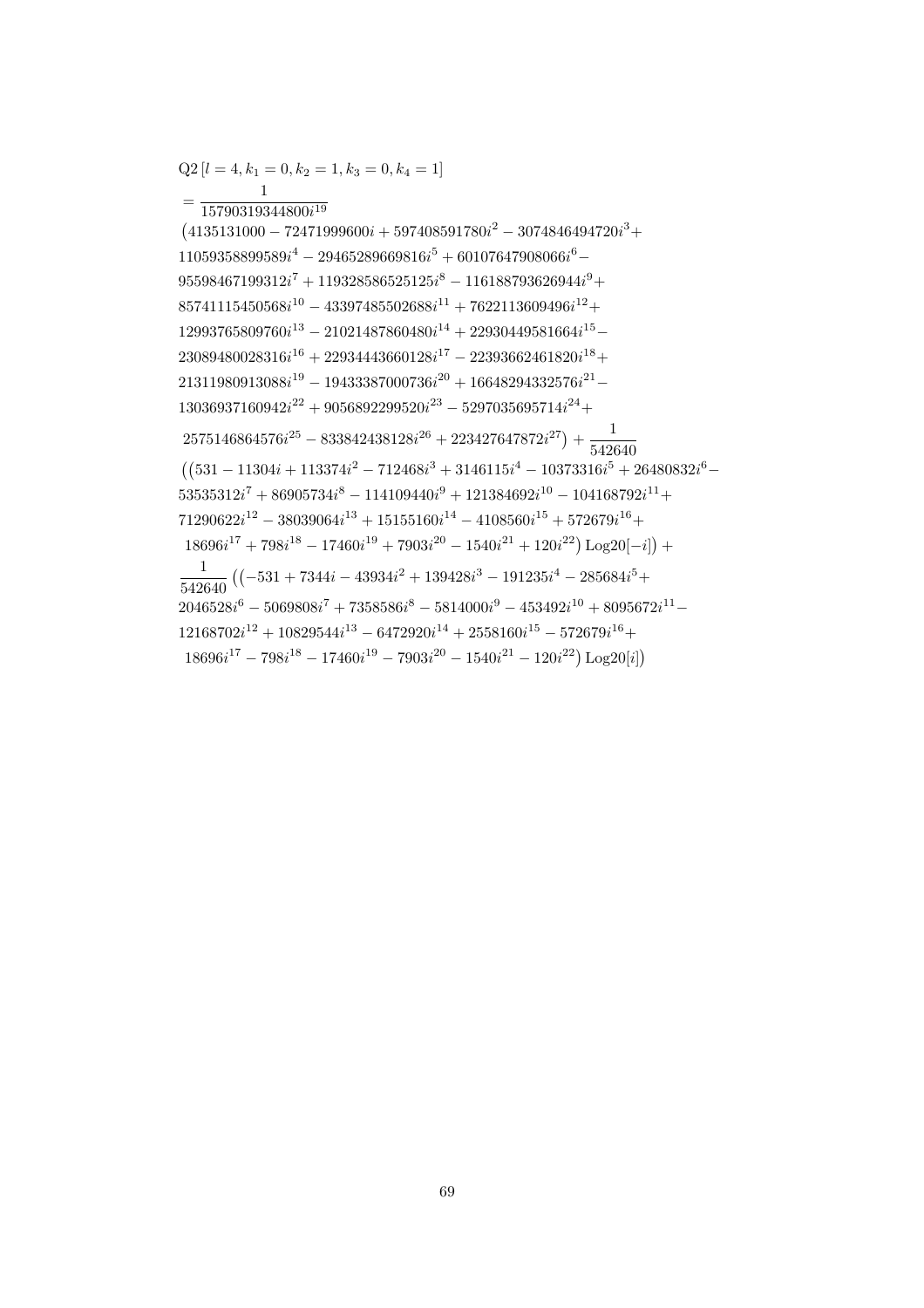$Q2[l = 7, k_1 = 0, k_2 = 1, k_3 = 0, k_4 = 1]$  $=\frac{1}{936990054000i^{7}(1+i)^{6}}$  $(257754 - 4567220i + 36837504i^2 - 176271436i^3 + 540021116i^4 - 1025012076i^5 +$  $835801260i^{6} + 1351544404i^{7} - 5504187696i^{8} + 8097121404i^{9} 2877695101i^{10} - 5696482890i^{11} + 23621193050i^{12} + 19067541190i^{13} +$  $10542936420i^{14} + 154383989970i^{15} - 15909205570i^{16} + 210004095090i^{17} 8752264405i^{18} + 93487130320i^{19} - 2917814040i^{20} + 13258090560i^{21}$ 

 $Q2[l = 6, k_1 = 0, k_2 = 1, k_3 = 0, k_4 = 1]$  $=\frac{1}{43245694800i^5(1+i)^4}$  $(56202 - 994296i + 8195938i^2 - 41592608i^3 + 144097338i^4 - 354040504i^5 +$  $605932262i^6 - 603992304i^7 - 99716517i^8 + 2003546652i^9 4301152743i^{10} + 7614546520i^{11} - 7273215227i^{12} + 8929383564i^{13} 4160754349i^{14} + 4203031040i^{15} - 851006808i^{16} + 611911872i^{17}$ 

 $1119195i^{16} + 14630i^{18} - 13860i^{19} - 7623i^{20} - 1540i^{21} - 120i^{22})$  Log<sub>20</sub>[i])

 $\left(-3098285190 + 54452017620i - 447779552220i^2 + 2281944204540i^3 - \right)$  $8036690515854i<sup>4</sup> + 20611535256312i<sup>5</sup> - 39366314300544i<sup>6</sup> +$  $55799994964560i^7 - 56067373139820i^8 + 32859881249496i^9 +$  $4184902608152i^{10} - 33735751230104i^{11} + 40731228243860i^{12} 27619791240800i^{13} + 7893894690704i^{14} + 7741507259728i^{15} 17408274195312i^{16} + 24554327704368i^{17} - 32862175311966i^{18} +$  $44522911460804i^{19} - 59956238288834i^{20} + 77838538390664i^{21} 93810867664723i^{22} + 102387762022546i^{23} 96060658413874i^{24} + 80270969598666i^{25} - 50228136251139i^{26} +$  $30820070264016i^{27} - 9442710122472i^{28} + 3686556189888i^{29}) +$  $\frac{1}{17907120} \left( \left( 2023 - 39600i + 367290i^2 - 2145220i^3 + 8843835i^4 - \right. \right.$  $27334692i^5 + 65659440i^6 - 125349840i^7 + 192821310i^8 240751280i<sup>9</sup> + 244432188i<sup>10</sup> - 201048120i<sup>11</sup> + 132562430i<sup>12</sup> 68643960i^{13} + 26860680i^{14} - 7333392i^{15} + 1119195i^{16} 14630i^{18} - 13860i^{19} + 7623i^{20} - 1540i^{21} + 120i^{22})$  Log20[-i]) +  $\frac{1}{17907120} \left( \left( -2023 + 39600i - 367290i^2 + 2145220i^3 - 8843835i^4 + 27334692i^5 - \right. \right.$  $65659440i^6 + 125349840i^7 - 192821310i^8 + 240751280i^9 - 244432188i^{10} +$  $201048120i^{11} - 132562430i^{12} + 68643960i^{13} - 26860680i^{14} + 7333392i^{15} -$ 

 $Q2[l = 5, k_1 = 0, k_2 = 1, k_3 = 0, k_4 = 1]$ 

 $=\frac{1}{260540269189200i^{19}(1+i)^2}$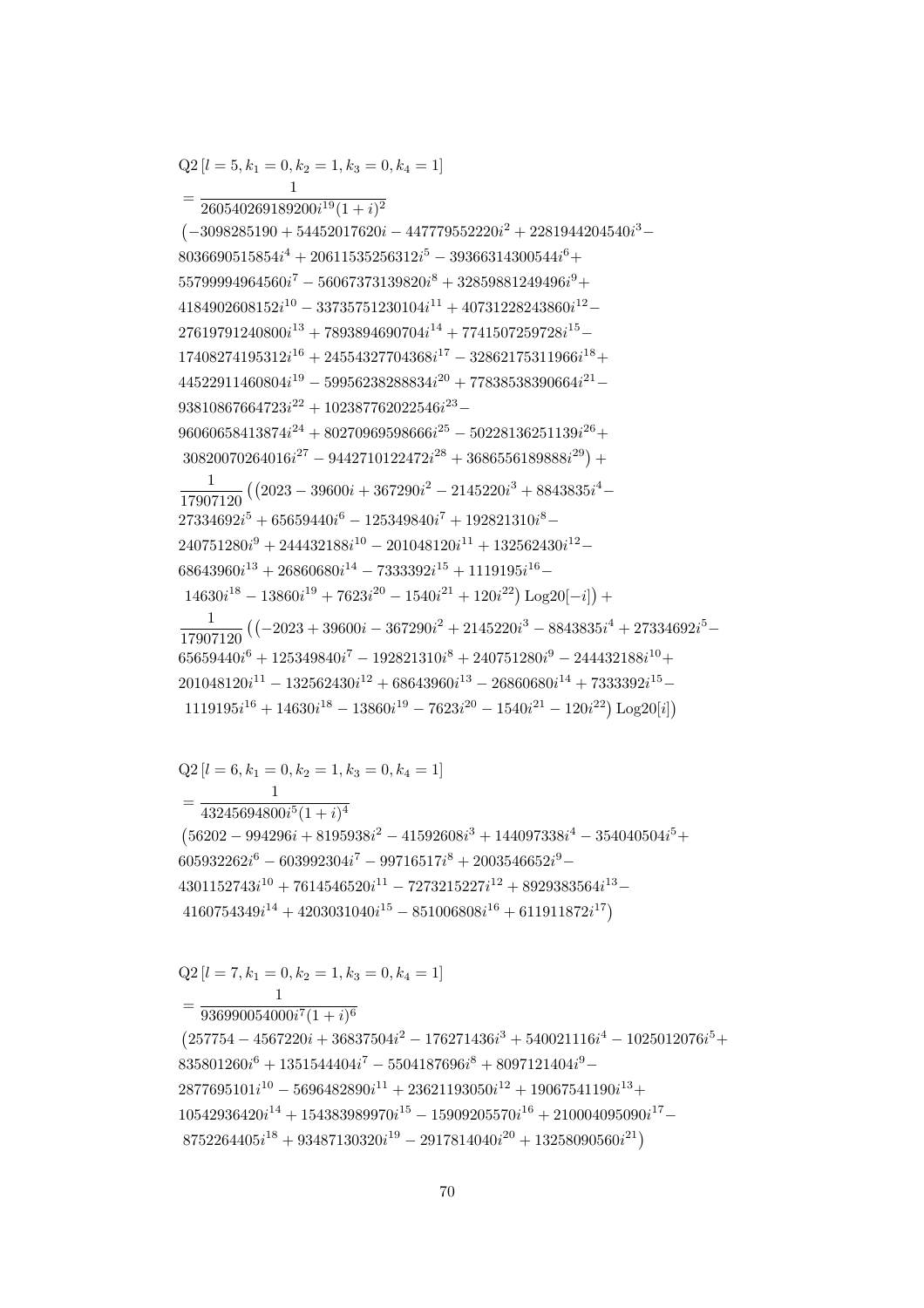$$
=\frac{1}{24443218800}\left(-63762+1051688i-4271421i^2+21515676i^3-27084785i^4+78890812i^5-25911060i^6+62078016i^7\right)
$$
  
\n
$$
Q2\left[l=2,k_1=0,k_2=1,k_3=1,k_4=1\right]
$$
  
\n
$$
=\frac{1}{13981521153600i^{18}}\left(-60648588+142125984i+4191931744i^2-39678358720i^3+180026829983i^4-520285593828i^5+1052046728788i^6-1550352479764i^7+1688566040733i^8-1347963643808i^9+\n757106340736i^{10}-264255925728i^{11}+24033609992i^{12}+66400992i^{13}-5330739808i^{14}+96420896i^{15}+13406198468i^{16}+1091702872i^{18}+\n11824384i^{19}-2648850204i^{20}+14382146064i^{21}-23419724900i^{22}+\n50198205200i^{23}-24701877200i^{24}+35508625152i^{25}\right)+\n\frac{1}{240240}\left((-11i+128i^2-474i^3-828i^4+15873i^5-80172i^6+\n249288i^7-549168i^8+902394i^9-1127984i^{10}+1072292i^{11}-\n758472i^{12}+375258i^{13}-107304i^{14}+1224i^{15}+8976i^{16}+2193i^{17
$$

$$
71\,
$$

$$
46743268i3 - 28344105i4 + 223370004i5 - 25911060i6
$$

 $Q2[l = 1, k_1 = 0, k_2 = 1, k_3 = 1, k_4 = 1]$ 

$$
Q2 [l = 0, k_1 = 0, k_2 = 1, k_3 = 1, k_4 = 1]
$$
  
= 
$$
\frac{1}{73329656400} (-37085 + 1662804i - 2924868i^2 + 46743268i^3 - 28344105i^4 + 223370004i^5 - 25911060i^6 + 186234048i^7)
$$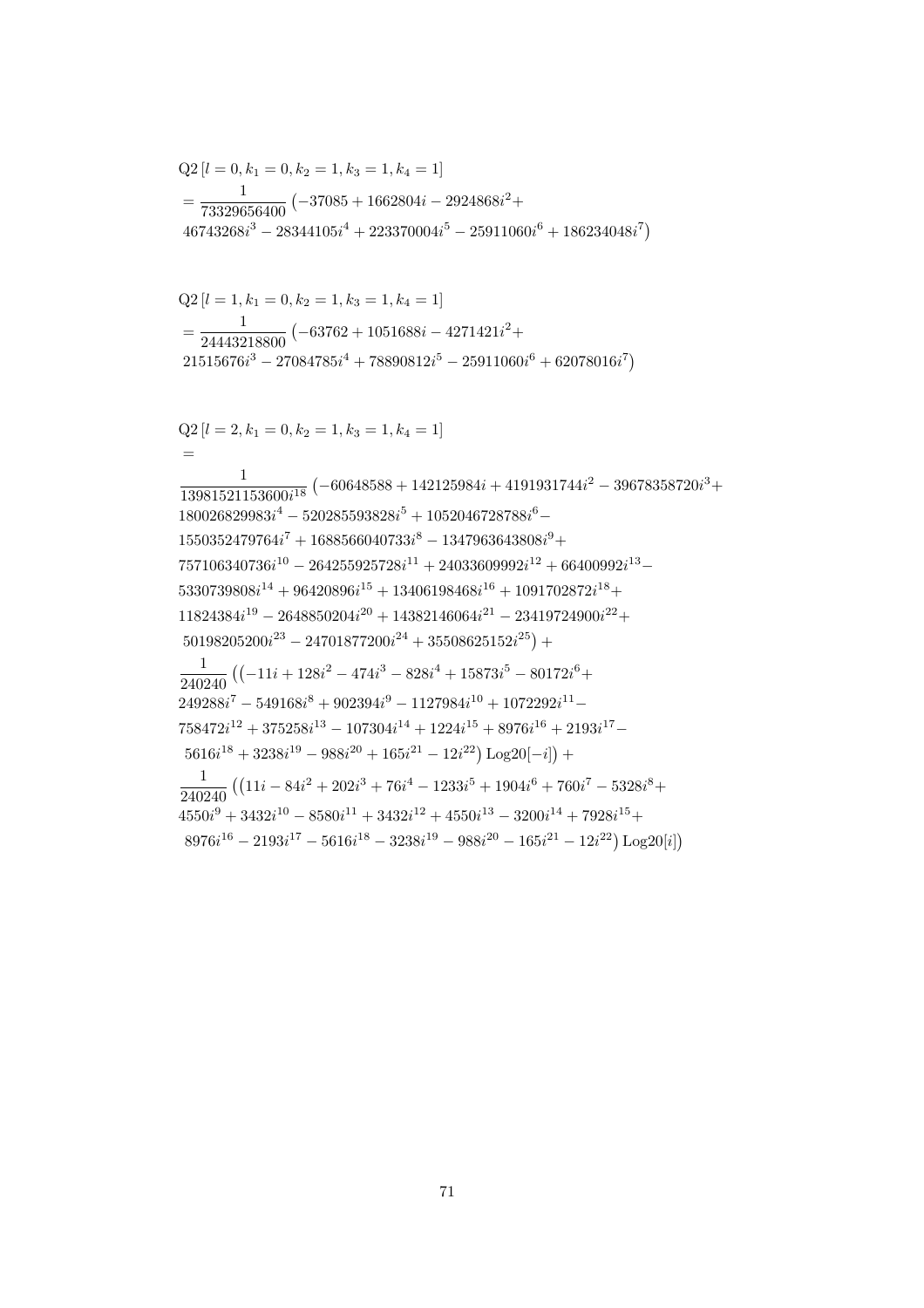$Q2$  [ $l = 4, k_1 = 0, k_2 = 1, k_3 = 1, k_4 = 1$ ]  $=\frac{}{94741916068800i^{20}}$  $(977728752 - 22522067568i + 235569121788i^2 - 1503637431296i^3 +$  $6607042181740i<sup>4</sup> - 21306030717972i<sup>5</sup> + 52367617827525i<sup>6</sup> 100381383864300i^{7} + 152012970871740i^{8} - 182740337705580i^{9} +$  $173803686754611i^{10} - 128951916909408i^{11} + 72185096680288i^{12} 28039756781376i^{13} + 5400344326440i^{14} + 1450072344672i^{15} 1843777657080i^{16} + 840886634016i^{17} - 278388913140i^{18} + 407726738532i^{20} 612357813552i^{21} + 539536804632i^{22} - 188728657104i^{23} - 183151523340i^{24} +$  $460461466608i^{25} - 301293805680i^{26} + 240614390016i^{27}) + \frac{1}{1627920}$  $((-588 + 12379i - 122764i^2 + 762498i^3 - 3325380i^4 + 10816719i^5 - 27197892i^6 +$  $54039192i^7 - 85946424i^8 + 110068710i^9 - 113440184i^{10} + 93335372i^{11} 60163272i^{12} + 29230854i^{13} - 9806280i^{14} + 1697688i^{15} + 158916i^{16} - 113601$  $i^{17} - 34428i^{18} + 40450i^{19} - 14260i^{20} + 2475i^{21} - 180i^{22})\log(20[-i]) +$  $\frac{1}{1627920} \left( \left( 252 - 3755i + 25200i^2 - 98610i^3 + 238260i^4 - 316863i^5 + \right. \right.$  $969000i^7 - 2209320i^8 + 2645370i^9 - 1478048i^{10} - 755820i^{11} +$  $2519400i^{12} - 2781030i^{13} + 1860480i^{14} - 767448i^{15} + 158916i^{16} +$  $113601i^{17} - 34428i^{18} - 40450i^{19} - 14260i^{20} - 2475i^{21} - 180i^{22}) Log20[i]$ 

 $=\frac{1}{64823416257600i^{20}}\left(-302630328-997332336i+59523900436i^2-\right.$  $573147006432i^3 + 3058516791330i^4 - 11002941289340i^5 +$  $28946700120195i^{6} - 58106577171060i^{7} + 91082257883430i^{8} 112671318371700i<sup>9</sup> + 109981251818037i<sup>10</sup> - 83676392272096i<sup>11</sup> +$  $48081885517776i^{12} - 19374462796992i^{13} + 4333881109640i^{14} +$  $38985668064i^{15} - 625232478360i^{16} + 34422259872i^{17} + 284293325940i^{18} +$  $56884831588i^{20} - 67914357264i^{21} + 61421333064i^{22} + 26473384912i^{23} 128637288780i^{24} + 268015182864i^{25} - 160337639280i^{26} + 164630898432i^{27}) +$  $\frac{1}{371280} \left( \left( -12 + 591i - 9036i^2 + 74842i^3 - 404020i^4 + 1554291i^5 - 4481268i^6 + \right. \right.$  $9980088i<sup>7</sup> - 17477496i<sup>8</sup> + 24280590i<sup>9</sup> - 26779896i<sup>10</sup> + 23255388i<sup>11</sup> 15560168i^{12} + 7649966i^{13} - 2454120i^{14} + 305592i^{15} + 100164i^{16} 18909i^{17} - 34812i^{18} + 25050i^{19} - 8100i^{20} + 1375i^{21} - 100i^{22})\text{Log }20[-i] +$  $\frac{1}{1113840} \left( \left( 140 - 1245i + 3360i^2 + 4130i^3 - 48300i^4 + 124695i^5 - \right. \right.$  $114240i^6 - 136680i^7 + 507960i^8 - 541450i^9 + 649740i^{11} - 733720i^{12} +$  $239190i^{13} + 248880i^{14} - 280296i^{15} + 300492i^{16} + 56727i^{17} 104436i^{18} - 75150i^{19} - 24300i^{20} - 4125i^{21} - 300i^{22}) Log20[i]$ 

 $Q2[l = 3, k_1 = 0, k_2 = 1, k_3 = 1, k_4 = 1]$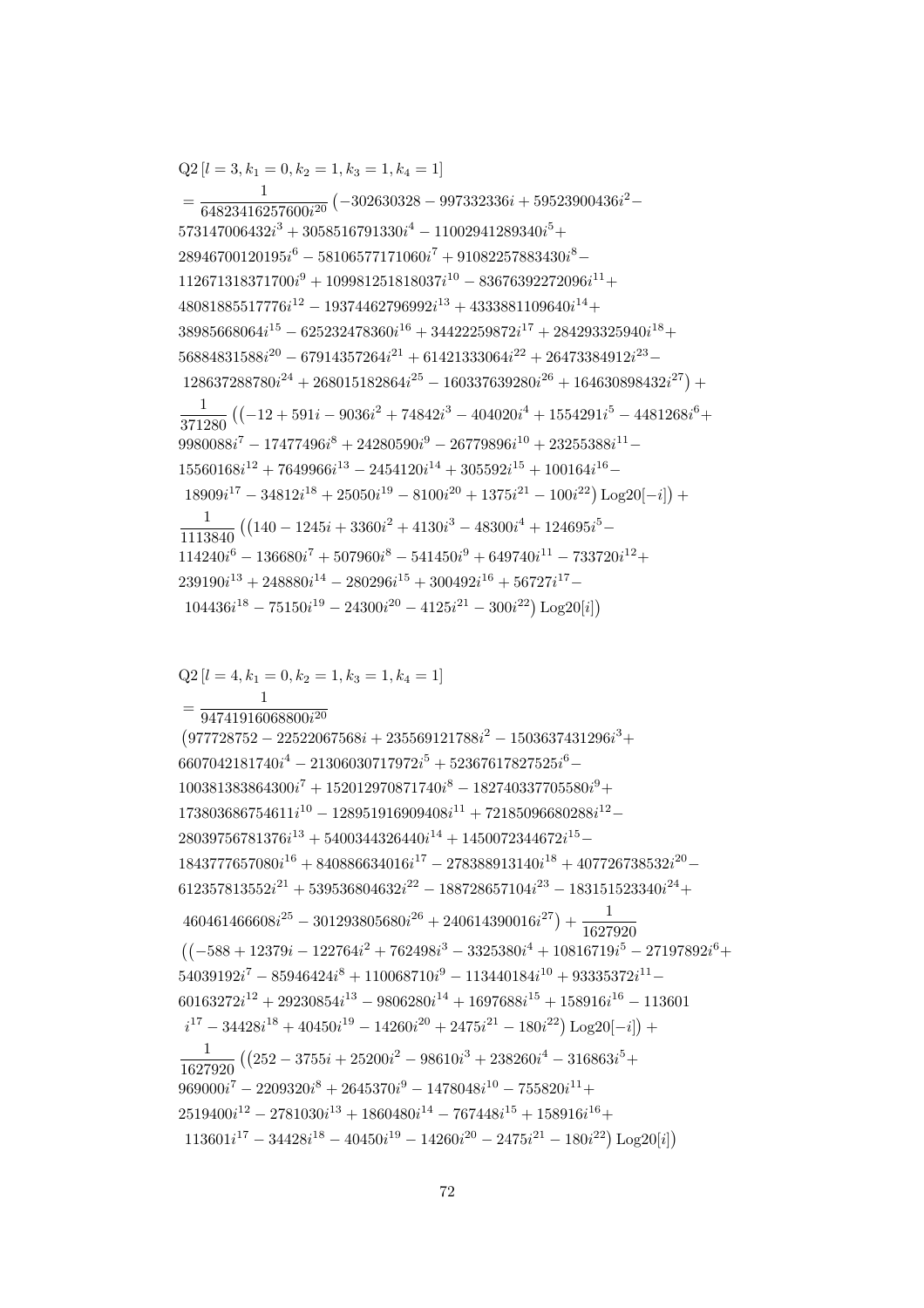$=\frac{1}{2810970162000i^8(1+i)^6}$  $(94962 - 1927664i + 17685219i^2 - 95889010i^3 + 333553379i^4 - 733618272i^5 +$  $807644058i^{6} + 559561324i^{7} - 3831777831i^{8} + 6482382750i^{9} 3332389615i^{10} - 6425822100i^{11} + 17935849460i^{12} - 6215482280i^{13} +$  $10230857700i^{14} + 54693769080i^{15} + 24647340155i^{16} + 77063110230i^{17} +$  $60316498925i^{18} + 40531881100i^{19} + 27934971540i^{20} + 7138971840i^{21}$ 

 $=\frac{1}{43245694800i^6(1+i)^4}$  $(4845 - 103632i + 998138i^2 - 5741784i^3 + 21891036i^4 - 57374456i^5 +$  $101128972i^{6} - 100763824i^{7} - 14216253i^{8} + 256021464i^{9} 455964489i^{10} + 574003916i^{11} - 183141663i^{12} + 263280264i^{13} +$  $418764427i^{14} + 160852708i^{15} + 240669884i^{16} + 109830336i^{17}$ 

 $=\frac{1042161076756800i^{20}(1+i)^2}{1042161076756800i^{20}(1+i)^2}$  $(1582989408 - 24818137344i + 176119891948i^2 - 733930036840i^3 +$  $1911450721180i<sup>4</sup> - 2830694762896i<sup>5</sup> + 460027134853i<sup>6</sup> + 8782242768134i<sup>7</sup> 23711688880605i^8 + 34964764669140i^9 - 31175356456545i^{10} +$  $11285224547870i^{11} + 11931927287665i^{12} - 23529449732800i^{13} +$  $19874195103400i^{14} - 8746114769392i^{15} - 976825920488i^{16} +$  $6396301495584i^{17} - 9349446729084i^{18} + 11649009540168i^{19} 13822146724868i^{20} + 14457993280592i^{21} - 11559841083932i^{22} +$  $5354934960584i^{23} + 2134674746512i^{24} - 4784021809336i^{25} + 6491955660036$  $i^{26} + 555649576944i^{27} + 1242788748432i^{28} + 2646758290176i^{29}) +$  $\frac{1}{1193808} \left( \left( -48 + 935i - 8624i^2 + 50050i^3 - 204820i^4 + 627627i^5 - \right. \right.$  $1492260i^6 + 2813976i^7 - 4263600i^8 + 5222910i^9 - 5173168i^{10} +$  $4115020i^{11} - 2586584i^{12} + 1243550i^{13} - 426360i^{14} + 85272i^{15} 4389i^{17} + 770i^{19} - 308i^{20} + 55i^{21} - 4i^{22}) \log(20[-i]) +$  $\frac{1}{17907120} \left( \left( 176 - 3465i + 32340i^2 - 190190i^3 + 790020i^4 - 2462229i^5 + \right. \right.$  $5969040i^6 - 11511720i^7 + 17907120i^8 - 22632610i^9 + 23279256i^{10} 19399380i^{11} + 12932920i^{12} - 6715170i^{13} + 2558160i^{14} - 596904i^{15} +$  $65835i^{17} - 11550i^{19} - 4620i^{20} - 825i^{21} - 60i^{22}) \text{Log }20[i]$ 

$$
Q2[l = 5, k_1 = 0, k_2 = 1, k_3 = 1, k_4 = 1]
$$

 $Q2[l = 6, k_1 = 0, k_2 = 1, k_3 = 1, k_4 = 1]$ 

 $Q2[l = 7, k_1 = 0, k_2 = 1, k_3 = 1, k_4 = 1]$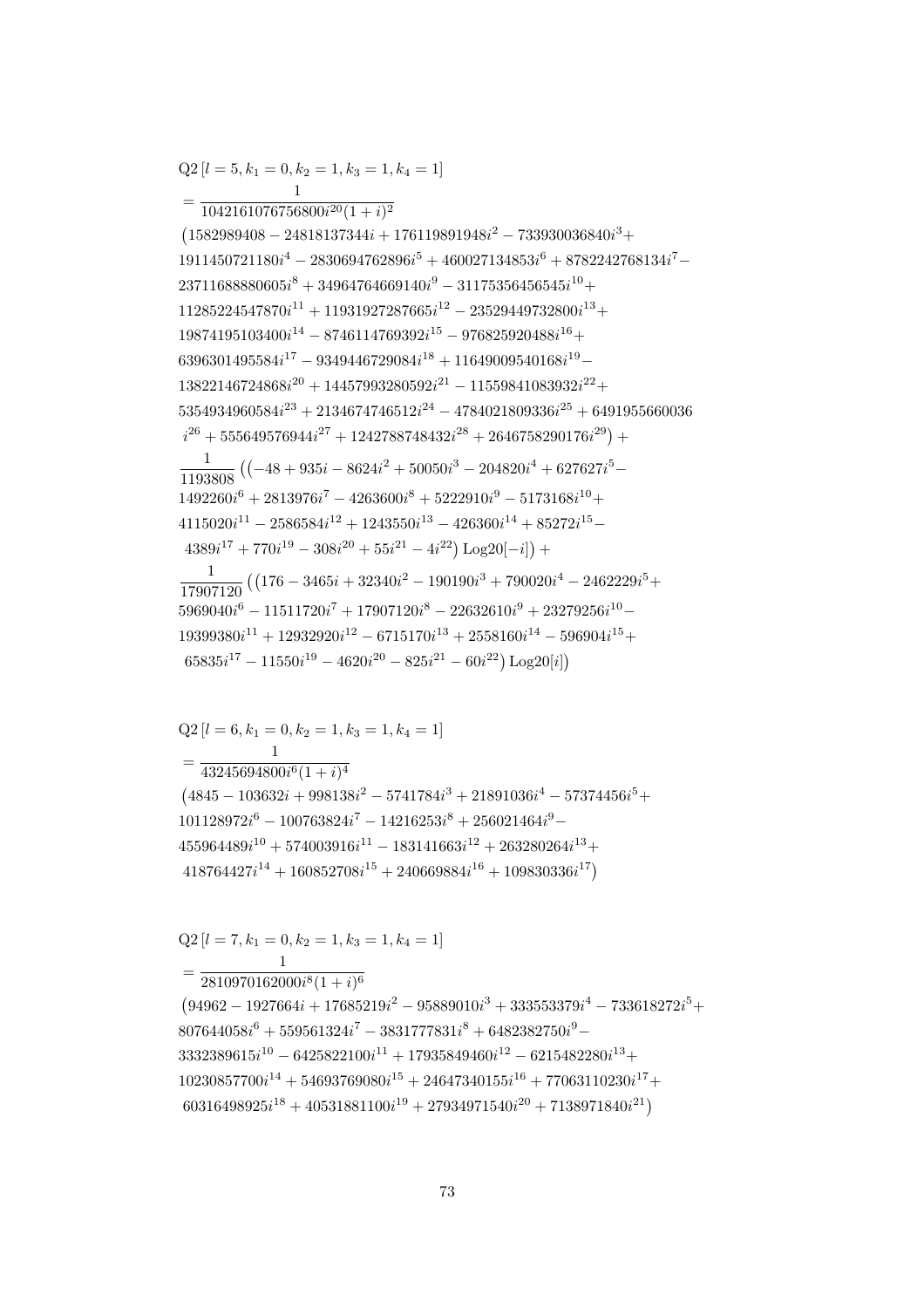$$
=\frac{1}{12221609400}\left(-11310i+506464i^2-1473843i^3+\right.
$$
  
\n7054320i<sup>4</sup> - 7792603i<sup>5</sup> + 15519504i<sup>6</sup> - 6209352i<sup>7</sup> + 4434144i<sup>8</sup>\right)  
\nQ2 [l = 2, k<sub>1</sub> = 1, k<sub>2</sub> = 1, k<sub>3</sub> = 1, k<sub>4</sub> = 1]  
\n
$$
=\frac{1}{3495380288400i^{17}}
$$
  
\n(94342248 - 1235025792i + 7440633200i<sup>2</sup> - 27295107840i<sup>3</sup> + 67953218333i<sup>4</sup> -  
\n121076331376i<sup>5</sup> + 158541178125i<sup>6</sup> - 154043859376i<sup>7</sup> + 110595558920i<sup>8</sup> -  
\n57640716624i<sup>9</sup> + 21362011768i<sup>10</sup> - 6287669360i<sup>11</sup> + 4024024392i<sup>12</sup> +  
\n110893680i<sup>13</sup> + 5004168312i<sup>14</sup> + 268336848i<sup>15</sup> + 241428356i<sup>16</sup> + 832678496i<sup>17</sup> -  
\n1642982484i<sup>18</sup> + 3315261664i<sup>19</sup> - 5698069806i<sup>20</sup> + 8588936928i<sup>21</sup> -  
\n8450168870i<sup>22</sup> + 7820351968i<sup>23</sup> - 2959791120i<sup>24</sup> + 1

$$
=\frac{1}{36664828200}(-19287i+1511640i^2-1604869i^3+14108640i^4-2825091i^5+28821936i^6-6209352i^7+13302432i^8)
$$

 $Q2[l = 0, k_1 = 1, k_2 = 1, k_3 = 1, k_4 = 1]$ 

 $Q2[l = 1, k_1 = 1, k_2 = 1, k_3 = 1, k_4 = 1]$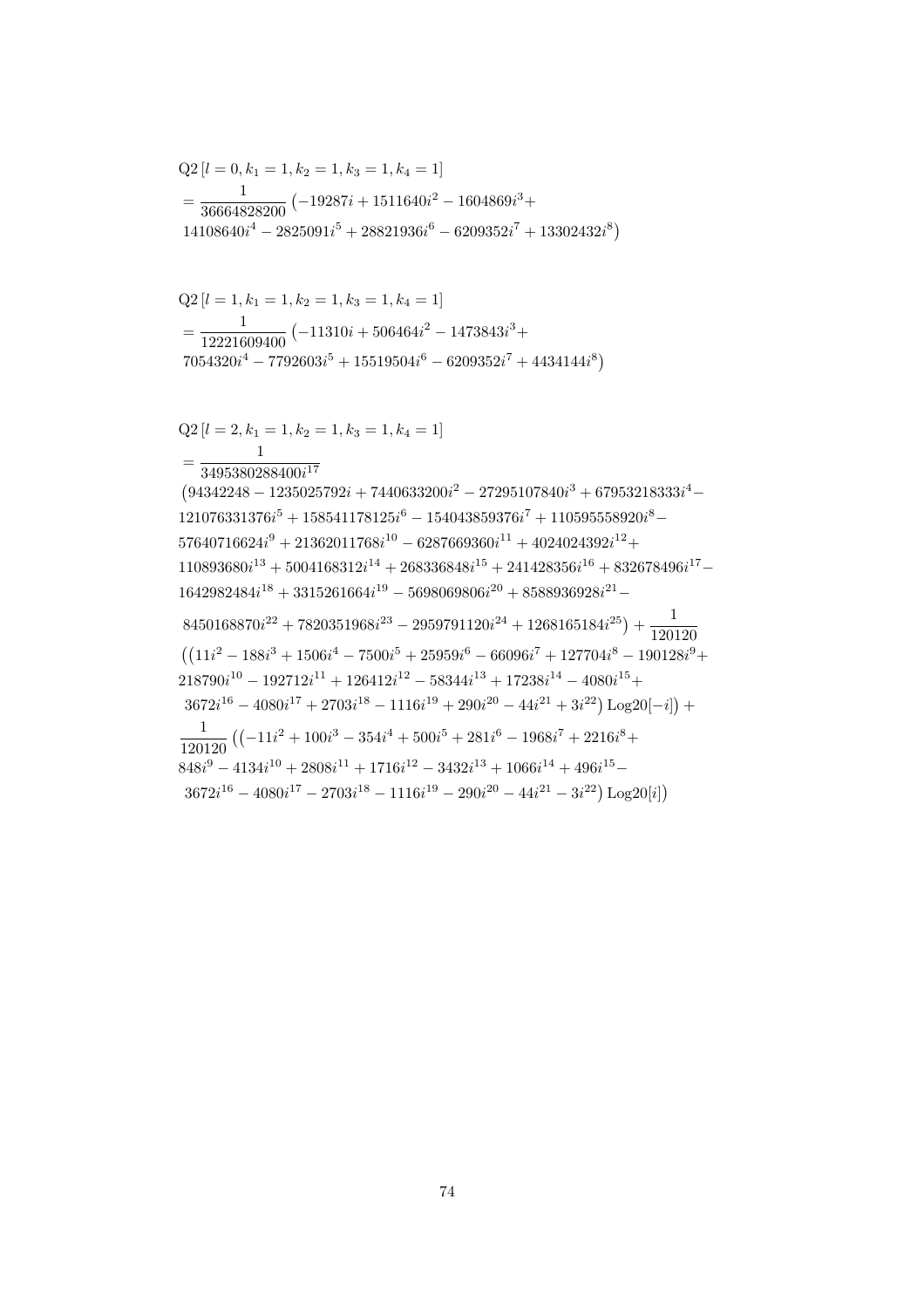$Q2[l = 3, k_1 = 1, k_2 = 1, k_3 = 1, k_4 = 1]$  $=\frac{16205854064400i^{19}}{16205854064400i^{19}}$  $(828251424 - 12614906304i + 90434624280i^2 - 406349863920i^3 +$  $1286155084214i^4 - 3055388331996i^5 + 5663275490301i^6 - 8386523352504i^7 +$  $10035824586750i^8 - 9692499658512i^9 + 7430458535672i^{10} 4346871263472i^{11} + 1779476985192i^{12} - 394438456720i^{13} 20265128664i^{14} + 65887525872i^{15} + 31153964244i^{16} + 95796254736i^{17} 98480654220i^{18} + 137715509984i^{19} - 158410450770i^{20} +$  $171953081040i^{21} - 168714956774i^{22} + 146101013760i^{23} 100957724322i^{24} + 59776695264i^{25} - 19211735088i^{26} + 5879674944i^{27}) +$  $\frac{1}{556920} \left( \left( 26 - 708i + 8493i^2 - 61196i^3 + 300810i^4 - 1079388i^5 + 2943159i^6 - \right. \right.$  $6249744i^7 + 10482948i^8 - 13973320i^9 + 14775618i^{10} - 12257544i^{11} +$  $7780084i^{12} - 3590808i^{13} + 1081710i^{14} - 172176i^{15} + 46818i^{16} 73908i^{17} + 59681i^{18} - 26700i^{19} + 7170i^{20} - 1100i^{21} + 75i^{22})\text{Log }20[-i]) +$  $\frac{1}{556920} \left( \left(-26 + 84i + 1011i^2 - 8204i^3 + 24630i^4 - 26292i^5 - 44727i^6 + \right. \right.$  $193392i^7 - 266628i^8 + 76840i^9 + 287742i^{10} - 461448i^{11} + 253708i^{12} +$  $90168i^{13} - 233070i^{14} + 146064i^{15} - 46818i^{16} - 73908i^{17} 59681i^{18} - 26700i^{19} - 7170i^{20} - 1100i^{21} - 75i^{22}$  Log20[i])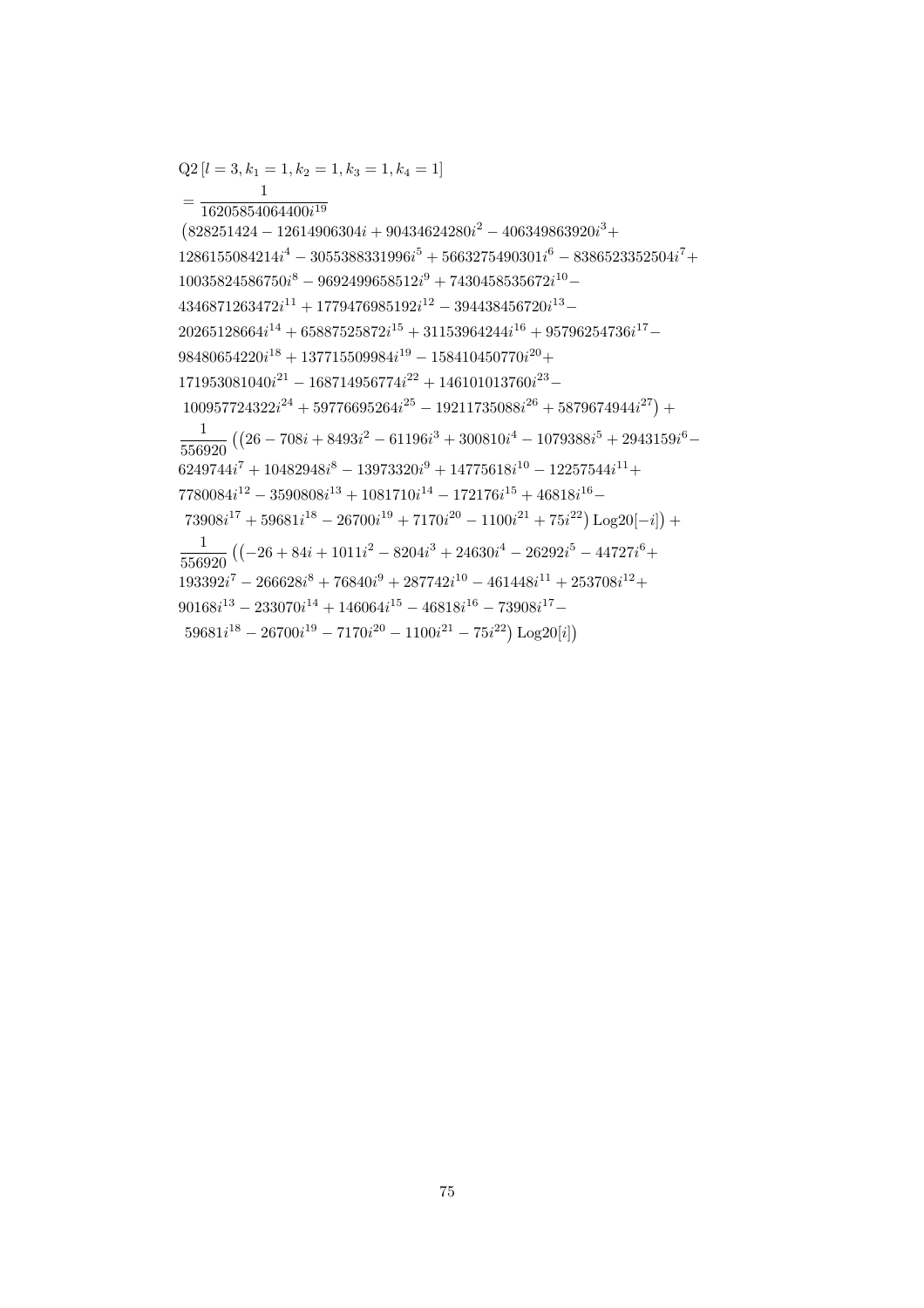$Q2[l = 4, k_1 = 1, k_2 = 1, k_3 = 1, k_4 = 1]$  $=\frac{1}{23685479017200i^{19}}$  $(836215380 - 14494399920i + 117987569700i^2 - 598544906960i^3 +$  $2116755760119i<sup>4</sup> - 5528192706036i<sup>5</sup> + 11009870596956i<sup>6</sup> - 17003002888872$  $i^7 + 20453116516065i^8 - 18981224422224i^9 + 13116630350808i^{10} 5993458133328i^{11} + 698381411296i^{12} + 1823522727600i^{13} 2476669348080i^{14} + 2466117263664i^{15} - 2373233834556i^{16} +$  $2340165651408i^{17} - 2186876739060i^{18} + 1980050910048i^{19} 1683763347906i^{20} + 1323724682736i^{21} - 938540258262i^{22} + 585911664000i^{23} 305236226754i^{24} + 133197251616i^{25} - 36101172528i^{26} + 8593371072i^{27}) +$  $\frac{1}{813960} \left( \left( 126 - 2604i + 25379i^2 - 155028i^3 + 665190i^4 - 2128836i^5 + 5264577i^6 - \right. \right.$  $10279152i^7 + 16042764i^8 - 20116440i^9 + 20230782i^{10} - 16157752i^{11} +$  $10027212i^{12} - 4627944i^{13} + 1443810i^{14} - 232560i^{15} + 5814i^{16} 23484i^{17} + 29583i^{18} - 15060i^{19} + 4238i^{20} - 660i^{21} + 45i^{22})\text{Log}20[-i] +$  $\frac{1}{813960} \left( \left(-126 + 1764i - 10819i^2 + 36468i^3 - 63270i^4 - 2964i^5 + \right. \right.$  $316863i^{6} - 883728i^{7} + 1321716i^{8} - 1046520i^{9} - 75582i^{10} + 1377272i^{11} 1965132i^{12} + 1604664i^{13} - 823650i^{14} + 232560i^{15} - 5814i^{16} 23484i^{17} - 29583i^{18} - 15060i^{19} - 4238i^{20} - 660i^{21} - 45i^{22}) Log20[i]$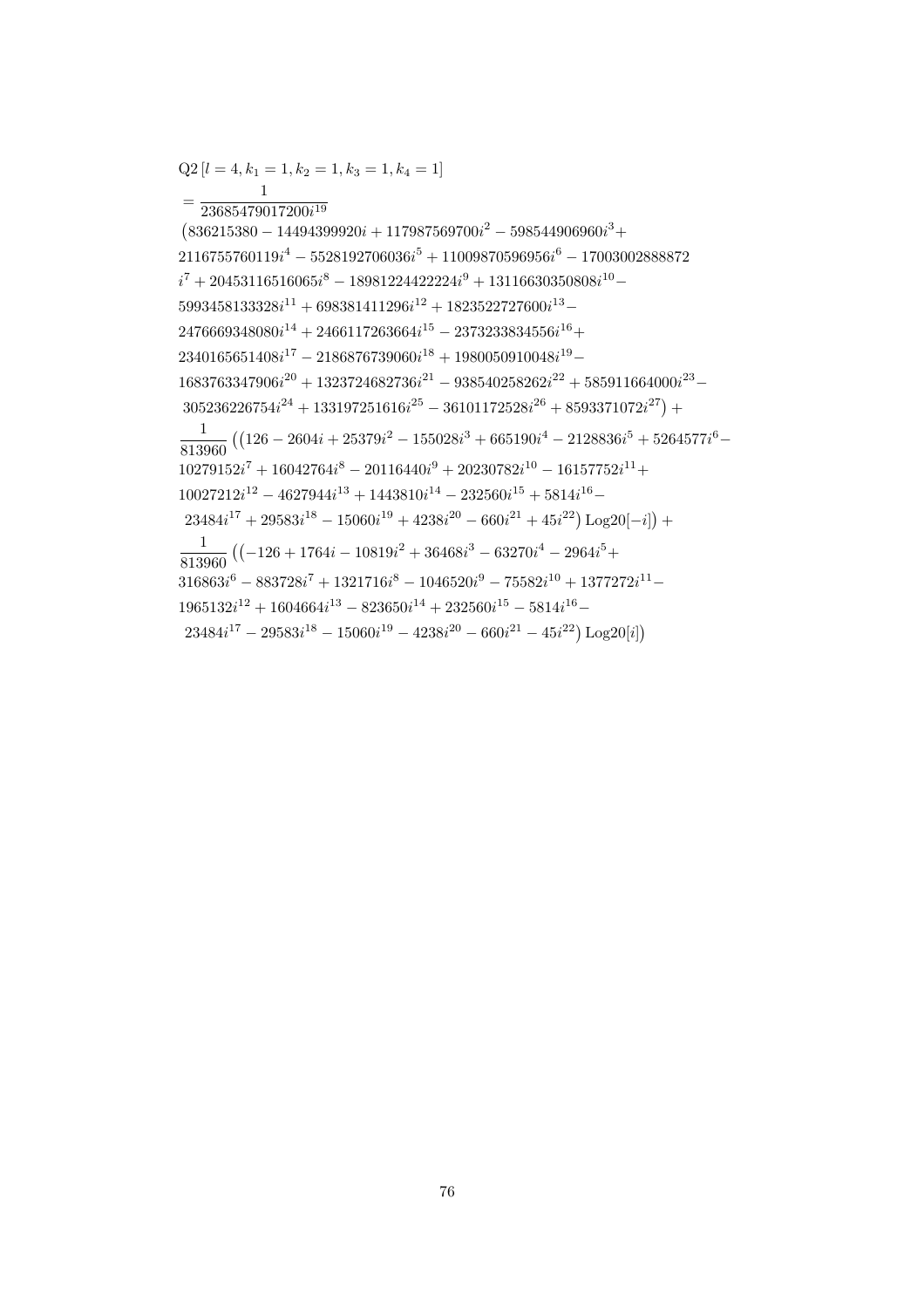$=\frac{1405485081000i^7(1+i)^6}{1405485081000i^7(1+i)^6}$  $(81396 - 1426368i + 11327610i^2 - 52986212i^3 + 156499314i^4 - 276064224i^5 +$  $160852062i^{6} + 539326020i^{7} - 1661300025i^{8} + 1994035854i^{9} 49815576i^{10} - 3059499150i^{11} + 5382999955i^{12} + 1514020080i^{13} 4482407325i^{14} + 22094976450i^{15} - 11339922990i^{16} + 21668037570i^{17} 4105905605i^{18} + 6368733120i^{19} - 510818040i^{20} + 509926560i^{21})$ 

 $46870544i^{6} - 34290168i^{7} - 37300899i^{8} + 174210924i^{9} 308744571i^{10} + 414074520i^{11} - 350308929i^{12} + 310516468i^{13} 129045663i^{14} + 93308240i^{15} - 16224936i^{16} + 7845024i^{17}$ 

 $Q2[l = 6, k_1 = 1, k_2 = 1, k_3 = 1, k_4 = 1]$ 

 $Q2[l = 7, k_1 = 1, k_2 = 1, k_3 = 1, k_4 = 1]$ 

 $=\frac{1}{21622847400i^5(1+i)^4}$  $(5814 - 101592i + 821406i^2 - 4048176i^3 + 13419766i^4 - 30800328i^5 +$ 

 $=\frac{130270134594600i^{19}(1+i)^2}{1}$  $(-208288080 + 3626663040i - 29501862390i^2 + 148430662380i^3 514711425228i^4 + 1294761672204i^5 - 2410863049518i^6 + 3295421661840i^7 3112415683440i^{8} + 1533257939472i^{9} + 697881716084i^{10} 2246436464888i^{11} + 2348764229240i^{12} - 1361440671800i^{13} +$  $179902161428i^{14} + 632089330576i^{15} - 1084924353744i^{16} +$  $1441925473296i^{17} - 1898809374462i^{18} + 2547180208028i^{19} 3287889079388i^{20} + 3958809136628i^{21} - 4269138654451i^{22} +$  $4035601339462i^{23} - 3215821742518i^{24} + 2245986647982i^{25} 1169921895153i^{26} + 609578488992i^{27} - 148153022424i^{28} + 47263540896i^{29}$  $\frac{1}{8953560} \left( \left( 136 - 2640i + 24255i^2 - 140140i^3 + 570570i^4 - 1738044i^5 + \right. \right.$  $4103715i<sup>6</sup> - 7674480i<sup>7</sup> + 11511720i<sup>8</sup> - 13927760i<sup>9</sup> + 13579566i<sup>10</sup> 10581480i^{11} + 6466460i^{12} - 2984520i^{13} + 959310i^{14} - 170544i^{15} +$  $7315i^{18} - 4620i^{19} + 1386i^{20} - 220i^{21} + 15i^{22}) \text{Log }20[-i]) +$  $\frac{1}{8953560} \left( (-136 + 2640i - 24255i^2 + 140140i^3 - 570570i^4 + 1738044i^5 - \right.$  $4103715i^6 + 7674480i^7 - 11511720i^8 + 13927760i^9 - 13579566i^{10} +$  $10581480i^{11} - 6466460i^{12} + 2984520i^{13} - 959310i^{14} + 170544i^{15} 7315i^{18} - 4620i^{19} - 1386i^{20} - 220i^{21} - 15i^{22})$  Log20[i])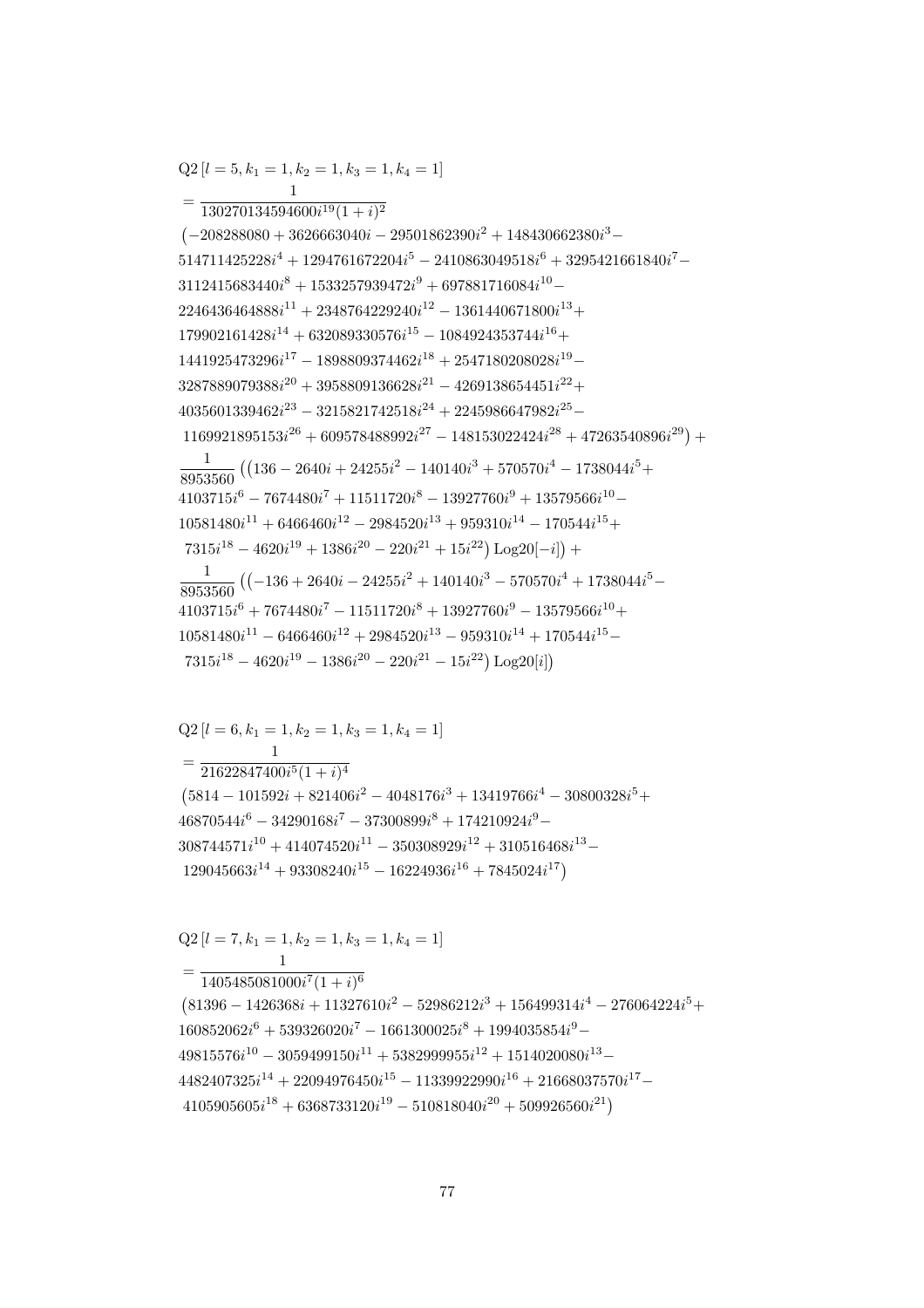$Q3[l = 4, k_1 = 0, k_2 = 0, k_3 = 0, k_4 = 0]$  $=$  $\overline{1}$  $\frac{1}{32590958400i^4(1+i)^2}\left(-52378326-404972568i-721062342i^2-363447084i^3+\right.$  $59572149i^4 + 98552496i^5 + 215017813i^6 + 810965470i^7 +$  $2236347630i^8 + 4396123072i^9 + 6272640088i^{10} + 6476362344i^{11} +$  $4698188748i^{12} + 2210157216i^{13} + 538748496i^{14}) +$  $\left( 2907i^{16} + 19722i^{17} + 21318i^{18} - 120i^{19} - 3092i^{20} - 880i^{21} - 80i^{22} \right) \text{Log}20[i]$  $90440$ 

$$
\begin{aligned} \text{Q3}\left[l=3,k_1=0,k_2=0,k_3=0,k_4=0\right] \\ & = \frac{1}{97772875200i^6}\left(80582040+87085152i-1532496042i^2-\\ 1832464788i^3+90380598i^4+257629680i^5+177379745i^6+\\ 29942110i^7+600370650i^8+1691791480i^9+4027685360i^{10}+\\ 5912056872i^{11}+6311883828i^{12}+4079536512i^{13}+1616245488i^{14}\right)+\\ & \frac{1}{185640}\left(\left(-3060i^{14}-6528i^{15}+54723i^{16}+130842i^{17}+69638i^{18}-13400i^{19}-16740i^{20}-4400i^{21}-400i^{22}\right)\text{Log}20[i]\right) \end{aligned}
$$

$$
Q3 [l = 2, k_1 = 0, k_2 = 0, k_3 = 0, k_4 = 0]
$$
  
= 
$$
\frac{1}{16295479200i^6}
$$
  
(22221108 - 5157936i - 63281820i<sup>2</sup> - 37508408i<sup>3</sup> + 7740341i<sup>4</sup> + 10548216i<sup>5</sup> +  
4907812i<sup>6</sup> + 19264112i<sup>7</sup> + 109000806i<sup>8</sup> + 364295012i<sup>9</sup> + 805580962i<sup>10</sup> +  
1208175648i<sup>11</sup> + 1230064750i<sup>12</sup> + 793515392i<sup>13</sup> + 269374248i<sup>14</sup>) +  

$$
\frac{1}{10010} ((-273i^{14} - 224i^{15} + 845i^{16} + 1278i^{17} + 389i^{18} -230i19 - 177i20 - 44i21 - 4i22) Log20[i])
$$

$$
Q3 [l = 1, k_1 = 0, k_2 = 0, k_3 = 0, k_4 = 0]
$$
  
=  $\frac{1}{5431826400}$  (681183 + 8425842*i* + 47140058*i*<sup>2</sup> + 156679012*i*<sup>3</sup> + 340812500*i*<sup>4</sup> + 501530764*i*<sup>5</sup> + 493770746*i*<sup>6</sup> + 302369344*i*<sup>7</sup> + 89791416*i*<sup>8</sup>)

$$
Q3 [l = 0, k_1 = 0, k_2 = 0, k_3 = 0, k_4 = 0]
$$
  
= 
$$
\frac{1}{97772875200}
$$
  

$$
(17497207 + 213996674i + 1180193754i2 + 3849919976i3 + 8165874340i4 + 11597731632i5 + 10834338612i6 + 6124204032i7 + 1616245488i8)
$$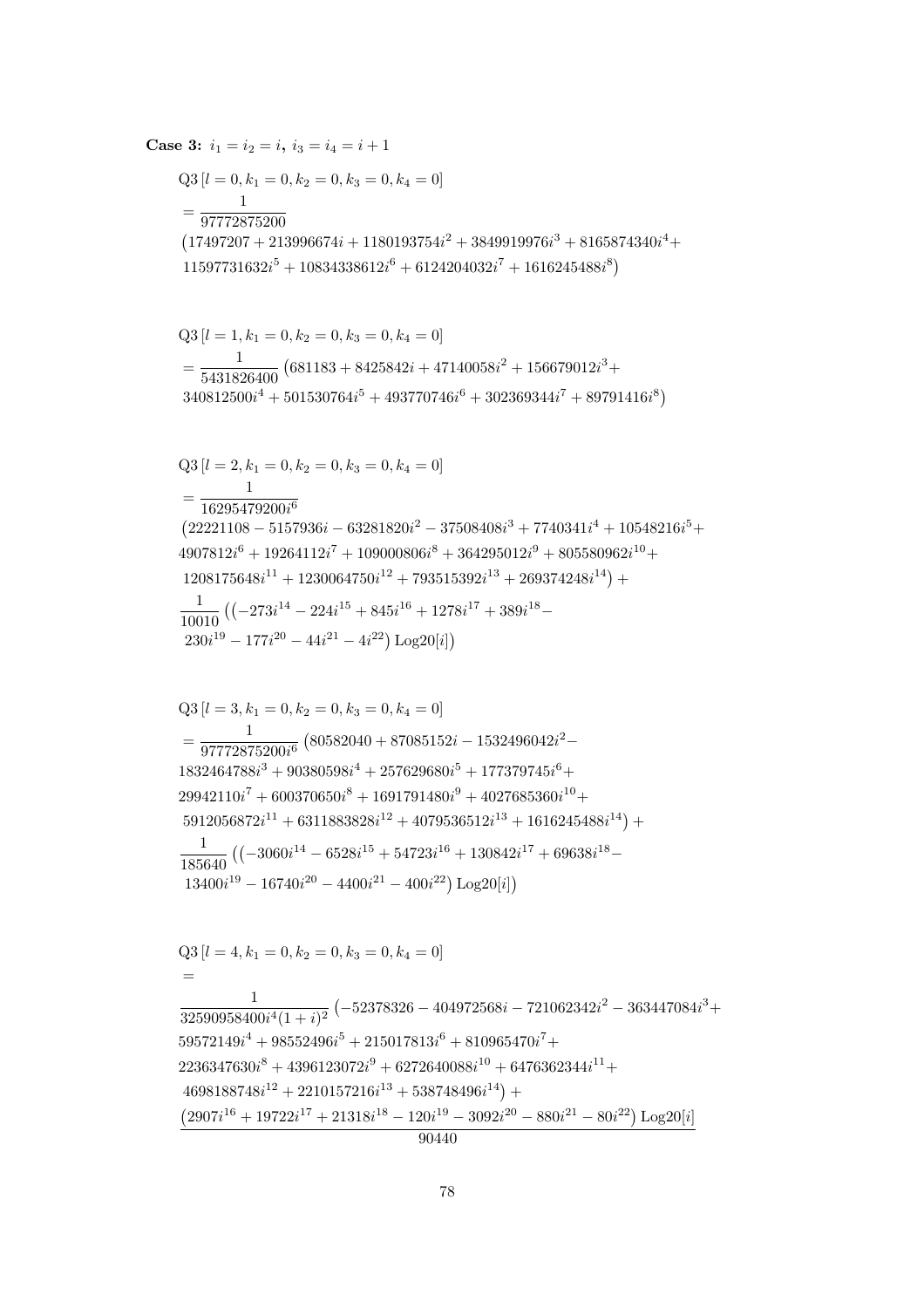$$
Q3 [l = 0, k_1 = 0, k_2 = 0, k_3 = 0, k_4 = 1]
$$
  
= 
$$
\frac{1}{293318625600}
$$
  

$$
(-9420775 - 119057934i - 679211340i^2 - 2294538776i^3 - 5046032445i^4 - 7439442210i^5 - 7222313592i^6 - 4247010720i^7 - 1167288408i^8)
$$

 $=\frac{1}{32590958400}\left(-723750-9257340i-53619475i^2-184738204i^3-\right.\\ \left. +17136545i^4-638172570i^5-654288180i^6-417987840i^7-129698712i^8\right)$ 

$$
Q3 [l = 0, k_1 = 0, k_2 = 0, k_3 = 0, k_4 = 1]
$$
  
= 
$$
\frac{1}{293318625600}
$$
  
(-9420775 - 119057934i - 679211340i<sup>2</sup> - 2294538776i<sup>3</sup> - 5046032445i<sup>4</sup> -

$$
=\frac{1}{1249320072000(1+i)^8}\left(50902047+1047075594i+10198615802i^2+62484512936i^3+269765250066i^4+\\871091019084i^5+2178675364080i^6+4310767069200i^7+6829235283945i^8+\\8706128907630i^9+8919537468930i^{10}+7284506731080i^{11}+4663585794480i^{12}+\\2271881875320i^{13}+798726706300i^{14}+182508540160i^{15}+20652025680i^{16}\right)
$$

$$
=\frac{1}{28830463200(1+i)^6}
$$
\n
$$
(1331897 + 24719620i + 215784435i^2 + 1175671610i^3 + 4472587933i^4 + 12587691168i^5 + 27077215635i^6 + 45321215490i^7 + 59464765800i^8 + 61052582392i^9 + 48469381292i^{10} + 28997038860i^{11} + 12441569170i^{12} + 3459536720i^{13} + 476585208i^{14})
$$

 $Q3[l = 6, k_1 = 0, k_2 = 0, k_3 = 0, k_4 = 0]$ 

 $Q3[l = 7, k_1 = 0, k_2 = 0, k_3 = 0, k_4 = 0]$ 

 $Q3[l = 1, k_1 = 0, k_2 = 0, k_3 = 0, k_4 = 1]$ 

$$
Q3 [l = 5, k_1 = 0, k_2 = 0, k_3 = 0, k_4 = 0]
$$
  
=  

$$
\frac{1}{537750813600i^2(1 + i)^4} (-263603340 - 804683880i - 792783589i^2 + 223734990i^3 +
$$
  
3724483651i<sup>4</sup> + 17466562548i<sup>5</sup> + 57258228672i<sup>6</sup> + 137080260108i<sup>7</sup> +  
245998634266i<sup>8</sup> + 334736471388i<sup>9</sup> + 344547508448i<sup>10</sup> +  
263409644652i<sup>11</sup> + 143302431294i<sup>12</sup> + 50497737312i<sup>13</sup> + 8889350184i<sup>14</sup>) +  

$$
\frac{(7315i^{18} + 770i^{19} - 693i^{20} - 220i^{21} - 20i^{22}) \log 20[i]}{746130}
$$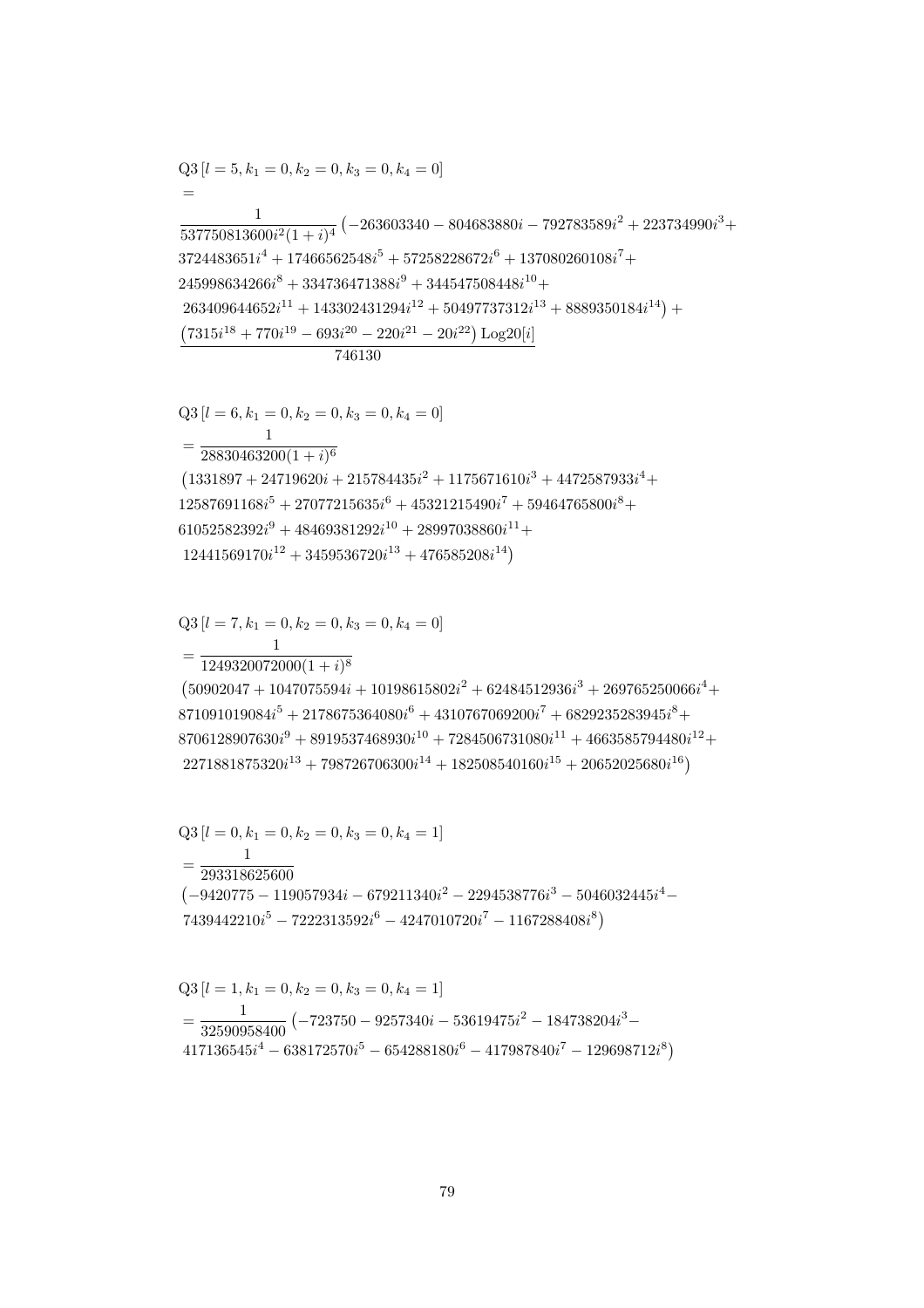$Log20[i]$  ${\rm Q3}\left[l=5,k_1=0,k_2=0,k_3=0,k_4=1\right]$  $\mathbf{1}$  $=\frac{1}{3226504881600i^2(1+i)^4}$  $(659008350 + 2025583560i + 2064676120i^2 + 157990408i^3 4169995593i^4 - 19726718920i^5 - 66246497305i^6 - 163096848750i^7 - \\$  $301203444773i^8 - 421960158092i^9 - 447271870155i^{10} - 352133438910i^{11} 197172953340i^{12} - 71396199072i^{13} - 12840172488i^{14} +$  $\left(-7315 i^{18} - 924 i^{19} + 693 i^{20} + 242 i^{21} + 24 i^{22}\right) \textrm{Log} 20 [i]$ 

$$
Q3 [l = 4, k_1 = 0, k_2 = 0, k_3 = 0, k_4 = 1]
$$
\n
$$
= \frac{1}{97772875200i^4(1 + i)^2} (52378326 + 450161712i + 866575710i^2 + 476143668i^3 - 57894291i^4 - 104205780i^5 - 132466085i^6 - 464379450i^7 - 1317390285i^8 - 2677212020i^9 - 3950065059i^{10} - 4222772838i^{11} - 3172273440i^{12} - 1547035632i^{13} - 389096136i^{14}) + 4710i^2 (1 - 2907i^{16} - 22230i^{17} - 27018i^{18} - 720i^{19} + 3865i^{20} + 1210i^{21} + 120i^{22})
$$
\n
$$
L_{\text{QQ}}[Q(5)]
$$

$$
Q3 [l = 3, k1 = 0, k2 = 0, k3 = 0, k4 = 1]
$$
  
= 
$$
\frac{1}{293318625600i^{6}} (-80582040 - 130062240i + 1566990810i^{2} + 2253917820i^{3} + 34008282i^{4} - 350713440i^{5} - 186849625i^{6} - 16664010i^{7} - 345621870i^{8} - 975811600i^{9} - 2442230265i^{10} - 3710910330i^{11} - 4145672700i^{12} - 2791650240i^{13} - 1167288408i^{14}) +
$$
\frac{1}{556920} ((3060i^{14} + 8160i^{15} - 54315i^{16} - 148230i^{17} - 91198i^{18} + 12000i^{19} + 20925i^{20} + 6050i^{21} + 600i^{22}) Log20[i])
$$
$$

$$
Q3 [l = 2, k_1 = 0, k_2 = 0, k_3 = 0, k_4 = 1]
$$
  
= 
$$
\frac{1}{97772875200i^6}
$$
  

$$
(-44442216 + 1199520i + 133880712i^2 + 96589136i^3 - 11963868i^4 - 25937856i^5 - 10445400i^6 - 21502824i^7 - 123068319i^8 - 426138556i^9 - 979058847i^{10} - 1527198150i^{11} - 1621015552i^{12} - 1092256800i^{13} - 389096136i^{14}) +
$$
\frac{1}{120120} ((1092i^{14} + 1120i^{15} - 3324i^{16} - 5832i^{17} - 2199i^{18} + 948i^{19} + 885i^{20} + 242i^{21} + 24i^{22}) Log20[i])
$$
$$

1790712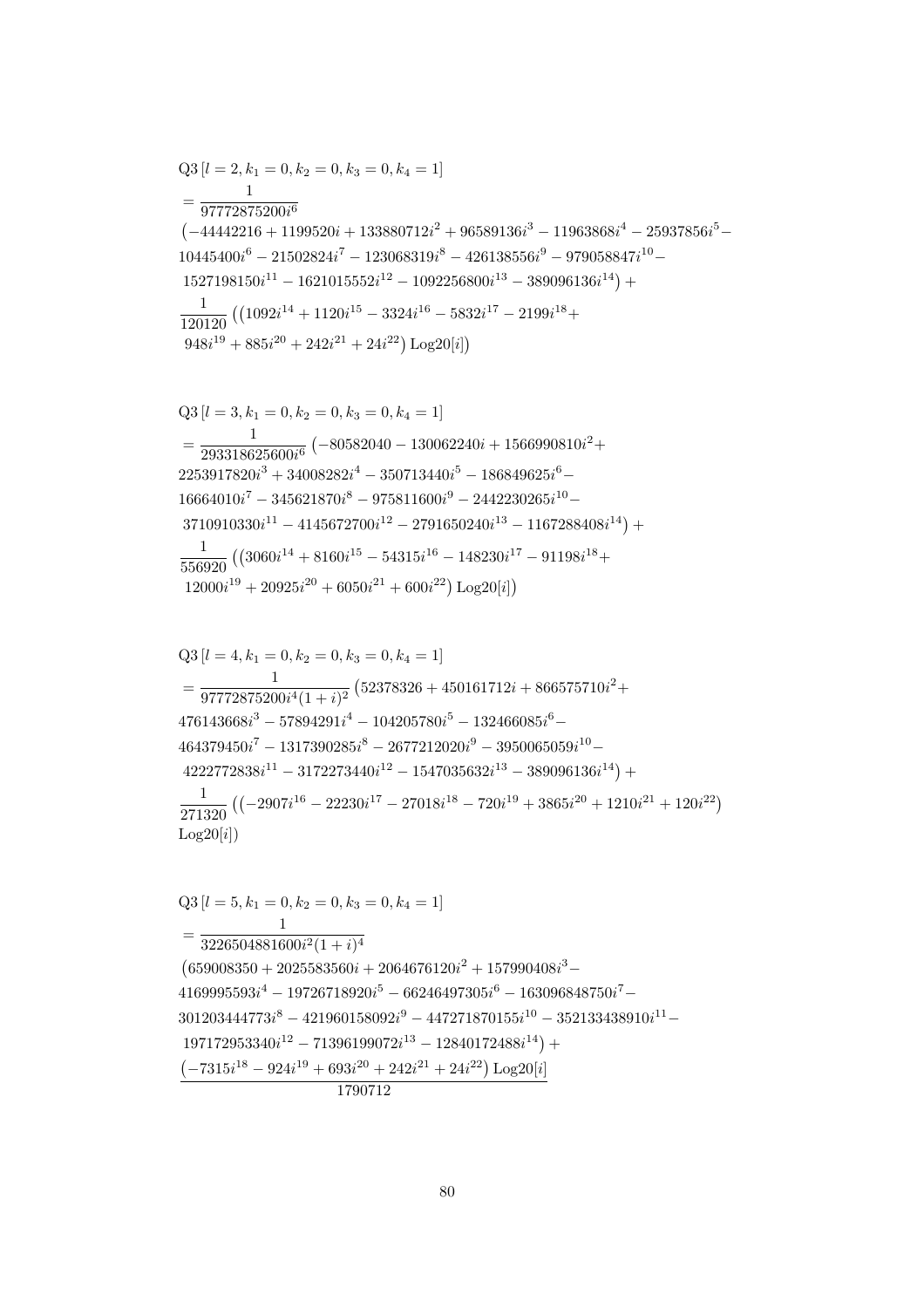$$
\begin{aligned}\n\mathcal{L}_{\mathcal{O}}[i] &= 2, \kappa_1 = 0, \kappa_2 = 0, \kappa_3 = 1, \kappa_4 = 1] \\
&= \frac{1}{48886437600i^6} \\
(7407036 + 1319472i - 23343040i^2 - 19893496i^3 + 994833i^4 + 5169906i^5 + 2086917i^6 + 2153340i^7 + 11867867i^8 + 42480851i^9 + 101028567i^{10} + 163345109i^{11} + 179994980i^{12} + 126128916i^{13} + 46835646i^{14}) + \\
&\frac{1}{60060} \left( \left( -182i^{14} - 224i^{15} + 540i^{16} + 1092i^{17} + 489i^{18} - 153i^{19} - 181i^{20} - 55i^{21} - 6i^{22} \right) \text{Log}20[i] \right)\n\end{aligned}
$$

$$
Q3 [l = 2, k_1 = 0, k_2 = 0, k_3 = 1, k_4 = 1]
$$

$$
Q3 [l = 1, k_1 = 0, k_2 = 0, k_3 = 1, k_4 = 1]
$$
  
= 
$$
\frac{1}{48886437600} (196587 + 2593842i + 15514282i^2 + 55260807i^3 + 129162285i^4 + 204830241i^5 + 218019186i^6 + 144849996i^7 + 46835646i^8)
$$

 $Q3[l = 0, k_1 = 0, k_2 = 0, k_3 = 1, k_4 = 1]$  $=\frac{1}{293318625600}\left(1706341+22245438i+131054917i^2+457731002i^3+\right.$  $1042021560i<sup>4</sup> + 1592484126i<sup>5</sup> + 1604989584i<sup>6</sup> + 981426456i<sup>7</sup> + 281013876i<sup>8</sup>)$ 

 $\mathbf{1}$  $=\frac{1}{3747960216000(1+i)^8}$  $\left(-26337675 - 553262046i - 5504793412i^2 - 34462814712i^3 - 152078259111i^4 - \right.$  $502065768006i^{5} - 1284111794760i^{6} - 2598681253440i^{7} - 4211167549095i^{8} 5491471692630i^9 - 5754166913220i^{10} - 4804868165880i^{11} - 3143399861715i^{12} 1563386129310i^{13} - 560322667300i^{14} - 130198871040i^{15} - 14915351880i^{16})$ 

$$
=\frac{1}{57660926400(1+i)^6} \n\left(-460250-8742640i-78140925i^2-436092602i^3-1700026192i^4 \cdot \right. \\ \left. +4904613480i^5-10818415010i^6-18572554740i^7-24997993578i^8-26328268728i^9-21436499675i^{10}-13144518630i^{11}- \n5773521640i^{12}-1639491152i^{13}-229466952i^{14}\right)
$$

 $Q3[l = 7, k_1 = 0, k_2 = 0, k_3 = 0, k_4 = 1]$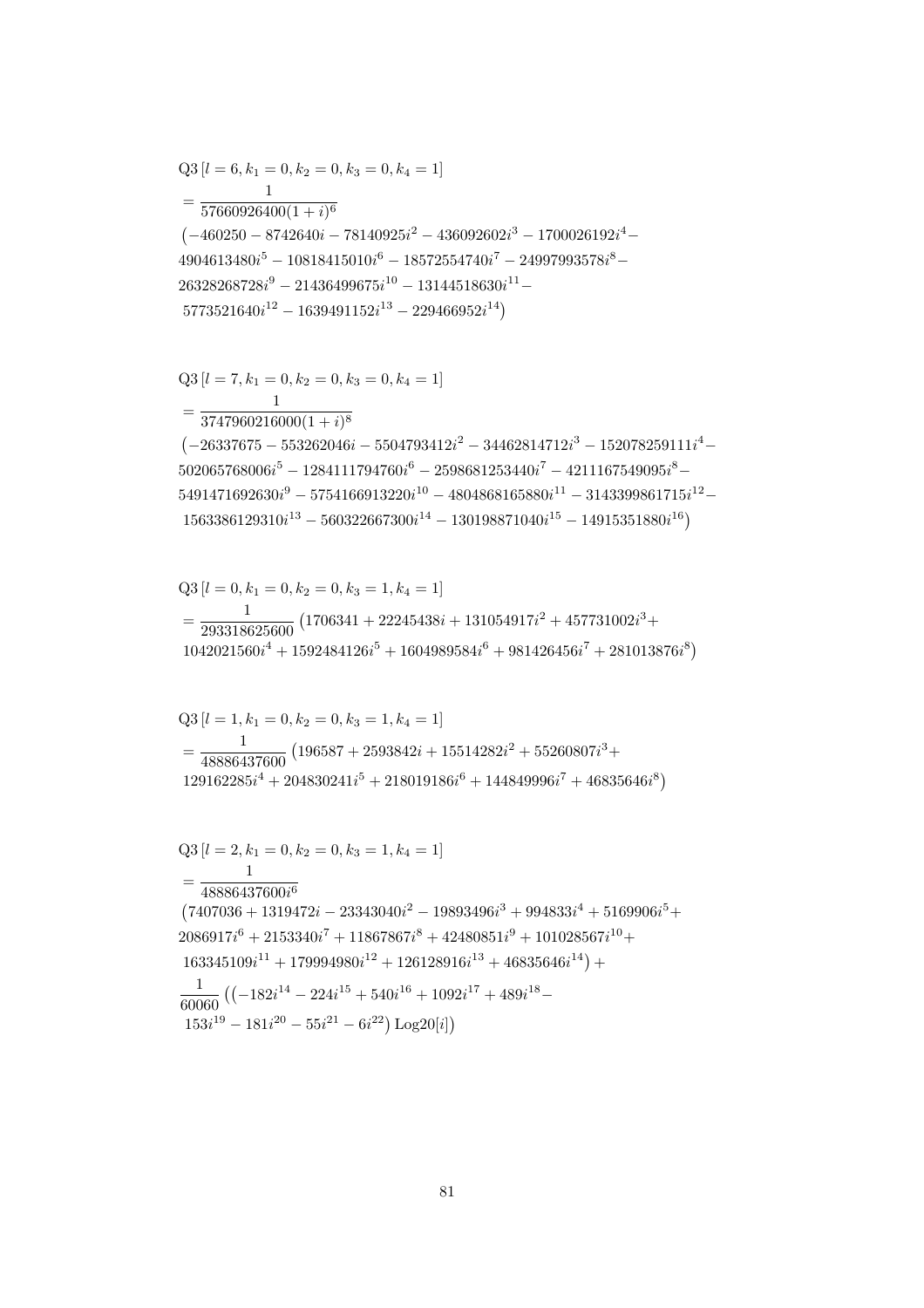$=\frac{1}{11243880648000(1+i)^7}$  $(14302575 + 292003275i + 2815877708i^2 + 17030333738i^3 + 72319163604i^4 +$  $228679091770i^{5} + 556999012300i^{6} + 1065801412320i^{7} + 1618168009205i^{8} +$  $1953451492685i<sup>9</sup> + 1864441390680i<sup>10</sup> + 1386032484850i<sup>11</sup> +$  $780170484550i^{12} + 315769347840i^{13} + 82885798740i^{14} + 10772198580i^{15})$ 

 $Q3[l = 7, k_1 = 0, k_2 = 0, k_3 = 1, k_4 = 1]$ 

 $\left(7315i^{18}+1155i^{19}-693i^{20}-275i^{21}-30i^{22}\right)\textrm{Log}20[i]$  $4476780$  $Q3 [l = 6, k_1 = 0, k_2 = 0, k_3 = 1, k_4 = 1]$  $\frac{1}{28830463200(1+i)^5}\left(41657+766687i+6616432i^2+35503687i^3+132394925i^4+\right.$  $363044903i^{5} + 754930403i^{6} + 1208749843i^{7} + 1495351348i^{8} + 1417750360i^{9} +$  $1006953317i^{10} + 511323212i^{11} + 168326282i^{12} + 27621022i^{13}$ 

 $Q3 [l = 5, k_1 = 0, k_2 = 0, k_3 = 1, k_4 = 1]$  $\frac{1}{1613252440800i^2(1+i)^3}\left(-131801670-277477200i-150982637i^2+53699901i^3+\right.$  $357870108i^4 + 1577772941i^5 + 5039069475i^6 + 11664710904i^7 +$  $19992131005i^8 + 25529047368i^9 + 23996821761i^{10} +$  $16006833480i^{11} + 6945596262i^{12} + 1545576318i^{13}$  +

 $Q3 [l = 4, k_1 = 0, k_2 = 0, k_3 = 1, k_4 = 1]$  $=\frac{1}{293318625600i^4(1+i)}$  $(-52378326 - 442972530i - 574251678i^2 - 29723694i^3 + 77572677i^4 +$  $41797707i^{5} + 52246645i^{6} + 223989685i^{7} + 575731230i^{8} + 1099828338i^{9} +$  $1447109502i^{10} + 1361987640i^{11} + 813134412i^{12} + 281013876i^{13}) +$  $(2907i^{16} + 24738i^{17} + 33003i^{18} + 2130i^{19} - 4688i^{20} - 1650i^{21} - 180i^{22}) \text{Log }20[i]$ 813960

 $Q3[l = 3, k_1 = 0, k_2 = 0, k_3 = 1, k_4 = 1]$  $=\frac{1}{293318625600i^6}$  $(26860680 + 57679776i - 532037814i<sup>2</sup> - 893675244i<sup>3</sup> - 69111504i<sup>4</sup> +$  $147096180i^5 + 70820665i^6 + 7743450i^7 + 66739035i^8 + 194430850i^9 +$  $504047580i^{10} + 793556166i^{11} + 920553876i^{12} + 644447016i^{13} + 281013876i^{14}) +$  $\frac{1}{556920} \left( (-1020i^{14} - 3264i^{15} + 17901i^{16} + 55206i^{17} + 38281i^{18} - \right.$  $2850i^{19} - 8520i^{20} - 2750i^{21} - 300i^{22}) Log20[i]$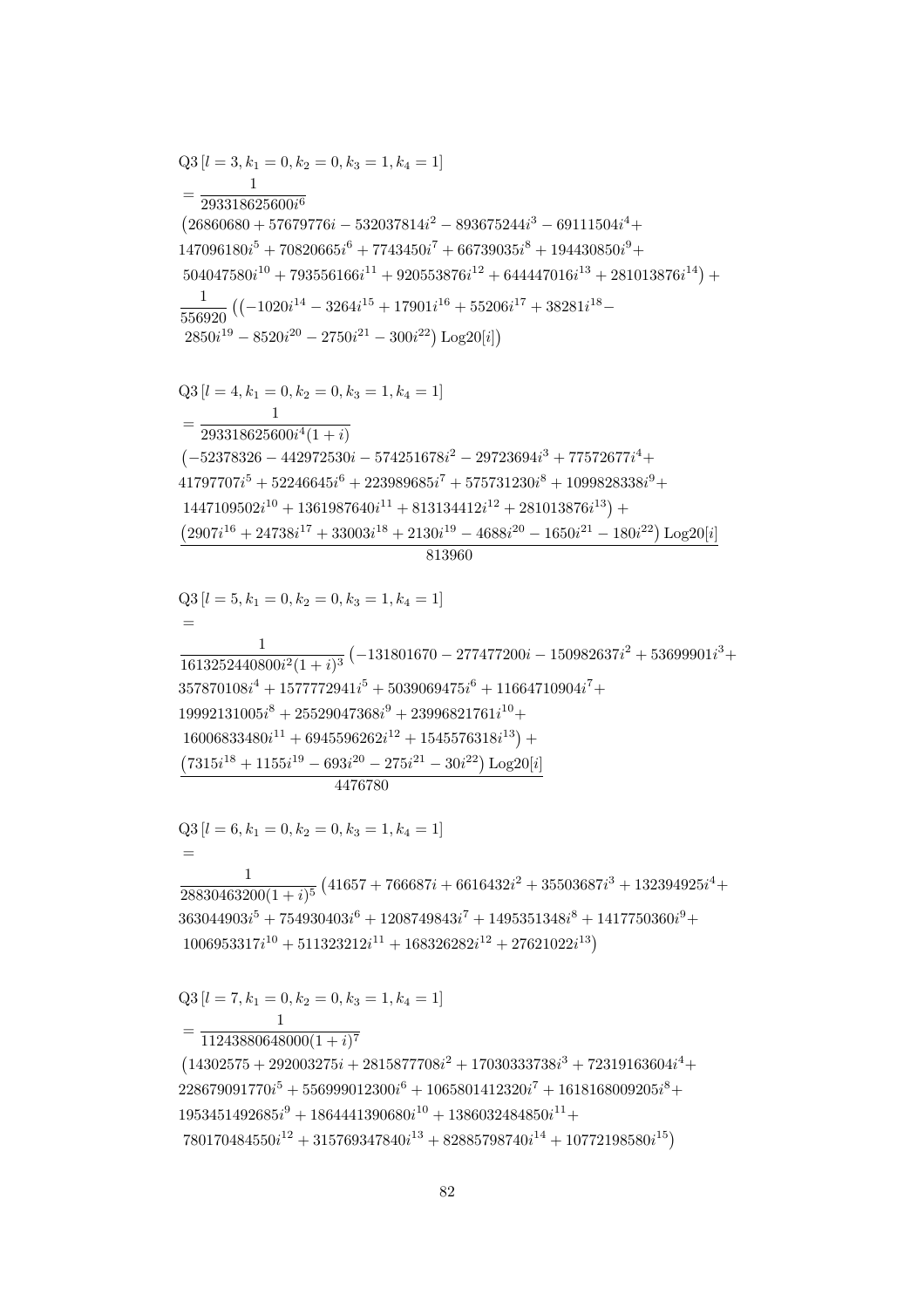$$
\overline{271320}
$$

 $Q3[l = 4, k_1 = 0, k_2 = 1, k_3 = 0, k_4 = 0]$  $=\frac{1}{97772875200i^4(1+i)^2}\left(-69837768-366053688i-473489016i^2-\right.$  $23183160i^3 + 262293486i^4 + 157508260i^5 + 198354160i^6 +$  $694376100i^7 + 1888512025i^8 + 3657447100i^9 + 5127649377i^{10} +$  $5182621602i^{11} + 3662661084i^{12} + 1666757520i^{13} + 389096136i^{14}) +$  $(3876i^{16} + 16644i^{17} + 10488i^{18} - 8720i^{19} - 6175i^{20} - 1430i^{21} - 120i^{22}) \text{Log }20[i]$ 

$$
4848954318i^{10} + 5010559464i^{11} + 3150815904i^{12} + 1167288408i^{13}) + \n\frac{1}{556920} ((14688i^{15} + 77724i^{16} + 99684i^{17} + 948i^{18} - 60000i^{19} - \n32475i^{20} - 7150i^{21} - 600i^{22}) Log20[i])
$$

 ${\rm Q3}\left[l=3,k_1=0,k_2=1,k_3=0,k_4=0\right]$  $=\frac{1}{293318625600i^5}$  $(-386793792 - 1639632456i - 900340056i^2 + 919123128i^3 + 614053440i^4 +$  $216337380i^5 + 48669060i^6 + 499741440i^7 + 1451851280i^8 + 3343507995i^9 +$ 

$$
32590958400
$$
  
\n
$$
809764382i5 + 775287856i6 + 457895136i7 + 129698712i8)
$$
  
\n
$$
Q3 [l = 2, k1 = 0, k2 = 1, k3 = 0, k4 = 0]
$$
  
\n
$$
=
$$
  
\n
$$
\frac{1}{97772875200i5} (-82047168 - 123636240i - 4900896i2 + 71780982i3 + 42217056i4 +
$$
  
\n
$$
13227872i5 + 33956664i6 + 186708729i7 + 615952964i8 + 1338116097i9 +
$$
  
\n
$$
1965391578i10 + 1946662860i11 + 1211978688i12 + 389096136i13) +
$$
  
\n
$$
\frac{1}{120120} ((2016i15 + 5160i16 + 3312i17 - 1639i18 - 2892i19 -
$$
  
\n
$$
1347i20 - 286i21 - 24i22) Log20[i])
$$

 $Q3[l = 1, k_1 = 0, k_2 = 1, k_3 = 0, k_4 = 0]$  $=$ 

$$
Q3 [l = 0, k_1 = 0, k_2 = 1, k_3 = 0, k_4 = 0]
$$
  
= 
$$
\frac{1}{293318625600}
$$
  
(15169700 + 183432132i + 998284338i<sup>2</sup> + 3205851736i<sup>3</sup> + 6673639515i<sup>4</sup> +  
9266724270i<sup>5</sup> + 8423365836i<sup>6</sup> + 4606176384i<sup>7</sup> + 1167288408i<sup>8</sup>)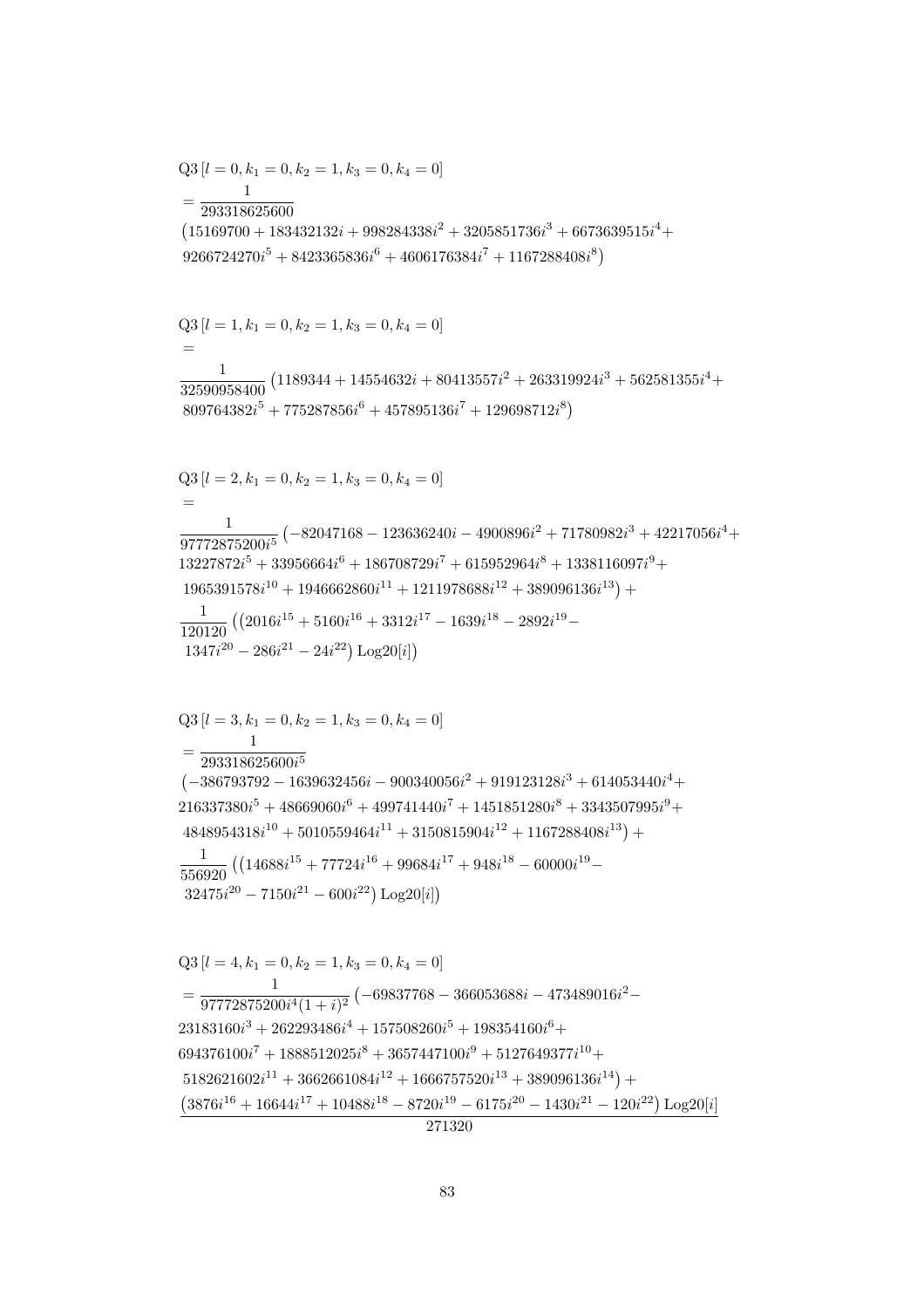$$
21347584344i5 + 45430890576i6 + 75132751464i7 + 97256051586i8 +\n98342577704i9 + 76741982091i10 + 45028751814i11 +\n18903268796i12 + 5130289104i13 + 688400856i14)\nQ3 [l = 7, k1 = 0, k2 = 1, k3 = 0, k4 = 0]\n= 
$$
\frac{1}{1}
$$
$$

$$
408477229699i8 + 547359865492i9 + 553462427265i10 + 414423142650i11 +220024783440i12 + 75347021376i13 + 12840172488i14) +(4389i18 - 924i19 - 1155i20 - 286i21 - 24i22) Log20[i]1790712
$$
  
Q3 [*l* = 6, *k*<sub>1</sub> = 0, *k*<sub>2</sub> = 1, *k*<sub>3</sub> = 0, *k*<sub>4</sub> = 0]  
= 
$$
\frac{1}{172982779200(1+i)^6}
$$
(2349676 + 43330824i + 375590691i<sup>2</sup> + 2030493574i<sup>3</sup> + 7658242626i<sup>4</sup> +

 $\left(-395405010-1082161080i-747038370i^2+1026310116i^3+\right.$ 

 $\frac{1}{6802364673i^4+30139536280i^5+97496060155i^6+230674591290i^7+}$ 

Q3 [ $l = 5, k_1 = 0, k_2 = 1, k_3 = 0, k_4 = 0$ ]

 $=\frac{1}{3226504881600i^2(1+i)^4}$  $\mathbf{1}$ 

$$
Q3 [l = 6, k_1 = 0, k_2 = 1, k_3 = 0, k_4 = 0]
$$
  
= 
$$
\frac{1}{172982779200(1 + i)^6}
$$
  

$$
(2349676 + 43330824i + 375590691i^2 + 2030493574i^3 + 7658242626i^4
$$
  

$$
21347584344i^5 + 45430890576i^6 + 75132751464i^7 + 97256051586i^8 +
$$
  

$$
98342577704i^9 + 76741982091i^{10} + 45028751814i^{11} +
$$
  

$$
18903968796i^{12} + 5130289104i^{13} + 688400856i^{14})
$$

$$
=\frac{1}{3747960216000(1+i)^8}
$$
\n
$$
(44927736+918900956i+8894551850i^2+54125400888i^3+231944189127i^4+
$$
\n
$$
742878177606i^5+1841414349360i^6+3607638290880i^7+5653359437430i^8+
$$
\n
$$
7120847132520i^9+7199049718410i^{10}+5793794795880i^{11}+3649812325545i^{12}+
$$
\n
$$
1746797887290i^{13}+602361446760i^{14}+134788210080i^{15}+14915351880i^{16})
$$

$$
Q3 [l = 0, k_1 = 0, k_2 = 1, k_3 = 0, k_4 = 1]
$$
  
= 
$$
\frac{1}{195545750400} (-1773317 - 22123348i - 124325481i^2 - 412617634i^3 - 888449405i^4 - 1277108712i^5 - 1202835204i^6 - 682245768i^7 - 179582832i^8)
$$

$$
Q3 [l = 1, k_1 = 0, k_2 = 1, k_3 = 0, k_4 = 1]
$$
  
= 
$$
\frac{1}{21727305600} (-137682 - 1740072i - 9938229i^2 - 33675026i^3 - 74523225i^4 - 111218856i^5 - 110508636i^6 - 67786072i^7 - 19953648i^8)
$$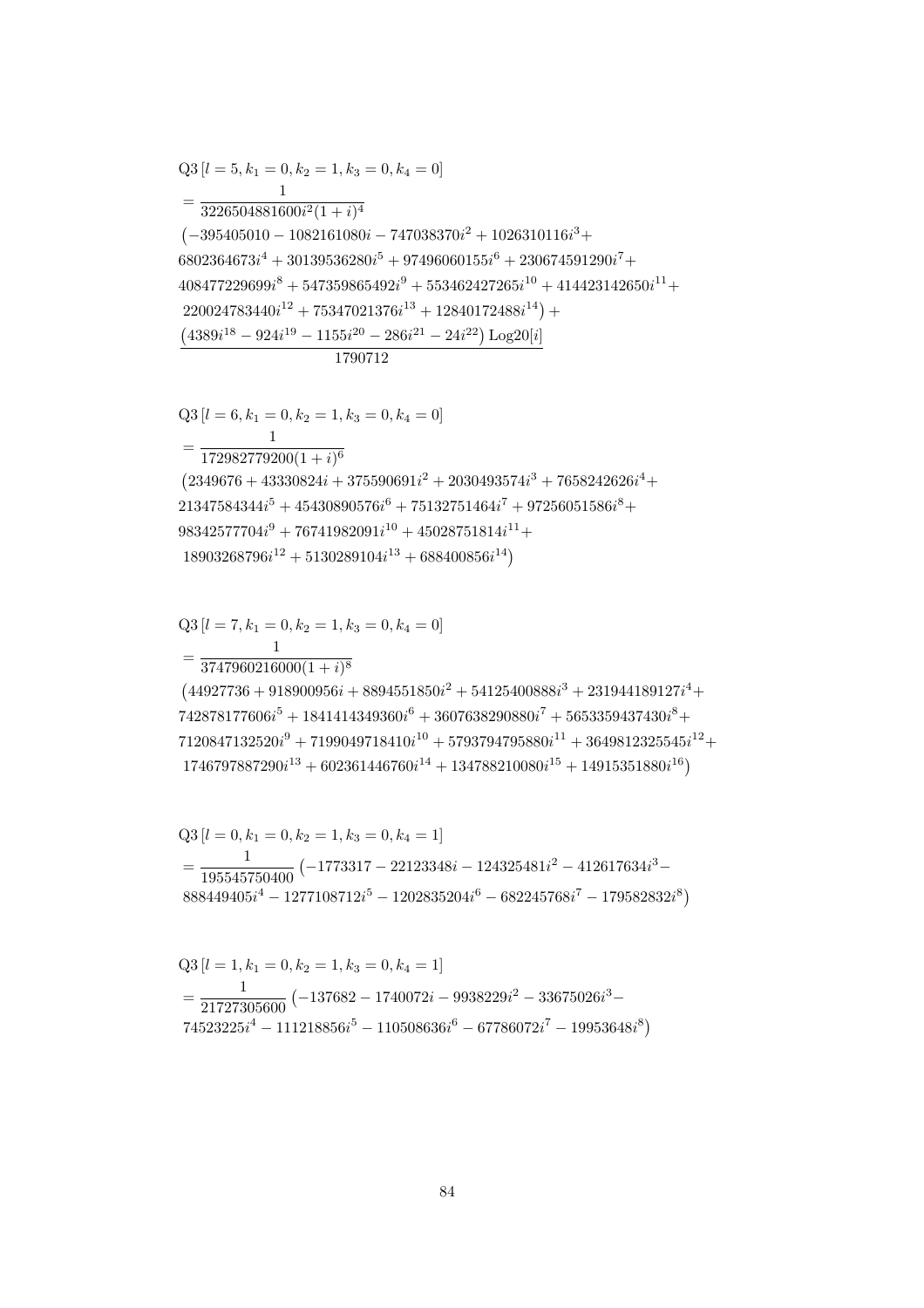$Q3[l = 6, k_1 = 0, k_2 = 1, k_3 = 0, k_4 = 1]$  $\mathbf{1}$  $=\frac{115321852800(1+i)^6}{115321852800(1+i)^6}$  $(-266658 - 5029876i - 44611149i^2 - 246857040i^3 - 953286334i^4 - 2721510612i^5 5932926084i^6 - 10051996176i^7 - 13330125180i^8 - 13805554776i^9 - 11028179633$  $i^{10} - 6617057496i^{11} - 2835173844i^{12} - 782422280i^{13} - 105907824i^{14}$ 

180880  $Q3[l = 5, k_1 = 0, k_2 = 1, k_3 = 0, k_4 = 1]$  $\frac{1}{2151003254400i^2(1+i)^4}\left(131801670+374594220i+306536828i^2-105212432i^3-\right.$  $880848241i<sup>4</sup> - 3733282526i<sup>5</sup> - 12306525029i<sup>6</sup> - 29902729956i<sup>7</sup> 54420851485i<sup>8</sup> - 74961770202i<sup>9</sup> - 77909820131i<sup>10</sup> - 59934323064i<sup>11</sup> 32648218548i^{12} - 11436936456i^{13} - 1975411152i^{14}$  +  $\left(-7315i^{18} + 770i^{19} + 1617i^{20} + 440i^{21} + 40i^{22}\right)$  Log20[i] 5969040

 $\frac{1}{371280} \left( \left( -3264i^{15} - 19329i^{16} - 29268i^{17} - 5627i^{18} + 14650i^{19} + \right. \right.$  $9165i^{20} + 2200i^{21} + 200i^{22})$  Log20[i])  $Q3[l = 4, k_1 = 0, k_2 = 1, k_3 = 0, k_4 = 1]$  $= \frac{1}{65181916800i^4(1+i)^2}$  $\left( 17459442 + 102810708 i + 154750596 i^2 + 33969936 i^3 - 65153907 i^4 - \right.$  $40790386i<sup>5</sup> - 28950608i<sup>6</sup> - 86947520i<sup>7</sup> - 242388670i<sup>8</sup> - 484634012i<sup>9</sup> 701268587i^{10} - 732258024i^{11} - 534186444i^{12} - 250908984i^{13} - 59860944i^{14}) +$  $(-969i^{16} - 4788i^{17} - 4047i^{18} + 1970i^{19} + 1737i^{20} + 440i^{21} + 40i^{22}) Log20[i]$ 

 $Q3$  [ $l = 3, k_1 = 0, k_2 = 1, k_3 = 0, k_4 = 1$ ]  $=\frac{}{195545750400i^5}$  $(85954176 + 418531806i + 330448272i^2 - 198683562i^3 - 176784300i^4 56451815i<sup>5</sup> - 8847740i<sup>6</sup> - 61248165i<sup>7</sup> - 183967850i<sup>8</sup> - 439513225i<sup>9</sup> 661951944i^{10} - 711087084i^{11} - 465732408i^{12} - 179582832i^{13}) +$ 

 $Q3 [l = 2, k_1 = 0, k_2 = 1, k_3 = 0, k_4 = 1]$  $\frac{1}{65181916800i^5} \left(18232704 + 32738328i + 6618304i^2 - 17066042i^3 - 11764620i^4 - \right.$  $3464412i^5 - 4232816i^6 - 22943859i^7 - 78375374i^8 - 176503255i^9 269059608i^{10} - 276887228i^{11} - 179301176i^{12} - 59860944i^{13}$  $\left(-448i^{15}-1276i^{16}-1008i^{17}+249i^{18}+730i^{19}+381i^{20}+88i^{21}+8i^{22}\right)\text{Log}20[i]$ 80080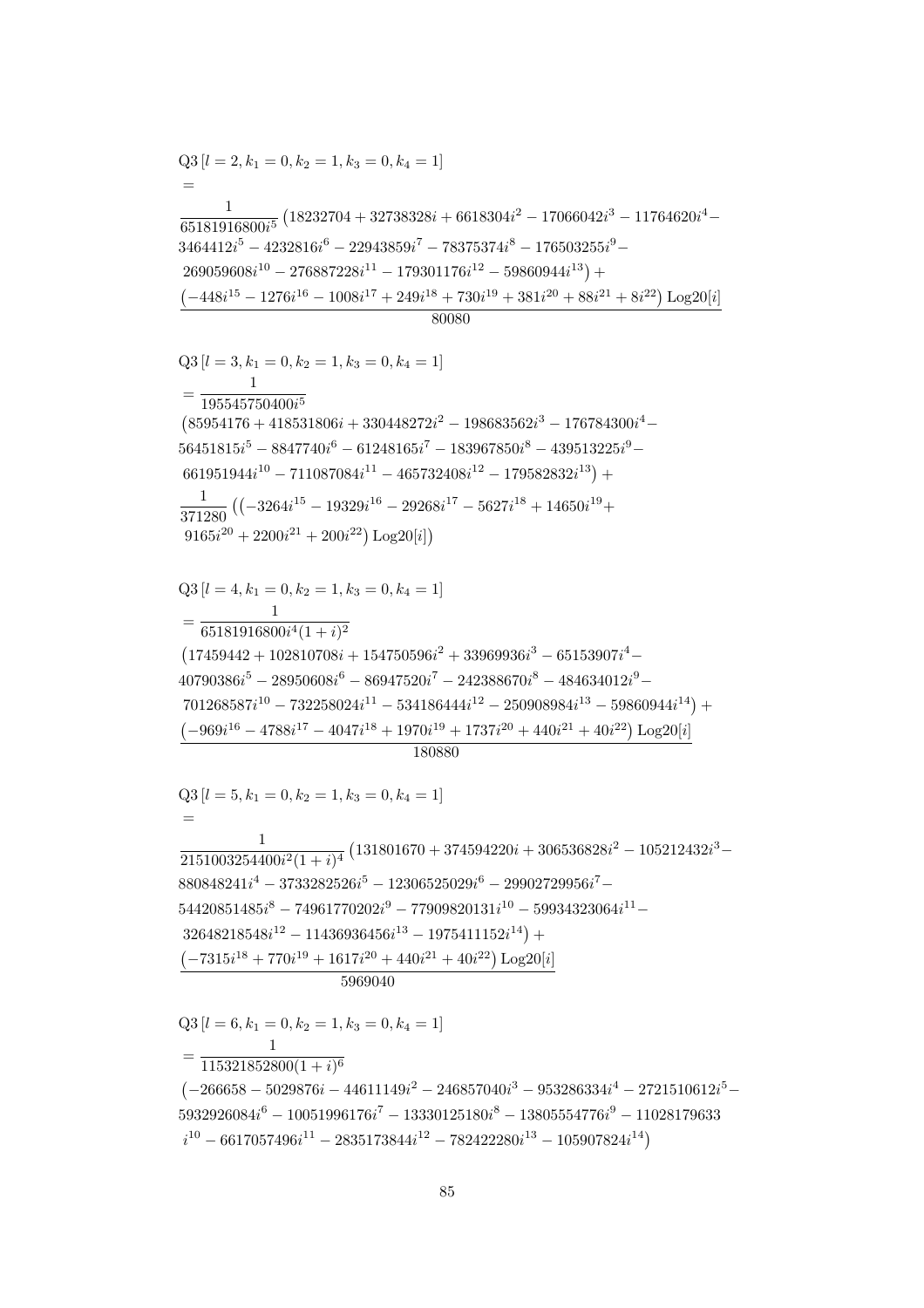$$
Q3 [l = 7, k_1 = 0, k_2 = 1, k_3 = 0, k_4 = 1]
$$
  
= 
$$
\frac{1}{2498640144000(1 + i)^8}
$$

 $\left(-5090841 - 106271852i - 1050182365i^2 - 6525925666i^3 - 28564299543i^4 - \right.$  $93463231632i^5 - 236712695010i^6 - 473888118780i^7 - 758822925645i^8 976547479380i^9 - 1008419790675i^{10} - 828539057670i^{11} - 532406598195i^{12} 259575535320i^{13} - 90989351940i^{14} - 20619635240i^{15} - 2294669520i^{16})$ 

$$
Q3 [l = 0, k_1 = 0, k_2 = 1, k_3 = 1, k_4 = 0]
$$
  
= 
$$
\frac{1}{293318625600} (-2715076 - 33933224i - 191095883i^2 - 635804322i^3 - 1373049915i^4 - 1980384516i^5 - 1871883192i^6 - 1065179064i^7 - 281013876i^8)
$$

$$
Q3 [l = 1, k_1 = 0, k_2 = 1, k_3 = 1, k_4 = 0]
$$
  
=  $\frac{1}{97772875200} (-627864 - 7945600i - 45453331i^2 - 154323834i^3 - 342391875i^4 - 512694252i^5 - 511709520i^6 - 315808728i^7 - 93671292i^8)$ 

$$
Q3 [l = 2, k_1 = 0, k_2 = 1, k_3 = 1, k_4 = 0]
$$
  
=  

$$
\frac{1}{97772875200i^5} (27349056 + 44630712i + 3895584i^2 - 27545546i^3 - 17838660i^4 - 5226494i^5 - 6379184i^6 - 34845635i^7 - 119045802i^8 - 268798035i^9 - 410744508i^{10} - 424584792i^{11} - 276557768i^{12} - 93671292i^{13}) +
$$
\frac{1}{120120} ((-672i^{15} - 1804i^{16} - 1248i^{17} + 577i^{18} + 1150i^{19} + 577i^{20} + 132i^{21} + 12i^{22}) Log20[i])
$$
$$

$$
Q3 [l = 3, k_1 = 0, k_2 = 1, k_3 = 1, k_4 = 0]
$$
  
= 
$$
\frac{1}{293318625600i^5}
$$
  
(128931264 + 562660560i + 331497936i<sup>2</sup> - 357663306i<sup>3</sup> - 267844500i<sup>4</sup> - 88264190i<sup>5</sup> - 9771960i<sup>6</sup> - 96175035i<sup>7</sup> - 275089650i<sup>8</sup> - 670062075i<sup>9</sup> - 1003044276i<sup>10</sup> - 1087760640i<sup>11</sup> - 711920424i<sup>12</sup> - 281013876i<sup>13</sup>) +  

$$
\frac{1}{556920} ((-4896i^{15} - 26520i^{16} - 35064i^{17} + 379i^{18} + 24450i^{19} + 13995i^{20} + 3300i^{21} + 300i^{22}) Log20[i])
$$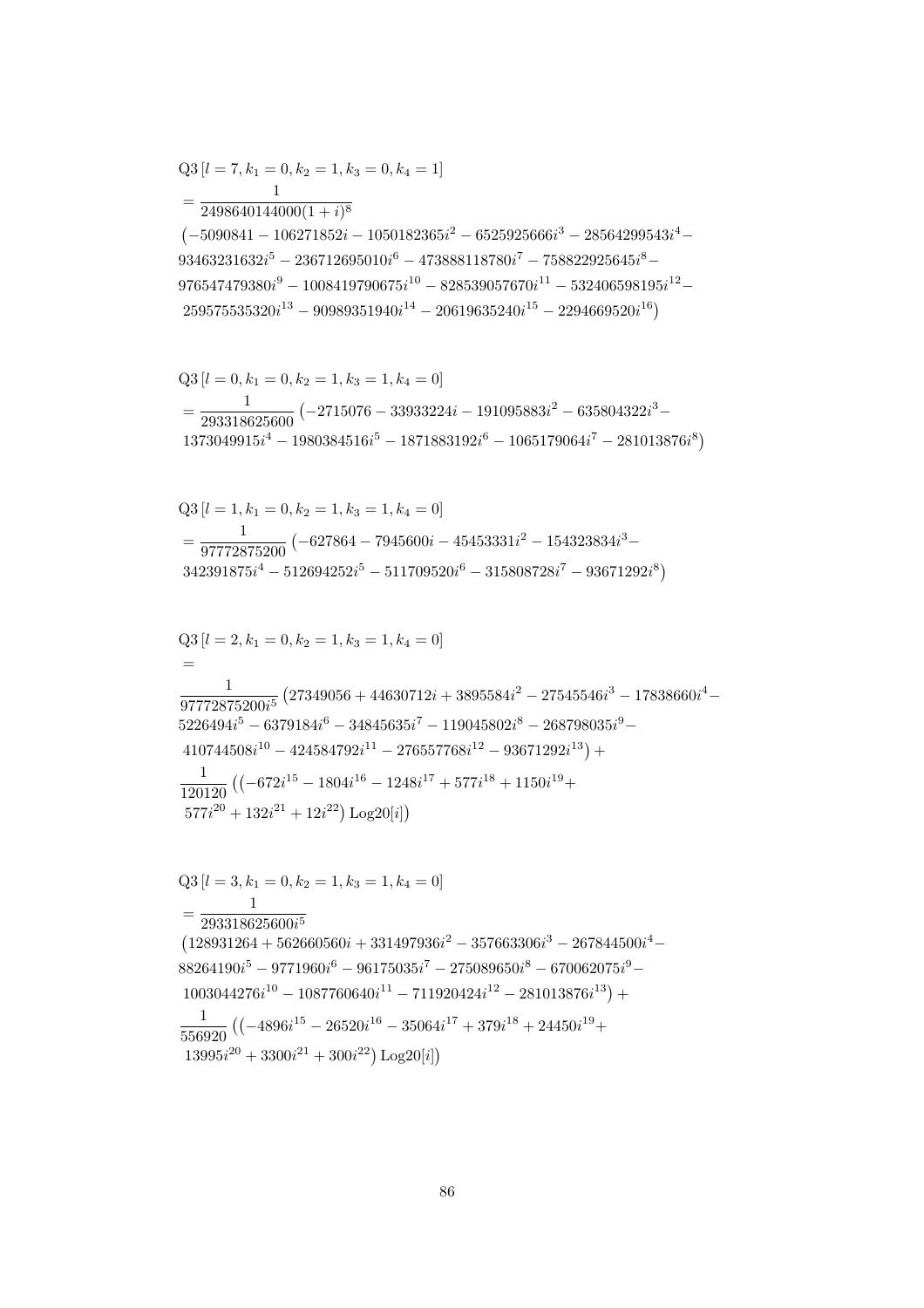$$
Q3 [l = 7, k_1 = 0, k_2 = 1, k_3 = 1, k_4 = 0]
$$
  
= 
$$
\frac{1}{11243880648000(1 + i)^8}
$$
  
(-22965600 - 479499448i - 4739462913i<sup>2</sup> - 29458944078i<sup>3</sup> - 128982140781i<sup>4</sup> -  
422185926084i<sup>5</sup> - 1069732934490i<sup>6</sup> - 2142720727500i<sup>7</sup> - 3433423773270i<sup>8</sup> -  
4422450757560i<sup>9</sup> - 4572106738155i<sup>10</sup> - 3762490606530i<sup>11</sup> - 2423115721695i<sup>12</sup> -  
1185266054100i<sup>13</sup> - 417574580880i<sup>14</sup> - 95412429960i<sup>15</sup> - 10772198580i<sup>16</sup>)  

$$
Q3 [l = 0, k_1 = 0, k_2 = 1, k_3 = 1, k_4 = 1]
$$
  
=  

$$
\frac{1}{586637251200} (960869 + 12369513i + 71810265i2 + 246516799i3 + 549795495i4 +819790929i5 + 802076184i6 + 473201460i7 + 129698712i8)
$$

$$
\frac{1}{8953560}
$$
\nQ3 [l = 6, k<sub>1</sub> = 0, k<sub>2</sub> = 1, k<sub>3</sub> = 1, k<sub>4</sub> = 0]\n  
\n= 
$$
\frac{1}{172982779200(1 + i)^6}
$$
\n(-401212 - 7569832i - 67158543i<sup>2</sup> - 371754940i<sup>3</sup> - 1436215792i<sup>4</sup> - 4102356648i<sup>5</sup> - 8949033798i<sup>6</sup> - 15174775872i<sup>7</sup> - 20145598800i<sup>8</sup> - 20895093728i<sup>9</sup> - 16726341497i<sup>10</sup> - 10066974972i<sup>11</sup> - 4334167748i<sup>12</sup> - 1205875280i<sup>13</sup> - 165726132i<sup>14</sup>)

 $187527704i^{5}-131036637i^{6}-393708480i^{7}-1099576130i^{8}-2200482828i^{9} 3190547583i^{10} - 3339184716i^{11} - 2446496316i^{12} 1156195296i^{13} - 281013876i^{14}) + \frac{1}{813960}$  $((-3876i^{16} - 16872i^{17} - 10203i^{18} + 11230i^{19} + 8053i^{20} + 1980i^{21} + 180i^{22})$  $Log20[i])$  $Q3[l = 5, k_1 = 0, k_2 = 1, k_3 = 1, k_4 = 0]$  $\equiv$  $\frac{1}{3226504881600i^2(1+i)^4}\left(131801670+346846500i+205202894i^2-287676376i^3-\right.$  $1352414973i^4 - 5630269258i^5 - 18566272807i^6 - 45148734048i^7 82252265865i^8 - 113454350526i^9 - 118143634323i^{10} 91142448012i^{11} - 49870220664i^{12} - 17605171848i^{13} - 3091152636i^{14}) +$  $(-7315i^{18} + 2310i^{19} + 2541i^{20} + 660i^{21} + 60i^{22})$  Log20[i]

 $Q3 [l = 4, k_1 = 0, k_2 = 1, k_3 = 1, k_4 = 0]$  $=\frac{1}{293318625600i^4(1+i)^2}$  $(69837768 + 370161792i + 472245774i^2 - 26882856i^3 - 338164008i^4 -$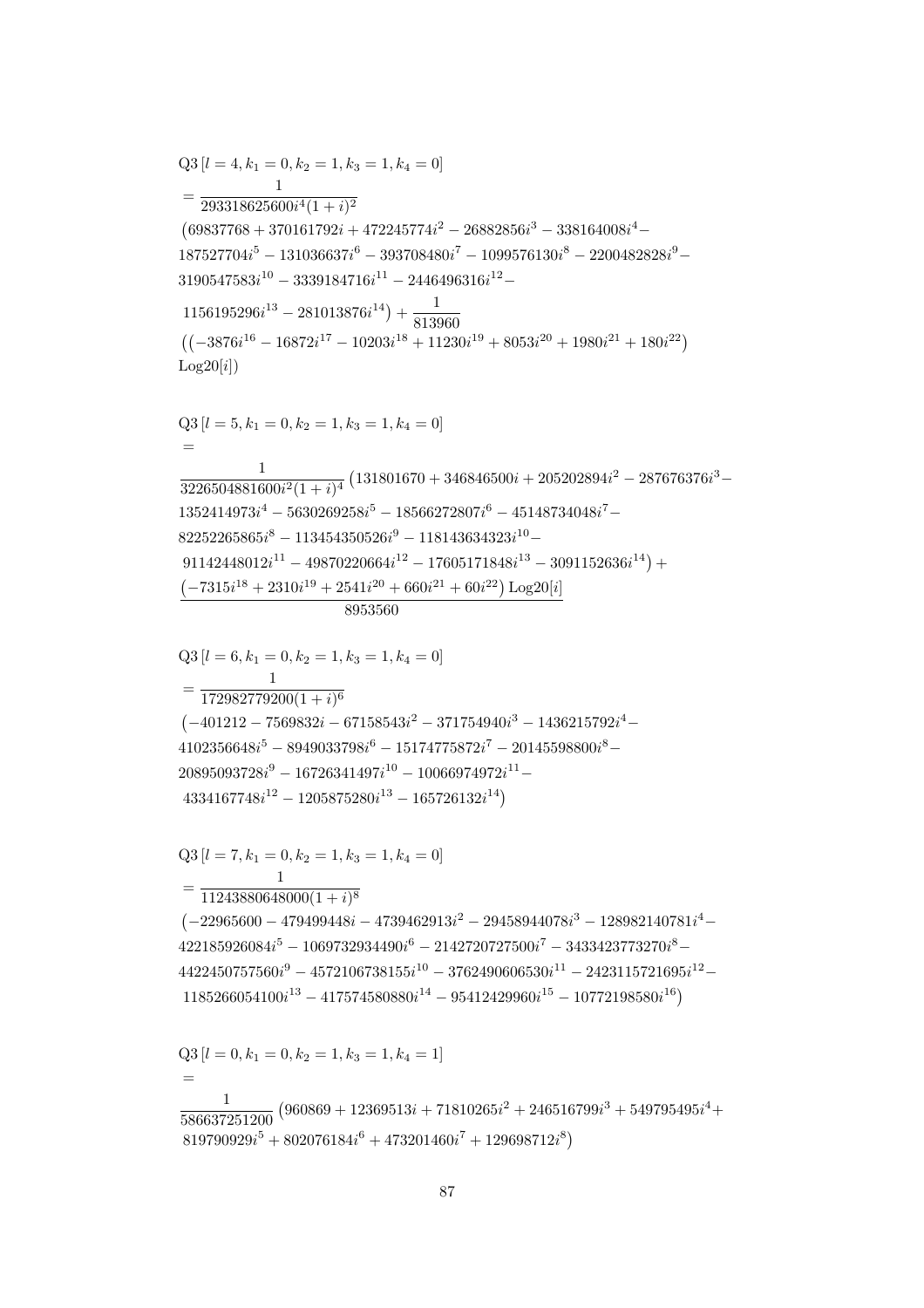$$
542640
$$
\n
$$
Q3 [l = 5, k_1 = 0, k_2 = 1, k_3 = 1, k_4 = 1]
$$
\n
$$
=
$$
\n
$$
\frac{1}{6453009763200i^2(1+i)^3} (-131801670 - 235855620i - 44567276i^2 + 153898056i^3 + 435269289i^4 + 1759217498i^5 + 5529126405i^6 + 12613882512i^7 + 21259718557i^8 + 26622772374i^9 + 24455789523i^{10} + 15873169620i^{11} + 6664902156i^{12} + 1426685832i^{13}) + 2156i^{18} - 1155i^{19} - 2079i^{20} - 605i^{21} - 60i^{22}) Log20[i]
$$
\n
$$
17907120
$$

 $Q3[l = 4, k_1 = 0, k_2 = 1, k_3 = 1, k_4 = 1]$  $=\frac{1}{195545750400i^4(1+i)}$ <sup>1</sup>  $(-17459442 - 86378292i - 69345276i^2 + 44108064i^3 + 37921611i^4 +$  $12751466i^5 + 10402260i^6 + 40989080i^7 + 104487610i^8 + 195219984i^9 +$  $251635107i^{10} + 229742148i^{11} + 132594084i^{12} + 43232904i^{13}) +$  $(969i^{16} + 4845i^{17} + 4047i^{18} - 2455i^{19} - 2219i^{20} - 605i^{21} - 60i^{22}) Log20[i]$ 

$$
=\frac{1}{65181916800}\left(74322+968986i+5715605i^2+20026811i^3+45894975i^4+71045541i^5+73364928i^6+46880220i^7+14410968i^8\right)
$$
  
\nQ3 [ $l = 2$ ,  $k_1 = 0$ ,  $k_2 = 1$ ,  $k_3 = 1$ ,  $k_4 = 1$ ]  
\n
$$
=\frac{1}{195545750400i^5} \left(-18232704-35017416i-8614648i^2+19160442i^3+14649390i^4+4438896i^5+2638692i^6+13168947i^7+46470989i^8+108376665i^9+\right.\n171276507i10 +183177176i11 +123547500i12 +43232904i13) +\n
$$
\frac{1}{240240} \left( \left(448i^{15}+1332i^{16}+1116i^{17}-249i^{18}-855i^{19}-483i^{20}-121i^{21}-12i^{22}\right)
$$
  
\nLog20[i]\right)  
\nQ3 [ $l = 3$ ,  $k_1 = 0$ ,  $k_2 = 1$ ,  $k_3 = 1$ ,  $k_4 = 1$ ]  
\n
$$
= \frac{1}{586637251200i^5}
$$
  
\n
$$
(-85954176-429276078i-355400430i^2+224915922i^3+223527150i^4+
$$
  
\n419722749i<sup>10</sup> +469817712i<sup>11</sup> +319363020i<sup>12</sup> +129698712i<sup>13</sup>) +
$$

 $Q3$  [ $l = 1, k_1 = 0, k_2 = 1, k_3 = 1, k_4 = 1$ ]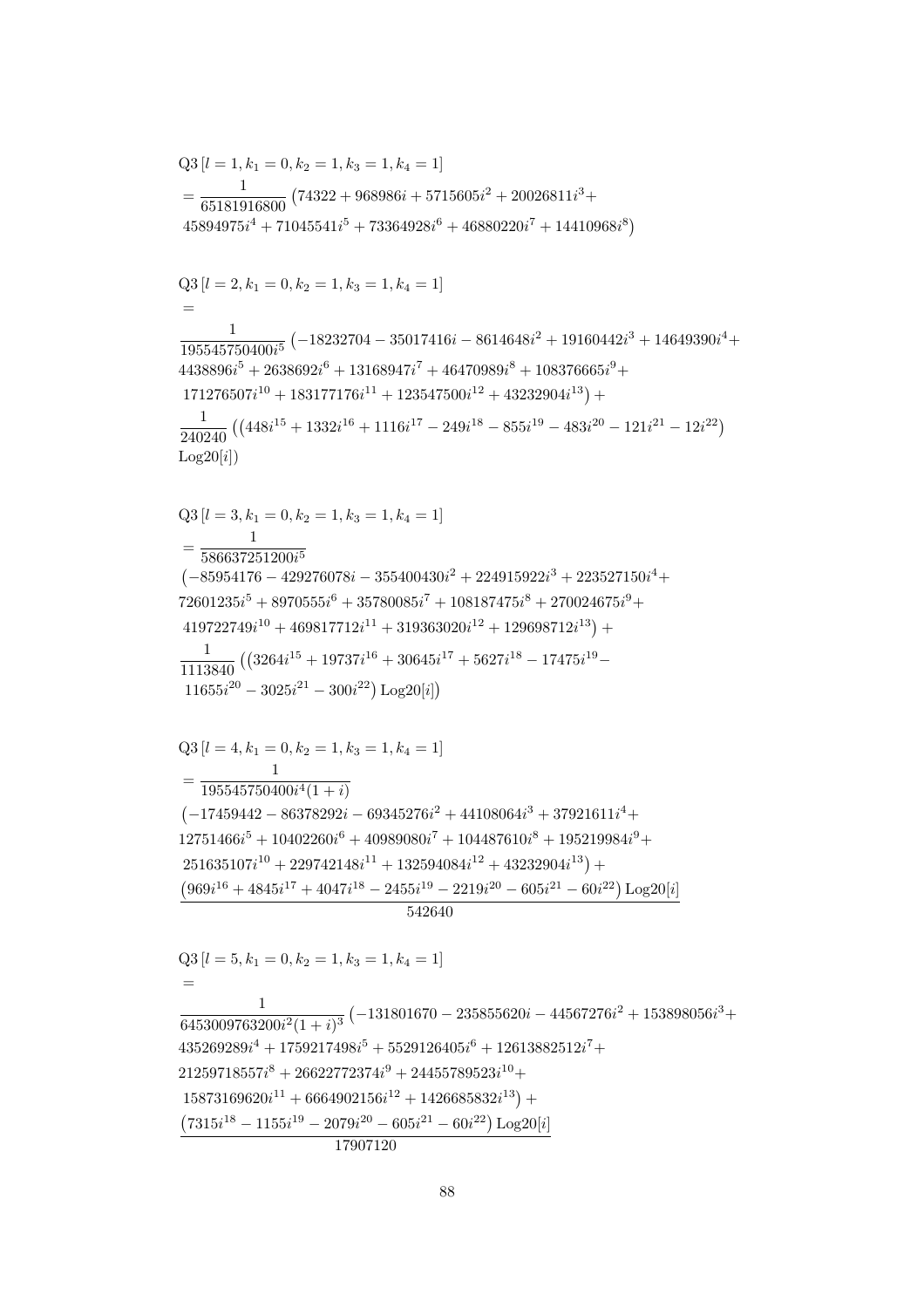$232787240i<sup>4</sup> + 327769855i<sup>5</sup> + 305126472i<sup>6</sup> + 173671932i<sup>7</sup> + 46835646i<sup>8</sup>)$  $Q3 [l = 2, k_1 = 1, k_2 = 1, k_3 = 0, k_4 = 0]$  $\frac{1}{48886437600i^4}\left(15383844 + 36551088i + 32142852i^2 + 13309506i^3 + 3187737i^4 + \right.$  $5043556i^5 + 26728520i^6 + 87093079i^7 + 185944032i^8 +$  $267614031i^9 + 257922606i^{10} + 154950852i^{11} + 46835646i^{12}) +$  $\left(-378i^{16}-1296i^{17}-1734i^{18}-1157i^{19}-412i^{20}-77i^{21}-6i^{22}\right)\text{Log}20[i]$  $60060$  $Q3[l = 3, k_1 = 1, k_2 = 1, k_3 = 0, k_4 = 0]$  $=\frac{1}{293318625600i^4}$  $(145047672+717604272i+913832766i^2+410436180i^3+99228990i^4+$  $22656480i^5 + 138320325i^6 + 417677810i^7 + 928693590i^8 + 1333750410i^9 +$  $1333041672i^{10} + 817378632i^{11} + 281013876i^{12}) + \frac{1}{556920}$  $((-5508i^{16} - 33048i^{17} - 63369i^{18} - 52050i^{19} - 20070i^{20} - 3850i^{21} - 300i^{22})$  $Log20[i])$ 

 $Q3 [l = 0, k_1 = 1, k_2 = 1, k_3 = 0, k_4 = 0]$  $\frac{1}{293318625600}\left(4387656+52456040i+281706139i^2+890513002i^3+\right.$  $1819079190i^4 + 2468750826i^5 + 2182711260i^6 + 1154358072i^7 + 281013876i^8$ 

 $=\frac{1}{48886437600}\left(520100+6298144i+34370609i^2+110910667i^3+\right.$ 

 $=\frac{1}{7495920432000(1+i)^7}$  $(2732625 + 55403188i + 530234433i^2 + 3180350770i^3 + 13382993983i^4 +$  $41896609380i^{5} + 100928201570i^{6} + 190781773100i^{7} + 285774638325i^{8} +$  $339875003380i<sup>9</sup> + 319083173695i<sup>10</sup> + 232940905350i<sup>11</sup> +$  $128538801995i^{12} + 50916137300i^{13} + 13060627740i^{14} + 1657261320i^{15})$ 

 $\frac{1}{115321852800(1+i)^5} \left(47726+871588i+7457495i^2+39638268i^3+146257050i^4+\right.$  $396338484i^{5} + 813279172i^{6} + 1282796480i^{7} + 1560256612i^{8} + 1451102200i^{9} +$  $1008413771i^{10} + 499615108i^{11} + 160020660i^{12} + 25496328i^{13}$ 

 $Q3 [l = 6, k_1 = 0, k_2 = 1, k_3 = 1, k_4 = 1]$ 

 $Q3[l = 7, k_1 = 0, k_2 = 1, k_3 = 1, k_4 = 1]$ 

 $Q3[l = 1, k_1 = 1, k_2 = 1, k_3 = 0, k_4 = 0]$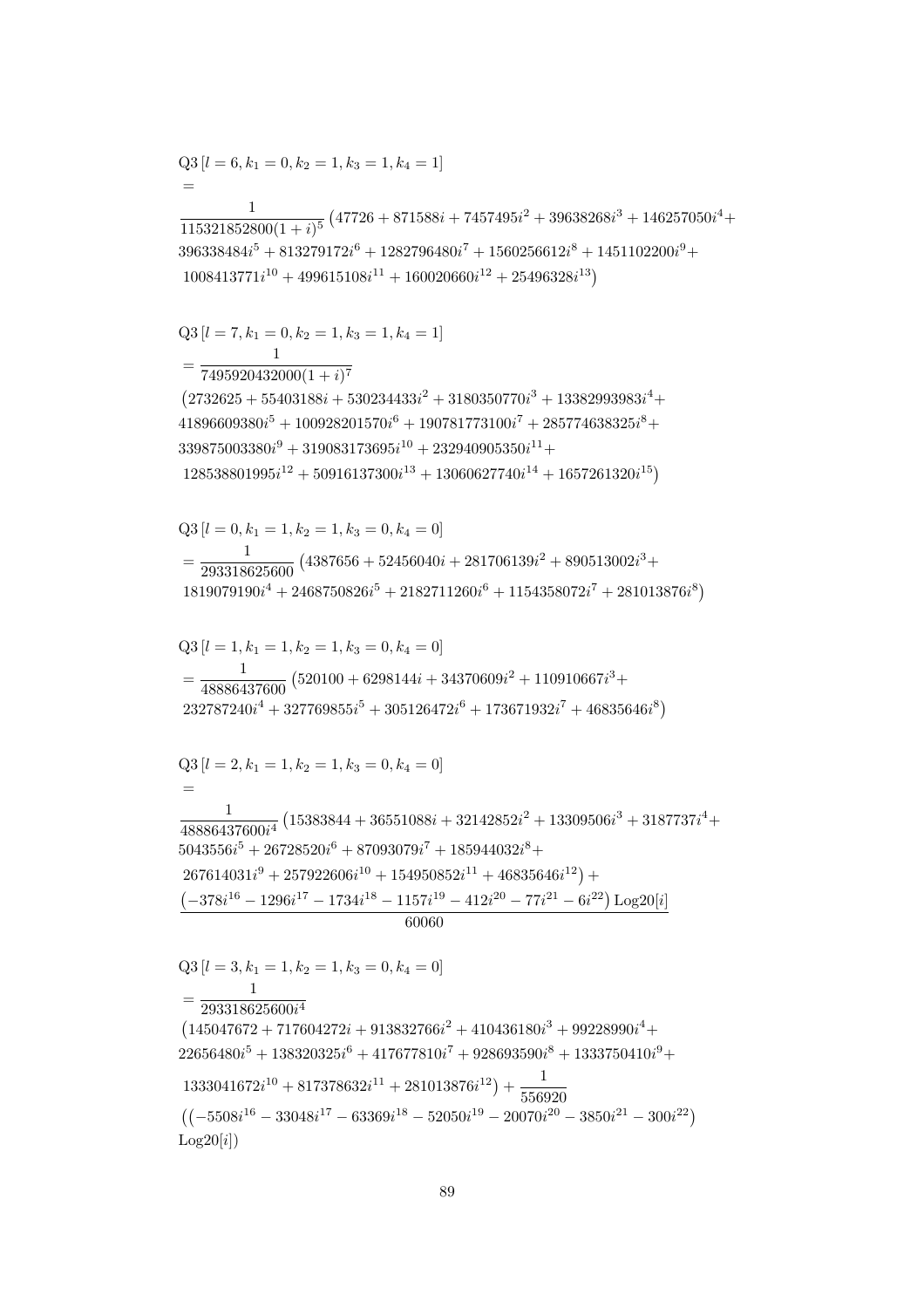$$
Q3 [l = 1, k_1 = 1, k_2 = 1, k_3 = 0, k_4 = 1]
$$
  
= 
$$
\frac{1}{65181916800} (-119680 - 1496814i - 8445248i^2 - 28206311i^3 - 61346250i^4 - 89617395i^5 - 86668652i^6 - 51314364i^7 - 14410968i^8)
$$

$$
Q3 [l = 0, k_1 = 1, k_2 = 1, k_3 = 0, k_4 = 1]
$$
  
= 
$$
\frac{1}{586637251200} (-1534624 - 18933915i - 105030432i^2 - 343275059i^3 - 725686950i^4 - 1020170439i^5 - 935104380i^6 - 513108756i^7 - 129698712i^8)
$$

 $11243880648000(1+i)^8$  $(39779768 + 809217920i + 7787003145i^2 + 47084019174i^3 + 200369459250i^4 +$  $636883249014i^5 + 1565565502470i^6 + 3039227846700i^7 + 4714811891280i^8 +$  $5872869443100i<sup>9</sup> + 5864541395295i<sup>10</sup> + 4655431322730i<sup>11</sup> + 2887949394450i<sup>12</sup> +$  $1358295413130i^{13} + 459054253800i^{14} + 100287042600i^{15} + 10772198580i^{16})$ 

$$
Q3 [l = 7, k_1 = 1, k_2 = 1, k_3 = 0, k_4 = 0]
$$
  
= 
$$
\frac{1}{1124888884888(k_1 + k_2)s}
$$

 $\frac{1}{86491389600(1+i)^6}$  $(346500 + 6351212i + 54686929i^2 + 293486333i^3 + 1097990811i^4 + 3033309420i^5 +$  $6391048893i^6 + 10451645556i^7 + 13359765027i^8 + 13317736644i^9 + 10224891040$  $i^{10}$  + 5887963637 $i^{11}$  + 2417812624 $i^{12}$  + 638834568 $i^{13}$  + 82863066 $i^{14}$ )

$$
Q3[l = 6, k_1 = 1, k_2 = 1, k_3 = 0, k_4 = 0]
$$

 $Q3 [l = 5, k_1 = 1, k_2 = 1, k_3 = 0, k_4 = 0]$  $\frac{1}{1613252440800i(1+i)^4} \left(62432370+224743428i+407446962i^2+1098018519i^3+\right.$  $4366060049i^{4} + 13903129061i^{5} + 32527070169i^{6} + 56881349756i^{7} +$  $75128674313i<sup>8</sup> + 74699470824i<sup>9</sup> + 54832136271i<sup>10</sup> +$  $28419750612i^{11} + 9442296468i^{12} + 1545576318i^{13}$  +  $\left(-3465i^{19} - 1848i^{20} - 385i^{21} - 30i^{22}\right)$ Log20[i] 4476780

 $Q3 [l = 4, k_1 = 1, k_2 = 1, k_3 = 0, k_4 = 0]$  $=\frac{1}{293318625600i^3(1+i)^2}$  $(73945872 + 437386950i + 827530704i^2 + 666441958i^3 + 263483584i^4 +$  $191836827i^5 + 597673780i^6 + 1602440455i^7 + 3060050808i^8 + 4218675906i^9 +$  $4178228250i^{10} + 2878395120i^{11} + 1267079904i^{12} + 281013876i^{13}) +$  $(-4104i^{17} - 20387i^{18} - 26590i^{19} - 11618i^{20} - 2310i^{21} - 180i^{22}) Log20[i]$  $813960$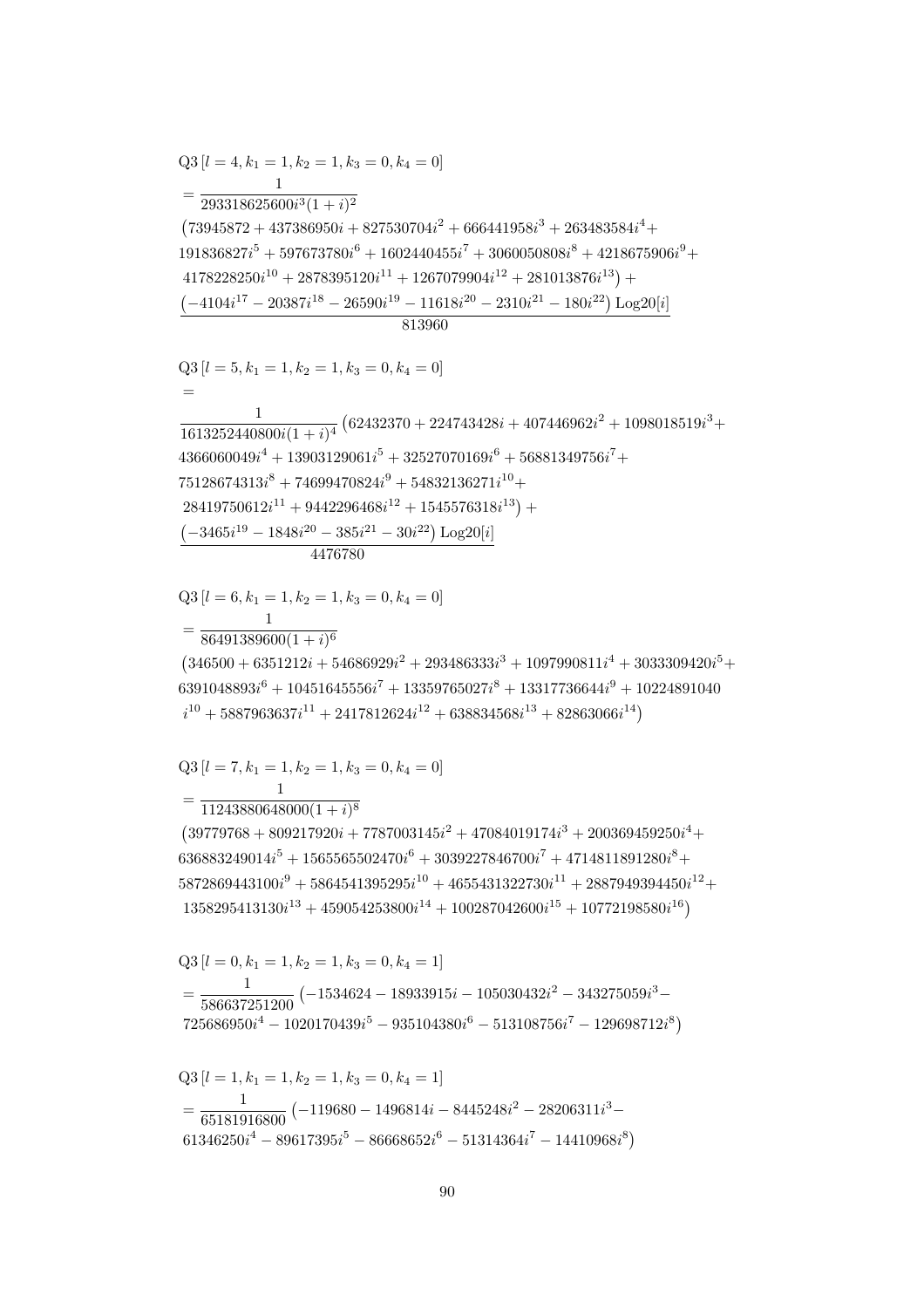542640  $Q3[l = 5, k_1 = 1, k_2 = 1, k_3 = 0, k_4 = 1]$  $=\frac{1}{6453009763200i(1+i)^4}$  $\left(-104053950 - 369972564i - 570350196i^2 - 960747840i^3 - \right)$  $3236907947i^4 - 10405383158i^5 - 24983507967i^6 - 44891916608i^7 60943807991i^8 - 62291325162i^9 - 46999254753i^{10} 25026095556i^{11} - 8530568244i^{12} - 1426685832i^{13}) + \notag$  $(5775i^{19} + 3234i^{20} + 715i^{21} + 60i^{22}) \text{Log}20[i]$ 17907120  $Q3$  [ $l = 6, k_1 = 1, k_2 = 1, k_3 = 0, k_4 = 1$ ]  $=\frac{1}{345965558400(1+i)^6}$  $(-233240 - 4371486i - 38501628i^2 - 211422311i^3 - 809587404i^4 - 2289835530i^5 4940626044i^{6} - 8275362372i^{7} - 10834833744i^{8} - 11062280836i^{9} 8696597160i^{10} - 5124988731i^{11} - 2151527548i^{12} - 580086036i^{13} - 76488984i^{14}$ 

 $562961868i^{10} - 359270316i^{11} - 129698712i^{12}) + \frac{1}{1113840}$  $((3672i^{16} + 23409i^{17} + 48048i^{18} + 42375i^{19} + 17430i^{20} + 3575i^{21} + 300i^{22})$  $Log20[i])$  $Q3 [l = 4, k_1 = 1, k_2 = 1, k_3 = 0, k_4 = 1]$  $\frac{1}{195545750400i^3(1+i)^2}\left(-17459442-109657548i-219399180i^2-185578120i^3-\right.$  $73375757i^4 - 31129826i^5 - 74251540i^6 - 203376140i^7 - 400771634i^8 570393528i^9 - 583697841i^{10} - 415557588i^{11} - 189129420i^{12} - 43232904i^{13}$  $(969i^{17} + 5168i^{18} + 7275i^{19} + 3374i^{20} + 715i^{21} + 60i^{22}) \log_220[i]$ 

240240  $Q3 [l = 3, k_1 = 1, k_2 = 1, k_3 = 0, k_4 = 1]$  $=\frac{1}{586637251200i^4}$  $(-96698448 - 514664766i - 723841272i^2 - 355197150i^3 - 86535540i^4 12154065i<sup>5</sup> - 50936160i<sup>6</sup> - 156612775i<sup>7</sup> - 363189750i<sup>8</sup> - 540357435i<sup>9</sup> -$ 

 $Q3 [l = 2, k_1 = 1, k_2 = 1, k_3 = 0, k_4 = 1]$  $\frac{1}{195545750400i^4} \left(-20511792 - 53130168i - 50928192i^2 - 22788990i^3 - 5394508i^4 - \right)$  $3860556i^5 - 19549824i^6 - 65935729i^7 - 145985550i^8 218131533i^9 - 218656788i^{10} - 136849932i^{11} - 43232904i^{12}$  $\left(504i^{16} + 1836i^{17} + 2624i^{18} + 1875i^{19} + 714i^{20} + 143i^{21} + 12i^{22}\right) \text{Log}20[i]$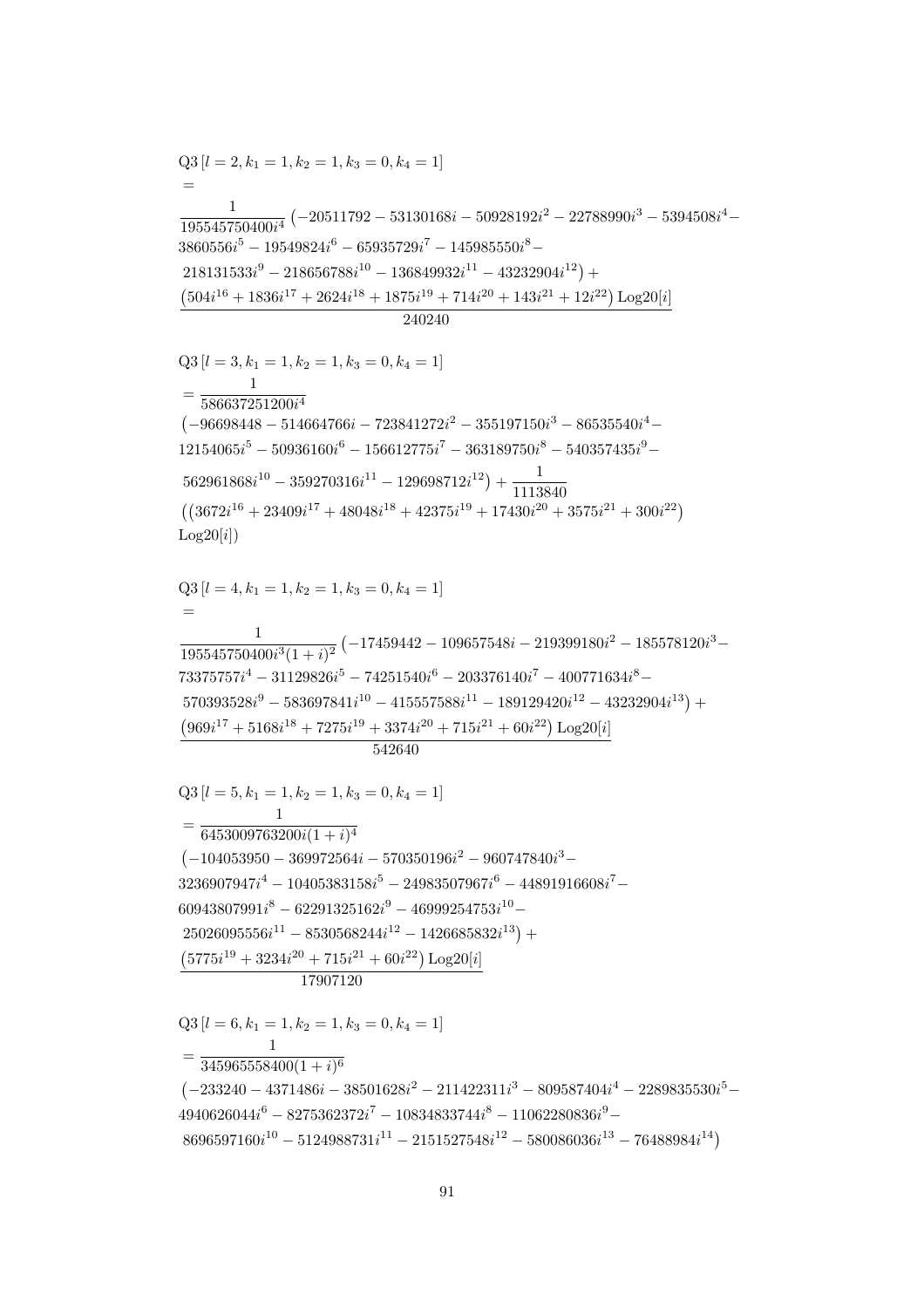$$
Q3 [l = 4, k_1 = 1, k_2 = 1, k_3 = 1, k_4 = 1]
$$
  
= 
$$
\frac{1}{32590958400i^3(1+i)} (1027026 + 5765760i + 8492484i^2 +
$$
  

$$
4160884i^3 + 1042769i^4 + 540540i^5 + 1877920i^6 + 4776090i^7 +
$$
  

$$
8714236i^8 + 11034516i^9 + 9766551i^{10} + 5465160i^{11} + 1662804i^{12}) +
$$
  

$$
(-57i^{17} - 323i^{18} - 485i^{19} - 241i^{20} - 55i^{21} - 5i^{22}) Log20[i]
$$
  

$$
90440
$$

 $Q3[l = 3, k_1 = 1, k_2 = 1, k_3 = 1, k_4 = 1]$  $=\frac{1}{97772875200i^4}\left(5372136+30607038i+46879602i^2+\right.$  $25121250i^3 + 6417810i^4 + 767305i^5 + 1591755i^6 + 5052025i^7 +$  $12106325i<sup>8</sup> + 18633015i<sup>9</sup> + 20105781i<sup>10</sup> + 13306308i<sup>11</sup> + 4988412i<sup>12</sup>) +$  $\left(-204i^{16}-1377i^{17}-3003i^{18}-2825i^{19}-1245i^{20}-275i^{21}-25i^{22}\right)\text{Log}20[i]$ 185640

 $Q3[l = 2, k_1 = 1, k_2 = 1, k_3 = 1, k_4 = 1]$  $=\frac{1}{32590958400i^4}\left(1139544+3195864i+3313912i^2+\right.$  $1604610i^3 + 398062i^4 + 141652i^5 + 610932i^6 + 2126959i^7 +$  $4866185i<sup>8</sup> + 7521777i<sup>9</sup> + 7809171i<sup>10</sup> + 5068516i<sup>11</sup> + 1662804i<sup>12</sup>) +$  $\left(-28i^{16}-108i^{17}-164i^{18}-125i^{19}-51i^{20}-11i^{21}-i^{22}\right)\text{Log}20[i]$  $40040$ 

 $Q3 [l = 1, k_1 = 1, k_2 = 1, k_3 = 1, k_4 = 1]$  $=\frac{1}{10863652800}\left(3520+45358i+263914i^2+909881i^3+\right.$  $2044875i^4 + 3090255i^5 + 3095309i^6 + 1900532i^7 + 554268i^8$ 

 $Q3[l = 0, k_1 = 1, k_2 = 1, k_3 = 1, k_4 = 1]$  $=\frac{1}{97772875200}\left(45136+573755i+3282201i^2+11073389i^3+\right.$  $24189565i^4 + 35178291i^5 + 33396585i^6 + 19004028i^7 + 4988412i^8$ 

 $=\frac{1}{7495920432000(1+i)^8}$  $\left(-4454408 - 92454103i - 907978552i^2 - 5604390591i^3 - 24351852726i^4 - \right)$  $79047749373i<sup>5</sup> - 198471021900i<sup>6</sup> - 393577570830i<sup>7</sup> - 623719056780i<sup>8</sup> 793618267035i^9 - 809399603760i^{10} - 656031783345i^{11} - 415313197650i^{12} 199190894985i^{13} - 68566846980i^{14} - 15227815620i^{15} - 1657261320i^{16}$ 

 $Q3[l = 7, k_1 = 1, k_2 = 1, k_3 = 0, k_4 = 1]$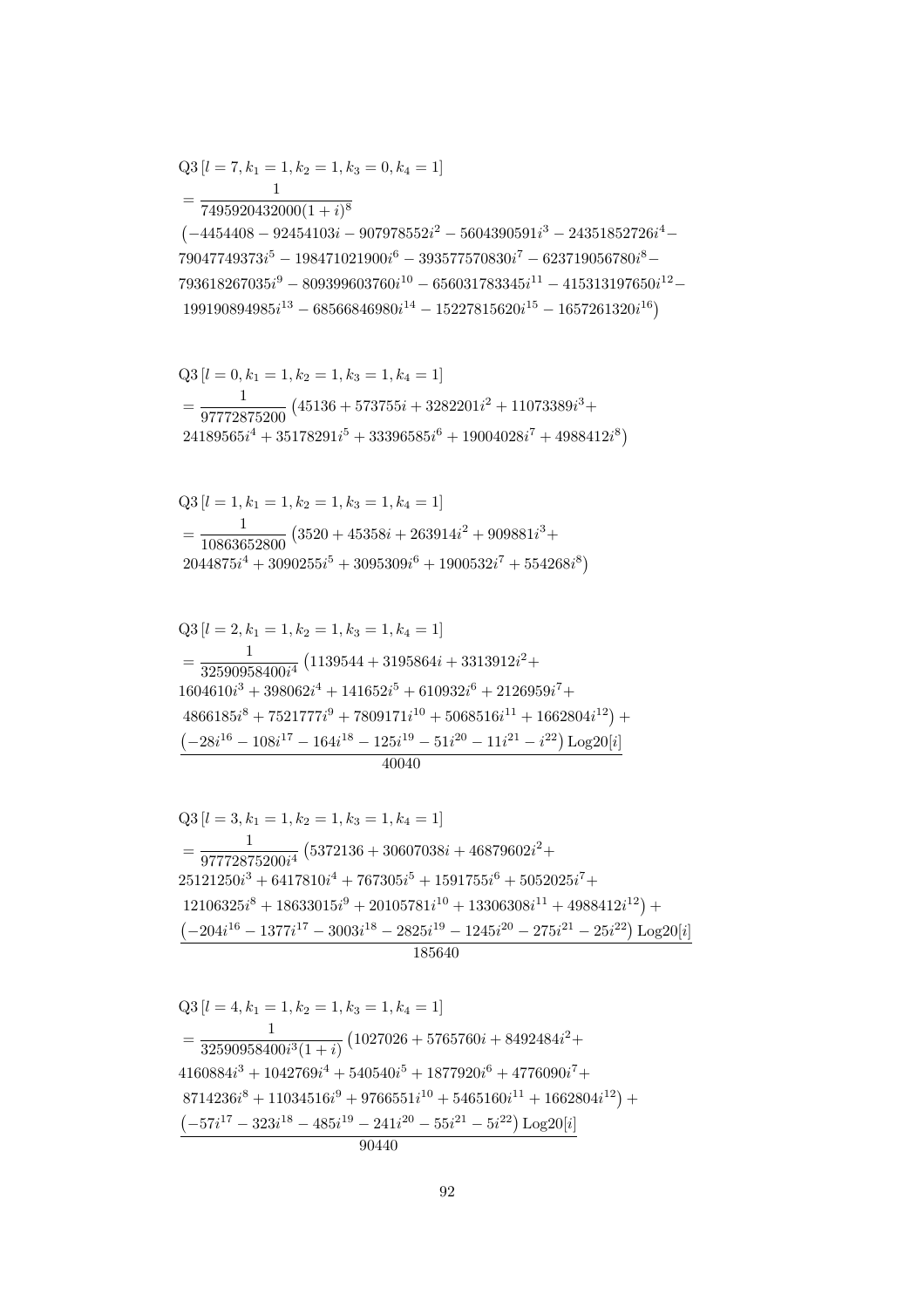$$
Q4[l = 1, k_1 = 0, k_2 = 0, k_3 = 0, k_4 = 0]
$$
  
= 
$$
\frac{1}{10863652800} (472383 + 6720438i + 43879486i^2 + 173435276i^3 + 460180000i^4 + 856818984i^5 + 1131187344i^6 + 1035155568i^7 + 518794848i^8)
$$

$$
Q4 [l = 0, k_1 = 0, k_2 = 0, k_3 = 0, k_4 = 0]
$$
  
= 
$$
\frac{1}{195545750400}
$$
  

$$
(13766151 + 195126738i + 1268224968i^2 + 4983556088i^3 + 13121297020i^4 + 24169915656i^5 + 30664989504i^6 + 24408660384i^7 + 9338307264i^8)
$$

$$
Q3 [l = 7, k_1 = 1, k_2 = 1, k_3 = 1, k_4 = 1]
$$
  
= 
$$
\frac{1}{1249320072000(1 + i)^7}
$$
  
(131012 + 2638867i + 25075746i<sup>2</sup> + 149239887i<sup>3</sup> + 622691234i<sup>4</sup> +  
1931316335i<sup>5</sup> + 4605129780i<sup>6</sup> + 8607334390i<sup>7</sup> + 12733449520i<sup>8</sup> +  
14936577315i<sup>9</sup> + 13809547070i<sup>10</sup> + 9910253225i<sup>11</sup> +  
5363890950i<sup>12</sup> + 2078002735i<sup>13</sup> + 519138520i<sup>14</sup> + 63740820i<sup>15</sup>)

Case 4:  $i_1 = i_2 = i_3 = i$ ,  $i_4 = i + 1$ 

$$
=\frac{1}{57660926400(1+i)^5}
$$
\n
$$
(6860 + 124362i + 1055496i^2 + 5560289i^3 + 20313900i^4 + 54443070i^5 + 110341488i^6 + 171633084i^7 + 205483656i^8 + 187691500i^9 + 127743840i^{10} + 61757277i^{11} + 19196536i^{12} + 2941884i^{13})
$$

$$
\begin{aligned} &254298990i^5+572187693i^6+949353944i^7+1167179101i^8+1049075082i^9+\\ &663043095i^{10}+269203704i^{11}+54872532i^{12}\big)+\\ &\frac{\left(-385i^{19}-231i^{20}-55i^{21}-5i^{22}\right)\text{Log}20[i]}{2984520} \\ &Q3\left[l=6,k_1=1,k_2=1,k_3=1,k_4=1\right] \end{aligned}
$$

 $(6936930 + 17818476i + 18085808i<sup>2</sup> + 23730876i<sup>3</sup> + 82401137i<sup>4</sup> +$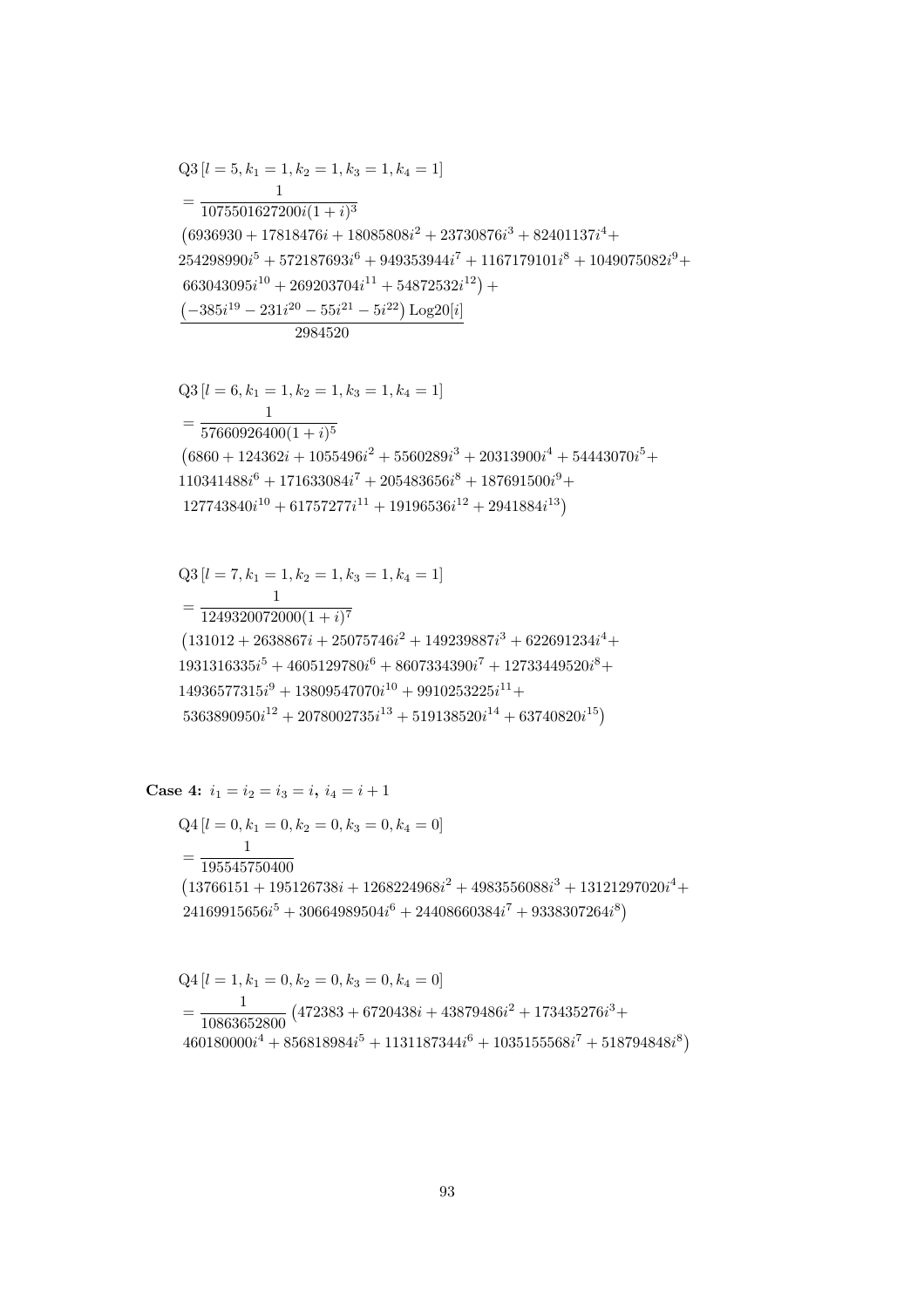$Q4[l = 5, k_1 = 0, k_2 = 0, k_3 = 0, k_4 = 0]$  $\overline{1}$  $= \frac{1}{537750813600i^4(1+i)^4}$  $(-6721885170 - 19811872080i - 19101992910i^2 - 5193448260i^3 + 1251283554i^4 +$  $571688562i^5 + 1257536469i^6 + 6981914582i^7 + 26041189068i^8 +$  $71085694042i^9 + 147005404007i^{10} + 233963068482i^{11} + 286876942132i^{12} +$  $268234841028i^{13} + 185593911096i^{14} + 90427118760i^{15} + 25680344976i^{16}) +$  $\left(373065i^{16}-21945i^{18}-2310i^{19}+1386i^{20}+440i^{21}+40i^{22}\right)\textrm{Log}20[i]$ 1492260

$$
Q4 [l = 4, k_1 = 0, k_2 = 0, k_3 = 0, k_4 = 0]
$$
  
= 
$$
\frac{1}{65181916800i^6(1 + i)^2}
$$
  
(-2095133040 - 15952416480i - 27055090062i<sup>2</sup> - 12084768696i<sup>3</sup> +  
2166646482i<sup>4</sup> + 1141944804i<sup>5</sup> - 76772793i<sup>6</sup> - 116598912i<sup>7</sup> + 117581539i<sup>8</sup> +  
695282650i<sup>9</sup> + 2241284580i<sup>10</sup> + 5141237416i<sup>11</sup> + 8826522580i<sup>12</sup> +  
11142886680i<sup>13</sup> + 10505324352i<sup>14</sup> + 6660611424i<sup>15</sup> + 3112769088i<sup>16</sup>) +  

$$
\frac{1}{180880} ((116280i14 + 775200i15 + 766479i16 - 59166i17 - 64296i18 -2040i19 + 6184i20 + 1760i21 + 160i22) Log20[i])
$$

$$
Q4 [l = 3, k_1 = 0, k_2 = 0, k_3 = 0, k_4 = 0]
$$
  
=  

$$
\frac{1}{195545750400i^8} (2444321880 + 2315673360i - 46750149600i^2 - 49251595008i^3 + 7117417692i^4 + 2860506264i^5 + 2709173544i^6 - 3330890640i^7 + 2620372725i^8 - 2913441210i^9 + 3531263040i^{10} - 1557638120i^{11} + 7900222040i^{12} + 4972904352i^{13} + 14812490592i^{14} + 7081079904i^{15} + 9338307264i^{16}) +
$$
\frac{1}{371280} ((-92820i^{12} - 185640i^{13} + 1683000i^{14} + 3738912i^{15} + 1693047i^{16} - 392526i^{17} - 217176i^{18} + 18600i^{19} + 33480i^{20} + 8800i^{21} + 800i^{22}) Log20[i])
$$
$$

$$
Q4 [l = 2, k_1 = 0, k_2 = 0, k_3 = 0, k_4 = 0]
$$
  
= 
$$
\frac{1}{32590958400i^8} (496271412 - 195341832i - 1349792248i^2 - 610613248i^3 + 193629513i^4 + 107808778i^5 - 4102140i^6 - 29628648i^7 + 5025906i^8 + 419952i^9 + 110382342i^{10} + 345419860i^{11} + 1014339054i^{12} + 1789546692i^{13} + 2512867648i^{14} + 2142823344i^{15} + 1556384544i^{16}) +
$$
\frac{1}{20020} ((-6097i^{12} - 4018i^{13} + 19128i^{14} + 24928i^{15} + 5502i^{16} - 3834i^{17} - 1329i^{18} + 402i^{19} + 354i^{20} + 88i^{21} + 8i^{22}) Log20[i])
$$
$$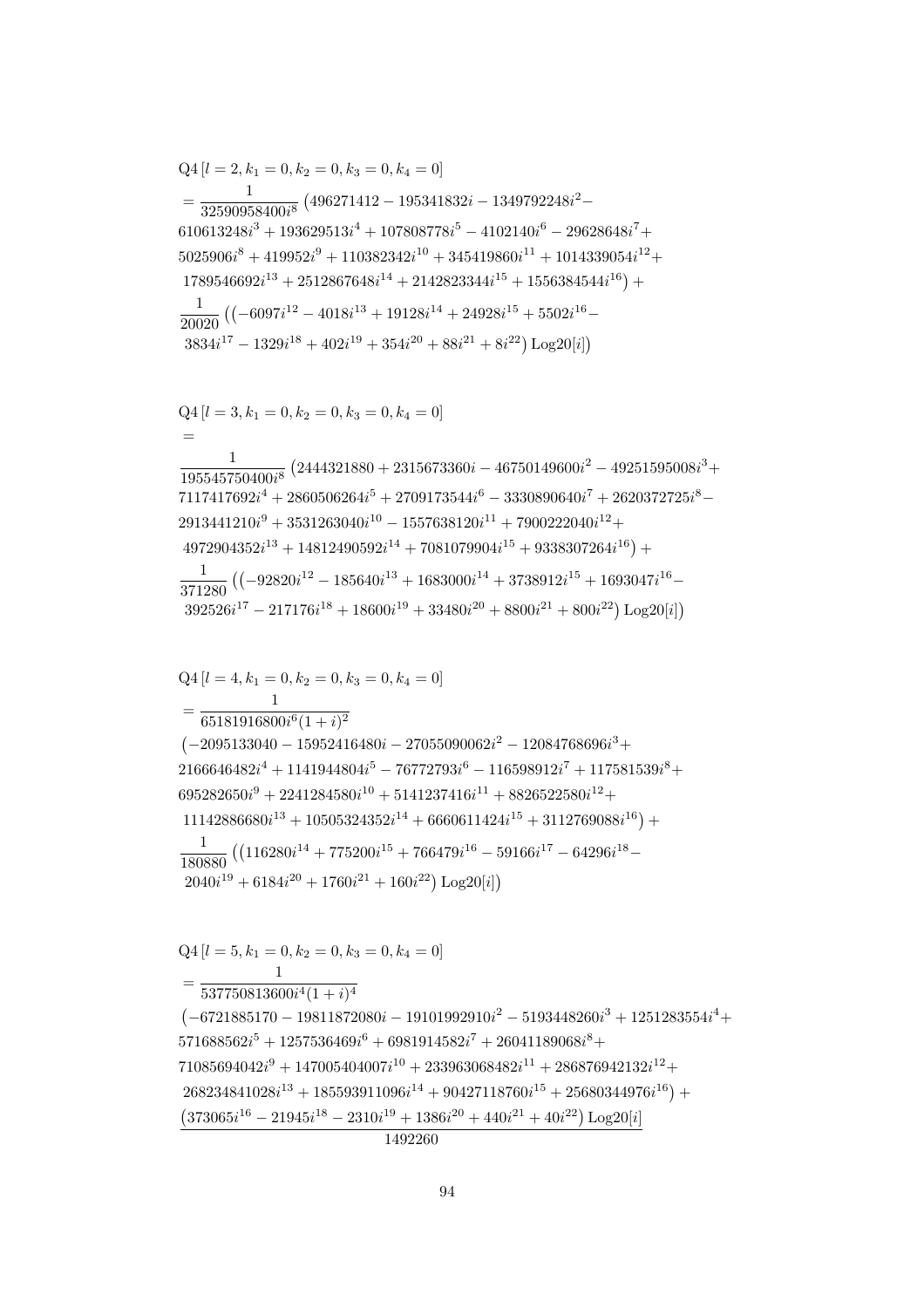$$
Q4 [l = 1, k_1 = 0, k_2 = 0, k_3 = 0, k_4 = 1]
$$
\n
$$
= \frac{1}{32590958400} (-270180 - 3953151i - 26560772i^2 - 108083906i^3 - 295349775i^4 - 566352570i^5 - 769572048i^6 - 723401136i^7 - 374685168i^8)
$$
\n
$$
Q4 [l = 2, k_1 = 0, k_2 = 0, k_3 = 0, k_4 = 1]
$$
\n
$$
= \frac{1}{97772875200i^8}
$$
\n
$$
(-496271412 + 31817268i + 1521923368i^2 + 936179160i^3 - 204696975i^4 - 148508087i^5 + 2490516i^6 + 29461068i^7 + 3603505i^8 - 1780992i^9 - 65400528i^{10} - 222819478i^{11} - 659456199i^{12} - 1213356720i^{13} - 1738685744i^{14} - 1541826288i^{15} - 1124055504i^{16}) +
$$
\n
$$
\frac{1}{120120} ((12194i^{12} + 12054i^{13} - 38256i^{14} - 62320i^{15} - 19125i^{16} + 8946i^{17} + 3760i^{18} - 774i^{19} - 885i^{20} - 242i^{21} - 24i^{22}) Log20[i])
$$

$$
Q4 [l = 0, k_1 = 0, k_2 = 0, k_3 = 0, k_4 = 1]
$$
  
= 
$$
\frac{1}{586637251200}
$$
  
(-7646555 - 111428253i - 744951876i<sup>2</sup> - 3012475508i<sup>3</sup> - 8165116050i<sup>4</sup> - 15485835240i<sup>5</sup> - 20287697184i<sup>6</sup> - 16791483168i<sup>7</sup> - 6744333024i<sup>8</sup>)

$$
Q4 [l = 7, k_1 = 0, k_2 = 0, k_3 = 0, k_4 = 0]
$$
  
=  

$$
\frac{1}{2498640144000(1+i)^8} (29192499 + 650282802i + 6883842524i^2 + 46021317368i^3 +
$$
  

$$
217759955598i^4 + 774413949612i^5 + 2144709070140i^6 + 4727393663040i^7 +
$$
  

$$
8400101931645i^8 + 12104353247910i^9 + 14143572839880i^{10} +
$$
  

$$
13318143548040i^{11} + 9973049181080i^{12} + 5803896006720i^{13} +
$$
  

$$
2520312617120i^{14} + 749852355360i^{15} + 119322815040i^{16})
$$

$$
32967560692i9 + 30927863054i10 + 22378701828i11 + 12063269632i12 + 4500072176i13 + 917867808i14)
$$

$$
=\frac{1}{19220308800(1+i)^6}
$$
\n
$$
(257229 + 5215128i + 49961157i^2 + 300291466i^3 + 1267660373i^4 + 3985359096i^5 + 9649873307i^6 + 18343204858i^7 + 27622192884i^8 + 32967560692i^9 + 30927863054i^{10} + 22378701828i^{11} + 12063260632i^{12} + 4500072176i^{13} + 917867808i^{14})
$$

$$
Q4 [l = 6, k_1 = 0, k_2 = 0, k_3 = 0, k_4 = 0]
$$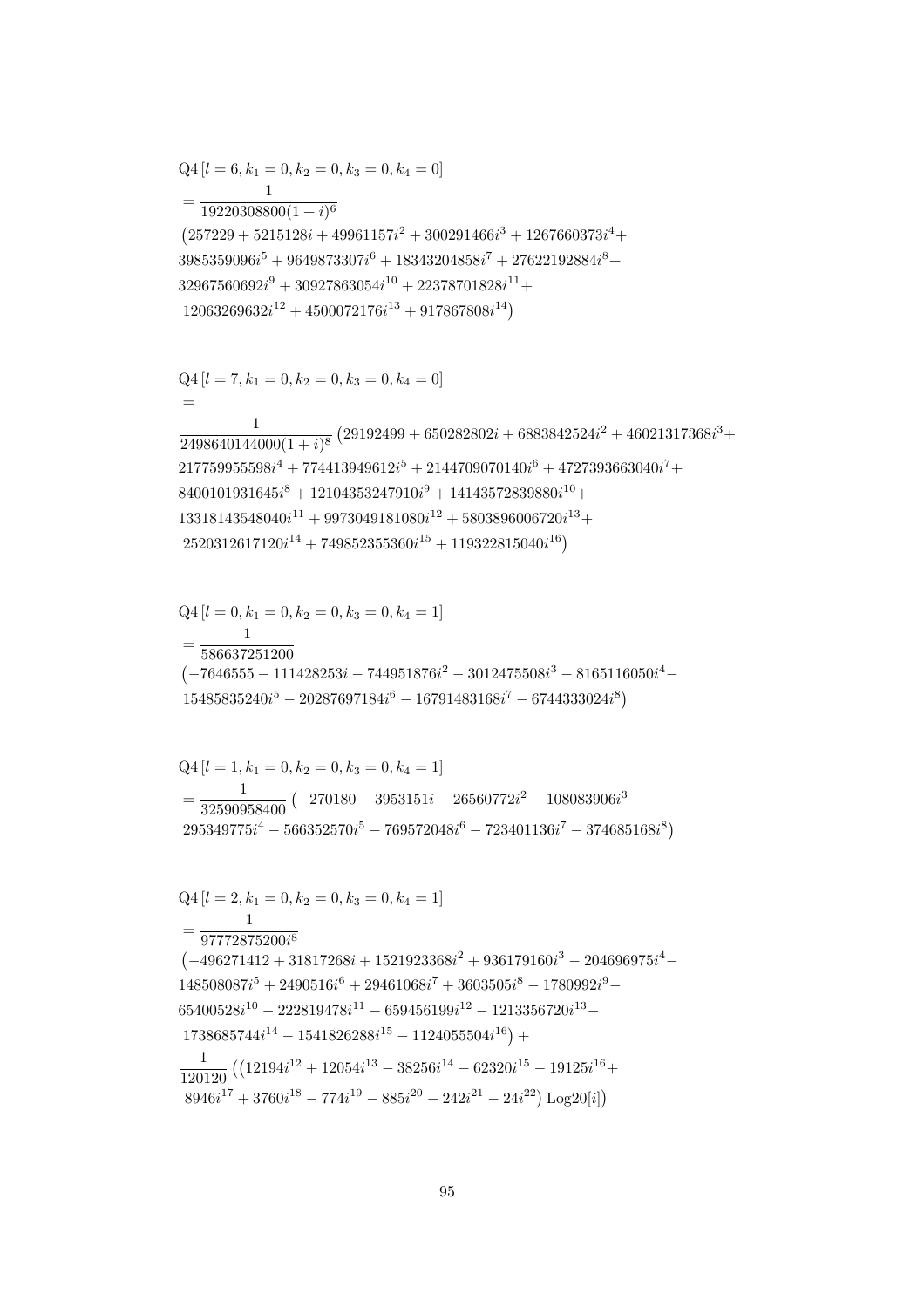$Q4[l = 6, k_1 = 0, k_2 = 0, k_3 = 0, k_4 = 1]$  $\overline{1}$  $=\frac{1}{57660926400(1+i)^5}$  $(-153790 - 3029543i - 28115821i^2 - 163121108i^3 - 661787065i^4 - 1988673380i^5 4570634497i^6 - 8171790704i^7 - 11430840817i^8 - 12450827015i^9 10382158600i^{10} - 6408195968i^{11} - 2741479296i^{12} - 662904528i^{13})$ 

 $Q4 [l = 5, k_1 = 0, k_2 = 0, k_3 = 0, k_4 = 1]$  $\overline{1}$  $=\frac{1}{3226504881600i^4(1+i)^3}$  $(20165655510 + 39269960730i + 18167819670i^2 - 2199006810i^3 - 1169817925i^4 184843497i^5 - 1321386465i^6 - 7540101185i^7 - 26514586725i^8 68802219255i^9 - 133095043543i^{10} - 196092522615i^{11} - 216920512710i^{12} 177740104080i^{13} - 99952427520i^{14} - 37093831632i^{15}) +$  $\left(-223839i^{16} + 11704i^{18} + 1386i^{19} - 693i^{20} - 242i^{21} - 24i^{22}\right) \text{Log}20[i]$ 1790712

$$
Q4 [l = 4, k_1 = 0, k_2 = 0, k_3 = 0, k_4 = 1]
$$
\n
$$
= \frac{1}{195545750400i^6(1+i)}
$$
\n
$$
(2095133040 + 17349171840i + 19997799822i^2 - 1454076624i^3 - 1254347094i^4 - 328696368i^5 + 407449545i^6 - 270731580i^7 + 253473535i^8 - 733086880i^9 - 699624050i^{10} - 2829860190i^{11} - 3245047848i^{12} - 4782611904i^{13} - 2818255104i^{14} - 2248111008i^{15}) +
$$
\n
$$
\frac{1}{542640} \left( (-116280i^{14} - 969000i^{15} - 1154079i^{16} + 69027i^{17} + 85956i^{18} + 4860i^{19} - 7730i^{20} - 2420i^{21} - 240i^{22} \right) \text{Log}20[i] \right)
$$

$$
= \frac{1}{586637251200i^8} \left(-2444321880 - 4759995240i + 49323120000i^2 + 71150808960i^3 - 5666209164i^4 - 6063506988i^5 - 1440114984i^6 + 1864086840i^7 - 911273725i^8 + 1294391745i^9 - 1705184460i^{10} + 500661980i^{11} - 4744569990i^{12} - 3871758060i^{13} - 10027149984i^{14} - 5480695008i^{15} - 6744333024i^{16} \right) + \frac{1}{1113840}
$$
  
\n
$$
\left( (92820i^{12} + 278460i^{13} - 1683000i^{14} - 4673640i^{15} - 2622879i^{16} + 457947i^{17} + 295076i^{18} - 11700i^{19} - 41850i^{20} - 12100i^{21} - 1200i^{22}) \text{ Log } 20[i] \right)
$$

 $Q4 [l = 3, k_1 = 0, k_2 = 0, k_3 = 0, k_4 = 1]$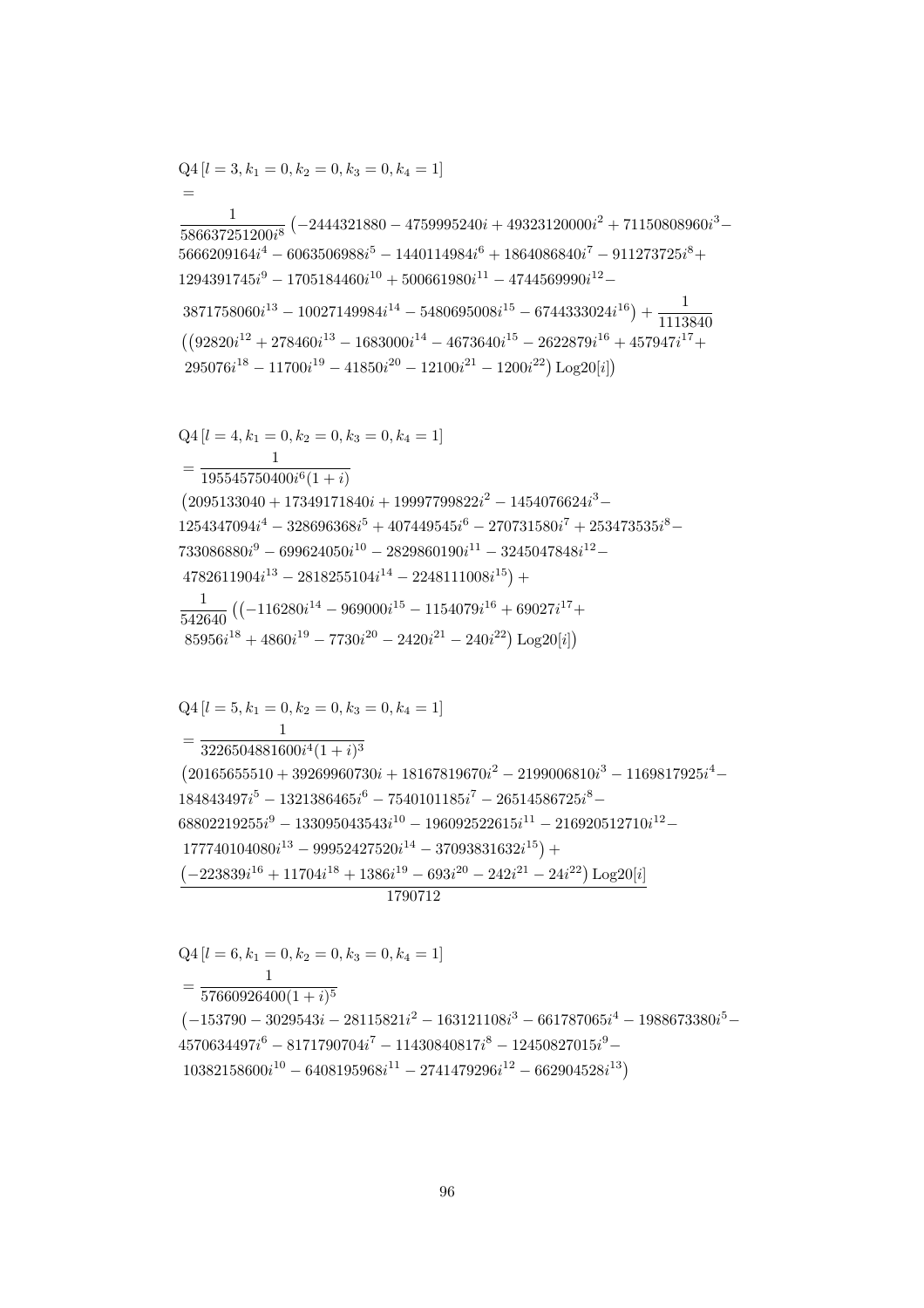$$
Q4 [l = 3, k_1 = 0, k_2 = 0, k_3 = 1, k_4 = 0]
$$
  
= 
$$
\frac{1}{586637251200i^7}
$$
  

$$
(-564074280 - 856714320i + 11225313792i^2 + 17700497892i^3 + 4717150284i^4 - 1019411316i^5 - 1763241480i^6 + 145906430i^7 - 473629035i^8 + 863278260i^9 + 769602020i^{10} + 3989929890i^{11} + 5542399332i^{12} + 8366508792i^{13} + 5955954624i^{14} + 3950822304i^{15}) + 1113840 ((21420i^{13} + 55080i^{14} - 392088i^{15} - 1120878i^{16} - 885321i^{17} - 149356i^{18} + 107700i^{19} + 64950i^{20} + 14300i^{21} + 1200i^{22}) Log20[i])
$$

$$
Q4 [l = 2, k_1 = 0, k_2 = 0, k_3 = 1, k_4 = 0]
$$
\n
$$
= \frac{1}{97772875200i^7} (-155547756 - 17453016i + 440500872i^2 + 417369288i^3 + 75665233i^4 - 63713664i^5 - 43838676i^6 - 7679364i^7 + 8388522i^8 + 76269435i^9 + 279823582i^{10} + 734419863i^{11} + 1295636448i^{12} + 1629488488i^{13} + 1324754784i^{14} + 658470384i^{15}) + 120120 ((3822i^{13} + 4452i^{14} - 10384i^{15} - 21636i^{16} - 12636i^{17} - 381i^{18} + 2718i^{19} + 1347i^{20} + 286i^{21} + 24i^{22}) Log20[i])
$$

$$
Q4 [l = 1, k_1 = 0, k_2 = 0, k_3 = 1, k_4 = 0]
$$
  
= 
$$
\frac{1}{32590958400} (382338 + 5330863i + 33955271i^2 + 130071466i^3 + 331191945i^4 + 582279054i^5 + 704536644i^6 + 552283488i^7 + 219490128i^8)
$$

$$
\begin{aligned}\n&\xi_4[\ell - 0, \ell_1] = 0, \ell_2 = 0, \ell_3 = 1, \ell_4 = 0] \\
&= \frac{1}{586637251200} \\
(10827098 + 149655543i + 942463728i^2 + 3554674708i^3 + 8850572970i^4 + 15024761784i^5 + 17080694784i^6 + 11933676864i^7 + 3950822304i^8\n\end{aligned}
$$

$$
Q4 [l = 0, k_1 = 0, k_2 = 0, k_3 = 1, k_4 = 0]
$$

$$
= \frac{1}{7495920432000(1 + i)^7}
$$
\n
$$
(-17497935 - 379745082i - 3907035526i^2 - 25314605330i^3 - 115696700098i^4 - 395801222660i^5 - 1049197266400i^6 - 2199703025540i^7 - 3687821813665i^8 - 4960593656150i^9 - 5332722723790i^{10} - 4526892260030i^{11} - 2967354711060i^{12} - 1443735219040i^{13} - 480571906560i^{14} - 86177588640i^{15})
$$

$$
Q4 [l = 7, k_1 = 0, k_2 = 0, k_3 = 0, k_4 = 1]
$$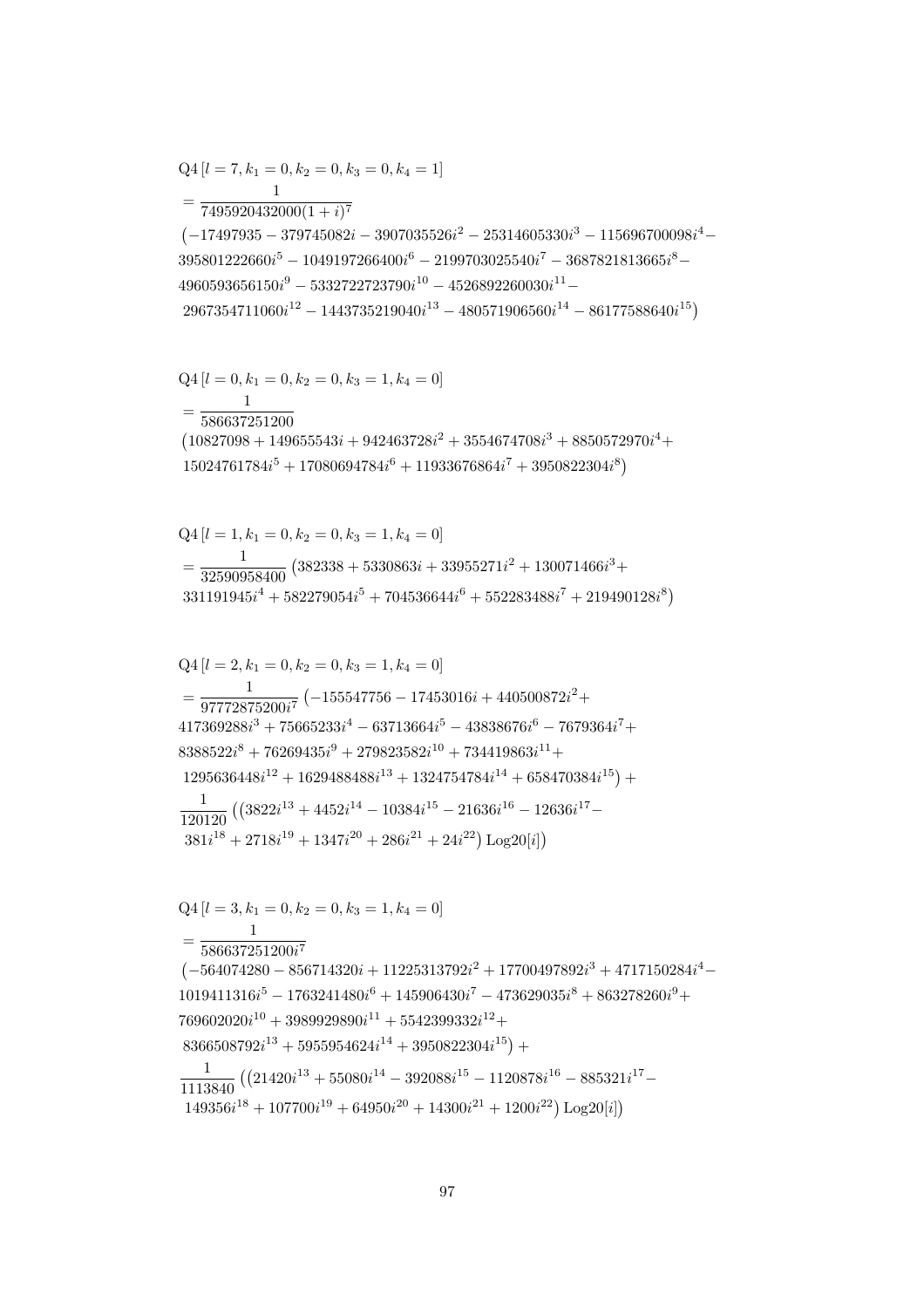$$
Q4 [l = 0, k_1 = 0, k_2 = 0, k_3 = 1, k_4 = 1]
$$
  
= 
$$
\frac{1}{586637251200} (-1997934 - 28403531i - 184108877i^2 - 715296786i^3 - 1836262410i^4 - 3218098476i^5 - 3786204708i^6 - 2749115016i^7 - 951123888i^8)
$$

$$
Q4 [l = 7, k_1 = 0, k_2 = 0, k_3 = 1, k_4 = 0]
$$
  
=  

$$
\frac{1}{7495920432000(1+i)^8} (24436098 + 539328659i + 5651260712i^2 + 37354148664i^3 + 174517581006i^4 + 611821887018i^5 + 1667196141000i^6 + 3607554326580i^7 + 6275315210250i^8 + 8821587004725i^9 + 10011462291600i^{10} + 9101848383660i^{11} + 6523149844950i^{12} + 3582213518780i^{13} + 1433362254920i^{14} + 378123024960i^{15} + 50482729440i^{16})
$$

 $\mathbf{1}$  $= \frac{1}{57660926400(1+i)^6}$  $(215014 + 4314513i + 40858107i^2 + 242394391i^3 + 1008180768i^4 + 3116079621i^5 +$  $7397571512i^6 + 13739719323i^7 + 20126164674i^8 + 23226569872i^9 + 20888804079$  $i^{10} + 14290644648i^{11} + 7099806152i^{12} + 2327832576i^{13} + 388328688i^{14}$ 

$$
Q4 [l = 6, k_1 = 0, k_2 = 0, k_3 = 1, k_4 = 0]
$$

## 1790712

 $Q4[l = 5, k_1 = 0, k_2 = 0, k_3 = 1, k_4 = 0]$  $=\frac{1}{3226504881600i^3(1+i)^4}$  $(2372430060+7915037130i+9559089540i^2+4722408692i^3+$  $679345220i^4 + 1723478037i^5 + 11079083470i^6 + 40978445245i^7 +$  $109532651778i^8 + 220894116905i^9 + 340747481558i^{10} + 401761551675i^{11} +$  $356435097810i^{12} + 228892090812i^{13} + 97757526240i^{14} + 21729522672i^{15}) +$  $(-26334i^{17} - 10241i^{18} + 462i^{19} + 1155i^{20} + 286i^{21} + 24i^{22})$  Log20[i]

$$
Q4 [l = 4, k_1 = 0, k_2 = 0, k_3 = 1, k_4 = 0]
$$
\n
$$
= \frac{1}{195545750400i^5(1+i)^2}
$$
\n
$$
(419026608 + 3434915484i + 6981416442i^2 + 5037904872i^3 + 831945114i^4 - 461669502i^5 - 246610325i^6 + 67961980i^7 + 550987155i^8 + 1732106890i^9 + 3883404688i^{10} + 6405950814i^{11} + 7763394072i^{12} + 6775992192i^{13} + 3955008384i^{14} + 1316940768i^{15}) + 1
$$
\n
$$
\frac{1}{542640} ((-23256i^{15} - 168606i^{16} - 227601i^{17} - 63156i^{18} + 14020i^{19} + 12350i^{20} + 2860i^{21} + 240i^{22}) Log20[i])
$$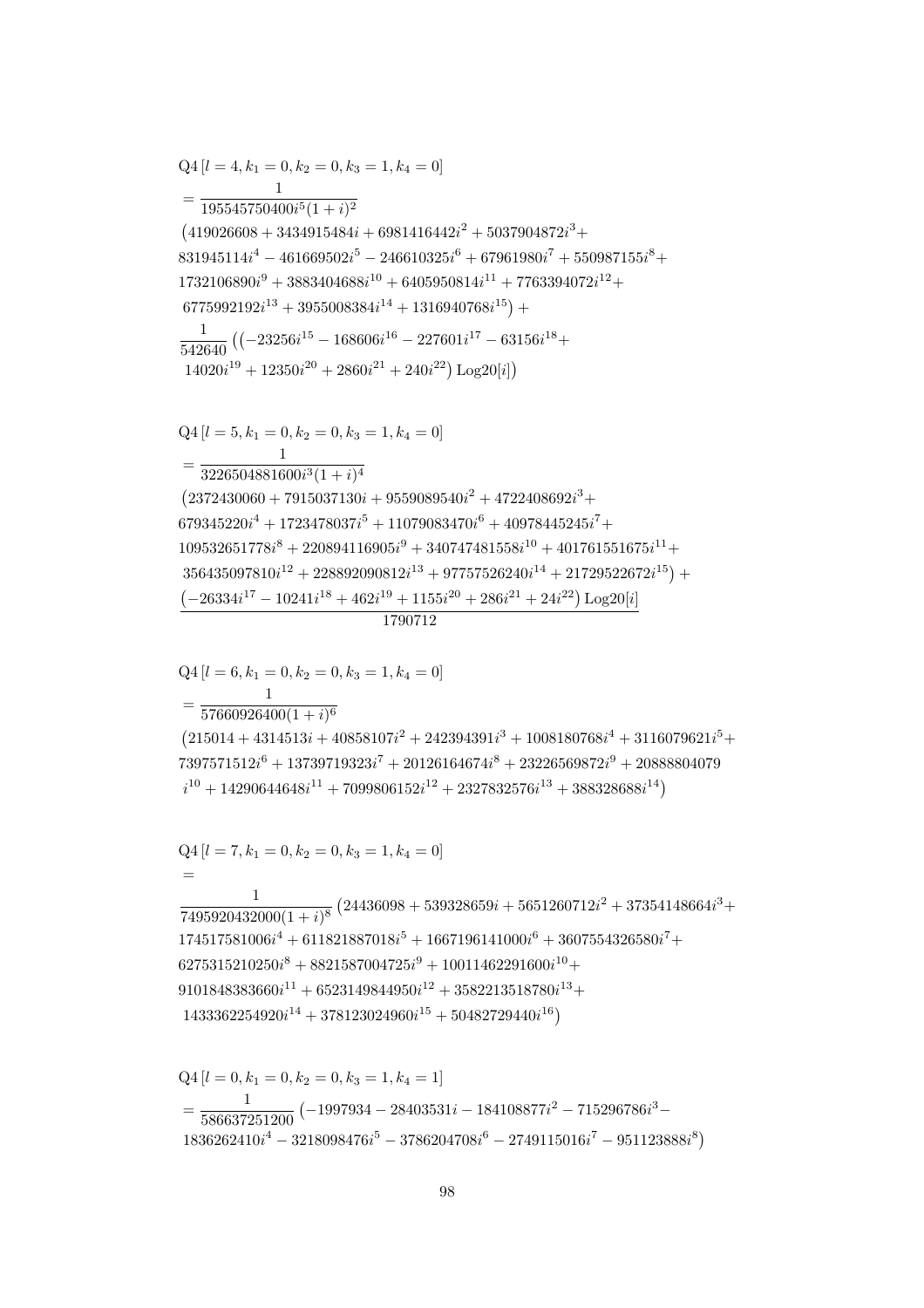$$
= \frac{1}{97772875200} \left(-217050 - 3112286i - 20400422i^2 - 80469711i^3 - 211100925i^4 - 382553220i^5 - 477224748i^6 - 385743396i^7 - 158520648i^8\right)
$$
  
\n
$$
Q4\left[l = 2, k_1 = 0, k_2 = 0, k_3 = 1, k_4 = 1\right]
$$
  
\n
$$
= \frac{1}{97772875200i^7}
$$
  
\n
$$
(51849252 + 21201516i - 156949576i^2 - 175311472i^3 - 37884861i^4 + 23978493i^5 + 18084906i^6 + 4280724i^7 - 1491661i^8 - 15371479i^9 - 58813179i^{10} - 158316493i^{11} - 288637702i^{12} - 373299498i^{13} - 313300956i^{14} - 158520648i^{15}\right) + 120120 \left((-1274i^{13} - 1862i^{14} + 3312i^{15} + 8364i^{16} + 5457i^{17} + 387i^{18} - 1063i^{19} - 577i^{20} - 132i^{21} - 12i^{22}\right) Log20[i]\right)
$$
  
\n
$$
Q4\left[l = 3, k_1 = 0, k_2 = 0, k_3 = 1, k_4 = 1\right]
$$
  
\n
$$
= \frac{1}{195545750400i^7}
$$
  
\n
$$
(62674920 + 157865400i - 1294129760i^2 - 2551101476i^3 - 747680472i^4 + 162001224i^5 + 205650060i^6 +
$$

 $Q4[l = 1, k_1 = 0, k_2 = 0, k_3 = 1, k_4 = 1]$ 

$$
Q4 [l = 4, k_1 = 0, k_2 = 0, k_3 = 1, k_4 = 1]
$$
  
= 
$$
\frac{1}{586637251200i^5(1 + i)}
$$
  

$$
(-419026608 - 3714266556i - 5508336834i^2 - 1384407024i^3 + 271993722i^4 + 317362794i^5 + 16426609i^6 - 12559960i^7 - 337387685i^8 - 781608180i^9 - 1814964702i^{10} - 2562642480i^{11} - 2901104604i^{12} - 1961620344i^{13} - 951123888i^{14}) +
$$
\frac{1}{1627920} ((23256i^{15} + 207366i^{16} + 315267i^{17} + 82821i^{18} - 17330i^{19} - 16106i^{20} - 3960i^{21} - 360i^{22}) Log20[i])
$$
$$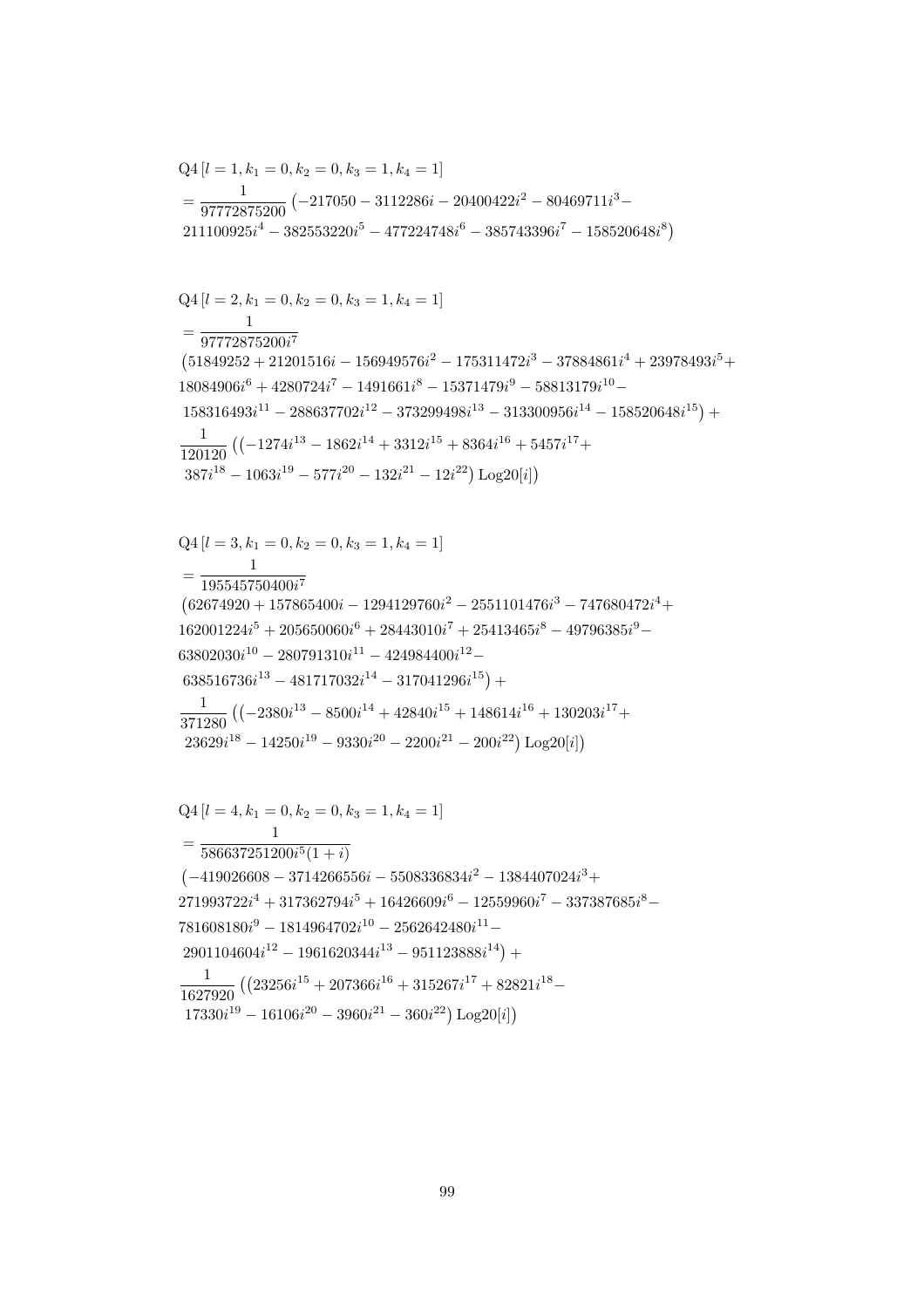$$
Q4 [l = 1, k_1 = 0, k_2 = 1, k_3 = 0, k_4 = 0]
$$
  
= 
$$
\frac{1}{32590958400} (402687 + 5662831i + 36485330i^2 + 142009546i^3 + 370126365i^4 + 674961966i^5 + 869960448i^6 + 775200000i^7 + 374685168i^8)
$$

 $Q4[l = 0, k_1 = 0, k_2 = 1, k_3 = 0, k_4 = 0]$  $\overline{1}$  $=\frac{1}{586637251200}$  $\left(11812780 + 165653277i + 1063615860i^2 + 4121733508i^3 + 10680471330i^4 + \right.$  $19318075200i^5 + 23962889376i^6 + 18485729280i^7 + 6744333024i^8$ 

$$
Q4 [l = 7, k_1 = 0, k_2 = 0, k_3 = 1, k_4 = 1]
$$
  
= 
$$
\frac{1}{22487761296000(1 + i)^7}
$$
  
(-14466450 - 310780459*i* - 3161569808*i*<sup>2</sup> - 20227499626*i*<sup>3</sup> - 91142943452*i*<sup>4</sup> -  
306826089910*i*<sup>5</sup> - 798542450960*i*<sup>6</sup> - 1639172395000*i*<sup>7</sup> - 2681364078470*i*<sup>8</sup> -  
3503925540445*i*<sup>9</sup> - 3638556154640*i*<sup>10</sup> - 2959575180250*i*<sup>11</sup> -  
1834945152920*i*<sup>12</sup> - 825352688040*i*<sup>13</sup> - 243968657160*i*<sup>14</sup> - 36459749040*i*<sup>15</sup>)

 $Q4[l = 6, k_1 = 0, k_2 = 0, k_3 = 1, k_4 = 1]$  $\frac{1}{57660926400(1+i)^5}\left(-42330-824446i-7553952i^2-43193361i^3-172340330i^4-\right.$  $507985935i^5 - 1141411524i^6 - 1986538543i^7 - 2689589364i^8 - 2812888155i^9 2224679600i^{10} - 1273434606i^{11} - 481310052i^{12} - 93486536i^{13})$ 

$$
Q4 [l = 5, k_1 = 0, k_2 = 0, k_3 = 1, k_4 = 1]
$$
\n
$$
=
$$
\n
$$
\frac{1}{1075501627200i^3(1 + i)^3} (-395405010 - 901800900i - 626636010i^2 - 97375346i^3 + 23887979i^4 - 107556928i^5 - 653853081i^6 - 2280463020i^7 - 5755995091i^8 - 10834167190i^9 - 15354353663i^{10} - 16213936596i^{11} - 12367424520i^{12} - 6286891380i^{13} - 1743727128i^{14}) +
$$
\n
$$
\frac{(21945i^{17} + 7315i^{18} - 385i^{19} - 847i^{20} - 220i^{21} - 20i^{22}) \text{Log}20[i]}{2984520}
$$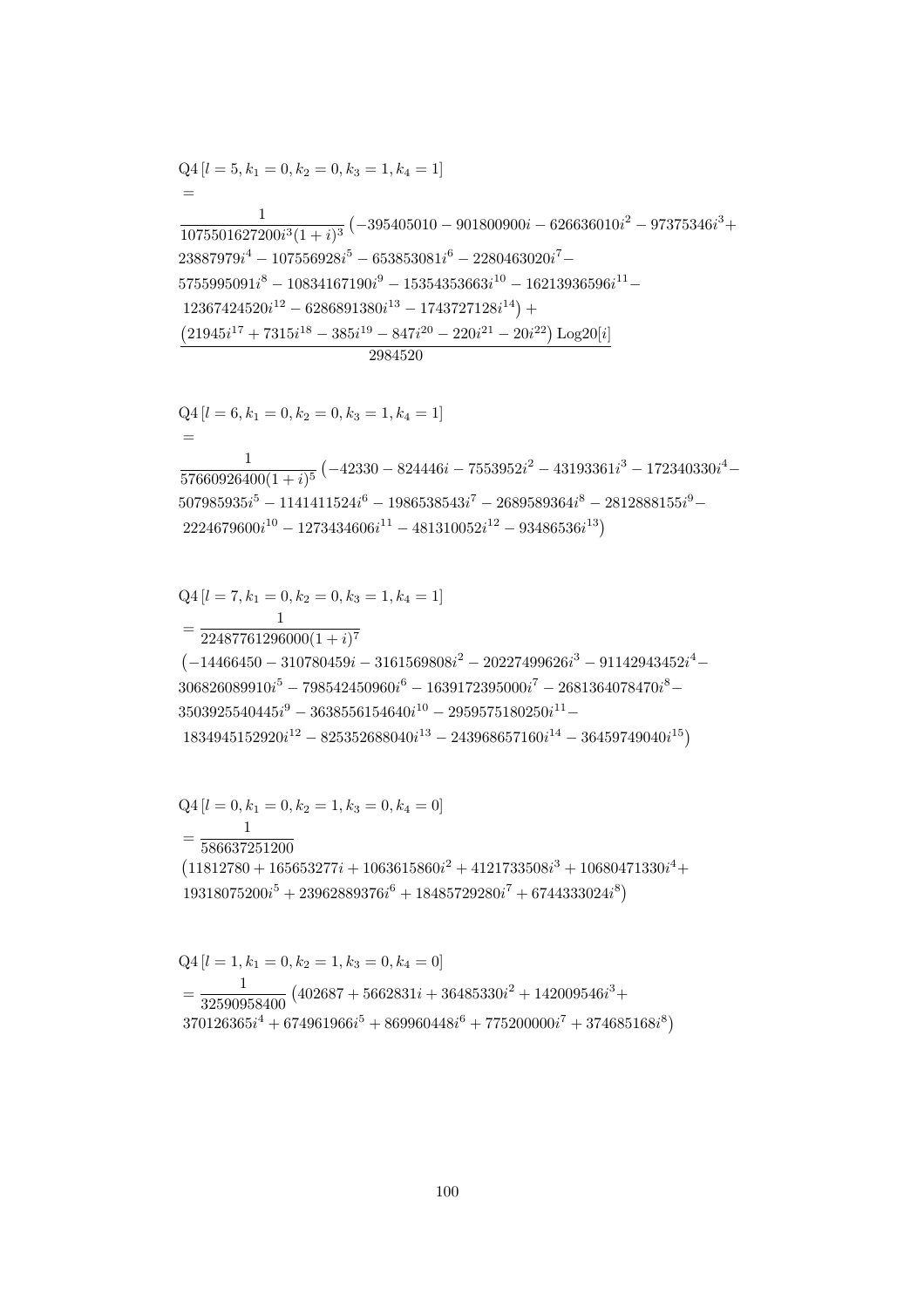$Q4[l = 4, k_1 = 0, k_2 = 1, k_3 = 0, k_4 = 0]$  $=\frac{195545750400i^{6}(1+i)^{2}}{195545750400i^{6}(1+i)^{2}}$  $(-5587021440 - 29736186480i - 43861385568i^2 - 18461188746i^3 +$  $2137955820i<sup>4</sup> + 674239566i<sup>5</sup> - 459316272i<sup>6</sup> - 250311275i<sup>7</sup> + 77210230i<sup>8</sup> +$  $555475905i<sup>9</sup> + 1804665610i<sup>10</sup> + 4017909640i<sup>11</sup> + 6792767862i<sup>12</sup> +$  $8290460304i^{13} + 7667658240i^{14} + 4615292736i^{15} + 2248111008i^{16}) +$  $\frac{1}{542640} \left( \left(310080 i^{14} + 1356600 i^{15} + 1147296 i^{16} - 68115 i^{17} - \right. \right.$  $54036i^{18} + 14020i^{19} + 12350i^{20} + 2860i^{21} + 240i^{22})$  Log20[i])  $Q4[l = 5, k_1 = 0, k_2 = 1, k_3 = 0, k_4 = 0]$  $=\frac{1}{3226504881600i^4(1+i)^4}$  $(-20165655510 - 59435616240i - 57701383740i^2 - 16912235340i^3 +$  $2076088785i<sup>4</sup> + 563758518i<sup>5</sup> + 1749637632i<sup>6</sup> + 11303792570i<sup>7</sup> +$  $41880699290i^{8} + 112538230200i^{9} + 228371757152i^{10} +$  $355855121798i^{11} + 425895872655i^{12} + 388082947890i^{13} +$  $261455890080i^{14} + 125413282368i^{15} + 37093831632i^{16}) +$  $(223839i^{16} - 8778i^{18} + 462i^{19} + 1155i^{20} + 286i^{21} + 24i^{22}) Log20[i]$ 1790712

 $Q4 [l = 3, k_1 = 0, k_2 = 1, k_3 = 0, k_4 = 0]$  $\frac{1}{586637251200i^7} \left(-21998896920 - 94170716640i - 70495996032i^2 + 8854023024i^3 + \right.$  $2189293260i^4 + 922166784i^5 - 3784861080i^6 + 2249752680i^7 2658128385i<sup>8</sup> + 3138877860i<sup>9</sup> - 1510958860i<sup>10</sup> + 6544252650i<sup>11</sup> +$  $3572290548i^{12} + 11449952064i^{13} + 4889341440i^{14} + 6744333024i^{15}) +$  $\frac{1}{1113840} \left( \left( 835380 i^{13} + 4455360 i^{14} + 6438648 i^{15} + 2473704 i^{16} - 435915 i^{17} - \right. \right.$  $122916i^{18} + 107700i^{19} + 64950i^{20} + 14300i^{21} + 1200i^{22}) \text{Log }20[i]$ 

$$
\begin{split} &\text{Q4}\left[l=2,k_1=0,k_2=1,k_3=0,k_4=0\right]\\ &=\frac{1}{97772875200i^7}(-1471721076-2365641936i-\\ &773476200i^2+254414034i^3+60933131i^4-58751784i^5-49964796i^6+\\ &28727i^7-954576i^8+92528286i^9+279358462i^{10}+812191803i^{11}+\\ &1392850404i^{12}+1914718160i^{13}+1570245120i^{14}+1124055504i^{15}\big)+\\ &\frac{1}{120120}\left(\left(36162i^{13}+96192i^{14}+80080i^{15}+13707i^{16}-8082i^{17}-\\ &106i^{18}+2718i^{19}+1347i^{20}+286i^{21}+24i^{22}\right)\text{Log}20[i]\right) \end{split}
$$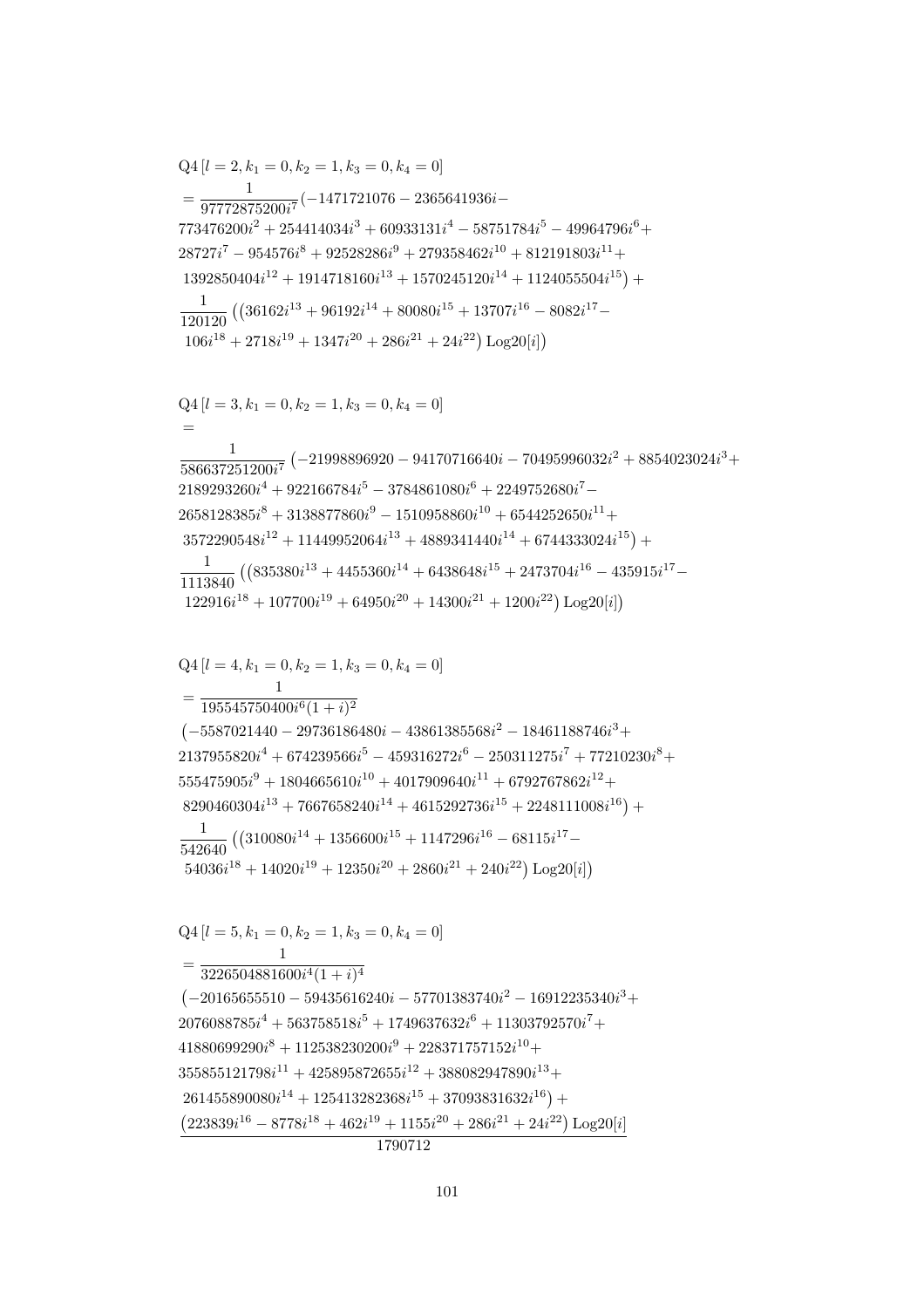$$
Q4[l = 6, k_1 = 0, k_2 = 1, k_3 = 0, k_4 = 0]
$$

 $=\frac{1}{57660926400(1+i)^6}$  $(217091 + 4361139i + 41357253i^2 + 245783073i^3 + 1024544808i^4 + 3175829619i^5 +$  $7568710326i^6 + 14133326097i^7 + 20863842087i^8 + 24362463972i^9 + 22329346611$  $i^{10} + 15788955084i^{11} + 8359942848i^{12} + 3121606368i^{13} + 662904528i^{14})$ 

$$
Q4[l = 7, k_1 = 0, k_2 = 1, k_3 = 0, k_4 = 0]
$$
  
=

 $\frac{1}{7495920432000(1+i)^8} \left(24623172 + 543904049i + 5704846412i^2 + 37753980864i^3 + \right.$  $176650709106i^4 + 620477659638i^5 + 1694936376600i^6 + 3679512232380i^7 +$  $6428877949800i^{8} + 9094037910375i^{9} + 10415682056340i^{10} +$  $9604063641660i^{11} + 7043742963150i^{12} + 4026173530380i^{13} +$  $1732036285120i^{14} + 520253464320i^{15} + 86177588640i^{16})$ 

$$
Q4 [l = 0, k_1 = 0, k_2 = 1, k_3 = 0, k_4 = 1]
$$
  
=  

$$
\frac{1}{195545750400} (-711648 - 10244349i - 67542846i^2 - 268831616i^3 - 715536295i^4 - 1329249348i^5 - 1698199632i^6 - 1358569008i^7 - 518794848i^8)
$$

$$
Q4 [l = 1, k_1 = 0, k_2 = 1, k_3 = 0, k_4 = 1]
$$
  
= 
$$
\frac{1}{21727305600} (-50121 - 723886i - 4791654i^2 - 19164544i^3 - 51324035i^4 - 96123888i^5 - 127086288i^6 - 115861392i^7 - 57643872i^8)
$$

$$
Q4 [l = 2, k_1 = 0, k_2 = 1, k_3 = 0, k_4 = 1]
$$
  
= 
$$
\frac{1}{65181916800i^7}
$$
  

$$
(327049128 + 634443264i + 274760528i^2 - 66370374i^3 - 25408110i^4 +
$$
  

$$
14285040i^5 + 12449304i^6 + 2150171i^7 - 101616i^8 - 11886618i^9 - 39189520i^{10} -
$$
  

$$
114327237i^{11} - 204165108i^{12} - 285134064i^{13} - 242312016i^{14} - 172931616i^{15}) +
$$
  

$$
\frac{1}{80080} ((-8036i^{13} - 24048i^{14} - 23136i^{15} - 5457i^{16} + 2340i^{17} +
$$
  

$$
302i^{18} - 672i^{19} - 381i^{20} - 88i^{21} - 8i^{22}) Log20[i])
$$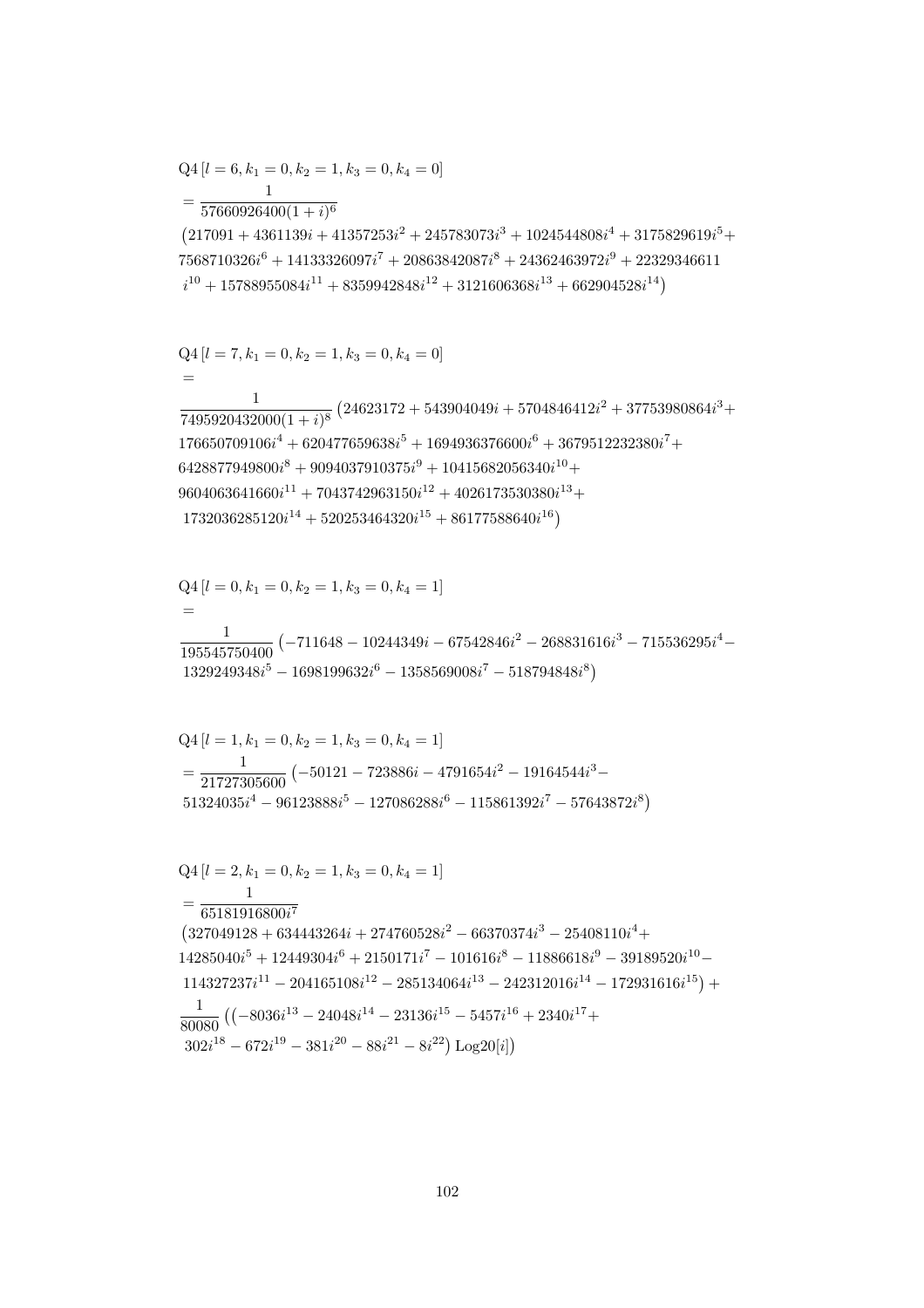$Q4[l = 6, k_1 = 0, k_2 = 1, k_3 = 0, k_4 = 1]$  $=$  $\frac{1}{38440617600(1+i)^5}\left(-28413-553923i-5081442i^2-29100692i^3-116347460i^4-\right.$  $343885282i^5 - 775650942i^6 - 1357485668i^7 - 1853584513i^8 - 1965558265i^9 - \nonumber$  $1593059028i^{10} - 957092928i^{11} - 404494192i^{12} - 101985312i^{13})$ 

$$
Q4 [l = 5, k_1 = 0, k_2 = 1, k_3 = 0, k_4 = 1]
$$
  
= 
$$
\frac{1}{2151003254400i^4(1 + i)^3}
$$
  
(6721885170 + 13089986910i + 6143807670i<sup>2</sup> - 520269750i<sup>3</sup> - 215316853i<sup>4</sup> +  
21556149i<sup>5</sup> - 206754813i<sup>6</sup> - 1343607951i<sup>7</sup> - 4619644315i<sup>8</sup> -  
11801267709i<sup>9</sup> - 22263285275i<sup>10</sup> - 32015852473i<sup>11</sup> - 34272903456i<sup>12</sup> -  
27295567200i<sup>13</sup> - 14694582672i<sup>14</sup> - 5706743328i<sup>15</sup>) +  
(-373065i<sup>16</sup> + 14630i<sup>18</sup> - 1617i<sup>20</sup> - 440i<sup>21</sup> - 40i<sup>22</sup>) Log20[i]  
5969040

$$
25102i^{18} - 12600i^{19} - 9165i^{20} - 2200i^{21} - 200i^{22}) \text{Log}20[i]
$$
\n
$$
Q4 [l = 4, k_1 = 0, k_2 = 1, k_3 = 0, k_4 = 1]
$$
\n
$$
=
$$
\n
$$
\frac{1}{65181916800i^6 (1 + i)} (698377680 + 3455131680i + 3314026716i^2 - 199008810i^3 - 135957822i^4 - 3459456i^5 + 61121538i^6 - 27317747i^7 + 30206905i^8 - 72682730i^9 - 51828765i^{10} - 248940793i^{11} - 256203372i^{12} - 390700800i^{13} - 204699312i^{14} - 172931616i^{15}) + 180880 ((-38760i^{14} - 193800i^{15} - 191862i^{16} + 9747i^{17} + 9462i^{18} - 1400i^{19} - 1737i^{20} - 440i^{21} - 40i^{22}) \text{Log}20[i])
$$

$$
Q4 [l = 3, k_1 = 0, k_2 = 1, k_3 = 0, k_4 = 1]
$$
\n
$$
= \frac{1}{195545750400i^7}
$$
\n
$$
(2444321880 + 12092960880i + 11549401248i^2 - 925351812i^3 - 674036748i^4 + 43361472i^5 + 289757160i^6 - 67581710i^7 + 129884865i^8 - 164099910i^9 + 56747840i^{10} - 423575075i^{11} - 308893032i^{12} - 833076432i^{13} - 411119568i^{14} - 518794848i^{15}) + 42000i^{19} - 429540i^{10} - 42956920i^{14} - 921672i^{15} - 425442i^{16} + 62667i^{17} + 25102i^{18} - 12600i^{19} - 9165i^{20} - 2200i^{21} - 200i^{22}) Log20[i]
$$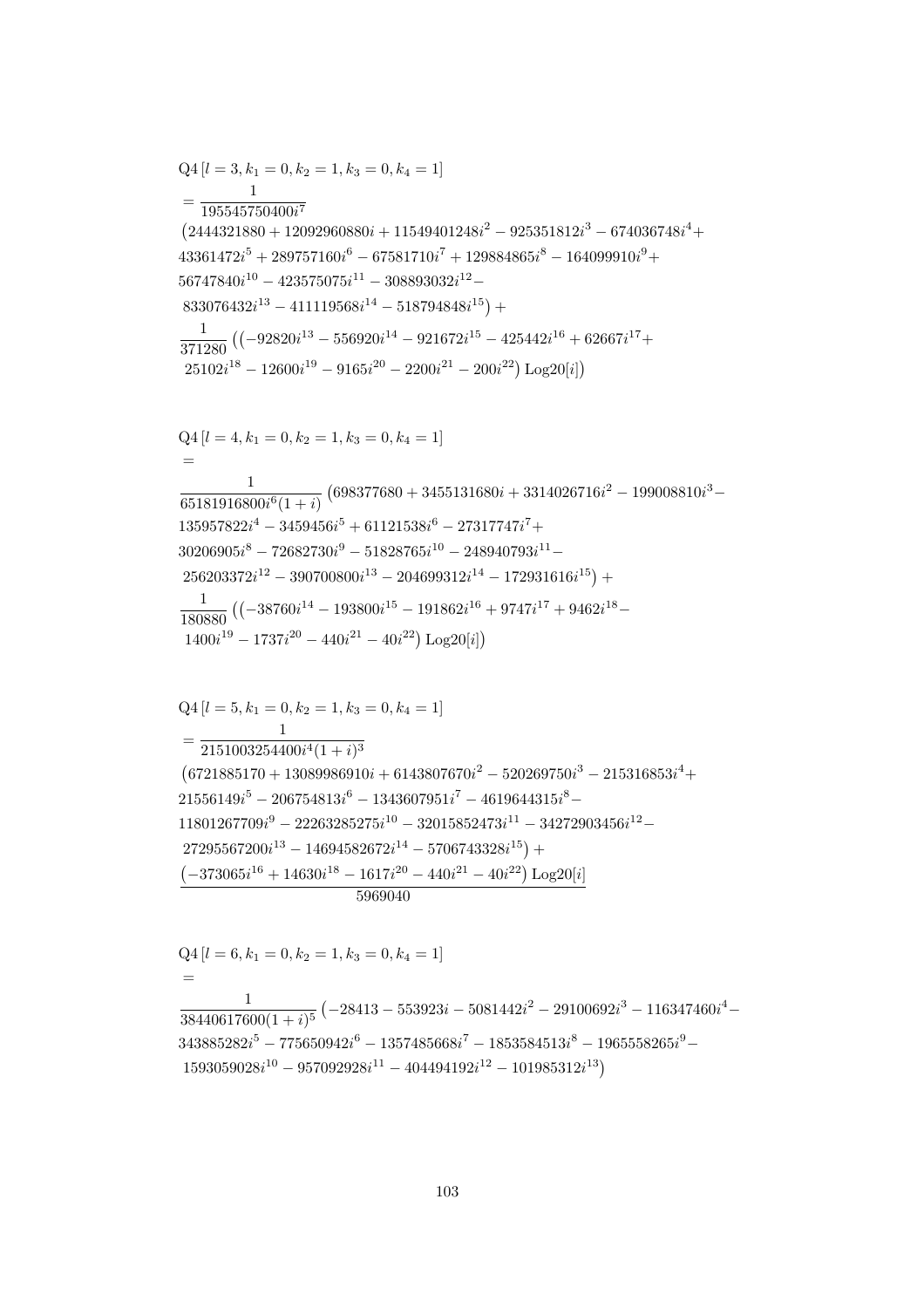$$
Q4 [l = 3, k_1 = 0, k_2 = 1, k_3 = 1, k_4 = 0]
$$
\n
$$
= \frac{1}{586637251200i^6} (1692222840 + 7759626336i + 7405630848i^2 + 178613820i^3 - 1527097572i^4 - 973484820i^5 - 34344800i^6 - 149702190i^7 + 249954705i^8 + 197046050i^9 + 1078799100i^{10} + 1433252916i^{11} + 2142412488i^{12} + 1452918600i^{13} + 951123888i^{14}) + 1113840 ((-64260i^{14} - 362304i^{15} - 591192i^{16} - 302130i^{17} + 50923i^{18} + 97950i^{19} + 40140i^{20} + 7700i^{21} + 600i^{22}) Log20[i])
$$

$$
\begin{aligned} &\text{Q4}\left[l=2,k_1=0,k_2=1,k_3=1,k_4=0\right]\\ &=\frac{1}{97772875200i^6}\left(138454596+268401168i+135948456i^2-35705082i^3-\\ &60534411i^4-27081474i^5-4776408i^6+2107981i^7+21194378i^8+76270303i^9+\\ &196899432i^{10}+339612270i^{11}+416776590i^{12}+328161540i^{13}+158520648i^{14}\right)+\\ &\frac{1}{120120}\left(\left(-3402i^{14}-10176i^{15}-10272i^{16}-2631i^{17}+2412i^{18}+\right.\\ &\left.2227i^{19}+824i^{20}+154i^{21}+12i^{22}\right)\text{Log}20[i]\right) \end{aligned}
$$

$$
Q4 [l = 1, k_1 = 0, k_2 = 1, k_3 = 1, k_4 = 0]
$$
  
= 
$$
\frac{1}{97772875200} (326872 + 4506581i + 28336945i^2 + 106939371i^3 + 267577380i^4 + 460842606i^5 + 544105128i^6 + 414169980i^7 + 158520648i^8)
$$

$$
Q4 [l = 0, k_1 = 0, k_2 = 1, k_3 = 1, k_4 = 0]
$$
  
= 
$$
\frac{1}{586637251200} (3100864 + 42403394i + 263772235i^2 + 980808106i^3 + 2401734900i^4 + 3997213236i^5 + 4434326172i^6 + 3001070520i^7 + 951123888i^8)
$$

$$
Q4 [l = 7, k_1 = 0, k_2 = 1, k_3 = 0, k_4 = 1]
$$
  
= 
$$
\frac{1}{2498640144000(1 + i)^7}
$$
  

$$
(-1616076 - 34741957i - 353731105i^2 - 2265556939i^3 - 10222200428i^4 - 34473003670i^5 - 89930220770i^6 - 185197136890i^7 - 304340470280i^8 - 400422046255i^9 - 420256153295i^{10} - 347935731385i^{11} - 222681862760i^{12} - 106489068960i^{13} - 35514780240i^{14} - 6629045280i^{15})
$$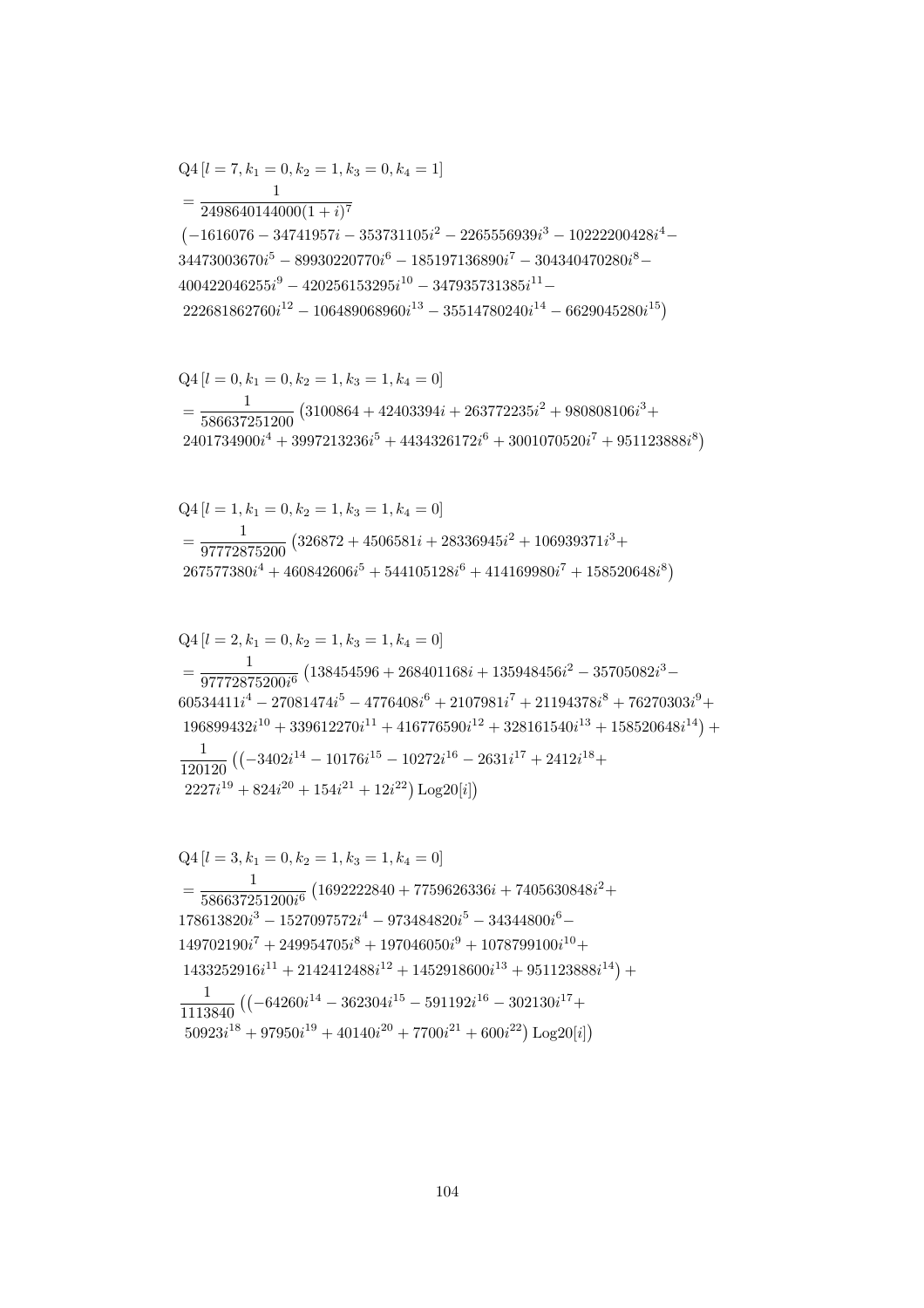$$
Q4 [l = 0, k_1 = 0, k_2 = 1, k_3 = 1, k_4 = 1]
$$
  
= 
$$
\frac{1}{586637251200} (-558662 - 7845654i - 50147451i^2 - 191704996i^3 - 482927370i^4 - 827646669i^5 - 947612232i^6 - 664609968i^7 - 219490128i^8)
$$

 $Q4[l = 7, k_1 = 0, k_2 = 1, k_3 = 1, k_4 = 0]$  $=\frac{1}{22487761296000(1+i)^8}$  $(20717024 + 453694118i + 4713708453i^2 + 30868865502i^3 + 142758406680i^4 +$  $494927187552i^5 + 1332252812370i^6 + 2844383326860i^7 + 4875898997340i^8 +$  $6746666621970i^9 + 7528706837355i^{10} + 6726477658050i^{11} + 4739283432660i^{12} +$  $2564086496340i^{13} + 1016134756920i^{14} + 268245440520i^{15} + 36459749040i^{16})$ 

 $= \frac{1}{57660926400(1+i)^6}$  $(60792 + 1209503i + 11346851i^2 + 66621856i^3 + 273934701i^4 + 835961998i^5 +$  $1956718077i^{6} + 3577804054i^{7} + 5151308459i^{8} + 5834977709i^{9} +$  $5146210762i^{10} + 3454491118i^{11} + 1690350086i^{12} + 551558676i^{13} + 93486536i^{14})$ 

 $Q4 [l = 6, k_1 = 0, k_2 = 1, k_3 = 1, k_4 = 0]$ 

8953560

 $\frac{1}{1627920} \left( (-62016i^{15} - 286824i^{16} - 293550i^{17} - 23351i^{18} + \right.$  $48050i^{19} + 23236i^{20} + 4620i^{21} + 360i^{22})$  Log20[i])  $Q4 [l = 5, k_1 = 0, k_2 = 1, k_3 = 1, k_4 = 0]$  $= \frac{1}{3226504881600i^3(1+i)^4}$  $(1186215030 + 3759816060i + 4113599490i^2 + 1524789448i^3 - 189640757i^4 +$  $259966512i^5 + 2979700407i^6 + 11077504488i^7 + 29195592393i^8 +$  $57901940096i^9 + 87658513019i^{10} + 101220156312i^{11} +$  $87822908118i^{12} + 55182069360i^{13} + 23239220796i^{14} + 5231181384i^{15}) +$  $\left(-65835i^{17}-14630i^{18}+5775i^{19}+3696i^{20}+770i^{21}+60i^{22}\right)\textrm{Log}20[i]$ 

 $Q4 [l = 4, k_1 = 0, k_2 = 1, k_3 = 1, k_4 = 0]$  $=\frac{1}{586637251200i^5(1+i)^2}$  $(1117404288 + 6226588368i + 10191713532i^2 + 5454078630i^3 462666204i^4 - 1240661786i^5 - 468256538i^6 + 15873021i^7 + 447731590i^8 +$  $1399411225i^9 + 3077047542i^{10} + 4979084976i^{11} + 5886626436i^{12} +$  $5014749420i^{13} + 2839115736i^{14} + 951123888i^{15}$  +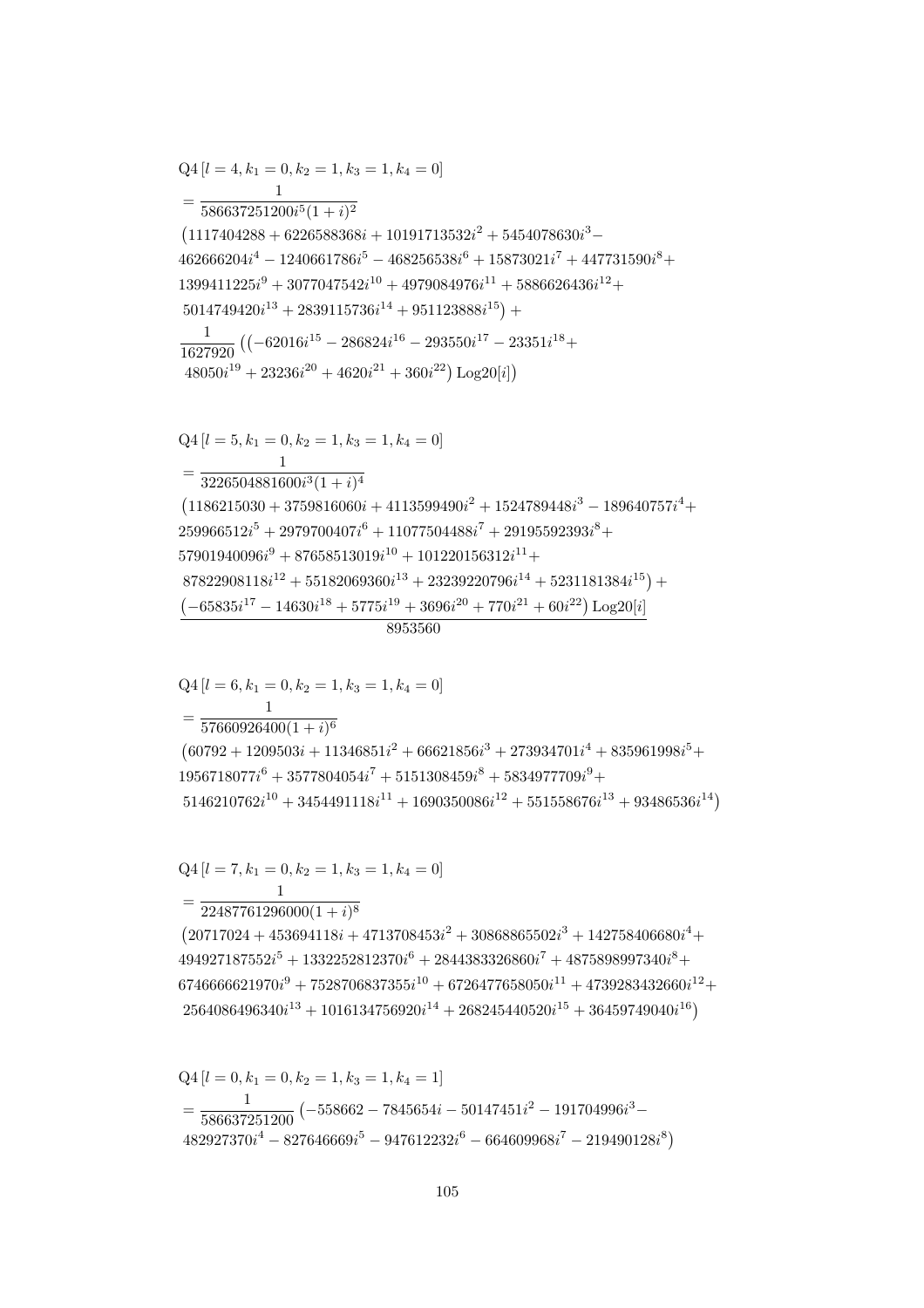$$
Q4 [l = 4, k_1 = 0, k_2 = 1, k_3 = 1, k_4 = 1]
$$
  
=  

$$
\frac{1}{195545750400i^5(1 + i)} \left(-139675536 - 725945220i - 828167340i^2 - 85447362i^3 + 108222114i^4 + 62821486i^5 + 6607966i^6 + 386485i^7 - 31222995i^8 - 67064530i^9 - 156712437i^{10} - 212130231i^{11} - 236242200i^{12} - 151443072i^{13} - 73163376i^{14}\right) +
$$
\frac{1}{542640} \left( (7752i^{15} + 40698i^{16} + 47652i^{17} + 5377i^{18} - 6420i^{19} - 3374i^{20} - 715i^{21} - 60i^{22} \right) \text{Log}20[i] \right)
$$
$$

$$
Q4 [l = 3, k_1 = 0, k_2 = 1, k_3 = 1, k_4 = 1]
$$
  
= 
$$
\frac{1}{586637251200i^6}
$$
  

$$
(-564074280 - 2962591632i - 3434538492i^2 - 318476928i^3 + 627486552i^4 + 376007940i^5 + 63115990i^6 + 25524840i^7 - 41844165i^8 - 49469300i^9 - 221698650i^{10} - 322777377i^{11} - 475922412i^{12} - 342281808i^{13} - 219490128i^{14}) +
$$
\frac{1}{1113840} ((21420i^{14} + 135048i^{15} + 248778i^{16} + 149112i^{17} - 11183i^{18} - 39300i^{19} - 17430i^{20} - 3575i^{21} - 300i^{22}) Log20[i])
$$
$$

$$
\begin{aligned} &\text{Q4}\left[l=2,k_1=0,k_2=1,k_3=1,k_4=1\right]\\ &=\frac{1}{195545750400i^6}\\ &\left(-92303064-208887840i-129102624i^2+17281474i^3+47456262i^4+\right.\\ &\left.22915116i^5+4873008i^6-602601i^7-8357034i^8-31356716i^9-82806978i^{10}-\\ &\left.147278367i^{11}-185184944i^{12}-149908176i^{13}-73163376i^{14}\right)+\\ &\frac{1}{240240}\left(\left(2268i^{14}+7520i^{15}+8568i^{16}+2907i^{17}-1614i^{18}-\\ &\left.1788i^{19}-714i^{20}-143i^{21}-12i^{22}\right)\text{Log}20[i]\right)\right. \end{aligned}
$$

$$
Q4 [l = 1, k_1 = 0, k_2 = 1, k_3 = 1, k_4 = 1]
$$
  
= 
$$
\frac{1}{65181916800} (-40396 - 572001i - 3695524i^2 - 14334404i^3 - 36871590i^4 - 65279193i^5 - 79198308i^6 - 61907472i^7 - 24387792i^8)
$$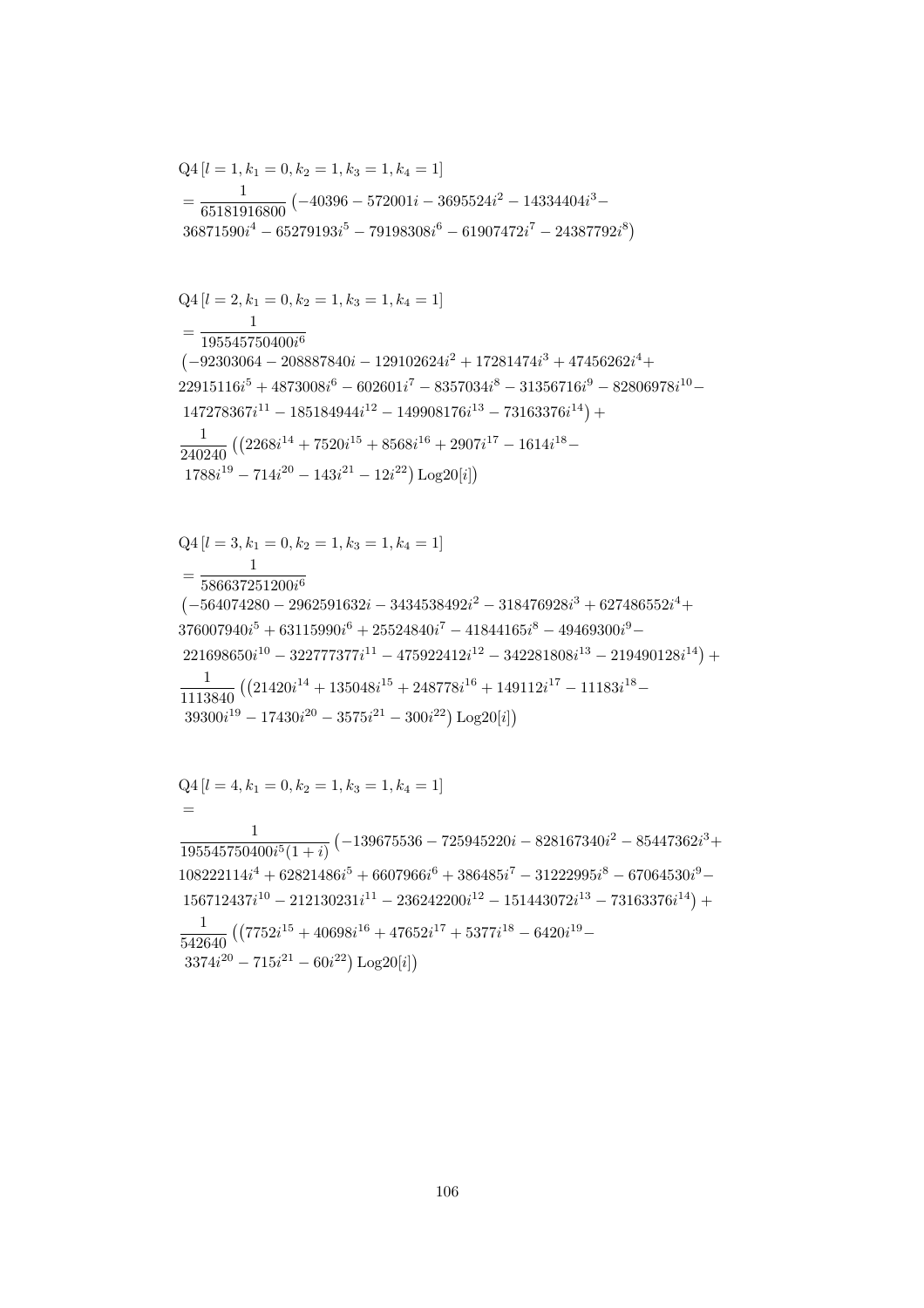$$
Q4 [l = 5, k_1 = 0, k_2 = 1, k_3 = 1, k_4 = 1]
$$
  
= 
$$
\frac{1}{6453009763200i^3(1 + i)^3}
$$
  
(-1186215030 - 2573601030i - 1560809250i<sup>2</sup> - 31206214i<sup>3</sup> + 177926511i<sup>4</sup> -  
130287021i<sup>5</sup> - 1047889937i<sup>6</sup> - 3617838345i<sup>7</sup> - 8977723755i<sup>8</sup> -  
16553067223i<sup>9</sup> - 22928119071i<sup>10</sup> - 23575263327i<sup>11</sup> -  
17491205820i<sup>12</sup> - 8644534272i<sup>13</sup> - 2414391408i<sup>14</sup>) +  
(65835i<sup>17</sup> + 14630i<sup>18</sup> - 4620i<sup>19</sup> - 3234i<sup>20</sup> - 715i<sup>21</sup> - 60i<sup>22</sup>) Log20[i]   
17907120

$$
Q4 [l = 6, k_1 = 0, k_2 = 1, k_3 = 1, k_4 = 1]
$$
  
=  

$$
\frac{1}{115321852800(1+i)^5} (-23588 - 454993i - 4124417i^2 - 23303862i^3 - 91752240i^4 - 266444052i^5 - 588749722i^6 - 1005636038i^7 - 1333400068i^8 - 1363048885i^9 - 1052583983i^{10} - 589208848i^{11} - 219660672i^{12} - 43147632i^{13})
$$

$$
Q4 [l = 7, k_1 = 0, k_2 = 1, k_3 = 1, k_4 = 1]
$$
  
= 
$$
\frac{1}{7495920432000(1 + i)^7}
$$
  

$$
(-1343422 - 28608124i - 288241627i^2 - 1824731657i^3 - 8126676937i^4 - 27007614800i^5 - 69295536730i^6 - 140022444050i^7 - 225117588520i^8 - 288678566000i^9 - 293787214105i^{10} - 234057862055i^{11} - 142273878055i^{12} - 62997474260i^{13} - 18514256640i^{14} - 2804596080i^{15})
$$

$$
Q4 [l = 0, k_1 = 1, k_2 = 0, k_3 = 1, k_4 = 0]
$$
  
= 
$$
\frac{1}{586637251200} (2881697 + 39005736i + 239493351i^2 + 875518846i^3 + 2096020245i^4 + 3384906012i^5 + 3619110348i^6 + 2353809528i^7 + 718331328i^8)
$$

$$
Q4 [l = 1, k_1 = 1, k_2 = 0, k_3 = 1, k_4 = 0]
$$
  
= 
$$
\frac{1}{65181916800} (208362 + 2854032i + 17794889i^2 + 66401174i^3 + 163564065i^4 + 275375436i^5 + 313998636i^6 + 225901032i^7 + 79814592i^8)
$$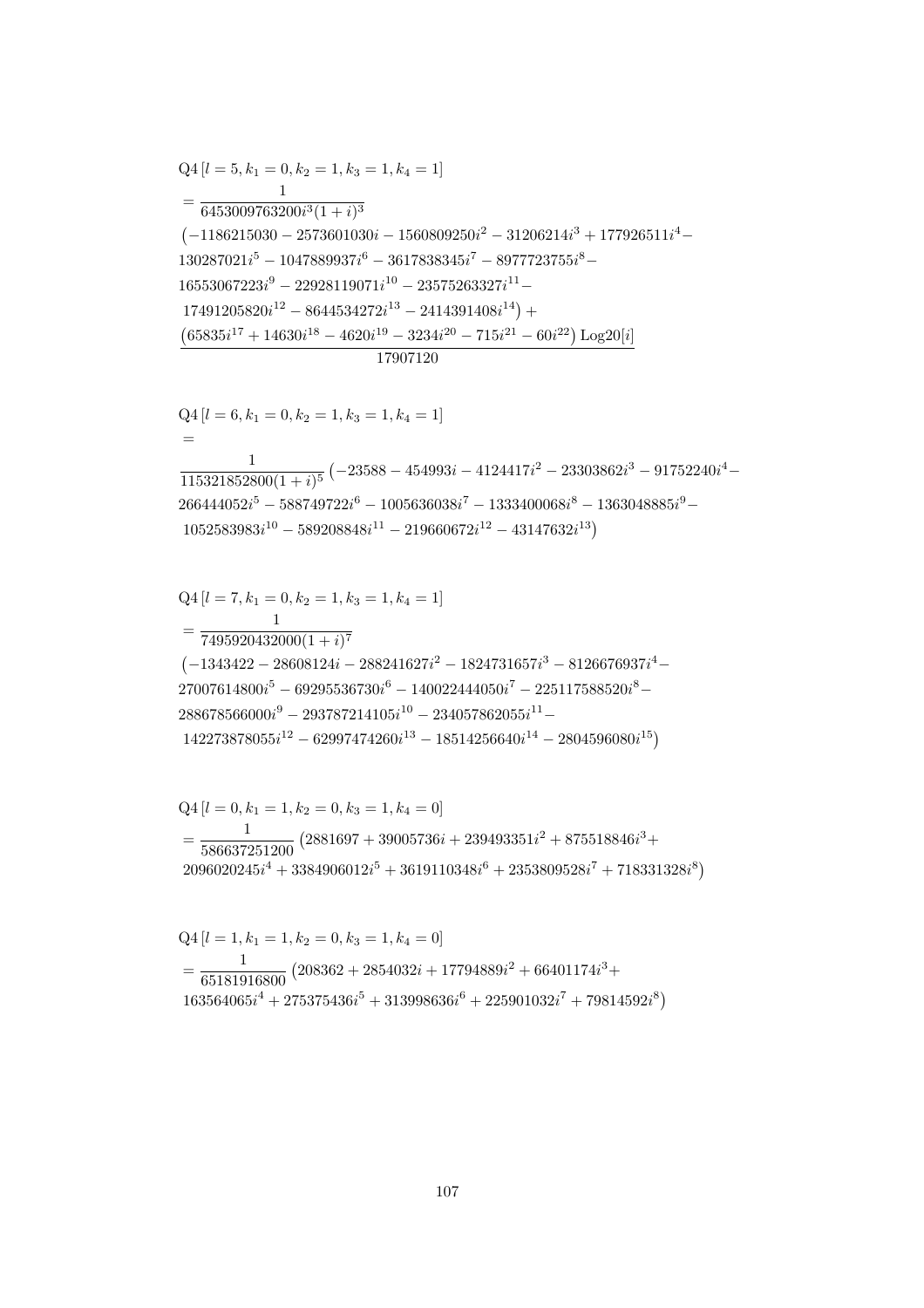17907120

 $107850i^{19} + 40635i^{20} + 7700i^{21} + 600i^{22}) \text{Log }20[i]$  $Q4[l = 4, k_1 = 1, k_2 = 0, k_3 = 1, k_4 = 0]$  $=\frac{1}{195545750400i^4(1+i)^2}$  $(52378326 + 24972948i - 340396056i^2 - 646557912i^3 - 470596581i^4 - 158701914$  $i^5 + 4376698i^6 + 146231220i^7 + 453282540i^8 + 992717932i^9 + 1588712835i^{10} +$  $1855223460i^{11} + 1536868884i^{12} + 835890408i^{13} + 239443776i^{14}) +$  $\frac{1}{542640} \left( \left(-2907i^{16} + 1368i^{17} + 17613i^{18} + 19170i^{19} + 7903i^{20} + 1540i^{21} + 120i^{22} \right) \right.$  $Log20[i])$  $Q4[l = 5, k_1 = 1, k_2 = 0, k_3 = 1, k_4 = 0]$  $=\frac{1}{6453009763200i^2(1+i)^4}$  $\left(-131801670 - 679819140i - 1370520788i^2 - 1262892704i^3 + \right)$  $412357017i^4 + 5853895106i^5 + 21734269349i^6 + 57069127896i^7 +$  $112619226181i^8 + 169264384366i^9 + 193355359131i^{10} +$  $164857970244i^{11} + 100511939748i^{12} + 39859970040i^{13} + 7901644608i^{14}) +$  $\left(7315i^{18}+16170i^{19}+7623i^{20}+1540i^{21}+120i^{22}\right)\textrm{Log}20[i]$ 

 $Q4[l = 3, k_1 = 1, k_2 = 0, k_3 = 1, k_4 = 0]$  $=\frac{1}{586637251200i^6}\left(161164080+1033712064i+632804634i^2-\right.$  $1533801192i^3 - 1856168622i^4 - 889631820i^5 - 134367085i^6 46301640i^7 + 140010255i^8 + 295912550i^9 + 928841505i^{10} +$  $1464253164i^{11} + 1891561644i^{12} + 1391708808i^{13} + 718331328i^{14}) +$  $\frac{1}{1113840} \left( \left(-6120 i^{14} - 45696 i^{15} - 65331 i^{16} + 33048 i^{17} + 131753 i^{18} + \right.\right.$ 

$$
Q4 [l = 2, k_1 = 1, k_2 = 0, k_3 = 1, k_4 = 0]
$$
  
= 
$$
\frac{1}{195545750400i^6}
$$
  
(88884432 + 161695296i + 26883528i^2 - 133613536i^3 - 129666642i^4 - 54005868i^5 - 10288908i^6 + 4910304i^7 + 39641907i^8 + 146898746i^9 + 369588399i^{10} + 632859828i^{11} + 750046052i^{12} + 570803016i^{13} + 239443776i^{14}) +  

$$
\frac{1}{240240} ((-2184i^{14} - 6272i^{15} - 4836i^{16} + 2592i^{17} + 6639i^{18} + 4674i^{19} + 1659i^{20} + 308i^{21} + 24i^{22}) Log20[i])
$$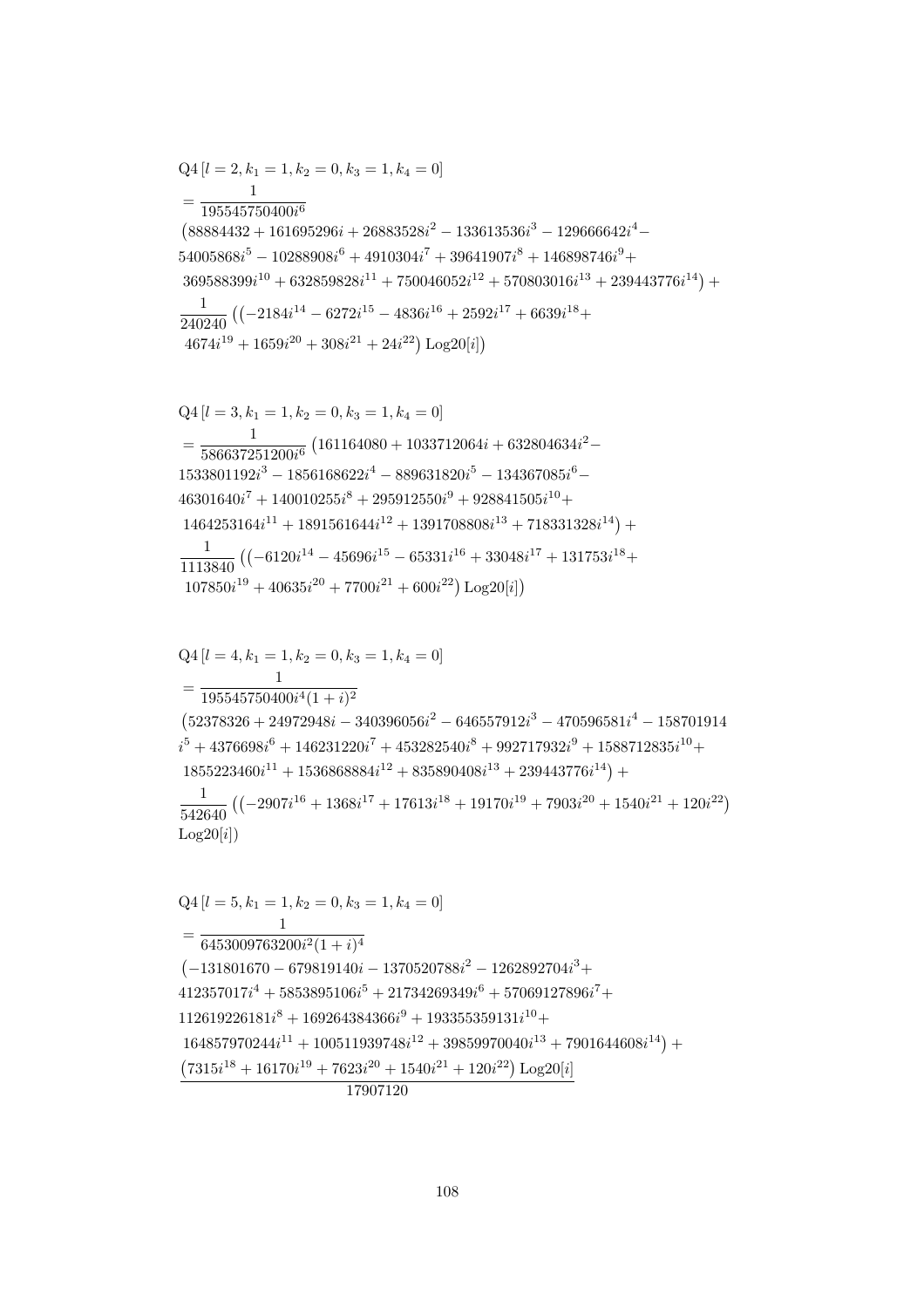$$
Q4 [l = 2, k_1 = 1, k_2 = 0, k_3 = 1, k_4 = 1]
$$
  
= 
$$
\frac{1}{195545750400i^6}
$$
  

$$
(-29628144 - 59976000i - 11680088i^2 + 53730040i^3 + 53501994i^4 + 23268546i^5 + 4969020i^6 - 697284i^7 - 7964627i^8 - 30510437i^9 - 78984273i^{10} - 139550915i^{11} - 170448392i^{12} - 133873164i^{13} - 57643872i^{14}) +
$$
\frac{1}{240240} ((728i^{14} + 2240i^{15} + 1836i^{16} - 1020i^{17} - 2703i^{18} - 1953i^{19} - 725i^{20} - 143i^{21} - 12i^{22}) Log20[i])
$$
$$

$$
Q4 [l = 1, k_1 = 1, k_2 = 0, k_3 = 1, k_4 = 1]
$$
  
= 
$$
\frac{1}{195545750400} (-117450 - 1654494i - 10616683i^2 - 40801929i^3 - 103594365i^4 - 179911095i^5 - 211792392i^6 - 157478004i^7 - 57643872i^8)
$$

$$
Q4 [l = 0, k_1 = 1, k_2 = 0, k_3 = 1, k_4 = 1]
$$
  
=  $\frac{1}{586637251200} (-530075 - 7382337i - 46679039i^2 - 175911607i^3 - 434656635i^4 - 725595465i^5 - 803750616i^6 - 543248532i^7 - 172931616i^8)$ 

 $= \frac{1}{7495920432000(1+i)^8}$  $(6857781 + 150077424i + 1557945539i^2 + 10192298430i^3 + 47077822335i^4 +$  $162962451324i<sup>5</sup> + 437809334430i<sup>6</sup> + 932369437860i<sup>7</sup> + 1592928767385i<sup>8</sup> +$  $2194016070840i<sup>9</sup> + 2432555710365i<sup>10</sup> + 2152884812730i<sup>11</sup> + 1495140339675i<sup>12</sup> +$  $790592440740i^{13} + 301741167140i^{14} + 74821024920i^{15} + 9178678080i^{16})$ 

$$
Q4[l = 7, k_1 = 1, k_2 = 0, k_3 = 1, k_4 = 0]
$$

 $Q4[l = 6, k_1 = 1, k_2 = 0, k_3 = 1, k_4 = 0]$ 

 $\mathbf{1}$ 

 $=\frac{1}{115321852800(1+i)^6}$  $\left(120526 + 2395652i + 22448403i^2 + 131614084i^3 + 540193382i^4 + 1644695124i^5 + \right.$  $3838051768i^6 + 6989120952i^7 + 10005611616i^8 + 11239873128i^9 + 9788460451$  $i^{10} + 6437864772i^{11} + 3041521748i^{12} + 931715464i^{13} + 141210432i^{14})$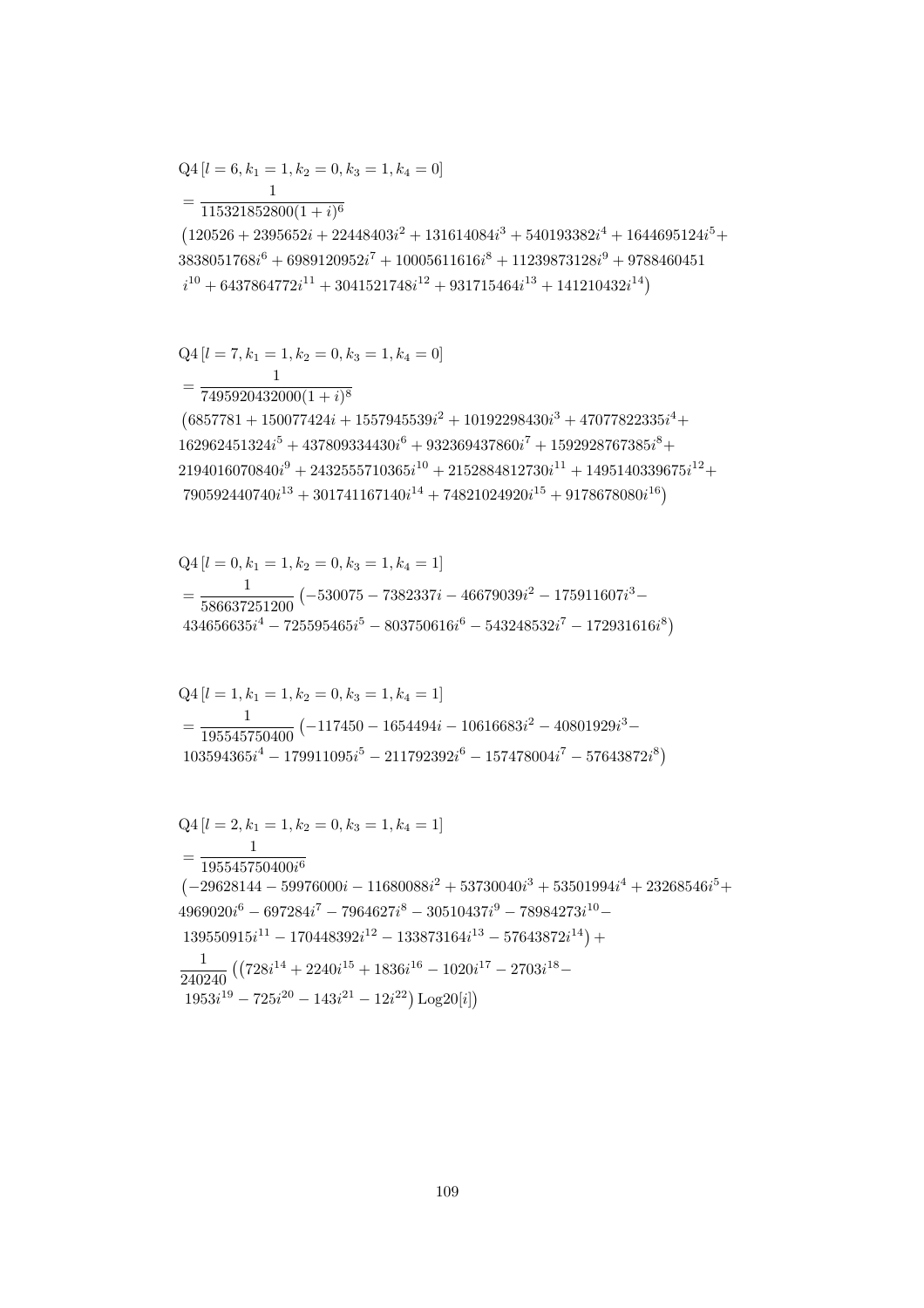$$
Q4 [l = 6, k_1 = 1, k_2 = 0, k_3 = 1, k_4 = 1]
$$
  
=  

$$
\frac{1}{115321852800(1 + i)^5} (-23450 - 451984i - 4093243i^2 - 23099944i^3 - 90808550i^4 - 263164160i^5 - 579884096i^6 - 986609932i^7 - 1300635556i^8 - 1317694840i^9 - 1002571955i^{10} - 546447524i^{11} - 193243148i^{12} - 33995104i^{13})
$$

$$
442676820i^{9} - 629503041i^{10} - 656295948i^{11} - 432922068i^{12} - 172931616i^{13}) +\n\frac{1}{1627920} ((2907i^{16} - 5871i^{17} - 29583i^{18} - 26355i^{19} -\n10595i^{20} - 2145i^{21} - 180i^{22}) Log20[i])\nQ4 [l = 5, k1 = 1, k2 = 0, k3 = 1, k4 = 1]\n=\frac{1}{6453009763200i^{2}(1 + i)^{3}} (131801670 + 402341940i + 470228720i^{2} + 246894564i^{3} -\n125672565i^{4} - 1033439270i^{5} - 3568898685i^{6} - 8817196080i^{7} -\n16189368349i^{8} - 22247872350i^{9} - 22619918475i^{10} -\n16407825060i^{11} - 7787678580i^{12} - 1902247776i^{13}) +\n(-1463i^{18} - 1617i^{19} - 693i^{20} - 143i^{21} - 12i^{22}) Log20[i]
$$

$$
Q4 [l = 3, k_1 = 1, k_2 = 0, k_3 = 1, k_4 = 1]
$$
\n
$$
= \frac{1}{586637251200i^6}
$$
\n
$$
(-53721360 - 373222080i - 223752606i^2 + 721149198i^3 + 812970774i^4 + 376389090i^5 + 76162375i^6 + 11424765i^7 - 26137815i^8 - 64299275i^9 - 198021135i^{10} - 327944085i^{11} - 431654616i^{12} - 330804972i^{13} - 172931616i^{14}) + \frac{1}{1113840} ((2040i^{14} + 16320i^{15} + 23409i^{16} - 18477i^{17} - 59681i^{18} - 46725i^{19} - 17925i^{20} - 3575i^{21} - 300i^{22}) Log20[i])
$$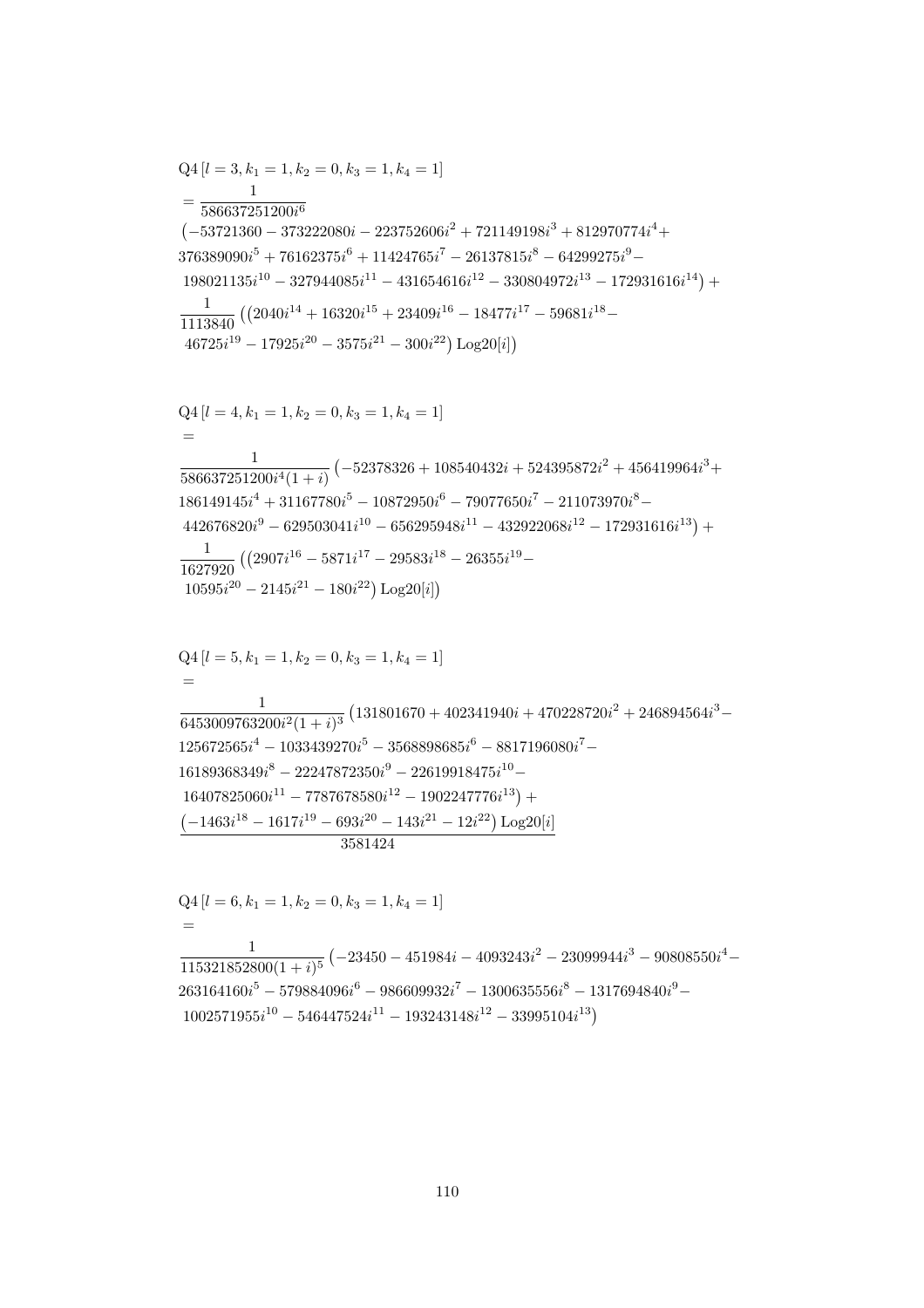$$
Q4 [l = 3, k_1 = 1, k_2 = 1, k_3 = 1, k_4 = 0]
$$
  
= 
$$
\frac{1}{586637251200i^5}
$$
  
(-257862528 - 1415416464i - 2206990170i<sup>2</sup> - 1456197204i<sup>3</sup> - 529902450i<sup>4</sup> -  
83078240i<sup>5</sup> - 16918275i<sup>6</sup> + 39541590i<sup>7</sup> + 80340975i<sup>8</sup> + 250554900i<sup>9</sup> +  
385016247i<sup>10</sup> + 486635676i<sup>11</sup> + 346029900i<sup>12</sup> + 172931616i<sup>13</sup>) +  

$$
\frac{1}{1113840} ((9792i^{15} + 64056i^{16} + 140355i^{17} + 143386i^{18} +78225i19 + 24300i20 + 4125i21 + 300i22) Log20[i])
$$

$$
Q4 [l = 2, k_1 = 1, k_2 = 1, k_3 = 1, k_4 = 0]
$$
  
= 
$$
\frac{1}{195545750400i^5} (-54698112 - 150796800i - 167181672i^2 - 97693484i^3 - 32689650i^4 - 5730536i^5 + 1176700i^6 + 11041798i^7 + 40284417i^8 + 99639420i^9 + 167094417i^{10} + 193199220i^{11} + 142565740i^{12} + 57643872i^{13}) +
$$
\frac{1}{240240} ((1344i^{15} + 5120i^{16} + 8004i^{17} + 6718i^{18} + 3325i^{19} + 988i^{20} + 165i^{21} + 12i^{22}) Log20[i])
$$
$$

$$
Q4 [l = 1, k_1 = 1, k_2 = 1, k_3 = 1, k_4 = 0]
$$
  
= 
$$
\frac{1}{195545750400} (178608 + 2419874i + 14899430i^2 + 54790869i^3 + 132667500i^4 + 218831949i^5 + 243401172i^6 + 169788180i^7 + 57643872i^8)
$$

$$
Q4 [l = 0, k_1 = 1, k_2 = 1, k_3 = 1, k_4 = 0]
$$
  
= 
$$
\frac{1}{586637251200} (826280 + 11064703i + 67100470i^2 + 241783467i^3 + 569038980i^4 + 900257715i^5 + 938453244i^6 + 591031860i^7 + 172931616i^8)
$$

 $Q4[l = 7, k_1 = 1, k_2 = 0, k_3 = 1, k_4 = 1]$  $\mathbf{1}$  $=\frac{1}{22487761296000(1+i)^7}$  $\left(-4011525 - 85377858i - 859645519i^2 - 5437510546i^3 - 24191381361i^4 - \right)$  $80288699120i^5 - 205644210470i^6 - 414566866740i^7 - 664364273485i^8 848027954950i^9 - 857134218105i^{10} - 675596821550i^{11} 403491751145i^{12} - 173293459980i^{13} - 48225947820i^{14} - 6629045280i^{15})$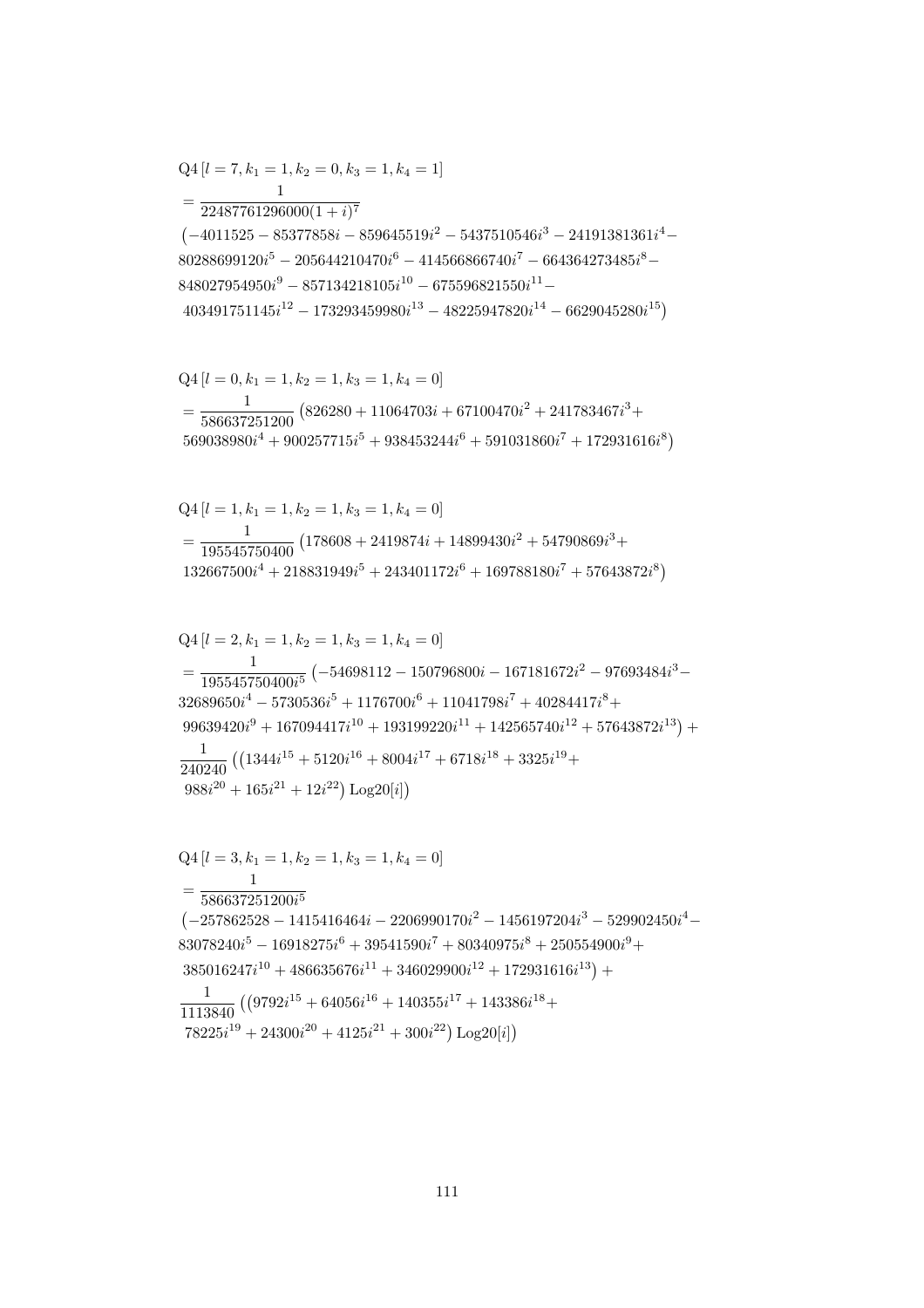$$
Q4 [l = 0, k_1 = 1, k_2 = 1, k_3 = 1, k_4 = 1]
$$
  
= 
$$
\frac{1}{586637251200} (-148421 - 2041923i - 12730647i^2 - 47195797i^3 - 114383325i^4 - 186581691i^5 - 200937654i^6 - 131128956i^7 - 39907296i^8)
$$

 $Q4 [l = 7, k_1 = 1, k_2 = 1, k_3 = 1, k_4 = 0]$  $=\frac{1}{22487761296000(1+i)^8}$  $(5841528 + 126911969i + 1307118858i^2 + 8478372837i^3 + 38797607028i^4 +$  $132942107811i^{5} + 353226671880i^{6} + 743243317530i^{7} + 1253376035520i^{8} +$  $1702337111805i<sup>9</sup> + 1859617042470i<sup>10</sup> + 1620695162955i<sup>11</sup> + 1108412664540i<sup>12</sup> +$  $577814053335i^{13} + 218047538940i^{14} + 53774519340i^{15} + 6629045280i^{16})$ 

 $=\frac{1}{345965558400(1+i)^6}$  $(102704 + 2025206i + 18812202i^2 + 109242947i^3 + 443669372i^4 + 1335206706i^5 +$  $3076189464i^{6} + 5523464628i^{7} + 7786696368i^{8} + 8603344948i^{9} + 7362891514i^{10} +$  $4758983751i^{11} + 2213752852i^{12} + 671492452i^{13} + 101985312i^{14}$ 

 $Q4[l = 6, k_1 = 1, k_2 = 1, k_3 = 1, k_4 = 0]$ 

 $Log20[i])$  $Q4 [l = 5, k_1 = 1, k_2 = 1, k_3 = 1, k_4 = 0]$  $=\frac{1}{6453009763200i^2(1+i)^4}$  $(-263603340 - 1005854850i - 1520323480i^2 - 1135697836i^3 - 177413574i^4 +$  $1549814675i^5 + 5916396140i^6 + 15346944195i^7 + 29828781906i^8 +$  $44077277079i<sup>9</sup> + 49413293160i<sup>10</sup> + 41287131765i<sup>11</sup> +$  $24662154660i^{12} + 9618638964i^{13} + 1902247776i^{14}) +$  $(2926i^{18} + 2541i^{19} + 924i^{20} + 165i^{21} + 12i^{22})$  Log20[i] 3581424

 $Q4 [l = 4, k_1 = 1, k_2 = 1, k_3 = 1, k_4 = 0]$  $=\frac{1}{586637251200i^4(1+i)^2}$  $(-139675536 - 897458562i - 1931409480i^2 - 1920826908i^3 993875064i^{4} - 285326405i^{5} - 18095160i^{6} + 119153100i^{7} + 368767000i^{8} +$  $794020950i^9 + 1247553414i^{10} + 1425088863i^{11} +$  $1152974340i^{12} + 610225812i^{13} + 172931616i^{14}) + \frac{1}{1627920}$  $((7752i^{16} + 42465i^{17} + 66918i^{18} + 43015i^{19} + 14260i^{20} + 2475i^{21} + 180i^{22})$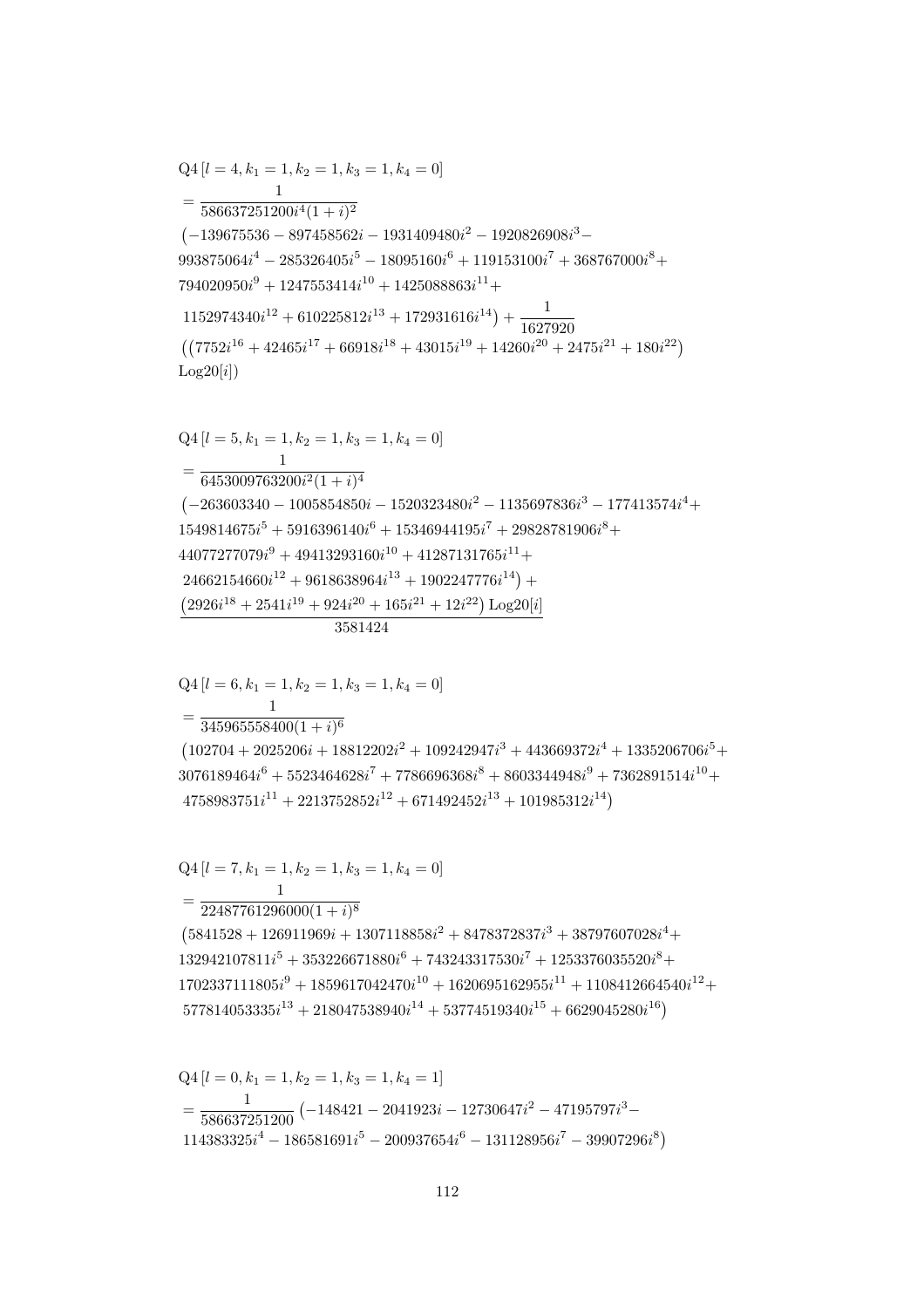542640  $Q4 [l = 5, k_1 = 1, k_2 = 1, k_3 = 1, k_4 = 1]$  $=\frac{6453009763200i^2(1+i)^3}{6453009763200i^2(1+i)^3}$  $(131801670 + 360720360i + 365299844i^2 + 171646488i^3 - 8113521i^4 275997032i^5 - 951744585i^6 - 2314504038i^7 - 4171347565i^8 - 5613548556i^9 5572438047i^{10} - 3938393910i^{11} - 1819235484i^{12} - 438980256i^{13}) +$  $(-7315i^{18} - 5775i^{19} - 2079i^{20} - 385i^{21} - 30i^{22})$  Log20[i] 17907120

 $Q4 [l = 4, k_1 = 1, k_2 = 1, k_3 = 1, k_4 = 1]$  $= \frac{195545750400i^4(1+i)}{195545750400i^4(1+i)}$  $(17459442 + 104864760i + 173128956i^2 + 108756648i^3 + 36974301i^4 + 6018376i^5 672540i^6 - 7186520i^7 - 18517990i^8 - 38363736i^9 - 53013819i^{10} 53944230i^{11} - 34221204i^{12} - 13302432i^{13}$  +  $\left(-969i^{16}-5871i^{17}-9861i^{18}-6275i^{19}-2119i^{20}-385i^{21}-30i^{22}\right)\textrm{Log}20[i]$ 

 $Q4 [l = 3, k_1 = 1, k_2 = 1, k_3 = 1, k_4 = 1]$  $=\frac{}{586637251200i^5}$  $(85954176 + 525974526i + 906327114i^2 + 618916914i^3 + 228655350i^4 +$  $42919345i^5 + 4840935i^6 - 7128495i^7 - 17251025i^8 - 52110825i^9 84328479i^{10} - 107913654i^{11} - 79849476i^{12} - 39907296i^{13}) +$  $\frac{1}{1113840} \left( \left( -3264i^{15} - 23409i^{16} - 55431i^{17} - 59681i^{18} - \right. \right.$  $33375i^{19} - 10755i^{20} - 1925i^{21} - 150i^{22})\ \mathrm{Log}20[i])$ 

 $=\frac{1}{65181916800}(-10962-152542i-965153i^2-3648953i^3 9087225i^4 - 15420951i^5 - 17649366i^6 - 12670644i^7 - 4434144i^8$  $Q4[l = 2, k_1 = 1, k_2 = 1, k_3 = 1, k_4 = 1]$  $=$  $\frac{1}{195545750400i^5}\left(18232704+55529208i+66140200i^2+40489974i^3+14233590i^4+\right.$  $2726220i^5 - 88956i^6 - 2172171i^7 - 8185727i^8 - 20785335i^9 35884521i^{10} - 42612098i^{11} - 32314212i^{12} - 13302432i^{13}) + \frac{1}{240240}$  $((-448i^{15} - 1836i^{16} - 3060i^{17} - 2703i^{18} - 1395i^{19} - 435i^{20} - 77i^{21} - 6i^{22})$  $Log20[i])$ 

 $Q4[l = 1, k_1 = 1, k_2 = 1, k_3 = 1, k_4 = 1]$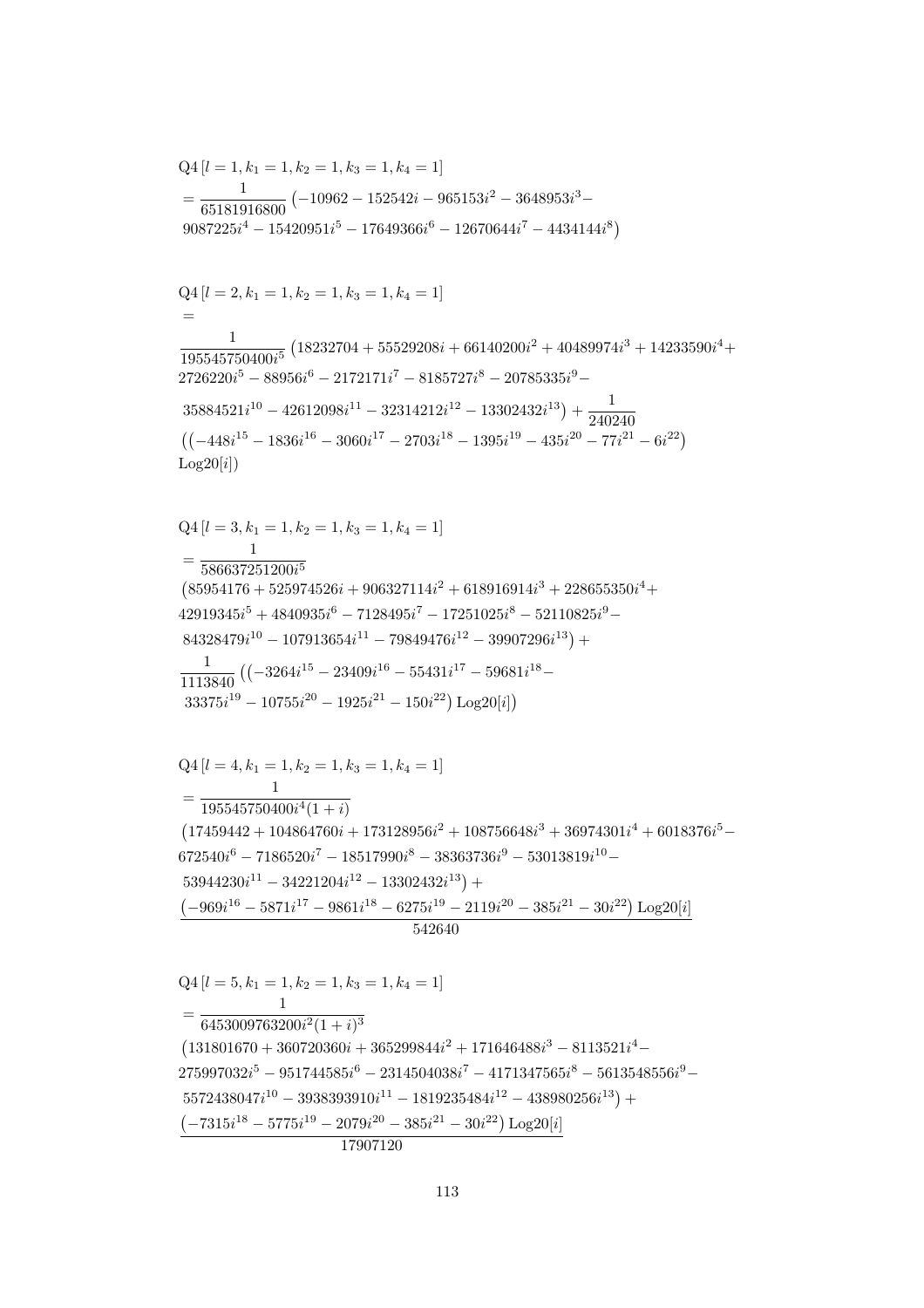$$
Q4 [l = 6, k_1 = 1, k_2 = 1, k_3 = 1, k_4 = 1]
$$
  
=  

$$
\frac{1}{115321852800(1+i)^5} (-6566 - 125416i - 1124519i^2 - 6276534i^3 - 24373650i^4 - 69680064i^5 - 151230244i^6 - 252997976i^7 - 327354676i^8 - 324953200i^9 - 241950731i^{10} - 129071446i^{11} - 4484144i^{12} - 7845024i^{13})
$$

$$
Q4 [l = 7, k_1 = 1, k_2 = 1, k_3 = 1, k_4 = 1]
$$
  
= 
$$
\frac{1}{7495920432000(1 + i)^7}
$$
  
(-374409 - 7903582i - 78871005i<sup>2</sup> - 494032804i<sup>3</sup> - 2174551771i<sup>4</sup> -  
7132915350i<sup>5</sup> - 18035865530i<sup>6</sup> - 35849754080i<sup>7</sup> - 56572546965i<sup>8</sup> -  
71016611710i<sup>9</sup> - 70511326435i<sup>10</sup> - 54556347300i<sup>11</sup> -  
31988764895i<sup>12</sup> - 13512088070i<sup>13</sup> - 3716134380i<sup>14</sup> - 509926560i<sup>15</sup>)

Case 5: 
$$
i_1 = i
$$
,  $i_2 = i_3 = i_4 = i + 1$ 

 $= 0, k_2 = 0, k_3 = 0, k_4 = 0$  $Q5[l = 0, k_1]$  $\mathbf{1}$  $=\frac{}{195545750400}$  $\left(368671121+4003849486 i + 19455389616 i^2 + 55412719208 i^3 + 101514697960 i^4 + \right.$  $122879193696i^{5} + 96169017408i^{6} + 44521937568i^{7} + 9338307264i^{8})$ 

 $=\frac{1}{10863652800}\left(13489065+148369694i+732781182i^2+2132275236i^3+\right.$ 

 $4021955910i<sup>4</sup> + 5074931540i<sup>5</sup> + 4226695312i<sup>6</sup> + 2152559856i<sup>7</sup> + 518794848i<sup>8</sup>)$ 

 $\frac{1}{16295479200i^4} \left(35529354 + 14612724i - 6034014i^2 - 14814324i^3 + 15905176i^4 + \right.$ 

 $156984296i^5 + 812432181i^6 + 2370131902i^7 + 4558905752i^8 +$ 

 $5870954628i<sup>9</sup> + 5084288736i<sup>10</sup> + 2747518104i<sup>11</sup> + 778192272i<sup>12</sup>) +$  $\left(-873i^{16}-1278i^{17}-227i^{18}+518i^{19}+354i^{20}+88i^{21}+8i^{22}\right)\text{Log}20[i]$  $\frac{1}{20020}$ 

$$
Q5 [l = 0, k_1 = 0, k_2 = 0, k_3 = 0, k_4 = 0
$$

 $Q5[l = 1, k_1 = 0, k_2 = 0, k_3 = 0, k_4 = 0]$ 

 $Q5[l = 2, k_1 = 0, k_2 = 0, k_3 = 0, k_4 = 0]$ 

 $=$ 

 $\mathbf{1}$ 

$$
0.5 l = 0 k_1 = 0 k_2 = 0 k_3 = 0 k_4 = 0
$$

$$
114 \\
$$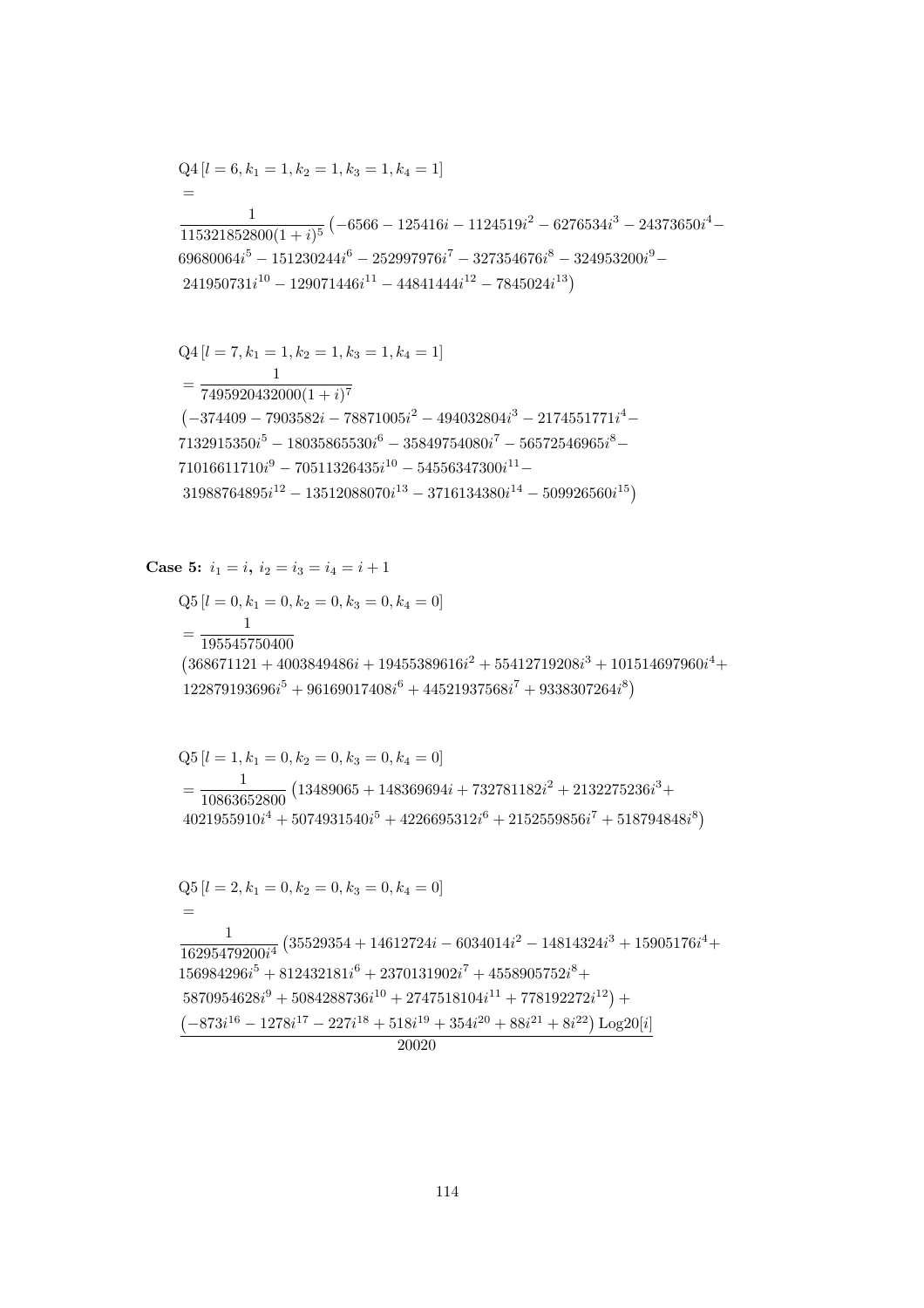$(22864135 + 438151546i + 3967130546i^2 + 22543952796i^3 + 90069777782i^4 +$  $268533171940i^5 + 618711512208i^6 + 1125325459224i^7 + 1635636686949i^8 +$  $1910146973798i<sup>9</sup> + 1791159417890i<sup>10</sup> + 1339148225332i<sup>11</sup> + 786335985576i<sup>12</sup> +$  $352971545896i^{13} + 115394122112i^{14} + 24938261520i^{15} + 2753603424i^{16})$ 

 $\mathbf{1}$  $=\frac{1}{57660926400(1+i)^8}$ 

$$
Q5 [l = 6, k_1 = 0, k_2 = 0, k_3 = 0, k_4 = 0]
$$

 $=\frac{1}{1075501627200i^2(1+i)^6}$  $(263603340 + 1331890560i + 3168863893i^2 + 11133474092i^3 +$  $69898380903i^4 + 344894924226i^5 + 1202784223992i^6 + 3093179898780i^7 +$  $6060015255456i^{8} + 9210914359812i^{9} + 10946392470684i^{10} +$  $10159985558668i^{11} + 7286714625938i^{12} + 3943960589052i^{13} +$  $1539182964528i^{14} + 394198641936i^{15} + 51360689952i^{16}) +$  $\left(-7315i^{18} - 770i^{19} + 1386i^{20} + 440i^{21} + 40i^{22}\right) \text{Log}20[i]$ 1492260

 $Q5[l = 5, k_1 = 0, k_2 = 0, k_3 = 0, k_4 = 0]$ 

 $33480i^{20} + 8800i^{22} + 800i^{21}$  Log20[i])  $Q5[l = 4, k_1 = 0, k_2 = 0, k_3 = 0, k_4 = 0]$  $= \frac{1}{65181916800i^4(1+i)^4}$  $(52378326 + 509729220i + 1577223648i^2 + 2149138992i^3 + 1225734237i^4 +$  $418382874i<sup>5</sup> + 3407205022i<sup>6</sup> + 16541991936i<sup>7</sup> + 49740615729i<sup>8</sup> +$  $107309770526i<sup>9</sup> + 172607624280i<sup>10</sup> + 209581752696i<sup>11</sup> + 191717522632i<sup>12</sup> +$  $129861580608i^{13} + 62545182528i^{14} + 19590575328i^{15} + 3112769088i^{16}) +$  $\frac{1}{180880}\left(\left(-2907i^{16}-19722i^{17}-20976i^{18}+2520i^{19}+6184i^{20}+1760i^{21}+160i^{22}\right)\right.$  $Log20[i])$ 

$$
Q5 [l = 3, k_1 = 0, k_2 = 0, k_3 = 0, k_4 = 0]
$$
\n
$$
= \frac{1}{195545750400i^4(1 + i)^2}
$$
\n
$$
(1462564026 + 4831180200i + 4889074806i^2 + 619605756i^3 - 1621825961i^4 + 704922400i^5 + 10429007075i^6 + 38843109690i^7 + 95253688420i^8 + 164981868680i^9 + 205783220276i^{10} + 184164717720i^{11} + 114688886496i^{12} + 45870971616i^{13} + 9338307264i^{14}) + \frac{1}{371280} \left( (-55539i^{16} - 130842i^{17} - 61376i^{18} + 35000i^{19} + 33480i^{20} + 8800i^{21} + 800i^{22}) \text{Log}20[i] \right)
$$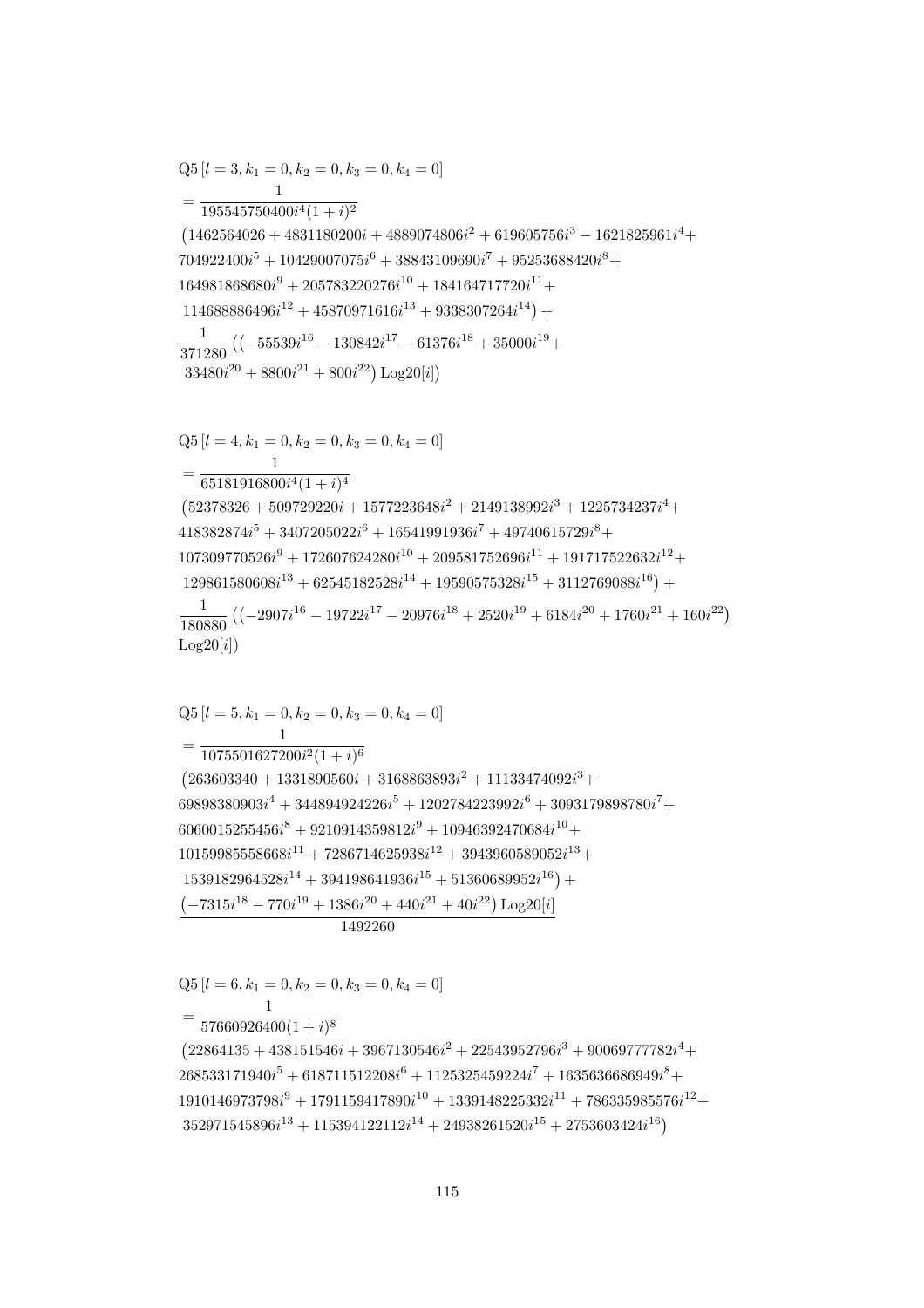$$
Q5 [l = 3, k_1 = 0, k_2 = 0, k_3 = 0, k_4 = 1]
$$
  
= 
$$
\frac{1}{586637251200i^4(1 + i)}
$$
  
(-1462564026 - 4175621604i - 2393881182i<sup>2</sup> + 936098856i<sup>3</sup> + 1029323505i<sup>4</sup> - 269969490i<sup>5</sup> - 3155457855i<sup>6</sup> - 10965619720i<sup>7</sup> - 24840409990i<sup>8</sup> - 39169479450  
i<sup>9</sup> - 43117075896i<sup>10</sup> - 32617718304i<sup>11</sup> - 15653427552i<sup>12</sup> - 3950822304i<sup>13</sup>) +  

$$
\frac{1}{1113840} ((55539i16 + 161487i17 + 96156i18 - 36300i19 - 41850i20 - 12100i21 - 1200i22) Log20[i])
$$

$$
Q5 [l = 2, k_1 = 0, k_2 = 0, k_3 = 0, k_4 = 1]
$$
  
=  

$$
\frac{1}{97772875200i^4} (-71058708 - 51934932i + 17292366i^2 + 27559476i^3 - 2426060i^4 - 104935488i^5 - 559071543i^6 - 1701171098i^7 - 3395801733i^8 - 4547637270i^9 - 4081145052i^{10} - 2282529888i^{11} - 658470384i^{12}) +
$$
\frac{(1746i^{16} + 3114i^{17} + 913i^{18} - 1122i^{19} - 885i^{20} - 242i^{21} - 24i^{22}) \text{Log}20[i]}{120120}
$$
$$

$$
Q5 [l = 1, k_1 = 0, k_2 = 0, k_3 = 0, k_4 = 1]
$$
  
= 
$$
\frac{1}{32590958400} (-4129665 - 47173629i - 242179707i^2 - 733114746i^3 - 1439574045i^4 - 1891999480i^5 - 1641829672i^6 - 871541856i^7 - 219490128i^8)
$$

$$
Q5 [l = 0, k_1 = 0, k_2 = 0, k_3 = 0, k_4 = 1]
$$
  
= 
$$
\frac{1}{586637251200}
$$
  

$$
(-106327585 - 1201100901i - 6079197696i^2 - 18063797468i^3 - 34589687910i^4 - 43873213500i^5 - 36113304408i^6 - 17680327488i^7 - 3950822304i^8)
$$

$$
=\frac{1}{2498640144000(1+i)^{10}}\left(862626681+18261257784i+183711793145i^2+1167607479126i^3+ \\5256713924622i^4+17814408610976i^5+47131137342702i^6+\right.\\ \left.99625332659772i^7+170744417332755i^8+239347720704240i^9+\right.\\ \left.275506401584475i^{10}+260305217300730i^{11}+200889493966260i^{12}+\right.\\ \left.125343802431960i^{13}+62128975312140i^{14}+23764207478760i^{15}+\right.\\ \left.6671162361120i^{16}+1245500971680i^{17}+119322815040i^{18}\right)
$$

$$
Q5 [l = 7, k_1 = 0, k_2 = 0, k_3 = 0, k_4 = 0]
$$

$$
= \frac{1}{2408640144000(1 + 100)}
$$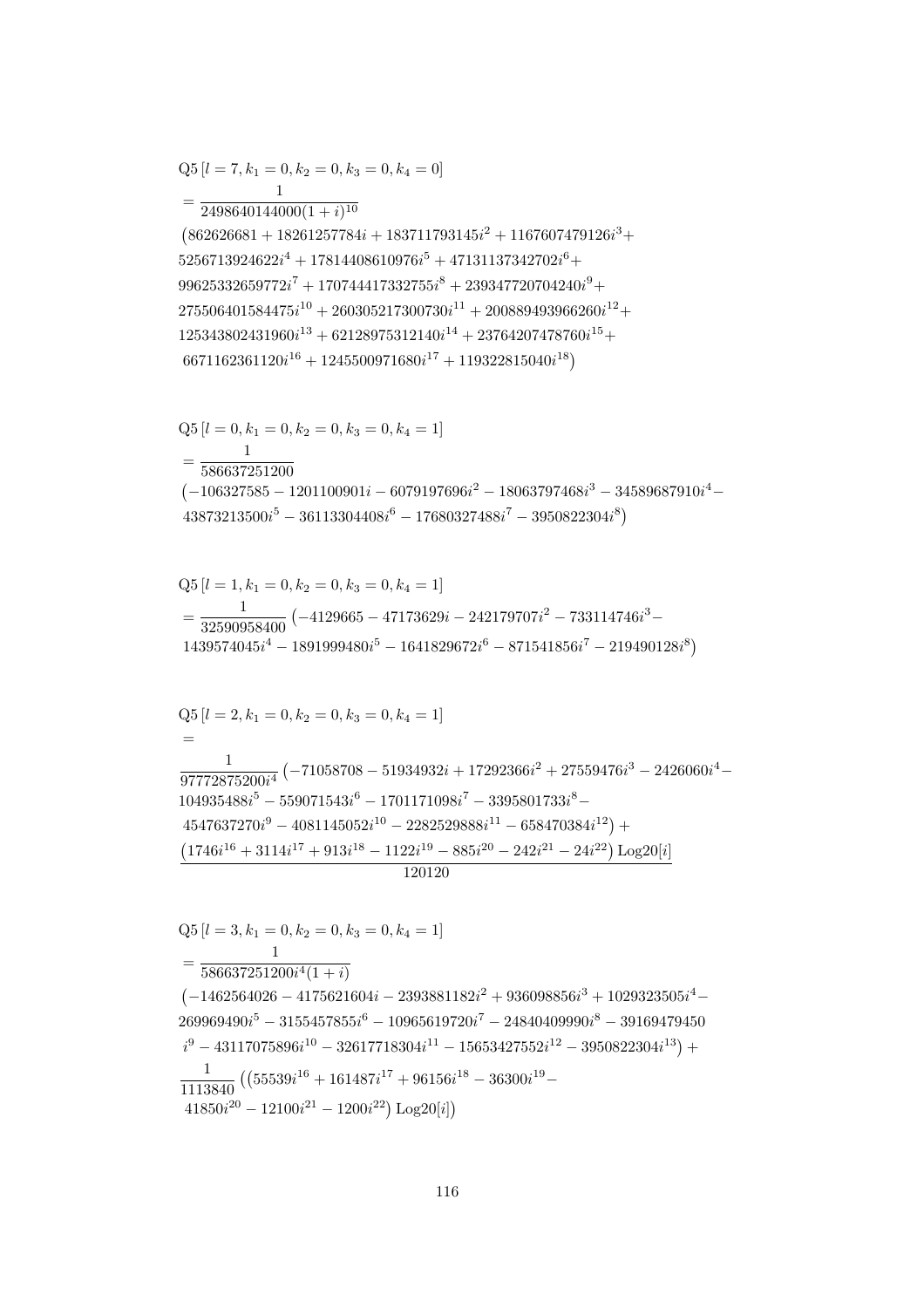$$
1651011744864i4 - 5374372352406i5 - 13591797477738i6 - 27303788884680i7 -\n44158151769615i8 - 57904519356990i9 - 61668857296035i10 -\n53153966668380i11 - 36728723819490i12 - 19996506552510i13 -\n8329668868920i14 - 2522225138880i15 - 502035179040i16 - 50482729440i17)\nQ5 [l = 0, k1 = 0, k2 = 0, k3 = 1, k4 = 0]\n=
$$
\frac{1}{586637251200}
$$
\n(-191532705 - 2162303871i - 10937155164i<sup>2</sup> - 32469726668i<sup>3</sup> - 62074791510i<sup>4</sup> -  
\n78469769340i<sup>5</sup> - 64115427648i<sup>6</sup> - 30936805632i<sup>7</sup> - 6744333024i<sup>8</sup>)
$$

$$
Q5 [l = 6, k_1 = 0, k_2 = 0, k_3 = 0, k_4 = 1]
$$
  
=  $\frac{1}{172982779200(1 + i)^7}$   
(-8040235 - 149502136i - 1309185585i<sup>2</sup> - 7168042261i<sup>3</sup> - 27467985646i<sup>4</sup> -  
78118674534i<sup>5</sup> - 170555818164i<sup>6</sup> - 291540810660i<sup>7</sup> - 394121880459i<sup>8</sup> -  
422364141314i<sup>9</sup> - 356978343581i<sup>10</sup> - 234652679361i<sup>11</sup> -  
116805148790i<sup>12</sup> - 41932871636i<sup>13</sup> - 9843008976i<sup>14</sup> - 1164986064i<sup>15</sup>)  

$$
Q5 [l = 7, k_1 = 0, k_2 = 0, k_3 = 0, k_4 = 1]
$$
  
=  $\frac{1}{7495920432000(1 + i)^9}$ 

 $\left(-307185585 - 6329158038i - 61810716673i^2 - 380219937940i^3 - \right.$ 

$$
Q5 [l = 5, k_1 = 0, k_2 = 0, k_3 = 0, k_4 = 1]
$$
  
= 
$$
\frac{1}{3226504881600i^2(1 + i)^5}
$$
  

$$
(-395405010 - 1602430830i - 2587072995i^2 - 4365455484i^3 - 22287458544i^4 - 106150640617i^5 - 353203906775i^6 - 858227031685i^7 - 1573151525341i^8 - 2209262847011i^9 - 2385357186553i^{10} - 1964752656735i^{11} - 1207830503880i^{12} - 529925146344i^{13} - 151093627344i^{14} - 21729522672i^{15}) + 4389i^{18} + 462i^{19} - 693i^{20} - 242i^{21} - 24i^{22}) Log20[i]
$$

1790712

 $Q5 [l = 4, k_1 = 0, k_2 = 0, k_3 = 0, k_4 = 1]$  $=\frac{1}{195545750400i^4(1+i)^3}$  $\left(-52378326-544648104i-1474737264i^2-1482208728i^3-339673425i^4+\right.$  $169293852i^5 - 986805950i^6 - 4919772080i^7 - 13907512575i^8 27924902810i<sup>9</sup> - 41186265086i<sup>10</sup> - 44878139574i<sup>11</sup> 35679187164i^{12} - 19940074248i^{13} - 7187499360i^{14} - 1316940768i^{15}) +$  $(2907i^{16} + 24567i^{17} + 31236i^{18} - 1980i^{19} - 7730i^{20} - 2420i^{21} - 240i^{22}) Log20[i]$ 542640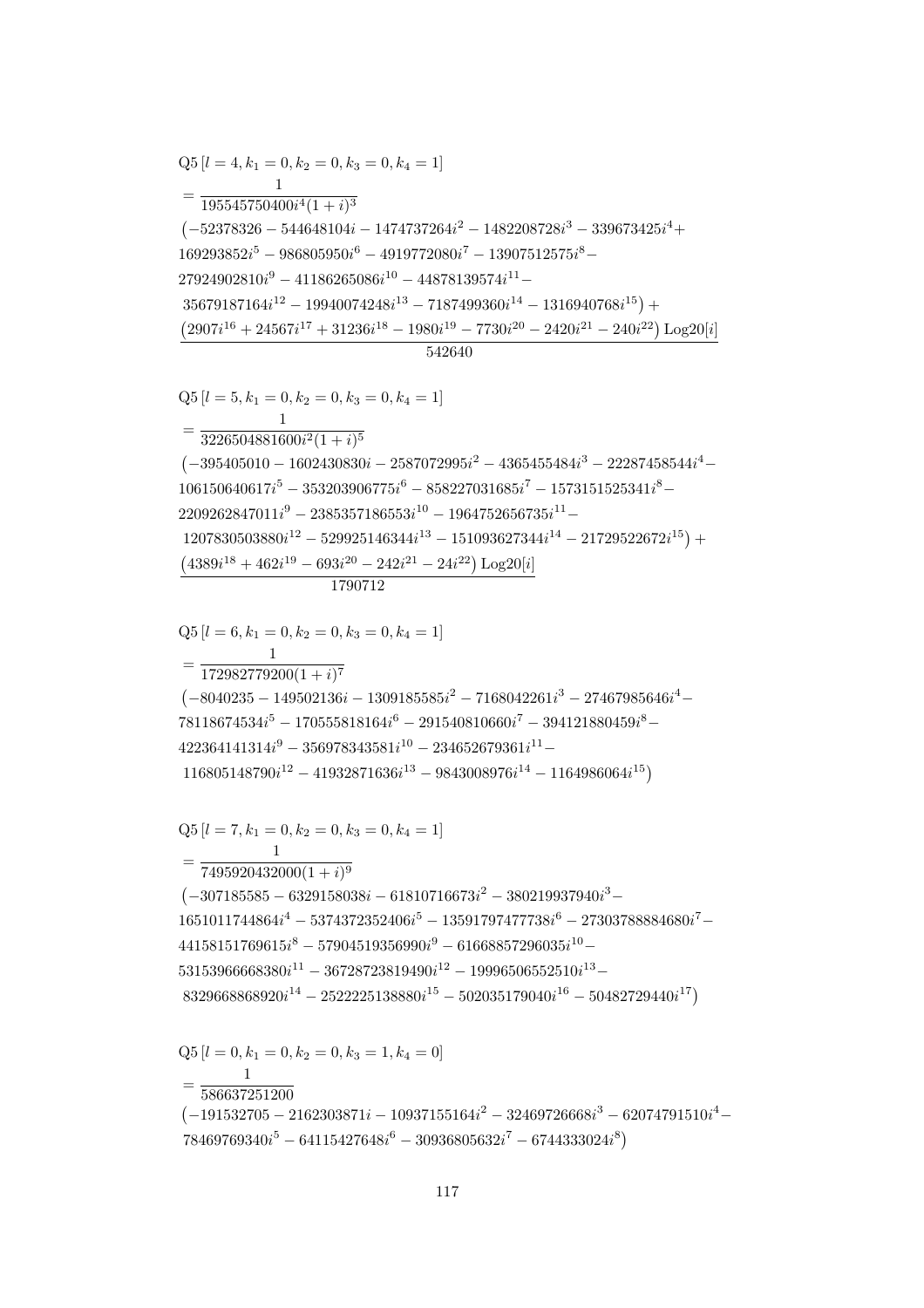$Q5[l = 4, k_1 = 0, k_2 = 0, k_3 = 1, k_4 = 0]$  $=\frac{1}{195545750400i^4(1+i)^4}$  $\left(-52378326-512810298i-1606845240i^2-2228346120i^3-1268321145i^4-\right.$  $65893191i^5 - 1203878078i^6 - 7681393930i^7 - 24456866855i^8 54870322355i^9 - 91821465856i^{10} - 116222738948i^{11} - 111103586610i^{12} 78891571620i^{13} - 39995358720i^{14} - 13261873536i^{15} - 2248111008i^{16}) +$  $(2907i^{16} + 19893i^{17} + 22116i^{18} - 1980i^{19} - 7730i^{20} - 2420i^{21} - 240i^{22})\text{Log}20[i]$ 542640

$$
Q5 [l = 3, k_1 = 0, k_2 = 0, k_3 = 1, k_4 = 0]
$$
  
= 
$$
\frac{1}{586637251200i^4(1+i)^2}
$$
  

$$
(-1462564026 - 4939965954i - 5211760554i^2 - 794074050i^3 + 1949698961i^4 + 552751465i^5 - 4749881245i^6 - 19258245325i^7 - 49330168910i^8 - 89363386840i^9 - 116898150066i^{10} - 110093727984i^{11} - 72470285184i^{12} - 30829083840i^{13} - 6744333024i^{14}) +
$$
\frac{1}{1113840} ((55539i^{16} + 134973i^{17} + 69716i^{18} - 36300i^{19} - 41850i^{20} - 12100i^{21} - 1200i^{22}) Log20[i])
$$
$$

 $Q5[l = 2, k_1 = 0, k_2 = 0, k_3 = 1, k_4 = 0]$  $\frac{1}{97772875200i^4} \left(-71058708 - 35818524i + 11519676i^2 + 33685596i^3 - 13018180i^4 - \right.$  $145633488i^5 - 819355602i^6 - 2490247178i^7 - 5055233613i^8 6866609310i^9 - 6322655232i^{10} - 3645424512i^{11} - 1124055504i^{12}) +$  $(1746i^{16} + 2718i^{17} + 638i^{18} - 1122i^{19} - 885i^{20} - 242i^{21} - 24i^{22}) \text{ Log }20[i]$  $120120$ 

$$
Q5 [l = 1, k_1 = 0, k_2 = 0, k_3 = 1, k_4 = 0]
$$
  
=  $\frac{1}{32590958400} (-6523665 - 74822999i - 386094618i^2 - 1176361186i^3 - 2329051445i^4 - 3093268780i^5 - 2719964912i^6 - 1466926464i^7 - 374685168i^8)$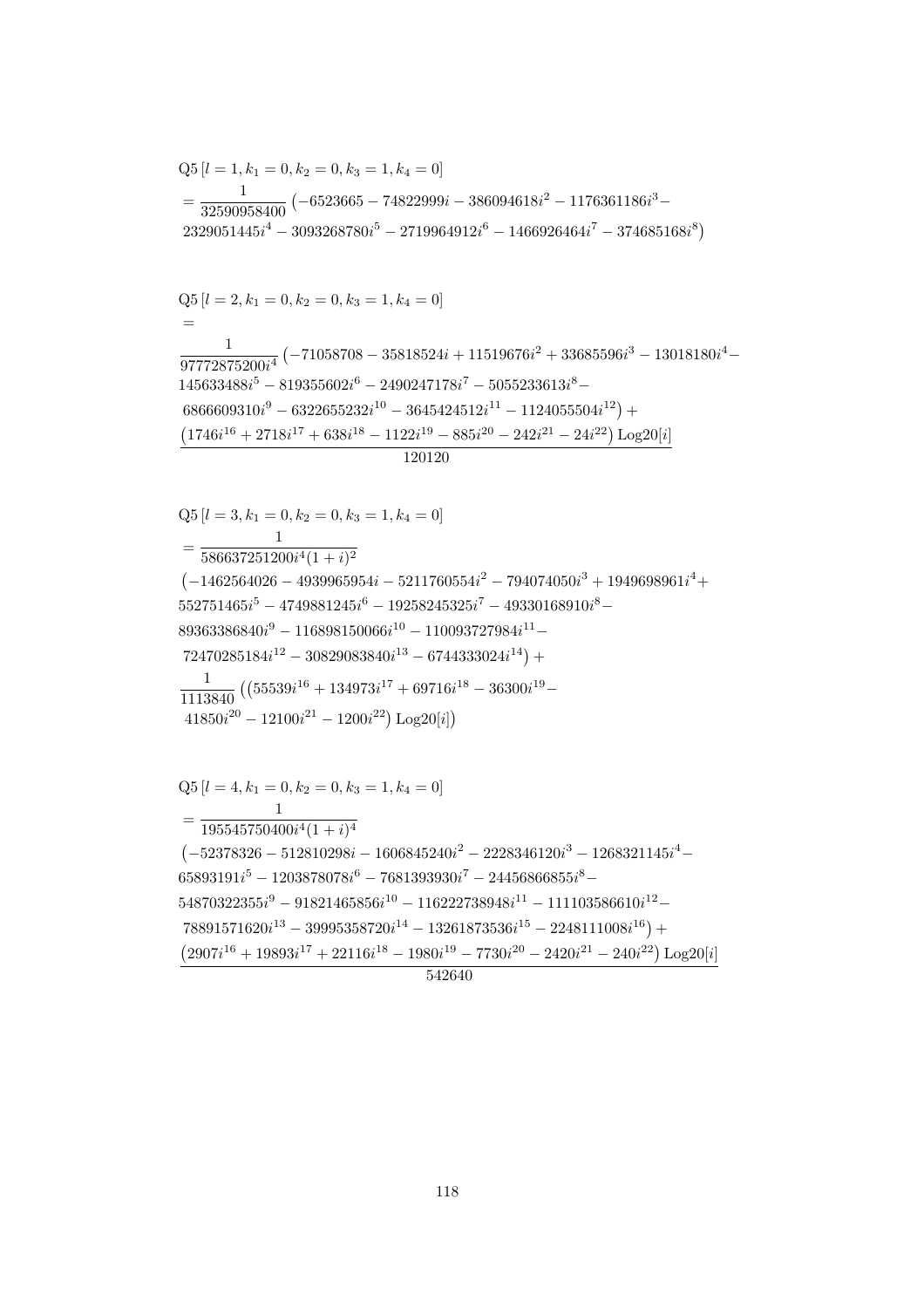$$
Q5 [l = 1, k_1 = 0, k_2 = 0, k_3 = 1, k_4 = 1]
$$
  
=  

$$
\frac{1}{97772875200} (2068425 + 24538614i + 131060398i^2 + 413566881i^3 + 848457540i^4 + 1168092450i^5 + 1065025962i^6 + 595969884i^7 + 158520648i^8)
$$

 $Q5 [l = 0, k_1 = 0, k_2 = 0, k_3 = 1, k_4 = 1]$  $=\frac{1}{586637251200}\left(18639803+218343762i+1147525873i^2+3545552366i^3+\right.$  $7069053360i^4 + 9345907188i^5 + 8021366496i^6 + 4091869944i^7 + 951123888i^8$ 

 $=\frac{}{7495920432000(1+i)^{10}}$  $(-352097025 - 7628413233i - 78580740727i^2 - 511650190703i^3 2361137097904i^4 - 8206468300770i^5 - 22281041720544i^6 48364475783598i<sup>7</sup> - 85181869507695i<sup>8</sup> - 122808031681755i<sup>9</sup> 145522835546625i^{10} - 141697735653165i^{11} - 112849942770930i^{12} 72785701684200i^{13} - 37375874175030i^{14} - 14854117692000i^{15} 4349837589120i^{16} - 851705728320i^{17} - 86177588640i^{18}$ 

 $= \frac{1}{172982779200(1+i)^8}$  $\left(-9450035-185806201i-1727200070i^2-10083611318i^3-41418471319i^4-\right.$  $127049972864i^{5} - 301431573228i^{6} - 565070814600i^{7} - 847396340427i^{8} 1022260491751i<sup>9</sup> - 991611591626i<sup>10</sup> - 768256983742i<sup>11</sup> - 468511351135i<sup>12</sup> 219054428018i^{13} - 74886221824i^{14} - 17013717504i^{15} - 1988713584i^{16}$ 

1790712  $Q5[l = 6, k_1 = 0, k_2 = 0, k_3 = 1, k_4 = 0]$ 

 $Q5[l = 7, k_1 = 0, k_2 = 0, k_3 = 1, k_4 = 0]$ 

 $Q5[l = 5, k_1 = 0, k_2 = 0, k_3 = 1, k_4 = 0]$  $=\frac{1}{3226504881600i^2(1+i)^6}$  $\left(-263603340 - 1345764420i - 2935380955i^2 - 6338324889i^3 - \right)$  $31646569695i^4 - 158089532973i^5 - 569551733337i^6 - 1513818781140i^7 3067645003611i^8 - 4828917973110i^9 - 5952592376907i^{10} 5741473667908i^{11} - 4289011510575i^{12} - 2425160742444i^{13} 992658173760i^{14} - 268081865568i^{15} - 37093831632i^{16}$  +  $(2926i^{18} + 462i^{19} - 693i^{20} - 242i^{21} - 24i^{22}) Log20[i]$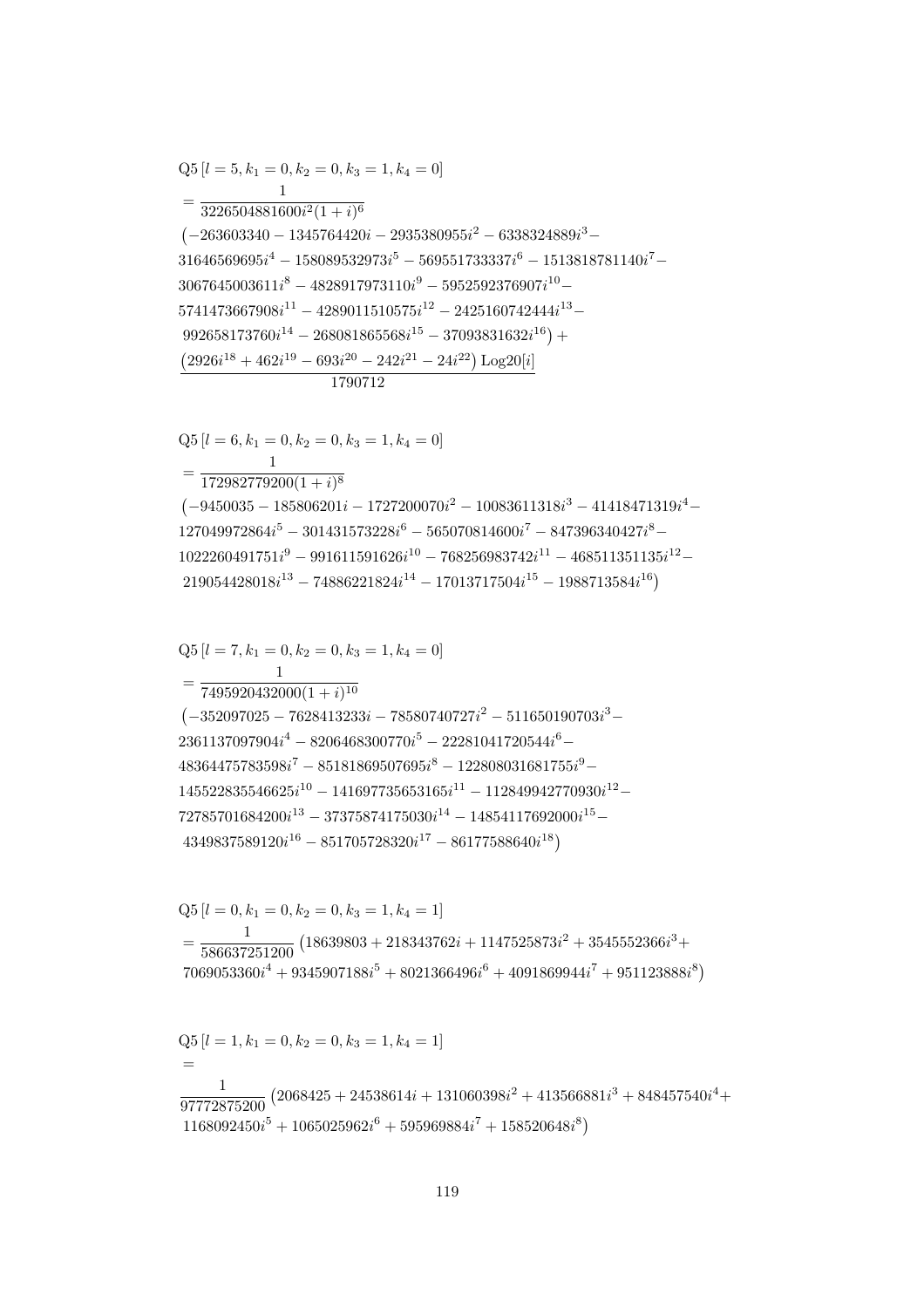1627920  $Q5[l = 5, k_1 = 0, k_2 = 0, k_3 = 1, k_4 = 1]$  $=$  $\frac{1}{3226504881600i^2(1+i)^5}\left(131801670+541080540i+854432189i^2+972083593i^3+\right.$  $3610031672i^4 + 17573673969i^5 + 60438171285i^6 + 151416575910i^7 +$  $286303919407i^8 + 415226645108i^9 + 463647476941i^{10} + 395646837630i^{11} +$  $252573464484i^{12} + 115455324798i^{13} + 34469799012i^{14} + 5231181384i^{15}) +$  $-7315i^{18} - 1155i^{19} + 1386i^{20} + 550i^{21} + 60i^{22})$  Log20[i] 8953560

 $Q5 [l = 4, k_1 = 0, k_2 = 0, k_3 = 1, k_4 = 1]$  $\frac{1}{586637251200i^4(1+i)^3}\left(52378326+547729182i+1506412908i^2+1555145592i^3+\right.$  $366839109i^4 - 317325099i^5 + 315196648i^6 + 2472502086i^7 +$  $7354085805i<sup>8</sup> + 15305200429i<sup>9</sup> + 23424626418i<sup>10</sup> + 26541553644i<sup>11</sup> +$  $22000732092i^{12} + 12867242472i^{13} + 4881039048i^{14} + 951123888i^{15}) +$  $(-2907i^{16} - 24738i^{17} - 32661i^{18} + 870i^{19} + 9376i^{20} + 3300i^{21} + 360i^{22})$  Log20[i]

$$
Q5 [l = 3, k_1 = 0, k_2 = 0, k_3 = 1, k_4 = 1]
$$
  
= 
$$
\frac{1}{586637251200i^4(1 + i)}
$$
  
(487521342 + 1428135786i + 887562522i^2 - 308145222i^3 - 429705535i^4 - 42635005i^5 + 522818505i^6 + 1934877505i^7 + 4556181850i^8 + 7508272560i^9 + 8649322272i^{10} + 6888624876i^{11} + 3494841912i^{12} + 951123888i^{13}) +  

$$
\frac{1}{1113840} ((-18513i^{16} - 55206i^{17} - 35527i^{18} + 11850i^{19} + 17040i^{20} + 5500i^{21} + 600i^{22}) Log20[i])
$$

 $Q5[l = 2, k_1 = 0, k_2 = 0, k_3 = 1, k_4 = 1]$  $=\frac{1}{97772875200i^4}\left(23686236+19509336i-4957302i^2-10802274i^3-\right.$  $1832376i^4 + 17050992i^5 + 97921589i^6 + 309680021i^7 + 647565942i^8 +$  $909221478i<sup>9</sup> + 860778204i<sup>10</sup> + 509961444i<sup>11</sup> + 158520648i<sup>12</sup>) +$  $(-582i^{16} - 1092i^{17} - 381i^{18} + 393i^{19} + 362i^{20} + 110i^{21} + 12i^{22}) \text{ Log }20[i]$ 120120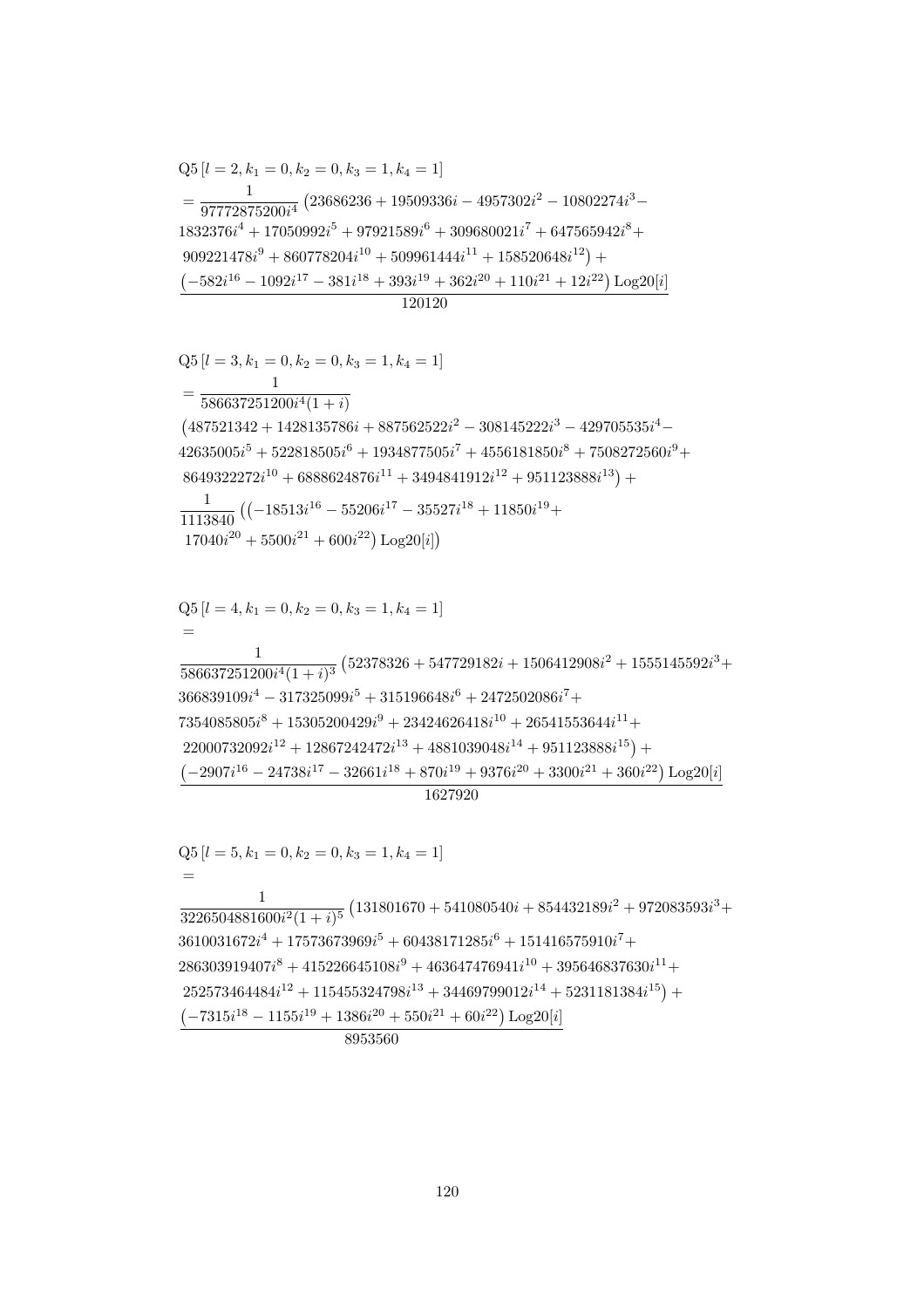$$
454453685i4 + 618559060i5 + 555997988i6 + 305715624i7 + 79814592i8)
$$
  
\nQ5 [*l* = 2, *k*<sub>1</sub> = 0, *k*<sub>2</sub> = 1, *k*<sub>3</sub> = 0, *k*<sub>4</sub> = 1]  
\n=  
\n
$$
\frac{1}{195545750400i4} \frac{(47372472 + 49762944i - 10032414i2 - 21447468i3 - 4723964i4 + 29817984i5 + 166922727i6 + 526527562i7 + 1087702899i8 + 1509246684i9 + 1401340668i10 + 810246792i11 + 239443776i12) +\n(-1164i16 - 2448i17 - 1037i18 + 786i19 + 735i20 + 220i21 + 24i22) Log20[i]\n240240
$$

$$
Q5 [l = 1, k_1 = 0, k_2 = 1, k_3 = 0, k_4 = 1]
$$
  
= 
$$
\frac{1}{65181916800} (1139550 + 13448616i + 71383053i^2 + 223564614i^3 +
$$

 $Q5[l = 0, k_1 = 0, k_2 = 1, k_3 = 0, k_4 = 1]$  $=\frac{1}{586637251200}\left(14379547+167754132i+877639347i^2+2698144766i^3+\right.$  $5351234385i<sup>4</sup> + 7039470132i<sup>5</sup> + 6021214836i<sup>6</sup> + 3072140856i<sup>7</sup> + 718331328i<sup>8</sup>)$ 

$$
\begin{split} &\text{Q5}\left[l=7,k_1=0,k_2=0,k_3=1,k_4=1\right]\\ &=\frac{1}{22487761296000(1+i)^9}\\ &\left(138850425+2922539655i+29168925869i^2+183448437249i^3+\right.\\ &\left.814777813584i^4+2714080442478i^5+7027238403882i^6+14459886426870i^7+\right.\\ &\left.23967817361175i^8+32231190180285i^9+35228199089655i^{10}+\right.\\ &\left.31189065272715i^{11}+22161583668690i^{12}+12425909659560i^{13}+\right.\\ &\left.5341844125200i^{14}+1674369266940i^{15}+346519167480i^{16}+36459749040i^{17}\right) \end{split}
$$

 $= \frac{1}{57660926400(1+i)^7}$  $\mathbf{1}$  $\left(406735+7744499i+69483411i^2+389993456i^3+1532913100i^4+\right.$  $4474600286i<sup>5</sup> + 10033949866i<sup>6</sup> + 17629447284i<sup>7</sup> + 24517437029i<sup>8</sup> +$  $27056521385i<sup>9</sup> + 23577658409i<sup>10</sup> + 16004693244i<sup>11</sup> +$  $8244948046i^{12} + 3072812696i^{13} + 752260540i^{14} + 93486536i^{15})$ 

 ${\rm Q5}\left[l=6,k_1=0,k_2=0,k_3=1,k_4=1\right]$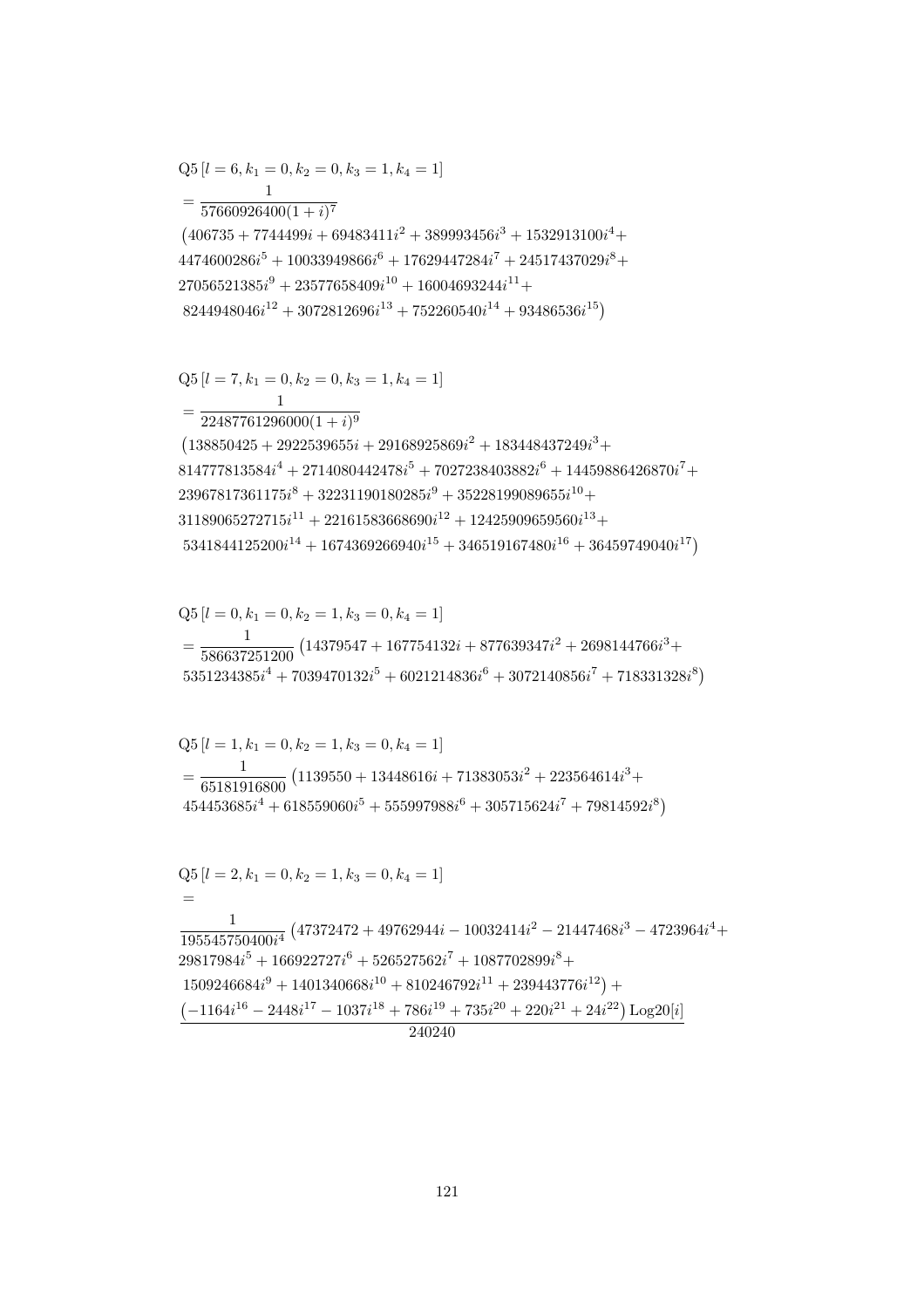$$
Q5 [l = 6, k_1 = 0, k_2 = 1, k_3 = 0, k_4 = 1]
$$
  
= 
$$
\frac{1}{345965558400(1 + i)^6}
$$
  
(2299430 + 41392764i + 349681041i<sup>2</sup> + 1839273788i<sup>3</sup> + 6736908246i<sup>4</sup> +  
18201573180i<sup>5</sup> + 37465446396i<sup>6</sup> + 59797537344i<sup>7</sup> + 74540976552i<sup>8</sup> +  
72435162424i<sup>9</sup> + 54230347485i<sup>10</sup> + 30503986164i<sup>11</sup> +  
12289972996i<sup>12</sup> + 3218777688i<sup>13</sup> + 423631296i<sup>14</sup>)

 $Q5[l = 5, k_1 = 0, k_2 = 1, k_3 = 0, k_4 = 1]$  $\mathbf{1}$  $=\frac{1}{6453009763200i^2(1+i)^4}$  $(395405010 + 1207025820i + 1264754712i^2 + 1105708344i^3 +$  $5677095177i^4 + 26679529826i^5 + 84233395049i^6 + 192224612976i^7 +$  $327166796033i^8 + 420063799166i^9 + 405736473351i^{10} +$  $289437377724i^{11} + 146215599948i^{12} + 47761614648i^{13} + 7901644608i^{14}) +$  $\left(-21945 i^{18} - 2310 i^{19} + 3003 i^{20} + 1100 i^{21} + 120 i^{22}\right) \textrm{Log} 20[i]$  $\frac{17907120}{ }$ 

 $17535i^{20} + 5500i^{21} + 600i^{22}$ ) Log20[*i*])  $Q5[l = 4, k_1 = 0, k_2 = 1, k_3 = 0, k_4 = 1]$  $\frac{1}{195545750400i^4(1+i)^2}\left(17459442+193188996i+445777332i^2+259363104i^3-\right.\\$  $61798191i<sup>4</sup> - 52096954i<sup>5</sup> + 136152848i<sup>6</sup> + 606224520i<sup>7</sup> +$  $1595526020i^8 + 2953188092i^9 + 3943881471i^{10} + 3774920988i^{11} +$  $2517644172i^{12} + 1075334184i^{13} + 239443776i^{14}) +$  $\left(-969i^{16}-9804i^{17}-15447i^{18}+290i^{19}+3283i^{20}+1100i^{21}+120i^{22}\right)\text{Log}20[i]$ 

542640

$$
Q5 [l = 3, k_1 = 0, k_2 = 1, k_3 = 0, k_4 = 1]
$$
\n
$$
= \frac{1}{586637251200i^4}
$$
\n
$$
(487521342 + 1173354336i + 50094198i^2 - 362951820i^3 - 75391575i^4 + 17708460i^5 + 448249395i^6 + 1247991910i^7 + 2731396965i^8 + 3740341140i^9 + 3621335172i^{10} + 2110040136i^{11} + 718331328i^{12}) + \frac{1}{1113840} \left( (-18513i^{16} - 64044i^{17} - 48747i^{18} + 11850i^{19} + 17595i^2 - 15500i^2 - 15500i^2 - 15500i^2 - 15500i^2 - 15500i^2 - 15500i^2 - 15500i^2 - 15500i^2 - 15500i^2 - 15500i^2 - 15500i^2 - 15500i^2 - 15500i^2 - 15500i^2 - 15500i^2 - 15500i^2 - 15500i^2 - 15500i^2 - 15500i^2 - 15500i^2 - 15500i^2 - 15500i^2 - 15500i^2 - 15500i^2 - 15500i^2 - 15500i^2 - 15500i^2 - 15500i^2 - 15500i^2 - 15500i^2 - 15500i^2 - 15500i^2 - 15500i^2 - 15500i^2 - 15500i^2 - 15500i^2 - 15500i^2 - 15500i^2 - 15500i^2 - 15500i^2 - 15500i^2 - 15500i^2 - 155
$$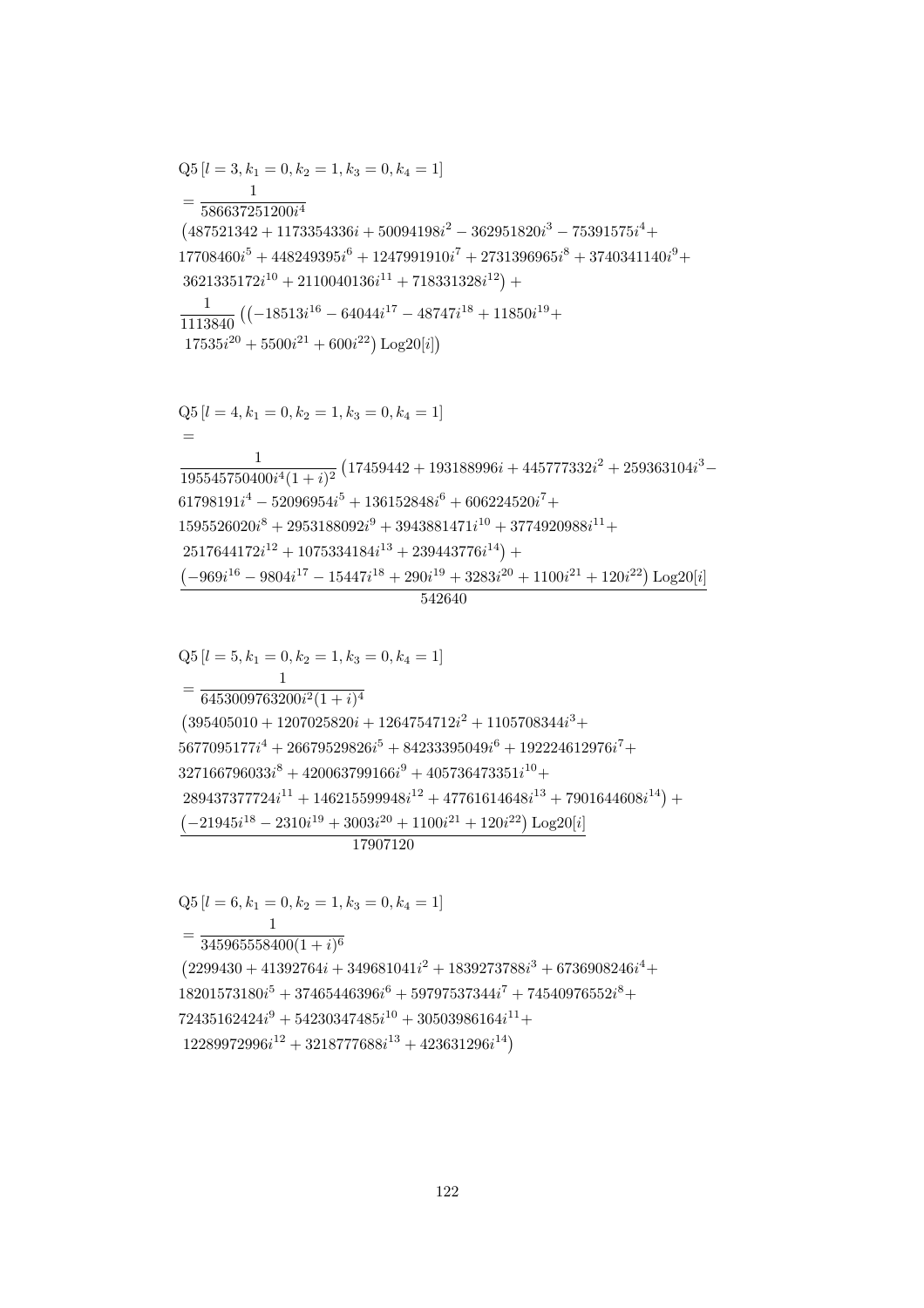$$
Q5 [l = 3, k_1 = 0, k_2 = 1, k_3 = 1, k_4 = 1]
$$
  
= 
$$
\frac{1}{586637251200i^4}
$$
  
(-162507114 - 403205418i - 40578846i<sup>2</sup> + 134892450i<sup>3</sup> + 41275325i<sup>4</sup> +  
7367745i<sup>5</sup> - 85009815i<sup>6</sup> - 225616875i<sup>7</sup> - 530050125i<sup>8</sup> - 746920305i<sup>9</sup> -  
766068144i<sup>10</sup> - 465751788i<sup>11</sup> - 172931616i<sup>12</sup>) +  

$$
\frac{(6171i^{16} + 21807i^{17} + 17639i^{18} - 3525i^{19} - 6975i^{20} - 2475i^{21} - 300i^{22}) \log 20[i]}{1113840}
$$

$$
Q5 [l = 2, k_1 = 0, k_2 = 1, k_3 = 1, k_4 = 1]
$$
  
=  

$$
\frac{1}{195545750400i^4} (-15790824 - 18052776i + 2390234i^2 + 8270850i^3 + 2863700i^4
$$
  

$$
4842292i^5 - 30184429i^6 - 98678637i^7 - 212466075i^8 -
$$
  

$$
307659495i^9 - 299638056i^{10} - 182473036i^{11} - 57643872i^{12}) +
$$
  

$$
(388i^{16} + 852i^{17} + 407i^{18} - 265i^{19} - 295i^{20} - 99i^{21} - 12i^{22}) Log20[i]
$$
  

$$
240240
$$

$$
Q5 [l = 1, k_1 = 0, k_2 = 1, k_3 = 1, k_4 = 1]
$$
  
= 
$$
\frac{1}{195545750400} (-586830 - 7170326i - 39466217i^2 - 128406369i^3 - 271728975i^4 - 385978635i^5 - 363134688i^6 - 209695476i^7 - 57643872i^8)
$$

$$
Q5 [l = 0, k_1 = 0, k_2 = 1, k_3 = 1, k_4 = 1]
$$
  
= 
$$
\frac{1}{586637251200} (-2547545 - 30757909i - 166760971i^2 - 532058247i^3 - 1096713345i^4 - 1501396245i^5 - 1337537832i^6 - 710753748i^7 - 172931616i^8)
$$

 $7495920432000(1+i)^8$  $(44037903 + 881355244i + 8337462415i^2 + 49517470782i^3 + 206809682367i^4 +$  $644587270524i^5 + 1552414443630i^6 + 2950283512740i^7 + 4477312544055i^8 +$  $5452766950620i^9 + 5322321320745i^{10} + 4130738072730i^{11} + 2507965267335i^{12} +$  $1157415956700i^{13} + 385818726060i^{14} + 83999703000i^{15} + 9178678080i^{16})$ 

$$
Q5 [l = 7, k_1 = 0, k_2 = 1, k_3 = 0, k_4 = 1]
$$
  
= 
$$
\frac{1}{7405020422000(1 + \delta)^8}
$$

 $\sim$   $\sim$   $\sim$   $\sim$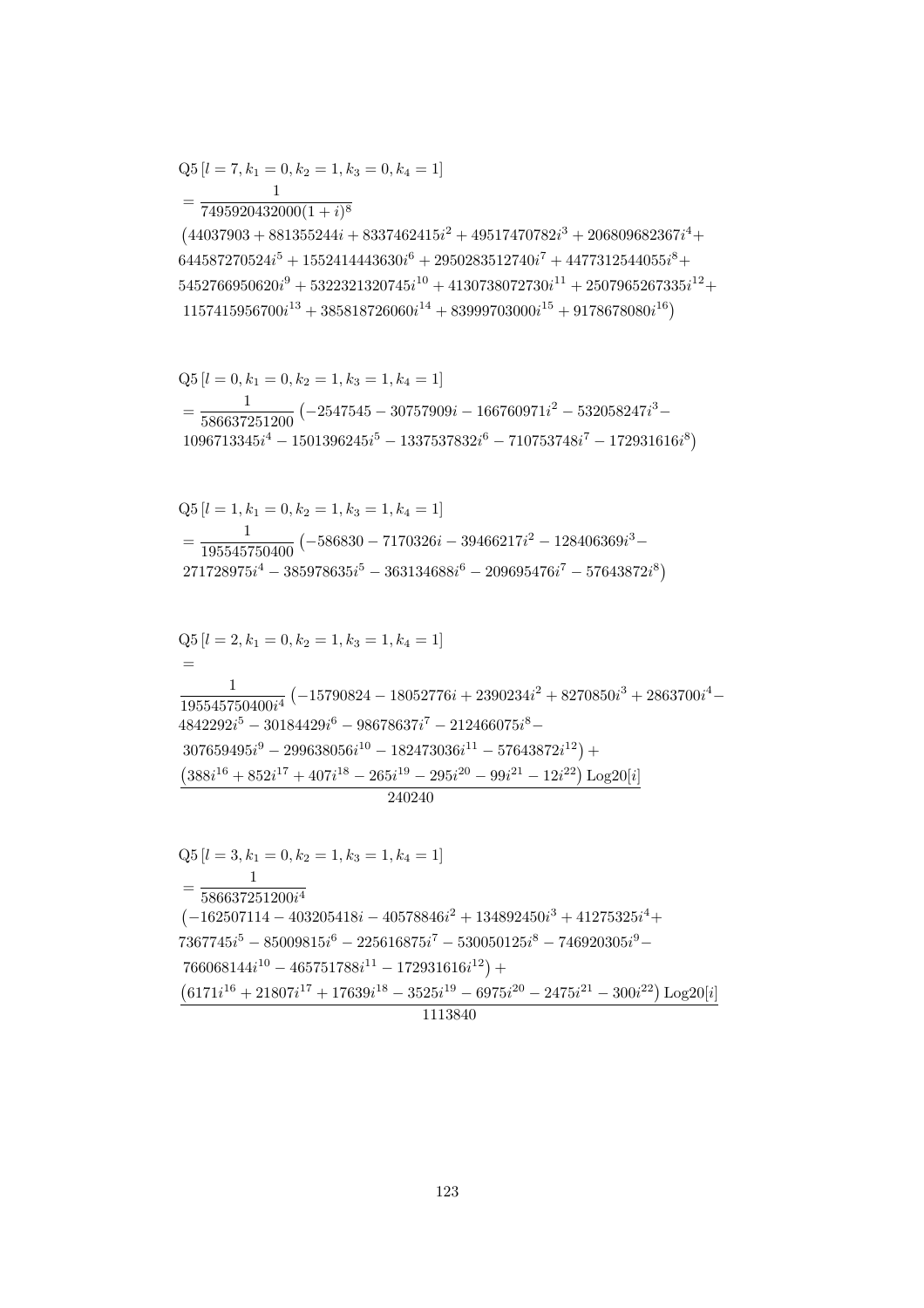$Q5 [l = 0, k_1 = 1, k_2 = 0, k_3 = 0, k_4 = 0]$  $\mathbf{1}$  $=\frac{1}{586637251200}$  $(322686000 + 3462222855i + 16583187348i<sup>2</sup> + 46423273468i<sup>3</sup> + 83285587050i<sup>4</sup> +$ 98289811620 $i^5 + 74647418880i^6 + 33392918304i^7 + 6744333024i^8$ 

$$
=\frac{1}{22487761296000(1+i)^8}\left(-21337575-435776579i-4208187237i^2-25522621329i^3-108894178785i^4-346855421901i^5-854042570430i^6-1660051682970i^7-2577839843715i^8-3214054739775i^9-3213589882635i^{10}-2556764501655i^{11}-1592914077285i^{12}-755437654545i^{13}-259358276400i^{14}-58363858380i^{15}-6629045280i^{16}\right)
$$

$$
=\frac{1}{345965558400(1+i)^6}
$$
\n
$$
(-372890 - 6865838i - 59355339i^2 - 319648013i^3 - 1199373722i^4 - 3321353490i^5 - 7011508692i^6 - 11484870876i^7 - 14703719772i^8 - 14687958148i^9 - 11317039255i^{10} - 6561690033i^{11} - 2731613584i^{12} - 742097668i^{13} - 101985312i^{14})
$$

 $Q5 [l = 7, k_1 = 0, k_2 = 1, k_3 = 1, k_4 = 1]$ 

$$
32126226000i^{12} - 10935579732i^{13} - 1902247776i^{14}) +
$$
  
\n
$$
\frac{(1463i^{18} + 231i^{19} - 231i^{20} - 99i^{21} - 12i^{22}) \text{Log }20[i]}{3581424}
$$
  
\n
$$
Q5 [l = 6, k_1 = 0, k_2 = 1, k_3 = 1, k_4 = 1]
$$
  
\n
$$
= \frac{1}{345965558400(1 + i)^6}
$$

$$
Q5 [l = 5, k_1 = 0, k_2 = 1, k_3 = 1, k_4 = 1]
$$
  
= 
$$
\frac{1}{6453009763200i^2(1 + i)^4}
$$
  
(-131801670 - 409278870i - 430862900i<sup>2</sup> - 247360412i<sup>3</sup> - 937327911i<sup>4</sup> -  
4677078155i<sup>5</sup> - 15267513905i<sup>6</sup> - 35868441345i<sup>7</sup> - 62883728523i<sup>8</sup> -  
83261228259i<sup>9</sup> - 83051582955i<sup>10</sup> - 61298018595i<sup>11</sup> -  
32126226000i<sup>12</sup> - 10935579732i<sup>13</sup> - 1902247776i<sup>14</sup>) +  
(1463i<sup>18</sup> + 231i<sup>19</sup> - 231i<sup>20</sup> - 99i<sup>21</sup> - 12i<sup>22</sup>) Log20[i]

$$
1631966544i^{12} - 729947700i^{13} - 172931616i^{14}) +
$$
  
\n
$$
\frac{(969i^{16} + 9861i^{17} + 16017i^{18} + 365i^{19} - 3865i^{20} - 1485i^{21} - 180i^{22}) \log 20[i]}{1627920}
$$
  
\nQ5 [l = 5, k<sub>1</sub> = 0, k<sub>2</sub> = 1, k<sub>3</sub> = 1, k<sub>4</sub> = 1]  
\n=
$$
\frac{1}{6453009763200i^{2}(1 + i)^{4}}
$$
  
\n(-131801670 - 409278870i - 430862900i^{2} - 247360412i^{3} - 937327911i^{4} -

 $Q5[l = 4, k_1 = 0, k_2 = 1, k_3 = 1, k_4 = 1]$  $\frac{1}{586637251200i^4(1+i)^2}\left(-17459442-194216022i-457020564i^2-280900620i^3+\right.$  $61939059i^4 + 81002285i^5 - 53689740i^6 - 324894900i^7 889862050i^8-1703597310i^9-2359399347i^{10}-2345974137i^{11}- \nonumber$  $14i^{12}$  790047700<sup>13</sup> 179091616<sup>14</sup>)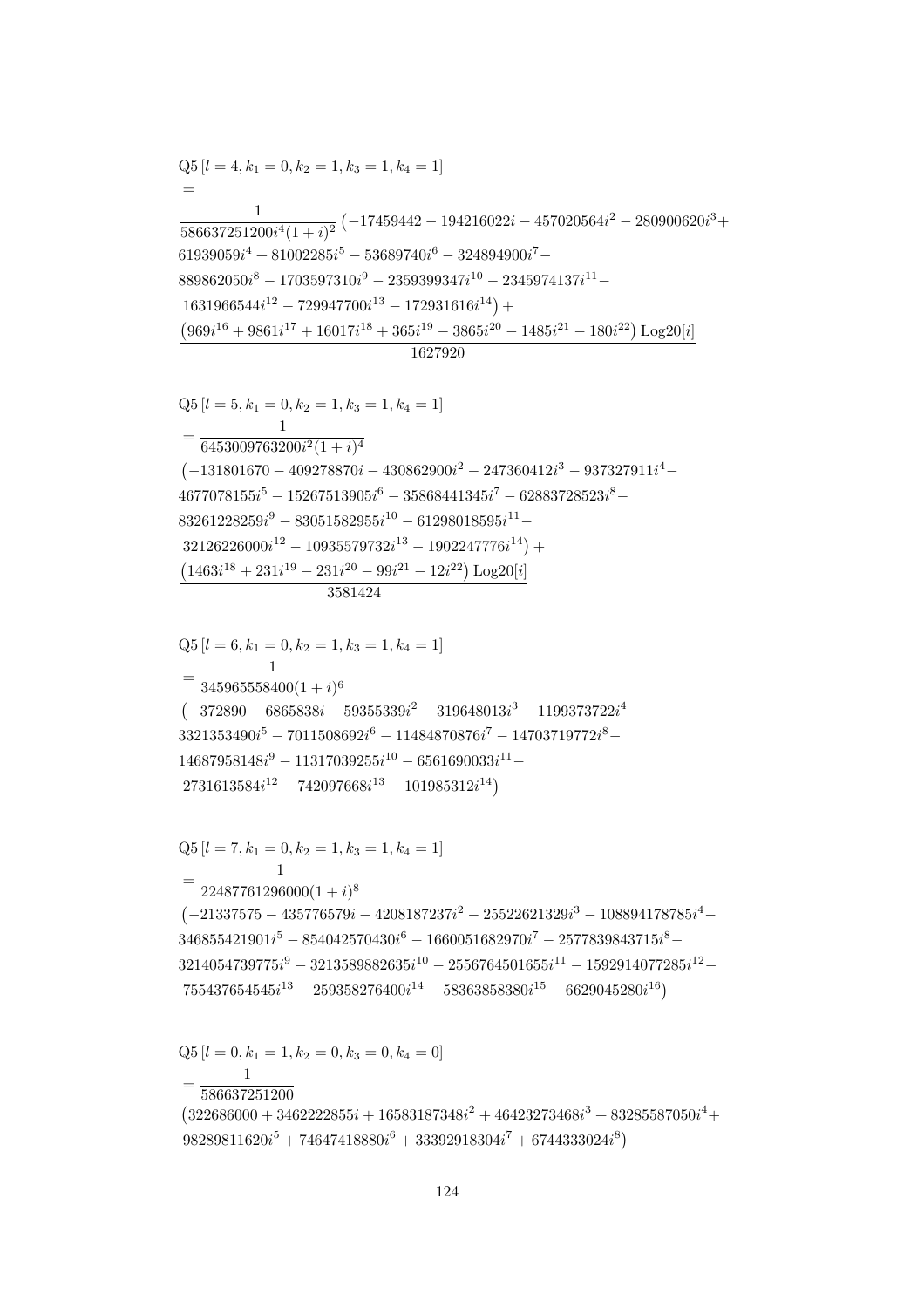$Q5 [l = 5, k_1 = 1, k_2 = 0, k_3 = 0, k_4 = 0]$  $=\frac{1}{3226504881600i(1+i)^6}$  $(-124864740 - 263651310i + 6059403675i^2 + 60261922032i^3 + 309912216029i^4 +$  $1079013706467i^{5} + 2756114615040i^{6} + 5355250643425i^{7} + 8061847774398i^{8} +$  $9473076922221i^9 + 8674030094048i^{10} + 6117967626375i^{11} +$  $3241673867520i^{12} + 1229713139952i^{13} + 302541815664i^{14} + 37093831632i^{15}) +$  $(1386i^{19} + 1155i^{20} + 286i^{21} + 24i^{22})$  Log20[i] 1790712

542640

 $=\frac{1}{195545750400i^3(1+i)^4}$  $(-27729702 - 299459160i - 1098016920i^2 - 1955023980i^3 1504631765i^4 + 2337037248i^5 + 14651314470i^6 + 44231815730i^7 +$  $94574643075i<sup>8</sup> + 150415327560i<sup>9</sup> + 180159248308i<sup>10</sup> + 162040728030i<sup>11</sup> +$  $107408505180i^{12} + 50249394240i^{13} + 15096399840i^{14} + 2248111008i^{15}) +$  $(1539i^{17} + 12084i^{18} + 20860i^{19} + 12350i^{20} + 2860i^{21} + 240i^{22}) \text{Log }20[i]$ 

## 1113840

 $Q5[l = 4, k_1 = 1, k_2 = 0, k_3 = 0, k_4 = 0]$ 

 $Q5[l = 3, k_1 = 1, k_2 = 0, k_3 = 0, k_4 = 0]$  $= \frac{1}{586637251200i^3(1+i)^2}$  $(-979071786 - 4064553108i - 6461619318i^2 - 4899516216i^3 400380015i^4 + 9174756150i^5 + 34479133205i^6 + 83647498990i^7 +$  $142931080160i^8 + 175299250650i^9 + 153506749704i^{10} +$  $92823657312i^{11} + 35570796192i^{12} + 6744333024i^{13}$  +  $(37179i^{17} + 119124i^{18} + 132300i^{19} + 64950i^{20} + 14300i^{21} + 1200i^{22})$  Log20[i]

120120

 $Q5 [l = 2, k_1 = 1, k_2 = 0, k_3 = 0, k_4 = 0]$  $=\frac{1}{97772875200i^3}\left(-59337684-75261312i-45740268i^2+19743612i^3+\right.$  $285323136i^4 + 1433488056i^5 + 4147331266i^6 + 7830585159i^7 +$  $9884598570i^{8} + 8301771840i^{9} + 4308732144i^{10} + 1124055504i^{11}) +$  $(1458i^{17} + 3384i^{18} + 3066i^{19} + 1347i^{20} + 286i^{21} + 24i^{22})$  Log20[i]

 $Q5 [l = 1, k_1 = 1, k_2 = 0, k_3 = 0, k_4 = 0]$  $=\frac{1}{32590958400}\left(12039480+131072255i+639438436i^2+1832966226i^3+\right.$  $3393354685i^4 + 4180493240i^5 + 3373412000i^6 + 1645703088i^7 + 374685168i^8$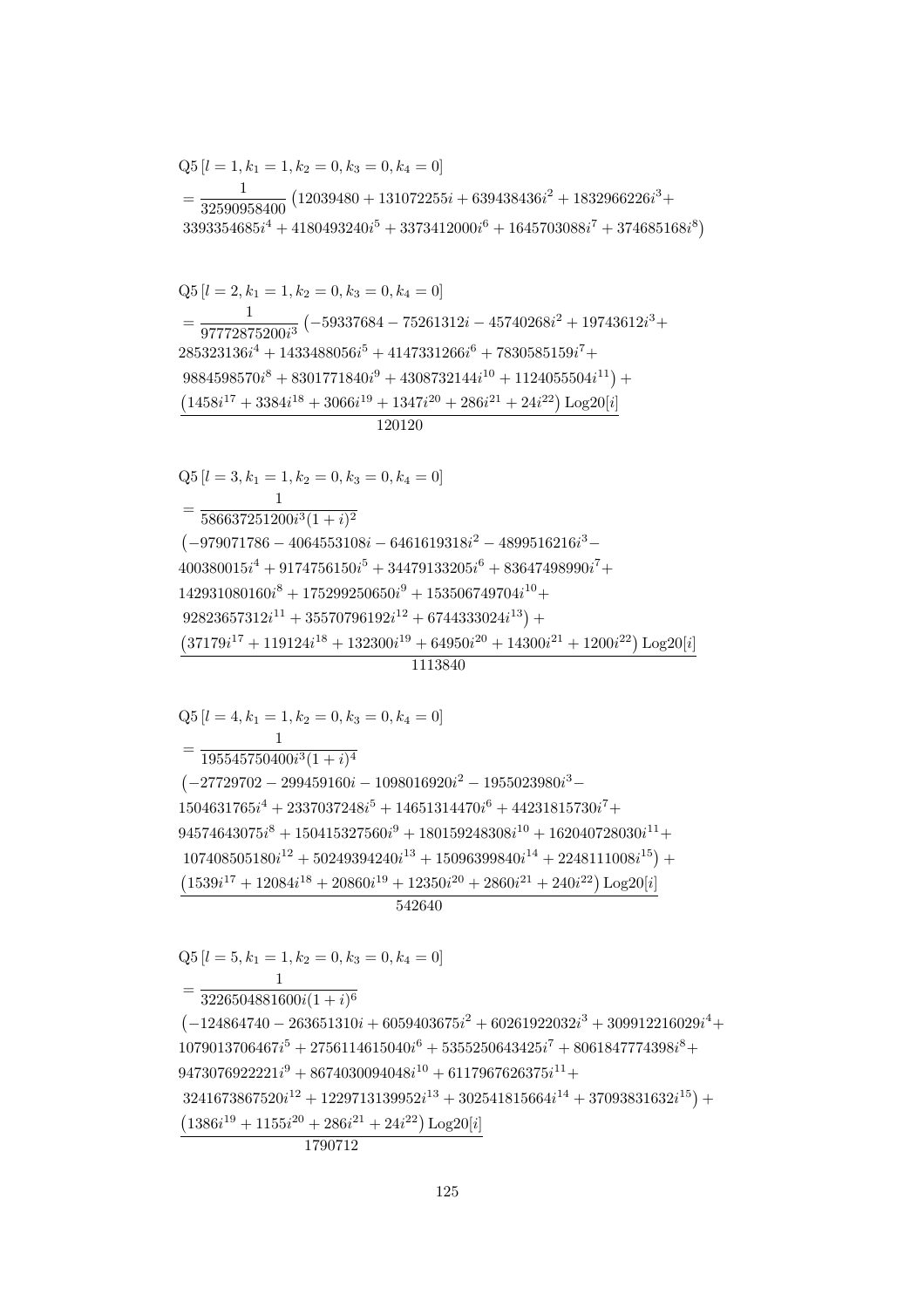$$
Q5 [l = 6, k_1 = 1, k_2 = 0, k_3 = 0, k_4 = 0]
$$
  
= 
$$
\frac{1}{172982779200(1+i)^8}
$$

 $(21023940 + 401308425i + 3617966604i<sup>2</sup> + 20462930006i<sup>3</sup> + 81330368179i<sup>4</sup> +$  $241077778196i^5 + 551869567764i^6 + 996457552176i^7 + 1436359991154i^8 +$  $1661468982711i^9 + 1540650987144i^{10} + 1136588932806i^{11} + 656567371189i^{12} +$  $288663950006i^{13} + 91802946304i^{14} + 19085873616i^{15} + 1988713584i^{16})$ 

$$
\begin{split} &\text{Q5}\left[l=7,k_1=1,k_2=0,k_3=0,k_4=0\right]\\ &=\frac{1}{7495920432000(1+i)^{10}}\\ &\text{(794584728+16763289599i+168017491026i^2+1063568060127i^3+\\ &\text{4767352125782i^4+16078663508574i^5+42315161104902i^6+\\ &88925711281758i^7+151422472602900i^8+210726821417565i^9+\\ &240576716556570i^{10}+225172505357685i^{11}+171880654231530i^{12}+\\ &105853921884480i^{13}+51637945263390i^{14}+19355944597800i^{15}+\\ &5289881853600i^{16}+951234121440i^{17}+86177588640i^{18})\\ \end{split}
$$

$$
Q5 [l = 0, k_1 = 1, k_2 = 0, k_3 = 0, k_4 = 1]
$$
  
= 
$$
\frac{1}{586637251200}
$$
  
(-30929808 - 345309965*i* - 1723621991*i*<sup>2</sup> - 5037133686*i*<sup>3</sup> - 9453377610*i*<sup>4</sup> - 11701139208*i*<sup>5</sup> - 9353446920*i*<sup>6</sup> - 4425221448*i*<sup>7</sup> - 951123888*i*<sup>8</sup>)

$$
Q5 [l = 1, k_1 = 1, k_2 = 0, k_3 = 0, k_4 = 1]
$$
  
= 
$$
\frac{1}{97772875200} (-3659160 - 41375455i - 209856661i^2 - 626026401i^3 - 1207207085i^4 - 1550472770i^5 - 1305388350i^6 - 665094468i^7 - 158520648i^8)
$$

$$
Q5 [l = 2, k_1 = 1, k_2 = 0, k_3 = 0, k_4 = 1]
$$
  
=  

$$
\frac{1}{97772875200i^3} (19779228 + 30703428i + 18084906i^2 + 1677396i^3 - 31088512i^4 - 162967336i^5 - 490822449i^6 - 962754453i^7 - 1263846408i^8 - 1101753000i^9 - 592652028i^{10} - 158520648i^{11}) +\n(-486i^{17} - 1266i^{18} - 1237i^{19} - 577i^{20} - 132i^{21} - 12i^{22}) Log20[i] \n120120
$$

$$
f_{\rm{max}}
$$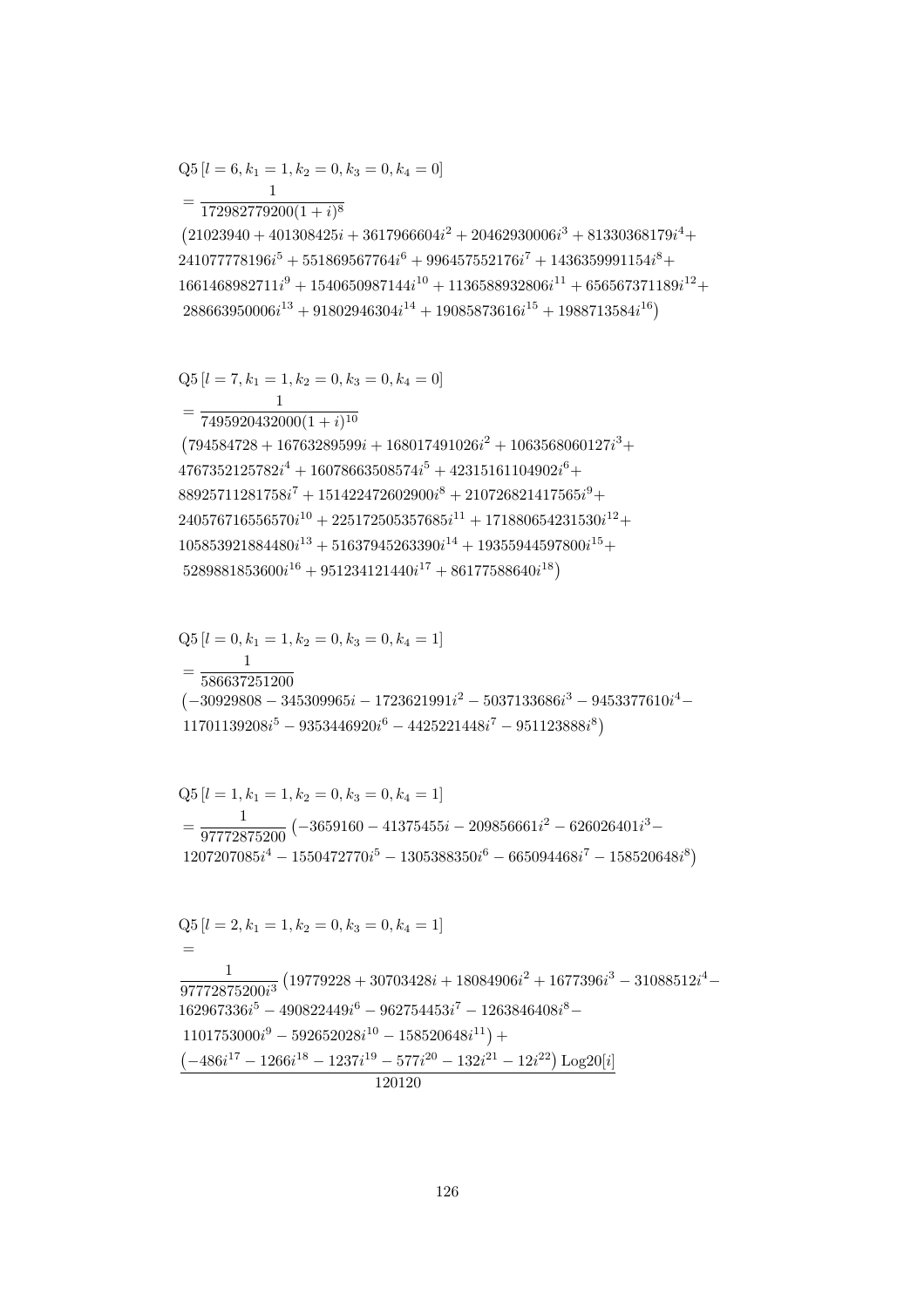$$
Q5 [l = 6, k_1 = 1, k_2 = 0, k_3 = 0, k_4 = 1]
$$
  
= 
$$
\frac{1}{172982779200(1 + i)^7}
$$
  

$$
(-2428860 - 44957255i - 391729618i^2 - 2133069839i^3 - 8124625314i^4 - 22951653048i^5 - 49735350270i^6 - 84299389872i^7 - 112868874786i^8 - 119621101971i^9 - 99793022932i^{10} - 64575924815i^{11} - 31522647148i^{12} - 11031440964i^{13} - 2499085884i^{14} - 280459608i^{15})
$$

$$
Q5 [l = 5, k_1 = 1, k_2 = 0, k_3 = 0, k_4 = 1]
$$
  
=  

$$
\frac{1}{1075501627200i(1 + i)^5} (20810790 + 80030652i - 100729265i^2 - 2021526208i^3 - 10411943958i^4 - 34604153660i^5 - 83418621915i^6 - 151450222220i^7 - 210327340487i^8 - 224110225262i^9 - 181660652525i^{10} - 109456751008i^{11} - 46771798590i^{12} - 12847207428i^{13} - 1743727128i^{14}) +\n\underline{(-1155i^{19} - 847i^{20} - 220i^{21} - 20i^{22}) Log20[i]} 2984520
$$

$$
\begin{aligned} \text{Q5}\left[l=4,k_1=1,k_2=0,k_3=0,k_4=1\right] \\ = \\ \frac{1}{586637251200i^3(1+i)^3}\left(27729702+317945628i+1037548512i^2+1498705572i^3+\right. \\ \left.949026169i^4-654182438i^5-4307904666i^6-12163184330i^7-\right. \\ \left.24159710069i^8-35166742812i^9-37707096570i^{10}- \\ \left.29373887976i^{11}-15977988288i^{12}-5539974552i^{13}-951123888i^{14}\right)+ \\ \left(-1539i^{17}-14649i^{18}-27590i^{19}-16106i^{20}-3960i^{21}-360i^{22}\right)\text{Log}20[i] \\ \end{aligned}
$$

 $\equiv$  $\frac{1}{195545750400i^3(1+i)} \left( 108785754 + 397737648i + 468355734i^2 + 232275540i^3 - \right.$  $731465i^4 - 308826980i^5 - 1064599525i^6 - 2384577360i^7 - 3697847450i^8 3992403120i^9 - 2936422716i^{10} - 1357460472i^{11} - 317041296i^{12}) +$  $\left(-4131i^{17} - 15321i^{18} - 18350i^{19} - 9330i^{20} - 2200i^{21} - 200i^{22}\right)\text{Log}20[i]$ 371280

$$
Q5[l = 3, k_1 = 1, k_2 = 0, k_3 = 0, k_4 = 1]
$$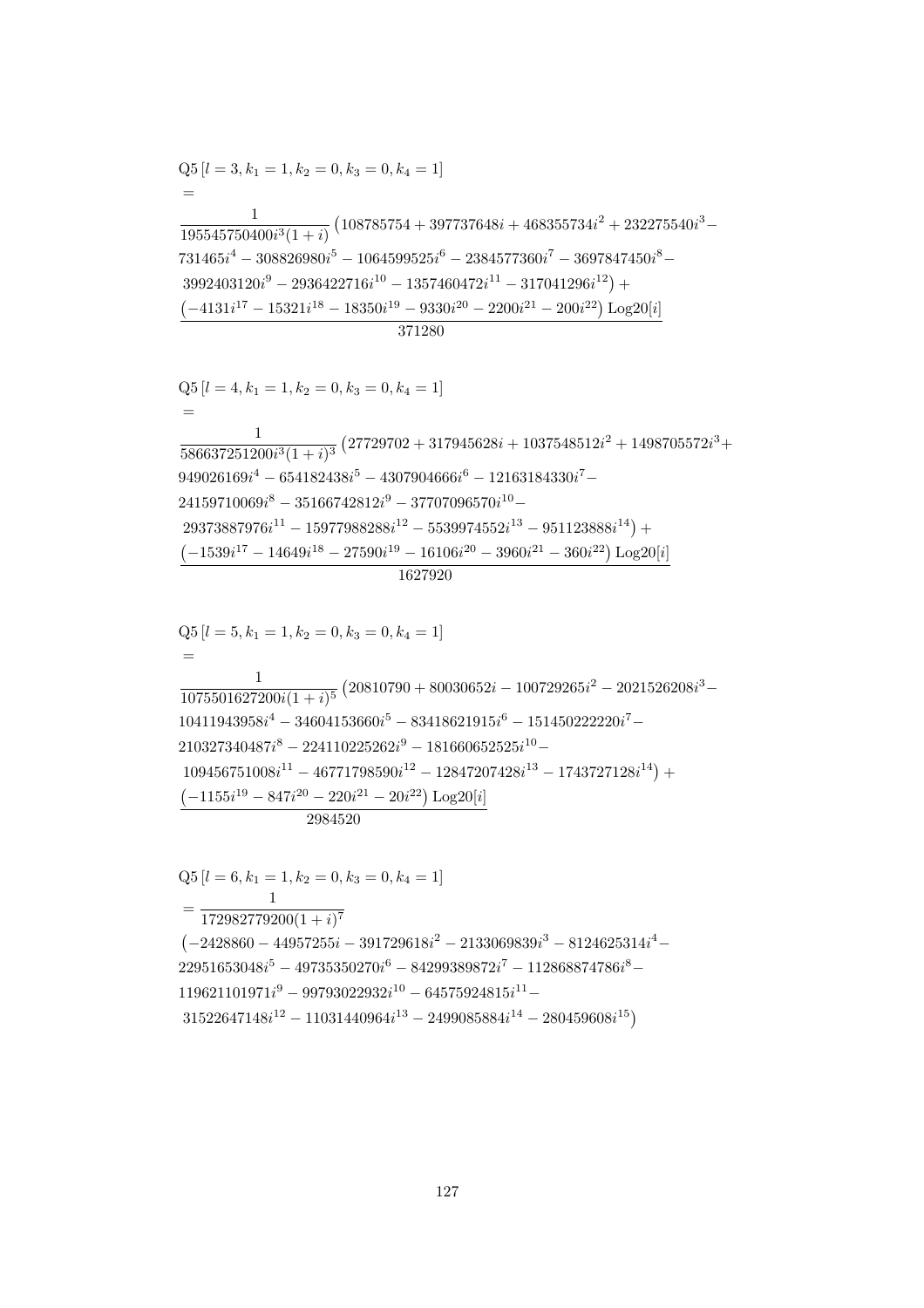80080  $Q5[l = 3, k_1 = 1, k_2 = 0, k_3 = 1, k_4 = 0]$  $=\frac{1}{195545750400i^3(1+i)^2}$  $\left(108785754 + 467733420i + 785893878i^2 + 653423652i^3 + 207256735i^4 - \right.$  $436953790i^5 - 1861783605i^6 - 4715497435i^7 - 8414074790i^8 - 10801772555i^9 9929469996i^{10} - 6325632000i^{11} - 2566113552i^{12} - 518794848i^{13}) +$  $\left(-4131i^{17}-13848i^{18}-16700i^{19}-9165i^{20}-2200i^{21}-200i^{22}\right)\text{Log}20[i]$ 371280

$$
Q5 [l = 2, k_1 = 1, k_2 = 0, k_3 = 1, k_4 = 0]
$$
  
= 
$$
\frac{1}{65181916800i^3} (13186152 + 18678240i + 12449304i^2 - 237860i^3 - 29247008i^4 - 156994824i^5 - 474328660i^6 - 942001817i^7 - 1252324656i^8 - 1113962400i^9 - 614780112i^{10} - 172931616i^{11}) + 2424i^{17} - 800i^{18} - 788i^{19} - 381i^{20} - 88i^{21} - 8i^{22}) Log20[i]
$$

$$
Q5 [l = 1, k_1 = 1, k_2 = 0, k_3 = 1, k_4 = 0]
$$
  
=  

$$
\frac{1}{21727305600} (-1268520 - 14381390i - 73187968i^2 - 219263044i^3 - 425112555i^4 - 549707620i^5 - 466670400i^6 - 240017424i^7 - 57643872i^8)
$$

$$
Q5 [l = 0, k_1 = 1, k_2 = 0, k_3 = 1, k_4 = 0]
$$
  
= 
$$
\frac{1}{195545750400} (-18193448 - 202584655i - 1008119112i^2 - 2935035116i^3 - 5480710075i^4 - 6735048408i^5 - 5324228640i^6 - 2475973296i^7 - 518794848i^8)
$$

$$
Q5 [l = 7, k_1 = 1, k_2 = 0, k_3 = 0, k_4 = 1]
$$
  
= 
$$
\frac{1}{22487761296000(1 + i)^9}
$$
  
(-278768280 - 5720672839i - 55626479860i<sup>2</sup> - 340572436875i<sup>3</sup> -  
1471298189832i<sup>4</sup> - 4762643464440i<sup>5</sup> - 11970989816472i<sup>6</sup> - 23885465468610i<sup>7</sup> -  
38340274434600i<sup>8</sup> - 49854211426665i<sup>9</sup> - 52592484169500i<sup>10</sup> -  
44839305121785i<sup>11</sup> - 30591545781240i<sup>12</sup> - 16403186704950i<sup>13</sup> -  
6704799369840i<sup>14</sup> - 1980884160900i<sup>15</sup> - 381138901800i<sup>16</sup> - 36459749040i<sup>17</sup>)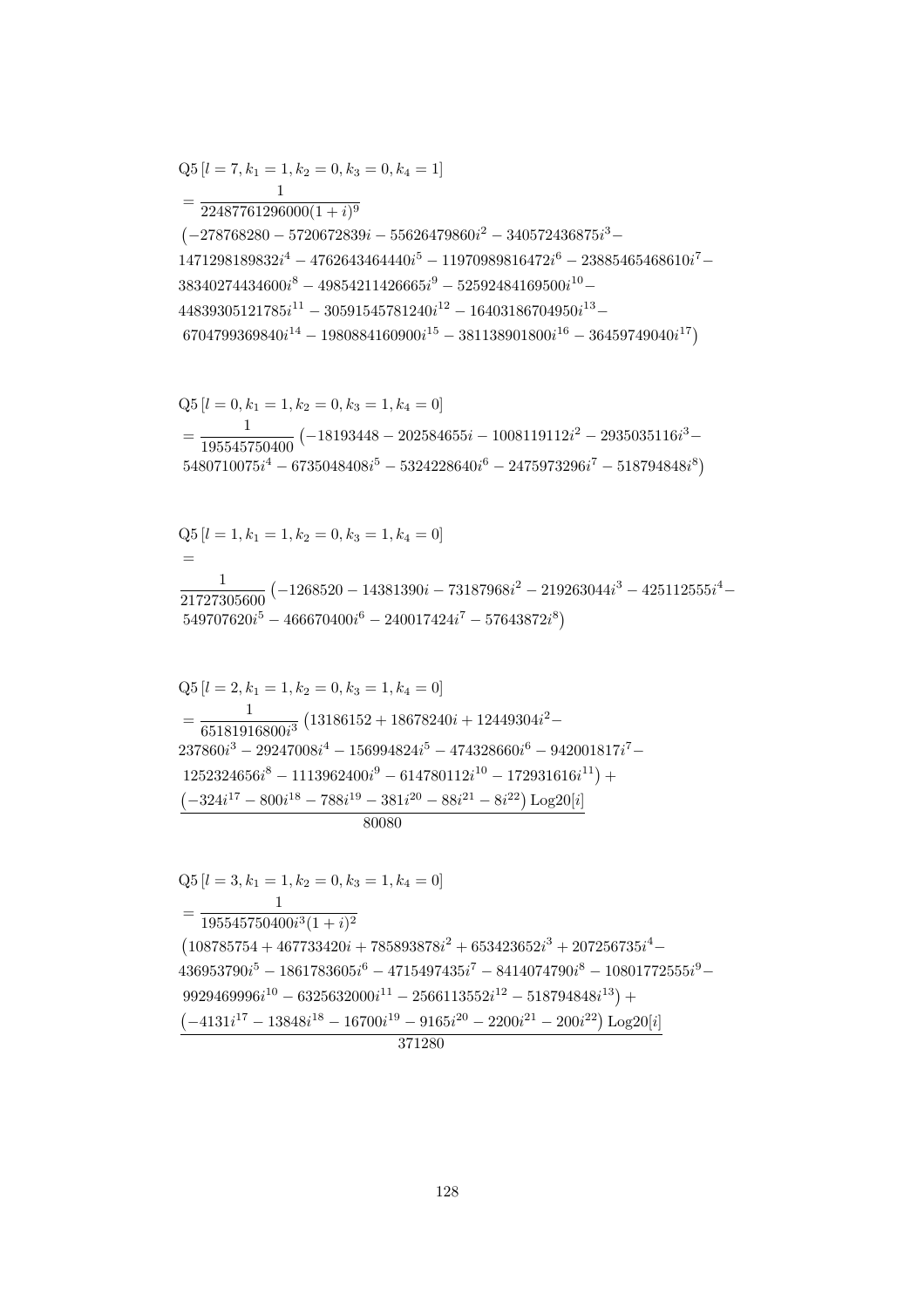$$
Q5 [l = 0, k_1 = 1, k_2 = 0, k_3 = 1, k_4 = 1]
$$
  
= 
$$
\frac{1}{586637251200} (5297656 + 61232535i + 316780737i^2 + 960532586i^3 + 1872200625i^4 + 2408490711i^5 + 2001391980i^6 + 983868336i^7 + 219490128i^8)
$$

$$
=\frac{1}{2498640144000(1+i)^{10}}\n\left(-35506884-766305631i-7860804826i^2-50951346463i^3-233971912383i^4-808840399796i^5-2183133185343i^6-4708106800698i^7-8232490597230i^8-11773391549385i^9-13824143814840i^{10}-13320627963765i^{11}-\n10480137879525i^{12}-6661977642090i^{13}-3360605515785i^{14}-\n1305731851380i^{15}-371069635200i^{16}-69679859760i^{17}-6629045280i^{18}\right)
$$

 $Q5[l = 7, k_1 = 1, k_2 = 0, k_3 = 1, k_4 = 0]$ 

$$
f_{\rm{max}}
$$

 $Q5[l = 6, k_1 = 1, k_2 = 0, k_3 = 1, k_4 = 0]$  $=\frac{1}{115321852800(1+i)^8}$  $(-1902460 - 37240770i - 344509032i^2 - 2000647132i^3 - 8169765429i^4 24898644780i^5 - 58647407196i^6 - 109050726888i^7 - 162029911158i^8 193395625166i<sup>9</sup> - 185275790220i<sup>10</sup> - 141424422804i<sup>11</sup> - 84685684187i<sup>12</sup> 38686708032i^{13} - 12823761504i^{14} - 2790332400i^{15} - 305955936i^{16})$ 

$$
Q5 [l = 5, k_1 = 1, k_2 = 0, k_3 = 1, k_4 = 0]
$$
\n
$$
=
$$
\n
$$
\frac{1}{2151003254400i(1 + i)^6} (27747720 + 124283562i - 316063618i^2 - 5502527706i^3 - 30776706194i^4 - 111445303953i^5 - 294188374350i^6 - 590720097895i^7 - 919962846924i^8 - 1119819207111i^9 - 1063879550822i^{10} - 780066127753i^{11} - 430718505228i^{12} - 170797087296i^{13} - 44106259824i^{14} - 5706743328i^{15}) + (-1540i^{19} - 1617i^{20} - 440i^{21} - 40i^{22}) Log20[i]
$$
\n
$$
5969040
$$

 $Q5[l = 4, k_1 = 1, k_2 = 0, k_3 = 1, k_4 = 0]$  $= \frac{1}{65181916800i^3(1+i)^4}$  $\left(3081078+33729696i+127351224i^2+239054634i^3+232140181i^4-\right.$  $16713788i^5 - 723839558i^6 - 2368508357i^7 - 5266899363i^8 - 8703646142i^9 10850029320i^{10} - 10178349001i^{11} - 7054812024i^{12} 3462446304i^{13} - 1095962256i^{14} - 172931616i^{15}$  +  $\left(-171i^{17}-1368i^{18}-2540i^{19}-1737i^{20}-440i^{21}-40i^{22}\right)\text{Log}20[i]$ 180880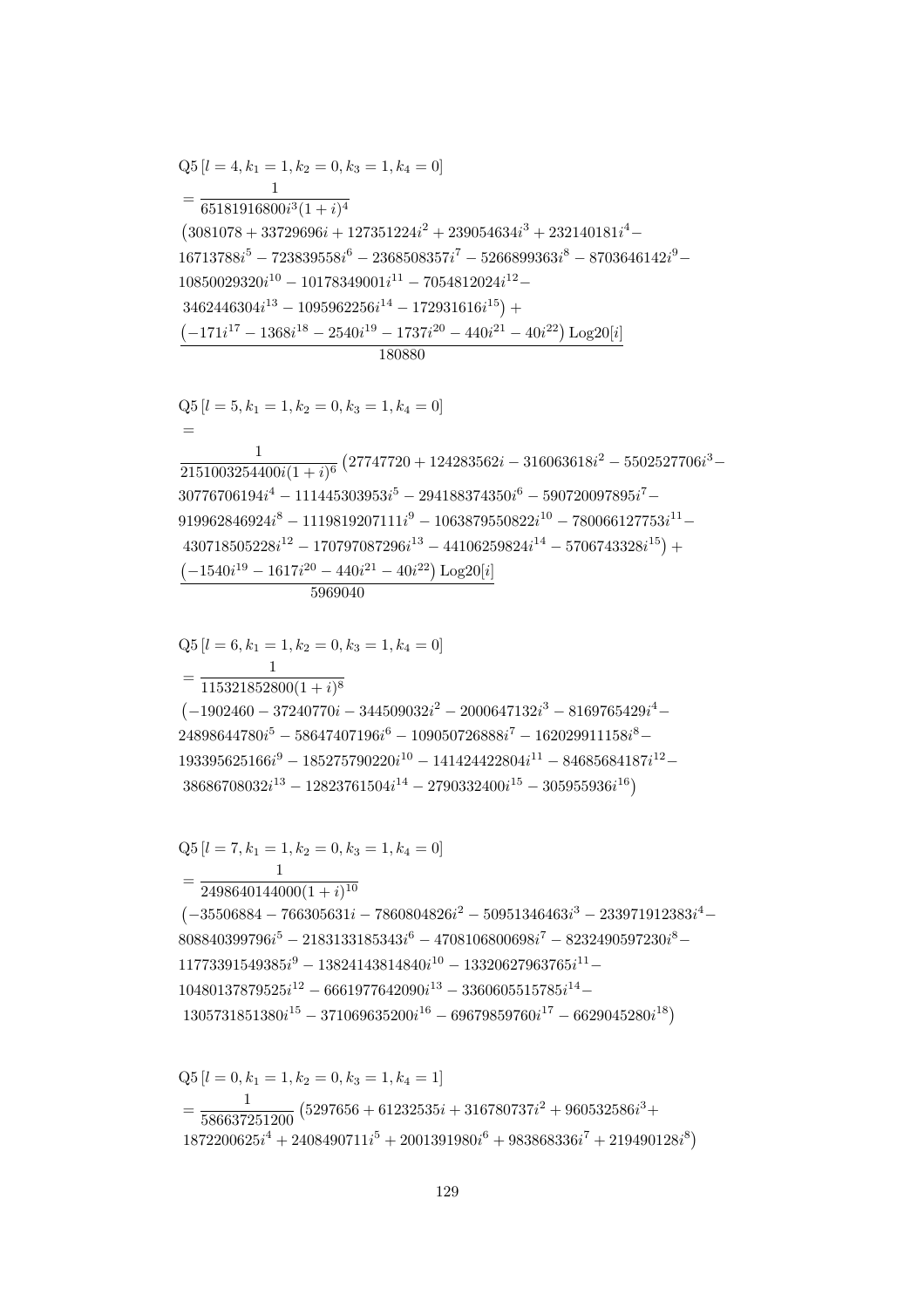$Q5[l = 5, k_1 = 1, k_2 = 0, k_3 = 1, k_4 = 1]$  $=$  $\frac{1}{6453009763200i(1+i)^5}\left(-41621580 - 186013074i - 135660330i^2 + 1684093086i^3 + \right.$  $10069469228i^4 + 34886997505i^5 + 86697573320i^6 + 162203058215i^7 +$  $232340788174i^8 + 255644317907i^9 + 214283432220i^{10} +$  $133750162161i^{11} + 59346753840i^{12} + 16985159136i^{13} + 2414391408i^{14}) +$  $(2310i^{19} + 2079i^{20} + 605i^{21} + 60i^{22})$  Log<sub>20</sub>[i] 17907120

 $Q5$  [ $l = 4, k_1 = 1, k_2 = 0, k_3 = 1, k_4 = 1$ ]  $=\frac{1}{195545750400i^3(1+i)^3}(-3081078-35783748i 120576456i^2 - 183942486i^3 - 137132177i^4 - 2178358i^5 + 232579334i^6 +$  $701219695i<sup>7</sup> + 1442500961i<sup>8</sup> + 2175638018i<sup>9</sup> + 2421313830i<sup>10</sup> +$  $1961929113i^{11} + 1113144564i^{12} + 404189280i^{13} + 73163376i^{14}) +$  $(171i^{17} + 1653i^{18} + 3310i^{19} + 2219i^{20} + 605i^{21} + 60i^{22}) \text{Log }20[i]$ 542640

 $(4131i^{17} + 15933i^{18} + 20550i^{19} + 11655i^{20} + 3025i^{21} + 300i^{22})$  Log20[i]

 $Q5 [l = 3, k_1 = 1, k_2 = 0, k_3 = 1, k_4 = 1]$  $\frac{1}{586637251200i^3(1+i)}\left(-108785754 - 413854056i - 525442302i^2 - 293784120i^3 - \right.$  $48911415i<sup>4</sup> + 149055060i<sup>5</sup> + 552551065i<sup>6</sup> + 1286166475i<sup>7</sup> + 2079495660i<sup>8</sup> +$  $2345314875i<sup>9</sup> + 1809495096i<sup>10</sup> + 881030304i<sup>11</sup> + 219490128i<sup>12</sup>) +$ 

 $Q5[l = 2, k_1 = 1, k_2 = 0, k_3 = 1, k_4 = 1]$  $\frac{1}{195545750400i^3} \left(-13186152 - 22422456i - 14775516i^2 - 3238844i^3 + 9870756i^4 + \right.$  $55898808i<sup>5</sup> + 175084078i<sup>6</sup> + 358789863i<sup>7</sup> + 492891597i<sup>8</sup> +$  $451612140i<sup>9</sup> + 256327632i<sup>10</sup> + 73163376i<sup>11</sup>) +$  $\left(324i^{17} + 892i^{18} + 942i^{19} + 483i^{20} + 121i^{21} + 12i^{22}\right) \text{Log} 20[i]$  $\frac{240240}{ }$ 

 $Q5[l = 1, k_1 = 1, k_2 = 0, k_3 = 1, k_4 = 1]$  $=\frac{1}{65181916800}(399480+4685110i+24684338i^2+76619634i^3+$  $154022645i^4 + 206641435i^5 + 182146160i^6 + 97380624i^7 + 24387792i^8$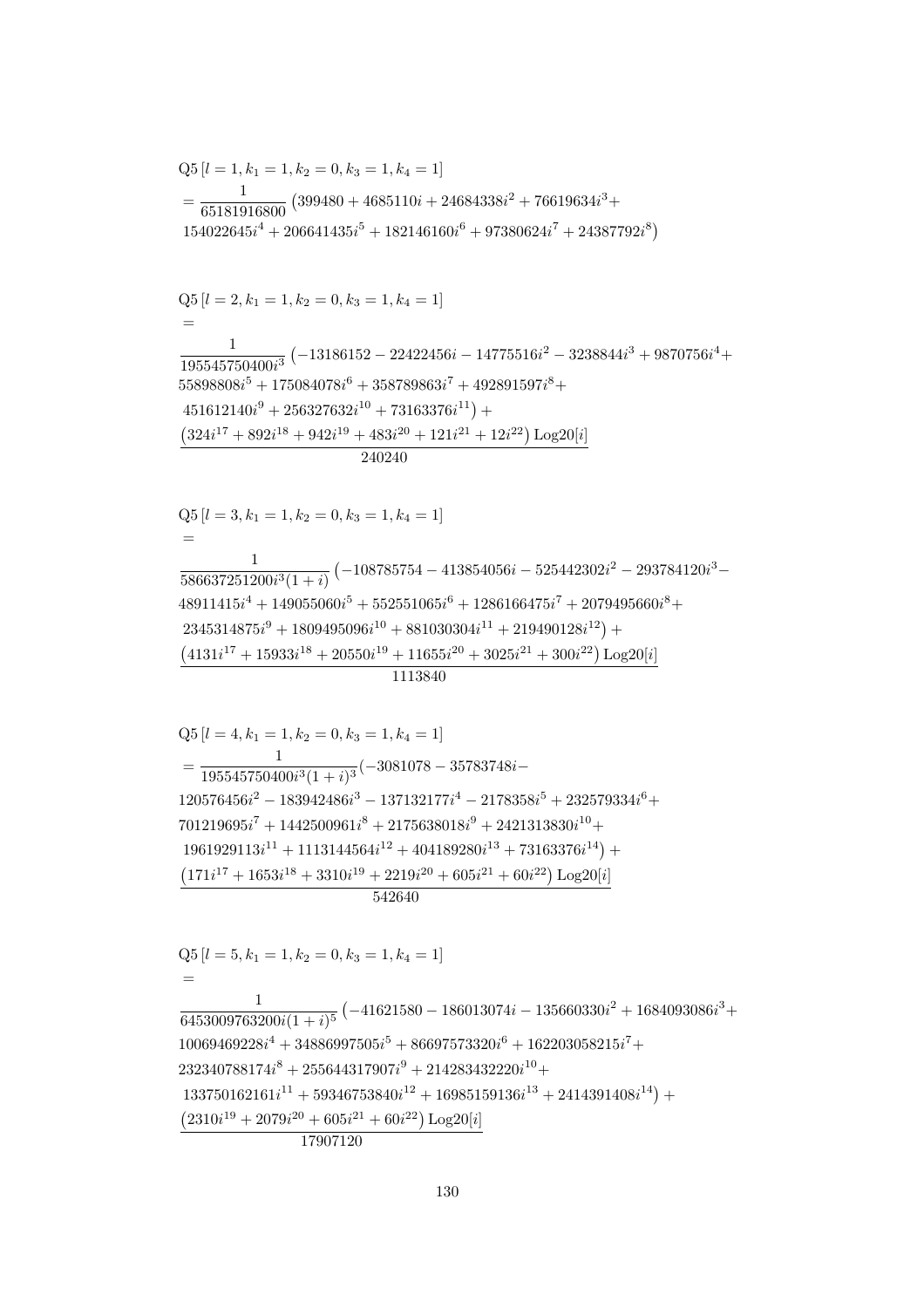$$
Q5 [l = 1, k_1 = 1, k_2 = 1, k_3 = 0, k_4 = 1]
$$
  
=  

$$
\frac{1}{195545750400} (1003280 + 11721250i + 61475204i^2 + 189785869i^3 + 379032710i^4 + 504522865i^5 + 440488020i^6 + 232858452i^7 + 57643872i^8)
$$
  

$$
Q5 [l = 2, k_1 = 1, k_2 = 1, k_3 = 0, k_4 = 1]
$$
  
=  

$$
\frac{1}{195545750400i^3} (-13186152 - 24213168i - 15128946i^2 - 3432576i^3 + 8592556i^4 + 48264608i^5 + 150565129i^6 + 305819478i^7 + 416061525i^8 + 375720060i^9 + 209253612i^{10} + 57643872i^{11}) +(324i^{17} + 936i^{18} + 997i^{19} + 494i^{20} + 121i^{21} + 12i^{22}) Log20[i]
$$
  
= 240240

 ${\rm Q5}\left[l=0,k_{1}=1,k_{2}=1,k_{3}=0,k_{4}=1\right]$  $=\frac{1}{586637251200}\left(4171440+48110335i+248320982i^2+751200827i^3+\right.\\ \left.1461097530i^4+1876990335i^5+1560109380i^6+769389876i^7+172931616i^8\right)$ 

$$
\frac{1}{7495920432000(1+i)^9} \left(13804140 + 289256807i + 2873086132i^2 + 17975117023i^3 + 79383032319i^4 + 262793944314i^5 + 675803842827i^6 + 1380195376350i^7 + 2268742503270i^8 + 3022610281245i^9 + 3268978245390i^{10} + 2859300465765i^{11} + 2003050703805i^{12} + 1104073726500i^{13} + 464621828265i^{14} + 141628536120i^{15} + 28202861280i^{16} + 2804596080i^{17}\right)
$$

$$
Q5[l = 7, k_1 = 1, k_2 = 0, k_3 = 1, k_4 = 1]
$$

$$
=\frac{1}{345965558400(1+i)^7}
$$
\n
$$
(726740+13767530i+122838492i^2+685277090i^3+2675527049i^4+
$$
\n
$$
7751921796i^5+17238945360i^6+30005596128i^7+41285419290i^8+
$$
\n
$$
45001964266i^9+38649912724i^{10}+25779333570i^{11}+
$$
\n
$$
12991831267i^{12}+4704191380i^{13}+1106148384i^{14}+129442896i^{15})
$$

 $Q5[l = 6, k_1 = 1, k_2 = 0, k_3 = 1, k_4 = 1]$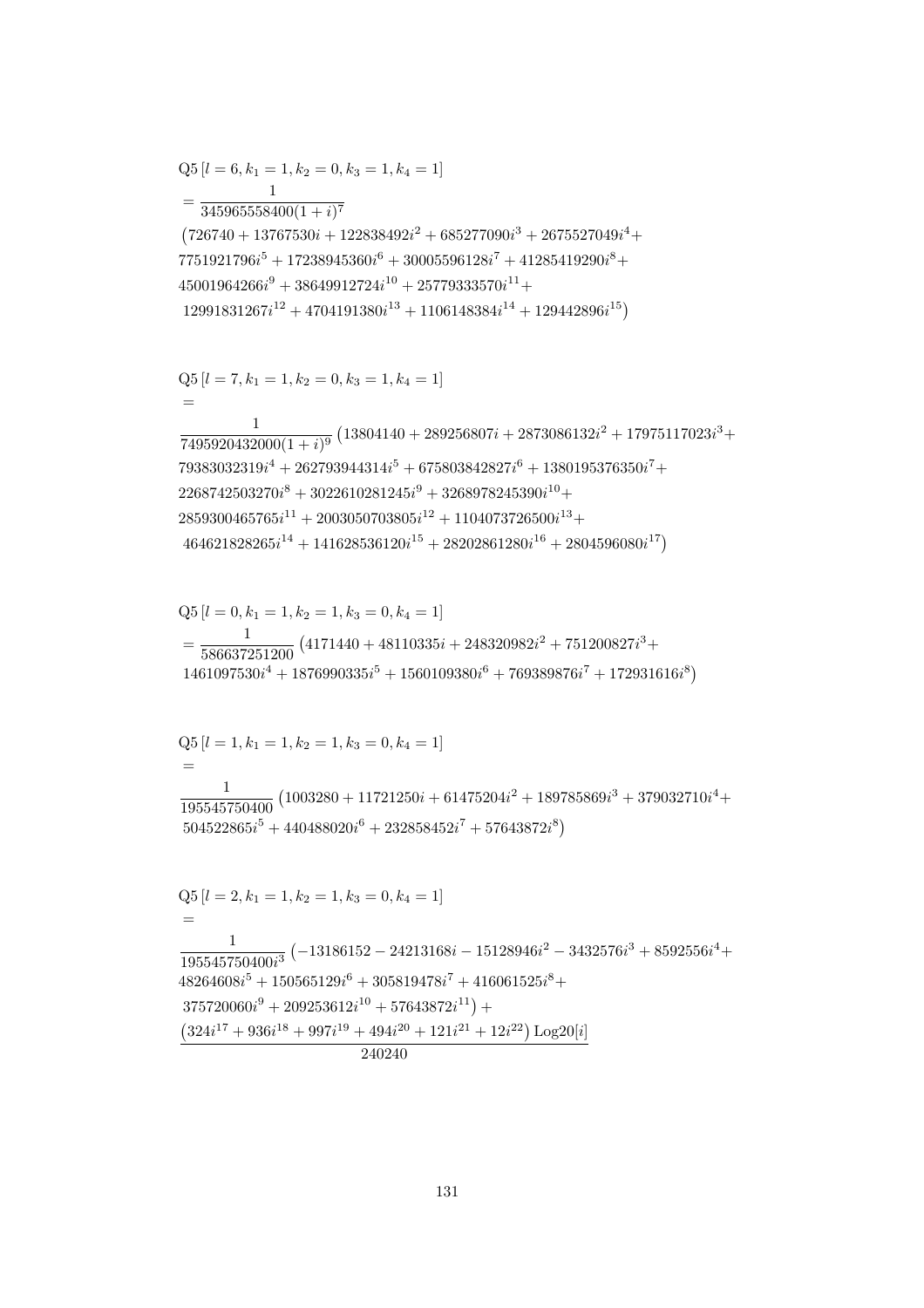$=\frac{1}{22487761296000(1+i)^8}$  $(39469864+786348913i+7402199322i^2+43728523029i^3+181572243966i^4+$  $562336753671i^5 + 1344891807840i^6 + 2536257555930i^7 + 3816152271540i^8 +$  $4603174482885i<sup>9</sup> + 4444486356750i<sup>10</sup> + 3406576595355i<sup>11</sup> + 2038080010050i<sup>12</sup> +$  $923872771395i^{13} + 301006884780i^{14} + 63523744620i^{15} + 6629045280i^{16})$ 

 $Q5[l = 7, k_1 = 1, k_2 = 1, k_3 = 0, k_4 = 1]$ 

 $Q5[l = 6, k_1 = 1, k_2 = 1, k_3 = 0, k_4 = 1]$  $=\frac{1}{345965558400(1+i)^6}$  $(686280 + 12290390i + 103242832i^2 + 539678399i^3 + 1963201032i^4 +$  $5263731090i^5 + 10742317440i^6 + 16980495108i^7 + 20934558876i^8 +$  $20084104068i^9 + 14809772680i^{10} + 8176888355i^{11} +$  $3216667852i^{12} + 815080164i^{13} + 101985312i^{14}$ 

 $Q5[l = 5, k_1 = 1, k_2 = 1, k_3 = 0, k_4 = 1]$  $\frac{1}{6453009763200i(1+i)^4} \left(-62432370 - 210943980i - 81262740i^2 + 1509830556i^3 + \right.$  $7753516355i^4 + 24396366770i^5 + 55157756775i^6 + 92849649200i^7 +$  $117683273279i^8 + 111923907810i^9 + 78330780825i^{10} +$  $38600715780i^{11} + 12177481140i^{12} + 1902247776i^{13} +$  $(693i^{19} + 462i^{20} + 121i^{21} + 12i^{22})$  Log20[i]  $358149$ 

 $=\frac{1}{586637251200i^3(1+i)^2}$  $\left(-9243234 - 112144032i - 319531212i^2 - 337319164i^3 - 133414645i^4 + \right)$  $103505220i^5 + 527083700i^6 + 1374495650i^7 + 2513156910i^8 + 3303810060i^9 +$  $3103175931i^{10} + 2016771948i^{11} + 831995028i^{12} + 172931616i^{13}$  +  $(513i^{17} + 5738i^{18} + 12295i^{19} + 7130i^{20} + 1815i^{21} + 180i^{22}) Log20[i]$ 1627920

 $Q5[l = 3, k_1 = 1, k_2 = 1, k_3 = 0, k_4 = 1]$  $=\frac{1}{586637251200i^3}\left(-108785754-343858284i-244719090i^2-\right.$  $61148640i^3 + 8850765i^4 + 123832170i^5 + 365517295i^6 + 767817930i^7 +$  $1046428515i<sup>8</sup> + 977197740i<sup>9</sup> + 556946316i<sup>10</sup> + 172931616i<sup>11</sup>) +$  $\left(4131i^{17}+17406i^{18}+23025i^{19}+12150i^{20}+3025i^{21}+300i^{22}\right)\textrm{Log}20[i]$ 1113840

 $Q5[l = 4, k_1 = 1, k_2 = 1, k_3 = 0, k_4 = 1]$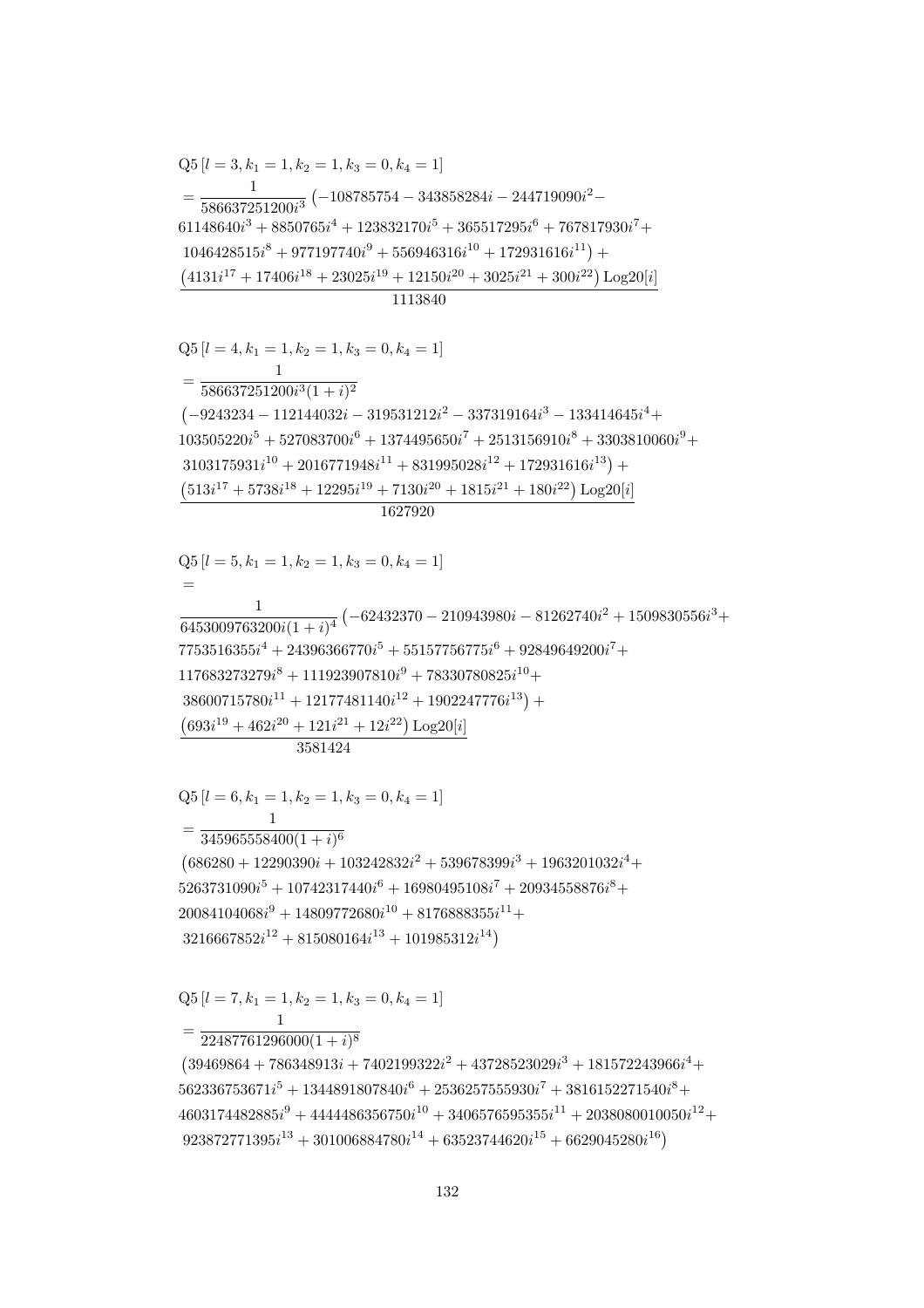$=\frac{195545750400i^3(1+i)^2}{195545750400i^3(1+i)^2}$  $(1027026 + 12612600i + 37249212i^2 + 42182504i^3 + 20289997i^4 2630264i^{5} - 30719260i^{6} - 83603960i^{7} - 157945766i^{8} - 214915992i^{9} 209278635i^{10} - 141386790i^{11} - 60826068i^{12} - 13302432i^{13}) +$  $\left(-57i^{17}-646i^{18}-1455i^{19}-964i^{20}-275i^{21}-30i^{22}\right)\text{Log}20[i]$ 542640  $Q5[l = 5, k_1 = 1, k_2 = 1, k_3 = 1, k_4 = 1]$  $\mathbf{1}$  $=\frac{1}{6453009763200i(1+i)^4}$  $(20810790 + 75624744i + 75926916i<sup>2</sup> - 208047528i<sup>3</sup> - 1326531713i<sup>4</sup> - 4344780872$  $i^5 - 10106747673i^6 - 17504167142i^7 - 22846213181i^8 - 22398749868i^9 16181127567i^{10} - 8245653174i^{11} - 2697195996i^{12} - 438980256i^{13} +$  $\left(-1155i^{19} - 924i^{20} - 275i^{21} - 30i^{22}\right)$  Log20[i] 17907120

 $Q5 [l = 3, k_1 = 1, k_2 = 1, k_3 = 1, k_4 = 1]$  $=$  $\frac{1}{586637251200i^3}\left(36261918+119991564i+96985350i^2+28985040i^3+1657425i^4-\right.$  $22284570i^5 - 65676325i^6 - 145275900i^7 - 204963165i^8 201057810i^9 - 119756772i^{10} - 39907296i^{11}$  $(-1377i^{17} - 6006i^{18} - 8475i^{19} - 4980i^{20} - 1375i^{21} - 150i^{22}) \text{ Log }20[i]$ 1113840

 $Q5[l = 4, k_1 = 1, k_2 = 1, k_3 = 1, k_4 = 1]$ 

 $\mathbf{1}$ 

 $Q5$  [ $l = 2, k_1 = 1, k_2 = 1, k_3 = 1, k_4 = 1$ ]  $\frac{1}{195545750400i^3}\left(4395384 + 8722224i + 6093990i^2 + \right.$  $1770608i^3 - 1310820i^4 - 8553048i^5 - 27650467i^6 - 58394220i^7 82739547i^8 - 78091710i^9 - 45616644i^{10} - 13302432i^{11}) +$  $\left(-108i^{17} - 328i^{18} - 375i^{19} - 204i^{20} - 55i^{21} - 6i^{22}\right)$  Log20[i] 240240

 $Q5[l = 1, k_1 = 1, k_2 = 1, k_3 = 1, k_4 = 1]$  $=\frac{1}{65181916800} \left(-56320 - 680370i - 3694796i^2 - 11828453i^3 - \right)$  $24538500i^4 - 33992805i^5 - 30953090i^6 - 17104788i^7 - 4434144i^8)$ 

 $Q5 [l = 0, k_1 = 1, k_2 = 1, k_3 = 1, k_4 = 1]$  $=\frac{1}{586637251200}\left(-722176-8606325i-45950814i^2-143954057i^3-\right.$  $290274780i^4 - 386961201i^5 - 333965850i^6 - 171036252i^7 - 39907296i^8$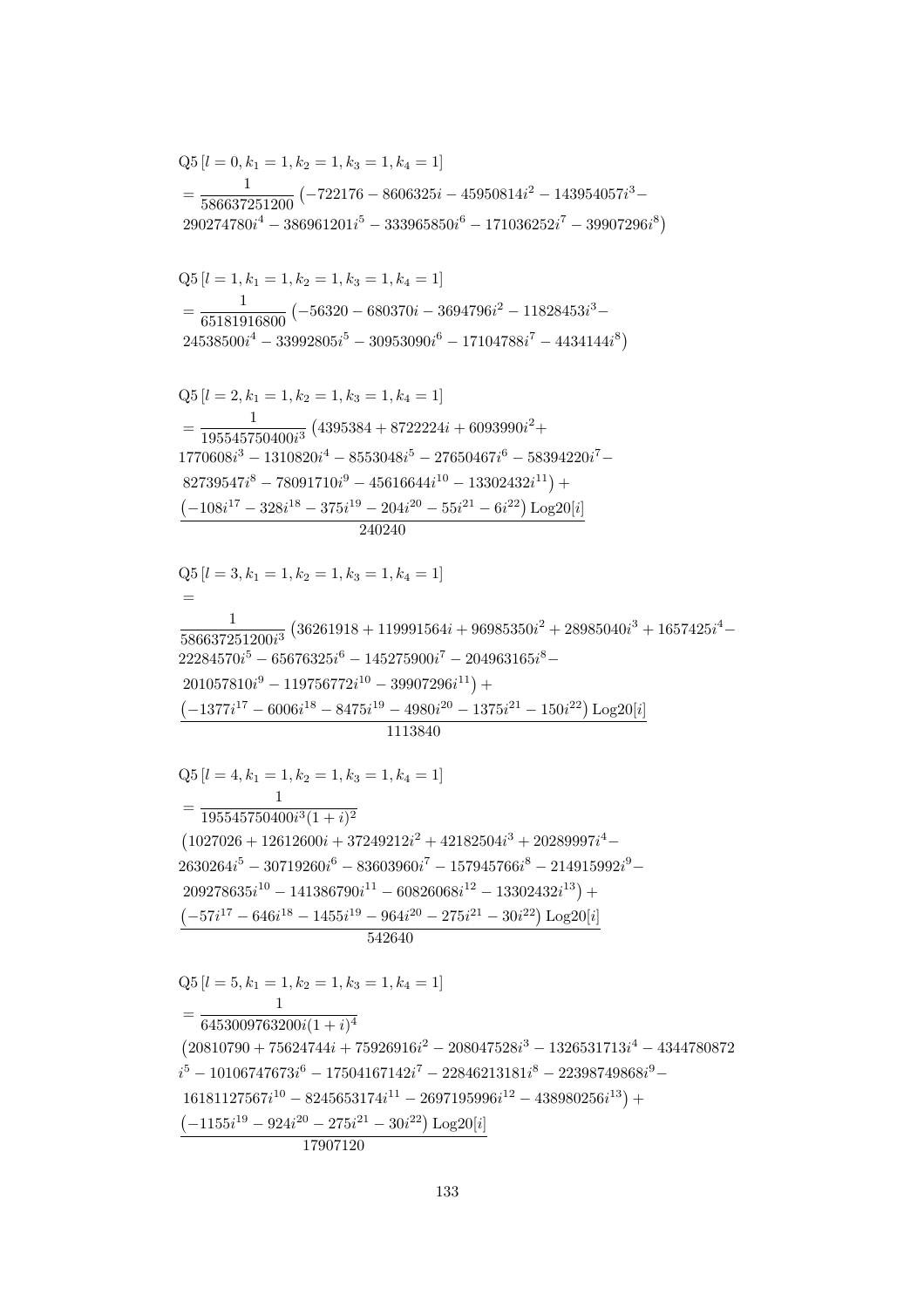$$
Q5 [l = 6, k_1 = 1, k_2 = 1, k_3 = 1, k_4 = 1]
$$
  
= 
$$
\frac{1}{345965558400(1 + i)^6}
$$
  

$$
(-109760 - 2009490i - 17264184i^2 - 92338181i^3 - 343852002i^4 - 944210070i^5 - 1974504000i^6 - 3199820076i^7 - 4046732424i^8 - 3985128028i^9 - 3018761040i^{10} - 1713968625i^{11} - 694358914i^{12} - 181594476i^{13} - 23535072i^{14})
$$

$$
Q5 [l = 7, k_1 = 1, k_2 = 1, k_3 = 1, k_4 = 1]
$$
  
= 
$$
\frac{1}{7495920432000(1 + i)^8}
$$
  
(-2096192 - 42596281i - 409115518i<sup>2</sup> - 2466709197i<sup>3</sup> - 10457092548i<sup>4</sup> -  
33075613131i<sup>5</sup> - 80814991830i<sup>6</sup> - 155753215770i<sup>7</sup> - 239584946400i<sup>8</sup> -  
295557784005i<sup>9</sup> - 291969364830i<sup>10</sup> - 229075378035i<sup>11</sup> - 140378602500i<sup>12</sup> -  
65236808655i<sup>13</sup> - 21818304390i<sup>14</sup> - 4735987500i<sup>15</sup> - 509926560i<sup>16</sup>)

**Case 6:**  $i_1 = i_3 = i$ ,  $i_2 = i_4 = i + 1$ 

$$
Q6 [l = 0, k_1 = 0, k_2 = 0, k_3 = 0, k_4 = 0]
$$
  
= 
$$
\frac{1}{97772875200}
$$
  
(65113867 + 834389234i + 4879525674i<sup>2</sup> + 17164677656i<sup>3</sup> + 40234813060i<sup>4</sup> +  
65584442592i<sup>5</sup> + 71728992432i<sup>6</sup> + 46630109472i<sup>7</sup> + 13488666048i<sup>8</sup>)

$$
Q6 [l = 1, k_1 = 0, k_2 = 0, k_3 = 0, k_4 = 0]
$$
  
=  $\frac{1}{2715913200} (879840 + 11316983i + 66517724i^2 + 235659886i^3 + 558246885i^4 + 925217160i^5 + 1086555204i^6 + 888361112i^7 + 374685168i^8)$ 

$$
Q6 [l = 2, k_1 = 0, k_2 = 0, k_3 = 0, k_4 = 0]
$$
  
= 
$$
\frac{1}{16295479200i^6} (734029128 + 205392096i + 40948614i^2 - 149167648i^3 + 127933106i^4 - 119541744i^5 + 148175431i^6 - 115357120i^7 + 408247386i^8 + 642669332i^9 + 2200572742i^{10} + 3043709712i^{11} + 4193643368i^{12} + 2888648432i^{13} + 2248111008i^{14}) +
$$
\frac{1}{20020} ((-18036i^{14} - 24032i^{15} - 6263i^{16} + 2556i^{17} + 778i^{18} - 460i^{19} - 354i^{20} - 88i^{21} - 8i^{22}) Log20[i])
$$
$$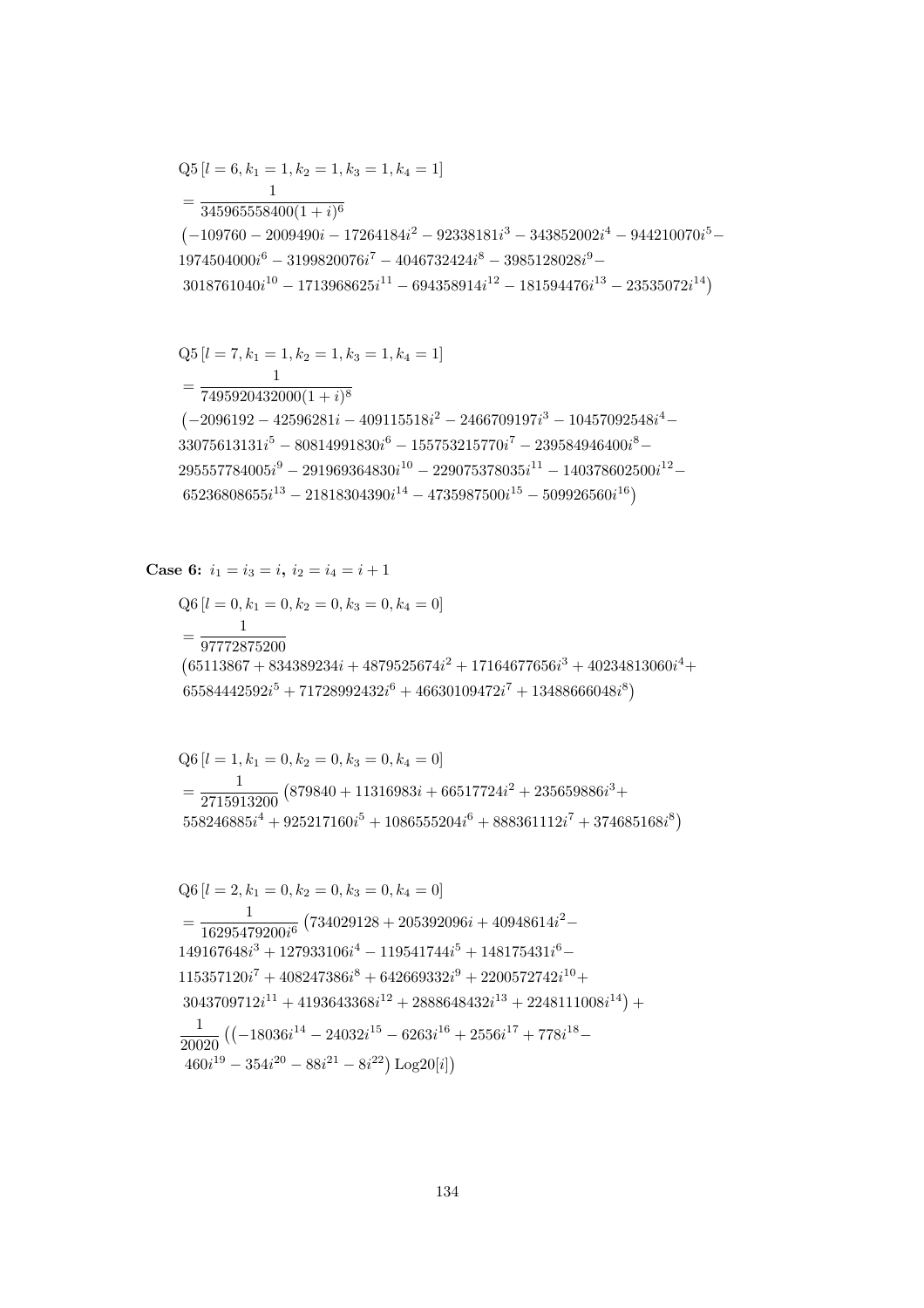$=\frac{1}{14415231600(1+i)^8}$  $(861525 + 17882207i + 176008612i^2 + 1091708558i^3 + 4782515267i^4 +$  $15715810198i^5 + 40152193082i^6 + 81560357688i^7 + 133542600207i^8 +$  $177589504653i^9 + 192299352982i^{10} + 169204319558i^{11} + 120156760057i^{12} +$  $67999517848i^{13} + 30003264572i^{14} + 9825833128i^{15} + 1988713584i^{16}$ 

 $Q6[l = 6, k_1 = 0, k_2 = 0, k_3 = 0, k_4 = 0]$ 

 $Q6[l = 5, k_1 = 0, k_2 = 0, k_3 = 0, k_4 = 0]$ 

1492260

 $= \frac{1}{537750813600i^4(1+i)^6}$  $(6721885170 + 33255642420i + 65579423910i^2 + 63875251440i^3 +$  $29645173961i^4 + 4445597902i^5 + 5312172267i^6 + 36298828640i^7 +$  $141319822969i^8 + 407247653250i^9 + 903350470249i^{10} + 1572572513468i^{11} +$  $2171726524440i^{12} + 2388051489736i^{13} + 2085127017446i^{14} +$  $1431465287472i^{15} + 758395609752i^{16} + 298741072080i^{17} + 74187663264i^{18}) +$  $\left(-373065 i^{16}+14630 i^{18}+1540 i^{19}-1386 i^{20}-440 i^{21}-40 i^{22}\right) \mbox{Log} 20[i]$ 

 $Q6 [l = 4, k_1 = 0, k_2 = 0, k_3 = 0, k_4 = 0]$  $=\frac{1}{32590958400i^6(1+i)^4}$  $(1047566520 + 10071341280i + 30553717194i^2 + 41328547260i^3 +$  $25323764466i^4 + 4440740304i^5 - 1387466301i^6 - 127684770i^7 +$  $617390944i^8 + 2083335192i^9 + 6713782623i^{10} + 16624025402i^{11} +$  $31250977242i^{12} + 45253599192i^{13} + 50719388044i^{14} +$  $43873490976i^{15} + 28765640976i^{16} + 13996111968i^{17} + 4496222016i^{18}$  $\frac{1}{90440} \left( \left(-58140i^{14} - 387600i^{15} - 384693i^{16} + 19722i^{17} + 21318i^{18} - \right) \right.$  $120i^{19} - 3092i^{20} - 880i^{21} - 80i^{22}) \text{Log}20[i]$ 

 $Q6 [l = 3, k_1 = 0, k_2 = 0, k_3 = 0, k_4 = 0]$  $=\frac{1}{97772875200i^6(1+i)^2}$  $(21998896920 + 69727497840i + 69422770494i^2 + 18460087800i^3 5120309964i^4 - 1378984992i^5 + 771050273i^6 + 740895680i^7 + 1381243615i^8 +$  $5434122890i^9 + 15532280530i^{10} + 32329771040i^{11} + 49665654884i^{12} +$  $57033388320i^{13} + 48720839376i^{14} + 29660113248i^{15} + 13488666048i^{16}$  $\frac{1}{185640} \left( \left( -835380i^{14} - 1856400i^{15} - 872661i^{16} + 130842i^{17} + \right. \right.$  $69638i^{18} - 13400i^{19} - 16740i^{20} - 4400i^{21} - 400i^{22})$  Log20[i])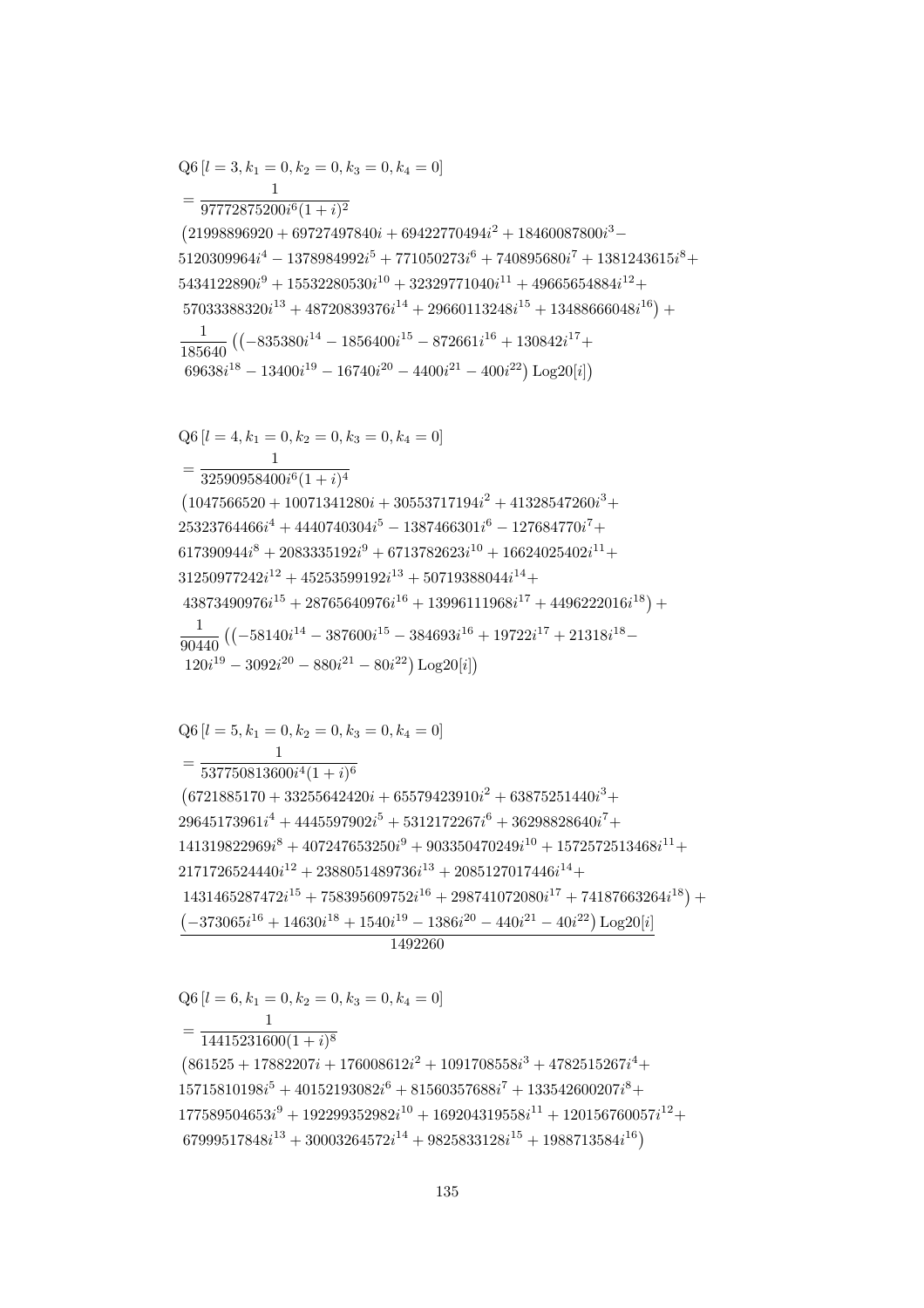$$
Q6 [l = 3, k_1 = 0, k_2 = 0, k_3 = 0, k_4 = 1]
$$
  
= 
$$
\frac{1}{293318625600i^6(1+i)}
$$
  

$$
(-21998896920 - 59950210320i - 33272536374i^2 + 3969615804i^3 + 2843734740i^4 - 571237128i^5 - 247761465i^6 - 555798810i^7 - 93443955i^8 - 2296053670i^9 - 4410336625i^{10} - 10068346335i^{11} - 12264908994i^{12} - 14002577136i^{13} - 8174600280i^{14} - 5706743328i^{15}) +
$$
\frac{1}{556920} ((835380i^{14} + 2320500i^{15} + 1336761i^{16} - 161487i^{17} - 104418i^{18} + 12000i^{19} + 20925i^{20} + 6050i^{21} + 600i^{22}) Log20[i])
$$
$$

$$
Q6 [l = 2, k_1 = 0, k_2 = 0, k_3 = 0, k_4 = 1]
$$
\n
$$
= \frac{1}{97772875200i^6} (-1468058256 - 899811360i +
$$
\n
$$
106917930i^2 + 143496304i^3 - 53155788i^4 + 21269304i^5 - 65752025i^6 +
$$
\n
$$
32823192i^7 - 260793258i^8 - 579511876i^9 - 1744355667i^{10} -
$$
\n
$$
2632827150i^{11} - 3522389936i^{12} - 2571547704i^{13} - 1902247776i^{14}) +
$$
\n
$$
\frac{1}{120120} ((36072i^{14} + 60080i^{15} + 20535i^{16} - 6228i^{17} - 2474i^{18} +
$$
\n
$$
948i^{19} + 885i^{20} + 242i^{21} + 24i^{22}) Log20[i])
$$

$$
Q6 [l = 1, k_1 = 0, k_2 = 0, k_3 = 0, k_4 = 1]
$$
  
=  

$$
\frac{1}{32590958400} (-1184595 - 15680442i - 94839766i^2 - 345630964i^3 - 841616685i^4 - 1432054890i^5 - 1723370376i^6 - 1440158808i^7 - 634082592i^8)
$$

$$
Q6 [l = 0, k_1 = 0, k_2 = 0, k_3 = 0, k_4 = 1]
$$
  
= 
$$
\frac{1}{293318625600}
$$
  
(-19397105 - 256633419i - 1550503194i<sup>2</sup> - 5638383356i<sup>3</sup> - 13672438665i<sup>4</sup> - 23076427770i<sup>5</sup> - 26364210912i<sup>6</sup> - 18208215432i<sup>7</sup> - 5706743328i<sup>8</sup>)

 $=\frac{1249320072000(1+i)^{10}}{1249320072000(1+i)^{10}}$  $(62785863 + 1427494320i + 15466465337i^2 + 106189463334i^3 + 518186510940i^4 +$  $1910524957832i^5 + 5522384120274i^6 + 12814898587644i^7 + 24246575436225i^8 +$  $37773476840520i<sup>9</sup> + 48717855351195i<sup>10</sup> + 52110955740090i<sup>11</sup> +$  $46154648186370i^{12} + 33678330490560i^{13} + 20063643662220i^{14} +$  $9617916289120i^{15} + 3617744109680i^{16} + 1009099493920i^{17} + 172355177280i^{18})$ 

$$
Q6 [l = 7, k_1 = 0, k_2 = 0, k_3 = 0, k_4 = 0]
$$
  
- 1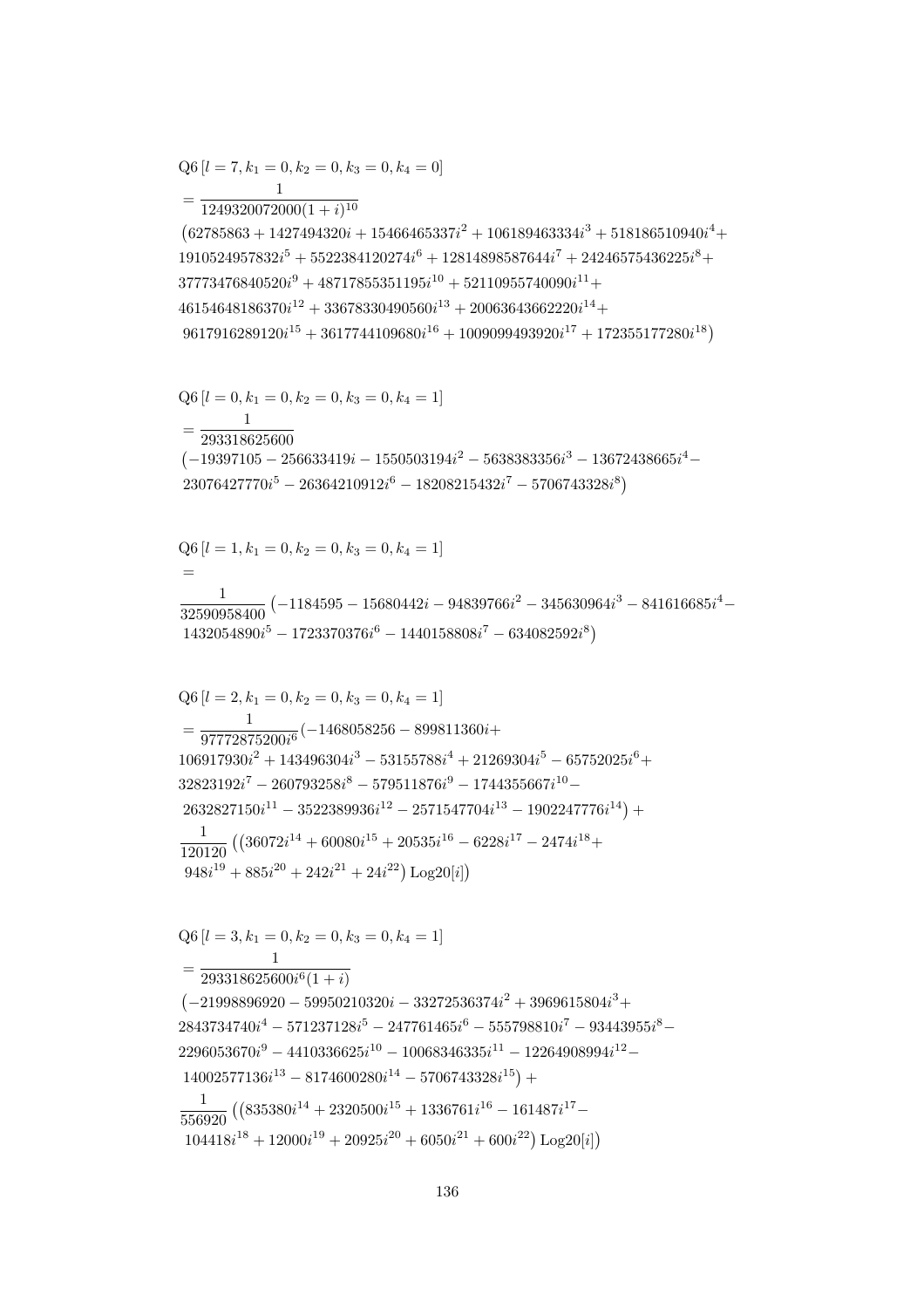$$
Q6 [l = 7, k_1 = 0, k_2 = 0, k_3 = 0, k_4 = 1]
$$
  
= 
$$
\frac{1}{3747960216000(1 + i)^9}
$$
  
(-29054865 - 642673584i - 6757287853i<sup>2</sup> - 44891669974i<sup>3</sup> -  
211254199023i<sup>4</sup> - 748143841467i<sup>5</sup> - 2067447486756i<sup>6</sup> - 4561035751800i<sup>7</sup> -  
8148898499685i<sup>8</sup> - 11889034812150i<sup>9</sup> - 14214383520975i<sup>10</sup> -  
13916005316430i<sup>11</sup> - 11100621540795i<sup>12</sup> - 7145748235125i<sup>13</sup> -  
3654838325910i<sup>14</sup> - 1447482406640i<sup>15</sup> - 419640140040i<sup>16</sup> - 72919498080i<sup>17</sup>)

 $= \frac{1}{57660926400(1+i)^7}$  $(-519435 - 10457251i - 99519655i^2 - 594663469i^3 - 2498783162i^4 7835449252i^5 - 18982932984i^6 - 36283967400i^7 - 55370574831i^8 67804326623i^9 - 66571579063i^{10} - 52055541821i^{11} 31987434230i^{12} - 15104464504i^{13} - 5243744792i^{14} - 1121838432i^{15})$ 

 $Q6 [l = 6, k_1 = 0, k_2 = 0, k_3 = 0, k_4 = 1]$ 

1790712

 $Q6[l = 5, k_1 = 0, k_2 = 0, k_3 = 0, k_4 = 1]$  $=\frac{1}{3226504881600i^4(1+i)^5}$  $(-20165655510 - 79601271750i - 117136999980i^2 - 74488754340i^3 14350477635i^4 + 2638610133i^5 - 4736699232i^6 - 28712540528i^7 105238116880i^8 - 286741378670i^9 - 596420758538i^{10} - 962690060728i^{11} 1215231908627i^{12} - 1198359527805i^{13} - 914914569030i^{14} 529549011552i^{15} - 225588013992i^{16} - 62774176608i^{17}$  +  $(223839i^{16} - 8778i^{18} - 924i^{19} + 693i^{20} + 242i^{21} + 24i^{22}) Log20[i]$ 

$$
\begin{aligned} & \text{Q6}\left[l=4,k_1=0,k_2=0,k_3=0,k_4=1\right] \\ & = \frac{1}{97772875200i^6(1+i)^3} \\ & \text{(-1047566520 - 10769718960i - 28421827434i^2 - 28175563416i^3 - 8497018530i^4 + 1544118576i^5 + 494844753i^6 - 164406276i^7 - 270090140i^8 - 752830310i^9 - 2333349900i^{10} - 5401008905i^{11} - 9371330039i^{12} - 12302556981 \\ & \hspace{1.5em} i^{13} - 12205441350i^{14} - 9065475624i^{15} - 4780433592i^{16} - 1902247776i^{17} \text{)} + \\ & \frac{1}{271320} \left( \left( 58140i^{14} + 484500i^{15} + 578493i^{16} - 24567i^{17} - 31578i^{18} - 720i^{19} + 3865i^{20} + 1210i^{21} + 120i^{22} \right) \text{Log} 20[i] \right) \end{aligned}
$$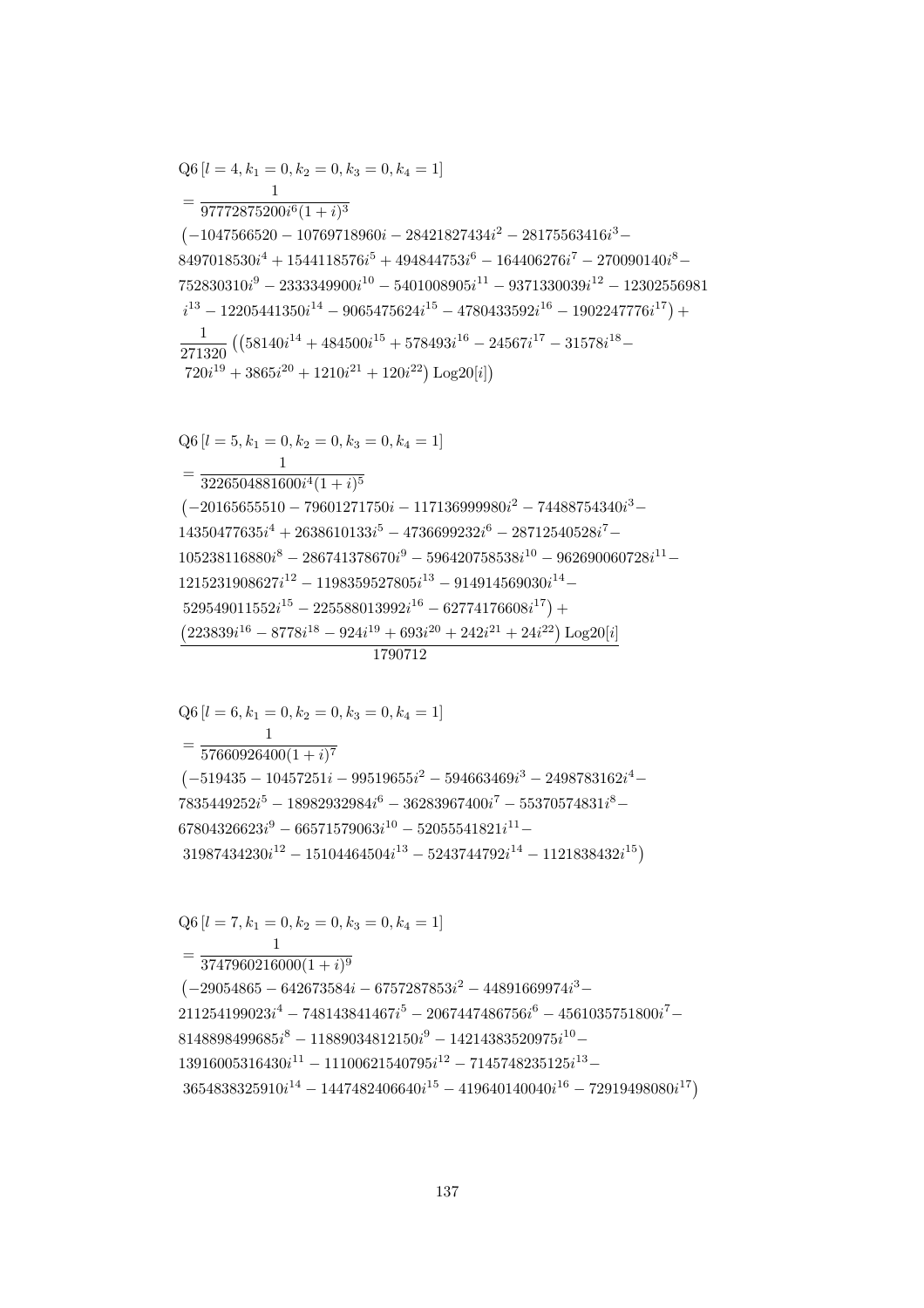$$
\begin{split} \text{Q6} \left[l=0,k_{1}=0,k_{2}=0,k_{3}=1,k_{4}=0\right] \\ & = \frac{1}{293318625600} \\ & = \frac{1}{293318625600} \\ \left(51719031+645213699i+3646264824i^2+12257493916i^3+26968569315i^4+39956923278i^5+38732604432i^6+22198945032i^7+5706743328i^8\right) \\ \text{Q6} \left[l=1,k_{1}=0,k_{2}=0,k_{3}=1,k_{4}=0\right] \\ & = \frac{1}{32590958400} \left(2921270+36845432i+211323196i^2+725377884i^3+1646730855i^4+2568207390i^5+2742267416i^6+1883573208i^7+634082592i^8\right) \\ \text{Q6} \left[l=2,k_{1}=0,k_{2}=0,k_{3}=1,k_{4}=0\right] \\ & = \frac{1}{977728752006^5} \\ & \left(-404375328-251719272i-56407428i^2+115585512i^3-4990104i^4+46083812i^5+11915790i^6+449132340i^7+1270725644i^8+3153014337i^9+4802856138i^{10}+5512974336i^{11}+3901790904i^{12}+1902247776i^{13}\right)+ \\ & \frac{1}{121120} \left(\left(9936i^{15}+16644i^{16}+7866i^{17}-1364i^{18}-2892i^{19}-1346i^{18}-2892i^{19}-1347i^{29}-286i^{21}-24i^{22}\right)\text{Log}20[i]\right) \\ & = \frac{
$$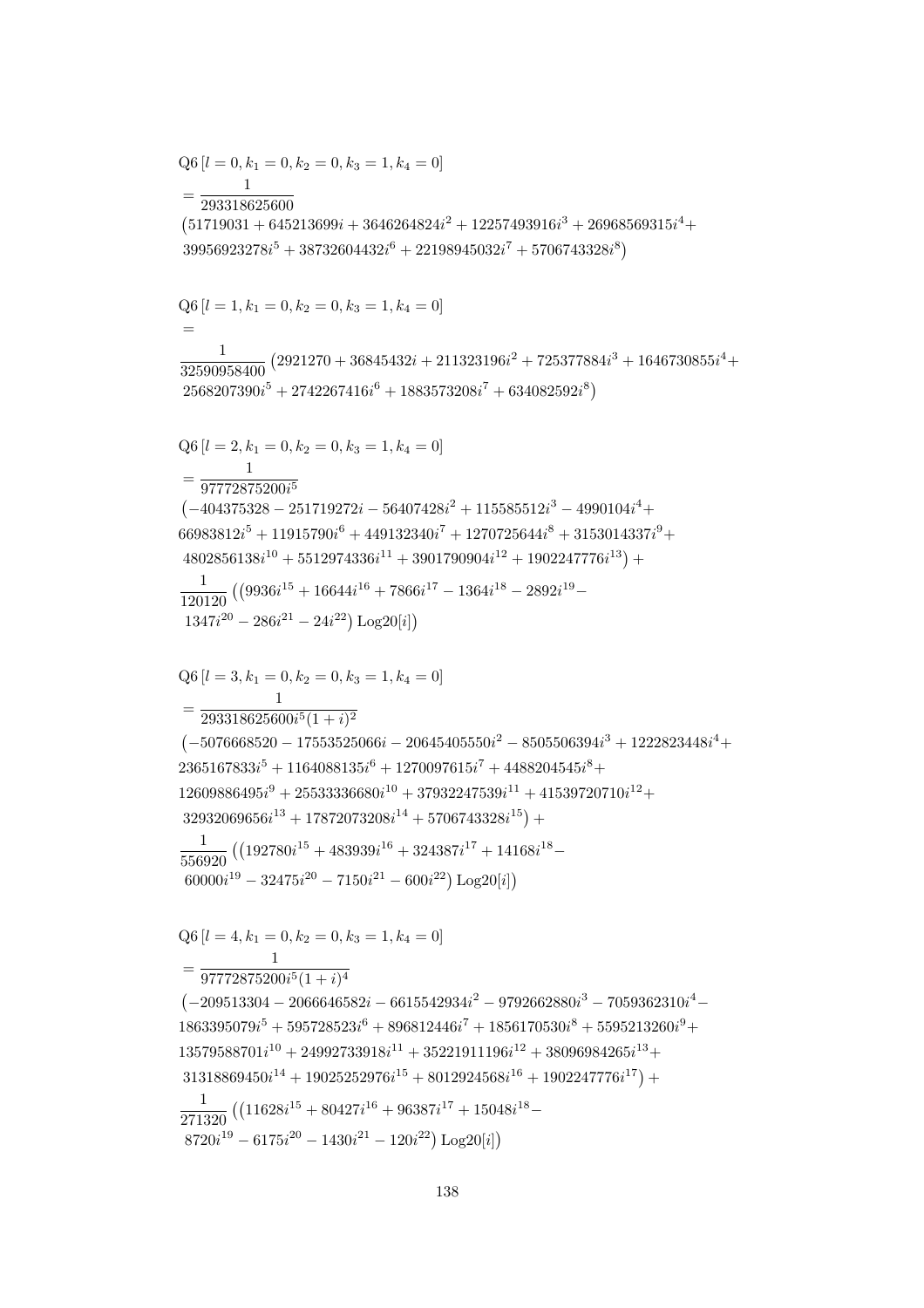$$
Q6 [l = 1, k_1 = 0, k_2 = 0, k_3 = 1, k_4 = 1]
$$
  
= 
$$
\frac{1}{97772875200} (-976590 - 12678937i - 74857636i^2 - 264479754i^3 - 617781675i^4 - 990732960i^5 - 1086989316i^6 - 767285208i^7 - 268265712i^8)
$$

$$
Q6 [l = 0, k_1 = 0, k_2 = 0, k_3 = 1, k_4 = 1]
$$
  
= 
$$
\frac{1}{293318625600} (-5123573 - 66043718i - 386010233i^2 - 1343658822i^3 - 3066280515i^4 - 4725952992i^5 - 4798367844i^6 - 2913410904i^7 - 804797136i^8)
$$

$$
\begin{split} & \text{Q6}\left[l=7, k_1=0, k_2=0, k_3=1, k_4=0\right] \\ & = \frac{1}{3747960216000(1+i)^{10}} \\ & \text{(55255851 + 1249209845i + 13451642325i^2 + 91735080639i^3 + 444341912153i^4 + 1624874117898i^5 + 4653999309909i^6 + 10689661785216i^7 + 19992015978075i^8 + 30733230087735i^9 + 39026807820705i^{10} + 40979026976265i^{11} + 35479053872985i^{12} + 25146766937160i^{13} + 14405118460785i^{14} + 6525964221090i^{15} + 2249017720680i^{16} + 543552294120i^{17} + 72919498080i^{18} \end{split}
$$

 $Q6 [l = 6, k_1 = 0, k_2 = 0, k_3 = 1, k_4 = 0]$  $= \frac{1}{172982779200(1+i)^8}$  $(3026030 + 62405668i + 609877748i^2 + 3753008852i^3 + 16296241873i^4 +$  $53019732842i^5 + 133930929948i^6 + 268516596192i^7 + 432977153628i^8 +$  $565358410672i^9 + 598607041208i^{10} + 511881220612i^{11} + 349854770563i^{12} +$  $187402802942i^{13} + 75849733408i^{14} + 21450256872i^{15} + 3365515296i^{16}$ 

## 1790712

 $Q6[l = 5, k_1 = 0, k_2 = 0, k_3 = 1, k_4 = 0]$  $=\frac{1}{3226504881600i^3(1+i)^6}$  $(-2372430060 - 12264492240i - 25763758020i^2 - 27593459972i^3 13870461930i^{4} + 8467992144i^{5} + 63197995830i^{6} + 239000249253i^{7} +$  $678612821562i^8 + 1482726761295i^9 + 2535429092856i^{10} +$  $3425393015055i^{11} + 3662990694352i^{12} + 3081661272393i^{13} +$  $2006838091170i^{14} + 978669899064i^{15} + 332260216200i^{16} + 62774176608i^{17}) +$  $(26334i^{17} + 5852i^{18} - 924i^{19} - 1155i^{20} - 286i^{21} - 24i^{22}) \text{Log }20[i]$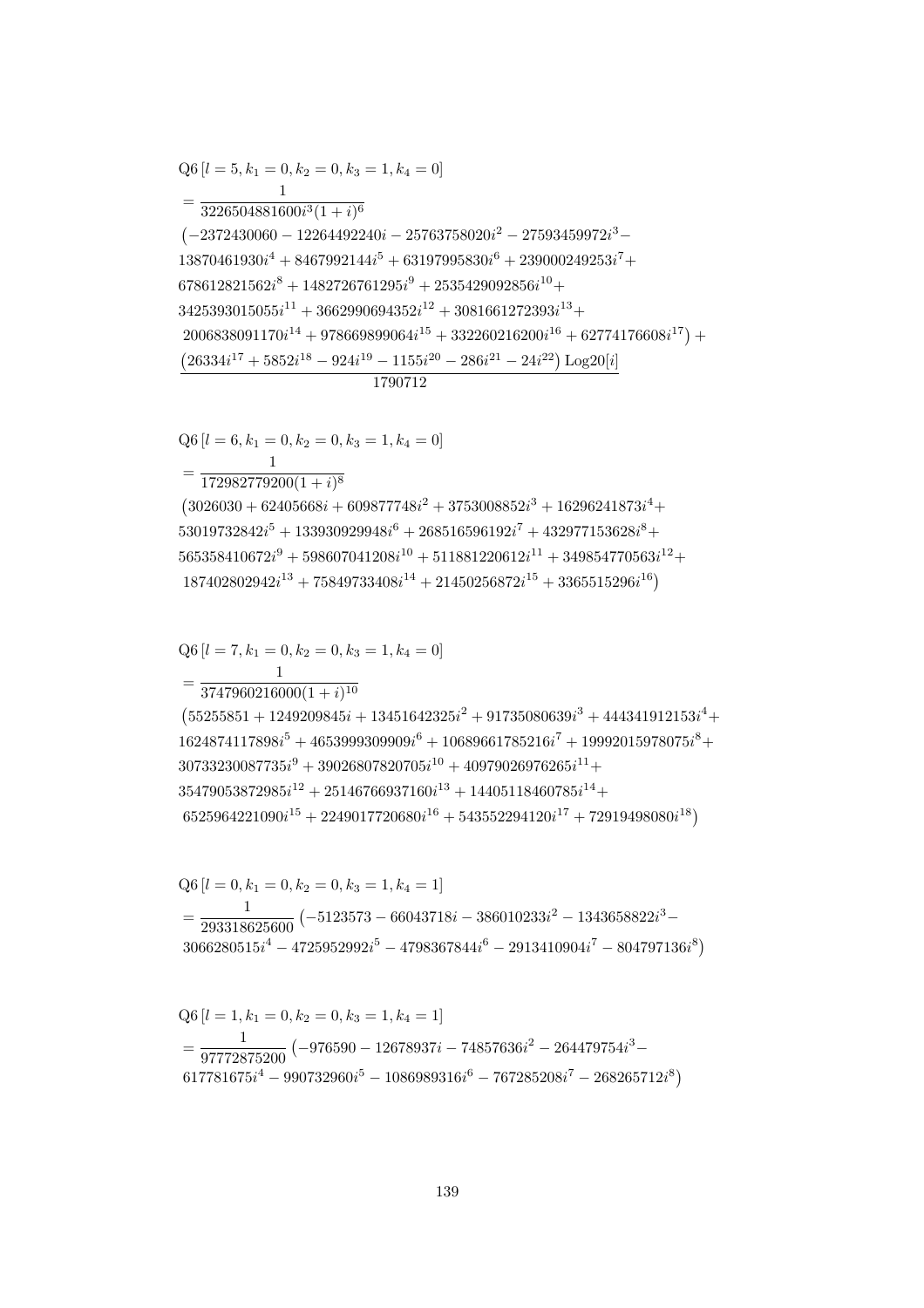$\mathbf{1}$  $=\frac{1}{3226504881600i^3(1+i)^5}$  $(1186215030 + 4946031090i + 7935847920i^2 + 5891717728i^3 + 1530250631i^4 1736810279i^5 - 8225051126i^6 - 29069714215i^7 - 77925174134i^8 159267782091i^9 - 251713745646i^{10} - 309429789669i^{11} - 294747812535i^{12} 214314867492i^{13} - 115147428924i^{14} - 42675822024i^{15} - 8852768496i^{16}) +$  $\left(-65835 i^{17} - 14630 i^{18} + 2310 i^{19} + 2541 i^{20} + 660 i^{21} + 60 i^{22}\right) \text{Log}20[\boldsymbol{i}]$  $\overline{8953560}$ 

$$
Q6 [l = 5, k_1 = 0, k_2 = 0, k_3 = 1, k_4 = 1]
$$

$$
\begin{aligned} & \text{Q6}\left[l=4,k_1=0,k_2=0,k_3=1,k_4=1\right] \\ & = \frac{1}{293318625600i^5(1+i)^3} \\ & \text{(209513304+2206322118i+6224083866i^2+7056293244i^3+3038441406i^4-130677729i^5-528568157i^6-343297016i^7-644423742i^8-1900965710i^9-4313927534i^{10}-7297499151i^{11}-9270777483i^{12}-\\ & 8796274884i^{13}-6082990524i^{14}-2881581192i^{15}-804797136i^{16}\big) +\\ & \frac{1}{813960}\left((-11628i^{15}-99807i^{16}-139992i^{17}-23883i^{18}+\\ & 11230i^{19}+8053i^{20}+1980i^{21}+180i^{22}\right)\text{Log}20[i]\right) \end{aligned}
$$

$$
Q6 [l = 3, k_1 = 0, k_2 = 0, k_3 = 1, k_4 = 1]
$$
\n
$$
= \frac{1}{293318625600i^5(1+i)}
$$
\n
$$
(1692222840 + 5099075982i + 3882495078i^2 + 317447130i^3 - 639102156i^4 - 340980115i^5 - 120111775i^6 - 116104395i^7 - 522622485i^8 - 1282848225i^9 - 2454077715i^{10} - 3174077148i^{11} - 3074043972i^{12} - 1883542200i^{13} - 804797136i^{14}) + 107043972i^{12} - 197013i^{16} - 154044i^{17} - 12841i^{18} + 24450i^{19} + 13995i^{20} + 3300i^{21} + 300i^{22}) Log20[i]
$$

$$
Q6 [l = 2, k_1 = 0, k_2 = 0, k_3 = 1, k_4 = 1]
$$
  
= 
$$
\frac{1}{97772875200i^5}
$$
  
(134791776 + 128511432i + 16658334i<sup>2</sup> - 29920996i<sup>3</sup> - 15135960i<sup>4</sup> - 8504944i<sup>5</sup> - 5211539i<sup>6</sup> - 54337070i<sup>7</sup> - 172302042i<sup>8</sup> - 424031835i<sup>9</sup> - 671618688i<sup>10</sup> - 775537212i<sup>11</sup> - 563433448i<sup>12</sup> - 268265712i<sup>13</sup>) +  

$$
\frac{1}{120120} ((-3312i^{15} - 6644i^{16} - 3723i^{17} + 302i^{18} + 1150i^{19} + 577i^{20} + 132i^{21} + 12i^{22}) Log20[i])
$$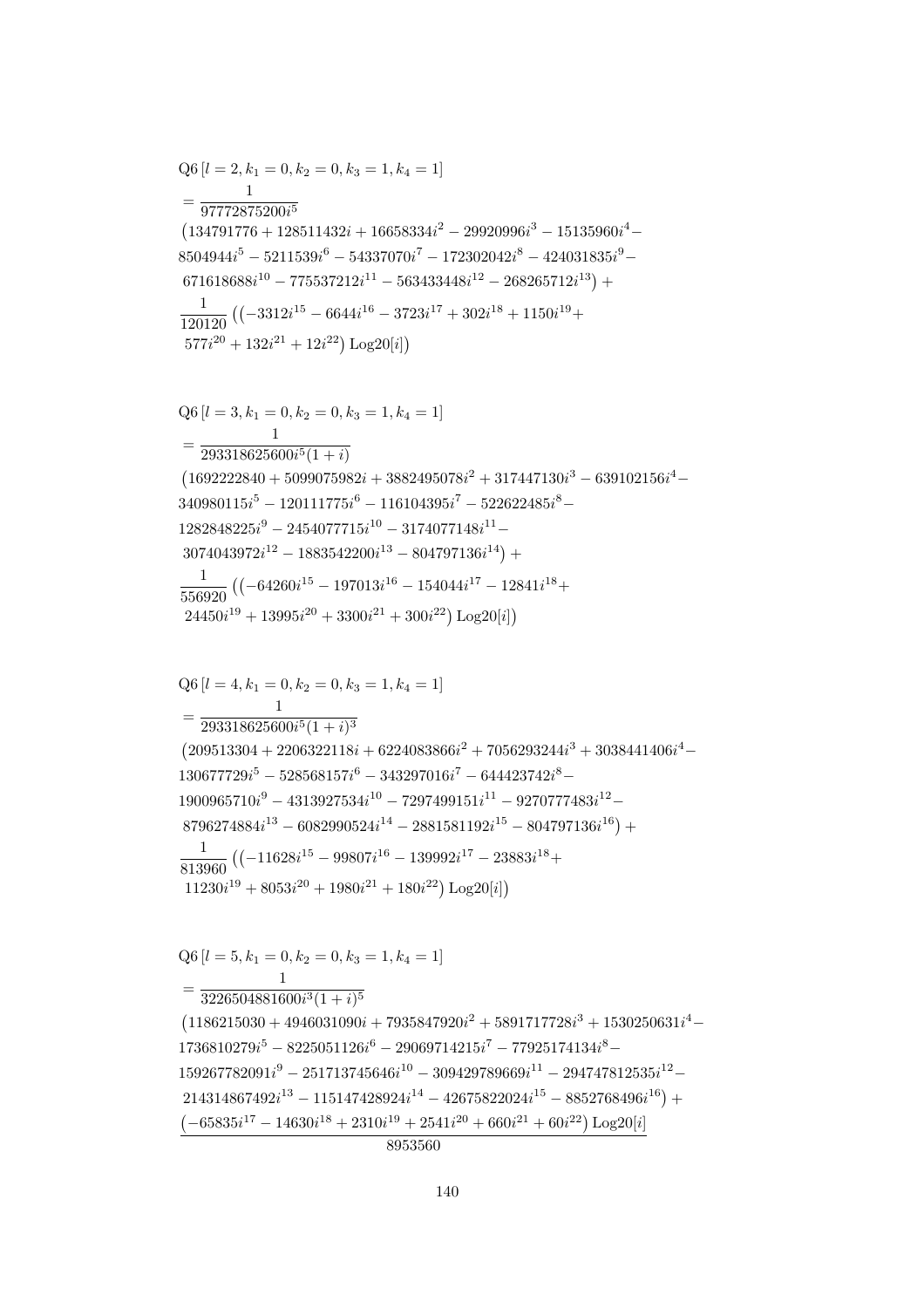$$
Q6 [l = 6, k_1 = 0, k_2 = 0, k_3 = 1, k_4 = 1]
$$
  
= 
$$
\frac{1}{172982779200(1 + i)^7}
$$
  

$$
(-449330 - 8979811i - 84768005i^2 - 501954689i^3 - 2087902582i^4 - 6472158632i^5 - 15474894144i^6 - 29129771400i^7 - 43656347196i^8 - 52300344943i^9 - 49955447333i^{10} - 37668986161i^{11} - 21984220180i^{12} - 9570899564i^{13} - 2876568232i^{14} - 474623952i^{15})
$$
  

$$
Q6 [l = 7, k_1 = 0, k_2 = 0, k_3 = 1, k_4 = 1]
$$

$$
Q6 [l = 7, k_1 = 0, k_2 = 0, k_3 = 1, k_4 = 1]
$$
  
= 
$$
\frac{1}{11243880648000(1 + i)^9}
$$
  
(-25186035 - 553517953i - 5779014721i<sup>2</sup> - 38096770941i<sup>3</sup> -  
177755030409i<sup>4</sup> - 623575580115i<sup>5</sup> - 1705071335274i<sup>6</sup> - 3716986767990i<sup>7</sup> -  
6551226544695i<sup>8</sup> - 9409017312405i<sup>9</sup> - 11042727420615i<sup>10</sup> -  
10570746774435i<sup>11</sup> - 8196711661125i<sup>12</sup> - 5081108964495i<sup>13</sup> -  
2461857390780i<sup>14</sup> - 895692688740i<sup>15</sup> - 225235096440i<sup>16</sup> - 30850556880i<sup>17</sup>)

$$
=\frac{1}{586637251200}
$$
\n
$$
(5407948 + 73454136i + 455730246i^2 + 1702248964i^3 + 4240644675i^4 + 7354831068i^5 + 8679092688i^6 + 6258608208i^7 + 2075179392i^8)
$$

 $Q6[l = 0, k_1 = 0, k_2 = 1, k_3 = 0, k_4 = 1]$ 

$$
Q6 [l = 1, k_1 = 0, k_2 = 1, k_3 = 0, k_4 = 1]
$$
  
= 
$$
\frac{1}{65181916800} (354285 + 4810688i + 29845774i^2 + 111538196i^3 + 278336415i^4 + 484808940i^5 + 596144304i^6 + 507647472i^7 + 230575488i^8)
$$

$$
Q6 [l = 2, k_1 = 0, k_2 = 1, k_3 = 0, k_4 = 1]
$$
  
= 
$$
\frac{1}{195545750400i^6}
$$
  
(978705504 + 925892352i - 88505298i<sup>2</sup> - 106806728i<sup>3</sup> + 11061792i<sup>4</sup> + 12114144  
i<sup>5</sup> + 19408993i<sup>6</sup> - 2823696i<sup>7</sup> + 78077010i<sup>8</sup> + 206011244i<sup>9</sup> + 595438473i<sup>10</sup> +  
948214836i<sup>11</sup> + 1263229744i<sup>12</sup> + 959682096i<sup>13</sup> + 691726464i<sup>14</sup>) +  

$$
\frac{1}{240240} ((-24048i14 - 48064i15 - 21699i16 + 4896i17 + 2506i18 -612i19 - 735i20 - 220i21 - 24i22) Log20[i])
$$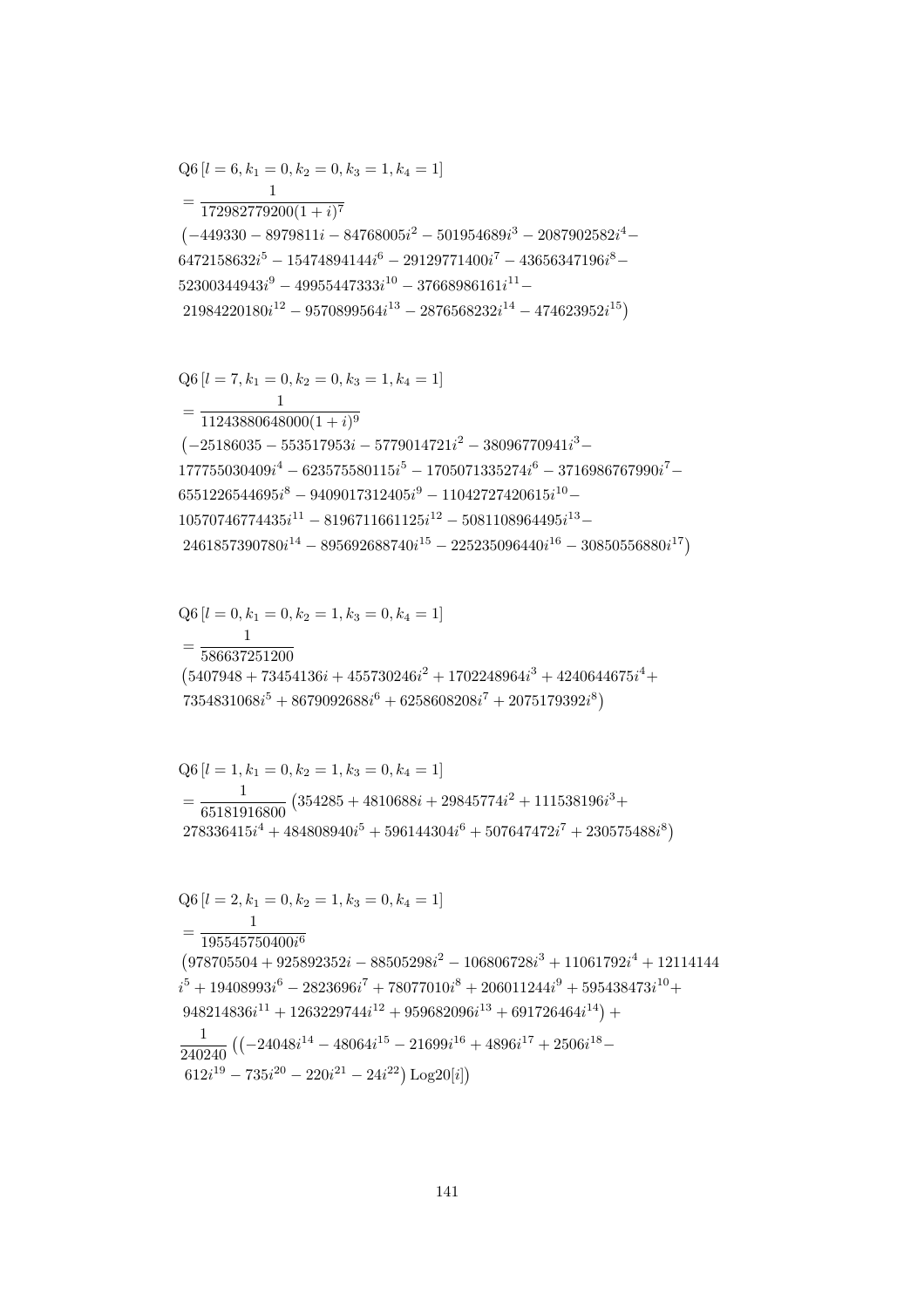$=\frac{1}{115321852800(1+i)^6}$  $(178465 + 3481254i + 31996221i^2 + 183926940i^3 + 740056248i^4 + 2209564560i^5 +$  $5061594636i^6 + 9068422704i^7 + 12828052545i^8 + 14352642942i^9 + 12631137585$  $i^{10} + 8626542564i^{11} + 4465601616i^{12} + 1684897200i^{13} + 407941248i^{14})$ 

 $Q6[l = 6, k_1 = 0, k_2 = 1, k_3 = 0, k_4 = 1]$ 

 $Q6[l = 5, k_1 = 0, k_2 = 1, k_3 = 0, k_4 = 1]$  $\mathbf{1}$  $=\frac{1}{6453009763200i^4(1+i)^4}$  $(20165655510 + 59435616240i + 57701383740i<sup>2</sup> + 16787370600i<sup>3</sup> - 2468101857i<sup>4</sup> 616329300i^5 + 1832487288i^6 + 8654320264i^7 + 30092128186i^8 +$  $77288252184i^9 + 150162537448i^{10} + 223198003864i^{11} + 255192941949i^{12} +$  $222049659876i^{13} + 145000431312i^{14} + 67214630736i^{15} + 22826973312i^{16}) +$  $\left(-1119195i^{16} + 43890i^{18} + 4620i^{19} - 3003i^{20} - 1100i^{21} - 120i^{22}\right)\text{Log}20[i]$ 17907120

$$
\begin{aligned} & \text{Q6}\left[l=4,k_1=0,k_2=1,k_3=0,k_4=1\right] \\ & = \frac{1}{195545750400i^6(1+i)^2} \\ & \text{(698377680+7645397760i+17061039996i^2+9573972408i^3-} \\ & 876743868i^4-580515936i^5+59642466i^6+53922844i^7+103212652i^8+ \\ & 173193480i^9+684062155i^{10}+1310983618i^{11}+2246470377i^{12}+ \\ & 2468322756i^{13}+2309057232i^{14}+1216614384i^{15}+691726464i^{16})+ \\ & \frac{1}{542640}\left(\left(-38760i^{14}-387600i^{15}-579462i^{16}+19608i^{17}+31122i^{18}+ \\ & 1420i^{19}-3283i^{20}-1100i^{21}-120i^{22}\right)\text{Log20}[i]\right) \end{aligned}
$$

$$
Q6 [l = 3, k_1 = 0, k_2 = 1, k_3 = 0, k_4 = 1]
$$
\n
$$
= \frac{1}{586637251200i^6} (14665931280 + 33448615200i + 525856716i^2 - 3877037472i^3 + 1312420032i^4 - 1177046640i^5 + 1641517290i^6 - 1489164600i^7 + 1661978670i^8 - 1000228300i^9 + 2732076975i^{10} + 792253260i^{11} + 3952264176i^{12} + 1189265328i^{13} + 2075179392i^{14}) + 1113840 ((-556920i^{14} - 1856400i^{15} - 1355274i^{16} + 128088i^{17} + 103002i^{18} - 5700i^{19} - 17535i^{20} - 5500i^{21} - 600i^{22}) Log20[i])
$$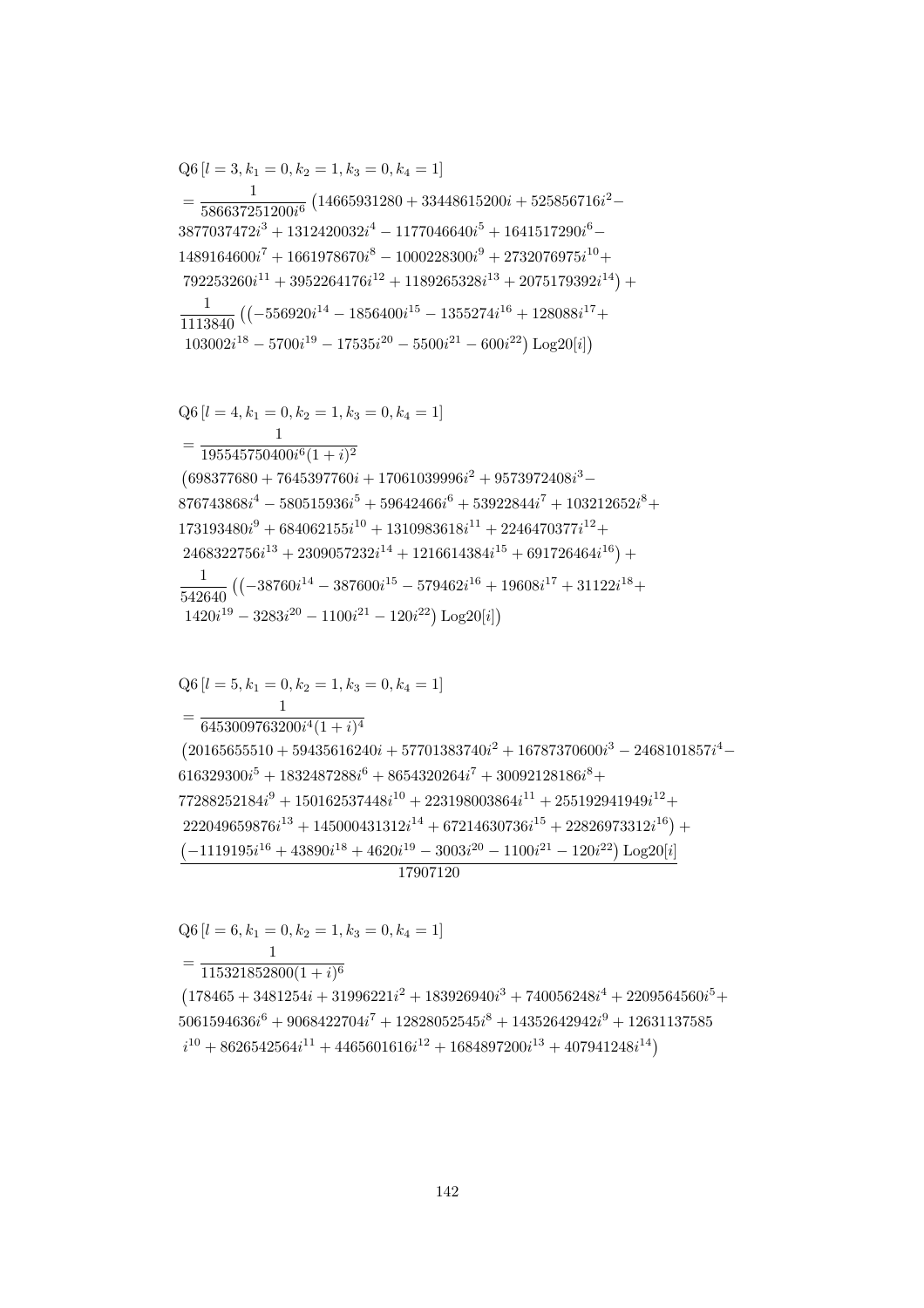$$
Q6 [l = 2, k_1 = 0, k_2 = 1, k_3 = 1, k_4 = 1]
$$
\n
$$
= \frac{1}{195545750400i^5}
$$
\n
$$
(-89861184 - 115410960i - 19565742i^2 + 21299964i^3 + 14582400i^4 + 5066208i^5 + 2408159i^6 + 17317654i^7 + 58470458i^8 + 145377930i^9 + 237389439i^{10} + 277998348i^{11} + 206598552i^{12} + 97551168i^{13}) + 1
$$
\n
$$
\frac{1}{240240} ((2208i^{15} + 5160i^{16} + 3459i^{17} - 18i^{18} - 910i^{19} - 494i^{20} - 121i^{21} - 12i^{22})
$$
\n
$$
Log20[i])
$$
\n
$$
Q6 [l = 3, k_1 = 0, k_2 = 1, k_3 = 1, k_4 = 1]
$$
\n
$$
= \frac{1}{586637251200i^5}
$$
\n
$$
(-1128148560 - 2897984628i - 776816964i^2 + 355362084i^3 + 154539000i^4 + 155003170i^5 - 73127670i^6 + 124422210i^7 + 48638150i^8 + 413703150i^9 + 464920785i^{10} + 714645252i^{11} + 426073176i^{12} + 292653504i^{13}) + 1
$$
\n
$$
\frac{1}{1113840} ((42840i^{15} + 155142i^{16} + 145206i^{17} + 17374i^{18} - 19950i^{19} - 12150
$$

$$
Q6 [l = 1, k_1 = 0, k_2 = 1, k_3 = 1, k_4 = 1]
$$
  
= 
$$
\frac{1}{195545750400} (290180 + 3865153i + 23414174i^2 + 84869106i^3 + 203310450i^4 + 334172475i^5 + 375425484i^6 + 271172712i^7 + 97551168i^8)
$$

 $=$  $\frac{1}{586637251200} \left(1424878 + 18866432 i + 113329882 i^2 + 405693118 i^3 + 952952790 i^4 + \right.$  $\,1$  $1514273229i<sup>5</sup> + 1591489476i<sup>6</sup> + 1007240616i<sup>7</sup> + 292653504i<sup>8</sup>)$ 

$$
Q6 [l = 0, k_1 = 0, k_2 = 1, k_3 = 1, k_4 = 1]
$$

 $7495920432000(1+i)^8$  $(10078488 + 216681752i + 2208588854i^2 + 14180388468i^3 + 64260892803i^4 +$  $218220822756i^5 + 575307356640i^6 + 1203366013440i^7 + 2023039485270i^8 +$  $2751175261560i^9 + 3029578260390i^{10} + 2690336679540i^{11} + 1908184615845i^{12} +$  $1063635144900i^{13} + 454001642320i^{14} + 140959034640i^{15} + 26516181120i^{16})$ 

$$
Q6 [l = 7, k_1 = 0, k_2 = 1, k_3 = 0, k_4 = 1]
$$
  
= 
$$
\frac{1}{7405020432000(1+i)^8}
$$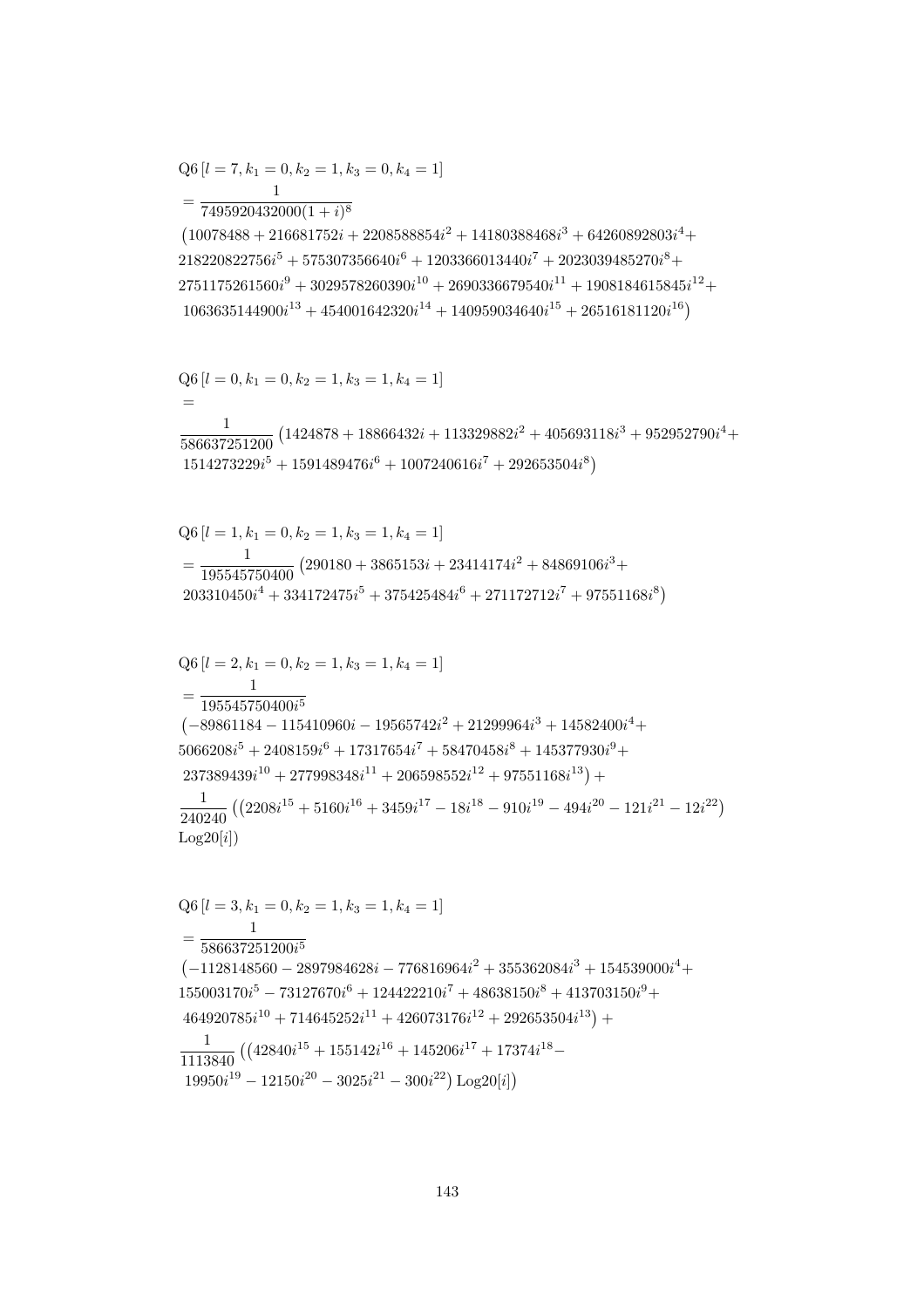$Q6 [l = 0, k_1 = 1, k_2 = 0, k_3 = 1, k_4 = 0]$  $=\frac{1}{586637251200}$  $(27791673 + 339041976i + 1864083156i^2 + 6054410624i^3 + 12748400835i^4 +$  $17854333668i^5 + 16197369888i^6 + 8653045968i^7 + 2075179392i^8$ 

 $=\frac{1}{22487761296000(1+i)^8}$  $(8626226 + 184130204i + 1862060694i^2 + 11852105946i^3 + 53195729334i^4 +$  $178718561919i<sup>5</sup> + 465524448600i<sup>6</sup> + 960521499840i<sup>7</sup> + 1589638704210i<sup>8</sup> +$  $2122501231290i^9 + 2286514816410i^{10} + 1975871972610i^{11} + 1352297771670i^{12} +$  $716644325505i^{13} + 282529178820i^{14} + 76375766040i^{15} + 11218384320i^{16})$ 

 $Q6 [l = 7, k_1 = 0, k_2 = 1, k_3 = 1, k_4 = 1]$ 

 $\overline{\phantom{m}}$  $\frac{1}{115321852800(1+i)^6} \left(50820+983263i+8955472i^2+50958875i^3+202701096i^4+\right.$  $597335120i^5 + 1347854832i^6 + 2372450828i^7 + 3285508600i^8 + 3580608559i^9 +$  $3045522920i^{10} + 1983603743i^{11} + 954091612i^{12} + 314692440i^{13} + 57530176i^{14})$ 

 $Q6 [l = 6, k_1 = 0, k_2 = 1, k_3 = 1, k_4 = 1]$ 

 $Q6$  [ $l = 4, k_1 = 0, k_2 = 1, k_3 = 1, k_4 = 1$ ]

 $=\frac{1}{586637251200i^5(1+i)^2}$  $(-139675536 - 1563998436i - 3795299508i^2 - 2768453688i^3 257693436i^{4} + 298730614i^{5} + 156608530i^{6} + 78823080i^{7} + 170203000i^{8} +$  $514823500i^9 + 1063054839i^{10} + 1659500964i^{11} + 1851274557i^{12} +$  $1525581972i^{13} + 817657704i^{14} + 292653504i^{15}) +$  $\frac{1}{1627920} \left( \left( 7752i^{15} + 79458i^{16} + 135318i^{17} + 25042i^{18} - \right. \right.$  $9730i^{19} - 7130i^{20} - 1815i^{21} - 180i^{22}$ ) Log20[i])  $Q6 [l = 5, k_1 = 0, k_2 = 1, k_3 = 1, k_4 = 1]$  $=\frac{1}{6453009763200i^3(1+i)^4}$  $(-1186215030 - 3759816060i - 4176031860i^2 - 1726467496i^3 + 60879377i^4 +$  $662851494i^{5} + 2424869940i^{6} + 8157824130i^{7} + 20604498486i^{8} +$  $39211507258i<sup>9</sup> + 56873467156i<sup>10</sup> + 62930165430i<sup>11</sup> + 52446408795i<sup>12</sup> +$  $31956918444i^{13} + 13301664552i^{14} + 3219188544i^{15}) +$  $\left(13167i^{17} + 2926i^{18} - 462i^{19} - 462i^{20} - 121i^{21} - 12i^{22}\right) \text{Log}20[i]$ 3581424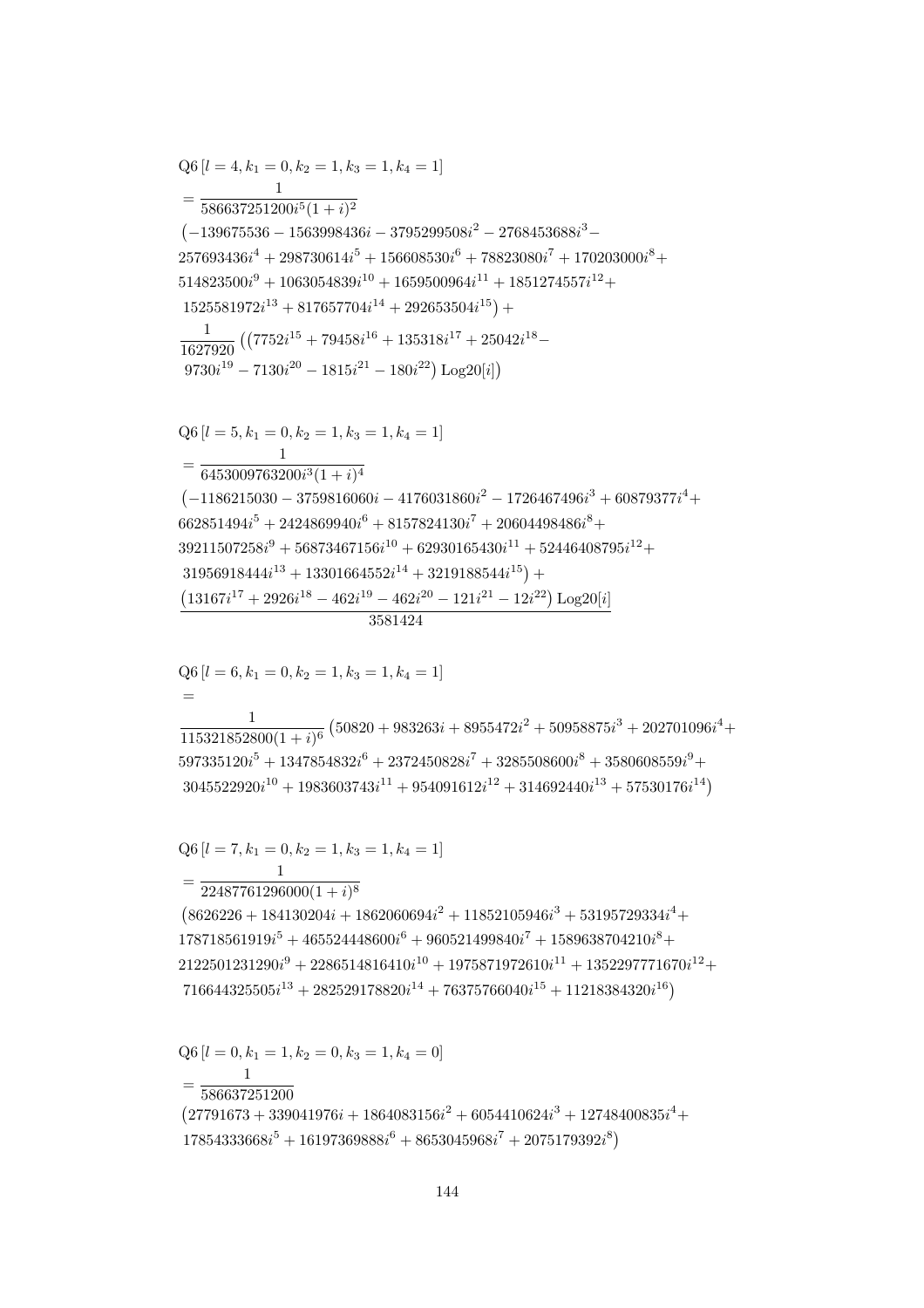$$
Q6 [l = 4, k_1 = 1, k_2 = 0, k_3 = 1, k_4 = 0]
$$
  
=  

$$
\frac{1}{195545750400i^4(1+i)^4} (52378326 + 540540000i + 1910412504i^2 + 3374507136i^3 + 3419812851i^4 + 2155154820i^5 + 1053453986i^6 + 1166837908i^7 + 3140291642i^8 + 7468228088i^9 + 13488650578i^{10} + 18572475068i^{11} + 19498445601i^{12} + 15398263404i^{13} + 8833341984i^{14} + 3398213232i^{15} + 691726464i^{16}) +
$$
\frac{1}{542640} ((-2907i^{16} - 21432i^{17} - 34428i^{18} - 20880i^{19} - 7903i^{20} - 1540i^{21} - 120i^{22}) Log20[i])
$$
$$

$$
Q6 [l = 3, k_1 = 1, k_2 = 0, k_3 = 1, k_4 = 0]
$$
\n
$$
= \frac{1}{586637251200i^4(1 + i)^2}
$$
\n
$$
(1462564026 + 5919037740i + 9421361334i^2 + 7867118952i^3 + 3931113907i^4 + 1312559150i^5 + 817297135i^6 + 2502192880i^7 + 6890691995i^8 + 13636713730i^9 + 19682197071i^{10} + 20728498020i^{11} + 15539597184i^{12} + 7734061872i^{13} + 2075179392i^{14}) + 1113840 ((-55539i^{16} - 172152i^{17} - 194348i^{18} - 114000i^{19} - 40635i^{20} - 7700i^{21} - 600i^{22}) Log20[i])
$$

240240

 $Q6 [l = 2, k_1 = 1, k_2 = 0, k_3 = 1, k_4 = 0]$  $\overline{1}$  $=\frac{1}{195545750400i^4}$  $\left(142117416+190312416i+145064808i^2+44672544i^3+23895620i^4+\right.$  $28043904i^5 + 225757788i^6 + 711536416i^7 + 1632450873i^8 + 2462296716i^9 +$  $2619648864i^{10} + 1757828016i^{11} + 691726464i^{12}) +$  $\left(-3492i^{16}-8352i^{17}-8476i^{18}-4848i^{19}-1659i^{20}-308i^{21}-24i^{22}\right)\text{Log}20[i]$ 

 $Q6[l = 1, k_1 = 1, k_2 = 0, k_3 = 1, k_4 = 0]$  $=$  $\frac{1}{65181916800}\left(1630650+20213488 i + 113497524 i^2 + 379354976 i^3 + 832089895 i^4 + \right.$  $1239168980i^5 + 1239896224i^6 + 773696112i^7 + 230575488i^8$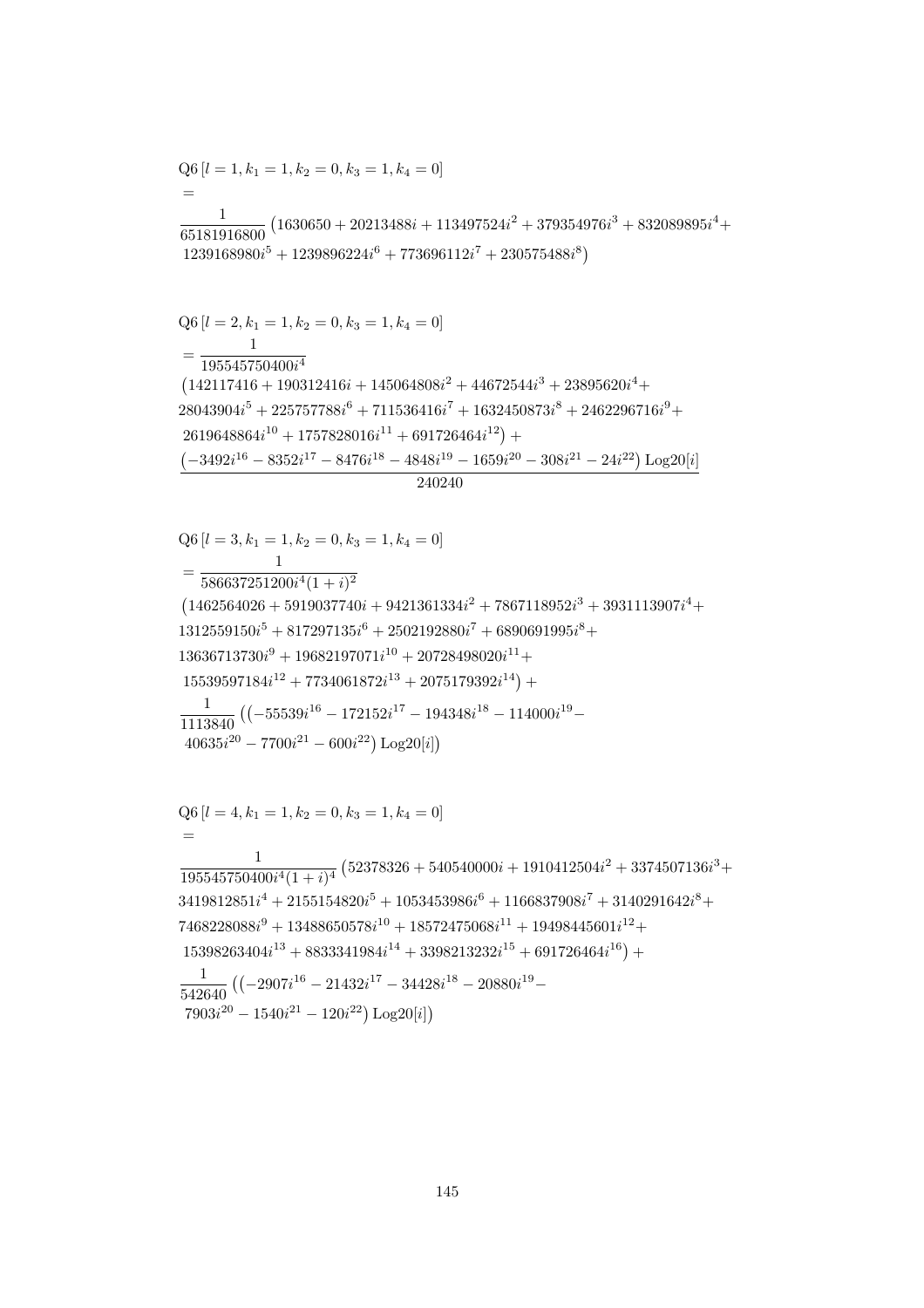$$
Q6 [l = 1, k_1 = 1, k_2 = 0, k_3 = 1, k_4 = 1]
$$
  
= 
$$
\frac{1}{195545750400} (-541530 - 6911238i - 39961754i^2 - 137557056i^3 - 310711275i^4 - 476411985i^5 - 490736484i^6 - 315514152i^7 - 97551168i^8)
$$

$$
Q6 [l = 0, k_1 = 1, k_2 = 0, k_3 = 1, k_4 = 1]
$$
  
=  $\frac{1}{586637251200} (-2746835 - 34646157i - 197183662i^2 - 663954608i^3 - 1452451485i^4 - 2120435055i^5 - 2017190556i^6 - 1140264936i^7 - 292653504i^8)$ 

$$
=\frac{1}{7495920432000(1+i)^{10}}(32535069 + 731662554i + 7833497293i^2 + 53088072536i^3 + 255389886457i^4 +926904702606i^5 + 2632843052457i^6 + 5991514577316i^7 + 11089454132625i^8 +16847507737290i^9 + 21105541213065i^{10} + 21812083979280i^{11} +18528701855205i^{12} + 12827902905390i^{13} + 7130424532965i^{14} +3102531029580i^{15} + 1010210872320i^{16} + 224586990480i^{17} + 26516181120i^{18})
$$

$$
(1777930 + 36445472i + 353818852i2 + 2161398448i3 + 9309053777i4 +30012142708i5 + 75036481692i6 + 148685087208i7 + 236523480432i8 +303960357008i9 + 315741071272i10 + 263694162248i11 + 174851544587i12 +89928483748i13 + 34358590112i14 + 8914443408i15 + 1223823744i16)
$$

 $Q6[l = 6, k_1 = 1, k_2 = 0, k_3 = 1, k_4 = 0]$  $=\frac{1}{345065558400(1+i)8}$ 

$$
(\mathcal{M}_\mathcal{A},\mathcal{M}_\mathcal{A},\mathcal{M}_\mathcal{A},\mathcal{M}_\mathcal{A},\mathcal{M}_\mathcal{A},\mathcal{M}_\mathcal{A},\mathcal{M}_\mathcal{A},\mathcal{M}_\mathcal{A},\mathcal{M}_\mathcal{A},\mathcal{M}_\mathcal{A},\mathcal{M}_\mathcal{A},\mathcal{M}_\mathcal{A},\mathcal{M}_\mathcal{A},\mathcal{M}_\mathcal{A},\mathcal{M}_\mathcal{A},\mathcal{M}_\mathcal{A},\mathcal{M}_\mathcal{A},\mathcal{M}_\mathcal{A},\mathcal{M}_\mathcal{A},\mathcal{M}_\mathcal{A},\mathcal{M}_\mathcal{A},\mathcal{M}_\mathcal{A},\mathcal{M}_\mathcal{A},\mathcal{M}_\mathcal{A},\mathcal{M}_\mathcal{A},\mathcal{M}_\mathcal{A},\mathcal{M}_\mathcal{A},\mathcal{M}_\mathcal{A},\mathcal{M}_\mathcal{A},\mathcal{M}_\mathcal{A},\mathcal{M}_\mathcal{A},\mathcal{M}_\mathcal{A},\mathcal{M}_\mathcal{A},\mathcal{M}_\mathcal{A},\mathcal{M}_\mathcal{A},\mathcal{M}_\mathcal{A},\mathcal{M}_\mathcal{A},\mathcal{M}_\mathcal{A},\mathcal{M}_\mathcal{A},\mathcal{M}_\mathcal{A},\mathcal{M}_\mathcal{A},\mathcal{M}_\mathcal{A},\mathcal{M}_\mathcal{A},\mathcal{M}_\mathcal{A},\mathcal{M}_\mathcal{A},\mathcal{M}_\mathcal{A},\mathcal{M}_\mathcal{A},\mathcal{M}_\mathcal{A},\mathcal{M}_\mathcal{A},\mathcal{M}_\mathcal{A},\mathcal{M}_\mathcal{A},\mathcal{M}_\mathcal{A},\mathcal{M}_\mathcal{A},\mathcal{M}_\mathcal{A},\mathcal{M}_\mathcal{A},\mathcal{M}_\mathcal{A},\mathcal{M}_\mathcal{A},\mathcal{M}_\mathcal{A},\mathcal{M}_\mathcal{A},\mathcal{M}_\mathcal{A},\mathcal{M}_\mathcal{A},\mathcal{M}_\mathcal{A},\mathcal{M}_\mathcal{A},\mathcal
$$

 $Q6$  [ $l = 7, k_1 = 1, k_2 = 0, k_3 = 1, k_4 = 0$ ]

 $Q6[l = 5, k_1 = 1, k_2 = 0, k_3 = 1, k_4 = 0]$  $\mathbf{1}$  $=\frac{1}{6453009763200i^2(1+i)^6}$  $(527206680 + 2941258320i + 6989313968i^2 + 9832077216i^3 +$  $13770390036i^4 + 39188710200i^5 + 136095731097i^6 + 379942193130i^7 +$  $818809126167i^8 + 1378170323904i^9 + 1826811889815i^{10} +$  $1908031378418i^{11} + 1557427871373i^{12} + 973854937836i^{13} +$  $448142561856i^{14} + 139207392720i^{15} + 22826973312i^{16}$  +  $\left(-29260i^{18} - 18480i^{19} - 7623i^{20} - 1540i^{21} - 120i^{22}\right)\text{Log}20[i]$ 17907120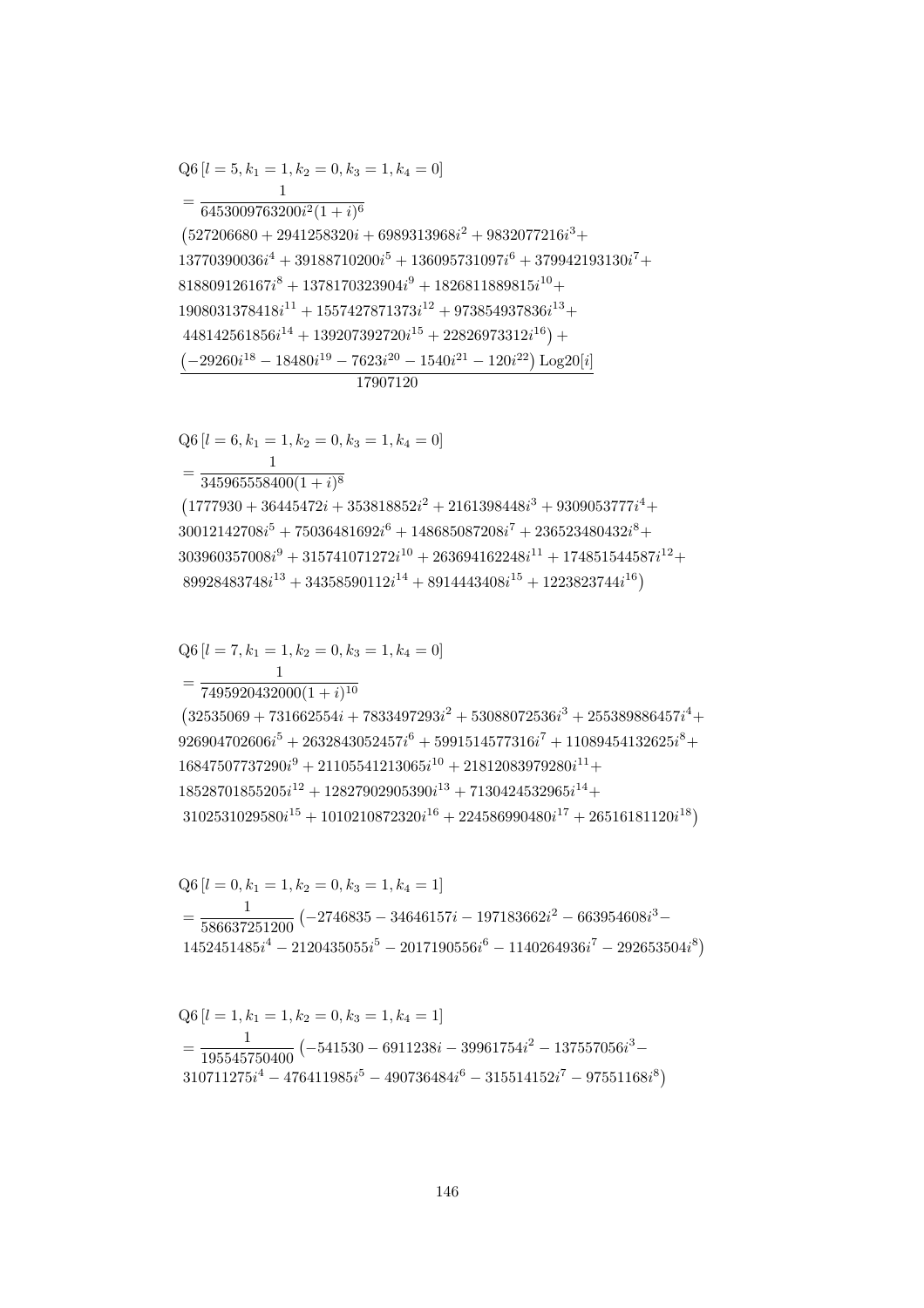147

3581424

 $=\frac{}{586637251200i^4(1+i)^3}$  $(-52378326 - 575458884i - 1828466640i^2 - 2640333696i^3 - 2022321483i^4 916864494i^{5}-334801870i^{6}-379288080i^{7}-1043108550i^{8} 2322691780i^9 - 3843884256i^{10} - 4749729174i^{11} - 4343370075i^{12} 2848941396i^{13} - 1243335528i^{14} - 292653504i^{15}) + \frac{1}{1627920}$  $((2907i^{16} + 26277i^{17} + 47538i^{18} + 28920i^{19} + 10595i^{20} + 2145i^{21} + 180i^{22})$  $Log20[i])$  $Q6[l = 5, k_1 = 1, k_2 = 0, k_3 = 1, k_4 = 1]$  $\mathbf{1}$  $= \frac{1}{6453009763200i^2(1+i)^5}$  $(-263603340 - 1207025820i - 2266903600i^2 - 2351148176i^3 2167784086i^4 - 4938940254i^5 - 16215350055i^6 - 42740431860i^7 - \\$  $85998664169i<sup>8</sup> - 133430925694i<sup>9</sup> - 160362000161i<sup>10</sup> - 148443378600i<sup>11</sup> 103896442485i^{12} - 52870388076i^{13} - 17984120616i^{14} - 3219188544i^{15}) + \\$  $(2926i^{18} + 1848i^{19} + 693i^{20} + 143i^{21} + 12i^{22})$  Log20[i]

$$
Q6 [l = 3, k_1 = 1, k_2 = 0, k_3 = 1, k_4 = 1]
$$
\n
$$
= \frac{1}{586637251200i^4(1+i)}
$$
\n
$$
(-487521342 - 1754493048i - 2129124690i^2 - 1268181684i^3 - 451646825i^4 - 104099240i^5 - 75653325i^6 - 277224310i^7 - 697682425i^8 - 1269785580i^9 - 1613377647i^{10} - 1460139588i^{11} - 851751000i^{12} - 292653504i^{13}) + \frac{1}{1113840} ((18513i^{16} + 67599i^{17} + 83326i^{18} + 49800i^{19} + 17925i^{20} + 3575i^{21} + 300i^{22}) Log20[i])
$$

 $Q6[l = 4, k_1 = 1, k_2 = 0, k_3 = 1, k_4 = 1]$ 

 $Q6[l = 2, k_1 = 1, k_2 = 0, k_3 = 1, k_4 = 1]$  $\frac{1}{195545750400i^4} \left(-47372472 - 78577128i - 57352764i^2 - 22722000i^3 - 6051780i^4 - \right.$  $4489716i<sup>5</sup> - 28146754i<sup>6</sup> - 94107808i<sup>7</sup> - 218762295i<sup>8</sup> 339768165i<sup>9</sup> - 366719988i<sup>10</sup> - 250939992i<sup>11</sup> - 97551168i<sup>12</sup>) +$  $\left( 1164i^{16} + 3156i^{17} + 3438i^{18} + 2040i^{19} + 725i^{20} + 143i^{21} + 12i^{22} \right) \text{Log} 20[i]$  $240240$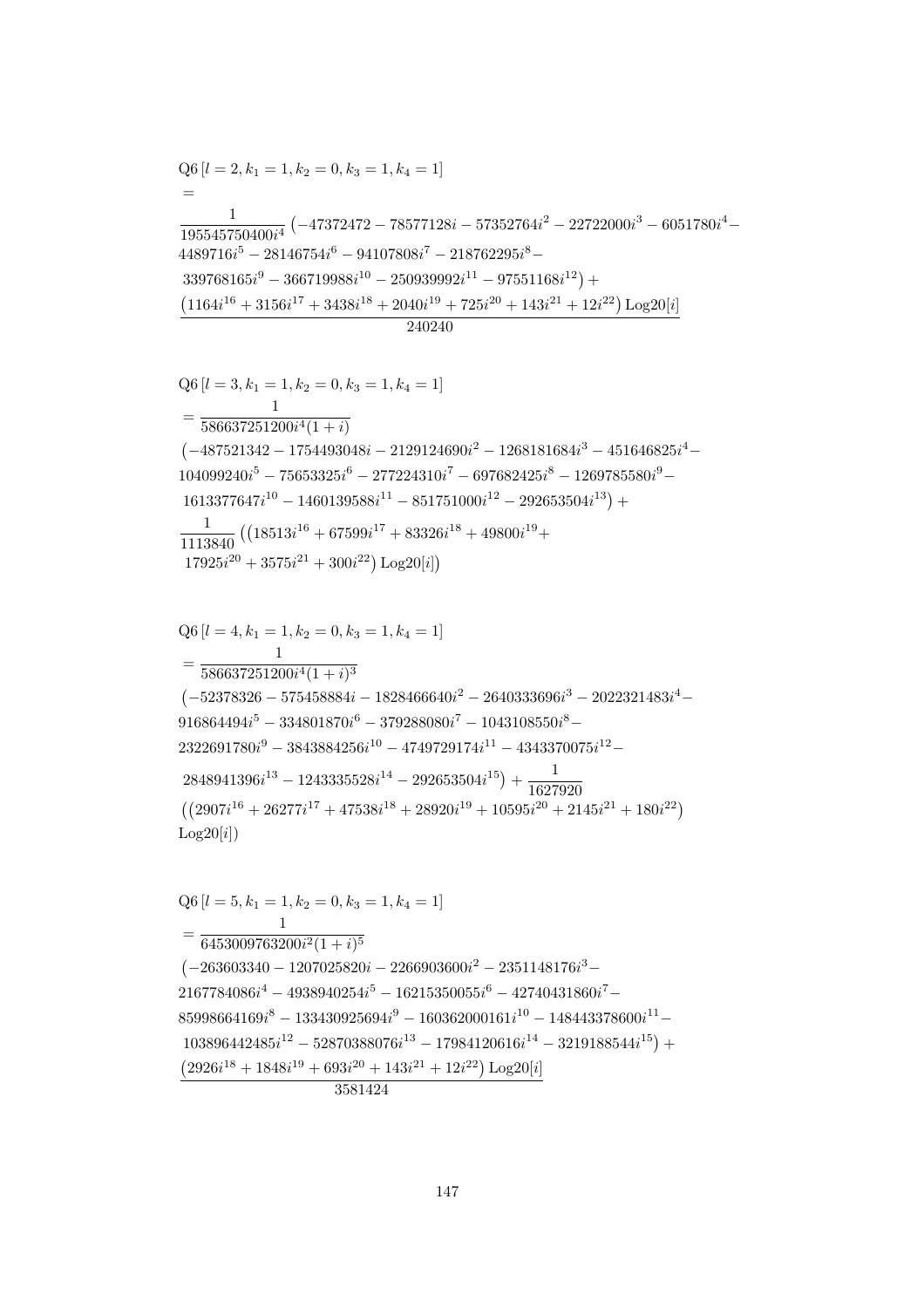$Q6$  [ $l = 2, k_1 = 1, k_2 = 1, k_3 = 1, k_4 = 1$ ]  $=$  $\mathbf{1}$  $\frac{1}{195545750400i^4}\left(15790824 + 31238928i + 23776438i^2 + 10011120i^3 + 2448124i^4 + \right.$  $909832i^5 + 4525285i^6 + 15727236i^7 + 37283415i^8 +$  $59440854i^9 + 65362926i^{10} + 45623104i^{11} + 17736576i^{12}) +$  $\left(-388i^{16}-1176i^{17}-1391i^{18}-860i^{19}-317i^{20}-66i^{21}-6i^{22}\right)\text{Log}20[i]$ 240240

$$
Q6 [l = 1, k_1 = 1, k_2 = 1, k_3 = 1, k_4 = 1]
$$
  
= 
$$
\frac{1}{195545750400} (79950 + 1046996i + 6213053i^2 + 21950292i^3 + 50882475i^4 + 80043390i^5 + 84556878i^6 + 55752384i^7 + 17736576i^8)
$$

$$
Q6 [l = 0, k_1 = 1, k_2 = 1, k_3 = 1, k_4 = 1]
$$
  
= 
$$
\frac{1}{586637251200} (381017 + 4938934i + 28908529i^2 + 100196076i^3 + 225889005i^4 + 340512642i^5 + 335640282i^6 + 197644992i^7 + 53209728i^8)
$$

$$
Q6 [l = 7, k_1 = 1, k_2 = 0, k_3 = 1, k_4 = 1]
$$
  
= 
$$
\frac{1}{22487761296000(1 + i)^9}
$$
  
(-14613165 - 319228392i - 3311150681i<sup>2</sup> - 21672384042i<sup>3</sup> -  
100330522713i<sup>4</sup> - 348934943652i<sup>5</sup> - 945003818439i<sup>6</sup> - 2038128039720i<sup>7</sup> -  
3549134831745i<sup>8</sup> - 5027697649080i<sup>9</sup> - 5807394881145i<sup>10</sup> -  
5455361080830i<sup>11</sup> - 4134127334445i<sup>12</sup> - 2489246121060i<sup>13</sup> -  
1160247670815i<sup>14</sup> - 399712441860i<sup>15</sup> - 92693415960i<sup>16</sup> - 11218384320i<sup>17</sup>)

 $\mathbf{1}$  $=\frac{115321852800(1+i)^7}{115321852800(1+i)^7}$  $\left(-86730 - 1721468i - 16128330i^2 - 94709822i^3 - 390299151i^4 - 1197278776i^5 - \right.$  $2828954372i^6 - 5253298440i^7 - 7749454768i^8 - 9111078504i^9 - 8505404094i^{10} 6230052918i^{11} - 3498064825i^{12} - 1441434012i^{13} - 398372696i^{14} - 57530176i^{15})$ 

 $Q6[l = 6, k_1 = 1, k_2 = 0, k_3 = 1, k_4 = 1]$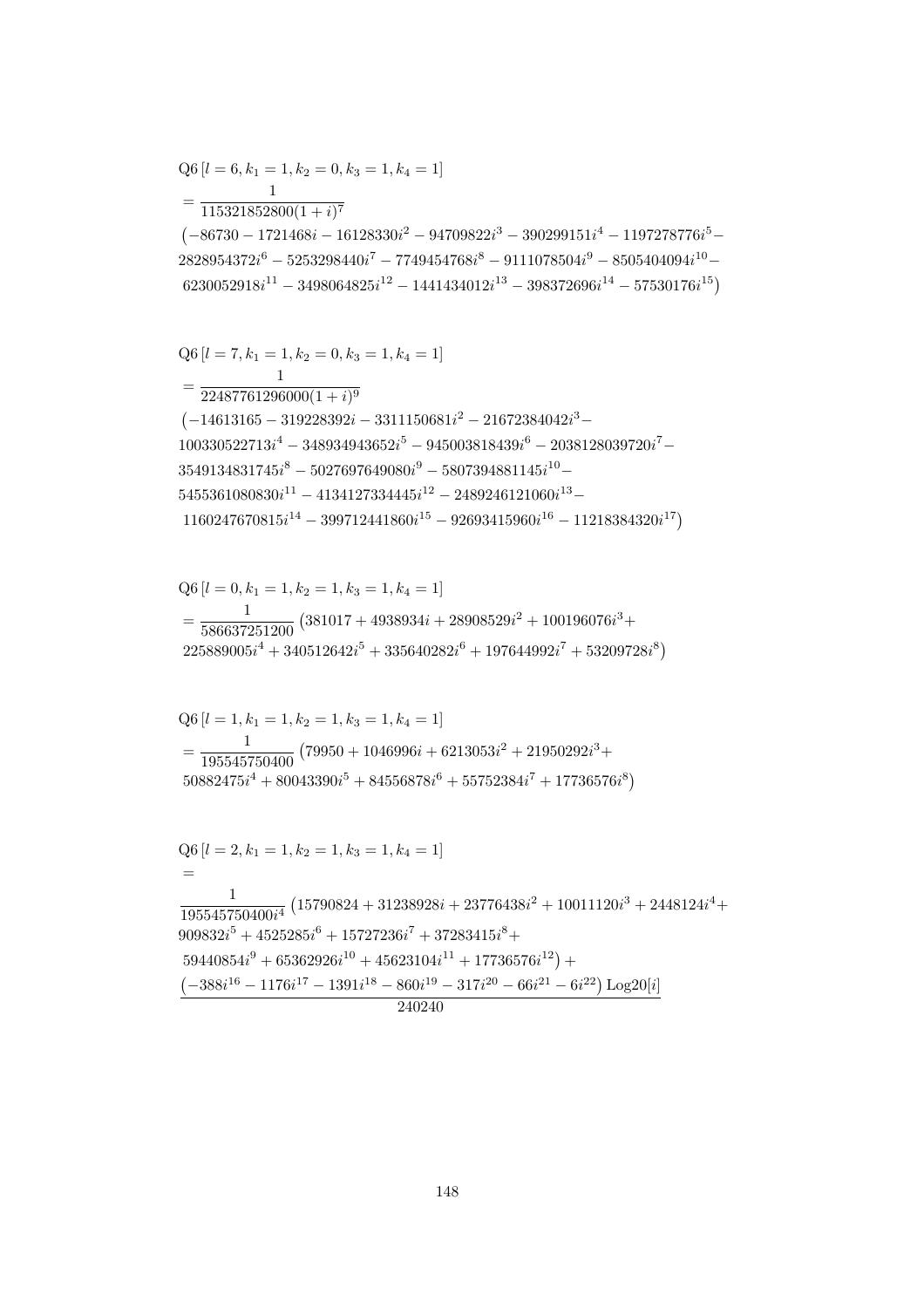$=\frac{1}{22487761296000(1+i)^8}$  $(2471847 + 52410050i + 526147575i^2 + 3322238556i^3 + 14780345853i^4 +$  $49174903722i^{5} + 126707643960i^{6} + 258272741040i^{7} + 421575326115i^{8} +$  $554034683730i^9 + 585865599165i^{10} + 495086099340i^{11} + 329506654785i^{12} +$  $168306376650i^{13} + 62993536890i^{14} + 15739970880i^{15} + 2039706240i^{16})$ 

 $Q6[l = 7, k_1 = 1, k_2 = 1, k_3 = 1, k_4 = 1]$ 

 $\frac{1}{345965558400(1+i)^6} \left(43610+837368 i + 7562787 i^2 + 42633470 i^3 + 167817716 i^4 + \right.$  $488723280i^5 + 1087996692i^6 + 1885410648i^7 + 2563522500i^8 + 2732574064i^9 +$  $2260756135i^{10} + 1419784158i^{11} + 648536842i^{12} + 197314240i^{13} + 31380096i^{14})$ 

 $Q6[l = 6, k_1 = 1, k_2 = 1, k_3 = 1, k_4 = 1]$ 

 $Q6$  [ $l = 5, k_1 = 1, k_2 = 1, k_3 = 1, k_4 = 1$ ]  $\frac{1}{6453009763200i^2(1+i)^4} \left(131801670+471711240i+657737132i^2+475141160i^3+\right.$  $313185327i^4 + 697483016i^5 + 2233171289i^6 + 5548198326i^7 +$  $10371227097i^8 + 14722588716i^9 + 15855333351i^{10} +$  $12754635894i^{11} + 7389266478i^{12} + 2843991744i^{13} + 585307008i^{14}) +$  $\left(-7315i^{18} - 4620i^{19} - 1617i^{20} - 330i^{21} - 30i^{22}\right) \text{Log}20[i]$ 17907120

 $Q6$  [ $l = 4, k_1 = 1, k_2 = 1, k_3 = 1, k_4 = 1$ ]  $=\frac{1}{586637251200i^4(1+i)^2}$  $(17459442 + 203459256i + 570533964i^2 + 616143528i^3 + 317703477i^4 +$  $101607688i^5 + 30017364i^6 + 48421560i^7 + 137426410i^8 + 282085416i^9 +$  $425155419i^{10} + 462466422i^{11} + 359485434i^{12} + 182513088i^{13} + 53209728i^{14}) +$  $\left(-969i^{16}-10374i^{17}-21831i^{18}-13460i^{19}-4811i^{20}-990i^{21}-90i^{22}\right)\text{Log}20[i]$ 

1627920

 $Q6[l = 3, k_1 = 1, k_2 = 1, k_3 = 1, k_4 = 1]$  $=\frac{1}{586637251200i^4}$  $(162507114 + 511991172i + 400553538i^{2} + 156063600i^{3} + 45679795i^{4} 2395470i<sup>5</sup> + 18156105i<sup>6</sup> + 28587900i<sup>7</sup> + 94222425i<sup>8</sup> + 132030810i<sup>9</sup> +$  $162894714i^{10} + 106481472i^{11} + 53209728i^{12}) + \frac{1}{1113840}$  $((-6171i^{16} - 25938i^{17} - 35657i^{18} - 21900i^{19} - 7965i^{20} - 1650i^{21} - 150i^{22})$  $Log20[i])$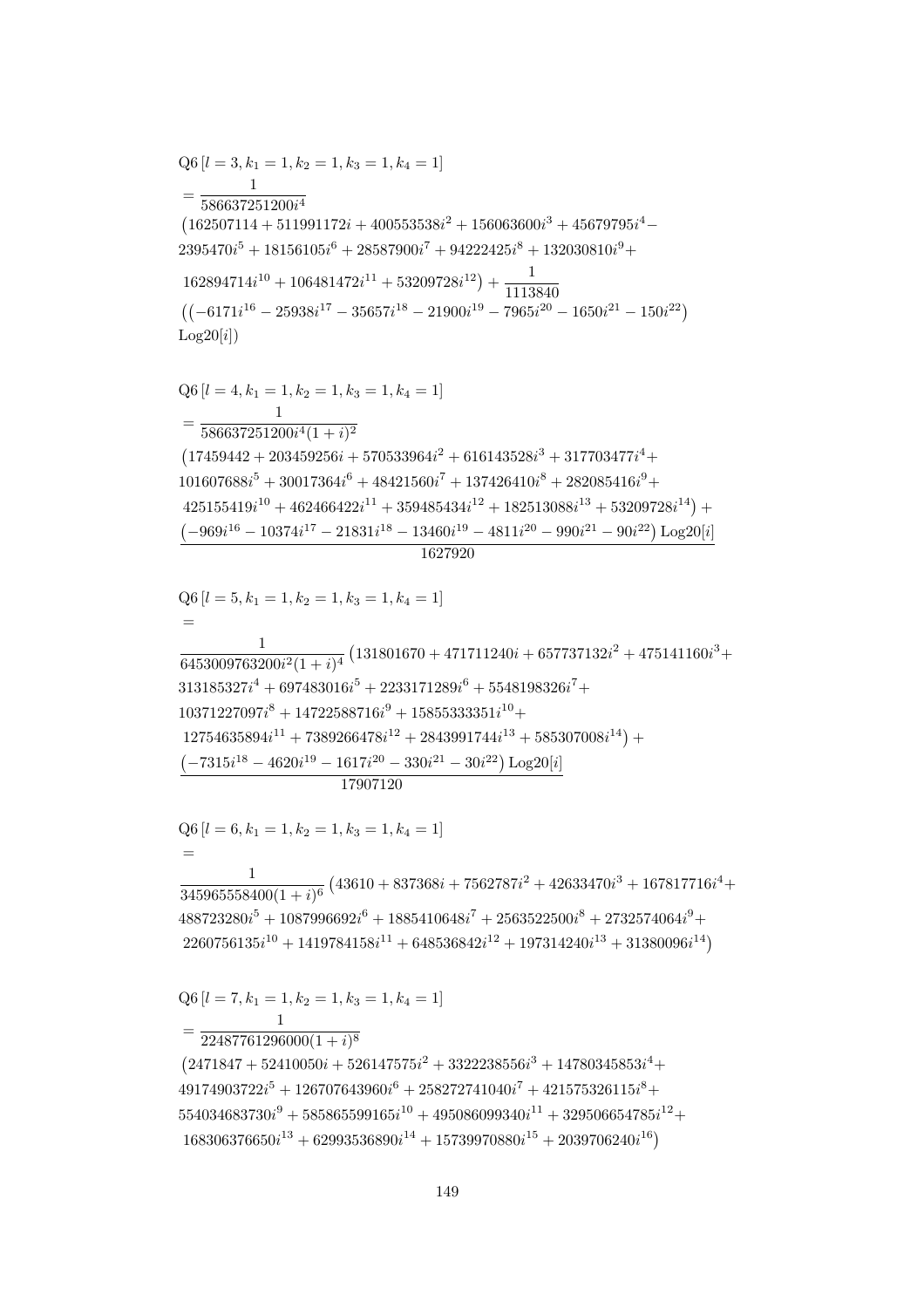## Analytic formulas of the integrals  $L$  $S-22.5$

$$
L[l = 0, i, k = 0, k' = 0]
$$
  
= 
$$
\frac{-49 + 450i - 1815i^2 + 4180i^3 - 5940i^4 + 5148i^5}{13860}
$$

$$
L[l = 1, i, k = 0, k' = 0]
$$
  
= 
$$
\frac{-153 + 1736i - 8918i^2 + 27300i^3 - 55055i^4 + 76076i^5 - 72072i^6 + 44616i^7}{120120}
$$

$$
L[l = 2, i, k = 0, k' = 0]
$$
  
=  $\frac{1}{20020} (-11 + 148i - 918i^2 + 3472i^3 - 8918i^4 + 16380i^5 - 22022i^6 + 21736i^7 - 15444i^8 + 7436i^9)$ 

$$
L[l = 3, i, k = 0, k' = 0]
$$
  
=  $\frac{1}{1113840} (-299 + 4644i - 33660i^2 + 150960i^3 - 468180i^4 + 1062432i^5 - 1819272i^6 + 2386800i^7 - 2406690i^8 + 1847560i^9 - 1050192i^{10} + 413712i^{11})$ 

$$
L [l = 4, i, k = 0, k' = 0]
$$
  
=  $\frac{1}{271320}$   
 $(-39 + 686i - 5681i^2 + 29412i^3 - 106590i^4 + 286824i^5 - 593028i^6 + 961248i^7 - 1234506i^8 + 1259700i^9 - 1016158i^{10} + 638248i^{11} - 302328i^{12} + 100776i^{13})$ 

$$
L[l = 5, i, k = 0, k' = 0]
$$
  
=  $\frac{1}{5969040}$   
 $(-493 + 9680i - 90090i^2 + 528220i^3 - 2187185i^4 + 6794172i^5 - 16414860i^6 + 31550640i^7 - 48924810i^8 + 61680080i^9 - 63371308i^{10} + 52907400i^{11} - 35565530i^{12} + 18901960i^{13} - 7674480i^{14} + 2217072i^{15})$ 

$$
L[l = 6, i, k = 0, k' = 0]
$$
  
=  $\frac{1}{3028410} (-152 + 3294i - 34017i^2 + 222640i^3 - 1036035i^4 + 3644718i^5 - 10061051i^6 + 22323708i^7 - 40450905i^8 + 60472060i^9 - 75018042i^{10} + 77380464i^{11} - 66251822i^{12} + 46802700i^{13} - 26967270i^{14} + 12421288i^{15} - 4412826i^{16} + 1124838i^{17})$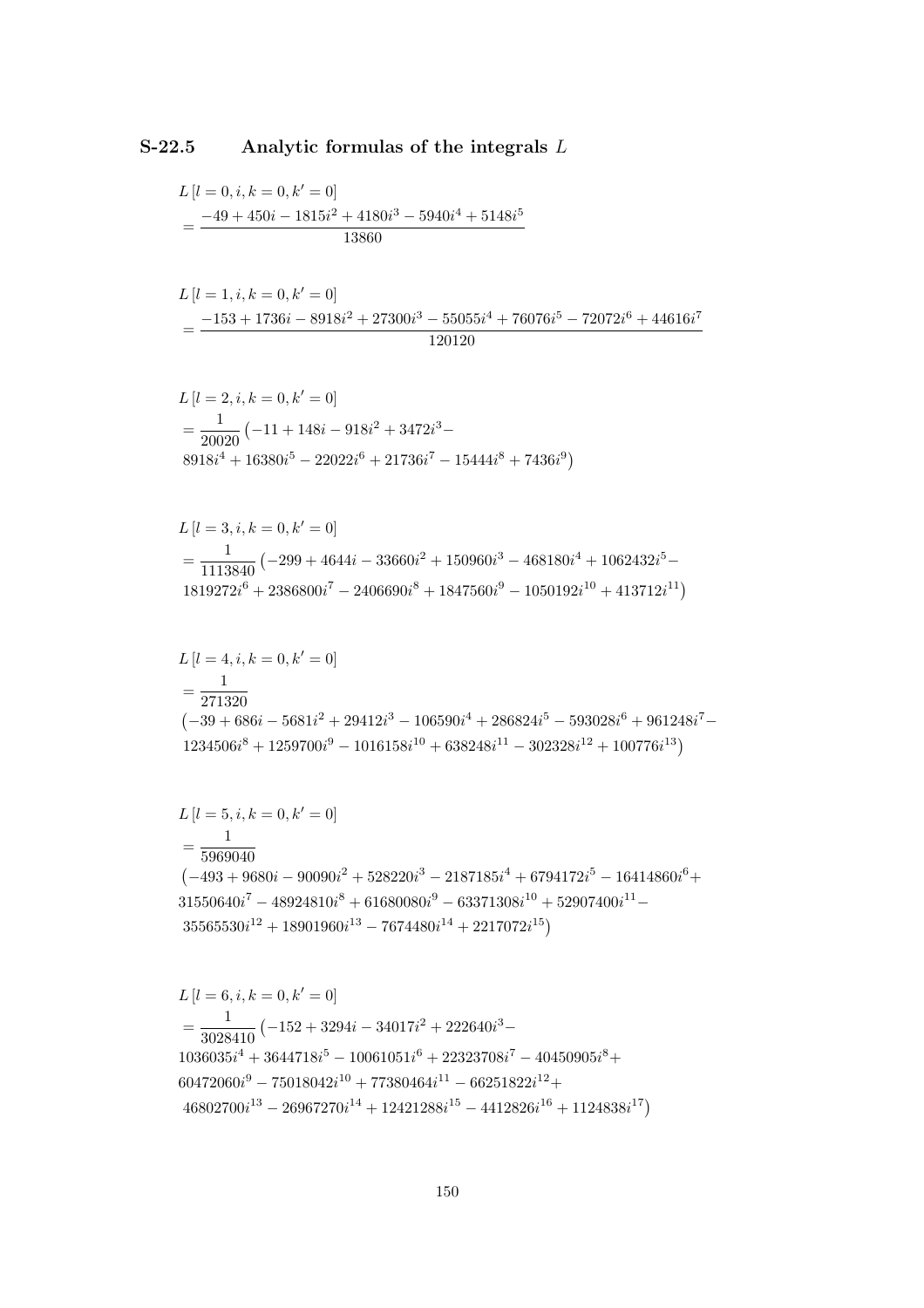$$
L[l = 5, i, k = 0, k' = 1]
$$
  
=  $\frac{1}{17907120}$   
(448 - 8745*i* + 80850*i*<sup>2</sup> - 470470*i*<sup>3</sup> + 1931160*i*<sup>4</sup> - 5938317*i*<sup>5</sup> + 14176470*i*<sup>6</sup> - 26860680*i*<sup>7</sup> + 40930560*i*<sup>8</sup> - 50488130*i*<sup>9</sup> + 50438388*i*<sup>10</sup> - 40562340*i*<sup>11</sup> + 25865840*i*<sup>12</sup> - 12684210*i*<sup>13</sup> + 4476780*i*<sup>14</sup> - 937992*i*<sup>15</sup>)

$$
L[l = 4, i, k = 0, k' = 1]
$$
  
=  $\frac{1}{813960}$   
 $(35 - 611i + 5016i^2 - 25707i^3 + 92055i^4 - 244188i^5 + 496128i^6 - 786828i^7 + 982566i^8 - 965770i^9 + 739024i^{10} - 428298i^{11} + 176358i^{12} - 42636i^{13})$ 

$$
L[l = 3, i, k = 0, k' = 1]
$$
  
=  $\frac{1}{1113840}$  (88 - 1353*i* + 9690*i*<sup>2</sup> - 42840*i*<sup>3</sup> + 130560*i*<sup>4</sup> - 289884*i*<sup>5</sup> + 482664*i*<sup>6</sup> - 609960*i*<sup>7</sup> + 583440*i*<sup>8</sup> - 413270*i*<sup>9</sup> + 204204*i*<sup>10</sup> - 58344*i*<sup>11</sup>)

$$
L[l = 2, i, k = 0, k' = 1]
$$
  
=  $\frac{1}{120120} (19 - 252i + 1536i^2 - 5684i^3 + 14196i^4 - 25116i^5 + 32032i^6 - 29172i^7 + 18018i^8 - 6292i^9)$ 

$$
L[l = 1, i, k = 0, k' = 1]
$$
  
= 
$$
\frac{128 - 1421i + 7098i^2 - 20930i^3 + 40040i^4 - 51051i^5 + 42042i^6 - 18876i^7}{360360}
$$

$$
L[l = 0, i, k = 0, k' = 1]
$$
  
= 
$$
\frac{13 - 115i + 440i^2 - 935i^3 + 1155i^4 - 726i^5}{13860}
$$

$$
L[l = 7, i, k = 0, k' = 0]
$$
  
= 
$$
\frac{1}{4604600}
$$
  

$$
(-147 + 3484i - 39520i^2 + 285480i^3 - 1474070i^4 + 5788640i^5 - 17957940i^6 + 45125080i^7 - 93424045i^8 + 161226780i^9 - 233716340i^{10} + 285867920i^{11} - 295525620i^{12} + 257934880i^{13} - 189290920i^{14} + 115892400i^{15} - 58429085i^{16} + 23746580i^{17} - 7498920i^{18} + 1710280i^{19}
$$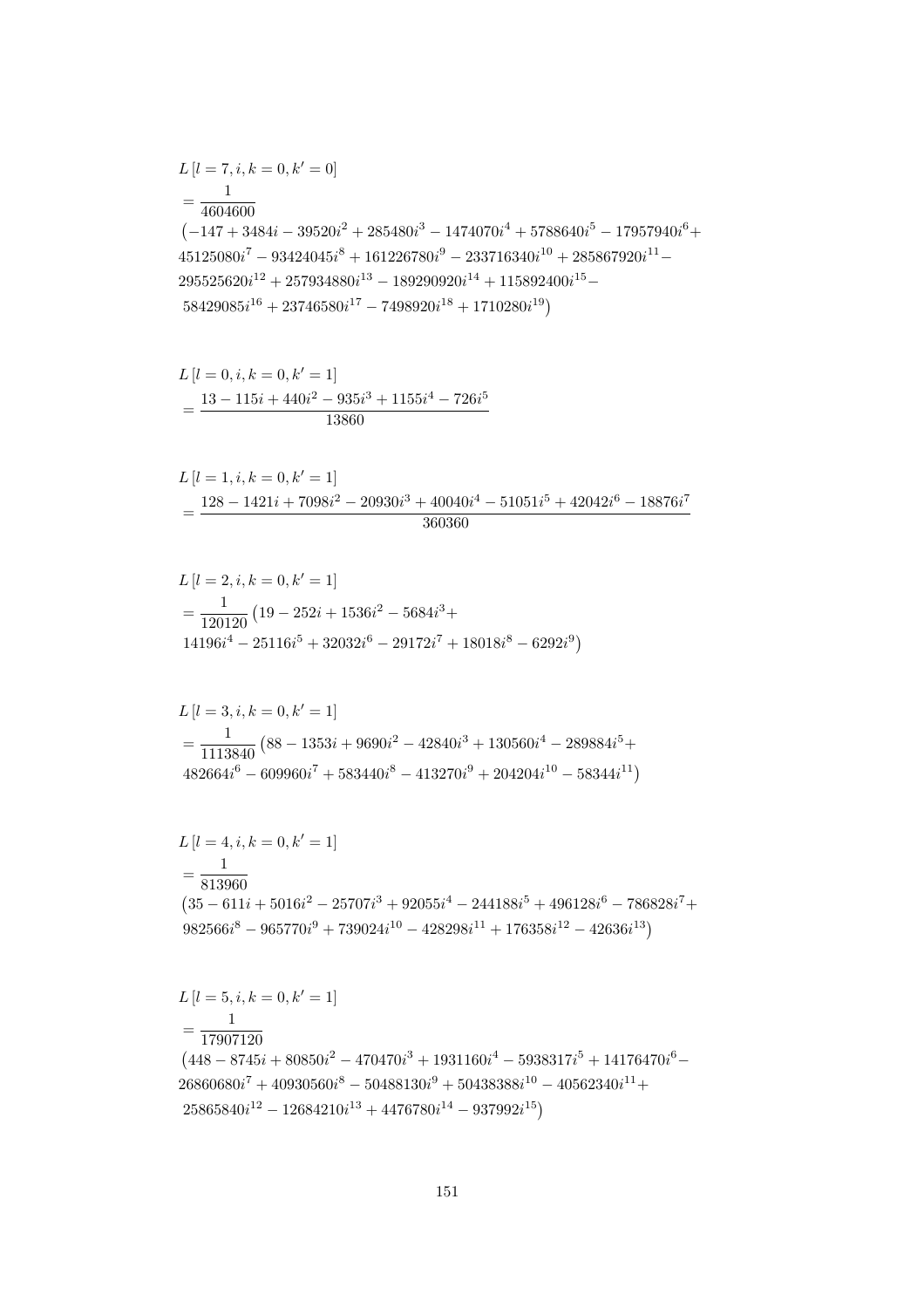$$
L[l = 4, i, k = 1, k' = 1]
$$
  
=  $\frac{1}{1627920}$   
 $(-21 + 364i - 2964i^2 + 15048i^3 - 53295i^4 + 139536i^5 - 279072i^6 + 434112i^7 - 529074i^8 + 503880i^9 - 369512i^{10} + 201552i^{11} - 75582i^{12} + 15504i^{13})$ 

$$
L[l = 3, i, k = 1, k' = 1]
$$
  
=  $\frac{1}{1113840} (-26 + 396i - 2805i^2 + 12240i^3 - 36720i^4 + 79968i^5 - 129948i^6 + 159120i^7 - 145860i^8 + 97240i^9 - 43758i^{10} + 10608i^{11})$ 

$$
L[l = 2, i, k = 1, k' = 1]
$$
  
=  $\frac{1}{240240} (-11 + 144i - 864i^2 + 3136i^3 - 7644i^4 + 13104i^5 - 16016i^6 + 13728i^7 - 7722i^8 + 2288i^9)$ 

$$
L[l = 1, i, k = 1, k' = 1]
$$
  
= 
$$
\frac{-36 + 392i - 1911i^2 + 5460i^3 - 10010i^4 + 12012i^5 - 9009i^6 + 3432i^7}{360360}
$$

$$
L[l = 0, i, k = 1, k' = 1]
$$
  
= 
$$
\frac{-7 + 60i - 220i^2 + 440i^3 - 495i^4 + 264i^5}{27720}
$$

$$
L[l = 7, i, k = 0, k' = 1]
$$
  
=  $\frac{1}{13813800}$   
(136 - 3211i + 36270i<sup>2</sup> - 260780i<sup>3</sup> + 1339520i<sup>4</sup> - 5229510i<sup>5</sup> + 16116100i<sup>6</sup> -  
40191580i<sup>7</sup> + 82488120i<sup>8</sup> - 140917205i<sup>9</sup> + 201845930i<sup>10</sup> - 243374040i<sup>11</sup> +  
247237120i<sup>12</sup> - 211132180i<sup>13</sup> + 150660120i<sup>14</sup> - 88850840i<sup>15</sup> +  
42493880i<sup>16</sup> - 15935205i<sup>17</sup> + 4374370i<sup>18</sup> - 723580i<sup>19</sup>)

$$
L[l = 6, i, k = 0, k' = 1]
$$
  
=  

$$
\frac{1}{6056820} (93 - 2006i + 20608i^{2} - 134090i^{3} + 619850i^{4} - 2164162i^{5} + 5922224i^{6} - 13007742i^{7} + 23289915i^{8} - 34321980i^{9} + 41840128i^{10} - 42226436i^{11} + 35154028i^{12} - 23921380i^{13} + 13075040i^{14} - 5556892i^{15} + 1716099i^{16} - 317262i^{17})
$$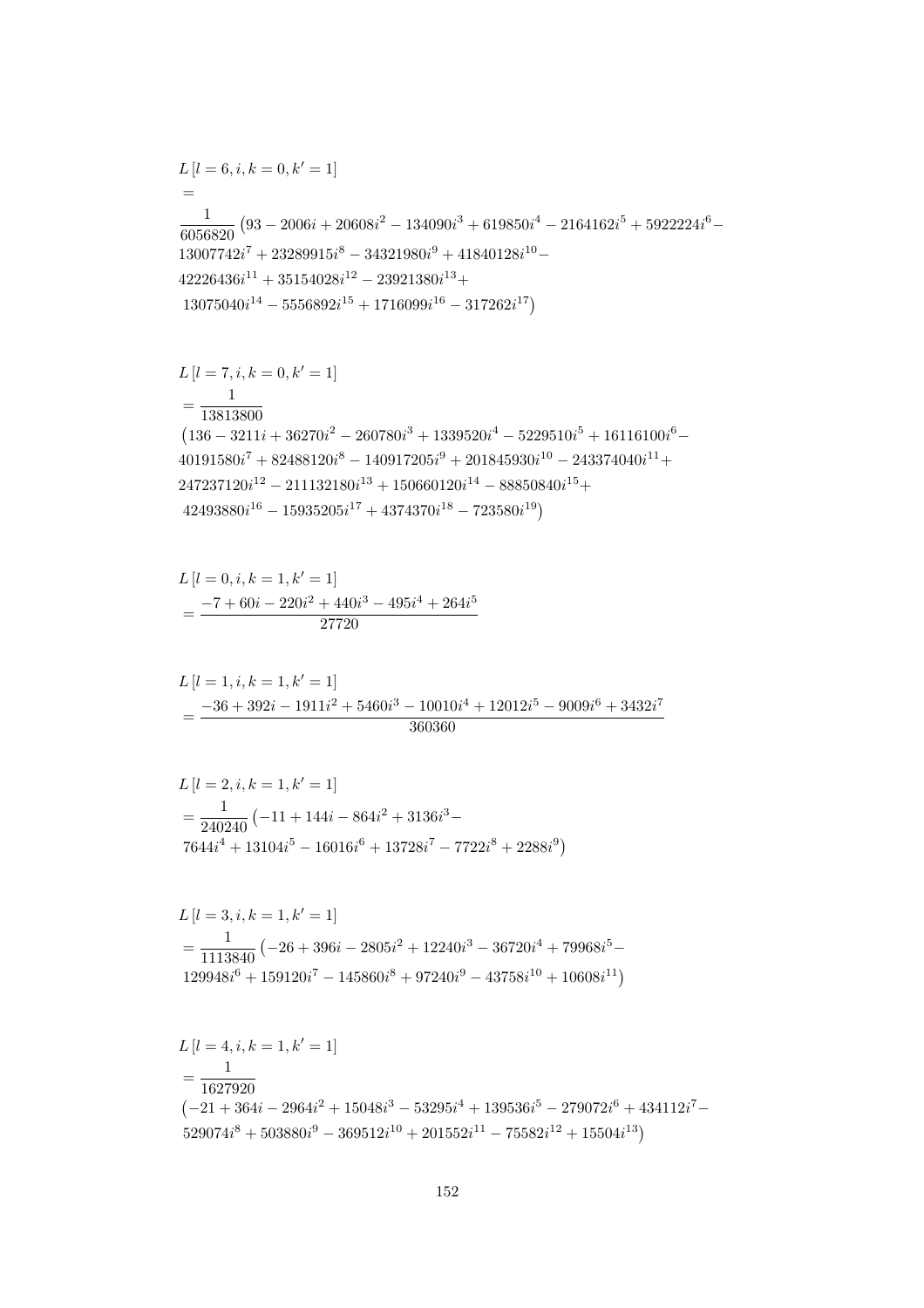$$
R[l = 1, i, k = 0, k' = 0]
$$
  
=  $\frac{1}{35}(3 + 13i)$   

$$
R[l = 2, i, k = 0, k' = 0]
$$
  
=  $\frac{1}{232792560i^{20}}$   

$$
(-11639628 + 12252240i + 56904848i^2 - 13261248i^3 - 90717627i^4 - 44316272i^5 - 33462i^6 + 45276i^7 - 62491i^8 + 88236i^9 - 127908i^{10} + 191216i^{11} - 296514i^{12} + 480624i^{13} - 823004i^{14} + 1511640i^{15} - 3048474i^{16} + 7020728i^{17} - 19953648i^{18} + 86465808i^{19}) + (1 - 6i^2 - 4i^3 + 9i^4 + 12i^5 + 4i^6) Log20[i]
$$

$$
R[l = 0, i, k = 0, k' = 0]
$$
  
=  $\frac{1}{840} (11 + 76i + 216i^2 + 312i^3)$ 

## S-22.6 • Analytic formulas of the integrals  $R$

$$
L[l = 7, i, k = 1, k' = 1]
$$
  
=  

$$
\frac{1}{13813800} \left( -42 + 988i - 11115i^2 + 79560i^3 - 406640i^4 + 1578720i^5 - 4834830i^6 + 11971960i^7 - 24371490i^8 + 41244060i^9 - 58429085i^{10} + 69535440i^{11} - 69535440i^{12} + 58243360i^{13} - 40562340i^{14} + 23178480i^{15} - 10623470i^{16} + 3749460i^{17} - 937365i^{18} + 131560i^{19} \right)
$$

$$
L[l = 6, i, k = 1, k' = 1]
$$
  
= 
$$
\frac{1}{12113640}
$$
  

$$
(-57 + 1224i - 12512i^{2} + 80960i^{3} - 371910i^{4} + 1289288i^{5} - 3499496i^{6} + 7614288i^{7} - 13483635i^{8} + 19612560i^{9} - 23535072i^{10} + 23297344i^{11} - 18929092i^{12} + 12480720i^{13} - 6537520i^{14} + 2615008i^{15} - 735471i^{16} + 115368i^{17})
$$

$$
L[l = 5, i, k = 1, k' = 1]
$$
  
=  $\frac{1}{17907120}$   
(-136 + 2640i - 24255i<sup>2</sup> + 140140i<sup>3</sup> - 570570i<sup>4</sup> + 1738044i<sup>5</sup> - 4103715i<sup>6</sup> +  
7674480i<sup>7</sup> - 11511720i<sup>8</sup> + 13927760i<sup>9</sup> - 13579566i<sup>10</sup> + 10581480i<sup>11</sup> -  
6466460i<sup>12</sup> + 2984520i<sup>13</sup> - 959310i<sup>14</sup> + 170544i<sup>15</sup>)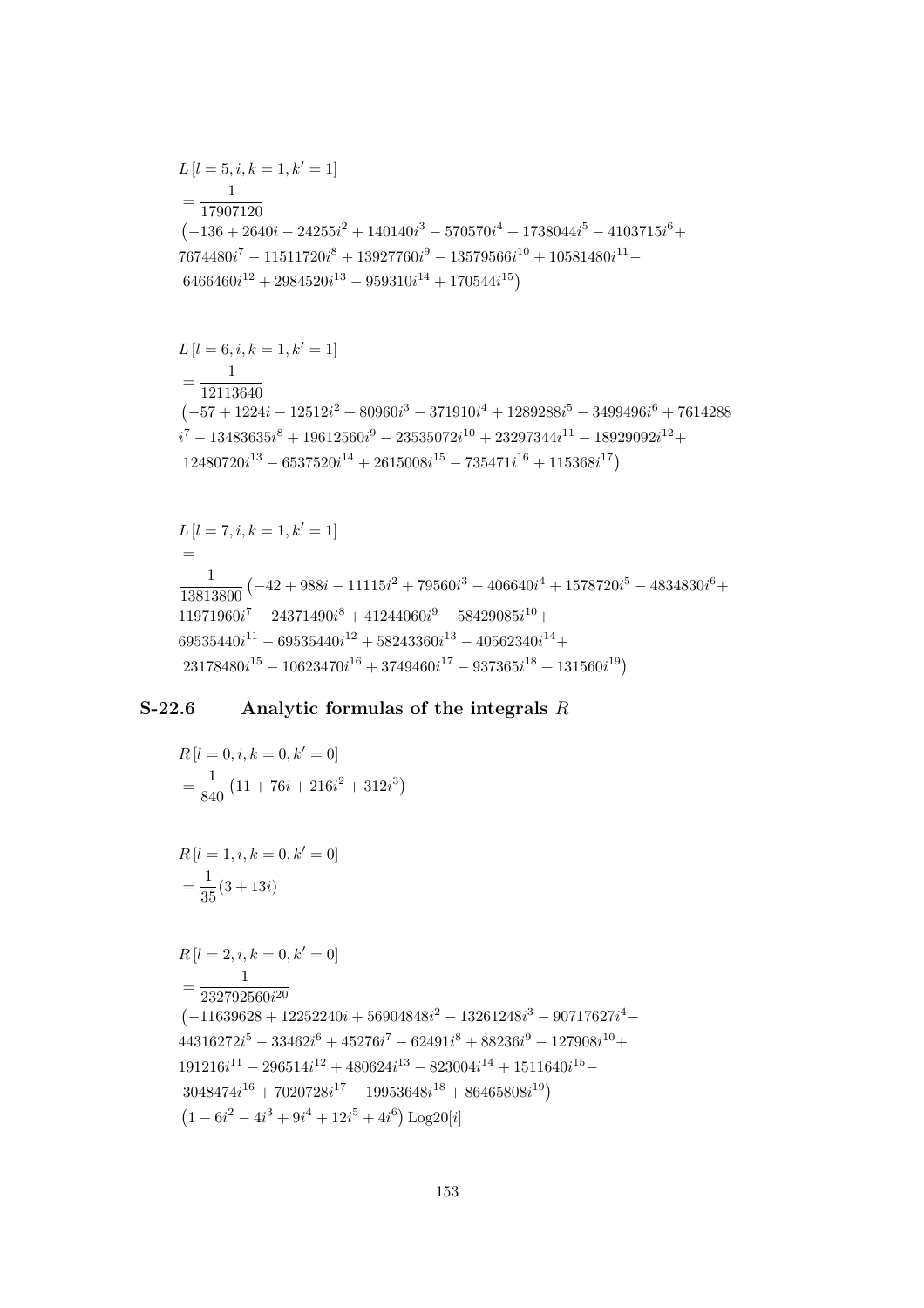$$
R[l = 1, i, k = 0, k' = 1]
$$

$$
= \frac{1}{420}(7 + 22i)
$$

$$
R[l = 0, i, k = 0, k' = 1]
$$
  
= 
$$
\frac{8 + 51i + 126i^{2} + 132i^{3}}{2520}
$$

$$
R[l = 7, i, k = 0, k' = 0]
$$
  
= 
$$
\frac{42 + 252i + 623i^2 + 800i^3 + 540i^4 + 156i^5}{420i^{10}(1+i)^6}
$$

$$
R[l = 6, i, k = 0, k' = 0]
$$
  
= 
$$
\frac{35 + 140i + 200i^{2} + 104i^{3}}{280i^{8}(1 + i)^{4}}
$$

$$
R[l = 5, i, k = 0, k' = 0]
$$
  
= (-11639628 - 11027016i - 68068i<sup>2</sup> + 80080i<sup>3</sup> - 95095i<sup>4</sup> + 114114i<sup>5</sup> - 138567i<sup>6</sup> +  
170544i<sup>7</sup> - 213180i<sup>8</sup> + 271320i<sup>9</sup> - 352716i<sup>10</sup> + 470288i<sup>11</sup> - 646646i<sup>12</sup> +  
923780i<sup>13</sup> + 8314020i<sup>14</sup> + 21616452i<sup>15</sup>) / (58198140i<sup>20</sup>(1 + i)<sup>2</sup>) + 4Log20[i]

$$
R[l = 4, i, k = 0, k' = 0]
$$
  
= 
$$
\frac{1}{77597520i^{20}}
$$
  
(-34918884 - 196035840i - 26546520i<sup>2</sup> + 27467440i<sup>3</sup> - 28433405i<sup>4</sup> +  
29441412i<sup>5</sup> - 30484740i<sup>6</sup> + 31550640i<sup>7</sup> - 32616540i<sup>8</sup> + 33643680i<sup>9</sup> -  
34566168i<sup>10</sup> + 35271600i<sup>11</sup> - 35565530i<sup>12</sup> + 35103640i<sup>13</sup> -  
33256080i<sup>14</sup> + 28821936i<sup>15</sup>) + (9 + 60i + 60i<sup>2</sup>) Log20[i]

$$
R[l = 3, i, k = 0, k' = 0]
$$
\n
$$
=
$$
\n
$$
\frac{1}{38798760i^{20}} \left(-11639628 - 11027016i + 116328212i^2 + 110350240i^3 + 585585i^4 - 686686i^5 + 812383i^6 - 970596i^7 + 1172490i^8 - 1434120i^9 + 1779084i^{10} - 2242912i^{11} + 2880514i^{12} - 3779100i^{13} + 5080790i^{14} - 7020728i^{15} + 9976824i^{16} - 14410968i^{17} + 38798760i^{18} + 1086365280i^{20} - 1086365280i^{21} - 6983776800i^{22} - 4655851200i^{23}\right) +
$$
\n
$$
(6 + 12i - 54i^2 - 120i^3 - 60i^4) \text{Log}20[i]
$$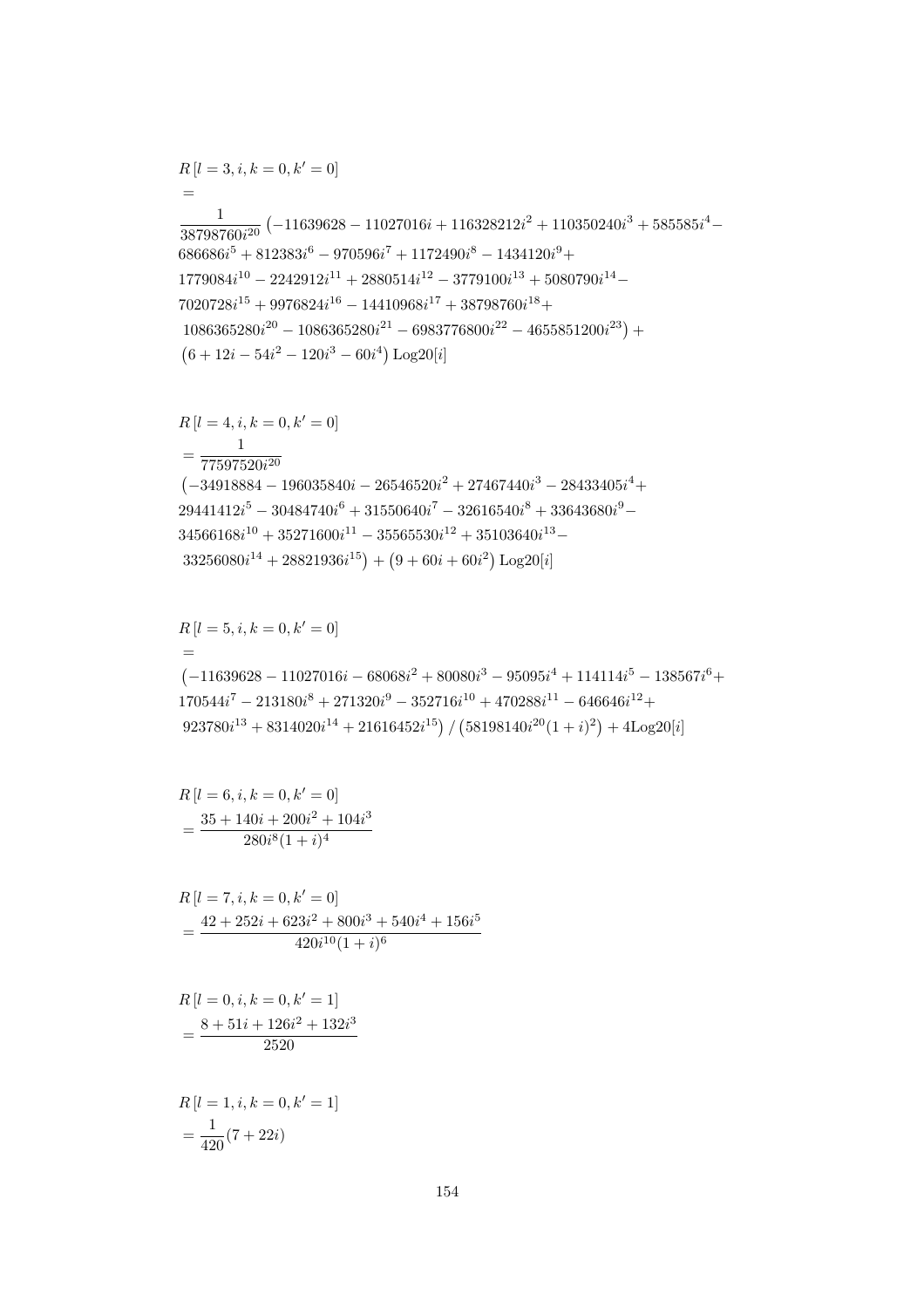$$
R[l = 7, i, k = 0, k' = 1]
$$
  
= 
$$
\frac{14 + 77i + 165i^{2} + 165i^{3} + 66i^{4}}{1260i^{9}(1 + i)^{6}}
$$

 $R\left[l=6,i,k=0,k'=1\right]$ 

 $=\frac{15+50i+44i^2}{840i^7(1+i)^4}$ 

$$
R[l = 5, i, k = 0, k' = 1]
$$
  
= (-11639628 - 11027016i - 68068i<sup>2</sup> + 80080i<sup>3</sup> - 95095i<sup>4</sup> + 114114i<sup>5</sup> - 138567i<sup>6</sup> +  
170544i<sup>7</sup> - 213180i<sup>8</sup> + 271320i<sup>9</sup> - 352716i<sup>10</sup> + 470288i<sup>11</sup> - 646646i<sup>12</sup> +  
923780i<sup>13</sup> - 1385670i<sup>14</sup> + 6096948i<sup>15</sup>) / (116396280i<sup>20</sup>(1 + i)<sup>2</sup>) + 2Log20[i]

$$
R[l = 4, i, k = 0, k' = 1]
$$
\n
$$
= \frac{1}{232792560i^{20}}
$$
\n
$$
(-93117024 - 309369060i - 23823800i^2 + 24464440i^3 - 25105080i^4 + 25732707i^5 - 26327730i^6 + 26860680i^7 - 27287040i^8 + 27538980i^9 - 27511848i^{10} + 27041560i^{11} - 25865840i^{12} + 23556390i^{13} - 19399380i^{14} + 12193896i^{15}) + (8 + 35i + 30i^2) Log20[i]
$$

$$
R[l = 3, i, k = 0, k' = 1]
$$
\n
$$
= \frac{1}{116396280i^{20}}
$$
\n
$$
(-11639628 + 47171124i + 229661432i^{2} + 165825660i^{3} + 525525i^{4} - 611611i^{5} + 717288i^{6} - 848331i^{7} + 1012605i^{8} - 1220940i^{9} + 1488384i^{10} - 1835932i^{11} + 2292654i^{12} - 2897310i^{13} + 3695120i^{14} - 4711278i^{15} + 5819814i^{16} - 6096948i^{17} + 116396280i^{19} + 504383880i^{20} - 5354228880i^{21} - 12803590800i^{22} - 6983776800i^{23}) + 26048i^{21} - 70i^{3} - 30i^{4} \text{Log } 20[i]
$$

$$
R[l = 2, i, k = 0, k' = 1]
$$
\n
$$
= \frac{1}{232792560i^{19}}
$$
\n
$$
(-11639628 - 11027016i + 34850816i^2 + 56440384i^3 + 22163141i^4 + 10010i^5 - 13442i^6 + 18392i^7 - 25707i^8 + 36822i^9 - 54264i^{10} + 82688i^{11} - 131138i^{12} + 218348i^{13} - 386308i^{14} + 739024i^{15} - 1570426i^{16} + 3879876i^{17} - 12193896i^{18} + 124156032i^{19} + 783734952i^{20} + 77597520i^{21} - 2405523120i^{22} - 2793510720i^{23} - 931170240i^{24}) + 2i^2 - 2i^3 - 8i^4 - 7i^5 - 2i^6) \text{Log}20[i]
$$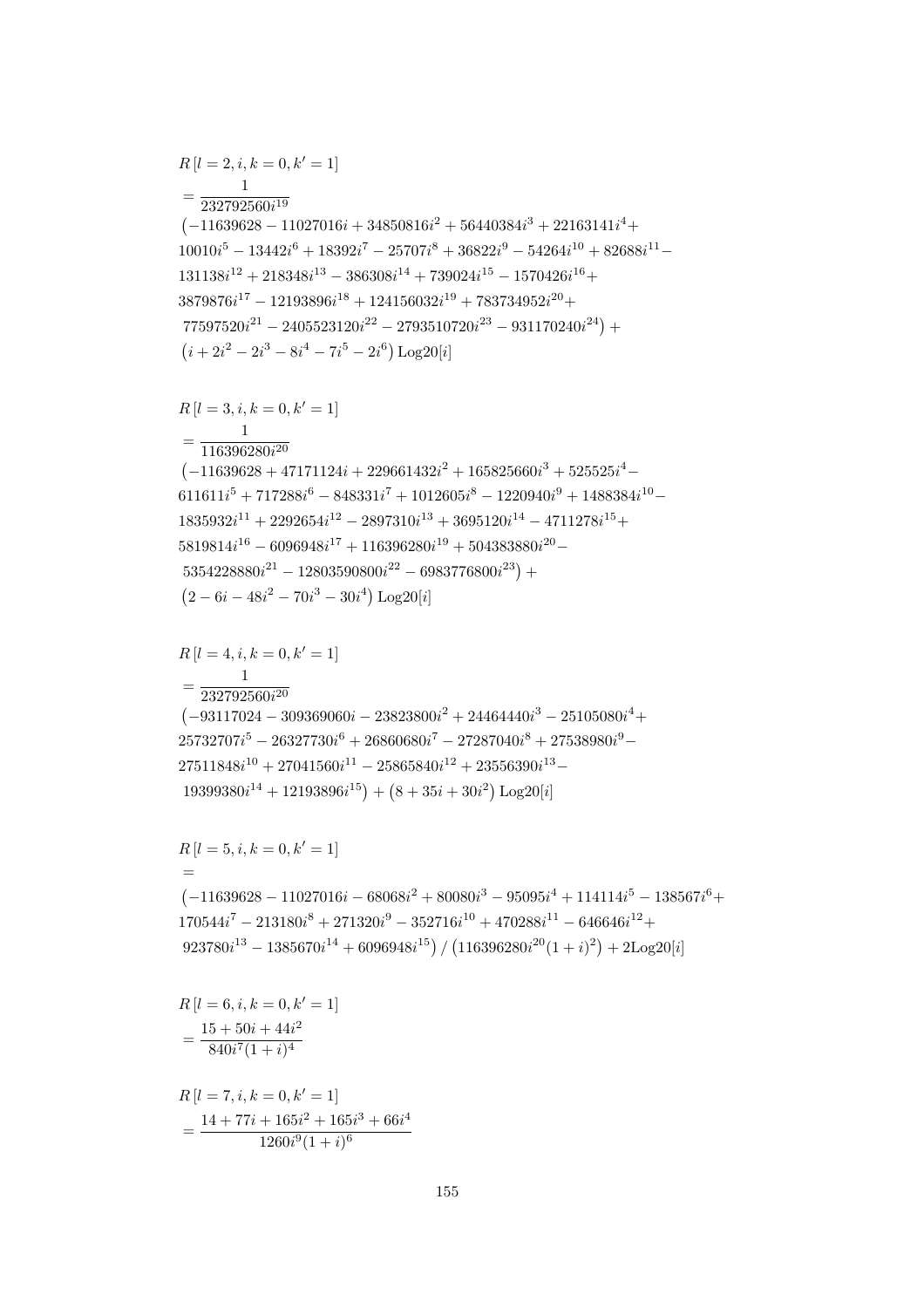$$
R[l = 6, i, k = 1, k' = 1]
$$

$$
= \frac{5 + 8i}{840i^{6}(1 + i)^{4}}
$$

 $R[l = 0, i, k = 1, k' = 1]$ 

 $=\frac{2+12i+27i^2+24i^3}{2520}$ 

$$
R[l = 5, i, k = 1, k' = 1]
$$
  
= (-11639628 - 11027016i - 68068i<sup>2</sup> + 80080i<sup>3</sup> - 95095i<sup>4</sup> + 114114i<sup>5</sup> - 138567i<sup>6</sup> +  
170544i<sup>7</sup> - 213180i<sup>8</sup> + 271320i<sup>9</sup> - 352716i<sup>10</sup> + 470288i<sup>11</sup> - 646646i<sup>12</sup> +  
923780i<sup>13</sup> - 1385670i<sup>14</sup> + 2217072i<sup>15</sup>) / (232792560i<sup>20</sup>(1 + i)<sup>2</sup>) + Log20[i]

$$
R[l = 4, i, k = 1, k' = 1]
$$
  
=  

$$
\frac{1}{232792560i^{20}} \left(-69837768 - 159279120i - 7147140i^{2} + 7287280i^{3} - 7417410i^{4} + 7531524i^{5} - 7621185i^{6} + 7674480i^{7} - 7674480i^{8} + 7596960i^{9} - 7407036i^{10} + 7054320i^{11} - 6466460i^{12} + 5542680i^{13} - 4157010i^{14} + 2217072i^{15}\right) + (6 + 20i + 15i^{2}) Log20[i]
$$

$$
R[l = 3, i, k = 1, k' = 1]
$$
  
= 
$$
\frac{1}{232792560i^{20}}
$$
  
(-11639628 - 127423296i - 284932648i<sup>2</sup> - 166005840i<sup>3</sup> - 315315i<sup>4</sup> +  
364364i<sup>5</sup> - 423852i<sup>6</sup> + 496584i<sup>7</sup> - 586245i<sup>8</sup> + 697680i<sup>9</sup> - 837216i<sup>10</sup> +  
1012928i<sup>11</sup> - 1234506i<sup>12</sup> + 1511640i<sup>13</sup> - 1847560i<sup>14</sup> + 2217072i<sup>15</sup> -  
2494206i<sup>16</sup> + 2217072i<sup>17</sup>) + (1 + 12i + 36i<sup>2</sup> + 40i<sup>3</sup> + 15i<sup>4</sup>) Log20[i]

$$
R[l = 1, i, k = 1, k' = 1]
$$
  
=  $\frac{1}{840}(3 + 8i)$   

$$
R[l = 2, i, k = 1, k' = 1]
$$
  
=  $\frac{1}{232792560i^{18}}$   

$$
(-11639628 - 34306272i - 33761728i^2 - 11083072i^3 - 3003i^4 + 4004i^5 - 5434i^6 + 7524i^7 - 10659i^8 + 15504i^9 - 23256i^{10} + 36176i^{11} - 58786i^{12} + 100776i^{13} - 184756i^{14} + 369512i^{15} - 831402i^{16} + 2217072i^{17}) +
$$
  
 $(i^2 + 4i^3 + 6i^4 + 4i^5 + i^6) \text{Log20}[i]$